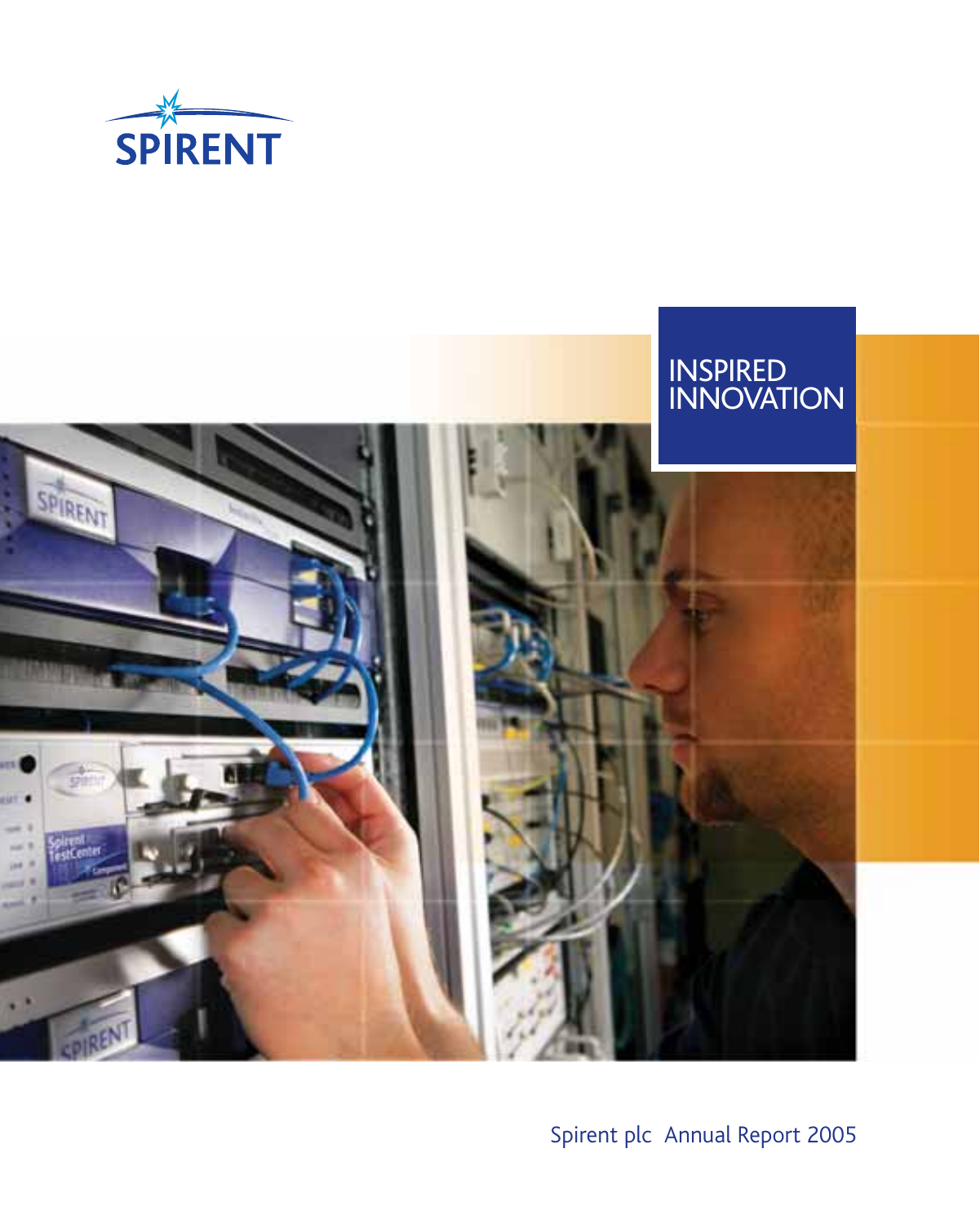Spirent is a leading communications technology company focused on delivering innovative systems and services to meet the needs of customers worldwide. We are a global provider of performance analysis and service assurance solutions that enable the development and deployment of next-generation networking technologies such as broadband services, Internet telephony, 3G wireless and web applications and security testing. The Systems group develops power control systems for specialist electrical vehicles in the mobility and industrial markets.

# **Contents**

- Our business at a glance
- Summary of results
- Chairman's statement
- Chief Executive's overview
- Operating review
- Financial review
- Board of directors
- Corporate social responsibility statement
- Report of the directors
- Statement of directors' responsibilities in respect of the financial statements
- Directors' statement on corporate governance
- Report on directors' remuneration
- Independent auditors' report to the members of Spirent plc
- Consolidated income statement
- Consolidated statement of recognised income and expense
- Consolidated balance sheet
- Consolidated cash flow statement
- Notes to the consolidated financial statements
- Independent auditors' report to the shareholders of Spirent plc
- Company balance sheet
- Notes to the parent Company financial statements
- Principal divisions, subsidiaries and associates
- Financial history
- Shareholder information
- Glossary
- Contact details

Spirent plc is a public limited company registered in England. Its Ordinary shares are traded on the London Stock Exchange and, in the form of American Depositary Shares, on the New York Stock Exchange.

This report is the Annual Report of Spirent plc for the year to 31 December 2005 and complies with UK regulations.The Annual Report is available on Spirent's website at www.spirent.com.

A separate Annual Report on Form 20-F is being prepared to meet US regulations and will be filed with the US Securities and Exchange Commission by 30 June 2006.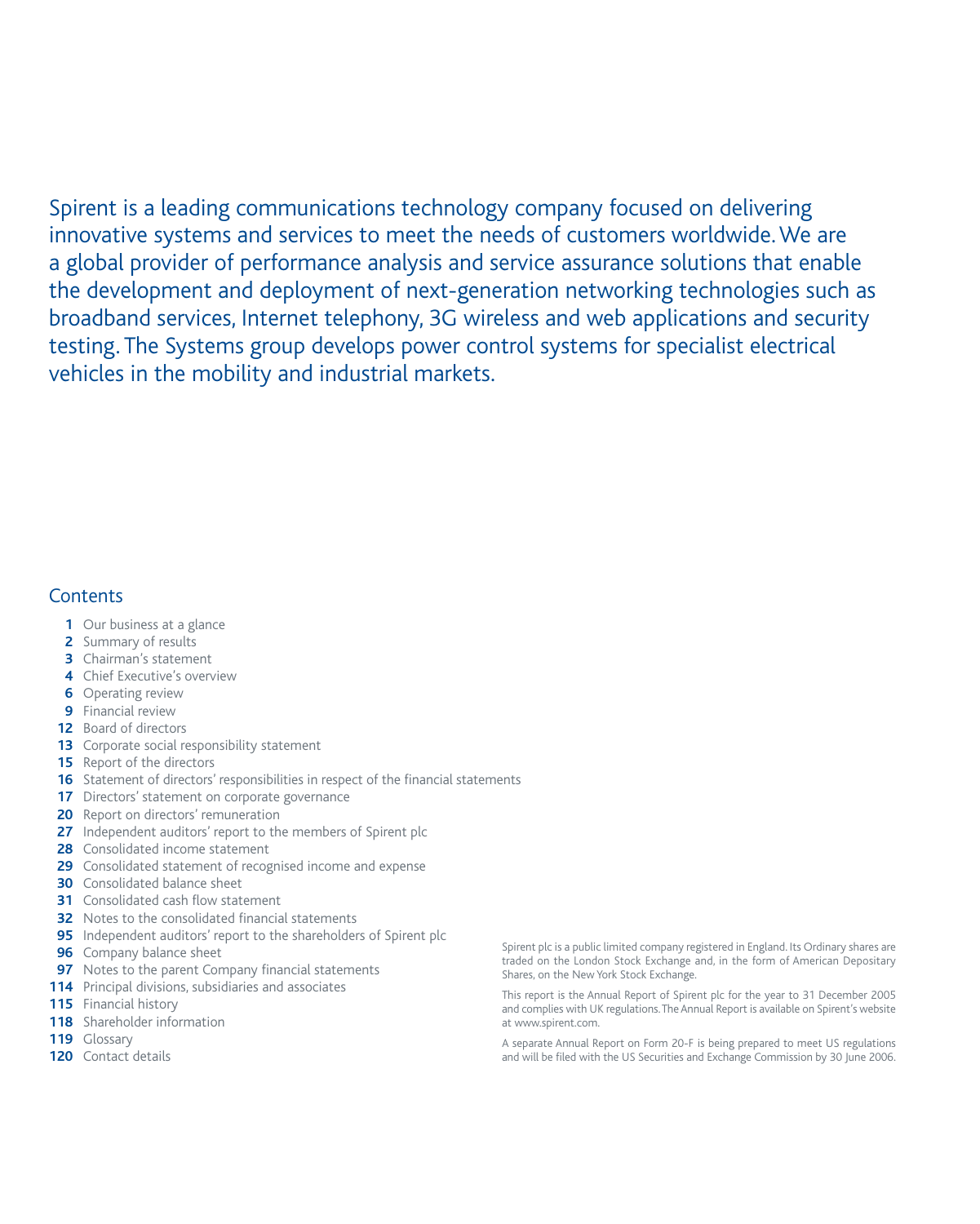# WE HELP THE WORLD COMMUNICATE FASTER, BETTER AND MORE EFFICIENTLY

# PERFORMANCE ANALYSIS

Spirent's performance analysis solutions include instruments and systems that measure and analyse the performance of network equipment, particularly the devices that route voice and data messages to their destination. Our solutions accelerate the profitable development and deployment of network equipment and services by emulating real-world conditions in the lab and assuring end-to-end performance of large-scale networks. These solutions lower development costs and minimise risks while improving interoperability and scalability.

# SERVICE ASSURANCE

Our service assurance solutions include remote test, fault and service management systems that help service providers diagnose problems and determine the action required to fix them. Spirent's service assurance solutions make sure revenue-generating services are provided or repaired efficiently and effectively. Customers using Spirent's service assurance solutions benefit through reduced operating costs, improved operations performance metrics and improved customer experience.

# **SYSTEMS**

PG Drives Technology is a leading supplier of sophisticated electronic control systems for specialist electrically powered vehicles in the mobility and industrial markets. These include medical vehicles such as powered wheelchairs and mobility scooters as well as small industrial vehicles such as floor cleaning vehicles and aerial access platforms. Our systems allow the user to control the direction and speed of the vehicle as well as other vehicle functions, including seating or platform position, lights, turn indicators and vehicle diagnostics.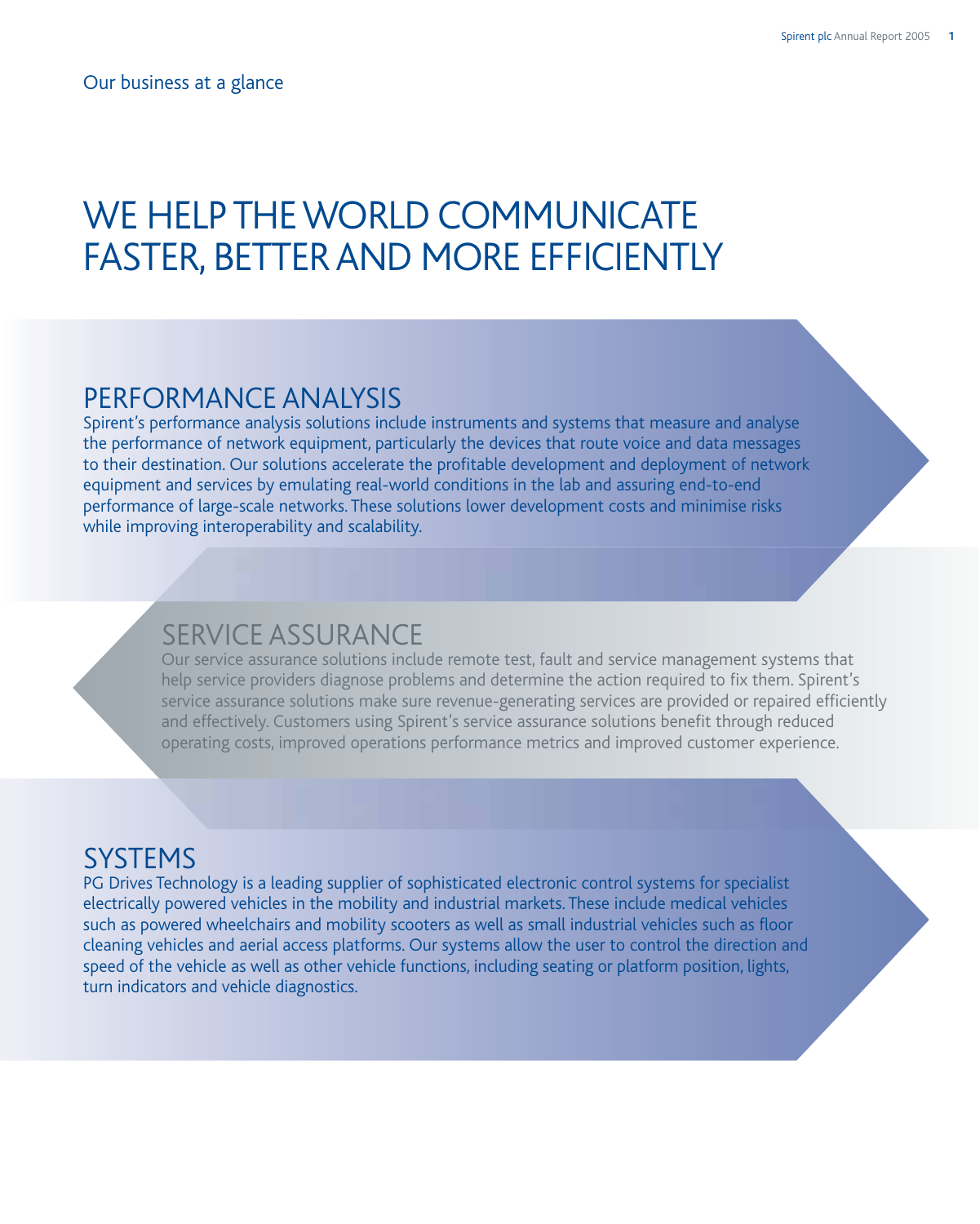# Summary of results

| £ million                                                              | 2005   | 2004  | Change % |
|------------------------------------------------------------------------|--------|-------|----------|
| <b>Continuing Group</b>                                                |        |       |          |
| Revenue                                                                | 259.3  | 287.2 | (10)     |
| Operating profit <sup>1</sup>                                          | 11.5   | 22.9  | (50)     |
| Adjusted profit before tax <sup>2</sup>                                | 4.9    | 15.4  | (68)     |
| Reported (loss)/profit before tax                                      | (41.7) | 11.2  |          |
| Basic (loss)/earnings per share (pence)                                | (3.97) | 0.98  |          |
| <b>Total Group</b><br>Adjusted earnings per share <sup>3</sup> (pence) | 2.30   | 3.14  | (27)     |
|                                                                        |        |       |          |

The HellermannTyton Division has been treated as a discontinued operation in accordance with International Financial Reporting Standards. The table above and the text below relate to continuing operations only, unless otherwise stated.

# **Strategic progress**

- The disposal of the HellermannTyton Division for £288.9 million, announced on 15 December 2005, was completed on 15 February 2006. Proceeds are being used to repay debt, substantially fund the pension scheme, buy back up to £50 million of shares and make selective acquisitions.
- We have transformed Spirent into a focused communications company with a significantly improved financial position.
- The acquisitions of SwissQual and QuadTex in 2006 will enhance Spirent's market presence and enable our entry into new and growing markets.

# **Overview of results**

• We took firm actions to address the losses in Service Assurance that negatively impacted the first half, which resulted in recovery in the second half.

# **Performance Analysis**

• Overall revenues and operating profit<sup>1</sup> were slightly ahead of 2004.

- Activity levels in the fourth quarter recovered somewhat following a weaker third quarter.
- Our wireless activities had a record year, with sales growing by 17 per cent.
- Launch of the new unified platform, Spirent TestCenter™, has resulted in competitive wins with new and existing customers in the second half. Further progress will be made through the addition of greater functionality and automation over the next 18 months.

## **Service Assurance**

- The division stabilised in the second half reporting a significantly reduced operating loss<sup>1</sup> of  $£0.6$  million (first half operating  $loss<sup>1</sup>$  £9.0 million).
- We are concentrating on the development of new solutions for triple play and advanced business services.

## **Systems**

• The group grew revenue by 20 per cent to £37.7 million and operating profit<sup>1</sup> by 29 per cent to  $£4.4$  million.

#### Notes

<sup>1</sup> Before material one-time items, goodwill impairment and share-based payment.

<sup>2</sup> Before material one-time items, goodwill impairment, share-based payment, profit on the disposal of operations and costs associated with the part prepayment of loan notes.

<sup>3</sup> Adjusted earnings per share is based on adjusted earnings as set out in note 13 to the consolidated financial statements.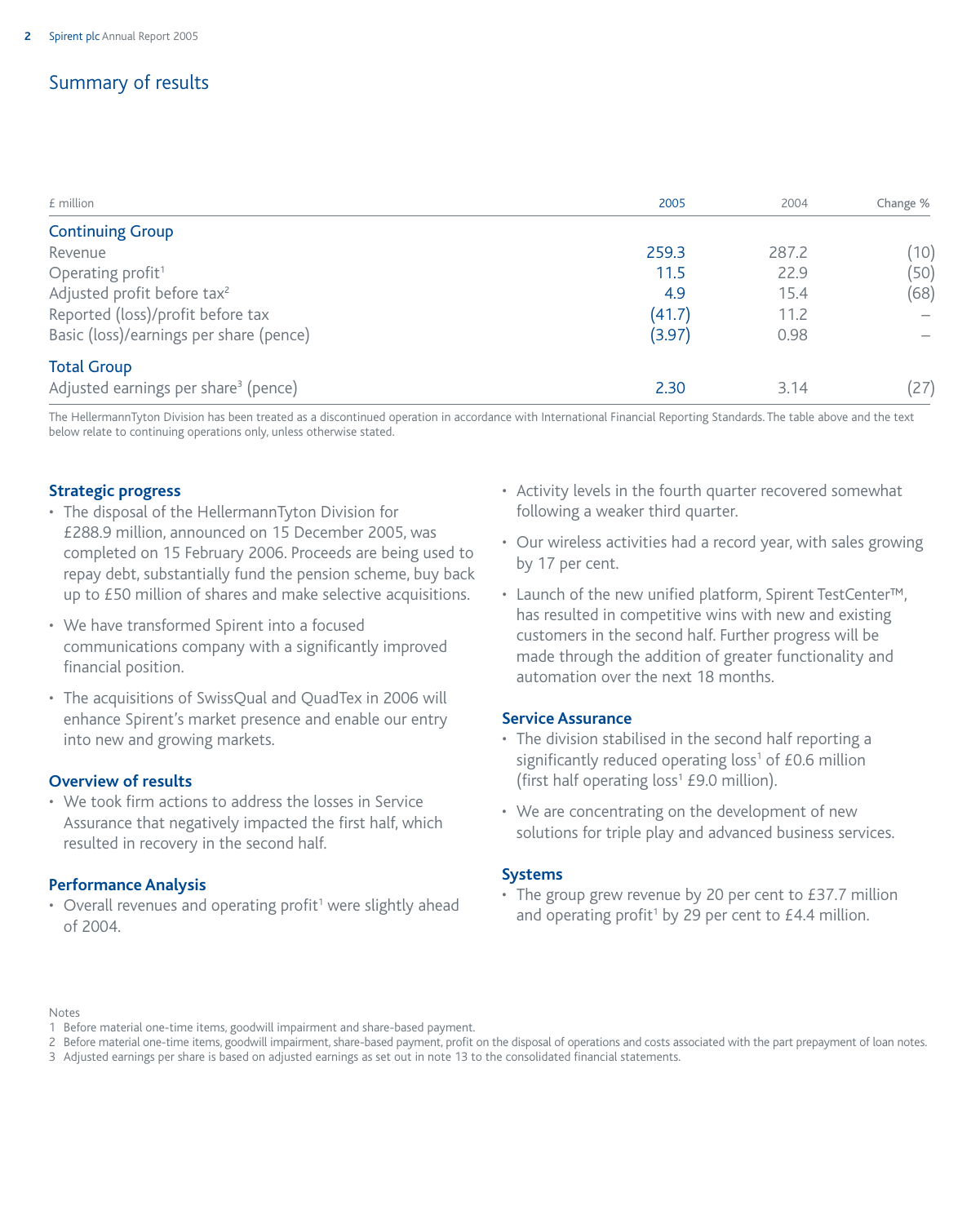# Chairman's statement



In 2005 Spirent was transformed into a focused communications business.

L ksler

**John Weston CBE** Chairman

In 2005 Spirent was transformed into a focused communications business. In the first half of the year, we carried out major restructuring within the Service Assurance division. In December we announced the proposed disposal of the HellermannTyton Division and our share of its associated companies to funds controlled by Doughty Hanson & Co Limited. We believe the consideration of approximately £288.9 million, at a cash free/debt free equivalent value represents fair value for the business and reflects its strong performance under our management. As a result of this sale, the Group's financial position has been significantly strengthened.

Following approval by shareholders at an Extraordinary General Meeting held on 24 January 2006, the disposal was completed on 15 February 2006.As previously indicated, the proceeds have been used to repay the outstanding loan notes of £71.5 million together with the make whole amount of £7.4 million and associated swap break fees of £2.3 million. In addition, a special contribution of £47.0 million has been made to substantially fund the UK final salary pension scheme and the Board intends to return up to £50 million to shareholders through an onmarket share repurchase programme over the coming year.

To reflect the transformation of the Group, a proposal will be made at the forthcoming Annual General Meeting to rename Spirent plc as Spirent Communications plc.

James Wyness will retire from the Board with effect from the date of the 2006 Annual General Meeting and we would like to thank him for his valuable contribution during his long service as a non-executive director. Marcus Beresford will assume the responsibilities of the senior independent director on Mr Wyness' retirement.

I would like to take this opportunity to thank all of our employees for their contribution during this year of transformation.We wish the employees of HellermannTyton success under their new ownership and thank them for their contribution over many years.

Operating profit/(loss) and return on sales are used by the Group as key measures of operating performance and are stated in the text before the effect of material one-time items, goodwill impairment and share-based payment so that period-on-period comparisons are not distorted.

The HellermannTyton Division for the purposes of these results has been presented as a discontinued operation and our financial results are presented and discussed for the continuing Spirent Group, unless otherwise stated.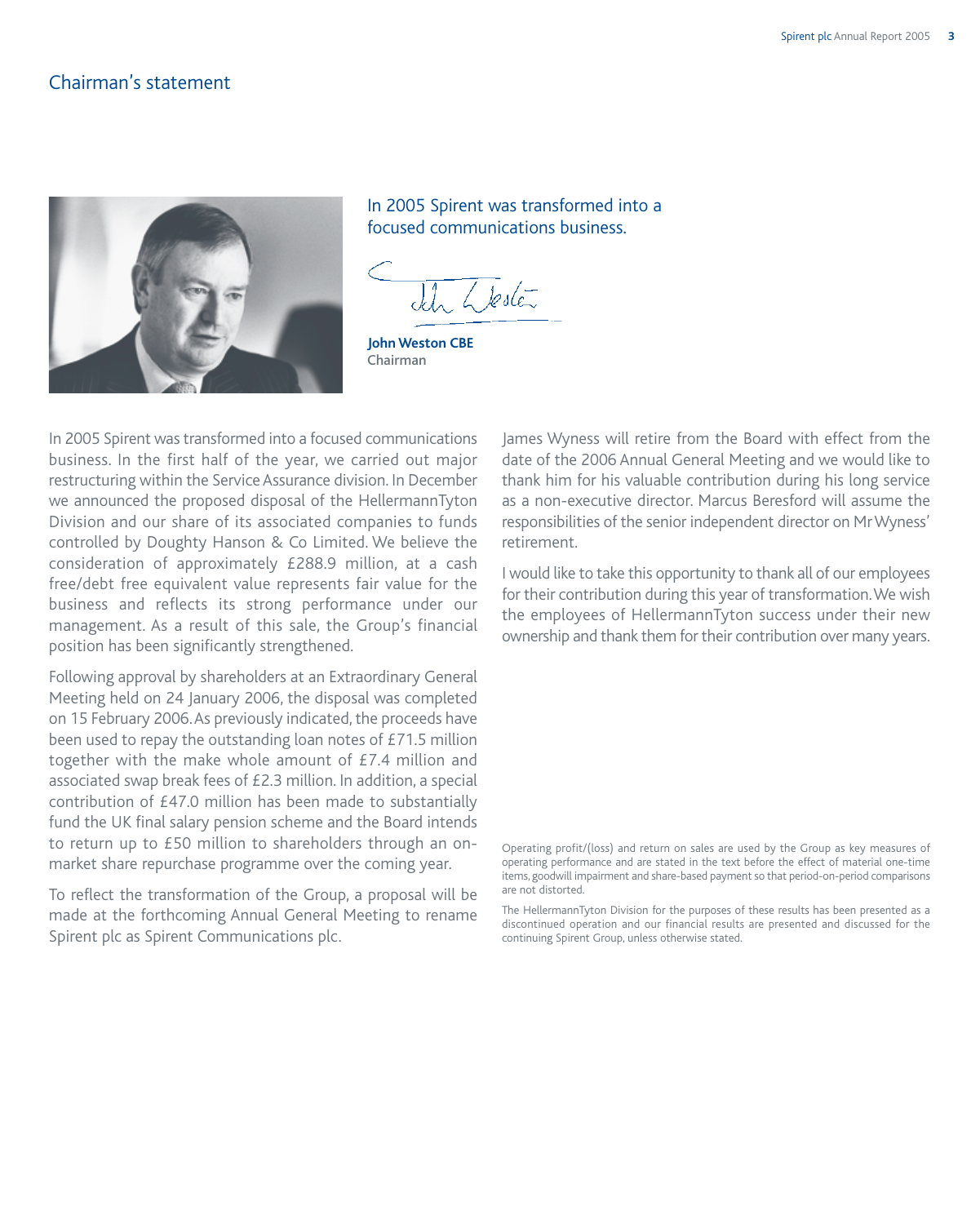# Chief Executive's overview



Since joining Spirent as Chief Executive I have set out to transform the Group into a focused communications company. During 2005 we have been busy reshaping and restructuring the business culminating in the disposal of HellermannTyton, as well as starting in 2006 to make selective acquisitions.

Arilins Ginlaf

**Anders Gustafsson** Chief Executive

## **Introduction and strategy**

Since joining Spirent as Chief Executive I have set out to transform the Group into a focused communications company. During 2005 we have been busy reshaping and restructuring the business culminating in the disposal of HellermannTyton, as well as starting in 2006 to make selective acquisitions.

The decision to focus on communications reflects our view that the sector offers Spirent the best top and bottom line growth opportunities in the mid and long term, leveraging our leading market positions in our key product segments.

We are therefore continuing to invest in organic growth opportunities through research and development and sales and marketing activities and the launch of new products such as the Spirent TestCenter™.

We will also continue to make selective acquisitions. These acquisitions will be a good strategic fit with our existing activities as well as expanding our customer base, broadening our geographic coverage or enabling entry into new markets. The principal strategic drivers for acquisition are to expand our market position and our competitive offering into markets where we see strong growth opportunities.This will ensure that we remain a core supplier to our customers, whilst at the same time accelerating our development plans to keep ahead of competition.

We will shortly establish our operational headquarters in Sunnyvale, California, in the centre of Silicon Valley where we have the highest concentration of customers. I will relocate in the spring, but we will maintain a small corporate headquarters in the UK.

# **Results overview**

The Group's 2005 results were principally affected by the operating losses incurred by the Service Assurance division, which were described in detail at the time of the interim results in August 2005. These losses were substantially reduced in the second half as a result of the actions we took in the first half.

Material one-time items of £8.4 million have been expensed in the year. Of this, £3.9 million is in relation to restructuring actions in the Service Assurance division and £1.4 million for inventory write-downs again in this division. Other material onetime items of £3.1 million have been taken in relation to supply chain initiatives and other restructuring actions within the Group. This was reported in our interim results.

In the first half we took a goodwill impairment charge of £37.0 million due to the drop in activity in the Service Assurance division.

## Performance Analysis

Revenue and operating profit in the Performance Analysis division for 2005 were slightly up on 2004. In this division several of our end markets were weaker than had been anticipated earlier in the year, particularly so in the third quarter, although activity in the fourth quarter did recover somewhat. In addition, we are in a product transition phase as we progressively introduce new and improved products and solutions. Encouragingly, sales to some of our largest customers in the equipment manufacturing sector grew by more than 30 per cent and the division's wireless and position location test activities experienced their best year ever.

# Service Assurance

Revenue in the Service Assurance division was down 43 per cent compared with 2004 and as a result the division reported an operating loss of £9.6 million of which £9.0 million was incurred in the first half. In the first quarter of 2005 our major customers, the US service providers, had delayed the release of their full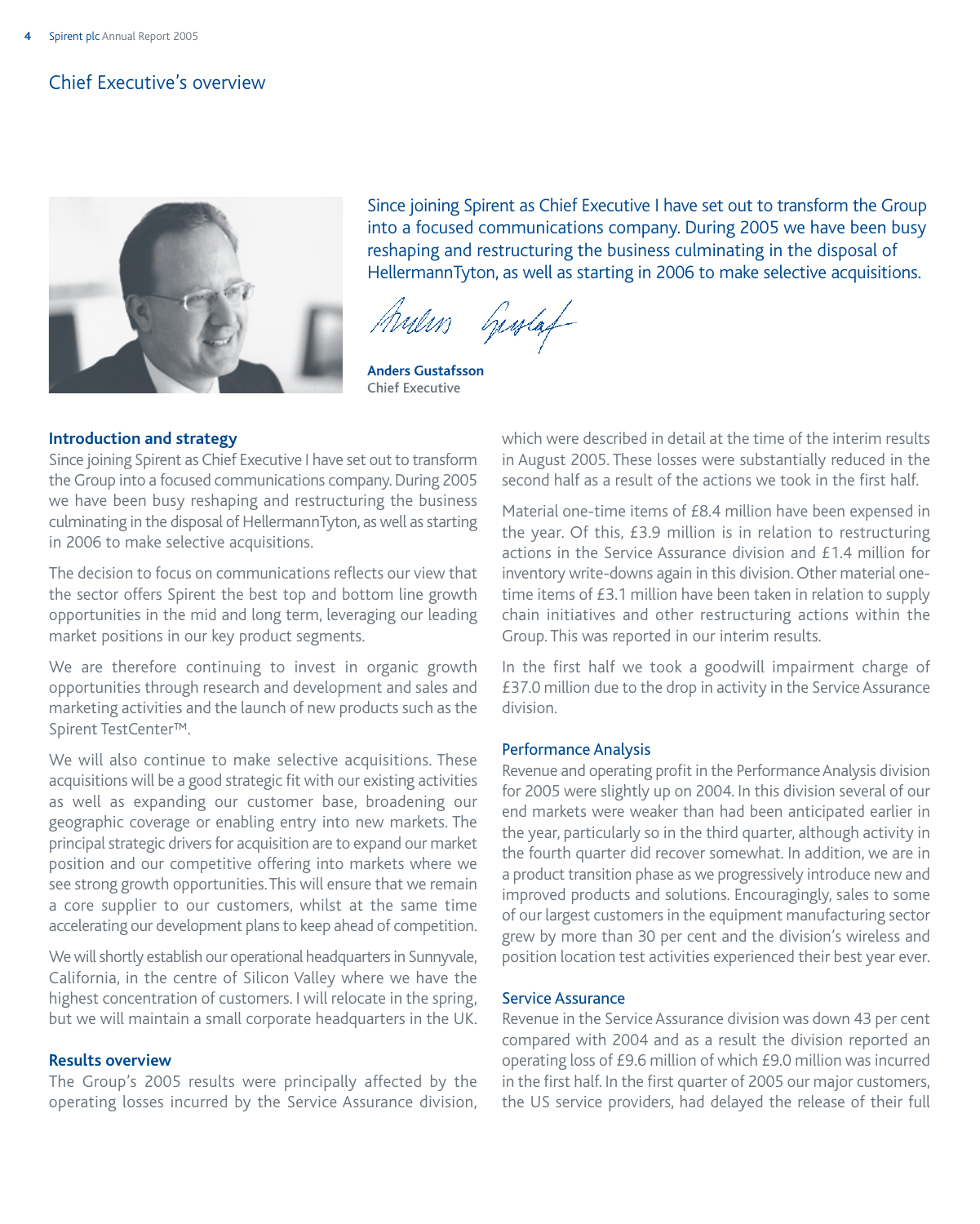capital spending budgets partly due to merger activity, with a larger proportion of these budgets shifting towards next-generation rather than existing networks. As these trends became apparent we undertook significant restructuring actions in the division, including changing senior management, reducing headcount by around 260 (approximately 40 per cent of the total workforce), which resulted in a much reduced loss for the second half of £0.6 million. During 2005 we have refocused our product development efforts to generate new solutions for triple play and advanced business services; this will continue through 2006.

# Systems

Our Systems group grew revenue and operating profit by 20 per cent and 29 per cent respectively, benefiting from the launch of two new wheelchair control systems.

## **Acquisitions in 2006**

On 23 January 2006, we announced the acquisition of SwissQual Holding AG ("SwissQual") for an initial consideration of £27.7 million paid in cash, with up to a further £12.4 million payable depending on revenue growth and various technical and financial milestones. SwissQual provides world class products and talent in the development of voice and video solutions that analyse, recognise and improve the quality of experience for users of wireless applications and services.

We also announced on 13 February 2006 the acquisition of QuadTex Systems, Inc ("QuadTex") for an initial consideration of £4.2 million with a further consideration of up to £0.9 million. QuadTex is a fast growing US based provider of innovative and leading test tools for internet protocol multimedia subsystems ("IMS") and voice over IP ("VoIP") testing.

SwissQual and QuadTex will enhance Spirent's product offerings, capabilities and customer base in the wireless, triple play (voice, video, data) and IMS markets.

## **Outlook**

The disposal of the HellermannTyton Division has transformed Spirent into a focused communications company, as well as having significantly improved our financial position. Spirent is well placed to grow organically from its established market-leading positions.We also have the potential to expand through selective acquisitions, such as SwissQual and QuadTex, announced in 2006.

The variable market conditions seen in 2005 have continued through the beginning of the first quarter, which is usually our quietest.As 2006 progresses, the year will be a period of product transition as the increased capability of our new products and solutions will enable us to gain market share. As a result, we anticipate that the Group's performance for 2006 will show recovery over last year, with a more pronounced seasonal increase in activity in the second half.

Operating profit/(loss) and return on sales are used by the Group as key measures of operating performance and are stated in the text before the effect of material one-time items, goodwill impairment and share-based payment so that period-on-period comparisons are not distorted.

The HellermannTyton Division for the purposes of these results has been presented as a discontinued operation and our financial results are presented and discussed for the continuing Spirent Group, unless otherwise stated.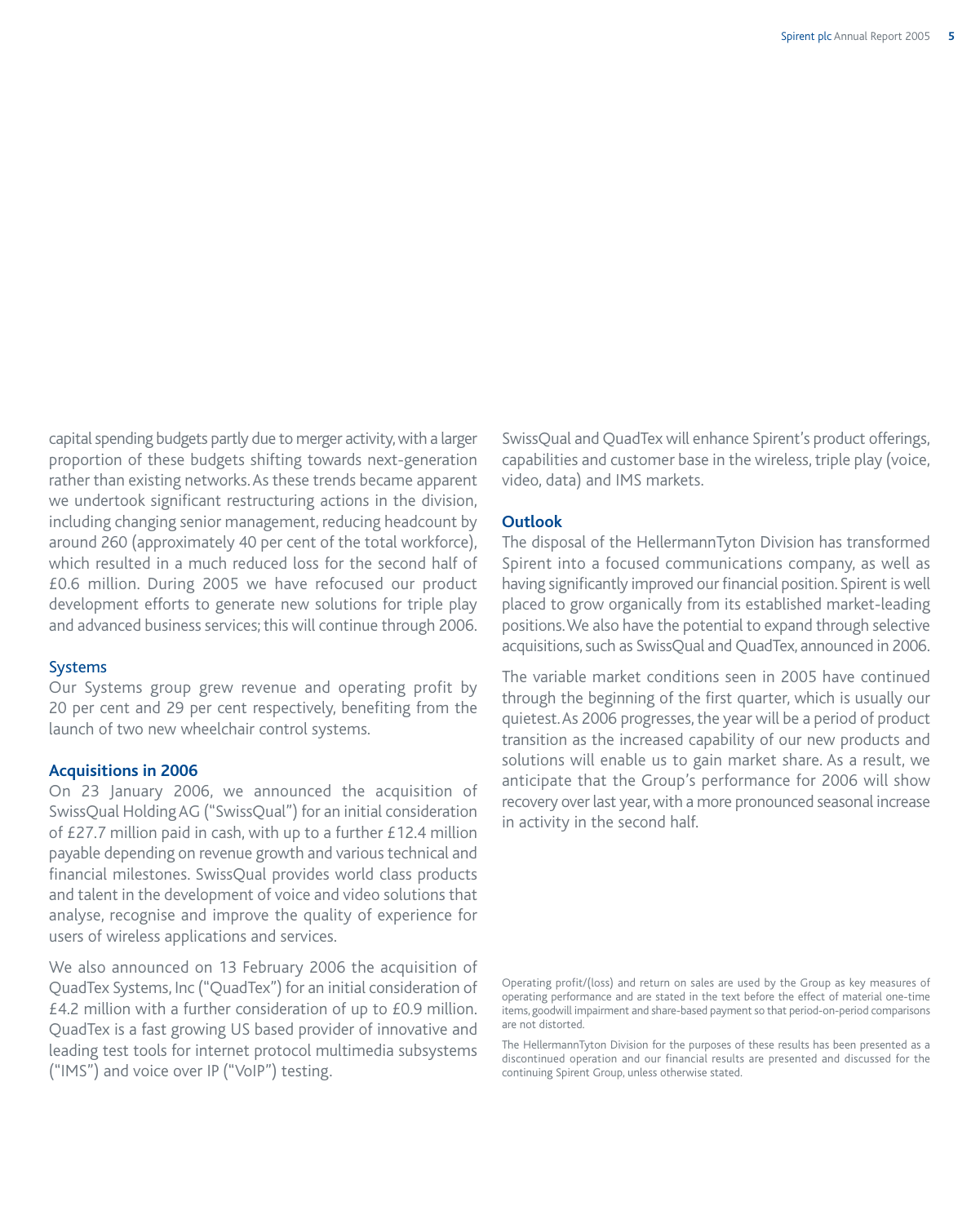# Operating review

## **Communications**

| $E$ million                                                                              | 2005          | 2004               | Change % |  |
|------------------------------------------------------------------------------------------|---------------|--------------------|----------|--|
| Revenue<br>Performance Analysis                                                          | 178.8         | 176.8              |          |  |
| Service Assurance                                                                        | 42.8          | 74.7               | (43)     |  |
| Communications group                                                                     | 221.6         | 251.5              | (12)     |  |
| Operating profit/(loss)<br>Performance Analysis<br>Service Assurance                     | 22.0<br>(9.6) | 21.7<br>2.5        |          |  |
| Communications group                                                                     | 12.4          | 24.2               | (49)     |  |
| Return on sales (%)<br>Performance Analysis<br>Service Assurance<br>Communications group | 12.3<br>5.6   | 12.3<br>3.3<br>9.6 |          |  |

Our Communications group, Spirent Communications, works behind the scenes to help the world communicate faster, better and more efficiently. The world's leading communications companies use Spirent solutions to conduct performance analysis tests in labs on their latest technologies. As new communications services are introduced Spirent provides the tools to facilitate troubleshooting and improve the quality of these new networks and services.

Revenue and operating profit in the Performance Analysis division was slightly up. In this division we experienced variability in terms of end customer demand principally in the third quarter and in the broadband test activities, with the division's wireless and position location test activities experiencing good growth.

In 2005 the operating loss in the Service Assurance division, although substantially reduced in the second half year, affected the performance of the Communications group as a whole.

Indeed, revenue in the Service Assurance division was down 43 per cent compared with 2004 and the division reported an operating loss of £9.6 million. The reduced revenues were principally a result of the decline in leased line monitoring and the delay in installation of next-generation assurance solutions. Firm and significant actions were taken in this division in the first half year to reduce the rate of loss.

#### Performance Analysis

Our Performance Analysis division addresses the needs of service providers, equipment manufacturers, large enterprises and government to test the

equipment developed and deployed for telecommunications networks. Our solutions test the performance, functionality and conformance of telecoms devices.We provide effective and efficient test and measurement capabilities to meet the needs of voice, video, data and mobile testing to reduce risk in deploying new products in the next-generation fixed line and wireless networks. We achieve this by simulating real-world conditions in the laboratories of our customers, subjecting the equipment under test to impairment and stress to establish their true capability.The increasing scale and complexity of devices combined with the necessity to increase the efficiency of our customers' engineers, drives demand for more innovative test solutions. Our emphasis on customer support and professional services are important differentiators, giving Spirent Communications a leading reputation in the market and distinct competitive advantage.

Revenue and operating profit in the Performance Analysis division grew by 1 per cent in 2005. We invested £42.1 million, representing 24 per cent of sales (2004 £43.2 million and 24 per cent), into product development to increase the capabilities of our existing products and develop innovative products for launch in 2005 and 2006.

The market proved to be volatile and highly competitive during 2005.At the interim stage we reported that market conditions were variable due to lower spending by the US government and certain US service providers. As expected the variable conditions continued through the second half year.

As announced in December, revenue for the third quarter was lower than previously expected, although this was partly offset by improved trading in the fourth quarter.We experienced slower demand in 2005 due to activity levels with US service providers being markedly lower, a result of the impact of merger activity in the sector, and the fact that other customers were absorbing the high levels of equipment they purchased in 2004. In addition there was a notable slowdown in the demand for ATM test equipment, whilst the US government also shifted its spending to other priorities. Finally, some major equipment manufacturers continue to work their way through strategic reviews, resulting in further cutting back of their research and development programmes.

In contrast, more favourable conditions were seen in the demand for: security testing across all market segments, high speed Ethernet devices, Gig E and 10 Gig E, requirements for increased scale and the emerging needs for triple play testing and video quality testing. The transition of access and metro networks to Ethernet, saw expansion in demand, particularly in the first half year.Wireless infrastructure testing has expanded from functional test to performance test, stimulating demand for our products. The emergence of IMS is also creating new opportunities for Spirent Communications.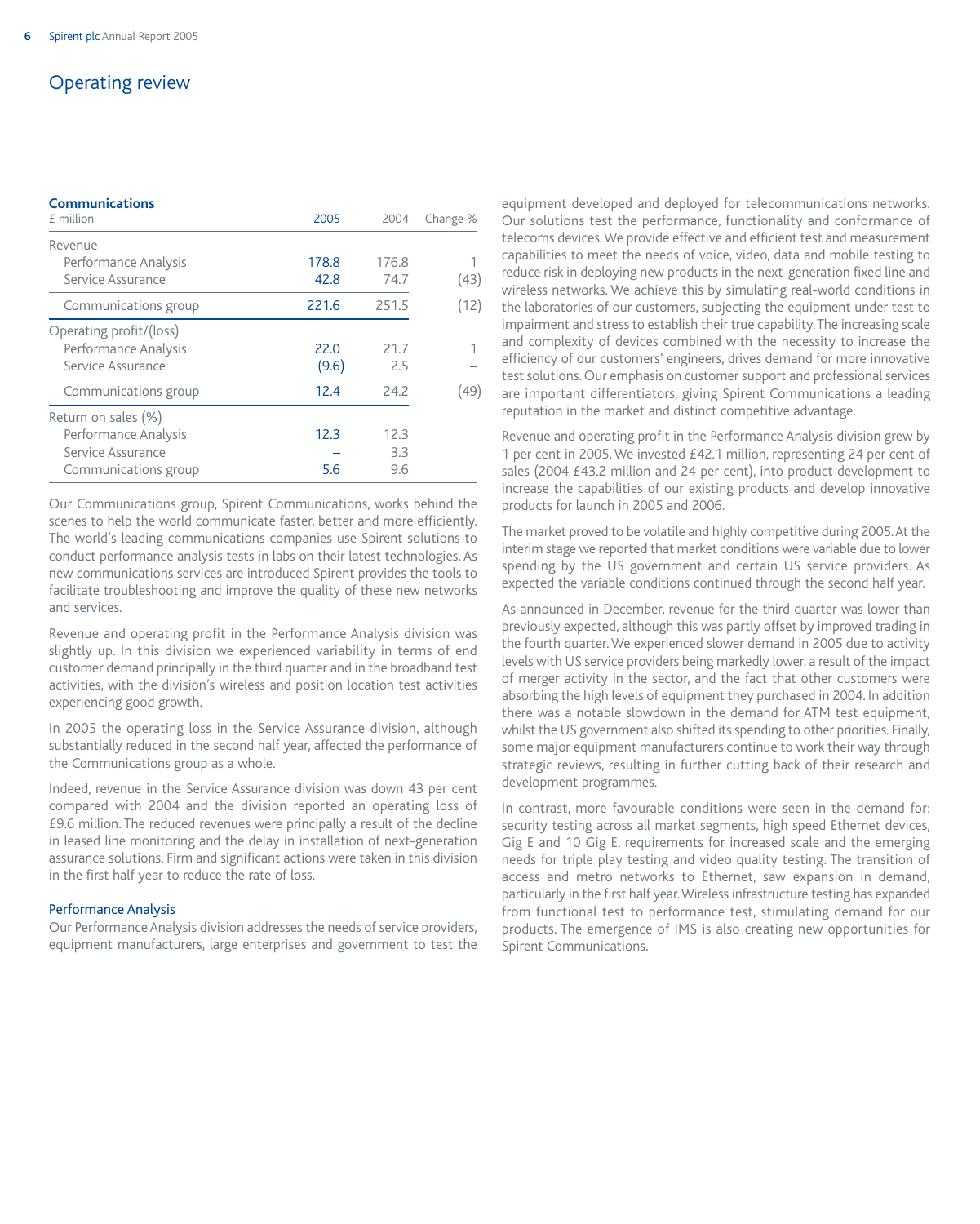Despite the strength of demand for Ethernet test equipment aggressive actions by competition resulted in some loss of market share in this sector. We have responded by establishing a major customer support team, to offer both additional services and to launch new leading-edge product solutions during the second half year. Internally we are progressing our initiatives to increase our own product development efficiency and effectiveness to improve our product realisation process.The launch of Spirent TestCenter™, our unified platform for Ethernet testing, has resulted in key competitive wins with major existing as well as new customers. Our development plans for Spirent TestCenter™ throughout the next 18 months will deliver increased functionality, scale, ease of use and automation, making it an industry leading platform.

Total revenues from our top 20 customers grew year-on-year and account for approximately 40 per cent of revenues; growth rates for a number of these accounts exceeded 30 per cent. No one customer represented more than 10 per cent of the total divisional revenues. Our revenues by customer type maintained a similar profile. Sales to network equipment manufacturers represented 49 per cent of the total; sales to service providers of 17 per cent; government accounted for 8 per cent (down compared to 2004). The remainder includes chip manufacturers and enterprise customers.

On a geographic basis there was growth in revenue in Europe for all test solutions, but notably for VoIP, web applications and wireless handset test systems. The US market was flat, for the reasons described above. Activity in the Asia Pacific region grew, building on a remarkable growth rate, particularly in China in 2004.We maintained revenue levels in Japan, despite difficult market conditions.We enjoyed strong growth in the Indian market.

Our wireless and positioning test products had a record year and sales now represent 27 per cent of the division's turnover. All product lines achieved strong growth: CDMA, W-CDMA and GPS. We gained market share in the important W-CDMA performance test market and made further strong progress in the sale of GPS emulation systems. Revenues grew in the most important markets in Asia, namely China, Korea and Japan and we also made good progress in Europe. We have established and opened wireless service centres in China, Korea, Japan and UK, offering higher levels of customer service and support. We specified, developed and launched a new HSDPAcapable network emulator for the W-CDMA market. Spirent's navigation and positioning test division has been selected to supply key test equipment to support the joint EU and European Space Agency Galileo project. Galileo is a major new global navigation system. Spirent is a leader in navigation and positioning test.

As we look forward into 2006 and the future, we feel increased confidence that our Performance Analysis solutions, in the form of new products such

as Spirent TestCenter™ and our wireless handset test solutions, offer leadingedge test capabilities.We expect to see the benefit from market growth as our customers increase their investment in latest technologies. 2006 will be a period of product transition as the increased capability of our new products enable us to gain market share against a background of continued variable market conditions.

### Service Assurance

Our Service Assurance division is focused on the development of network monitoring systems to enable telecom service providers to test and assure broadband leased line, DSL and IP services.

Our products include operations support systems software, remote test probes, network access systems and consulting and technical services. We also supply portable systems for fault identification and test of copper telephone lines in the field. Our systems help service providers reduce their operational costs by automating and centralising their network testing and service assurance processes, reducing the need for expensive engineering intervention and facilitating faster responses to customers' problems.

Our product solutions are based on a solid business case which offers carriers increased operational efficiencies whilst ensuring the quality of the voice, video and data services they provide.

The global telecoms sector continues to migrate from legacy networks towards IP-based networks and services, which will result in substantial new investment. The shift in carriers' capital expenditure has been slower than expected for service assurance solutions for the deployment of triple play services.We believe that the service assurance market opportunity will develop once the build out has taken place and these new services are launched.

Following a very tough first six months of 2005, when we reported a fall in the division's revenues of over half and an operating loss of £9.0 million, we achieved stability during the second half, having realised the substantial cost savings announced in the first half.We have developed a new strategy for growth to meet the needs of service providers for their new triple play networks and services. In addition, we have developed a new generation of handheld test equipment, which will enable field test engineers to access the power of the central office test and monitoring systems in the field.

The revenue profile by customer has remained comparable with 2004, with over half of the activity being with US Incumbent Local Exchange Carriers. The provision of leased line assurance products accounted for approximately 70 per cent of sales throughout the year, whilst the provision of service maintenance and support accounted for 15 per cent. The second half operating loss of £0.6 million reduced significantly from the first half loss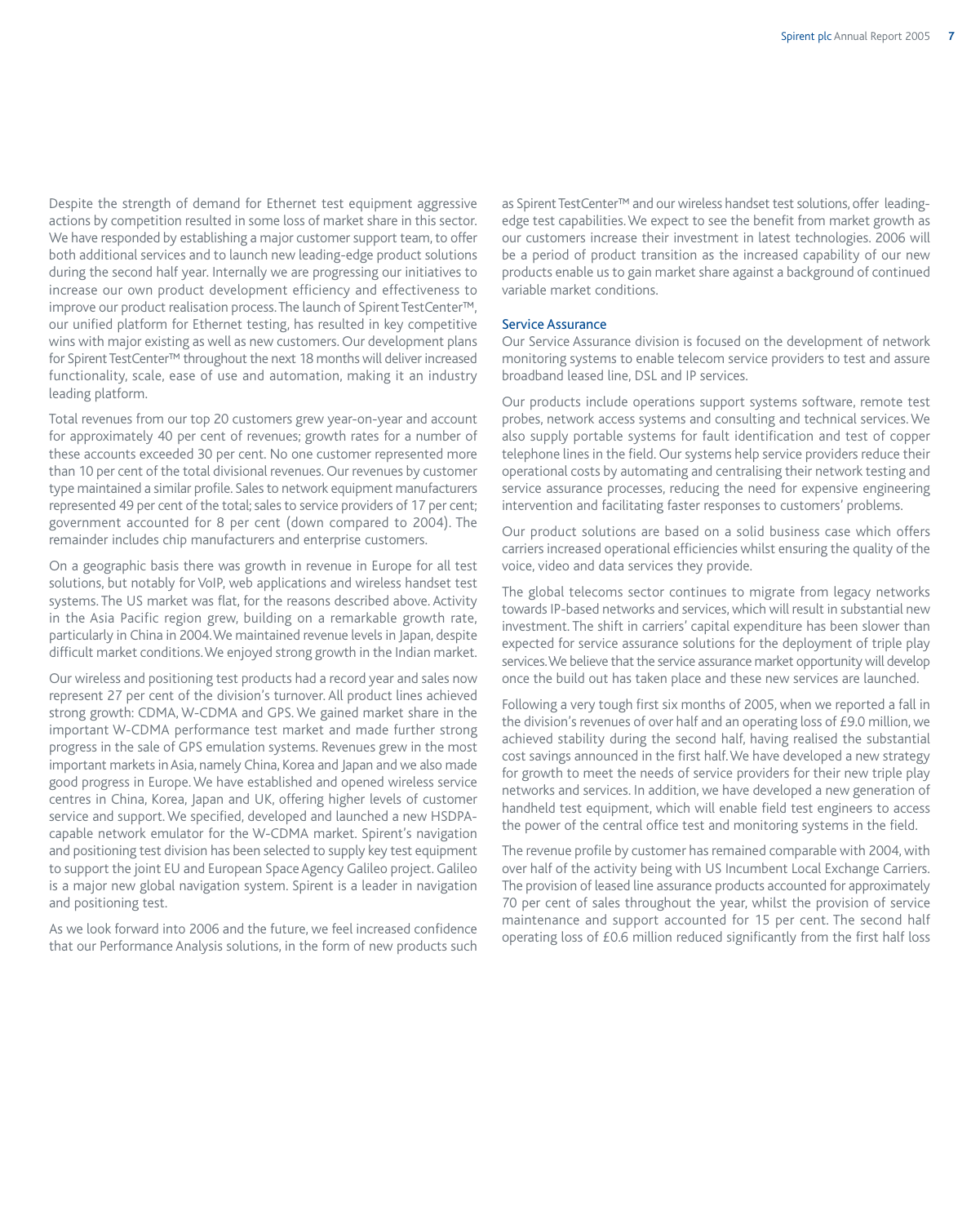# Operating review continued

of £9.0 million.This was due to higher revenue of £2.4 million, a gross profit improvement from a favourable product mix as we shipped software at higher margins in the second half, and the realisation of cost savings.

Sales opportunities for this division were constrained in 2005 partly as a result of the major acquisitions made by our customers, which has delayed the sourcing of service assurance solutions as they integrated their businesses. In the long term, this industry consolidation is likely to be beneficial as we aim to extend our embedded solutions and sell new solutions for triple play, field test and advanced business services into these enlarged customers. In addition, sales decreased due to a rapid shift in technology, whilst customers were not yet ready to install next-generation assurance solutions.

We were awarded our first triple play contract with TELUS, a major Canadian telecoms company, our first customer win outside the US for DSL and for advanced broadband service assurance solutions.

We have concentrated on developing new solutions for triple play and advanced business services.Whilst we remain cautious about the timing of the full scale deployment of advanced services by carriers worldwide, we believe that, due to the actions taken in 2005, we are well placed to serve the market requirements as they develop.

#### **Systems**

| £ million           | 2005 |      | 2004 Change % |
|---------------------|------|------|---------------|
| Revenue             | 37.7 | 31.3 | 20            |
| Operating profit    | 4.4  | 3.4  | 29            |
| Return on sales (%) | 11.7 | 109  |               |

Figures in the above table relate to PG Drives Technology only. Divested businesses contributed £4.4 million of revenue and £0.6 million of operating profit in 2004.

The Systems group comprises PG Drives Technology, a leading supplier of control systems for electrically powered medical and small industrial vehicles. Revenue and operating profit were up 20 per cent and 29 per cent, respectively. Return on sales increased to 11.7 per cent compared with 10.9 per cent in 2004.

During 2005 we launched two new wheelchair control systems: the VR2, low cost, mainstream wheelchair control system, and the R-net, a highly sophisticated wheelchair system, designed for the rehab market that can incorporate a wide variety of input and output devices to suit many different disabilities. Due to the competitiveness of these systems and of our established VSI, S-Drive and TRIO+ products, we were successful in increasing customer penetration in both the mobility and industrial vehicles markets during the year.This was achieved in spite of continuing constraints in US government healthcare funding for powered wheelchairs. We also moved some more of our production to China to reduce the logistical costs of supporting our activities in the Asia Pacific region. In 2006 we are planning further new product launches that will enable us to strengthen our position in both our addressed markets.

#### **Discontinued operations** Network Products

| Network Products<br>£ million | 2005  |       | 2004 Change % |
|-------------------------------|-------|-------|---------------|
| Revenue                       | 205.5 | 187.8 |               |
| Operating profit              | 25.3  | 21.3  | 19            |
| Return on sales (%)           | 12.3  | 113   |               |

Discontinued operations relate to the HellermannTyton Division, comprising the Network Products group and the investment in associated companies.

We announced in December that we had entered into an agreement to dispose of the HellermannTyton Division to funds controlled by Doughty Hanson & Co Limited and this disposal was completed on 15 February 2006.

The Network Products group delivered a strong performance in 2005, with revenue of £205.5 million, up 9 per cent compared with 2004. Operating profit of £25.3 million was ahead by 19 per cent over 2004, and return on sales improved to 12.3 per cent from 11.3 per cent.

Organic growth was achieved in all regions and also through the associated company in Japan.The business continued to increase its automotive sales despite flattening production levels by the European car manufacturers, and to achieve strong growth through its initiatives in North America in automatic application systems, particularly in automotive and through the success of its pre-terminated structured cabling system, RapidNet.

Profit after tax from discontinued operations was £13.2 million after charging £6.7 million of costs related to the disposal of this business, compared with £17.3 million in 2004.

Operating profit/(loss) and return on sales are used by the Group as key measures of operating performance and are stated in the text before the effect of material one-time items, goodwill impairment and share-based payment so that period-on-period comparisons are not distorted.

The HellermannTyton Division for the purposes of these results has been presented as a discontinued operation and our financial results are presented and discussed for the continuing Spirent Group, unless otherwise stated.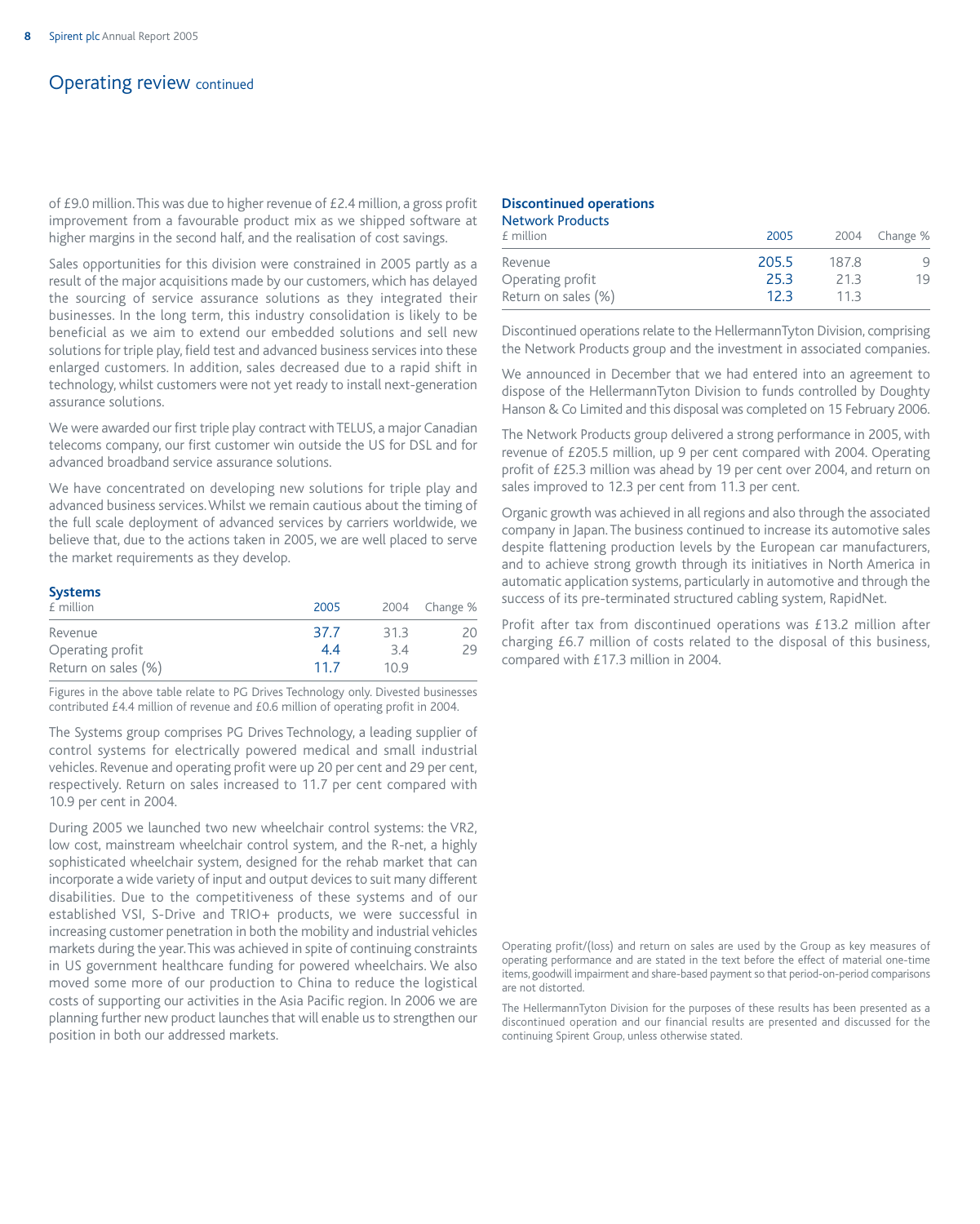

Operating profit was impacted by the weakness in the Service Assurance division in the first half, this division reported a loss of £9.0 million for that period. In the second half year the loss in this division was much reduced to £0.6 million, mainly as a result of the firm actions we took.

EGflutaringon

**Eric Hutchinson** Finance Director

#### **Reporting format**

The format of the consolidated results for the Spirent Group has been significantly altered in this year's report as a result of two factors: first the conversion from UK Generally Accepted Accounting Practice ("UK GAAP") to International Financial Reporting Standards ("IFRS"); second, the reclassification of the results of the HellermannTyton Division comprising the Network Products group and the investment in associated companies to discontinued operations.The table below sets out revenue and operating profit for the total Group for 2005 and 2004.

| £ million           | 2005  | First half Second half<br>2005 | 2005  | 2004  | Change % |
|---------------------|-------|--------------------------------|-------|-------|----------|
| Revenue             |       |                                |       |       |          |
| Continuing          | 126.5 | 132.8                          | 259.3 | 287.2 | (10)     |
| Discontinued        | 103.9 | 101.6                          | 205.5 | 187.8 | 9        |
| Total               | 230.4 | 234.4                          | 464.8 | 475.0 | (2)      |
| Operating profit    |       |                                |       |       |          |
| Continuing          | 1.8   | 9.7                            | 11.5  | 22.9  | (50)     |
| Discontinued        | 12.3  | 13.0                           | 25.3  | 21.3  | 19       |
| Total               | 14.1  | 22.7                           | 36.8  | 44.2  | (17)     |
| Return on sales (%) |       |                                |       |       |          |
| Continuing          | 1.4   | 7.3                            | 4.4   | 8.0   |          |
| Discontinued        | 11.8  | 12.8                           | 12.3  | 11.3  |          |
| Total               | 6.1   | 9.7                            | 7.9   | 9.3   |          |

As our results are reported for the first time in accordance with IFRS, comparative data has been restated. All amounts referred to below relate to continuing operations unless otherwise stated.

#### **Results**

Reported revenue from continuing businesses for 2005 of £259.3 million was down 10 per cent and operating profit of £11.5 million was down 50 per cent compared with 2004. Return on sales for the continuing Group reduced to 4.4 per cent from 8.0 per cent in 2004.

Revenue by market grew in the Asia Pacific region by 4 per cent but was down in Europe and North America, having been affected by the performance of the Service Assurance division in both regions.

Operating profit was impacted by the weakness in the Service Assurance division in the first half, this division reported a loss of £9.0 million for that period. In the second half year the loss in this division was much reduced to £0.6 million, mainly as a result of the firm actions we took. Revenue and operating profit in the Performance Analysis division were up 1 per cent compared with 2004. Profitability in the Performance Analysis division was slightly lower in the third quarter of 2005 recovering somewhat in the fourth. The ongoing business in the Systems group reported good growth in 2005 over 2004.

Non-segmental costs, which are those that cannot be directly attributed to the operating segments were £5.3 million excluding material one-time items and share-based payment (2004 £5.3 million).These costs include the costs of our Board, costs in relation to our dual listings and compliance costs, including those in relation to the Sarbanes-Oxley Act of 2002.

#### **Currency impact**

In 2005 the effects of currency translation were less marked than in 2004. Currency translation increased revenue from continuing operations by £1.7 million, and increased profit before tax, goodwill impairment and material one-time items by £0.2 million.

#### **Cost of sales and operating expenses**

Product development spend for 2005 was £58.4 million, or 23 per cent of revenue (2004 £63.2 million and 22 per cent respectively). Of this amount £42.1 million (2004 £43.2 million) was spent in the Performance Analysis division and £14.0 million (2004 £17.2 million) in the Service Assurance division. Product development is included in the cost of sales on the income statement.

Gross profit decreased to £106.2 million, 41 per cent of sales from £122.0 million, 42 per cent of sales in 2004.This was a result of the decrease in revenue in Service Assurance, the low levels of activity in the first half resulting in unrecovered manufacturing overheads and to the relative increase in product development spending as a percentage of sales as noted above.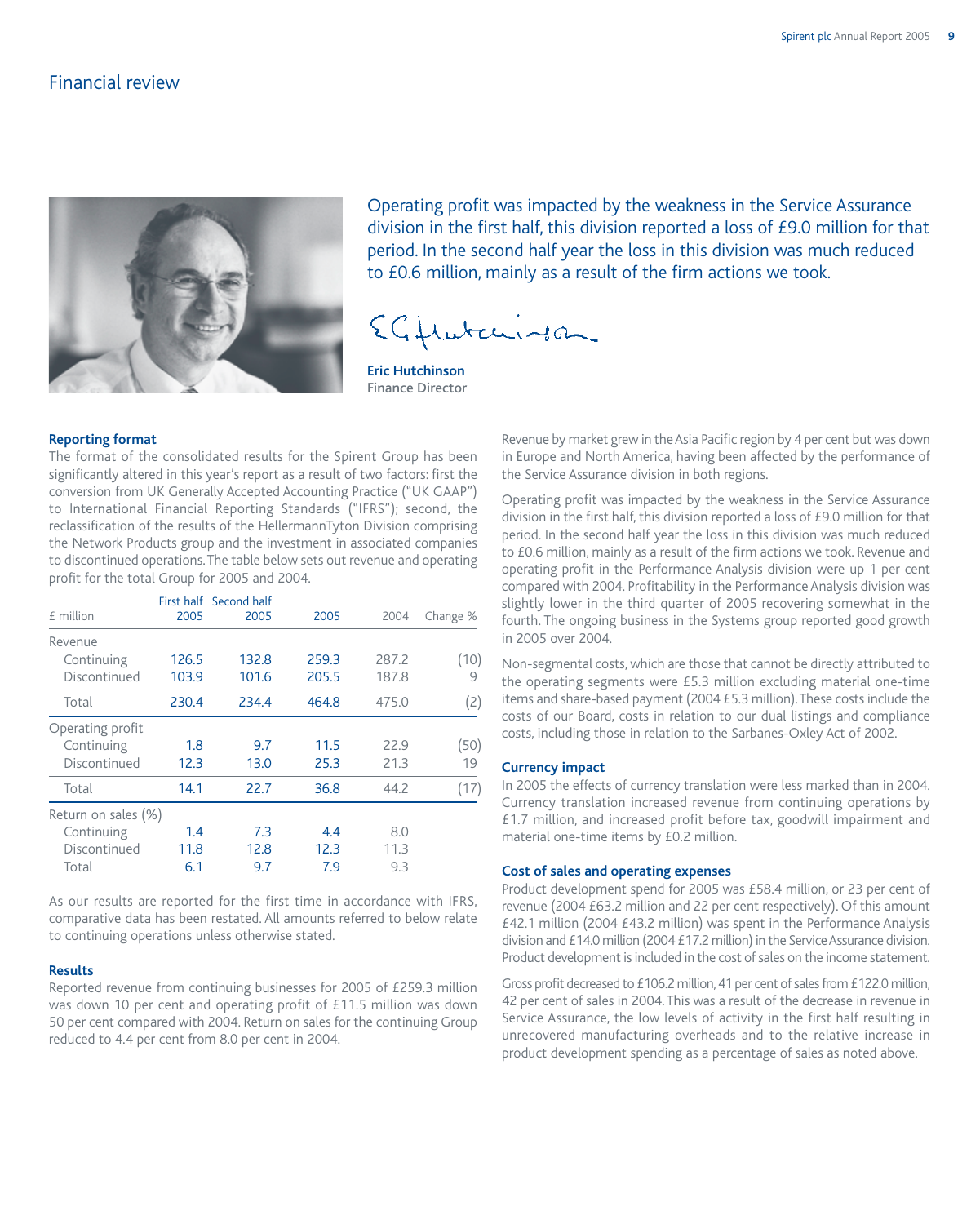# Financial review continued

Administration costs of £74.3 million for 2005 (2004 £34.0 million) include a goodwill impairment charge of £37.0 million made in the first half.

A share-based payment charge of £5.1 million has been reported in accordance with IFRS 2 'Share-based Payment' for the continuing Group. This charge represents the expense for share options and other share-based incentives calculated using an option pricing model. On transition to IFRS Spirent has applied IFRS 2 only to awards made after 7 November 2002 and not fully vested at 1 January 2005.We anticipate that the charge for 2006 will be in the region of £6 million based on current share price and volatility.

Material one-time items of £8.4 million have been charged in 2005 that relate to restructuring costs and inventory write-downs within our businesses.

#### **Disposal of operations**

A one-time profit on the disposal of operations of £3.9 million has been reported, this relates to the sale of certain non-trading companies.

#### **Finance charges**

Net interest expense for 2005 was £6.6 million, being £8.1 million cost less £1.5 million income, compared with £6.8 million in 2004 (excluding a make whole amount in 2004 of £0.5 million). Net interest includes a charge of £1.1 million in respect of the UK final salary pension scheme in accordance with IAS 19 'Employee Benefits'.The deficit in this scheme has been reduced by the special contribution of £47.0 million in February 2006 and as a result it is estimated that net interest income in respect of the pension scheme will be approximately £1.5 million for 2006. For 2006, and following repayment of the senior loan notes, Spirent expects to earn current market rates of interest on the net cash balance remaining from the disposal of the HellermannTyton Division.

#### **(Loss)/profit before tax**

Reported loss before tax was £41.7 million compared with a profit of £11.2 million for 2004.

Profit before tax, material one-time items, goodwill impairment, sharebased payment, profit on disposal of operations and costs associated with the part prepayment of loan notes is set out below:

| £ million                                               | 2005   | 2004  |
|---------------------------------------------------------|--------|-------|
| Reported (loss)/profit before tax                       | (41.7) | 11.2  |
| Material one-time items                                 | 8.4    | 2.9   |
| Goodwill impairment                                     | 37.0   |       |
| Share-based payment                                     | 5.1    | 4.8   |
| Profit on disposal of operations                        | (3.9)  | (4.0) |
| Costs associated with the part prepayment of loan notes |        | 0.5   |
| Adjusted profit before tax                              | 49     | 154   |

#### **Tax**

There was a tax credit of £4.0 million in 2005 compared with a charge of £2.0 million in 2004, due to the release of provisions.We anticipate that the effective tax rate for 2006 will be approximately 25 per cent.

#### **Discontinued operations**

Discontinued operations contributed profit after tax of £13.2 million compared with £17.3 million in 2004.This result is after charging £6.7 million of costs in relation to the disposal that were incurred and expensed during 2005.

#### **Earnings per share**

We are presenting an adjusted earnings per share measure that adds back the effect of material one-time items, goodwill impairment, share-based payment, profit on the disposal of operations and any related tax as well as prior year tax adjustments. The adjusted earnings per share measure for the Group as a whole is 2.30 pence for 2005 compared with 3.14 pence in 2004, a decrease of 27 per cent. The weighted average number of shares outstanding at the period end was 950.4 million (2004 939.2 million). Basic loss per share from continuing operations was 3.97 pence compared with basic earnings per share of 0.98 pence in 2004.

#### **Financing and cash flow**

At 31 December the Group held cash of £49.2 million compared with £51.7 million at 31 December 2004. Borrowings of the continuing Group at the year end were £75.1 million and borrowings of the discontinued operations were £9.7 million.Total borrowings of the Group at 31 December 2005 were £84.8 million compared with £78.1 million at 31 December 2004. The effect of translation increased borrowings in 2005 by £7.7 million due to the strengthening of the US dollar during the year.

Our major borrowings in 2005 continued to be the senior loan notes of \$124.8 million (£72.6 million) which were repaid in February 2006 out of the proceeds of the sale of the HellermannTyton Division (see post balance sheet events below). During 2005 our £30 million bank facility remained nil drawn, this facility was cancelled in February 2006.

Total Group net cash from operating activities for 2005 was down by 49 per cent at £29.4 million compared with £57.2 million in 2004 due to the deterioration in Service Assurance and absorption of working capital.As reported at the interim stage, working capital increased due to a significant reduction in payables of about £12 million, a result of the settlement of liabilities in respect of 2004. For continuing operations there was a cash outflow from operating activities of £1.1 million for the year, this includes £4.0 million in respect of restructuring actions (2004 inflow £31.0 million).

Free cash flow, being cash flow before disposals, acquisitions and financing for 2005 for the Group as a whole was an outflow of £6.8 million compared with an inflow of £23.0 million in 2004.

Net capital expenditure increased to £29.9 million, as planned, compared with £24.8 million in 2004. We expect capital expenditure to be much reduced in 2006 as the HellermannTyton Division comprised the major part of this. Capital expenditure for the continuing Group for 2005 was £14.8 million and we expect it to be around £13 million in 2006.

The depreciation charge was £11.4 million for 2005 compared with £14.8 million in 2004. We expect the charge for 2006 to be in the region of £13 million.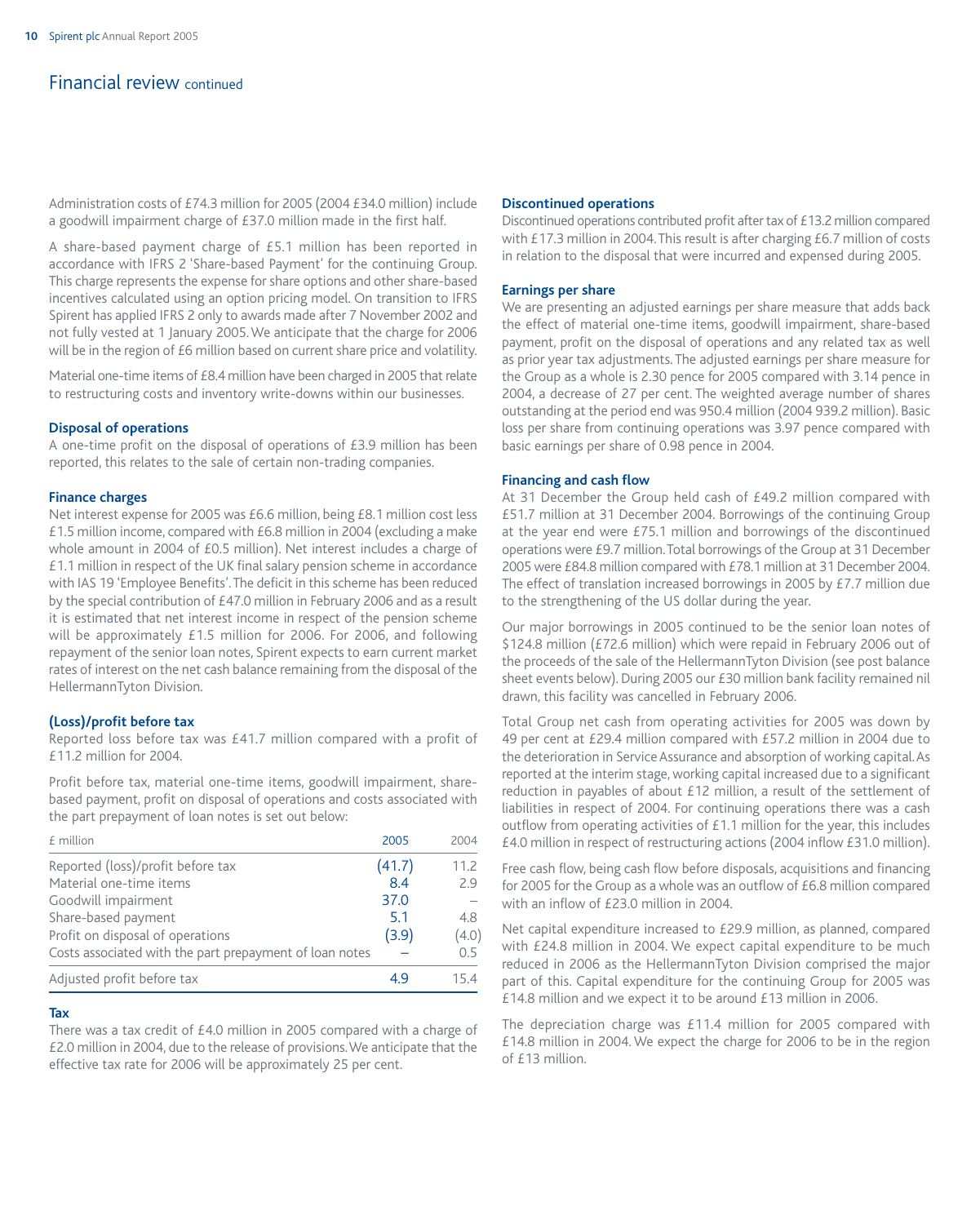Net tax payments for the Group of £4.6 million were made in 2005 compared with £3.1 million in 2004. We have, and expect to continue to benefit from the utilisation of carried forward tax losses in the UK and the US. We expect tax payments for 2006 to be approximately £4 million.

In 2005 we made our second additional annual cash contribution of £3.5 million to our UK final salary pension scheme. The Company is not expected to make a further such payment in 2006 having instead made a special contribution of £47.0 million out of the proceeds of the sale of the HellermannTyton Division in February 2006.

Net interest payments of £6.5 million in 2005 were below the £7.2 million paid in 2004. In addition in 2004 we paid make whole amounts of £2.3 million.

#### **Pension fund**

At the end of 2005 the deficit in the UK final salary pension scheme under IAS 19 had increased to £51.5 million (31 December 2004 £38.1 million). The assets have grown during the year by £21.9 million as a result of the positive performance of equity markets and additional Company contributions made. However, the liabilities have grown by £35.3 million due to falling bond rates together with changes in longevity assumptions. In February 2006 the Company made a special contribution of £47.0 million into the UK final salary pension scheme as had been announced in December 2005.

We have reassessed the recognition of the deferred tax asset in relation to the pension scheme.The funding of the scheme will crystallise a tax loss in 2006 that may not be recoverable in the foreseeable future as the Company has significant accumulated tax losses in the UK. Consequently, the deferred tax asset of £11.1 million, which had been recognised at 31 December 2004, has been written off through reserves.

#### **Dividend**

No dividend is being declared in respect of 2005.

#### **Post balance sheet events**

On 23 January 2006 Spirent announced that it had entered into an agreement to acquire SwissQual for an initial consideration of CHF 62.5 million (£27.7 million).The initial consideration was paid in cash on completion on 23 January 2006 out of cash resources and utilisation of a new bank facility that was set up specifically for the purpose. A further CHF 28.0 million (£12.4 million) is payable in 2007 depending on revenue growth and various technical milestones.

We also announced on 13 February 2006 the acquisition of QuadTex for \$7.5 million (£4.2 million), payable in cash on completion with a further \$1.5 million (£0.9 million) payable depending on certain technical milestones and the retention of key employees.

The disposal of the HellermannTyton Division was completed on 15 February 2006 when proceeds of £288.9 million (for a cash free/debt free equivalent value) were received. These proceeds have been applied as follows:

- Repayment of the senior loan notes of \$124.8 million (£71.5 million).
- Payment of the make whole amount (an amount which becomes payable on the early redemption of the senior loan notes) of \$12.9 million (£7.4 million).
- Break fees of £2.3 million in respect of interest rate swaps taken out in connection with the senior loan notes.
- Special contribution of £47.0 million to the UK final salary pension scheme.
- Repayment and cancellation of the bank facility in connection with the acquisition of SwissQual.

Taking these transactions into account the pro forma cash balance is approximately £150 million, of this, up to £50 million has been earmarked to fund the on-market share repurchase programme. The programme is expected to begin in the second quarter, following the completion of certain actions: establishing distributable reserves in the parent Company, clearance from the Pension Regulator and the approval from shareholders to make onmarket share repurchases of up to 14.99 per cent of our issued Ordinary share capital.

Following the disposal of the HellermannTyton Division the Company issued notices of cancellation in respect of all its borrowing facilities.

#### **Adoption of International Financial Reporting Standards**

Spirent has applied IFRS, as adopted by the European Union, for the first time with effect from 1 January 2005. The effect of the transition to IFRS on the financial information now being presented, including restatement of comparatives and the accounting policies adopted, has not materially changed from the information provided in the document issued by Spirent on 15 July 2005 and entitled 'Transition to International Financial Reporting Standards'.

The most significant impacts have been in relation to:

- The elimination of the charge for goodwill amortisation.
- The change in the profit or loss on the disposal of operations.
- An increase in the charge for share-based payment.

Overall, this has had a net beneficial effect on Spirent's historic reported earnings for 2003 and 2004, however the adoption of IFRS has no impact on the cash generation of the Group.

Operating profit/(loss) and return on sales are used by the Group as key measures of operating performance and are stated in the text before the effect of material one-time items, goodwill impairment and share-based payment so that period-on-period comparisons are not distorted.

The HellermannTyton Division for the purposes of these results has been presented as a discontinued operation and our financial results are presented and discussed for the continuing Spirent Group, unless otherwise stated.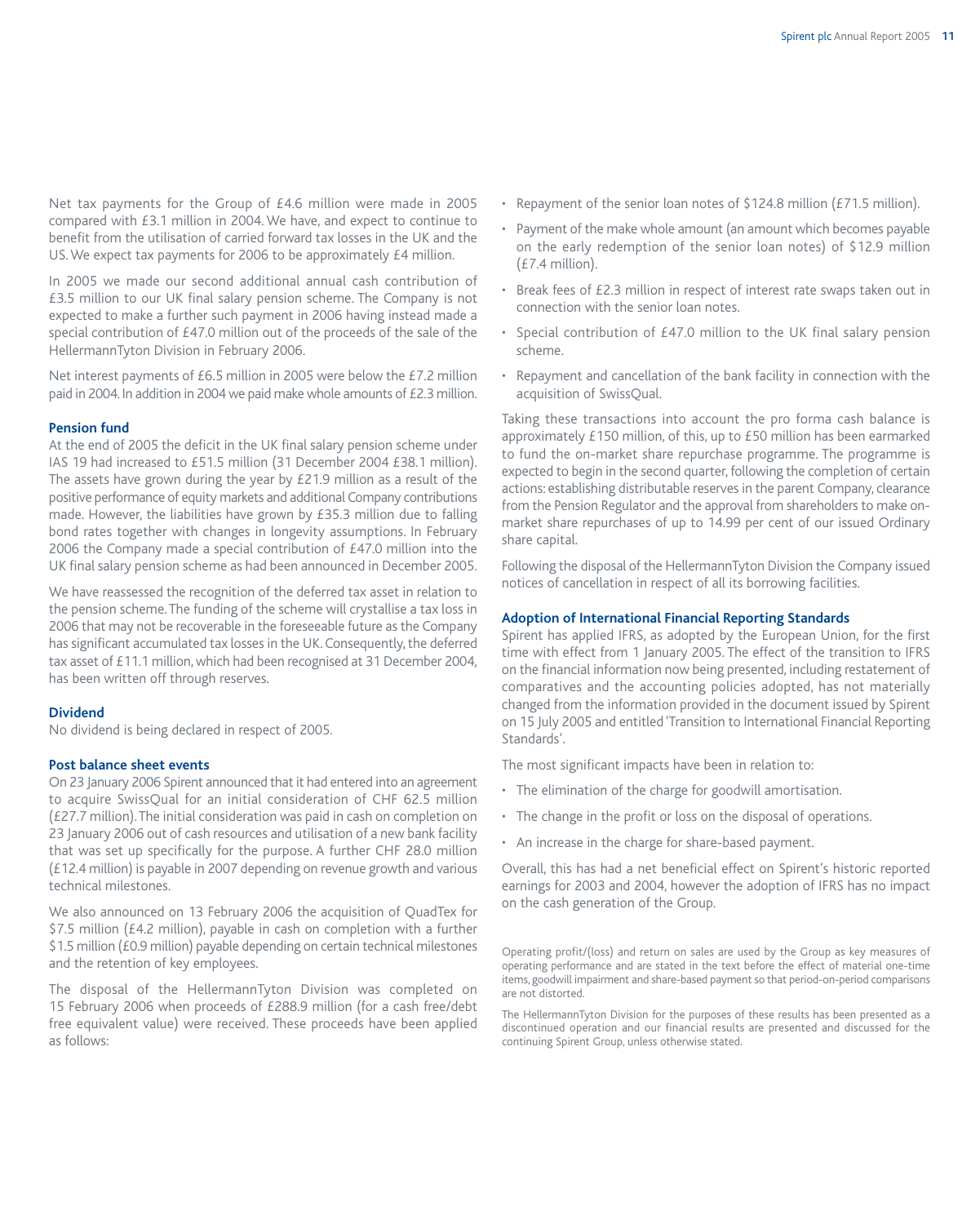# Board of directors



### **Executive directors**

#### 1. Anders Gustafsson, Chief Executive (45)  $\circ$

Anders Gustafsson was appointed Chief Executive in August 2004. Prior to joining the Company he was the Senior Executive Vice President – Global Business Operations of Tellabs, Inc.

#### 2. Eric Hutchinson, Finance Director (50)

Eric Hutchinson was appointed Finance Director in 2000, having previously been responsible for all financial reporting and control within the Group. He is also a non-executive director and Chairman of the audit committee of Trifast plc.

# **Non-executive directors**

## 3. John Weston CBE, Chairman (54)  $\bullet$   $\circ$

John Weston CBE was appointed non-executive Chairman in 2002 and is Chairman of the Nomination Committee. He was Chief Executive of BAE SYSTEMS plc from 1998 to 2002. He is also non-executive Chairman of iSOFT Group plc,Acra Controls and learndirect – the University for Industry.

#### 4. James Wyness (68)  $\bullet \circ \circ$

James Wyness was appointed to the Board in 1979 and is the senior independent director. He was previously Managing Partner then Senior Partner of Linklaters. He is a non-executive director and was previously Chairman of Saracens Limited. He will retire from the Board with effect from the date of the 2006 Annual General Meeting.

#### 5. Marcus Beresford CBE (63) ● ● ○

Marcus Beresford CBE was appointed to the Board in 1999 and is Chairman of the Remuneration Committee. He was previously Chief Executive of GKN plc. He is also non-executive Chairman of Ricardo plc and a non-executive director of Cobham plc.

#### 6. Frederick D'Alessio (57) ● ○

Frederick D'Alessio was appointed to the Board in January 2004. He was previously President of Advanced Services at Verizon Communications Inc. .<br>He is a general partner and founder of Capitol Management Partners and sits on the boards of SS8 Networks, Inc.,Aware, Inc., Hatteras Networks, Inc. and Network Equipment Technologies, Inc.

#### 7. Göran Ennerfelt (65)  $\circ$

Göran Ennerfelt was appointed to the Board in 2000. He is President and Chief Executive Officer of Axel Johnson Gruppen AB, a member of the Axel Johnson Group. He is also Vice Chairman of the Confederation of Swedish Enterprise, as well as a non-executive director of Svenska Handelsbanken and the Swedish National Committee of the International Chamber of Commerce.

#### 8. Andrew Given (58) ● ● ○

Andrew Given was appointed to the Board in 2003 and is Chairman of the Audit Committee. He was formerly Deputy Chief Executive of Logica plc. He is also the senior independent non-executive director and Chairman of the audit committees of both VT Group plc and Spectris plc.

#### 9. Kurt Hellström (62)  $\circ$  o

Kurt Hellström was appointed to the Board in December 2004. He was formerly President and Chief Executive Officer of Ericsson. He is also a member of the board of directors of Atlas Copco AB, Bharti Tele-Ventures Limited, Kineto Wireless, Gemplus International S.A., VTI, Far EasTone Telecommunications, Symsoft AB and EQT.

- Audit Committee
- Remuneration Committee
- Nomination Committee

All the directors are considered independent of the management of the Company with the exception of Anders Gustafsson, Eric Hutchinson and Göran Ennerfelt.

Further biographical details of the directors can be found on the Company's website at www.spirent.com. The executive directors are supported by a team of senior management and their biographies can also be found on the Company's website.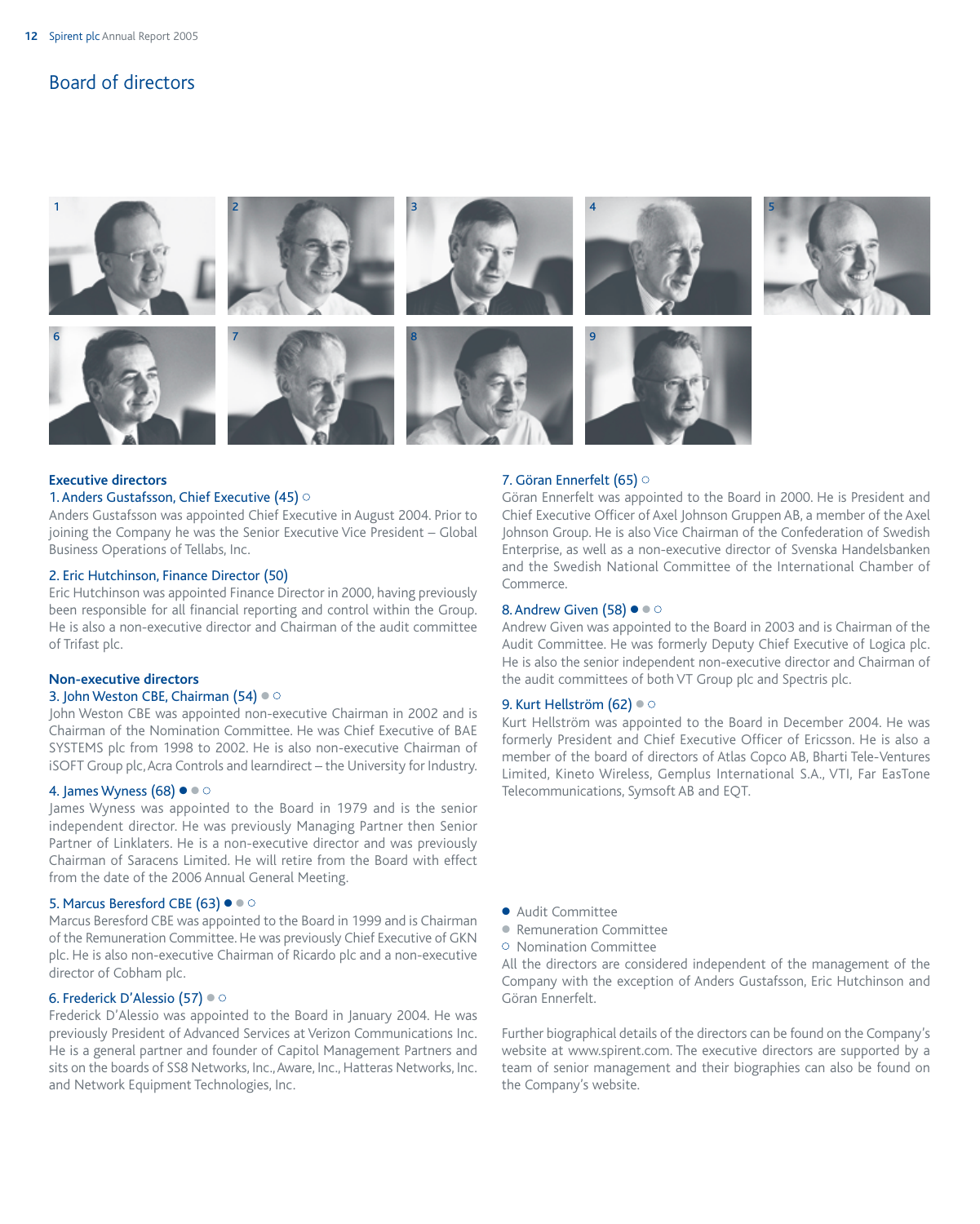# Corporate social responsibility statement

We recognise that our social, environmental and ethical conduct has an impact on our reputation. We therefore take our corporate social responsibilities ("CSR") seriously and are committed to advancing our policies and systems across the Group to ensure we address and monitor all aspects of CSR that are relevant to our business.These include good ethical behaviour, concern for employee health and safety, care for the environment and community involvement.

We strive to maintain a productive and open dialogue with all parties who may have an interest in our activities including shareholders, customers, suppliers and employees.We have an established investor relations programme, conduct regular customer satisfaction surveys, monitor supplier performance and actively encourage feedback from our employees using a variety of methods including employee surveys. We maintain our website as one of the main routes for providing information to interested parties and for contacting us.

The Board takes ultimate responsibility for CSR and is committed to developing and implementing appropriate policies while adhering to a fundamental commitment to create and sustain long term value for shareholders. As a Group driven largely by technological innovation, our main assets are the talents and skills of the people we employ.The Board does not believe that, to date, the activities of the Group present any significant environmental risks.We have established a committee to coordinate Group-wide CSR efforts.

#### **Ethics**

Spirent expects that all of its business is conducted in compliance with high ethical standards of business practice. We apply these standards to all dealings with employees, customers, suppliers and other stakeholders.

The Group's Ethics Policy, which has been approved by the Board, is available on our website at www.spirent.com. Our Ethics Policy has been developed to ensure that the Group's business is conducted in adherence with high ethical and legal principles and sets standards of professionalism and integrity for all employees and operations worldwide. The following is a summary of the Ethics Policy:

- all employees have the right and responsibility to ensure that Spirent's business is conducted with high ethical and legal principles;
- our policy is to operate within applicable laws;
- discrimination or harassment of any kind will not be tolerated;
- as a matter of policy, we do not make political donations;
- no bribes shall be given or received;
- conflicts of interest must be avoided;
- we aim to be a responsible partner within our local communities; and
- employees are encouraged and supported to report, in confidence, any suspected wrongdoings ("whistleblowing").

Appropriate ethical behaviour is reviewed as part of the Group's internal control process.

#### **Employees**

The Group aims to attract, retain and motivate the highest calibre of employees within the context of an operating structure that encourages their contribution and development.

An environment that fosters innovation and supports a culture of entrepreneurship and partnership are critical to Spirent's success. Appropriate career paths and internal recognition programmes are developed for both technical and management staff.

Employees are provided with numerous learning and development opportunities to fulfil their potential. A wide variety of both technical and managerial courses and training materials are available to employees, as are local undergraduate and postgraduate educational opportunities to help them to enhance their careers. These employment development opportunities are structured to align with both the Group and Business Units' goals and objectives.

Spirent demonstrates that it values its employees through several reward and recognition programmes. The Engineering Fellowship Programme honours the top technical talent within the organisation, connecting the best and the brightest of Spirent's technical expertise. The Spirit of Spirent programme tracks outstanding service using Spirent's core values – customer focus, innovation, collaboration, contribution, continuous learning and ethics. This programme is implemented across the Communications group to encourage and reward significant contributions to Spirent by employees. Furthermore, the annual Innovation Awards programme recognises all facets of contributions to Spirent, including outstanding sales, technical innovations and general business innovations.

Similarly, the importance of two-way communication is recognised particularly as it relates to the business and its performance. Business Unit management is responsible for developing and implementing arrangements for employee information, consultation, communication and involvement which best meet their own particular needs within the context of a Group cascade process. A variety of tools are utilised to foster two-way communications, including senior management meetings, 'all-hands' employee meetings, the regular distribution of an employee newsletter, and the intranet. In addition, in 2005 Spirent undertook its first all-employee survey in its Communications group in an effort to better understand the needs of its employee base. Actions from the survey will be implemented throughout 2006 and beyond.

Leadership development and succession planning are processes which are also critical to the success of the business. These plans are regularly discussed and updated as the competition for talented employees increases and the leadership needs of our business grow. Formal performance reviews are conducted and are linked to the values of the organisation.

The Group is committed to providing equality of opportunity to all existing and prospective employees without unlawful or unfair discrimination. Full support is given to the employment and advancement of disabled persons and this is reinforced through the Group's Ethics Policy.

#### **Health and safety**

The Chief Executive is the director appointed by the Board to have responsibility for the health and safety and environmental performance of the Group.

The Group Health and Safety Policy places responsibility for the management of health and safety on the local Business Unit management, who are supported by the Group internal control team and local external advisers, where necessary.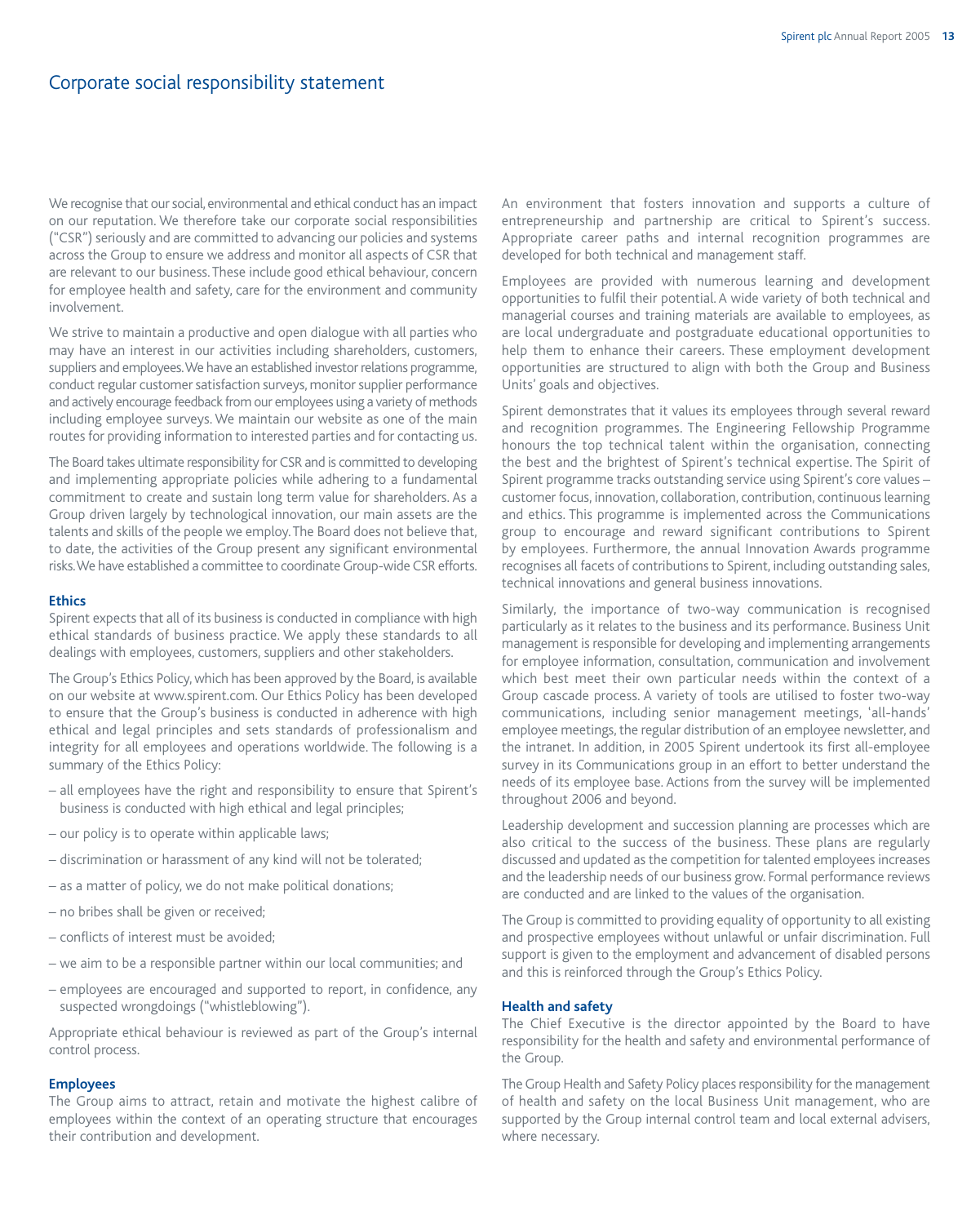# Corporate social responsibility statement continued

Each Business Unit has a senior individual designated as being responsible for ensuring the Business Unit conforms to local statutory health and safety regulations as well as Group policy. All Business Units provide employees with a written health and safety policy.

Spirent's 'Operational Excellence Programme' which is further described in the Directors' statement on corporate governance on pages 17 to 19, continues to further the corporate objective of continuous improvement in the area of health and safety. An annual internal report on our health and safety performance is collated from a questionnaire completed by all our Business Units. The highlights of this report in respect of 2005 are:

- we had 422 incidents that required on-site First Aid, a small increase from 2004 but eight down compared with 2003;
- we saw a decrease in ill health/long term sickness levels with three cases reported compared with five in 2004 and three in 2003;
- we saw a reduction in accident frequency and severity; and
- we had three accidents that required short term hospitalisation compared with two in 2004 and one in 2003.

Independent external reviews of the Company's health and safety performance are conducted annually. Regular designated health and safety awareness training programmes, particularly at our manufacturing sites, are also carried out.

The Group's health and safety performance and significant risk exposures are reviewed regularly by management, twice a year by the Audit Committee and annually by the Board.

#### **Environmental**

Good environmental practice and the impact that our operations have on the environment are of great importance to Spirent. The main aim of Spirent's Environmental Policy is to comply with local, state and national environmental legislation in all jurisdictions in which we operate and to adopt responsible environmental practices.The full text of our Environmental Policy is available on our website at www.spirent.com.

Business Units are required to comply with Group policy and local statutory regulations and are encouraged to set their own environmental targets. An annual environmental questionnaire is completed by each Business Unit which highlights their environmental performance.

Our Network Products group's manufacturing sites worldwide operate ISO 14001 accredited environmental management systems. In addition, various sales and distribution locations worldwide have achieved ISO 14001 accreditation and a number are working towards achieving this accreditation.The Communications group's businesses are also introducing formal environmental management systems, with a number having already achieved ISO 14001 accreditation.

The majority of Spirent Group manufacturing sites have ISO 9001 accreditation and, in the case of the Service Assurance division, also TL-9000 accreditation.

Business units closely monitor energy consumption and where possible have introduced energy efficient measures, such as replacing existing equipment with more energy efficient machinery, installing light sensors and fitting temperature control devices.

A large proportion of our products are designed and manufactured to take account of the recycling and disposal of the product at the end of its life cycle. Our businesses comply with The Waste Electrical and Electronic Equipment Regulations ("the WEEE Regulations") and are working towards full compliance with The Restriction of the Use of Certain Hazardous Substances in Electrical and Electronic Equipment Regulations 2004 ("the RoHS Regulations").

The environmental performance of the Group continues to improve with Business Units meeting goals for reducing energy consumption, reducing waste and greater recycling. There are also programmes in place aimed at reducing the amount of waste sent to landfill by increasing the volume of recycling and also training and education initiatives to promote and improve environmental performance.

The vacant site where historic activity had led to minor land contamination is continuing to be remedied with full cooperation of the local statutory body.

Group performance and risk exposure reviews are undertaken in parallel with those for health and safety as described above.

#### **Community**

Spirent recognises the significance of local communities and through our Charitable Donations Policy we strive to be a responsible partner in the communities in which we operate. We encourage all our businesses to support the particular needs of their communities by contributing to local charities and community initiatives. Support takes the form of employee time and skills, gifts in kind and cash donations. In 2005, Spirent made charitable cash donations of £96,000 (2004 £63,000).

In support of relief efforts following Hurricane Katrina in the United States, the Company matched employee donations. Spirent also took actions to help customers that were affected by the hurricane by offering equipment and personnel to assist them in restoring their networks.

In 2005, we continued to support education in our local communities by offering internships and work experience programmes. In the US we participated in a programme which introduces local high school students to jobs related to engineering.Through Junior Achievement, an organisation which educates young people about business, economics and free enterprise, we are involved in an annual 'job shadow' day which pairs a student to an employee in many aspects of the business.

Our employees help the communities in which we operate by volunteering their time to various programmes including Habitat for Humanity, an organisation working to eliminate poverty housing.We continue to donate materials and equipment to local causes throughout the world. During 2005, donations included computers to those affected by the Asian tsunami, computer screens and furniture to local schools and mobile phones to a women's shelter.We encourage our employees to become involved in fund raising activities for local concerns and community initiatives. Through activities such as 'food drives', collections and sponsored events our businesses help organisations which provide food and clothing to people around the world.

Spirent continues to support and encourage all our employees and businesses to find new ways of helping their communities.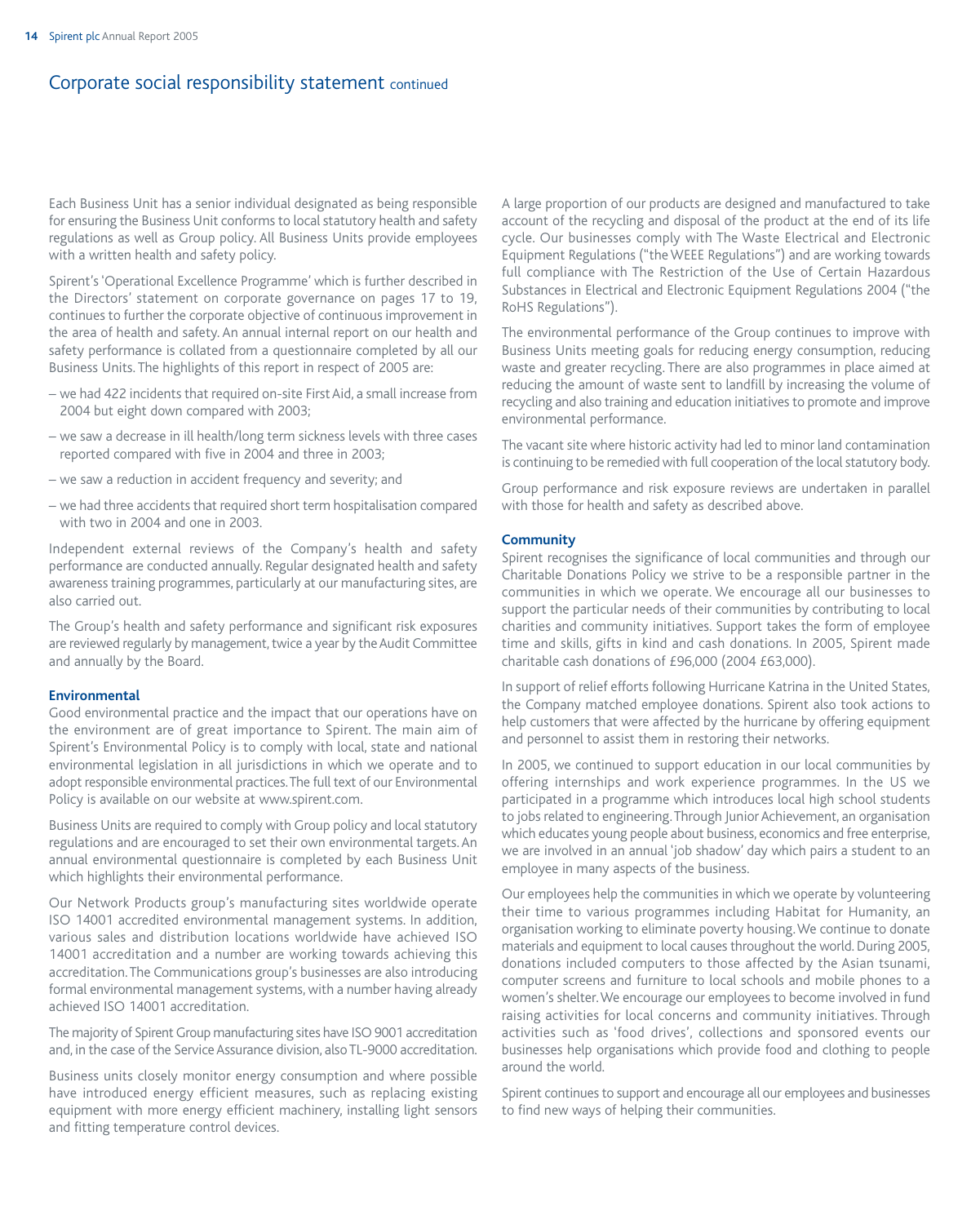The directors present their Report, the audited consolidated financial statements and the parent Company financial statements for the year to 31 December 2005.

#### **Principal activities, business review and results**

The principal activities, review and results for the year (inclusive of financial performance, likely future developments and prospects) are set out on pages 2 to 11. Principal divisions, subsidiaries and associates are listed on page 114.

#### **Dividends**

No interim dividend was paid during the year (2004 nil) and the directors do not recommend the payment of a final dividend (2004 nil).

#### **Research and development**

Product development and innovation are considered key strategies to maintain and improve the Group's competitive position and therefore continue to receive high priority. This commitment is highlighted by the £62.8 million research and development spend during the year, equivalent to 14 per cent of sales (2004 £67.3 million and 14 per cent).The Company will continue to commit resources as appropriate to research and development.

#### **Major transactions**

On 19 September 2005, the Company announced that it had started the formal process that was expected to result in the sale of its HellermannTyton Division. On 15 February 2006, the sale of the division to funds controlled by Doughty Hanson & Co Limited for a cash free/debt free equivalent value of approximately £288.9 million was completed. Further details of the transaction are set out in notes 37 and 40 to the consolidated financial statements and note 23 to the parent Company financial statements.

On 23 January 2006, the Company announced the acquisition of SwissQual Holding AG for an initial consideration of £27.7 million paid in cash, with up to a further £12.4 million payable depending on revenue growth and various technical and financial milestones. On 13 February 2006 the Company announced the acquisition of QuadTex Systems, Inc for an initial consideration of £4.2 million with further consideration of up to £0.9 million.

#### **Share capital**

Changes in the Company's share capital during the period are given in note 32 to the consolidated financial statements and note 17 to the parent Company financial statements.

#### **Substantial shareholdings**

At the date of this Report, the Company had been notified of the following interests in 3 per cent or more of its issued Ordinary share capital:

|                              | % held |
|------------------------------|--------|
| Barclays plc                 | 13.2   |
| Lexa BV                      | 12.4   |
| Fidelity Investments         | 8.0    |
| Prudential plc               | 3.4    |
| Legal & General Group plc    | 3.1    |
| Sun Life Assurance of Canada | 3.1    |

Additional shareholder information, including a profile of shareholdings, appears on page 118.

#### **Share listings**

The primary listing for the Company's Ordinary shares is on the London Stock Exchange.The Company's Ordinary shares are also traded on the New York Stock Exchange in the form of American Depositary Shares and these are evidenced by American Depositary Receipts ("ADRs"), each one of which represents four Ordinary shares. The Bank of New York is the authorised Depositary bank for the Company's ADR programme.

#### **Directors**

The names and brief biographical details of the current directors are shown on page 12. All held office throughout the year and up to the date of this Report. James Wyness will retire from the Board with effect from the date of the 2006 Annual General Meeting ("AGM").

#### **Retirement and election of directors**

Pursuant to the Company's Articles of Association and the revised Combined Code on Corporate Governance (see the Directors' statement on corporate governance on pages 17 to 19), John Weston will retire at the AGM on 3 May 2006 and, being eligible, offers himself for re-election. He does not have a service contract with the Company.

#### **Directors' interests**

Göran Ennerfelt has a connected notifiable interest in the Spirent Ordinary shares held by Lexa BV (see Substantial shareholdings on this page) which, for statutory purposes, is also deemed to be an interest of the director.

The directors' interests (including those of their immediate families and any connected persons) in the share capital of the Company are set out in the Report on directors' remuneration on pages 20 to 26.

Save as disclosed, no contracts or arrangements have been entered into during the year or subsisted at the year end in which any director had, directly or indirectly, a material interest which was significant in relation to the Group's business.

#### **Employees**

The Group's and the Company's employment policies regarding disabled persons and further information on employee training, development and involvement is explained in the Corporate social responsibility statement on pages 13 and 14.

#### **Employee share schemes**

The Company operates a number of share incentive schemes, details of which can be found in note 32 to the consolidated financial statements and note 17 to the parent Company financial statements.

#### **Social responsibility and donations**

The Group's Corporate social responsibility statement appears on pages 13 and 14. Charitable donations of £96,000 were made in the year (2004 £63,000). This amount excludes operating units' support and participation in local community activities. No political donations were made in the year (2004 nil).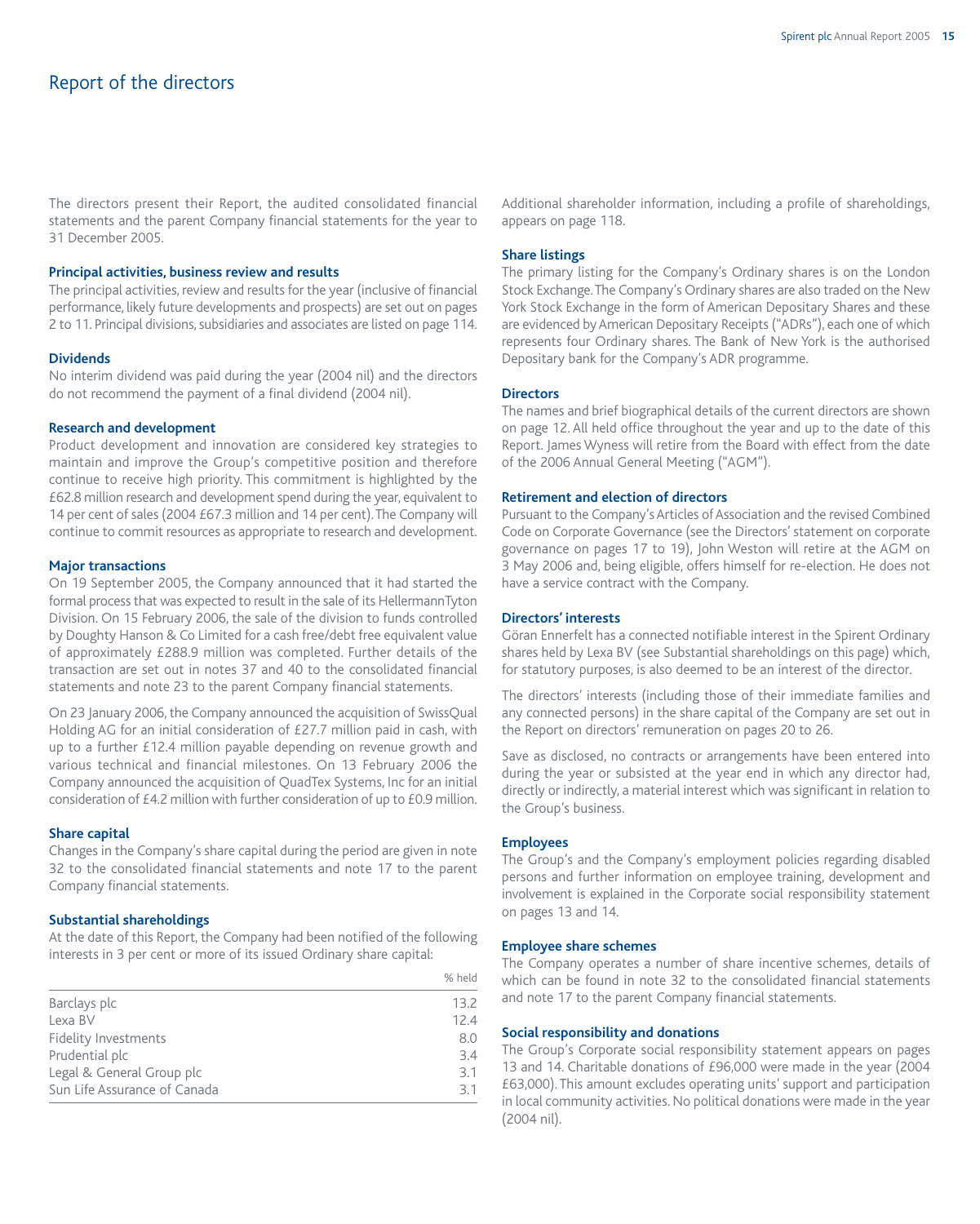# Report of the directors continued

#### **Creditor payment policy**

Group operating companies are responsible for agreeing the terms and conditions under which business transactions with their suppliers are conducted and it is Group policy to comply with those terms and to make suppliers aware of them.

At 31 December 2005, the Company had an average of 48 days purchases outstanding in trade creditors (2004 54 days).

#### **Corporate governance**

The Directors' statement on corporate governance is set out on pages 17 to 19.The Statement of directors' responsibilities in respect of preparing the financial statements appears below.

#### **Going concern**

After making enquiries, the directors confirm that they have a reasonable expectation that the Group and Company has adequate resources to continue in operational existence for the foreseeable future. For this reason, the going concern basis continues to be adopted in preparing the financial statements.

#### **Annual General Meeting**

The AGM will be held at 10.30am on Wednesday 3 May 2006 at The Copthorne Hotel (London Gatwick), Copthorne Way, Copthorne, Crawley, West Sussex RH10 3PG, United Kingdom.

#### **Auditors**

A resolution to re-appoint Ernst & Young LLP as auditors and authorising the directors to determine their remuneration will be proposed at the forthcoming AGM.

By Order of the Board

## **Paul Eardley**

Company Secretary 23 February 2006

# Statement of directors' responsibilities in respect of the financial statements

The Companies Act 1985 requires directors to prepare financial statements for each accounting period which give a true and fair view of the state of affairs of the Company and the Group at the end of the accounting period and of the profit or loss of the Group for that period. In preparing the financial statements the directors are required to:

- select suitable accounting policies and then apply them consistently;
- make judgements and estimates that are both reasonable and prudent;
- state whether applicable accounting standards, International Financial Reporting Standards as adopted by the European Union or UK Generally Accepted Accounting Practice, as appropriate, have been followed, subject to any material departures being disclosed and explained in the notes to the financial statements; and
- provide additional disclosures when compliance with the specific requirements is insufficient to enable users to understand the impact of particular transactions, other events and conditions on the financial position and financial performance of the entity.

The directors are responsible for:

- keeping proper accounting records which disclose with reasonable accuracy at any time the financial position of the Company and the Group and enable them to ensure that the financial statements comply with the Companies Act 1985 and, for the Group,Article 4 of the International Accounting Standards Regulation; and
- taking reasonable steps to safeguard the assets of the Company and the Group and to prevent and detect fraud and other irregularities.

The directors are responsible for the maintenance and integrity of the Company's website. Financial information published on the website is based on legislation in the UK governing the preparation and dissemination of financial statements that may be different from comparable legislation in other jurisdictions.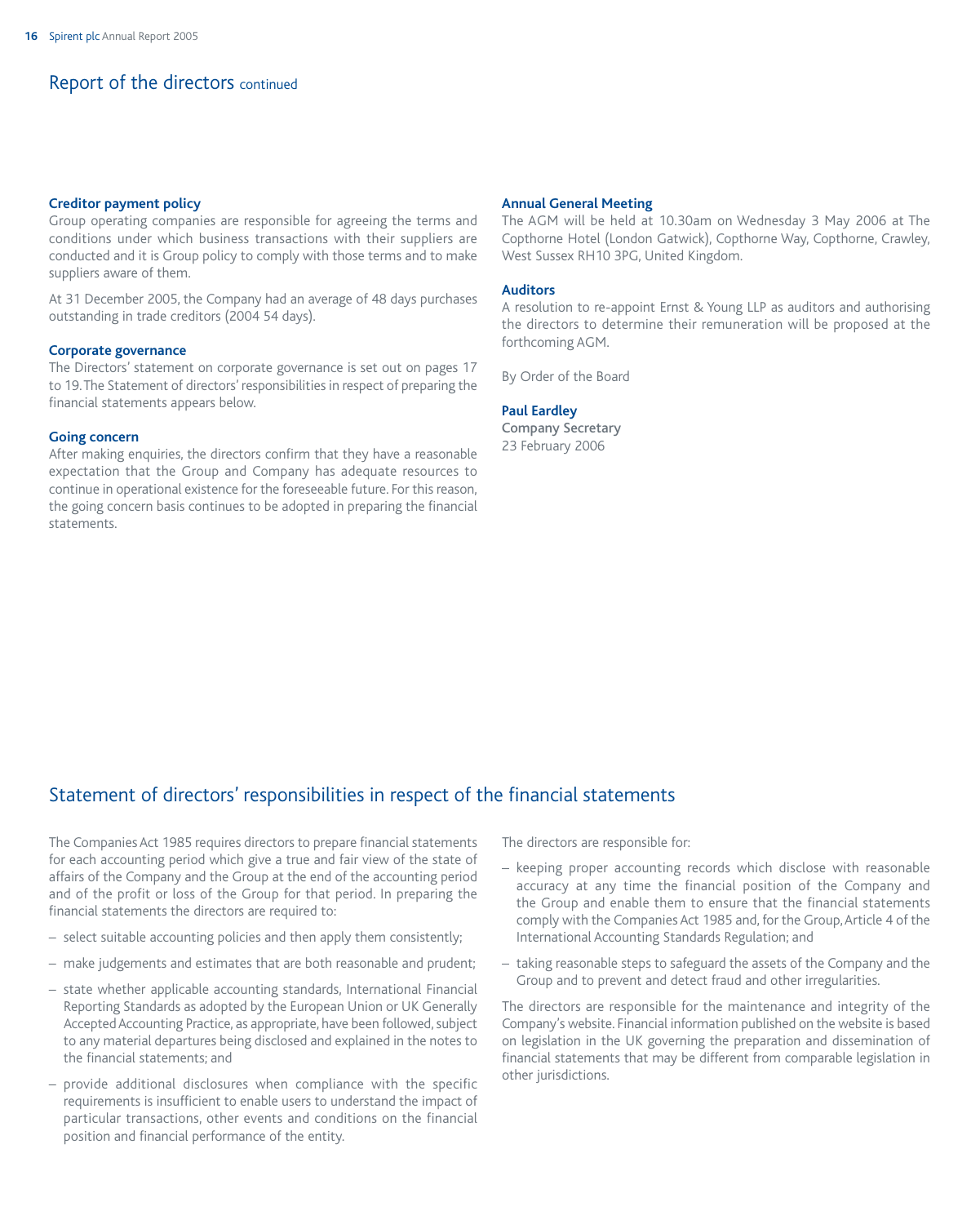The Board is committed to maintaining high standards of corporate governance, the process by which the Group is directed and managed, risks are identified and controlled and effective accountability assured.The Board considers that it has complied throughout the year under review with the requirements of the Combined Code on Corporate Governance ("the Code") which was issued in 2003.This statement describes how the principles and provisions of corporate governance set out in the Code have been applied within the Group.

#### **The Board**

The Board comprises a non-executive Chairman, six further non-executive directors and two executive directors, details of whom are given on page 12. The roles of Chairman and Chief Executive are separate with a clear division of responsibility between them which is set out in writing and agreed by the Board.

The size, balance and composition of the Board supports the Board's role, which is to determine the long term direction and strategy of the Group, create value for shareholders, monitor the achievement of business objectives, ensure that good corporate governance is practised and to ensure that the Group meets its other responsibilities to its shareholders, customers and other stakeholders. The Board is also responsible for ensuring that appropriate processes are in place in respect of succession planning for appointments to the Board and to senior management positions.

The non-executive directors (each appointed for an initial three year term) have a wide range of skills and experience which helps to ensure that independent judgement is exercised on issues such as strategy and performance and also that a proper balance of power is maintained for full and effective control. The non-executive directors (in particular the Chairman) devote sufficient time and attention as necessary in order to perform their duties. Other professional commitments of the non-executive directors are provided in their biographies on page 12.

The Board requires that all non-executive directors are independent in character and judgement and the independence of each director is reviewed at least annually. As Göran Ennerfelt has a material notifiable interest in the share capital of the Company (see the Report of the directors on pages 15 and 16), the Board has concluded that he is not to be considered as independent of the management of the Company. In accordance with the Code, the Board has reviewed the independence of James Wyness, who has served on the Board in excess of nine years. The review concluded that James Wyness is independent in character and in the exercise of his judgement, and for these reasons the Board considers him to be independent.

The senior independent director is available to meet shareholders upon request if they have concerns which contact through the normal channels of the Chairman or executive directors has failed to resolve, or for which such contact is inappropriate. James Wyness served as the senior independent director during 2005 and will continue to do so until he retires from the Board at the date of the 2006 Annual General Meeting. Marcus Beresford will serve as the senior independent director thereafter.

It is the policy of the Board to hold at least six Board meetings a year, including a meeting to review and approve long term strategy. There were nine Board meetings during 2005. Full attendance of the Board is expected at meetings and in 2005 all directors attended except for the following

absences: Marcus Beresford (1), Frederick D'Alessio (1), Andrew Given (2), Göran Ennerfelt (3) and Kurt Hellström (3). The reasons for the absences were due to either unavoidable changes in the Board meeting calendar at short notice, the director being ill or the director having to be elsewhere for other urgent business. Where the director was absent, full documentation for the meeting was issued and briefings were provided as appropriate.

A schedule of matters specifically reserved for the Board's decision has been adopted whilst certain other responsibilities have been delegated to four standing Committees with clearly defined terms of reference which, together with the composition of each Committee, are reviewed annually. Each Committee is provided with sufficient resources so that it may undertake its duties. The terms of reference for the Audit, Remuneration and Nomination Committees are available upon request to the Company Secretary and are also available on the Company's website.

The executive directors are supported by senior managers who are responsible for assisting in the development and achievement of the Group's corporate strategy, business plans, budgets and for reviewing operational and financial performance.The team, together with the executive directors, are responsible for agreeing and monitoring policies and other matters not reserved for the Board. Further details of the senior management team can be found on the Company's website.

To ensure good communication between the Board and each Committee, the Company Secretary is the appointed Secretary to all standing Board Committees.

All directors receive appropriate training and induction upon appointment and subsequently as necessary. Non-executive directors enhance their understanding of the Group through regular business sector presentations, the receipt of monthly reports from the Chief Executive and site visits.The Chairman and the executive directors are responsible for ensuring that the Board receives accurate and clear information in a timely manner for Board meetings and on other occasions.

The Board has established a process to evaluate the performance of the Board, its Committees and individual directors.The evaluation process includes self-assessment by the Board and key processes include assessments of the:

- relevant contribution of the Board, each Committee, each director and the overall composition of the Board;
- effectiveness of the leadership of the Company Chairman;
- effectiveness of relationships and communications with key management and other stakeholders; and
- quality of information provided to the Board to enable it to perform its duties.

Key outputs of the process are used to further improve areas which are working well and to address any weaknesses.

In addition to the evaluation process, the Chairman holds regular meetings with the other non-executive directors at which executive directors are not present. The senior independent director also holds, at least annually, a meeting of the other non-executive directors at which the Chairman is not present to appraise the Chairman's performance.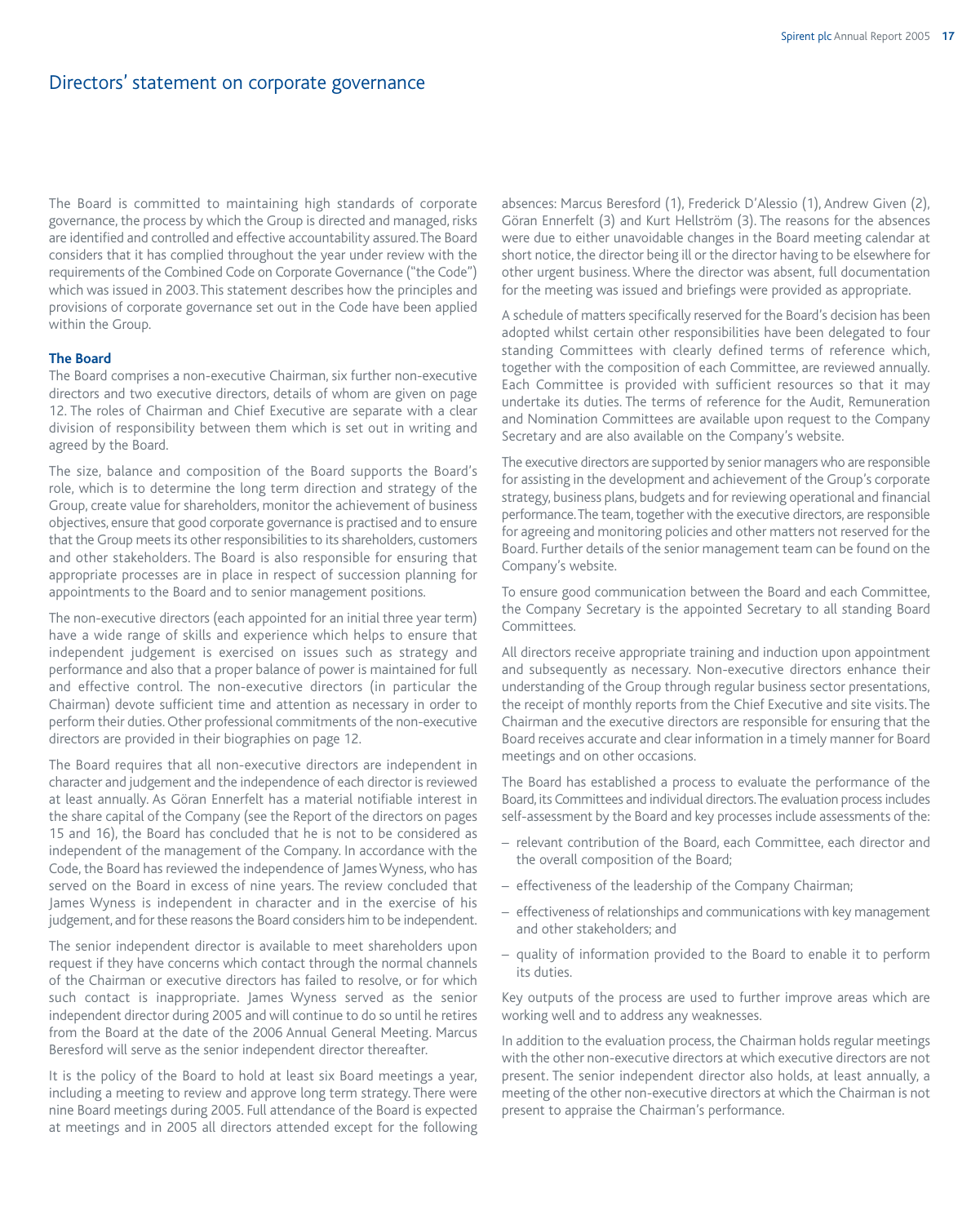# Directors' statement on corporate governance continued

The Company has arranged insurance cover in respect of legal action against its directors and certain other officers.The directors also have access to the advice and services of the Company Secretary (and if necessary, access to further independent advice, at the Company's expense), who advises the Board and its Committees in respect of their procedures, directors' duties and responsibilities, corporate governance and all compliance matters. The appointment and removal of the Company Secretary is a matter reserved to the Board.

#### **Board appointments**

The Company's Articles of Association require that all directors seek election by shareholders at the first Annual General Meeting ("AGM") following their appointment. They also require that all directors seek re-election at least every three years.

### **Board Committees**

#### Acquisitions and Divestments Committee

#### Chairman, Anders Gustafsson

The Acquisitions and Divestments Committee comprises the executive directors and any two non-executive directors. The Committee is primarily concerned with the evaluation and approval of any acquisitions and divestments delegated to it by the Board.

#### Audit Committee

## Chairman, Andrew Given

The Audit Committee comprises three independent non-executive directors. The Code requires that the Audit Committee includes a member who has recent, significant and relevant financial experience and the Board believes that Andrew Given provides such experience.

During 2005, the Committee held five meetings at which there was full attendance by all Committee members. At all meetings the external auditors, the Chief Executive, the Chairman, the Finance Director, the Head of Internal Control and the Head of Financial Reporting are in attendance. Other directors who are not members may attend at the invitation of the Committee Chairman.The Committee also meets with the external auditors in private for part of each meeting.

The Committee reviews all published financial statements and post audit findings before their presentation to the Board, focusing in particular on accounting policies, compliance, management judgement and estimates. It also monitors the Group's internal control and risk management regime (including the effectiveness of the internal audit function) and financial reporting. Any significant findings or identified weaknesses are closely examined so that appropriate action can be taken, monitored and reported to the Board.

The Audit Committee also advises the Board on the appointment of external auditors and on the scope, results and cost effectiveness of both audit and non-audit work. The Committee has adopted a policy which prohibits certain types of non-audit work from being performed by the Company's auditors, particularly where auditor objectivity and independence would be at risk. Other non-audit work which may be provided by the auditor is put to tender where considered appropriate. Prior to any non-audit work being awarded to the auditors, consideration is also given to costs, quality of service and efficiency. The Audit Committee also assesses the overall objectivity of the auditors' services so that an independent professional

relationship is maintained. Details of the auditors' remuneration for 2005 appear in note 5 to the consolidated financial statements.

#### Nomination Committee

### Chairman, John Weston

The Nomination Committee comprises all the non-executive directors and the Chief Executive and meets at least once a year. During 2005, the Committee held three meetings at which there was full attendance by all Committee members. The Committee is responsible for reviewing the composition and structure of the Board and for identifying and recommending candidates for executive and non-executive positions, based on the required role and capabilities which have been specified for the appointment. Executive search consultants are used by the Committee to assist this process as appropriate.

### Remuneration Committee

# Chairman, Marcus Beresford

The Remuneration Committee consists exclusively of independent nonexecutive directors. During 2005, the Committee held four meetings at which there was full attendance by all Committee members. Other directors who are not members may attend at the invitation of the Committee Chairman.

No director is involved in determining his own remuneration.The Remuneration Committee has delegated responsibility for setting remuneration for all executive directors and the Chairman, whilst the Board is responsible for setting the remuneration of the other non-executive directors.

Further details on the Remuneration Committee are included in the Report on directors' remuneration on pages 20 to 26.

#### **Relations with shareholders**

The Board attaches considerable importance to its relationships and communication with shareholders. Communication is facilitated by full year and interim reports issued to shareholders. Further information and services available to shareholders are described on page 118.

A valuable dialogue has been established with principal institutional investors through a programme of investor relations events throughout the year. During the year, the Company also discussed major remuneration and long term incentive proposals with principal investors prior to the required shareholder approval. In addition to a dialogue with principal shareholders, the Board also commissions external advisers to undertake investor perception reviews, the results of which are reported to the Board. All contact with institutional investors, financial analysts, fund managers, brokers and the media is controlled by written guidelines to ensure the protection of inside information during such dialogue.

It is the Company's practice to issue the Notice convening the AGM at least 20 working days before the meeting and to propose separate resolutions on each substantially separate issue.All directors are expected to attend the AGM to take any relevant questions.A report showing the number of proxy votes cast for, against and withheld for each resolution is available for shareholders attending the AGM in respect of resolutions which have been voted on by a show of hands. These results are also posted on the Company's website.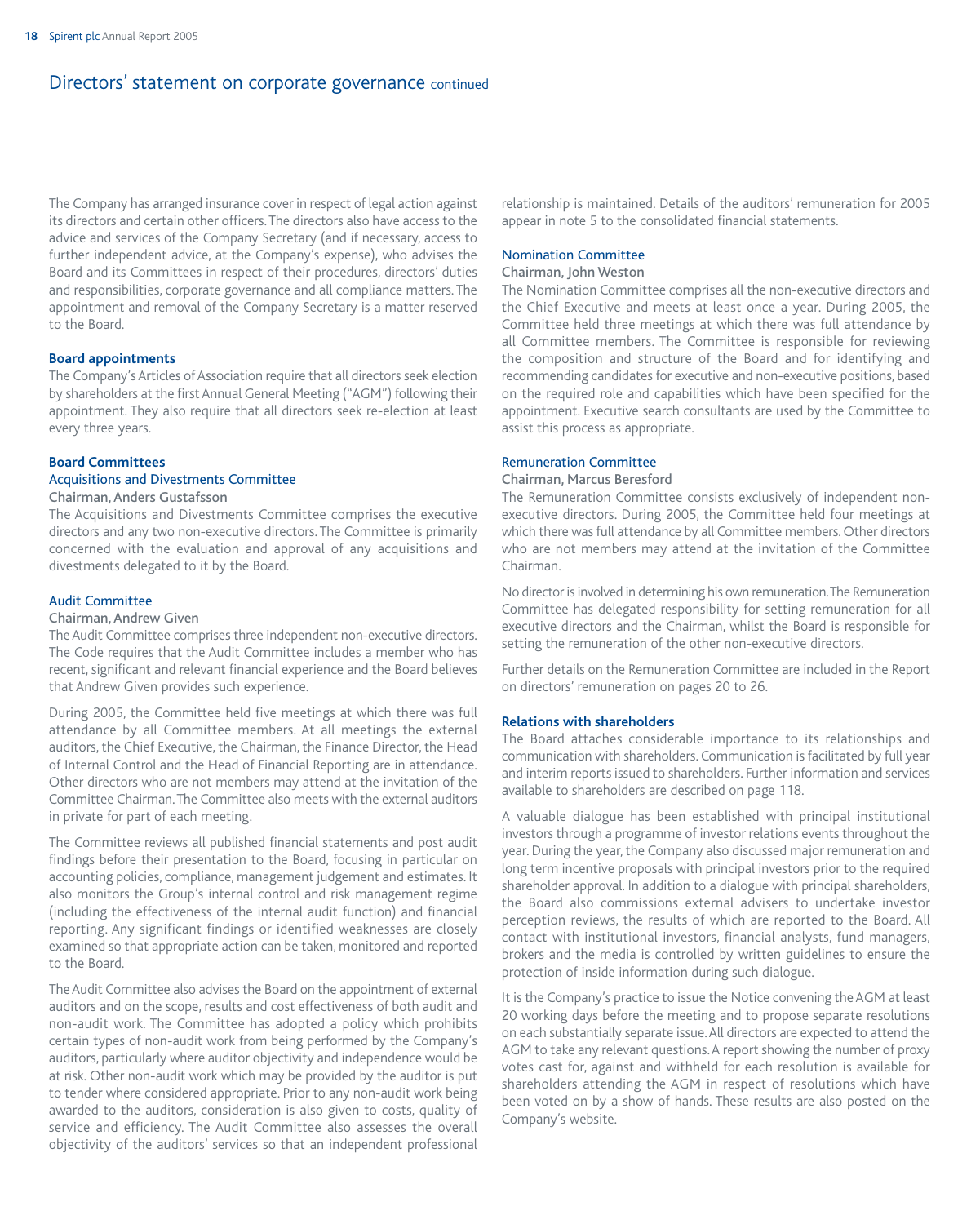## **Internal control Introduction**

The Board has overall responsibility for the Group's system of internal control, which comprises a process for identifying, evaluating and managing the risks faced by the Group and for regularly reviewing its effectiveness in accordance with the Guidance for Directors on Internal Control ("Turnbull"). The Board confirms that this process was in place throughout the year under review and up to the date of approval of these financial statements. The primary aim is to operate a system which is appropriate to the business and which can, over time, increase shareholder value whilst safeguarding the Group's assets.The system is designed to manage, rather than eliminate, the risk of failure to achieve business objectives and can only provide reasonable and not absolute assurance against material misstatement or loss.

#### Process

The Group's 'Operational Excellence Programme' ensures that internal control and risk management processes continue to become embedded in the organisation. Day-to-day responsibility for effective internal control and risk monitoring rests with senior management at operating group and business unit level.

Spirent operates corporate internal control and risk management functions which report into the Head of Internal Control. The functions operate on a global basis and play a key role in providing an objective view and continuing assessment of the effectiveness of the internal control systems throughout the Group to operating management, the Audit Committee and the Board. The work programme of the functions is focused on the areas perceived to be of greatest risk to the Group and is agreed annually in advance by the Audit Committee.

The Group's system of internal control and risk management comprises an integrated risk management strategy consisting of regular self-assessment encompassing all operating units and preparation of a remedial action plan, as appropriate. This system is coordinated by Spirent's corporate internal control and risk management functions. Significant risks are also regularly reviewed by the Audit Committee and by the Board.

In addition to this process, the following key elements are critical to the overall internal control environment:

- an organisational structure with clear operating procedures, defined lines of responsibility and delegated levels of authority;
- an Ethics Policy (which has been approved by the Board), which sets standards of professionalism and integrity for all employees and operations. The Ethics Policy also includes "whistleblowing" procedures whereby employees may report, in confidence, suspected wrongdoings;
- a comprehensive strategic planning, financial control and budgeting system which is properly documented and regularly reviewed; and
- a disciplined acquisitions and divestments due diligence process and post acquisition integration programme.

#### Review of effectiveness

The Board, assisted by the Audit Committee, has reviewed the effectiveness of the system of internal controls for the period under review, taking account of material developments since that date using the process set out above.

#### **US corporate governance compliance**

As the Company has a secondary listing on the New York Stock Exchange ("NYSE"), it is subject to certain US legislation. Following the introduction of the Sarbanes-Oxley Act of 2002 in the US, NYSE introduced new corporate governance standards. Companies which do not have their primary listing on NYSE (such as Spirent) are generally permitted to follow home country practice (ie the UK Listing Rules and the Code) in lieu of NYSE's standards. Generally, NYSE's corporate governance standards do not vary significantly from those adopted in the UK, however, NYSE rules require any such significant variances to be disclosed. Following a review of NYSE corporate governance standards, the following are considered significant variances to home country practice:

- NYSE rules provide that nomination committees should consist entirely of independent directors. Spirent's Nomination Committee (whose constitution is in accordance with the Code) includes Anders Gustafsson and Göran Ennerfelt, neither of whom are independent;
- NYSE rules provide that nomination/corporate governance committees are responsible for developing and recommending to the Board a set of corporate governance principles applicable to the Company. Spirent, however, reserves these responsibilities for the whole Board (in accordance with the Code); and
- NYSE rules require audit committees to be directly responsible for the appointment and retention of the Company's external auditor. Spirent's Audit Committee, however, in accordance with the Code, is responsible for making recommendations to the Board on the appointment and retention of the auditor.

In accordance with NYSE requirements, the above summary of significant variances in corporate governance practices can be found on the Company's website at www.spirent.com.

#### **Pensions governance**

The Group's principal pension and retirement schemes exist in the UK and the US. Scheme funds are held separately from those of the Group and are administered by Trustees (which include employees and independent members).The schemes do not lend money or lease any assets to the Group. Following completion of the disposal of the HellermannTyton Division on 15 February 2006, the Company made a special contribution of £47.0 million into the UK final salary pension scheme, which substantially funds the scheme.

#### **Reporting**

The Statement of directors' responsibilities in respect of preparing the financial statements is set out on page 16. A report by the auditors, Ernst & Young LLP, which includes details of their responsibilities in respect of the Group's compliance with the Code, is set out on page 27.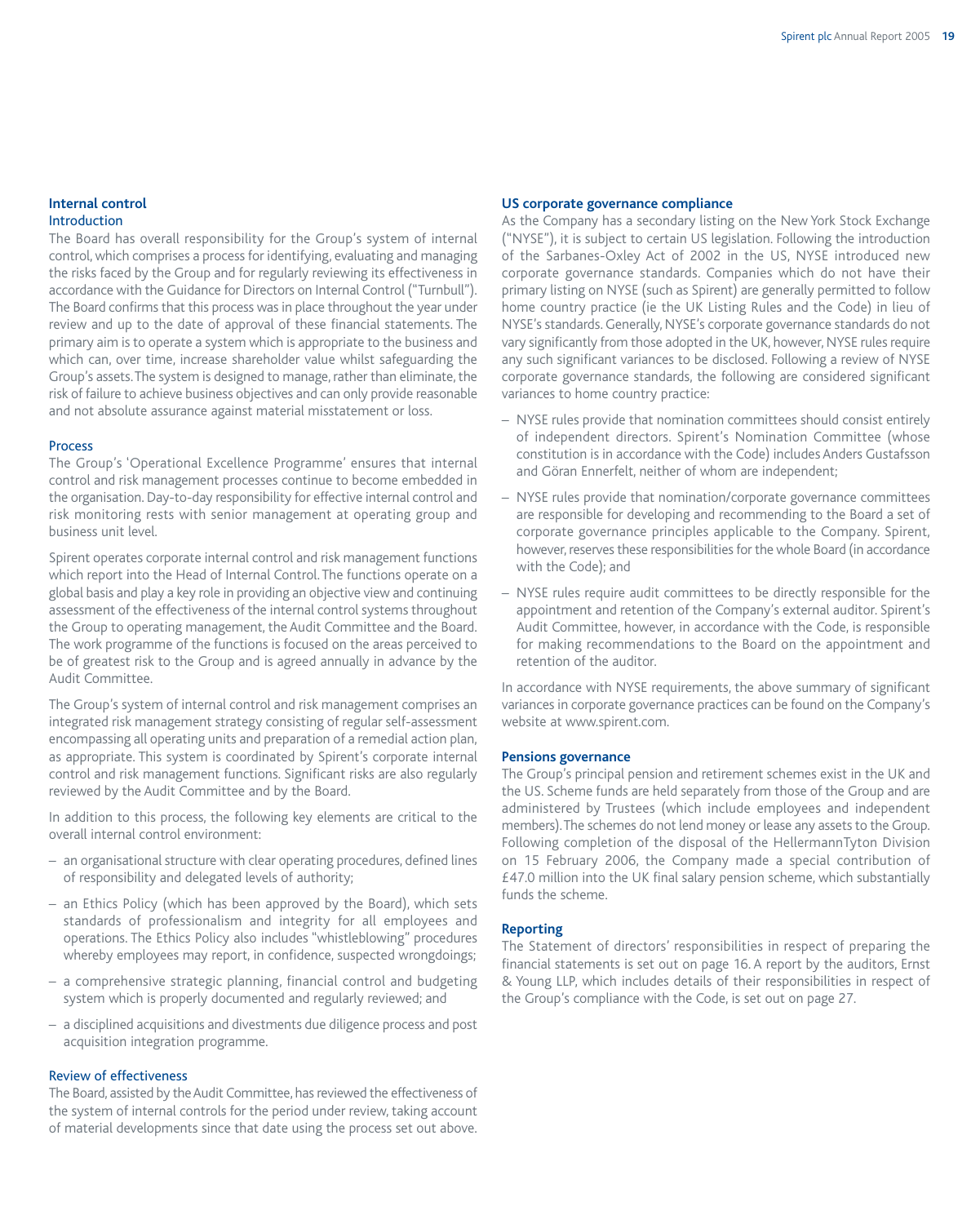# Report on directors' remuneration

#### **1. Introduction and compliance**

This Report has been prepared by the Remuneration Committee ("the Committee") and approved by the Board in compliance with statutory requirements and the Combined Code on Corporate Governance ("the Code") issued in 2003.

The Board considers that it has complied throughout the year under review with the requirements of the Code. The Directors' statement on corporate governance and this Report describe how the principles of corporate governance set out in the Code have been applied within the Group.

#### **2. Role and remit of the Remuneration Committee**

The composition of the Committee, made up wholly of independent non-executive directors, is given on page 12. The Committee makes recommendations to the Board on the Company's policy and framework of executive remuneration and its cost. The Committee also determines the remuneration of each executive director and certain other senior executives. In addition, the Committee is responsible on behalf of the Board for monitoring and managing shareholder dilution arising from share incentive plans.

In order to assist the Committee in carrying out its duties, during the year the Committee consulted on a regular basis with its independent external remuneration advisers. During the year the Committee retained Watson Wyatt (who are also consultant actuaries to the Company on pension matters) as advisers. Other advisers during the year were as follows (additional services provided, all by appointment of the Company, are shown alongside in brackets):

- JPMorgan Cazenove Limited (who are one of the Company's brokers);
- Kepler Associates; and
- Linklaters (who are one of the Company's legal advisers).

The Committee also consulted with the Company's Senior Vice President of Human Resources, Head of Compensation and Benefits and the Company Secretary regarding remuneration and related corporate governance issues. In addition, with respect to the remuneration of senior executives (for whom the Company's remuneration policy also applies, see below), the Committee also consulted with the Chief Executive.

#### **3. Remuneration policy**

The Company's remuneration policy, which has not changed during the year and will apply for the following financial year, is to:

- attract, retain and motivate the high calibre professional, managerial and technological expertise necessary to realise the Group's business objectives without paying excessively;
- ensure that the remuneration framework and its constituent reward elements are competitive and, where appropriate, reflect the international nature of the Group's business and the markets within which it operates; and
- maintain the correct balance and linkage between individual and business performance so as to align the interests of the executive with those of shareholders, particularly that of enhancing shareholder value.

The Committee has developed remuneration packages that fit this policy on an integrated and total reward basis. This is achieved by providing base salary plus benefits, pension benefits, an annual short term incentive bonus and discretionary awards under the Company's share incentive plans, the latter two elements of which are performance-related. In normal circumstances, it is the Committee's policy that at least 50 per cent of an executive director's target total annual remuneration package is based on performance-related elements. The recent history of the Company's share price volatility and its consequent impact on the 'value' of the long term incentive component of the total remuneration package means in practice that the actual balance of performance versus non-performance elements can vary from year to year. In designing the performance-related elements of remuneration, the Committee has followed the provisions set out in Schedule A to the Code.

The Committee continues to monitor and review the level and constituent elements of remuneration packages and will consult with its major institutional shareholders as appropriate with regards to any significant proposed changes.

### **4. Executive directors' remuneration**  a) Base salary and benefits

The level of base salary is reviewed and established annually by reference to both the performance and responsibilities of the individual and prevailing market rates for executives of similar status in comparable companies.When reviewing salaries, the Committee is mindful of and sensitive to the wider scene, especially regarding employees' pay and employment conditions elsewhere in the Group. Following review, in respect of 2005, Anders Gustafsson and Eric Hutchinson were awarded increases in annual base salary of £20,000 and £13,500, respectively, bringing their total annual base salary to £460,000 and £283,500, respectively.

Pension and other benefits have regard to competitor practice. Benefits include a car allowance, healthcare and life insurance coverage. Pension details are given in paragraphs  $4(c)$ ,  $6(b)$  and  $6(c)$ .

As noted above, the Company's remuneration policy applies to senior executives below Board level. In respect of 2005, the total remuneration (ie base salary, bonus and taxable benefits) for the lowest paid and highest paid senior executive was £132,913 and £426,646, respectively. Average pay for these individuals was £202,661.

#### b) Annual and other incentive bonus schemes

The Committee reviews annual incentive bonus scheme targets and performance conditions each year to incentivise the executive to meet the short term strategic objectives of the Company.

In respect of 2005, Anders Gustafsson and Eric Hutchinson participated in an annual cash bonus scheme which, consistent with UK market practice and levels, was structured around a formula providing for an on-target performance bonus of 50 per cent of base salary with a maximum of 100 per cent of base salary for exceptional performance. Performance was measured against targets in the Company's adjusted earnings per share ("EPS") and cash flow, accounting for 80 per cent and 20 per cent of any bonus, respectively. As the threshold targets for 2005 were not achieved, neither executive director earned a bonus under the annual scheme.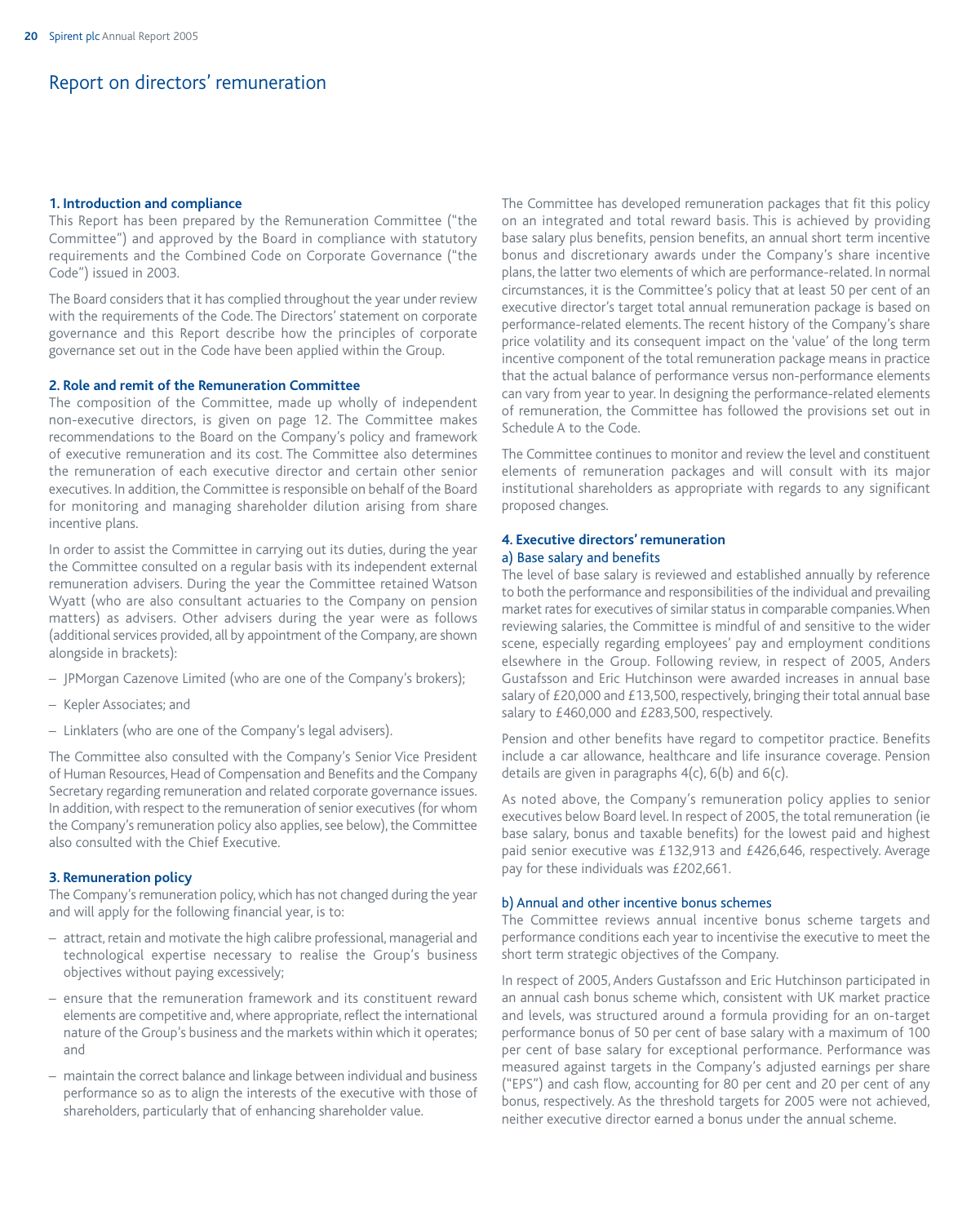In order to facilitate the Group's stated strategy of focusing on growing its Communications group whilst maximising the value of its other businesses, both executive directors were also eligible to receive a cash bonus which was payable dependent upon the disposal price of the HellermannTyton Division. The bonus was structured around a formula providing for an award of up to 25 per cent of base salary.The disposal was completed on 15 February 2006 for a consideration of approximately £288.9 million, at a cash free/debt free equivalent value, which exceeded the maximum bonus target set by the Committee. Anders Gustafsson and Eric Hutchinson therefore received bonuses of £115,000 and £70,875 respectively, equivalent to 25 per cent of their base salary.

#### c) Directors' pensions

Both executive directors participate in pension plans operated by the Company. Eric Hutchinson participates in the non-contributory funded senior executive level of the Spirent Group Staff Pension and Life Assurance Plan ("the Staff Plan"). This defined benefit arrangement will provide him at normal retirement age of 60, and dependent on length of service, with a pension of up to two-thirds of salary, subject to HM Revenue & Customs limits and other statutory conditions. It also provides for dependants' pensions and a cash lump sum on death. Pensionable salary is the director's base salary only.

Anders Gustafsson receives from the Company, a pension contribution of 30 per cent of basic salary. Subject to statutory limits, the Company makes approved contributions into the executive section of the Spirent Retirement Cash and Life Assurance Plan ("the Cash Plan"). The Executive section of the Cash Plan is non-contributory and provides benefits on a defined contribution basis. Contributions to the Cash Plan are held in an individual account and invested in accordance with member elections. The Cash Plan provides for a dependant's pension and a cash lump sum on death in service. In respect of those contributions which are outside of the statutory limits the Company has established an unfunded unapproved retirement benefit ("UURB") on a defined contribution basis and the UURB balance is credited with interest.

In 2004, the Committee conducted a review of UK executive pension provisions in the light of the Government's tax simplification changes, which are expected to come into effect in April 2006. The Committee concluded that, in principle, it would not be appropriate for the Company to provide additional compensation to executives who would be adversely affected by the change. In respect of existing members of the Company's defined benefit arrangements (which includes Eric Hutchinson), the Committee concluded that no material changes will be made to existing arrangements. In determining arrangements for Anders Gustafsson, the implications of the tax simplification changes were taken into account as part of the Committee's deliberations on an appropriate remuneration package when he joined the Company in 2004.

Further details of pension contributions and payments are given in paragraphs 6(b) and 6(c).

#### d) Medium and long term incentive plans

The Committee approves the grant of all awards under the Employee Incentive Plan ("EIP") in which executive directors participate (see below). All grants are subject to the prior satisfactory performance of the individual

and grant amounts vary in accordance with the individual's potential to add value to the business over the medium to long term.

The executives are also eligible to participate in the Company's all employee share plans (further details of which are provided in note 32 to the consolidated financial statements and note 17 to the parent Company financial statements).

#### Executive Share Option Scheme

The Executive Share Option Scheme expired during 2005 and no grants were made to directors under this scheme during the year. Further details in respect of this scheme are provided in note 32 to the consolidated financial statements and note 17 to the parent Company financial statements.

#### Employee Incentive Plan

During the early part of 2005, a detailed international review was carried out by Kepler Associates of long term incentive arrangements in similar companies.As a result of the review and also following discussion with the Company's major institutional shareholders, the EIP was designed.

Details of the EIP, including the proposed grant levels, performance criteria and vesting schedules, were explained in a circular to shareholders in April 2005 ("the 2005 Circular"). The EIP was approved by shareholders in May 2005 and both executive directors participated in this plan during the year. Under the EIP, the Company is able to grant options and share settled stock appreciation rights ("SARs"), the exercise of which will be subject to challenging earnings per share ("EPS") criteria. Performance shares may also be granted, the vesting of which will be subject to challenging total shareholder return ("TSR") criteria. This combination reflects UK market trends in the use of long term incentives and creates a more balanced incentive package for executive directors.

In normal circumstances, SARs/options under the EIP will vest three years following grant provided the Company's EPS growth targets (after excluding inflation) have been met over a three year performance period.The growth targets in respect of the initial award to executive directors during the year require that the Company's EPS increases within a range of 6 per cent per annum (for 25 per cent vesting) and 15 per cent per annum (for 100 per cent vesting) over the performance period, with a sliding scale between these points.

In normal circumstances, performance shares under the EIP will vest three years following grant provided the Company's TSR targets have been met over a three year performance period. TSR is the growth in the value of a share or index, assuming dividends and other distributions are reinvested. The performance conditions require Spirent's TSR to be between the median of a comparator group (for 30 per cent vesting) and in the upper quartile of a comparator group (for 100 per cent vesting) over the performance period, with a sliding scale between these points. The comparator group consists of the 30 largest companies by market capitalisation in the FTSE TechMARK 100 index, excluding those TechMARK companies who are also constituents of the FTSE 100 at the commencement of the performance period. The Committee considers the selected comparator group provides a suitable benchmark for Spirent's TSR.

All EIP awards will be tested once on or shortly following the third anniversary of grant. Any part of an award which does not vest will lapse and there will be no opportunity for retesting.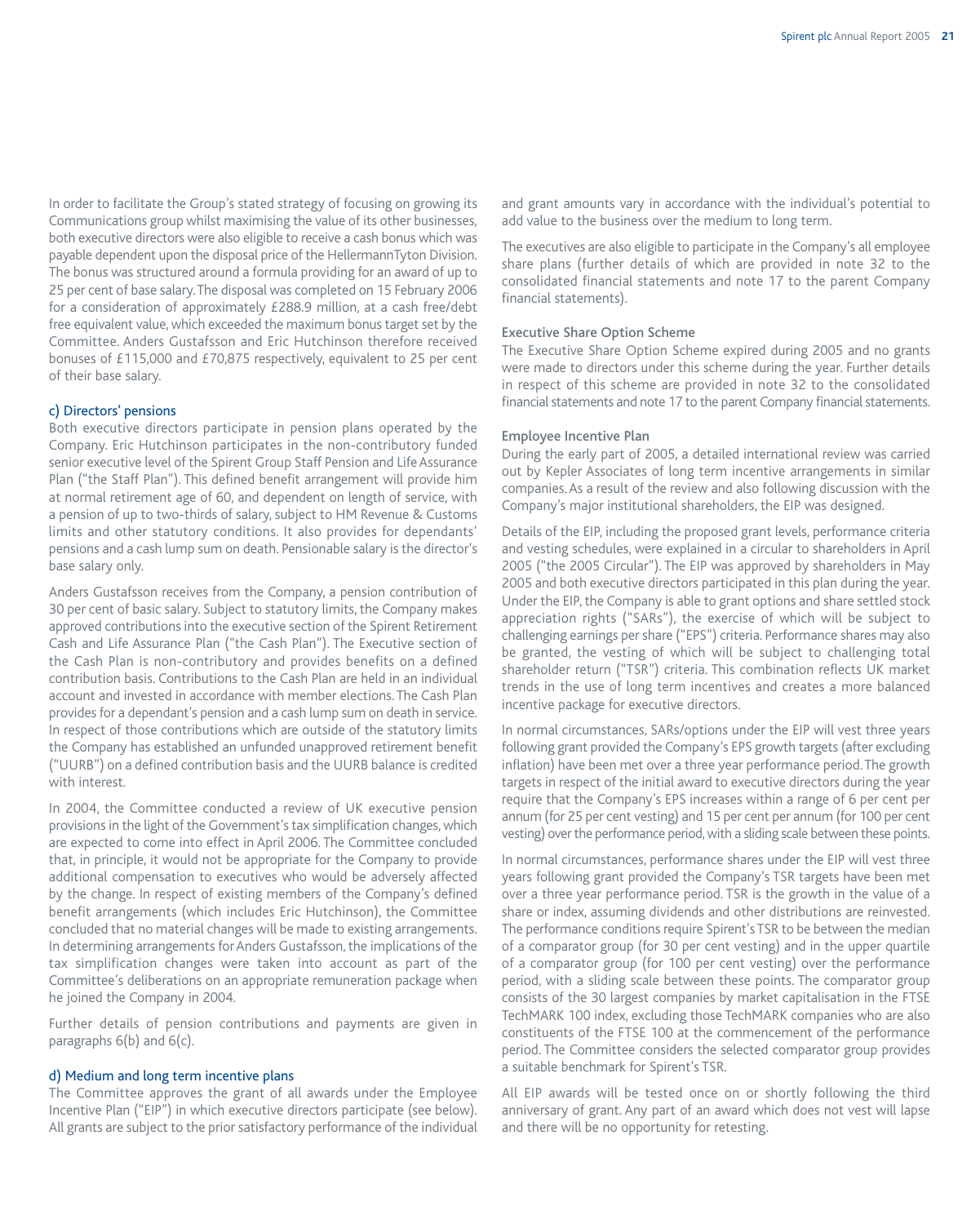# Report on directors' remuneration continued

The executive directors receive a mix of SARs/options and performance shares, utilising a ratio of two SARs/options to one performance share. At least 25 per cent of each grant is delivered in SARs/options and at least 25 per cent in performance shares, with the balance of the grant delivered through a mix of SARs/options and performance shares as determined by the Committee. In normal circumstances, the maximum combined award under the EIP will be limited to 250 per cent of salary face value in SARs/ options.As explained above, grants normally consist partly of SARs/options and partly of performance shares, with the proviso that the performance share element may not exceed a face value of 100 per cent of salary (ie using the ratio of two SARs/options to one performance share, the maximum performance share award would be equivalent to 200 per cent in SARs/options). In determining any award, the Committee will of course have regard to all relevant circumstances.

The Committee is mindful of the need to continue to manage shareholder dilution in a responsible manner. As explained in the 2005 Circular, the current shareholder approved mandate includes an aggregated annual allowance of up to 3.1 per cent of the issued share capital under the EIP and the Spirent Stock Incentive Plan ("SSIP"). As part of the Committee's sustainable dilution strategy, SARs will, wherever possible, be used in lieu of options in the operation of the EIP and SSIP.This SARs approach will help the Company manage its actual dilution more efficiently as only the appreciation value and not the entire share value needs to be funded when an award is exercised.

Further information on the SARs approach, the operation of other share schemes and shareholder dilution is provided in note 32 to the consolidated financial statements and note 17 to the parent Company financial statements.

The Committee believes that the grant structure, performance conditions and grant levels under the EIP represent the most appropriate medium to long term incentive arrangements enabling Spirent to compete for, motivate and retain the highest calibre executives which it needs to drive the business forward and increase shareholder value. As explained in the 2005 Circular, the Committee proposed that the performance conditions and award criteria in respect of the EIP will operate for two annual award cycles (ie for 2005 and 2006) and that the Company will revert to shareholders in 2007 if it wishes to propose any material changes.

In order to assist further in aligning the interests of executives and shareholders, shareholding guidelines are in place which encourage executive directors and certain senior executives to build up a meaningful level of shareholding of up to two times salary through the retention of shares following exercise. Attainment of these guidelines will be taken into account by the Committee in determining future awards for executive directors and senior executives.

As a result of the transition to International Financial Reporting Standards and the disposal of the HellermannTyton Division, the Committee has resolved that it will adjust as necessary EPS performance condition measurements in respect of outstanding SARs/options to ensure that performance is measured on a consistent basis.

## e) Service contracts

The Committee's policy is to offer service contracts which provide for no more than 12 months' notice from the Company in normal circumstances. Anders Gustafsson entered into a service contract on 1 August 2004 which currently has an unexpired term of 172 months and is terminable by the Company on 12 months' notice and by him on six months' notice. Eric Hutchinson entered into a service contract on 13 December 1999 which currently has an unexpired term of 111 months and is terminable at any time by either party on 12 months' notice.

All contracts contain provisions for the Company to make payment in lieu of notice and for removal of the director for poor performance or misconduct without compensation.The Company will seek to apply practical mitigation measures to any payment of compensation on termination, taking into account all relevant circumstances.All service contracts contain appropriate provisions to protect the legitimate interests of the Company with respect to preventing any terminated director from working in a business which competes against the Company. Service contracts do not contain any compensation rights which could be increased on a change of control in the Company.

#### f) External appointments

Spirent recognises the mutual benefit for executive directors to serve as non-executive directors of companies in other industries outside the Group. Such appointments are subject to prior Board approval and any related fee entitlements are for the account of the executive director concerned. During 2005, Eric Hutchinson served on the board of Trifast plc as a non-executive director and received fees of £27,500 arising from this appointment.

#### **5. Non-executive directors' remuneration**

The remuneration of the Chairman is determined by the Committee and the remuneration of the other non-executive directors is determined by the Board.The remuneration of all non-executive directors is reviewed following a recommendation by the Chief Executive and after consultation with independent external advisers concerning competitive market practice.The Company's remuneration policy (which has not changed during the year and will apply for the following financial year) with regards to non-executive directors is to pay fees which are in line with market practice.

For 2005, the non-executive directors (apart from John Weston) were awarded increases in basic fees of £3,000, bringing their basic fees to £33,000 per annum. No remuneration increase was awarded to John Weston in respect his duties as Chairman.

Non-executive directors are not eligible to participate in bonus or share incentive arrangements and their service does not qualify for pension purposes or other benefits. No element of their fees is performance-related. Non-executive directors do not have service contracts and are normally appointed, subject to the Company's Articles of Association, for an initial three year term.Any subsequent extension to the term by the Board is not automatic and is subject to prior recommendation of the Nomination Committee.

Further information on non-executive directors' fees is provided in paragraph 6(a) below.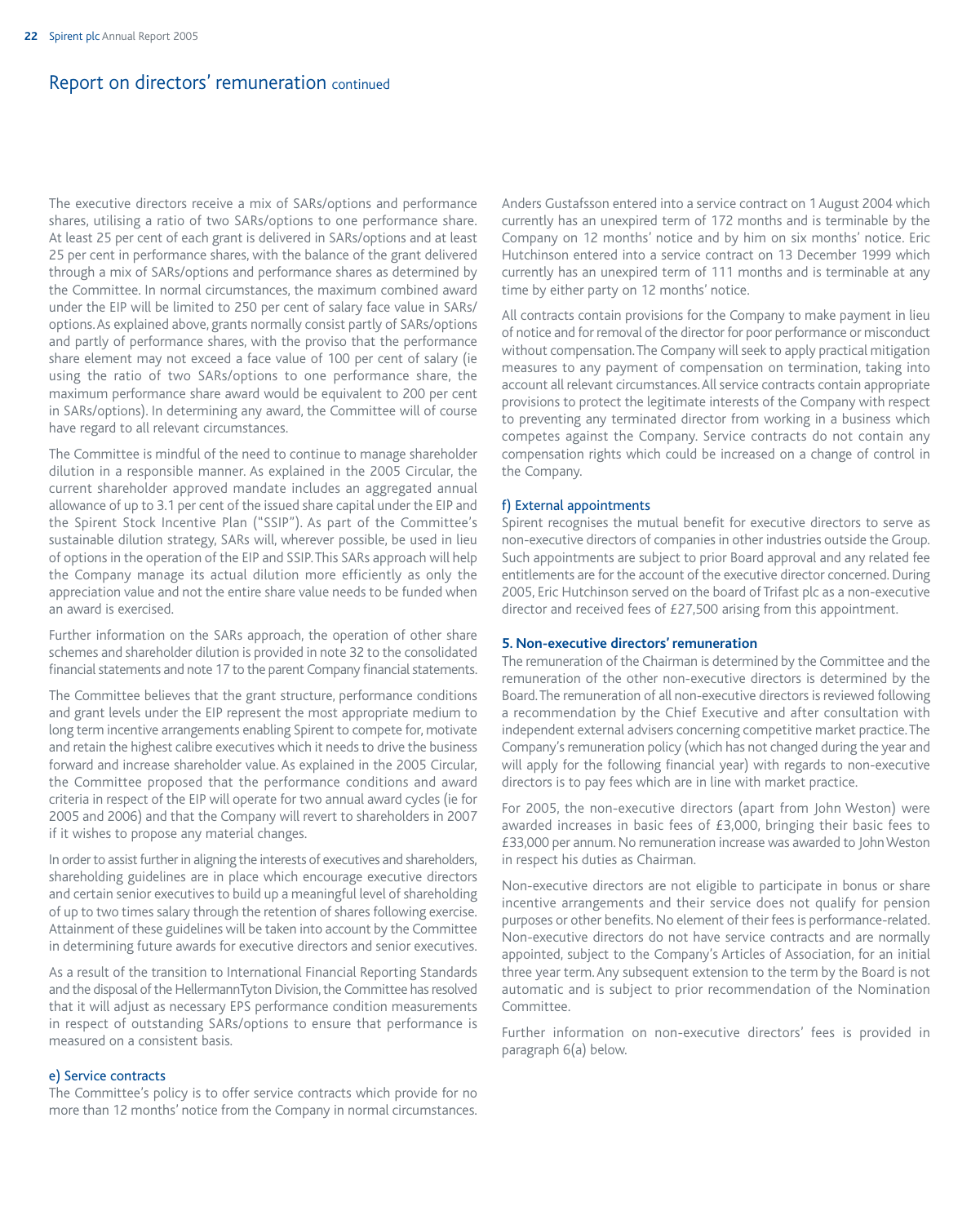#### **6. Directors' remuneration1**

a) Individual and total remuneration of the directors holding office during 2005

|                            |         |                          | Taxable                  |                    | Total <sup>5</sup><br>2005 | Total<br>2004 |
|----------------------------|---------|--------------------------|--------------------------|--------------------|----------------------------|---------------|
|                            | Salary  | Fees <sup>2</sup>        | benefits <sup>3</sup>    | Bonus <sup>4</sup> |                            |               |
|                            | £000    | £000                     | £000                     | £000               | £000                       | £000          |
| <b>Executive directors</b> |         |                          |                          |                    |                            |               |
| N Brookes                  |         |                          |                          |                    |                            | 295.5         |
| M Chung                    |         | $\overline{\phantom{0}}$ |                          |                    |                            | 443.9         |
| A Gustafsson               | 460.0   |                          | 104.7                    | 115.0              | 679.7                      | 583.6         |
| E Hutchinson <sup>6</sup>  | 283.5   | 0.5                      | 20.7                     | 70.9               | 375.6                      | 585.7         |
| Non-executive directors    |         |                          |                          |                    |                            |               |
| M Beresford                |         | 40.0                     |                          |                    | 40.0                       | 37.0          |
| F D'Alessio                |         | 38.0                     | $\overline{\phantom{0}}$ |                    | 38.0                       | 32.6          |
| G Ennerfelt                |         | 33.0                     | $\overline{\phantom{0}}$ |                    | 33.0                       | 30.0          |
| A Given                    |         | 40.0                     | $\overline{\phantom{0}}$ |                    | 40.0                       | 37.0          |
| K Hellström                |         | 33.0                     | $\overline{\phantom{0}}$ |                    | 33.0                       | 1.9           |
| R Moley                    |         | 13.0                     |                          |                    | 13.0                       | 35.0          |
| Weston                     |         | 150.0                    | $\overline{\phantom{0}}$ |                    | 150.0                      | 150.0         |
| J Wyness                   |         | 40.0                     |                          |                    | 40.0                       | 37.0          |
| <b>Total 2005</b>          | 743.5   | 387.5                    | 125.4                    | 185.9              | 1,442.3                    | 2,269.2       |
| <b>Total 2004</b>          | 1,040.3 | 361.1                    | 176.3                    | 691.5              | 2,269.2                    |               |
|                            |         |                          |                          |                    |                            |               |

Notes

1 Information relating to directors' remuneration in  $6(a)$ ,  $6(b)$  and  $6(c)$  has been audited by the Company's auditors.

2 Eric Hutchinson earned these fees in respect of his services to the Board and its Committees. The non-executive directors receive a basic annual fee of £33,000 in respect of their services. John Weston receives an annual fee of £150,000 which covers both his basic annual fee and his additional duties as Chairman. Andrew Given and Marcus Beresford each received an additional £7,000 per annum in recognition of their extra responsibilities as Chairmen of the Audit Committee and Remuneration Committee, respectively. An additional annual fee, equivalent to that paid to the Chairman of the Audit or Remuneration Committee, is paid to the senior independent director (currently James Wyness). Frederick D'Alessio and Richard Moley received an additional £5,000 per annum in recognition of the extensive international travelling commitment required to perform their duties.

3 Taxable benefits include a car allowance, healthcare, personal tax advice, personal pensions advice and premiums for life assurance. In accordance with the Company's normal policy it was agreed to meet the costs, subject to a cap, of Anders Gustafsson relocating from the US to the UK in order to commence his appointment in 2004 and applicable costs are included in his taxable benefits.

4 Further details of the annual bonuses earned by the executive directors are provided in paragraph 4(b) above.

5 The figures relate to the period of each director's Board membership. Frederick D'Alessio, Anders Gustafsson and Kurt Hellström were appointed to the Board in January 2004, August

2004 and December 2004, respectively. Nicholas Brookes, My Chung and Richard Moley ceased being directors of the Company in June 2004, September 2004 and May 2005 respectively. 6 Remuneration as shown above excludes fees received as a result of external appointments (see paragraph 4(f) above).

#### b) Directors' pensions

The pensions earned from the non-contributory defined benefit arrangements in place for the participating executive directors during 2005 were as follows:

|              |                              |                              |                 | Increase.                                    |                   | Accumulated total accrued pension |
|--------------|------------------------------|------------------------------|-----------------|----------------------------------------------|-------------------|-----------------------------------|
|              |                              |                              | Increase in     | before inflation,                            | At                | At                                |
|              | Age at                       | Years of                     |                 | accrued pension in accrued pension           | 31 December       | 31 December                       |
|              | 31 December                  | pensionable                  | during the year | during the year                              | 20051             | 2004                              |
|              | 2005                         | service                      | £000            | £000                                         | £000              | £000                              |
| E Hutchinson | 50                           | 20                           | 9.0             | 5.0                                          | 189.0             | 180.0                             |
|              |                              |                              |                 |                                              |                   | Increase, before                  |
|              |                              | Transfer value,              |                 | Total transfer value of pension <sup>2</sup> | Increase in total | inflation, in total               |
|              | <b>Transfer value</b>        | before inflation.            | At              | At.                                          | transfer value    | transfer value                    |
|              | of the increase in           | of the increase in           | 31 December     | l January                                    | of pension        | of pension                        |
|              | accrued pension <sup>2</sup> | accrued pension <sup>2</sup> | 2005            | 2005                                         | during the year   | during the year                   |
|              | £000                         | £000                         | £000            | £000                                         | £000              | £000                              |
| E Hutchinson | 125.5                        | 70.0                         | 2,635           | 2,213                                        | 422               | 373                               |

Notes

1 The pension entitlements shown are those which would be paid annually from normal retirement age of 60 based on service to 31 December 2005. Eric Hutchinson's total accrued pension is restricted to 20 years' service.

2 The transfer value has been calculated on the basis of actuarial advice in accordance with Actuarial Guidance Note GN11 and represents a liability of the Company (in respect of unfunded arrangements) and of the Staff Plan (in respect of funded arrangements), not a sum paid or due to the individual. The transfer value cannot therefore be meaningfully added to annual remuneration.

3 No additional voluntary contributions have been included in the above table.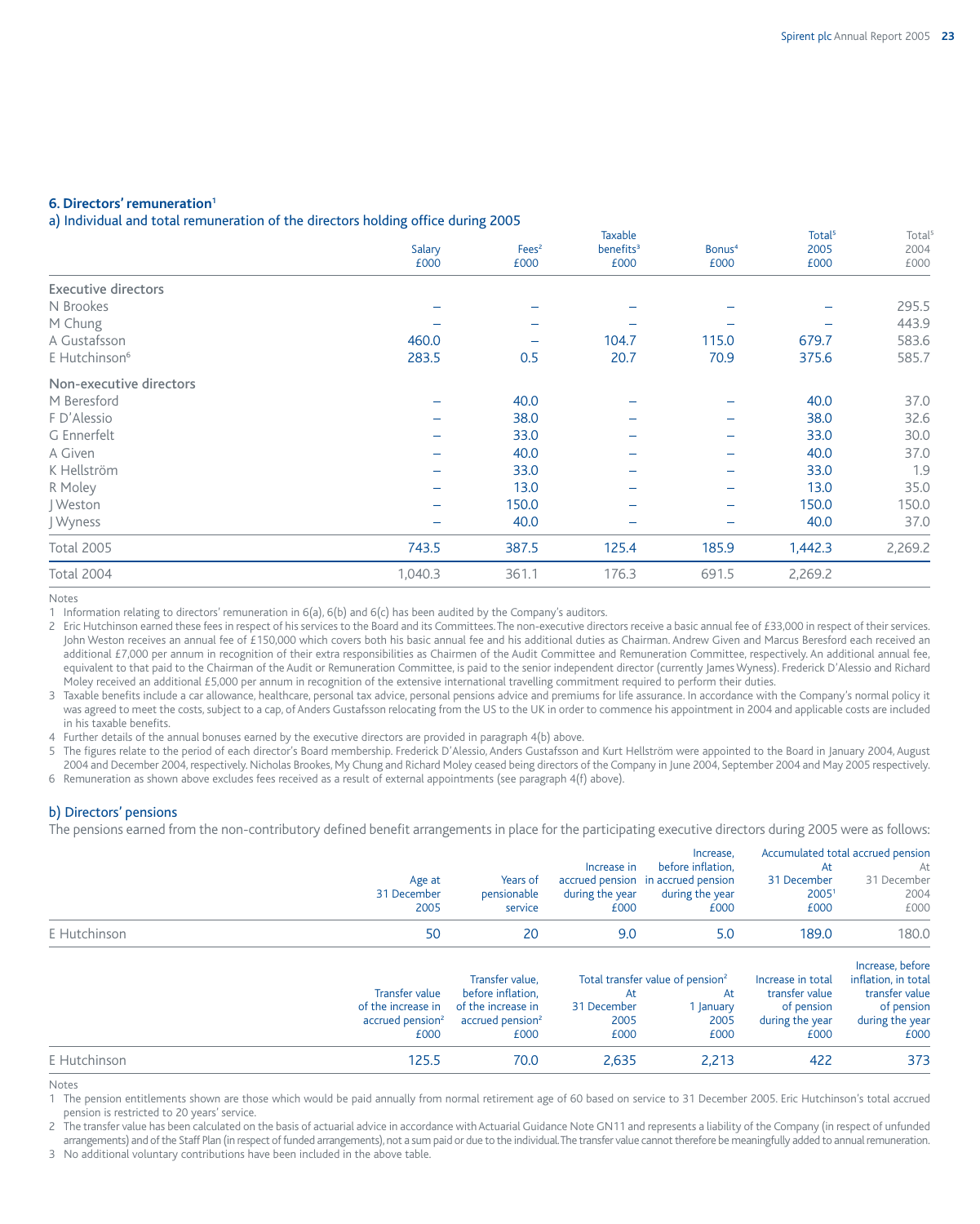# Report on directors' remuneration continued

#### c) Directors' remuneration and payments to former directors – summary

|                                                                              | 2005  | 2004 <sup>1</sup> |
|------------------------------------------------------------------------------|-------|-------------------|
|                                                                              | £000  | £000              |
| Total emoluments of all directors                                            | 1.442 | 2.269             |
| Gains made on exercise of share options <sup>2</sup>                         |       | 8                 |
| Company contribution to 401(k) Retirement and Profit Share Plan <sup>2</sup> |       |                   |
| Company contribution to the Cash Plan in respect of pensions <sup>3</sup>    | 23    |                   |
| Ex gratia pension to former director <sup>4</sup>                            |       |                   |
|                                                                              | 1.470 | 2.304             |

Notes

1 Figures relate to the period of each director's Board membership.

2 An average conversion rate of  $£1 = $1.83$  was used for 2004. This related to My Chung.

3 These payments relate to approved contributions made by the Company in respect of Anders Gustafsson's participation in the Cash Plan. In respect of those contributions which are outside of the statutory limits, the Company has established an unfunded unapproved retirement benefit ("UURB"), which had a transfer value of approximately £166,500 at 31 December 2005 (31 December 2004 approximately £44,400).The transfer value represents a notional accumulation of the Company's contributions. See paragraph 4(c) above for further information on directors' pensions.

4 This relates to an annual ex gratia pension to Geoff Bastians, who retired from the Board in 1984.

#### **7. Directors' interests<sup>1</sup>**

#### a) Summary of interests in Ordinary share capital

The beneficial and non-beneficial interests of the directors (and their immediate families and any connected persons) in the Ordinary share capital of the Company at the beginning and end of the year are set out below.The Company's statutory register of directors' interests contains full details of directors' shareholdings and options over shares and is available for inspection at the registered office during normal business hours on any business day.

|                                  | At 31 December 2005<br>At 1 January 2005      |                                      |                                                                  |                                               |                                      |                                                                  |  |
|----------------------------------|-----------------------------------------------|--------------------------------------|------------------------------------------------------------------|-----------------------------------------------|--------------------------------------|------------------------------------------------------------------|--|
|                                  | Ordinary<br>shares<br>beneficial <sup>2</sup> | Ordinary<br>shares<br>non-beneficial | Options and<br>rights to acquire<br>Ordinary shares <sup>3</sup> | Ordinary<br>shares<br>beneficial <sup>2</sup> | Ordinary<br>shares<br>non-beneficial | Options and<br>rights to acquire<br>Ordinary shares <sup>3</sup> |  |
| Executive directors <sup>4</sup> |                                               |                                      |                                                                  |                                               |                                      |                                                                  |  |
| A Gustafsson                     | 50,000                                        | 180,180 <sup>5</sup>                 | 3,232,000                                                        |                                               | 180,180 <sup>5</sup>                 | 1,800,000                                                        |  |
| E Hutchinson                     | 753.707                                       | $\overline{\phantom{m}}$             | 4.091.733                                                        | 738,381                                       | -                                    | 3,282,447                                                        |  |
| Non-executive directors          |                                               |                                      |                                                                  |                                               |                                      |                                                                  |  |
| M Beresford                      | 65,225                                        |                                      |                                                                  | 65,225                                        |                                      |                                                                  |  |
| F D'Alessio                      | 28,000                                        |                                      |                                                                  | 28,000                                        |                                      |                                                                  |  |
| G Ennerfelt <sup>6</sup>         | 120,000,000                                   |                                      | -                                                                | 119,000,000                                   |                                      |                                                                  |  |
| A Given                          |                                               |                                      |                                                                  |                                               |                                      |                                                                  |  |
| K Hellström                      |                                               |                                      |                                                                  |                                               |                                      |                                                                  |  |
| Weston                           | 1,662,000                                     |                                      | $\overline{\phantom{0}}$                                         | 1,600,000                                     |                                      |                                                                  |  |
| Wyness                           | 346,037                                       |                                      |                                                                  | 346,037                                       |                                      |                                                                  |  |

Notes

1 Information relating to directors' interests in 7(a) and 7(b) has been audited by the Company's auditors.

2 Directors' beneficial holdings do not form part of the remuneration provided by the Company.

3 Options and other rights to acquire shares in respect of the executive directors include share options, share appreciation rights and performance shares.

4 The Company's executive directors, along with other employees of the Group, are potential beneficiaries of certain Ordinary shares held in the Employee Share Ownership Trust ("ESOT"). UK executive directors, with other employees of the Group, are also potential beneficiaries of the Spirent Sharesave Trust ("SST"). As potential beneficiaries of the ESOT and the SST, the respective directors are deemed by the Companies Act 1985 to be interested in some of the Ordinary shares held by those Trusts.At 31 December 2005, the deemed beneficial interests in the ESOT and the SST were 180,180 Ordinary shares and 3,231,940 Ordinary shares, respectively (31 December 2004 259,066 and 3,508,136, respectively). Further details on the Company's share plans are provided in note 32 to the consolidated financial statements and note 17 to the parent Company financial statements.

5 The non-beneficial interests of Anders Gustafsson arises from a conditional award over shares to a value of £100,000. The award was made in 2004 in recognition of his appointment to the Board and the shares which were purchased are held in the ESOT. In normal circumstances, the shares will be released beneficially to him on the third anniversary of his appointment, subject to him still being in the Company's employment at that time.

6 Göran Ennerfelt has a connected notifiable interest in the Spirent Ordinary shares held by Lexa BV (see the Report of the directors on pages 15 and 16), which for statutory purposes, is also deemed to be an interest of the director.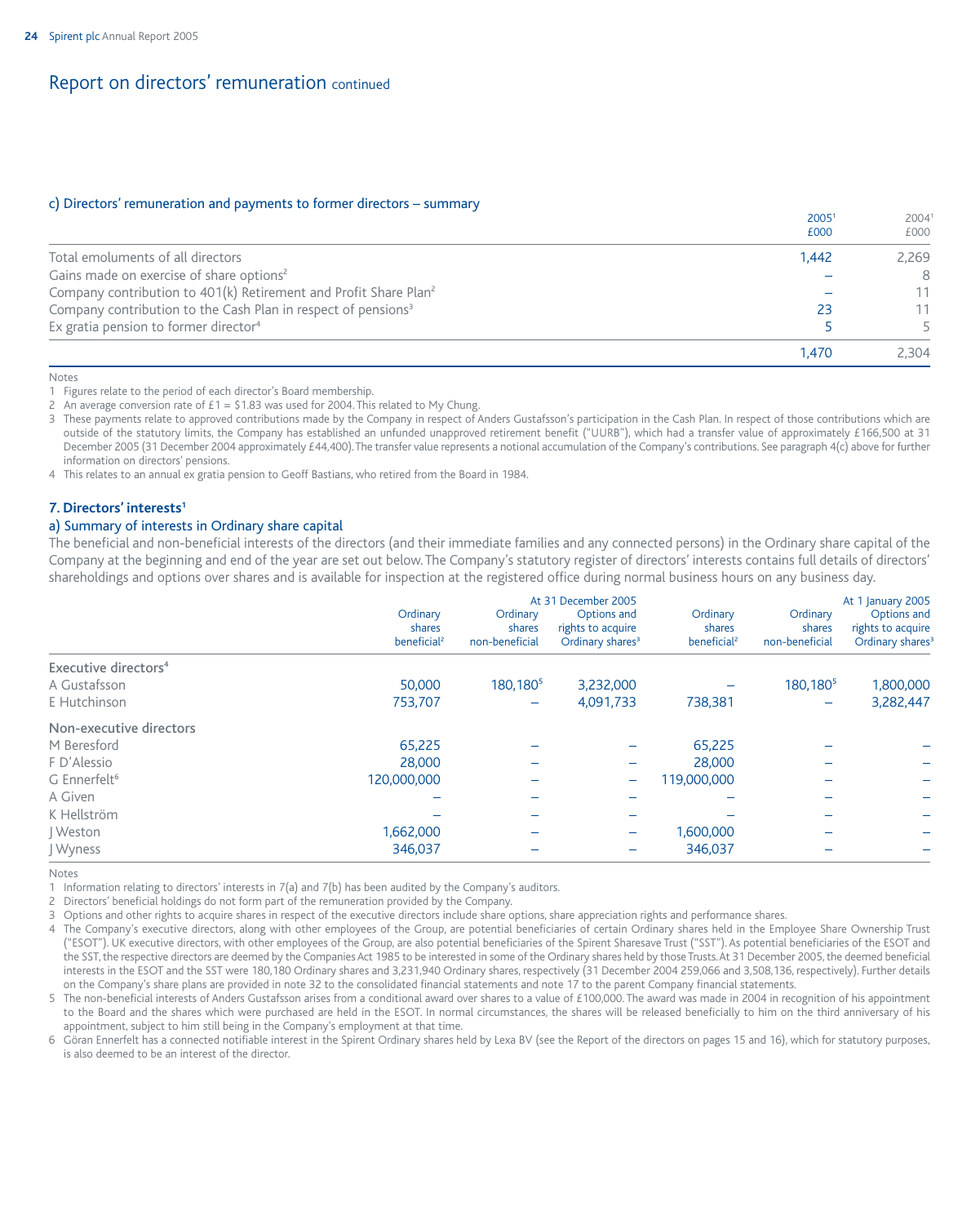|              | Plan type <sup>1</sup> | At<br>31 December<br>2005 | Exercised/lapsed<br>during the year | Granted<br>during the year     | At<br>1 January<br>2005  | Date of grant | <b>Exercise price</b><br>per share<br>pence | Market<br>value on<br>date of grant<br>pence | Date first<br>exercisable | Expiry date |
|--------------|------------------------|---------------------------|-------------------------------------|--------------------------------|--------------------------|---------------|---------------------------------------------|----------------------------------------------|---------------------------|-------------|
| A Gustafsson | <b>ESOS</b>            | 1,800,000                 |                                     | -                              | 1,800,000                | 05 Aug 04     | 56                                          | 56                                           | 05 Aug 07                 | 04 Aug 14   |
|              | <b>EIP</b>             | 1,128,300                 | $\qquad \qquad \longleftarrow$      | 1,128,300                      | $\overline{\phantom{0}}$ | 25 Aug 05     | 53                                          | 53                                           | 25 Aug 08                 | 24 Aug 15   |
|              | <b>EIP</b>             | 303,700                   | $\overline{\phantom{m}}$            | 303,700                        |                          | 25 Aug 05     | ni <sup>2</sup>                             | 53                                           | 25 Aug 08                 | 25 Aug 08   |
| E Hutchinson | <b>ESOS</b>            |                           | $17,652^3$                          | $\overline{\phantom{m}}$       | 17,652                   | 27 Apr 95     | 108                                         | 108                                          | 27 Apr 98                 | 26 Apr 05   |
|              | <b>ESOS</b>            | 42,928                    |                                     | $\overline{\phantom{m}}$       | 42,928                   | 29 Apr 96     | 140                                         | 140                                          | 29 Apr 99                 | 28 Apr 06   |
|              | <b>ESOS</b>            | 33,786                    |                                     | -                              | 33,786                   | 23 Apr 97     | 118                                         | 118                                          | 23 Apr 00                 | 22 Apr 07   |
|              | <b>ESOS</b>            | 29,586                    |                                     |                                | 29,586                   | 27 Apr 98     | 152                                         | 152                                          | 27 Apr 01                 | 26 Apr 08   |
|              | <b>SRSOS</b>           | 12,363                    |                                     | -                              | 12,363                   | 22 Oct 98     | 83                                          | 83                                           | 01 Jan 06                 | 30 Jun 06   |
|              | <b>ESOS</b>            | 75,156                    |                                     | -                              | 75,156                   | 01 Apr 99     | 133                                         | 133                                          | 01 Apr 02                 | 31 Mar 09   |
|              | <b>ESOS</b>            |                           | $55,562^3$                          | -                              | 55,562                   | 11 May 00     | 334                                         | 334                                          | 11 May 03                 | 10 May 05   |
|              | <b>ESOS</b>            | 105,000                   |                                     | -                              | 105,000                  | 09 Apr 01     | 305                                         | 305                                          | 09 Apr 04                 | 08 Apr 11   |
|              | <b>SRSOS</b>           | 8,693                     |                                     |                                | 8,693                    | 05 Oct 01     | 93                                          | 93                                           | 01 Dec 08                 | 31 May 09   |
|              | <b>ESOS</b>            | 234,000                   |                                     | -                              | 234,000                  | 02 Apr 02     | 134                                         | 134                                          | 02 Apr 05                 | 01 Apr 12   |
|              | <b>ESOS</b>            | 387,000                   |                                     |                                | 387,000                  | 02 May 02     | 113                                         | 113                                          | 02 May 05                 | 01 May 12   |
|              | <b>ESOS</b>            | 1,128,000                 |                                     | $\overline{\phantom{0}}$       | 1,128,000                | 25 Mar 03     | 16                                          | 16                                           | 25 Mar 06                 | 24 Mar 13   |
|              | <b>SRSOS</b>           | 24,721                    |                                     | $\qquad \qquad \longleftarrow$ | 24,721                   | 26 Sep 03     | 38                                          | 38                                           | 01 Dec 10                 | 31 May 11   |
|              | <b>ESOS</b>            | 1,128,000                 |                                     | -                              | 1,128,000                | 05 Aug 04     | 56                                          | 56                                           | 05 Aug 07                 | 04 Aug 14   |
|              | EIP                    | 695,300                   |                                     | 695,300                        |                          | 25 Aug 05     | 53                                          | 53                                           | 25 Aug 08                 | 24 Aug 15   |
|              | <b>EIP</b>             | 187,200                   |                                     | 187,200                        |                          | 25 Aug 05     | nil <sup>2</sup>                            | 53                                           | 25 Aug 08                 | 25 Aug 08   |
|              |                        |                           |                                     |                                |                          |               |                                             |                                              |                           |             |

## b) Options and rights to acquire Ordinary shares

Notes

1 Key to plan type:

EIP – Employee Incentive Plan; ESOS – Executive Share Option Scheme; SRSOS – UK Savings Related Share Option Scheme. An explanation of each plan and its operation is given in note 32 to the consolidated financial statements and note 17 to the parent Company financial statements.

2 This relates to an award of performance shares under the EIP. There is no exercise price payable for a performance share upon vesting. Further details on performance shares are provided in paragraph 4(d) above.

3 This award of options lapsed unexercised during the year.

The middle market price of an Ordinary share on 4 January 2005 (being the first day the London Stock Exchange was open for trading in 2005) and 31 December 2005 was 51.5 pence and 49.5 pence, respectively, and during that period ranged between a high of 73.5 pence and a low of 41.25 pence.

Save as disclosed, there have been no changes between the year end and 23 February 2006 (the date on which the financial statements have been signed) in the directors' beneficial or non-beneficial interests in the Ordinary share or loan capital of the Company or any subsidiary.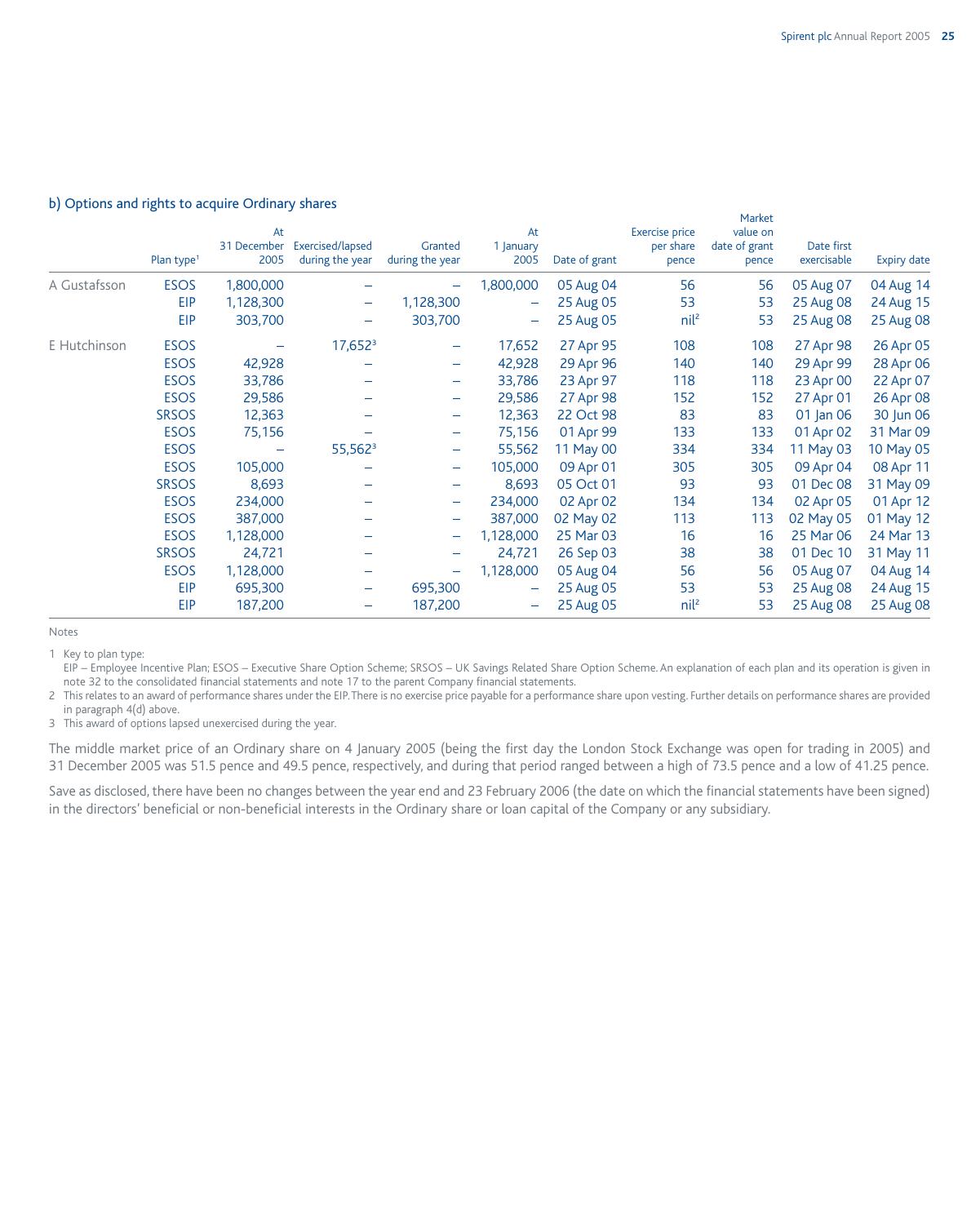# Report on directors' remuneration continued

## **8. Total Shareholder Return performance**

The graph below shows Total Shareholder Return ("TSR") performance (ie growth in the value of a share or index, assuming dividends and other distributions are reinvested) for the last five financial years of Spirent plc as shown against the FTSE 350 Index ("FTSE 350") and the FTSE Information Technology Index ("FTSE IT").The Committee believes that both the FTSE 350 and the FTSE IT provide broad equity market indices against which the performance of Spirent can be fairly compared, and that the FTSE IT provides a particularly representative collection of comparator companies.



#### **9. Shareholder advisory resolution in respect of the report on directors' remuneration**

In accordance with statutory requirements, an ordinary resolution to approve this Remuneration Report will be proposed at the forthcoming 2006 Annual General Meeting.

Signed on behalf of the Board

#### **Marcus Beresford CBE**

Chairman of the Remuneration Committee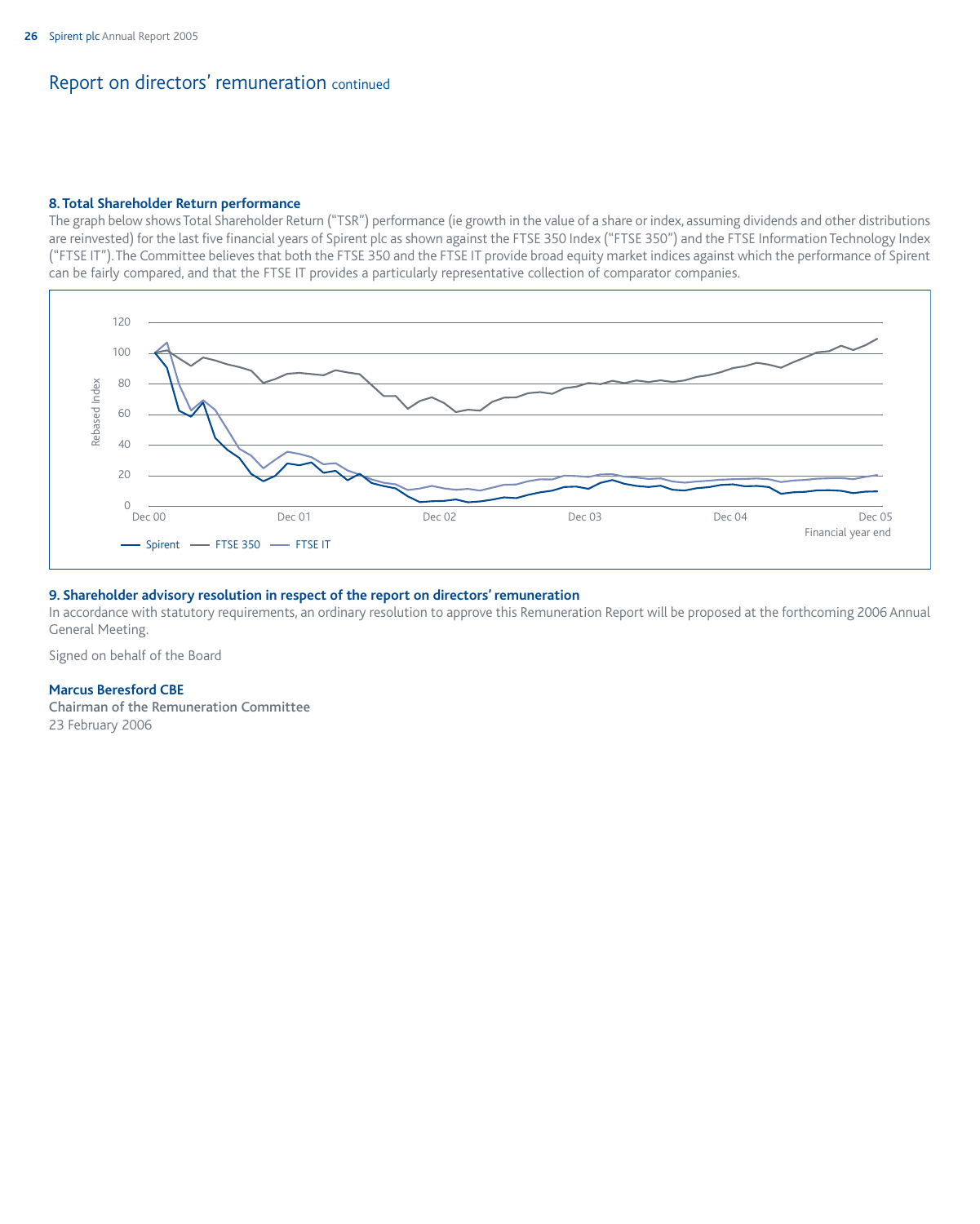# Independent auditors' report to the members of Spirent plc

We have audited the Group financial statements of Spirent plc for the year ended 31 December 2005 which comprise the Consolidated income statement, Consolidated statement of recognised income and expense, Consolidated balance sheet, Consolidated cash flow statement and the related notes 1 to 40.These Group financial statements have been prepared under the accounting policies set out therein.

We have reported separately on the parent Company financial statements of Spirent plc for the year ended 31 December 2005 and on the information in the Directors' remuneration report that is described as having been audited.

This report is made solely to the Company's members, as a body, in accordance with Section 235 of the Companies Act 1985. Our audit work has been undertaken so that we might state to the Company's members those matters we are required to state to them in an auditors' report and for no other purpose. To the fullest extent permitted by law, we do not accept or assume responsibility to anyone other than the Company and the Company's members as a body, for our audit work, for this report, or for the opinions we have formed.

#### **Respective responsibilities of directors and auditors**

The directors are responsible for preparing the Annual Report and the Group financial statements in accordance with applicable United Kingdom law and International Financial Reporting Standards ("IFRS") as adopted by the European Union as set out in the Statement of directors' responsibilities.

Our responsibility is to audit the Group financial statements in accordance with relevant legal and regulatory requirements and International Standards on Auditing (UK and Ireland).

We report to you our opinion as to whether the Group financial statements give a true and fair view and whether the Group financial statements have been properly prepared in accordance with the Companies Act 1985 and Article 4 of the IAS Regulation.We also report to you if, in our opinion, the Directors' report is not consistent with the Group financial statements, if we have not received all the information and explanations we require for our audit, or if information specified by law regarding director's remuneration and other transactions is not disclosed.

We review whether the Corporate governance statement reflects the Company's compliance with the nine provisions of the 2003 FRC Combined Code specified for our review by the Listing Rules of the Financial Services Authority, and we report if it does not. We are not required to consider whether the Board's statements on internal control cover all risks and controls, or form an opinion on the effectiveness of the Group's corporate governance procedures or its risk and control procedures.

We read other information contained in the Annual Report and consider whether it is consistent with the audited Group financial statements. The other information comprises only the Directors' report, the Chairman's statement, the Chief Executive's overview, the Operating review, the Financial review and the Corporate governance statement. We consider the implications for our report if we become aware of any apparent misstatements or material inconsistencies with the Group financial statements. Our responsibilities do not extend to any other information.

#### **Basis of audit opinion**

We conducted our audit in accordance with International Standards on Auditing (UK and Ireland) issued by the Auditing Practices Board. An audit includes examination, on a test basis, of evidence relevant to the amounts and disclosures in the Group financial statements. It also includes an assessment of the significant estimates and judgments made by the directors in the preparation of the Group financial statements, and of whether the accounting policies are appropriate to the Group's circumstances, consistently applied and adequately disclosed.

We planned and performed our audit so as to obtain all the information and explanations which we considered necessary in order to provide us with sufficient evidence to give reasonable assurance that the Group financial statements are free from material misstatement, whether caused by fraud or other irregularity or error. In forming our opinion we also evaluated the overall adequacy of the presentation of information in the Group financial statements.

#### **Opinion**

In our opinion the Group financial statements:

- give a true and fair view, in accordance with IFRS as adopted by the European Union, of the state of the Group's affairs as at 31 December 2005 and of its loss for the year then ended; and
- have been properly prepared in accordance with the Companies Act 1985 and Article 4 of the IAS Regulation.

## **Ernst & Young LLP**

Registered auditor London

23 February 2006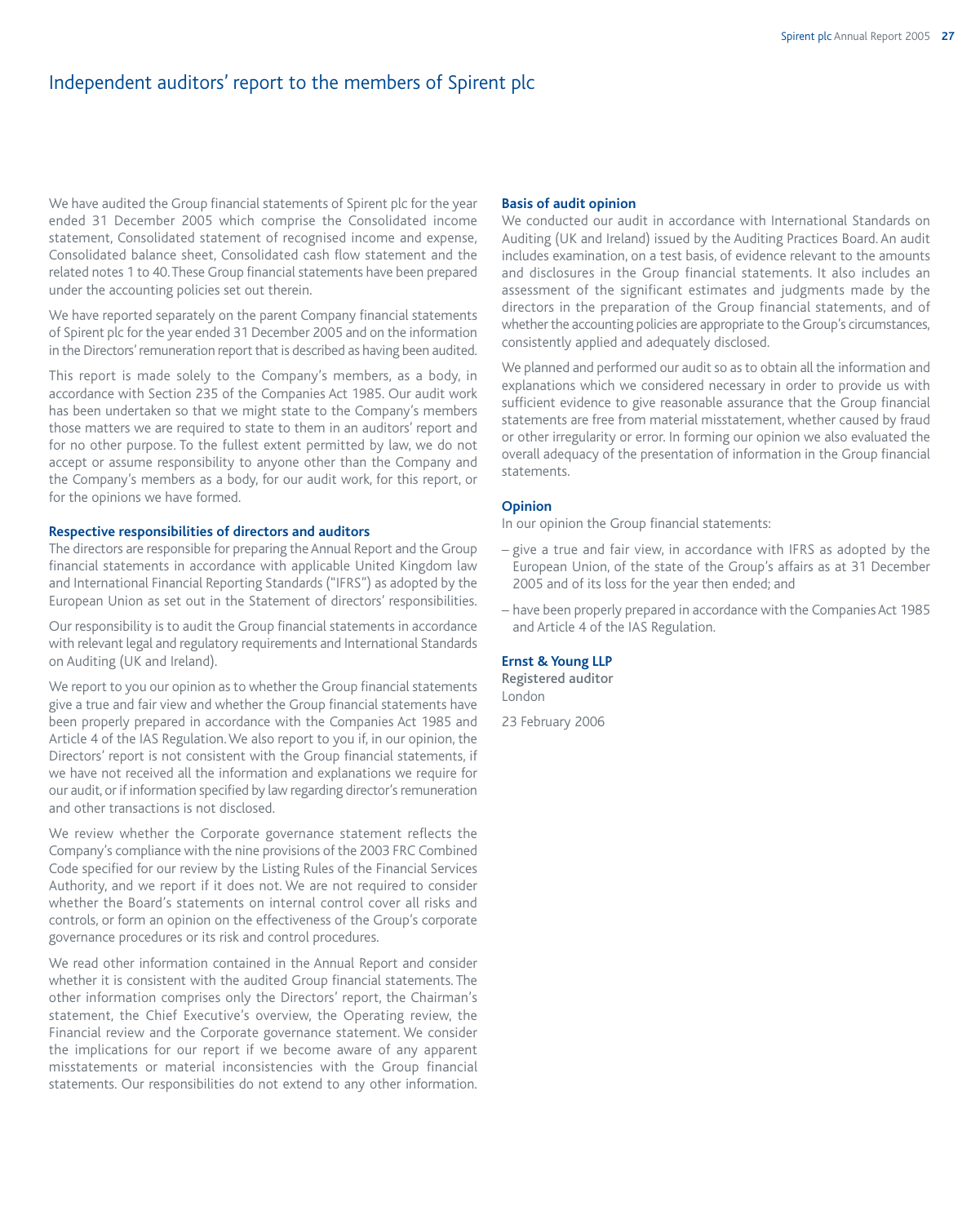# Consolidated income statement

| Year to 31 December                                                                               | Notes          | 2005<br>£ million | 2004<br>£ million | 2003<br>£ million |
|---------------------------------------------------------------------------------------------------|----------------|-------------------|-------------------|-------------------|
| <b>Continuing operations</b>                                                                      |                |                   |                   |                   |
| Revenue                                                                                           | 3, 4           | 259.3             | 287.2             | 291.8             |
| Cost of sales                                                                                     |                | (153.1)           | (165.2)           | (174.3)           |
| <b>Gross profit</b>                                                                               |                | 106.2             | 122.0             | 117.5             |
| Selling and distribution                                                                          |                | (70.9)            | (73.0)            | (70.0)            |
| Administration                                                                                    |                | (74.3)            | (34.0)            | (36.9)            |
| Other operating income                                                                            |                |                   | 0.2               | 0.7               |
| <b>Operating (loss)/profit</b>                                                                    | $\overline{4}$ | (39.0)            | 15.2              | 11.3              |
| Add back:                                                                                         |                |                   |                   |                   |
| Material one-time items                                                                           | $\overline{7}$ | 8.4               | 2.9               | 7.5               |
| Goodwill impairment                                                                               | 14             | 37.0              |                   |                   |
| Share-based payment                                                                               | 33             | 5.1               | 4.8               | 0.9               |
| Operating profit before material one-time items, goodwill impairment and                          |                |                   |                   |                   |
| share-based payment                                                                               |                | 11.5              | 22.9              | 19.7              |
| (Loss)/profit from interests in joint ventures                                                    | 18             |                   | (0.7)             | 1.4               |
| Operating (loss)/profit of the Group and joint venture                                            |                | (39.0)            | 14.5              | 12.7              |
| Profit on the disposal of operations                                                              | 37             | 3.9               | 4.0               | 8.6               |
| (Loss)/profit before interest                                                                     |                | (35.1)            | 18.5              | 21.3              |
| Finance income                                                                                    | 8              | 1.5               | 1.4               | 2.9               |
| Finance costs                                                                                     | 9              | (8.1)             | (8.2)             | (12.7)            |
| Costs associated with the part prepayment of loan notes                                           | 9              | $\equiv$          | (0.5)             | (16.1)            |
| (Loss)/profit before tax                                                                          | 4, 5           | (41.7)            | 11.2              | (4.6)             |
| Tax                                                                                               | 12             | 4.0               | (2.0)             | 4.2               |
| (Loss)/profit for the year from continuing operations after tax<br><b>Discontinued operations</b> |                | (37.7)            | 9.2               | (0.4)             |
| Profit for the year from discontinued operations                                                  | 6              | 13.2              | 17.3              | 14.2              |
| (Loss)/profit for the year                                                                        |                | (24.5)            | 26.5              | 13.8              |
| Attributable to:                                                                                  |                |                   |                   |                   |
| Equity holders of parent                                                                          |                | (24.9)            | 26.2              | 13.6              |
| Minority shareholders' interests - discontinued operations                                        |                | 0.4               | 0.3               | 0.2               |
| (Loss)/profit for the year                                                                        |                | (24.5)            | 26.5              | 13.8              |
| (Loss)/earnings per share (pence)                                                                 | 13             |                   |                   |                   |
| Basic (loss)/earnings                                                                             |                | (2.62)            | 2.79              | 1.46              |
| Basic (loss)/earnings from continuing operations                                                  |                | (3.97)            | 0.98              | (0.04)            |
| Diluted (loss)/earnings                                                                           |                | (2.62)            | 2.74              | 1.44              |
| Diluted (loss)/earnings from continuing operations                                                |                | (3.97)            | 0.96              | (0.04)            |
|                                                                                                   |                |                   |                   |                   |

The notes on pages 32 to 94 and page 114 form part of these financial statements.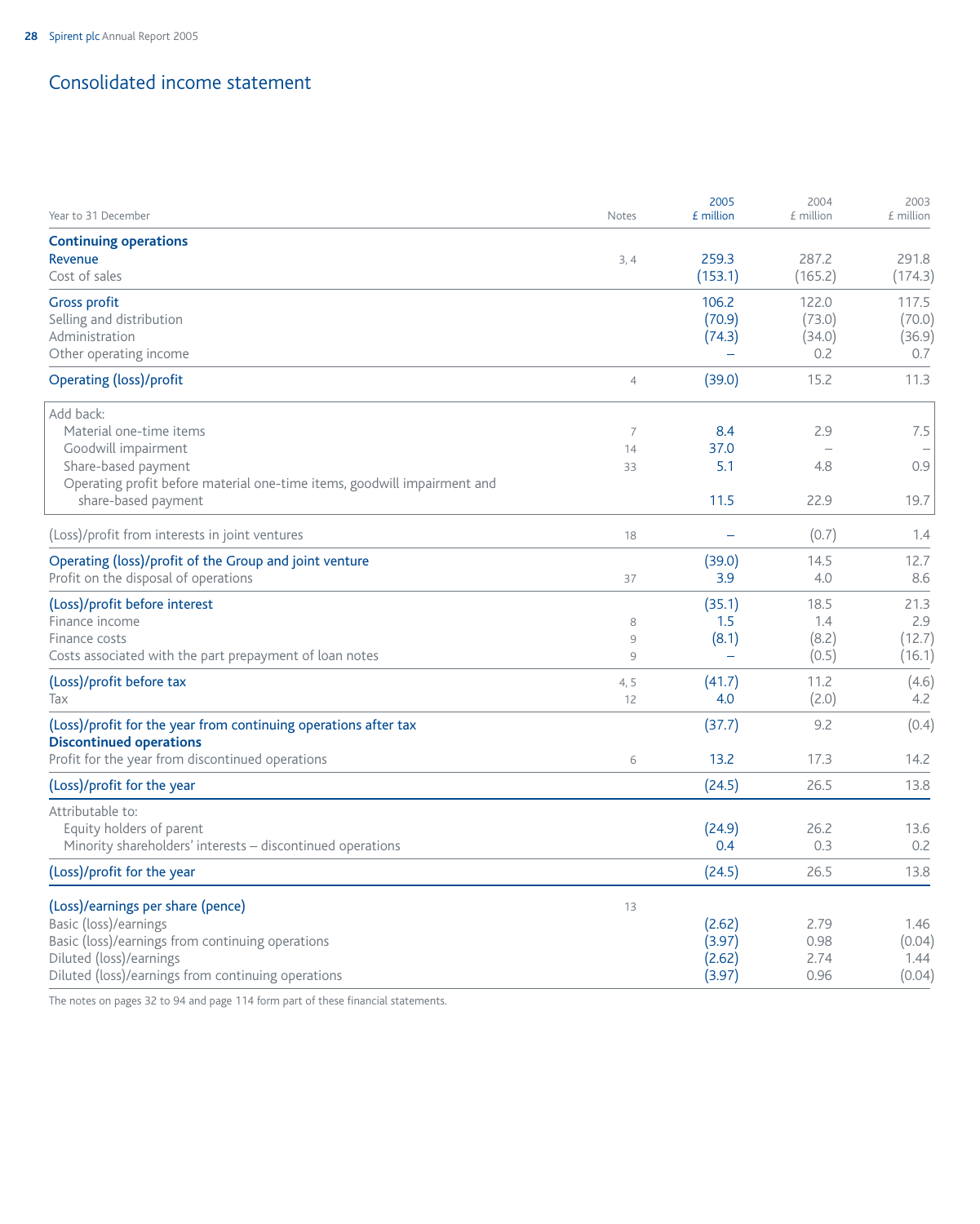# Consolidated statement of recognised income and expense

| Year to 31 December                                                  | Notes | 2005<br>$E$ million | 2004<br>£ million | 2003<br>£ million |
|----------------------------------------------------------------------|-------|---------------------|-------------------|-------------------|
| Income and expense recognised directly in equity                     |       |                     |                   |                   |
| Gains on cash flow hedges taken to equity                            |       | 1.9                 |                   |                   |
| Exchange differences on retranslation of foreign operations          |       | 4.1                 | (1.5)             | 5.5               |
| Actuarial (losses)/gains on defined benefit pension plans            | 11    | (16.1)              | 3.0               | 0.3               |
|                                                                      |       | (10.1)              | 1.5               | 5.8               |
| Transfers to income statement                                        |       |                     |                   |                   |
| Exchange gain transferred to profit on sale                          |       |                     |                   | (2.4)             |
| Gains on cash flow hedges                                            |       | (0.5)               |                   |                   |
| <b>Transfers to balance sheet</b>                                    |       |                     |                   |                   |
| (Write off)/reinstatement of deferred tax asset on pension liability |       | (11.1)              |                   | 12.6              |
| Tax on exchange differences                                          |       |                     |                   | (0.2)             |
| Tax on actuarial gains/(losses)                                      |       |                     | (0.9)             | (0.1)             |
| Net (expense)/income recognised directly in equity                   |       | (21.7)              | 0.6               | 15.7              |
| (Loss)/profit for the year                                           |       | (24.5)              | 26.5              | 13.8              |
| Total recognised income and expense for the year                     | 34    | (46.2)              | 27.1              | 29.5              |
| Attributable to:                                                     |       |                     |                   |                   |
| Equity holders of parent                                             |       | (46.8)              | 26.9              | 29.4              |
| Minority shareholders' interests - discontinued operations           | 34    | 0.6                 | 0.2               | 0.1               |
|                                                                      |       | (46.2)              | 27.1              | 29.5              |
| Effects of changes in accounting policy:                             |       |                     |                   |                   |
| Equity holders of parent                                             |       |                     |                   |                   |
| Net gain on cash flow hedges on first-time application of IAS 39     |       | 0.5                 |                   |                   |
| Net loss on fair value hedges on first-time application of IAS 39    |       | (1.0)               |                   |                   |
| Loan notes at fair value on first-time application of IAS 39         |       | 0.4                 |                   |                   |
|                                                                      |       | (0.1)               |                   |                   |
|                                                                      |       |                     |                   |                   |

The notes on pages 32 to 94 and page 114 form part of these financial statements.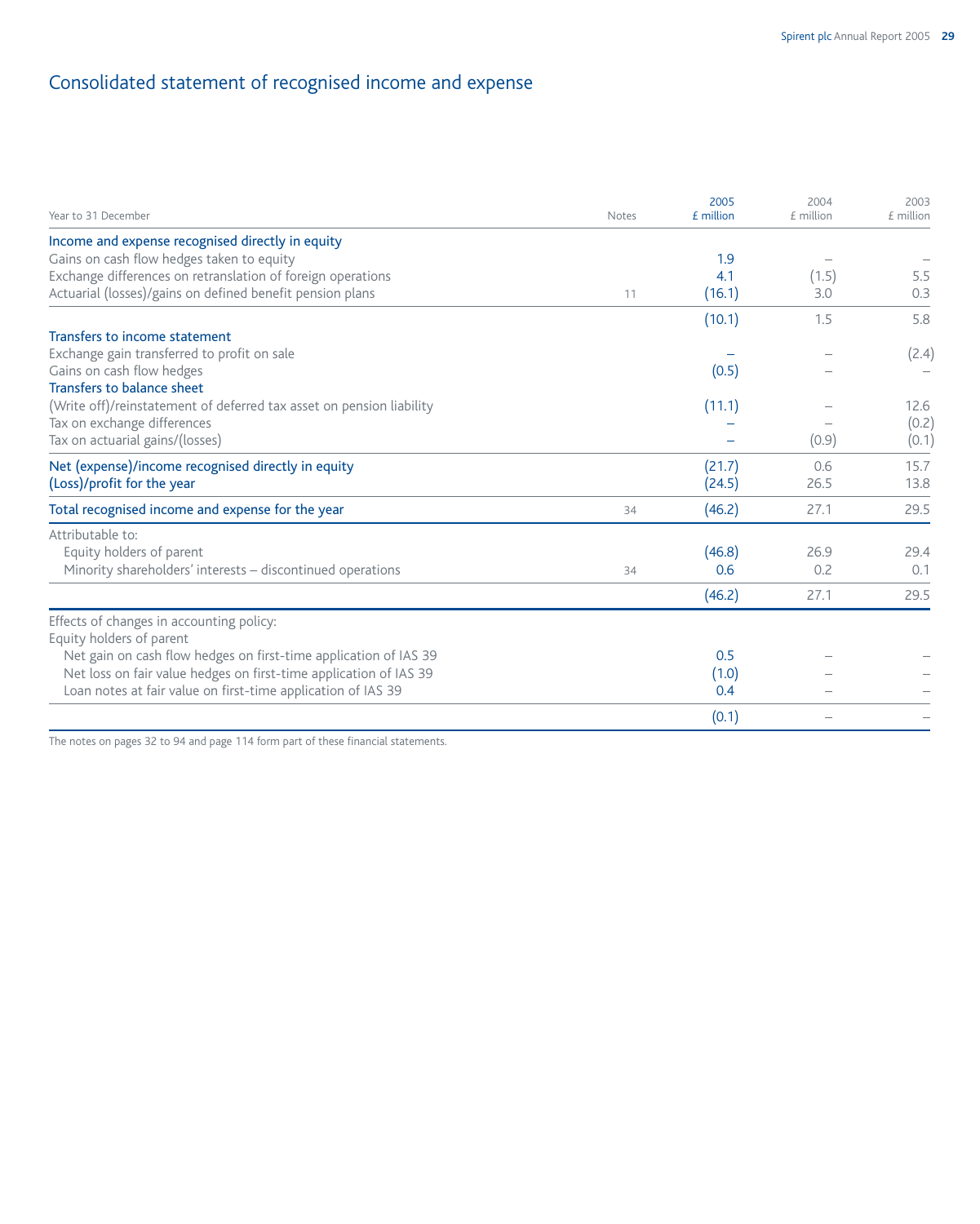# Consolidated balance sheet

| <b>Assets</b><br>Non-current assets<br>Goodwill<br>71.5<br>106.5<br>110.9<br>14<br>86.3<br>90.2<br>Property, plant and equipment<br>30.1<br>15<br>Investment in joint venture and associates<br>14.3<br>13.4<br>18<br>$\equiv$<br>Trade and other receivables<br>1.7<br>1.5<br>1.7<br>20<br>Deferred tax<br>1.0<br>11.1<br>13.0<br>24<br>104.3<br>219.7<br>229.2<br><b>Current assets</b><br>55.0<br>Inventories<br>27.0<br>54.0<br>19<br>Trade and other receivables<br>56.3<br>88.4<br>85.2<br>20<br>Derivative financial instruments<br>2.6<br>30<br>51.7<br>37.6<br>Cash and cash equivalents<br>49.2<br>21<br>177.8<br>135.1<br>194.1<br>164.1<br>Assets held in disposal group held for sale<br>6<br><b>Total assets</b><br>403.5<br>413.8<br>407.0<br><b>Liabilities</b><br><b>Current liabilities</b><br>(62.9)<br>(87.6)<br>Trade and other payables<br>(90.8)<br>22<br>(24.7)<br>(26.2)<br>(24.7)<br>Current tax<br>Derivative financial instruments<br>(0.7)<br>30<br>(1.8)<br>Short term borrowings and overdrafts<br>(3.9)<br>(1.8)<br>23<br>Provisions and other liabilities<br>(4.1)<br>(4.2)<br>(4.6)<br>26<br>(96.3)<br>(123.0)<br>Non-current liabilities<br>Trade and other payables<br>(0.7)<br>(3.9)<br>(2.3)<br>25<br>(2.0)<br>Derivative financial instruments<br>30<br>(76.3)<br>Long term borrowings<br>(71.2)<br>27<br>(51.5)<br>Defined benefit pension plan deficit<br>(38.1)<br>11<br>Deferred tax<br>(2.5)<br>(2.9)<br>(0.8)<br>24<br>Provisions and other liabilities<br>(10.1)<br>(9.6)<br>(13.3)<br>26<br>(136.3)<br>(160.0)<br>(130.4)<br>(48.7)<br>Liabilities included in disposal group held for sale<br>6<br><b>Total liabilities</b><br>(281.3)<br>(253.4)<br>(278.7)<br>122.2<br>160.4<br>128.3<br><b>Net assets</b><br>Capital and reserves<br>32.2<br>Share capital<br>31.9<br>31.5<br>32, 34<br>Share premium account<br>4.4<br>1.3<br>697.5<br>34<br>17.7<br>Capital reserve<br>10.2<br>10.9<br>34<br>Capital redemption reserve<br>0.7<br>34<br>$\sim$<br>$\overline{\phantom{a}}$<br>5.5<br>3.0<br>Translation reserve<br>1.6<br>34<br>1.9<br>Net unrealised gains and losses<br>34<br>113.4<br>66.1<br>Retained earnings<br>34<br>Equity holders of parent<br>120.3<br>159.1<br>126.1<br>1.9<br>1.3<br>2.2<br><b>Minority interests</b><br>34<br>122.2<br>160.4<br>128.3<br><b>Total equity</b> | At 31 December | Notes | 2005<br>£ million | 2004<br>£ million | 2003<br>£ million |
|------------------------------------------------------------------------------------------------------------------------------------------------------------------------------------------------------------------------------------------------------------------------------------------------------------------------------------------------------------------------------------------------------------------------------------------------------------------------------------------------------------------------------------------------------------------------------------------------------------------------------------------------------------------------------------------------------------------------------------------------------------------------------------------------------------------------------------------------------------------------------------------------------------------------------------------------------------------------------------------------------------------------------------------------------------------------------------------------------------------------------------------------------------------------------------------------------------------------------------------------------------------------------------------------------------------------------------------------------------------------------------------------------------------------------------------------------------------------------------------------------------------------------------------------------------------------------------------------------------------------------------------------------------------------------------------------------------------------------------------------------------------------------------------------------------------------------------------------------------------------------------------------------------------------------------------------------------------------------------------------------------------------------------------------------------------------------------------------------------------------------------------------------------------------------------------------------------------------------------------------------------------------------------------------------------------------------------------------|----------------|-------|-------------------|-------------------|-------------------|
|                                                                                                                                                                                                                                                                                                                                                                                                                                                                                                                                                                                                                                                                                                                                                                                                                                                                                                                                                                                                                                                                                                                                                                                                                                                                                                                                                                                                                                                                                                                                                                                                                                                                                                                                                                                                                                                                                                                                                                                                                                                                                                                                                                                                                                                                                                                                                |                |       |                   |                   |                   |
|                                                                                                                                                                                                                                                                                                                                                                                                                                                                                                                                                                                                                                                                                                                                                                                                                                                                                                                                                                                                                                                                                                                                                                                                                                                                                                                                                                                                                                                                                                                                                                                                                                                                                                                                                                                                                                                                                                                                                                                                                                                                                                                                                                                                                                                                                                                                                |                |       |                   |                   |                   |
|                                                                                                                                                                                                                                                                                                                                                                                                                                                                                                                                                                                                                                                                                                                                                                                                                                                                                                                                                                                                                                                                                                                                                                                                                                                                                                                                                                                                                                                                                                                                                                                                                                                                                                                                                                                                                                                                                                                                                                                                                                                                                                                                                                                                                                                                                                                                                |                |       |                   |                   |                   |
|                                                                                                                                                                                                                                                                                                                                                                                                                                                                                                                                                                                                                                                                                                                                                                                                                                                                                                                                                                                                                                                                                                                                                                                                                                                                                                                                                                                                                                                                                                                                                                                                                                                                                                                                                                                                                                                                                                                                                                                                                                                                                                                                                                                                                                                                                                                                                |                |       |                   |                   |                   |
|                                                                                                                                                                                                                                                                                                                                                                                                                                                                                                                                                                                                                                                                                                                                                                                                                                                                                                                                                                                                                                                                                                                                                                                                                                                                                                                                                                                                                                                                                                                                                                                                                                                                                                                                                                                                                                                                                                                                                                                                                                                                                                                                                                                                                                                                                                                                                |                |       |                   |                   |                   |
|                                                                                                                                                                                                                                                                                                                                                                                                                                                                                                                                                                                                                                                                                                                                                                                                                                                                                                                                                                                                                                                                                                                                                                                                                                                                                                                                                                                                                                                                                                                                                                                                                                                                                                                                                                                                                                                                                                                                                                                                                                                                                                                                                                                                                                                                                                                                                |                |       |                   |                   |                   |
|                                                                                                                                                                                                                                                                                                                                                                                                                                                                                                                                                                                                                                                                                                                                                                                                                                                                                                                                                                                                                                                                                                                                                                                                                                                                                                                                                                                                                                                                                                                                                                                                                                                                                                                                                                                                                                                                                                                                                                                                                                                                                                                                                                                                                                                                                                                                                |                |       |                   |                   |                   |
|                                                                                                                                                                                                                                                                                                                                                                                                                                                                                                                                                                                                                                                                                                                                                                                                                                                                                                                                                                                                                                                                                                                                                                                                                                                                                                                                                                                                                                                                                                                                                                                                                                                                                                                                                                                                                                                                                                                                                                                                                                                                                                                                                                                                                                                                                                                                                |                |       |                   |                   |                   |
|                                                                                                                                                                                                                                                                                                                                                                                                                                                                                                                                                                                                                                                                                                                                                                                                                                                                                                                                                                                                                                                                                                                                                                                                                                                                                                                                                                                                                                                                                                                                                                                                                                                                                                                                                                                                                                                                                                                                                                                                                                                                                                                                                                                                                                                                                                                                                |                |       |                   |                   |                   |
|                                                                                                                                                                                                                                                                                                                                                                                                                                                                                                                                                                                                                                                                                                                                                                                                                                                                                                                                                                                                                                                                                                                                                                                                                                                                                                                                                                                                                                                                                                                                                                                                                                                                                                                                                                                                                                                                                                                                                                                                                                                                                                                                                                                                                                                                                                                                                |                |       |                   |                   |                   |
|                                                                                                                                                                                                                                                                                                                                                                                                                                                                                                                                                                                                                                                                                                                                                                                                                                                                                                                                                                                                                                                                                                                                                                                                                                                                                                                                                                                                                                                                                                                                                                                                                                                                                                                                                                                                                                                                                                                                                                                                                                                                                                                                                                                                                                                                                                                                                |                |       |                   |                   |                   |
|                                                                                                                                                                                                                                                                                                                                                                                                                                                                                                                                                                                                                                                                                                                                                                                                                                                                                                                                                                                                                                                                                                                                                                                                                                                                                                                                                                                                                                                                                                                                                                                                                                                                                                                                                                                                                                                                                                                                                                                                                                                                                                                                                                                                                                                                                                                                                |                |       |                   |                   |                   |
|                                                                                                                                                                                                                                                                                                                                                                                                                                                                                                                                                                                                                                                                                                                                                                                                                                                                                                                                                                                                                                                                                                                                                                                                                                                                                                                                                                                                                                                                                                                                                                                                                                                                                                                                                                                                                                                                                                                                                                                                                                                                                                                                                                                                                                                                                                                                                |                |       |                   |                   |                   |
|                                                                                                                                                                                                                                                                                                                                                                                                                                                                                                                                                                                                                                                                                                                                                                                                                                                                                                                                                                                                                                                                                                                                                                                                                                                                                                                                                                                                                                                                                                                                                                                                                                                                                                                                                                                                                                                                                                                                                                                                                                                                                                                                                                                                                                                                                                                                                |                |       |                   |                   |                   |
|                                                                                                                                                                                                                                                                                                                                                                                                                                                                                                                                                                                                                                                                                                                                                                                                                                                                                                                                                                                                                                                                                                                                                                                                                                                                                                                                                                                                                                                                                                                                                                                                                                                                                                                                                                                                                                                                                                                                                                                                                                                                                                                                                                                                                                                                                                                                                |                |       |                   |                   |                   |
|                                                                                                                                                                                                                                                                                                                                                                                                                                                                                                                                                                                                                                                                                                                                                                                                                                                                                                                                                                                                                                                                                                                                                                                                                                                                                                                                                                                                                                                                                                                                                                                                                                                                                                                                                                                                                                                                                                                                                                                                                                                                                                                                                                                                                                                                                                                                                |                |       |                   |                   |                   |
|                                                                                                                                                                                                                                                                                                                                                                                                                                                                                                                                                                                                                                                                                                                                                                                                                                                                                                                                                                                                                                                                                                                                                                                                                                                                                                                                                                                                                                                                                                                                                                                                                                                                                                                                                                                                                                                                                                                                                                                                                                                                                                                                                                                                                                                                                                                                                |                |       |                   |                   |                   |
|                                                                                                                                                                                                                                                                                                                                                                                                                                                                                                                                                                                                                                                                                                                                                                                                                                                                                                                                                                                                                                                                                                                                                                                                                                                                                                                                                                                                                                                                                                                                                                                                                                                                                                                                                                                                                                                                                                                                                                                                                                                                                                                                                                                                                                                                                                                                                |                |       |                   |                   |                   |
|                                                                                                                                                                                                                                                                                                                                                                                                                                                                                                                                                                                                                                                                                                                                                                                                                                                                                                                                                                                                                                                                                                                                                                                                                                                                                                                                                                                                                                                                                                                                                                                                                                                                                                                                                                                                                                                                                                                                                                                                                                                                                                                                                                                                                                                                                                                                                |                |       |                   |                   |                   |
|                                                                                                                                                                                                                                                                                                                                                                                                                                                                                                                                                                                                                                                                                                                                                                                                                                                                                                                                                                                                                                                                                                                                                                                                                                                                                                                                                                                                                                                                                                                                                                                                                                                                                                                                                                                                                                                                                                                                                                                                                                                                                                                                                                                                                                                                                                                                                |                |       |                   |                   |                   |
|                                                                                                                                                                                                                                                                                                                                                                                                                                                                                                                                                                                                                                                                                                                                                                                                                                                                                                                                                                                                                                                                                                                                                                                                                                                                                                                                                                                                                                                                                                                                                                                                                                                                                                                                                                                                                                                                                                                                                                                                                                                                                                                                                                                                                                                                                                                                                |                |       |                   |                   |                   |
|                                                                                                                                                                                                                                                                                                                                                                                                                                                                                                                                                                                                                                                                                                                                                                                                                                                                                                                                                                                                                                                                                                                                                                                                                                                                                                                                                                                                                                                                                                                                                                                                                                                                                                                                                                                                                                                                                                                                                                                                                                                                                                                                                                                                                                                                                                                                                |                |       |                   |                   | (118.7)           |
|                                                                                                                                                                                                                                                                                                                                                                                                                                                                                                                                                                                                                                                                                                                                                                                                                                                                                                                                                                                                                                                                                                                                                                                                                                                                                                                                                                                                                                                                                                                                                                                                                                                                                                                                                                                                                                                                                                                                                                                                                                                                                                                                                                                                                                                                                                                                                |                |       |                   |                   |                   |
|                                                                                                                                                                                                                                                                                                                                                                                                                                                                                                                                                                                                                                                                                                                                                                                                                                                                                                                                                                                                                                                                                                                                                                                                                                                                                                                                                                                                                                                                                                                                                                                                                                                                                                                                                                                                                                                                                                                                                                                                                                                                                                                                                                                                                                                                                                                                                |                |       |                   |                   |                   |
|                                                                                                                                                                                                                                                                                                                                                                                                                                                                                                                                                                                                                                                                                                                                                                                                                                                                                                                                                                                                                                                                                                                                                                                                                                                                                                                                                                                                                                                                                                                                                                                                                                                                                                                                                                                                                                                                                                                                                                                                                                                                                                                                                                                                                                                                                                                                                |                |       |                   |                   |                   |
|                                                                                                                                                                                                                                                                                                                                                                                                                                                                                                                                                                                                                                                                                                                                                                                                                                                                                                                                                                                                                                                                                                                                                                                                                                                                                                                                                                                                                                                                                                                                                                                                                                                                                                                                                                                                                                                                                                                                                                                                                                                                                                                                                                                                                                                                                                                                                |                |       |                   |                   | (93.3)            |
|                                                                                                                                                                                                                                                                                                                                                                                                                                                                                                                                                                                                                                                                                                                                                                                                                                                                                                                                                                                                                                                                                                                                                                                                                                                                                                                                                                                                                                                                                                                                                                                                                                                                                                                                                                                                                                                                                                                                                                                                                                                                                                                                                                                                                                                                                                                                                |                |       |                   |                   | (48.2)            |
|                                                                                                                                                                                                                                                                                                                                                                                                                                                                                                                                                                                                                                                                                                                                                                                                                                                                                                                                                                                                                                                                                                                                                                                                                                                                                                                                                                                                                                                                                                                                                                                                                                                                                                                                                                                                                                                                                                                                                                                                                                                                                                                                                                                                                                                                                                                                                |                |       |                   |                   |                   |
|                                                                                                                                                                                                                                                                                                                                                                                                                                                                                                                                                                                                                                                                                                                                                                                                                                                                                                                                                                                                                                                                                                                                                                                                                                                                                                                                                                                                                                                                                                                                                                                                                                                                                                                                                                                                                                                                                                                                                                                                                                                                                                                                                                                                                                                                                                                                                |                |       |                   |                   |                   |
|                                                                                                                                                                                                                                                                                                                                                                                                                                                                                                                                                                                                                                                                                                                                                                                                                                                                                                                                                                                                                                                                                                                                                                                                                                                                                                                                                                                                                                                                                                                                                                                                                                                                                                                                                                                                                                                                                                                                                                                                                                                                                                                                                                                                                                                                                                                                                |                |       |                   |                   |                   |
|                                                                                                                                                                                                                                                                                                                                                                                                                                                                                                                                                                                                                                                                                                                                                                                                                                                                                                                                                                                                                                                                                                                                                                                                                                                                                                                                                                                                                                                                                                                                                                                                                                                                                                                                                                                                                                                                                                                                                                                                                                                                                                                                                                                                                                                                                                                                                |                |       |                   |                   |                   |
|                                                                                                                                                                                                                                                                                                                                                                                                                                                                                                                                                                                                                                                                                                                                                                                                                                                                                                                                                                                                                                                                                                                                                                                                                                                                                                                                                                                                                                                                                                                                                                                                                                                                                                                                                                                                                                                                                                                                                                                                                                                                                                                                                                                                                                                                                                                                                |                |       |                   |                   |                   |
|                                                                                                                                                                                                                                                                                                                                                                                                                                                                                                                                                                                                                                                                                                                                                                                                                                                                                                                                                                                                                                                                                                                                                                                                                                                                                                                                                                                                                                                                                                                                                                                                                                                                                                                                                                                                                                                                                                                                                                                                                                                                                                                                                                                                                                                                                                                                                |                |       |                   |                   |                   |
|                                                                                                                                                                                                                                                                                                                                                                                                                                                                                                                                                                                                                                                                                                                                                                                                                                                                                                                                                                                                                                                                                                                                                                                                                                                                                                                                                                                                                                                                                                                                                                                                                                                                                                                                                                                                                                                                                                                                                                                                                                                                                                                                                                                                                                                                                                                                                |                |       |                   |                   |                   |
|                                                                                                                                                                                                                                                                                                                                                                                                                                                                                                                                                                                                                                                                                                                                                                                                                                                                                                                                                                                                                                                                                                                                                                                                                                                                                                                                                                                                                                                                                                                                                                                                                                                                                                                                                                                                                                                                                                                                                                                                                                                                                                                                                                                                                                                                                                                                                |                |       |                   |                   |                   |
|                                                                                                                                                                                                                                                                                                                                                                                                                                                                                                                                                                                                                                                                                                                                                                                                                                                                                                                                                                                                                                                                                                                                                                                                                                                                                                                                                                                                                                                                                                                                                                                                                                                                                                                                                                                                                                                                                                                                                                                                                                                                                                                                                                                                                                                                                                                                                |                |       |                   |                   |                   |
|                                                                                                                                                                                                                                                                                                                                                                                                                                                                                                                                                                                                                                                                                                                                                                                                                                                                                                                                                                                                                                                                                                                                                                                                                                                                                                                                                                                                                                                                                                                                                                                                                                                                                                                                                                                                                                                                                                                                                                                                                                                                                                                                                                                                                                                                                                                                                |                |       |                   |                   |                   |
|                                                                                                                                                                                                                                                                                                                                                                                                                                                                                                                                                                                                                                                                                                                                                                                                                                                                                                                                                                                                                                                                                                                                                                                                                                                                                                                                                                                                                                                                                                                                                                                                                                                                                                                                                                                                                                                                                                                                                                                                                                                                                                                                                                                                                                                                                                                                                |                |       |                   |                   |                   |
|                                                                                                                                                                                                                                                                                                                                                                                                                                                                                                                                                                                                                                                                                                                                                                                                                                                                                                                                                                                                                                                                                                                                                                                                                                                                                                                                                                                                                                                                                                                                                                                                                                                                                                                                                                                                                                                                                                                                                                                                                                                                                                                                                                                                                                                                                                                                                |                |       |                   |                   |                   |
|                                                                                                                                                                                                                                                                                                                                                                                                                                                                                                                                                                                                                                                                                                                                                                                                                                                                                                                                                                                                                                                                                                                                                                                                                                                                                                                                                                                                                                                                                                                                                                                                                                                                                                                                                                                                                                                                                                                                                                                                                                                                                                                                                                                                                                                                                                                                                |                |       |                   |                   | (624.3)           |
|                                                                                                                                                                                                                                                                                                                                                                                                                                                                                                                                                                                                                                                                                                                                                                                                                                                                                                                                                                                                                                                                                                                                                                                                                                                                                                                                                                                                                                                                                                                                                                                                                                                                                                                                                                                                                                                                                                                                                                                                                                                                                                                                                                                                                                                                                                                                                |                |       |                   |                   |                   |
|                                                                                                                                                                                                                                                                                                                                                                                                                                                                                                                                                                                                                                                                                                                                                                                                                                                                                                                                                                                                                                                                                                                                                                                                                                                                                                                                                                                                                                                                                                                                                                                                                                                                                                                                                                                                                                                                                                                                                                                                                                                                                                                                                                                                                                                                                                                                                |                |       |                   |                   |                   |
|                                                                                                                                                                                                                                                                                                                                                                                                                                                                                                                                                                                                                                                                                                                                                                                                                                                                                                                                                                                                                                                                                                                                                                                                                                                                                                                                                                                                                                                                                                                                                                                                                                                                                                                                                                                                                                                                                                                                                                                                                                                                                                                                                                                                                                                                                                                                                |                |       |                   |                   |                   |

The notes on pages 32 to 94 and page 114 form part of these financial statements.

Signed on behalf of the Board

# **Anders Gustafsson**

Director 23 February 2006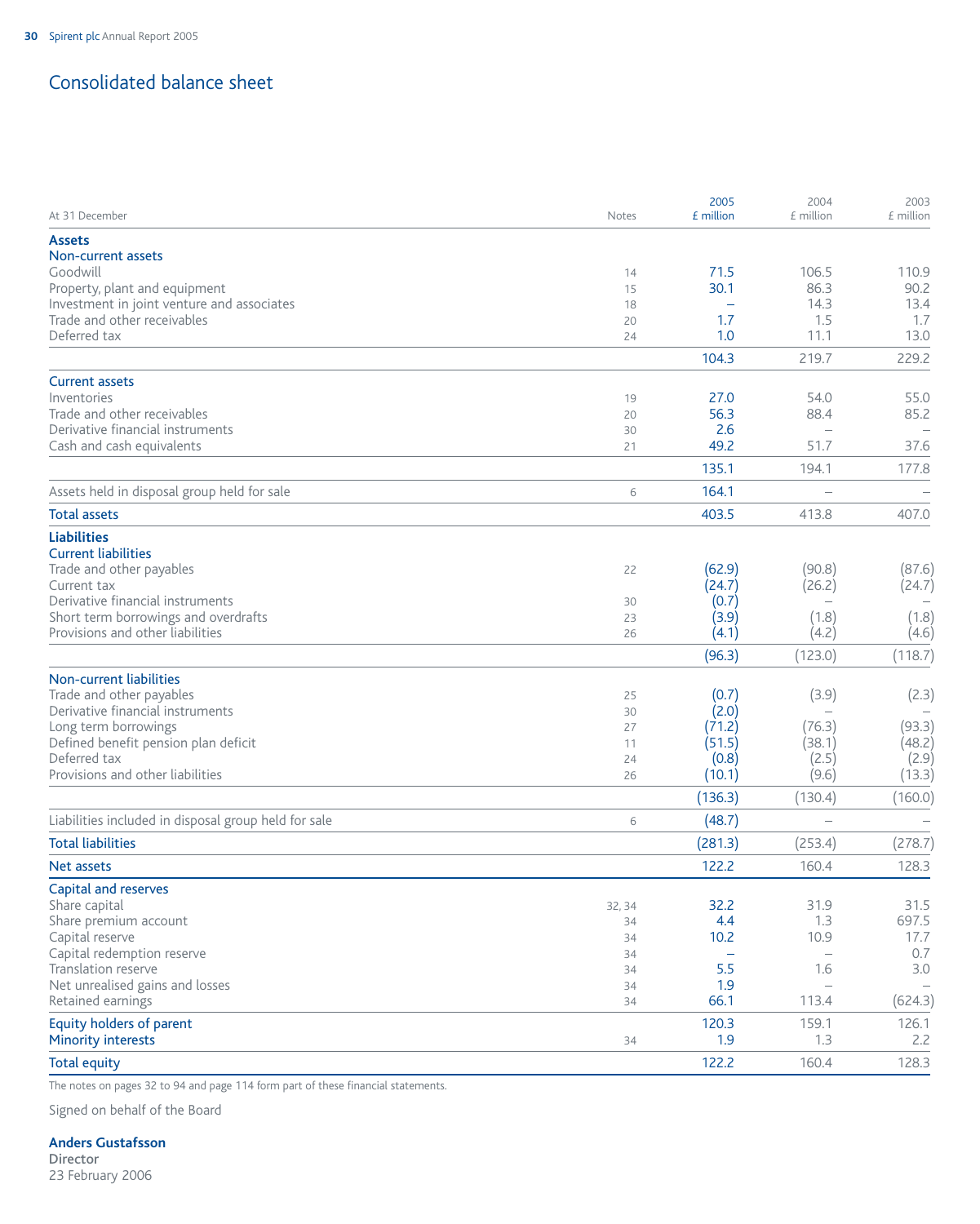# Consolidated cash flow statement

| Year to 31 December                                     | <b>Notes</b> | 2005<br>$E$ million      | 2004<br>£ million | 2003<br>£ million |
|---------------------------------------------------------|--------------|--------------------------|-------------------|-------------------|
| Cash flows from operating activities                    |              |                          |                   |                   |
| Cash generated from operations                          | 35           | 34.0                     | 60.3              | 68.2              |
| Tax (paid)/received                                     |              | (4.6)                    | (3.1)             | 8.9               |
| Net cash from operating activities                      |              | 29.4                     | 57.2              | 77.1              |
| Cash flows from investing activities                    |              |                          |                   |                   |
| Dividends received from associates                      |              | 0.2                      | 0.1               | 0.1               |
| Interest received                                       |              | 1.4                      | 1.6               | 3.6               |
| Disposal of operations                                  | 37           | 2.4                      | 2.5               | 62.0              |
| Purchase of property, plant and equipment               | 15           | (30.5)                   | (25.3)            | (16.7)            |
| Proceeds from the sale of property, plant and equipment |              | 0.6                      | 0.5               | 0.9               |
| Acquisition of subsidiaries                             | 36           |                          | (1.1)             | (1.1)             |
| Contribution to joint venture                           |              |                          | (0.2)             | (0.5)             |
| Net cash (used in)/from investing activities            |              | (25.9)                   | (21.9)            | 48.3              |
| Cash flows from financing activities                    |              |                          |                   |                   |
| Interest paid                                           |              | (7.4)                    | (8.4)             | (12.6)            |
| Interest element of finance lease rental payments       |              | (0.5)                    | (0.4)             | (0.5)             |
| Costs associated with the part prepayment of loan notes |              | $\overline{\phantom{m}}$ | (2.3)             | (13.7)            |
| Proceeds from the issue of share capital                |              | 2.7                      | 1.5               | 0.7               |
| New borrowings                                          |              |                          |                   | 9.4               |
| Repayments of borrowings                                |              | (0.2)                    | (10.2)            | (152.9)           |
| Repayments of capital element of finance lease rentals  |              | (1.4)                    | (0.8)             | (0.8)             |
| Net cash used in financing activities                   |              | (6.8)                    | (20.6)            | (170.4)           |
| Net (decrease)/increase in cash and cash equivalents    |              | (3.3)                    | 14.7              | (45.0)            |
| Cash and cash equivalents at the beginning of year      |              | 51.0                     | 36.9              | 83.0              |
| Effect of foreign exchange rate changes                 |              | 1.1                      | (0.6)             | (1.1)             |
| Cash and cash equivalents at the end of the year        |              | 48.8                     | 51.0              | 36.9              |
| Cash and cash equivalents comprise:                     |              |                          |                   |                   |
| Cash and cash equivalents                               | 21           | 49.2                     | 51.7              | 37.6              |
| Overdrafts                                              | 23           | (0.4)                    | (0.7)             | (0.7)             |
|                                                         |              | 48.8                     | 51.0              | 36.9              |

The notes on pages 32 to 94 and page 114 form part of these financial statements.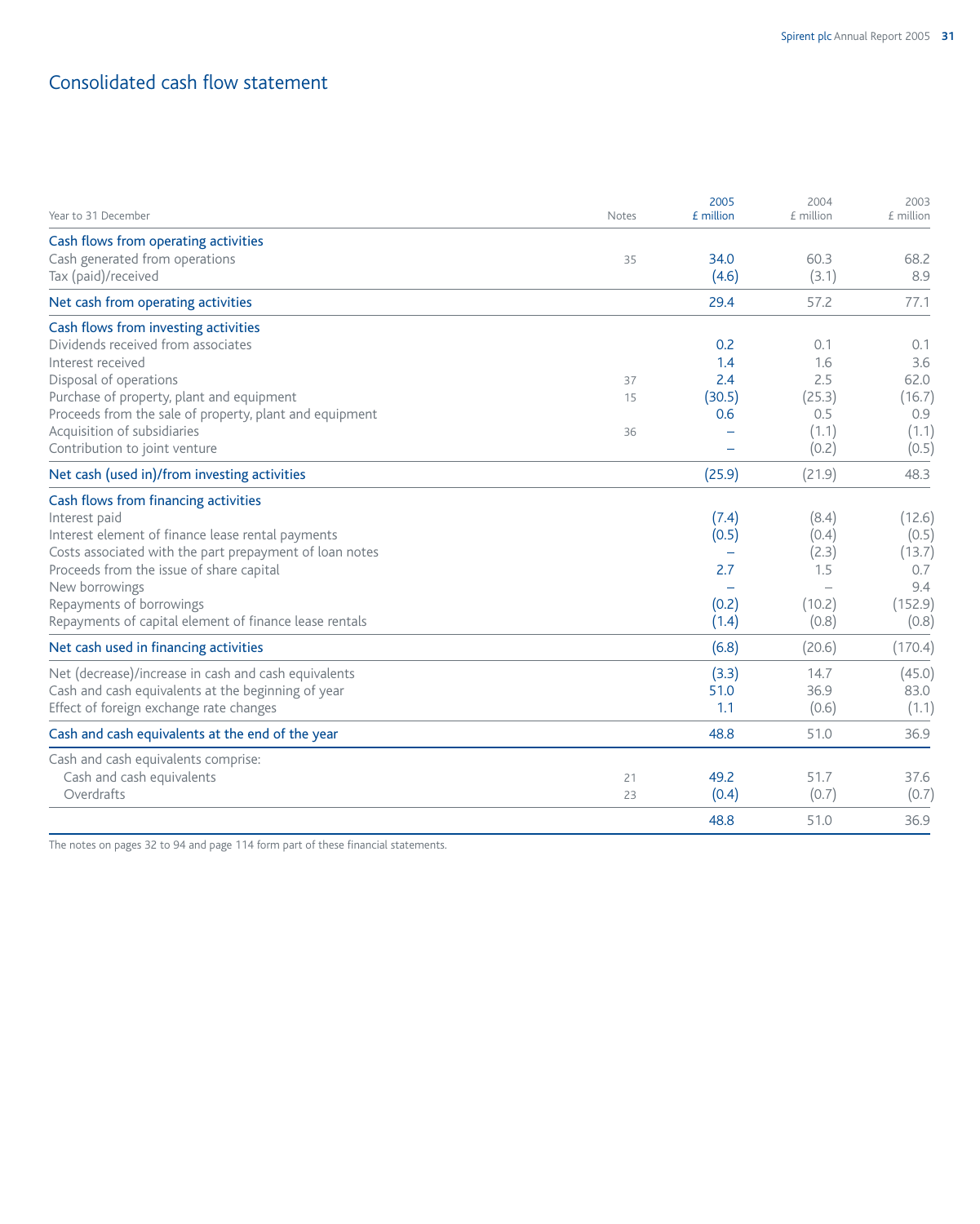# Notes to the consolidated financial statements

#### **1. Corporate information**

The Group's consolidated financial statements for the year ended 31 December 2005 were authorised for issue by the Board of directors on 23 February 2006. Spirent plc is a public limited company incorporated and domiciled in England and Wales.The Company's Ordinary shares are traded on the London Stock Exchange and, in the form of American Depositary Shares, on the New York Stock Exchange.

As required by the European Union's IAS Regulation and the Companies Act 1985, the Group has prepared its consolidated financial statements in accordance with International Financial Reporting Standards ("IFRS") as adopted by the European Union ("EU"). IFRS as adopted by the EU differ in certain respects from IFRS as issued by the International Accounting Standards Board ("IASB"). However, the consolidated financial statements for the periods presented would be no different had the Group applied IFRS as issued by the IASB. References to "IFRS" hereafter should be construed as references to IFRS as adopted by the EU. The significant accounting policies adopted by the Group are set out in note 2.

#### **2. Summary of significant accounting policies**

#### Basis of preparation

This is the first year in which the Group has prepared its financial statements under IFRS and the comparatives have been restated from UK Generally Accepted Accounting Practice ("UK GAAP") to comply with IFRS. The Group issued a press release on 15 July 2005 incorporating its preliminary IFRS financial statements for 2003 and 2004. The reconciliations to IFRS from the previously published UK GAAP financial statements are summarised in note 39.

The accounting policies which follow set out those policies which apply in preparing the financial statements for the year ended 31 December 2005.Where the Group has applied different policies for part of the period since its transition to IFRS on 1 January 2003, this is explained in note 39.

### Basis of consolidation

The consolidated financial statements incorporate the financial statements of the Company and its subsidiaries made up to 31 December each year. The financial statements of subsidiaries are prepared for the same reporting year as the parent Company, using consistent accounting policies.

Results of subsidiaries are consolidated from the date on which control is transferred to the Group and cease to be consolidated from the date on which control is transferred out of the Group. All intra Group transactions, balances, income and expenses are eliminated on consolidation.

#### Interests in associates and joint venture

The consolidated financial statements include the Group's share of profits or losses of associates and joint ventures.

Associates are those in which the Group is in a position to exercise significant influence, but not control or joint control, through participation in the operating policy decisions of the investee. Results are based on management accounts to 31 December each year. The investment in associates is accounted for using the equity method and carried in the balance sheet at cost plus post acquisition changes in the Group's share of net assets of the associate, less any impairment in value.

Jointly controlled entities in which the Group enters into a contractual arrangement to undertake an economic activity with another party or parties that is subject to joint control are treated as joint ventures. The investment in joint ventures is accounted for using the equity method. Results are based on management accounts to 31 December each year.

#### Goodwill

Goodwill arising on the acquisition of subsidiaries, representing the excess of cost over the net fair value of the identifiable assets, liabilities and contingent liabilities acquired, is capitalised as an intangible asset. Goodwill is carried at cost less any accumulated impairment losses.

Goodwill in each cash-generating unit is tested annually for impairment and more frequently if there is any indication that the current asset value is not recoverable.

For the purpose of impairment testing, goodwill is allocated to the related cash-generating units monitored by management, usually at business segment level or statutory company level as the case may be.Where the recoverable amount of the cash-generating unit is less than its carrying amount, including goodwill, an impairment loss is recognised in the income statement.

The carrying amount of goodwill allocated to a cash-generating unit, an operation within a cash-generating unit, an associate or jointly controlled entity is included in the profit or loss on its disposal.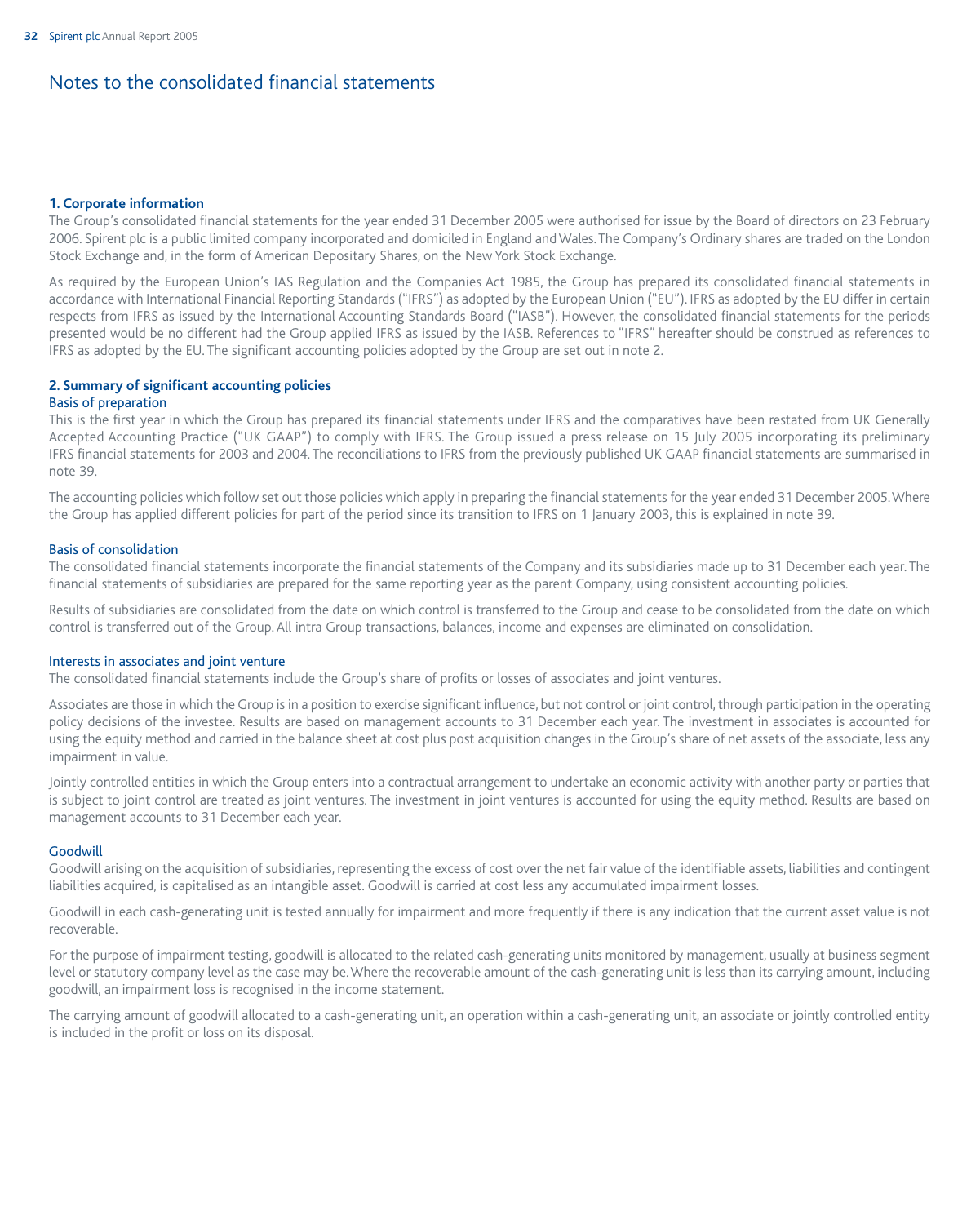#### Intangible assets

Intangible assets are carried at cost less accumulated amortisation and accumulated impairment losses. Separately identifiable intangible assets such as patent fees, licence fees and trade marks are capitalised on the balance sheet only when the value can be measured reliably or the intangible asset is purchased as part of the acquisition of a business. Such intangible assets are amortised over their useful economic lives on a straight line basis.The carrying value of intangible assets is reviewed for impairment if events or changes in circumstances indicate the carrying value may not be recoverable.

Intangible assets arising on the Group's various product development projects are recognised only if all of the following conditions are met:

- i) an asset is created that can be separately identified (such as software or a new process);
- ii) it is probable that the asset created will generate future economic benefits;
- iii) the development cost can be measured reliably;
- iv) it is intended that the asset is completed and used; and
- v) there is adequate financial, technical and other resources to complete, use or sell the asset.

Product development costs are expensed as incurred until the technological feasibility of the product under development has been established.Technological feasibility in Spirent's circumstances occurs when a working model is completed. For software development technological feasibility is not established until the process of developing the software is complete.After technological feasibility is established, additional costs are capitalised and amortised on a straight line basis over the estimated useful life.

#### Property, plant and equipment

Property, plant and equipment are stated at cost less accumulated depreciation and accumulated impairment. Depreciation is not provided on freehold land. Depreciation is provided to write off the cost, less estimated residual value, of all other assets over their estimated useful lives on a straight line basis at rates which take into account commercial conditions at their location. Usual asset lives are as follows:

| Freehold buildings                   | 50 years                         |
|--------------------------------------|----------------------------------|
| Properties held under finance leases | Over the lease period            |
| Plant and machinery                  | 3 to 8 years                     |
| Fixtures, fittings and equipment     |                                  |
| <b>Building installations</b>        | 20 years or lease period if less |
| Fittings and equipment               | 3 to 8 years                     |
| Motor vehicles                       | 3 to 5 years                     |
| Business systems software            | 4 years                          |

The carrying values of property, plant and equipment are reviewed for impairment if events or changes in circumstances indicate the carrying value may not be recoverable.

#### Impairment of assets

The Group assesses at each reporting date whether there is an indication that an asset may be impaired. If any such indication exists, or when annual impairment testing for an asset is required, the Group makes an estimate of the asset's recoverable amount. An asset's recoverable amount is the higher of an asset's or cash-generating unit's fair value less costs to sell and its value in use and is determined for an individual asset, unless the asset does not generate cash inflows that are largely independent of those from other assets or groups of assets. Where the carrying amount of an asset exceeds its recoverable amount, the asset is considered impaired and is written down to its recoverable amount. In assessing value in use, the estimated future cash flows are discounted to their present value using a pre-tax discount rate that reflects current market assessments of the time value of money and the risks specific to the asset. Impairment losses of continuing operations are recognised in the income statement of those expense categories consistent with the function of the impaired asset.

An assessment is made at each reporting date as to whether there is any indication that previously recognised impairment losses may no longer exist or may have decreased. If such indication exists, the recoverable amount is estimated. A previously recognised impairment loss is reversed only if there has been a change in the estimates used to determine the asset's recoverable amount since the last impairment loss was recognised. If that is the case the carrying amount of the asset is increased to its recoverable amount. The increased amount cannot exceed the carrying amount that would have been determined, net of depreciation, had no impairment loss been recognised for the asset in prior years. Such reversal is recognised in the income statement. After such a reversal the depreciation charge is adjusted in future periods to allocate the asset's revised carrying amount, less any residual value, on a systematic basis over its remaining useful life.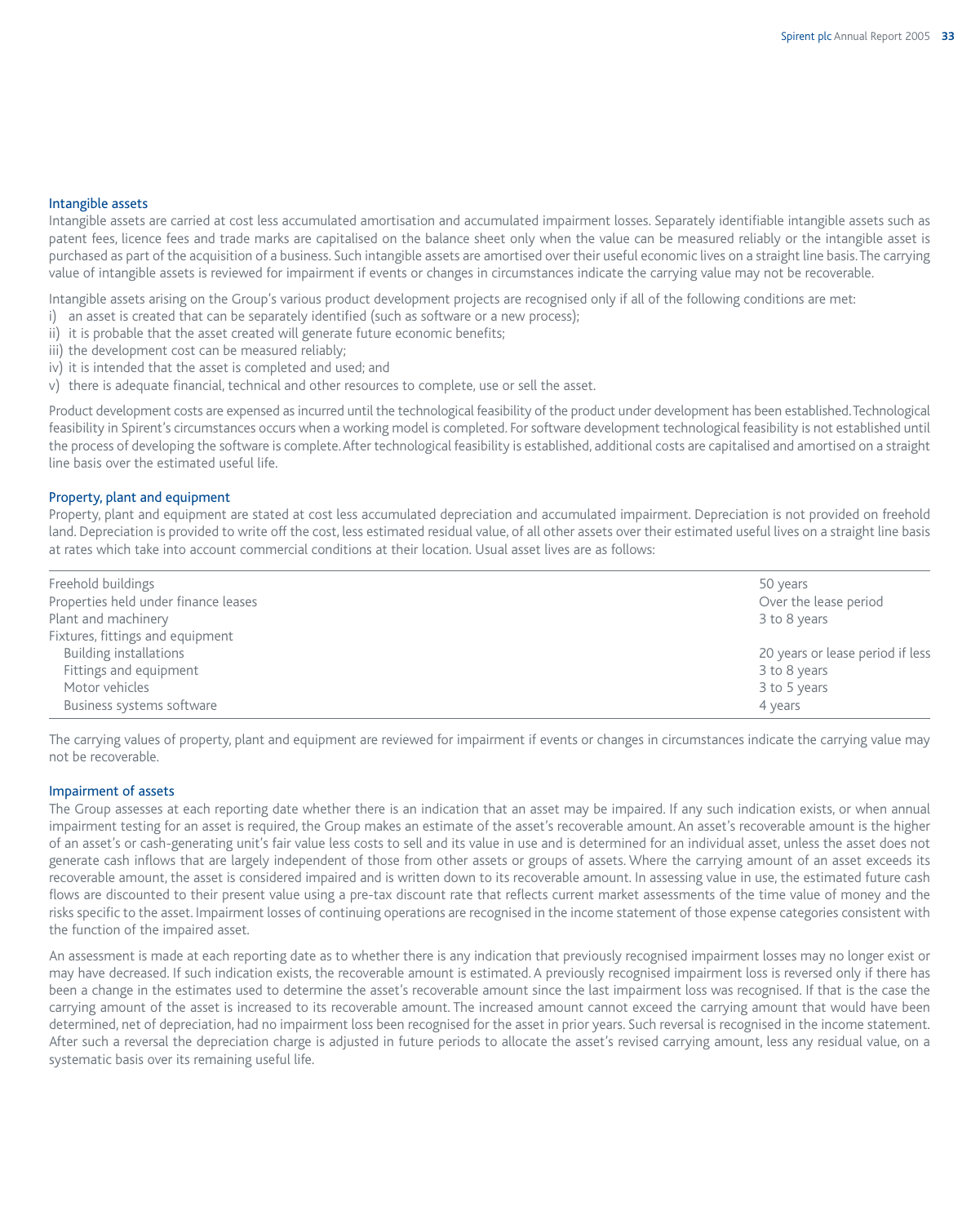# Notes to the consolidated financial statements continued

# **2. Summary of significant accounting policies** continued

#### Leases

Finance leases, which transfer substantially all the risks and rewards of ownership of the assets concerned, are capitalised on the balance sheet at the lower of fair value of the leased property and net present value of the minimum lease payments at the inception of the lease. The corresponding liabilities are recorded as long term or current liabilities depending on the period when they are due. The interest elements of the rental obligations are charged to the income statement over the periods of the leases as a finance cost. Lease payments are apportioned between the finance cost and the reduction in the lease liability so as to achieve a constant rate of interest on the remaining balance of the liability. Capitalised leased assets are depreciated over their useful life as above.

Operating leases are leases where the lessor retains substantially all the risks and rewards of ownership of the asset. Operating lease rentals are charged to the income statement on a straight line basis over the period of the lease.

#### Inventories

Inventories are stated at the lower of cost and estimated net realisable value. Cost includes all costs in bringing each product to its present location and condition, being the full manufacturing cost on a first-in-first-out basis, including all attributable overheads based on a normal level of activity and excluding borrowing costs. Net realisable value represents selling price less further costs to be incurred to completion and on sale.

#### Trade and other receivables

Trade receivables, which generally have 30 to 90 day terms, are recognised and carried at original invoice amount less an allowance for any uncollectible amounts. An estimate for doubtful debts is made when collection of the full amount is no longer probable. Bad debts are written off when identified.

#### Cash and cash equivalents

Cash and cash equivalents in the balance sheet comprise cash at bank and in hand and short term deposits with an original maturity of three months or less.

For the purposes of the consolidated cash flow statement, cash and cash equivalents consist of cash and cash equivalents as defined above, net of outstanding bank overdrafts.

#### **Provisions**

Provisions are recorded when the Group has a present, legal or constructive obligation as a result of a past event which it is probable that the Group will be required to settle by an outflow of resources and for which a reliable estimate of the amount of the obligation can be made. Provisions are reviewed at each balance sheet date and adjusted to reflect the current best estimate.

Where the effect of the time value of money is material, the amount of the provision shall be the present value of the expenditures expected to be required to settle the obligation.

#### Revenue recognition

#### Goods and services

Revenue is recognised when it is probable that economic benefits will flow to the Group, the revenue can be reliably measured and when the Group has transferred to the buyer the significant risks and rewards of ownership. In addition, revenue is only recognised when collectibility is probable.

For the sale of services, revenue is recognised in accounting periods in which the service is rendered. Revenue from maintenance contracts is recognised over the period of performance.

Revenue from product sales of hardware and software is recognised at the time of delivery and acceptance and when there are no significant vendor obligations remaining. It is not until acceptance has occurred that the risks and rewards of ownership are transferred to the buyer. Terms of acceptance are dependent upon the specific contractual arrangement agreed with the customer.

Contractual arrangements are accounted for as two or more separate transactions only where the commercial substance is that the individual components operate independently of each other because they are capable of being provided separately from one another and it is possible to attribute reliable fair values to every component.To the extent that a separate component comprises a product sale of hardware or software, revenue is recognised as described above. Revenue is recognised on other components as the Group fulfils its contractual obligations and to the extent that it has earned the right to consideration.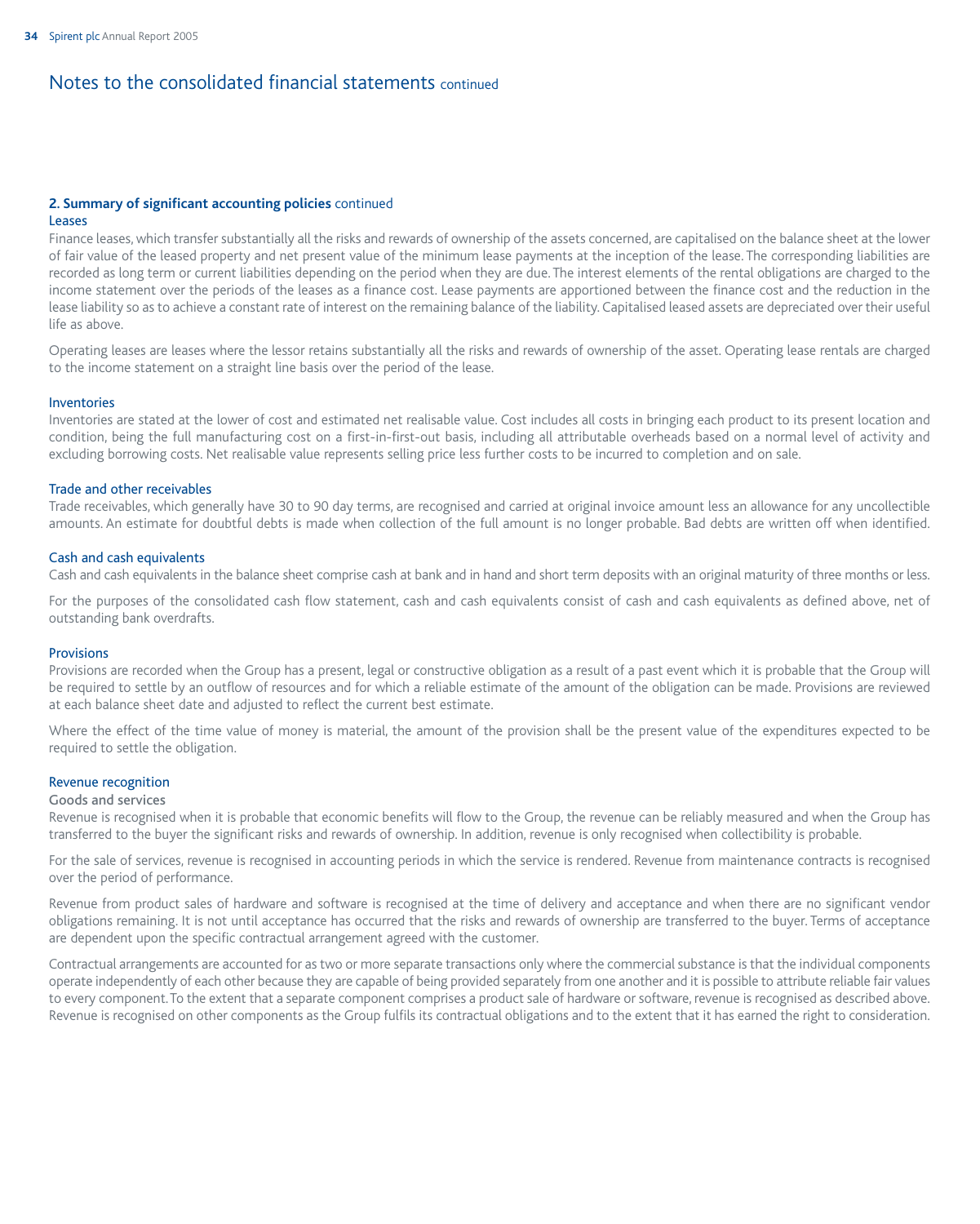#### Foreign currencies

The consolidated financial statements are presented in pounds sterling, which is the Group's functional and presentation currency.The Group determines the functional currency of its foreign operations and items included in the financial statements are measured using that functional currency.

Transactions in foreign currencies are recorded at the rates of exchange prevailing on the dates of the transactions. Monetary assets and liabilities denominated in foreign currencies are translated at the rates ruling at the balance sheet date. Non-monetary assets and liabilities denominated in foreign currencies are measured in terms of historical costs using the exchange rate at the date of the initial transactions.

The functional currencies of the Group's operations are principally US dollar, sterling or euro.

On consolidation the assets and liabilities of the Group's foreign operations are translated into the Group's presentation currency at exchange rates prevailing at the balance sheet date. The results of foreign operations are translated into sterling using average rates.

Equity investments in foreign operations include long term intra group loans, the settlement of which is neither planned nor likely to occur in the foreseeable future. Exchange differences arising from the retranslation of opening net assets of foreign investments and exchange adjustments arising from the translation of the results of foreign operations, are classified as equity and transferred to the Group's translation reserve. Such translation differences are recognised as part of the profit or loss on disposal should an operation be disposed of. The Group has elected to apply the exemption in IFRS 1 'First Time Adoption of International Financial Reporting Standards' which allows the cumulative translation differences for all foreign operations to be deemed to be zero at the date of transition to IFRS. The gain or loss on the subsequent disposal of any foreign operation therefore excludes translation differences that arose before the date of transition.

Goodwill and fair value adjustments arising on the acquisition of a foreign entity are treated as assets and liabilities of the foreign entity and translated at closing rates of exchange. As permitted by IFRS 1 the Group has elected to treat goodwill and fair value adjustments arising on acquisitions prior to the date of transition to IFRS and treated as an asset of the parent, as sterling denominated.

All other exchange profits and losses are taken to the income statement, with the exception of differences on foreign currency borrowings that provide an effective hedge against the Group's equity investments in foreign operations, which are taken to equity together with the exchange differences on the carrying amount of the related investments.

#### Financial instruments

Financial assets and liabilities are recognised on the Group's balance sheet when it becomes a party to the contractual provisions of the instrument.

#### Interest-bearing loans and borrowings

Loans and overdrafts are initially recognised at fair value of the consideration received, net of issue costs. Issue costs are amortised over the expected life of the instrument.

After initial recognition, interest-bearing loans and borrowings are subsequently measured at amortised cost using the effective interest method.Amortised cost is calculated by taking into account any issue costs and any discount or premium on settlement.

From 1 January 2005, hedge accounting is adopted where derivatives such as 'fixed to floating' interest rate swaps are held as fair value hedges against fixed interest rate borrowings. Under fair value hedge accounting, fixed interest rate borrowings are revalued at each balance sheet date by the change in the fair value attributable to the interest rate risk being hedged.

#### Equity instruments

Equity instruments are recorded at the proceeds received, net of direct issue costs.

#### Derivative financial instruments

The Group uses derivative financial instruments to hedge its exposures to fluctuations in interest and foreign exchange rates. The Group's policy is not to undertake any trading activity in financial instruments. Such derivative financial instruments are stated at fair value with effect from 1 January 2005.

From 1 January 2005, such derivative financial instruments are initially recognised at fair value on the date on which a derivative contract is entered into and are subsequently remeasured at fair value. Derivatives are carried as assets when the fair value is positive and as liabilities when the fair value is negative.

For those derivatives designated as hedges and for which hedge accounting is desired, the hedging relationship is documented at its inception. This documentation identifies the hedging instrument, the hedged item or transaction, the nature of the risk being hedged and how effectiveness will be measured throughout its duration. Such hedges are expected at inception to be highly effective.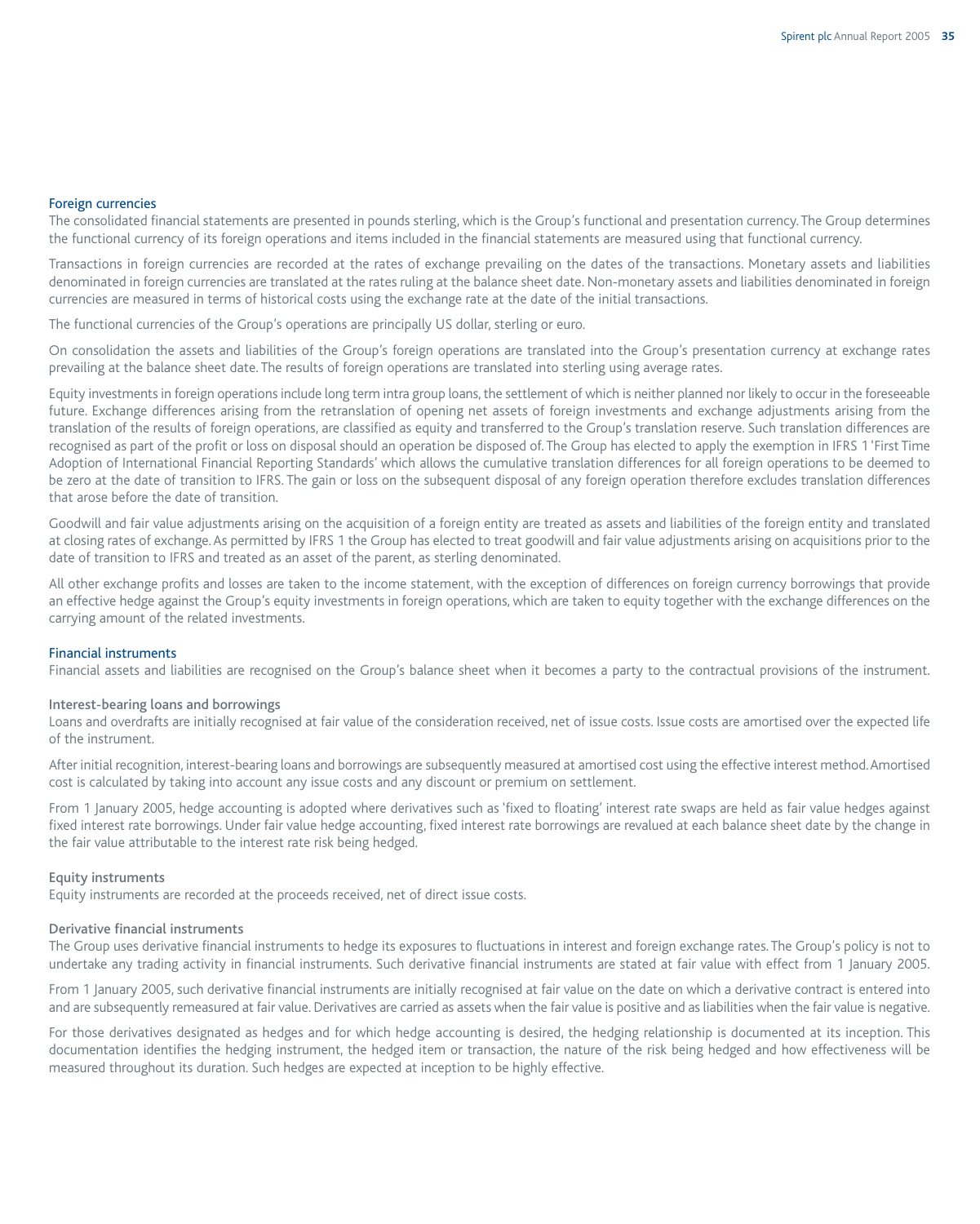### **2. Summary of significant accounting policies** continued

Forward exchange contracts are used to hedge foreign exchange exposures arising on forecast receipts and payments in foreign currencies. The fair value of forward exchange contracts is calculated by reference to current forward exchange rates for contracts with similar maturity profiles. Interest rate swaps are used to hedge the Group's exposure to movements in interest rates. The fair value of interest rate swaps is determined by reference to market rates for similar instruments.

For the purpose of hedge accounting, hedges are classified as fair value hedges when they hedge the exposure to changes in the fair value of a recognised asset or liability; or cash flow hedges where they hedge exposure to the variability in cash flows that is due to the risk associated with a recognised asset or liability or a forecast transaction. The Group discontinues hedge accounting if the hedging instrument expires or is sold, terminated or exercised, the hedge no longer meets the criteria for hedge accounting or the Group revokes the designation.

In relation to these fair value hedges (interest rate swaps) which meet the conditions for hedge accounting, any gain or loss from remeasuring the hedging instrument is recognised in the income statement and any gain or loss on the item that is being hedged is adjusted against its carrying amount and recognised in the income statement.

In relation to cash flow hedges (forward foreign exchange contracts) to hedge firm commitments or highly probable forecast transactions and which meet the conditions for hedge accounting, the proportion of the gain or loss on the remeasurement of the fair value of the hedging instrument that is deemed to be effective is recognised in equity and the ineffective portion is recognised in the income statement.

When the firm commitment or highly probable forecast transaction results in the recognition of an asset or liability, the associated gains and losses that have previously been recognised in equity are included in the initial measurement of the carrying amount of the asset or liability at the time the asset or liability is recognised.

For derivatives that do not qualify for hedge accounting, any gains or losses arising from changes in fair value are taken to the income statement.

Gains or losses arising on hedging instruments, which are cancelled due to termination of the underlying exposure, are taken to the income statement immediately.

Derivatives embedded in other financial instruments or other host contracts are treated as separate derivatives when their risks and characteristics are not closely related to those of the host contracts.

#### Pension contributions

In the UK, the Group operates two defined benefit pension schemes for the benefit of employees. These schemes require contributions to be made to separately administered funds, based on triennial actuarial valuations. Other schemes are defined contribution in nature.

The cost of providing benefits under the defined benefit pension schemes is determined separately for each scheme using the projected unit credit method, which attributes entitlement to benefits to the current period (to determine current service cost) and to the current and prior periods (to determine the present value of defined benefit obligation) and is based on actuarial advice. Past service costs are recognised in the income statement on a straight line basis over the vesting period or immediately if the benefits have vested.When a settlement (eliminating all obligations for benefits already accrued) or a curtailment (reducing future obligations as a result of a material reduction in the scheme membership or a reduction in future entitlement) occurs the obligation and related scheme assets are remeasured using current actuarial assumptions and the resultant gain or loss recognised in the income statement during the period in which the settlement or curtailment occurs.

The interest element of the defined benefit cost represents the change in present value of scheme obligations resulting from the passage of time and is determined by applying the discount rate to the opening present value of the benefit obligation, taking into account material changes in the obligation during the year.The expected return on scheme assets is based on an assessment made at the beginning of the year of long term market returns on scheme assets, adjusted for the effect on the fair value of scheme assets of contributions received and benefits paid during the year. The difference between the expected return on scheme assets and the interest cost is recognised in the income statement.

Actuarial gains and losses are recognised in full in the statement of recognised income and expense in the period in which they occur.

The defined benefit pension asset or liability in the balance sheet comprises the total for each scheme of the present value of the defined benefit obligation (using a discount rate based on high quality corporate bonds), less any past service cost not yet recognised and less the fair value of scheme assets out of which the obligations are to be settled directly. Fair value is based on market price information and, in the case of quoted securities, is the published bid price. The value of a net pension benefit asset is restricted to the sum of any unrecognised past service costs and the present value of any amount the Group expects to recover by way of refunds from the scheme or reductions in the future contributions.

Contributions payable to the defined contribution schemes are charged to the income statement in the year for which they are due.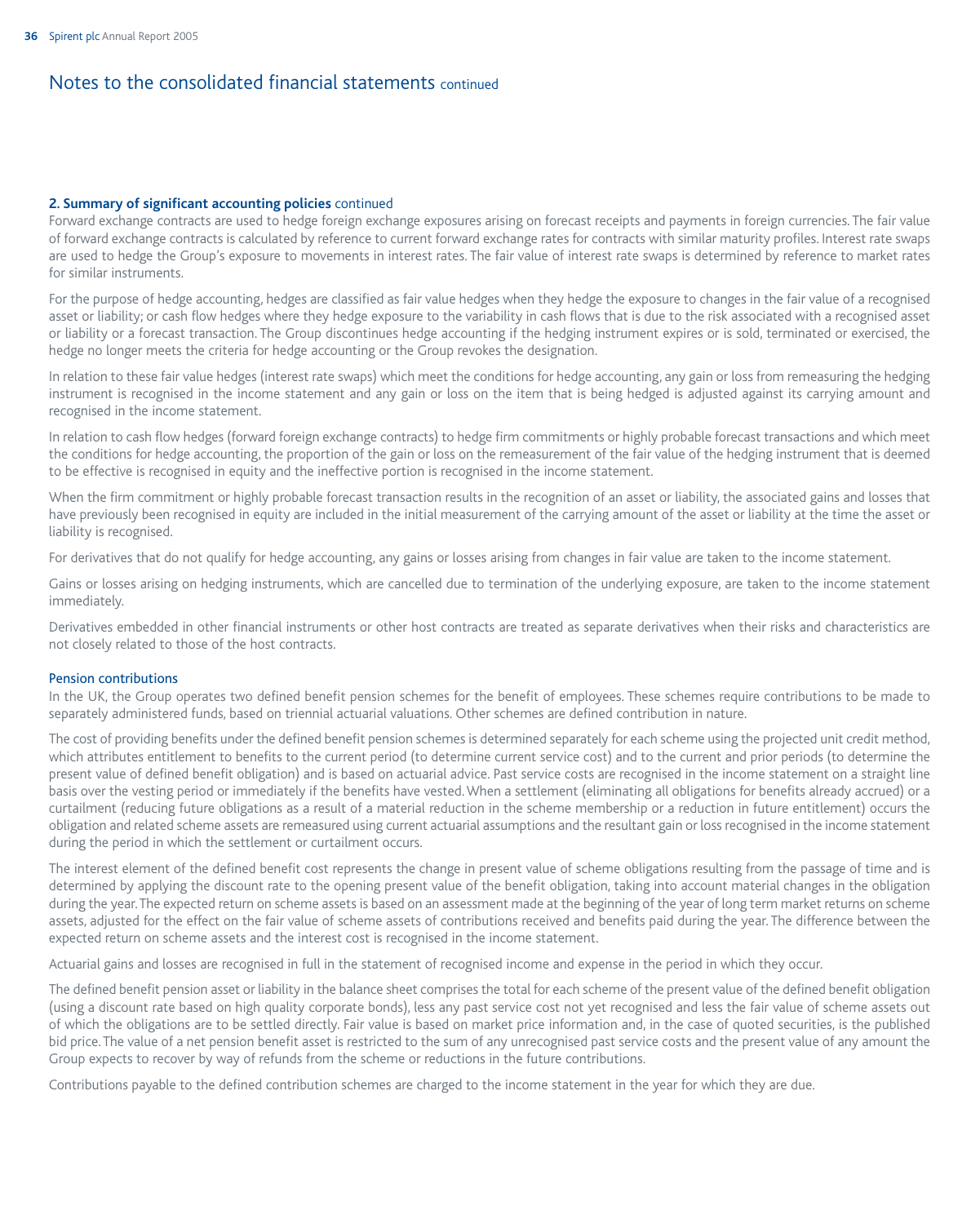#### Employee benefits

When an employee has rendered services to the Group during an accounting period, short term benefits expected to be paid in exchange for those services are recognised in the same accounting period.

#### Share-based payment

Employees (including directors) of the Group receive remuneration in the form of share-based payment transactions, whereby employees render services in exchange for shares or rights over shares (equity-settled transactions).

The cost of equity-settled transactions with employees is measured by reference to the fair value at the date at which they are granted. The fair value is determined using a binomial model.

The cost of equity-settled transactions is recognised, together with a corresponding increase in equity, over the period in which the performance conditions are fulfilled, ending on the date on which the relevant employees become fully entitled to the award (vesting date). The cumulative expense recognised for equity-settled transactions at each reporting date, until the vesting date, reflects the extent to which the vesting period has expired and the number of awards that will ultimately vest, in the opinion of the directors of the Company at that date and based on the best available estimates.

No expense is recognised for awards that do not ultimately vest, except for awards where vesting is conditional upon a market condition, which are treated as vesting irrespective of whether or not the market condition is satisfied, provided that all other performance conditions are satisfied.

Where the terms of an equity-settled award are modified, as a minimum an expense is recognised as if the terms had not been modified. In addition, an expense is recognised for any increase in the value of the transaction as a result of the modification, as measured at the date of modification.

Where an equity-settled award is cancelled, it is treated as if it had vested on the date of cancellation and any expense not yet recognised for the award is recognised immediately. However, if a new award is substituted for the cancelled award and designated as a replacement award on the date that it is granted, the cancelled and new awards are treated as if they were a modification of the original award, as described in the previous paragraph.

The dilutive effect of outstanding options is reflected in the computation of diluted earnings per share.

The Group has an employee share trust for the granting of certain options to employees. Shares in the Group held by the employee share trust are treated as treasury shares and presented in the balance sheet as a deduction from equity.

The Group has taken advantage of the transitional provisions of IFRS 1 in respect of equity-settled awards and has applied IFRS 2 'Share-based Payment' only to equity-settled awards granted after 7 November 2002 which were unvested at 1 January 2005.

#### Tax

Current tax assets and liabilities are measured at the amount expected to be recovered from or paid to the taxation authorities, based on tax rates and laws that are enacted or substantively enacted by the balance sheet date.

Deferred income tax is recognised on all temporary differences arising between the tax bases of assets and liabilities and their carrying amounts in the financial statements, with the following exceptions:

- where the temporary difference arises from the initial recognition of goodwill or of an asset or liability in a transaction that is not a business combination that at the time of the transaction affects neither accounting nor taxable profit or loss;
- in respect of taxable temporary differences associated with investments in subsidiaries, associates and joint ventures, where the timing of the reversal of the temporary differences can be controlled and it is probable that the temporary differences will not reverse in the foreseeable future; and
- deferred income tax assets are recognised only to the extent that it is probable that taxable profit will be available against which the deductible temporary differences, carried forward tax credits or tax losses can be utilised.

Deferred income tax assets and liabilities are measured on an undiscounted basis at the tax rates that are expected to apply when the related asset is realised or liability is settled, based on tax rates and laws enacted or substantively enacted at the balance sheet date.

Income tax is charged or credited directly to equity if it relates to items that are credited or charged to equity. Otherwise income tax is recognised in the income statement.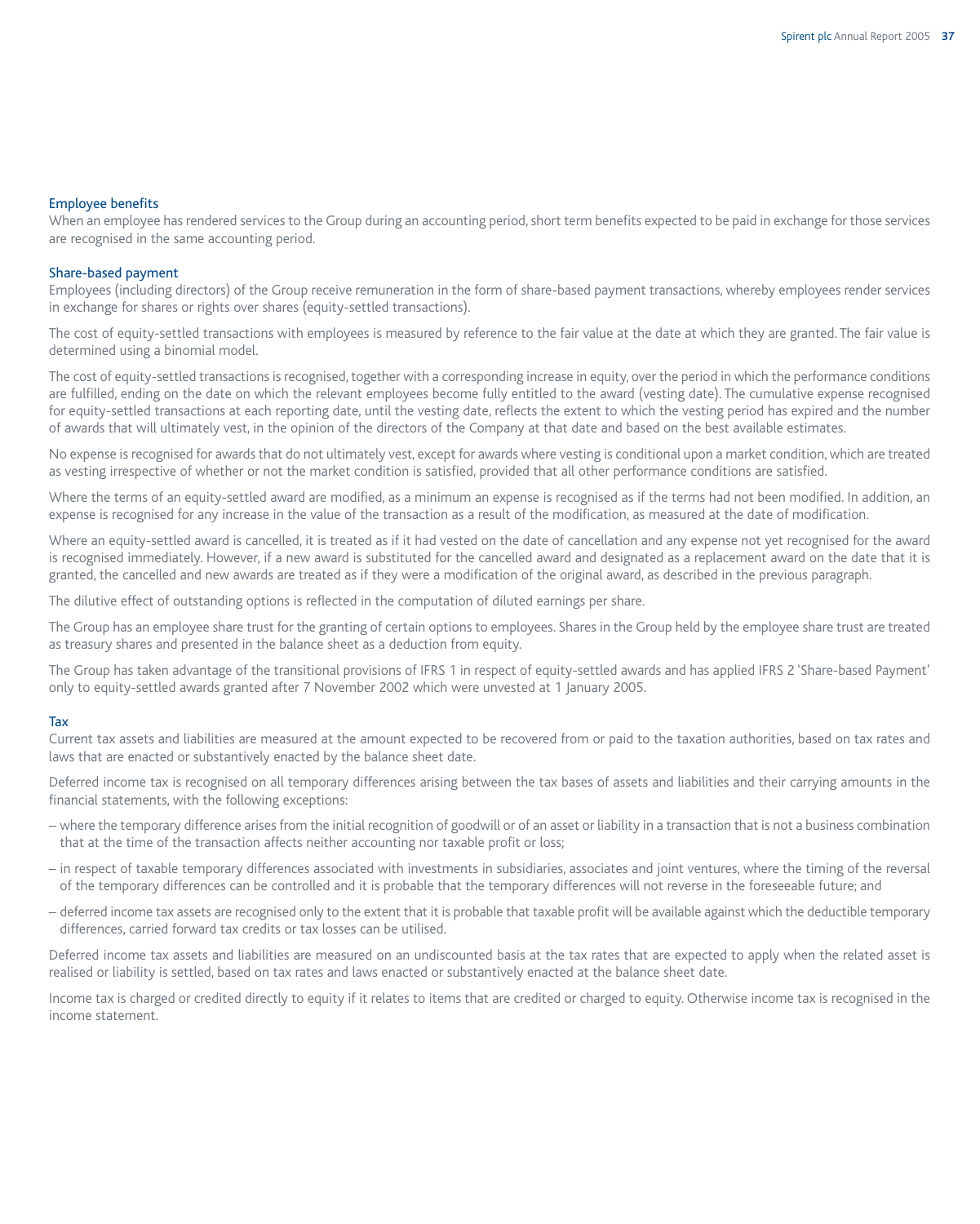#### **2. Summary of significant accounting policies** continued New standards and interpretations not applied

During the year, the IASB and IFRIC have issued the following standards and interpretations with an effective date after the date of these financial statements:

|                   | International Accounting Standards ("IAS/IFRS")                                                                         | Effective date  |
|-------------------|-------------------------------------------------------------------------------------------------------------------------|-----------------|
| IFRS 1            | Amendment relating to IFRS 6                                                                                            | 1 January 2006  |
| IFRS 4            | Insurance Contracts (Amendment to IAS 39 and IFRS 4 – Financial Guarantee Contracts)                                    | 1 January 2006  |
| IFRS <sub>6</sub> | Exploration for and Evaluation of Mineral Assets                                                                        | 1 January 2006  |
| IFRS 6            | Amendment relating to IFRS 6                                                                                            | 1 January 2006  |
| IFRS 7            | Financial Instruments: Disclosures                                                                                      | 1 January 2007  |
| IAS 1             | Amendment – Presentation of Financial Statements: Capital Disclosures                                                   | 1 January 2007  |
| <b>IAS 21</b>     | Amendment to IAS 21 - The effects of change in foreign exchange rates: Net Investment in a Foreign Operation            | 1 January 2006  |
| <b>IAS 39</b>     | Fair Value Option                                                                                                       | 1 January 2006  |
| <b>IAS 39</b>     | Amendments to IAS 39 - Transition and Initial Recognition of Financial Assets and Financial Liabilities (Day 1 profits) | 1 January 2006  |
| <b>IAS 39</b>     | Cash Flow Hedge Accounting                                                                                              | 1 January 2006  |
| <b>IAS 39</b>     | Amendment to IAS 39 and IFRS 4 – Financial Guarantee Contracts                                                          | 1 January 2006  |
|                   | International Financial Reporting Interpretations Committee ("IFRIC")                                                   |                 |
| <b>IFRIC 4</b>    | Determining whether an arrangement contains a lease                                                                     | 1 January 2006  |
| <b>IFRIC 5</b>    | Rights to Interests Arising from Decommissioning, Restoration and Environmental Rehabilitation Funds                    | 1 January 2006  |
| <b>IFRIC 6</b>    | Liabilities arising from Participating in a Specific Market - Waste Electrical and Electronic Equipment                 | 1 December 2005 |
| <b>IFRIC 7</b>    | Applying the Restatement Approach under IAS 39 Financial Reporting in Hyperinflationary Economies                       | 1 March 2006    |

The directors do not anticipate that the adoption of these standards and interpretations will have a material impact on the Group's financial statements in the period of initial application.

Upon adoption of IFRS 7, the Group will have to disclose additional information about its financial instruments, their significance and the nature and extent of risks that they give rise to. More specifically, the Group will need to disclose the fair value of its financial instruments and its risk exposure in greater detail. There will be no effect on reported income or net assets.

#### **3. Revenue**

|                                          | 2005<br>£ million | 2004<br>£ million | 2003<br>£ million |
|------------------------------------------|-------------------|-------------------|-------------------|
| Sales of goods                           | 228.8             | 250.9             | 251.8             |
| Maintenance and support services         | 30.5              | 36.3              | 40.0              |
| Total revenue from continuing operations | 259.3             | 287.2             | 291.8             |

Revenues for discontinued operations principally relate to sales of goods.

#### **4. Segmental analysis**

The Group's primary reporting format is business segments and its secondary format is geographical segments.

#### Business segments

For management purposes, the Group is currently organised on a worldwide basis into three operating groups: Communications, Network Products and Systems. Communications is further subdivided into two divisions: Performance Analysis and Service Assurance. These four operating segments are the basis on which the Group reports its primary segment information.

The principal activities of each segment are as follows:

- Performance Analysis division of the Communications group develops testing solutions for a broad range of Communications technologies critical to the development of next-generation network equipment and devices;
- Service Assurance division of the Communications group provides network monitoring and management systems for service providers to assure the quality of their high bandwidth data services. Sales include hardware and software products as well as maintenance and support services;
- Network Products group develops and manufactures innovative solutions for fastening, identification, protection and connectivity in electrical and communications networks marketed under the global brand HellermannTyton; and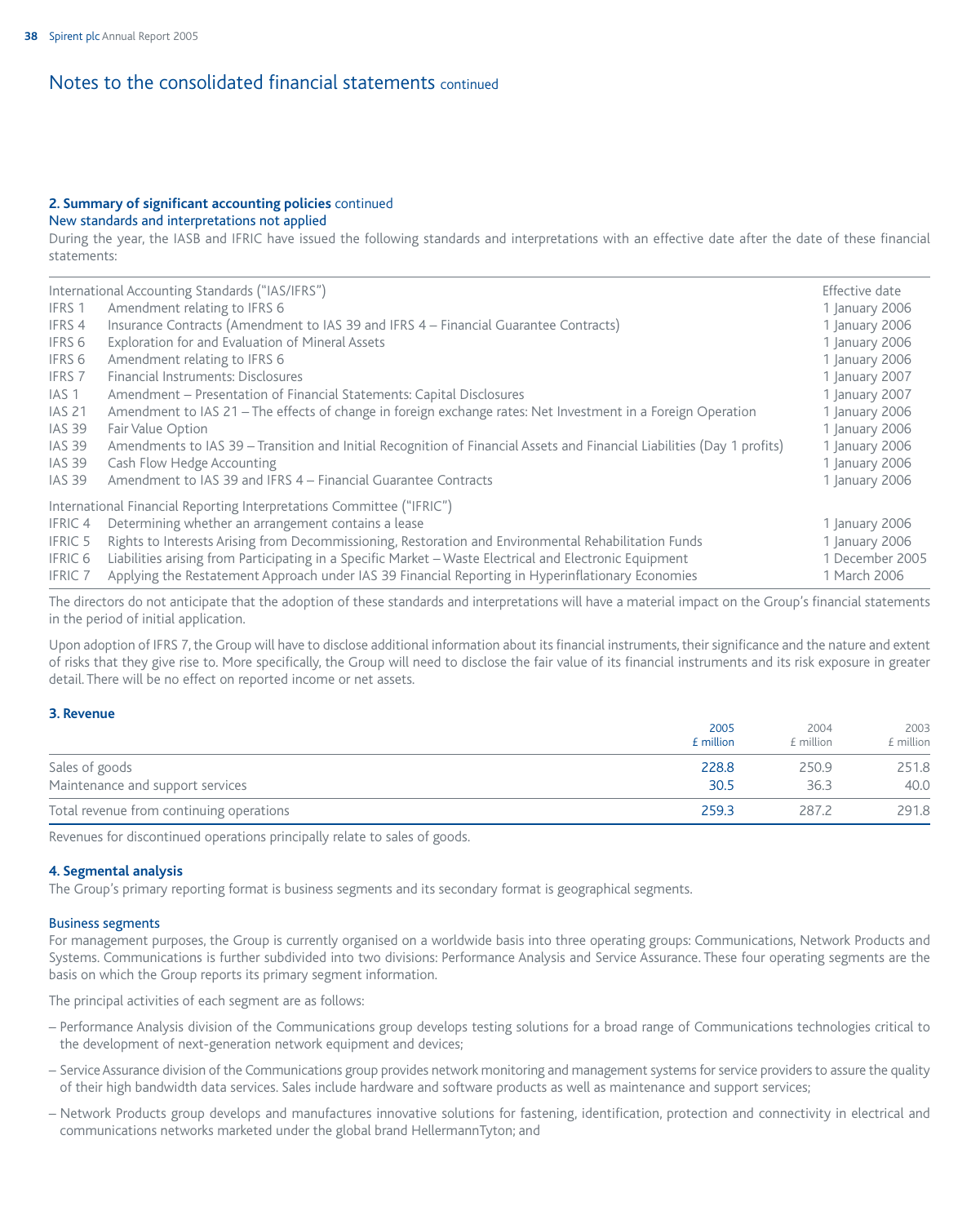2005

– Systems group comprises PG Drives Technology, which develops power control systems for specialist electrical vehicles in the mobility and industrial markets and, until August 2003, an aerospace business that provided ground-based logistics support software systems for the aviation market.

As described in note 6, the Network Products group and the investment in associated companies ("HellermannTyton Division") has been classified as a discontinued operation.

Non-segmental costs represent corporate expenses, non-segmental assets comprise cash held for central treasury purposes and other corporate assets and non-segmental liabilities represent senior unsecured loan notes, defined benefit pension fund deficit and other corporate liabilities.

|                                                                                                                                                                                                        |                         |                                            |                                  |                                                      |                         |                                          |                                                          | £ million                        |
|--------------------------------------------------------------------------------------------------------------------------------------------------------------------------------------------------------|-------------------------|--------------------------------------------|----------------------------------|------------------------------------------------------|-------------------------|------------------------------------------|----------------------------------------------------------|----------------------------------|
|                                                                                                                                                                                                        | Performance<br>Analysis | Service<br><b>Assurance Communications</b> |                                  | Systems                                              | Non-<br>segmental       | Continuing<br>operations<br><b>Total</b> | Discontinued<br>operations<br><b>Network</b><br>Products | <b>Total</b><br>operations       |
| Revenue                                                                                                                                                                                                |                         |                                            |                                  |                                                      |                         |                                          |                                                          |                                  |
| <b>External sales</b>                                                                                                                                                                                  | 178.8                   | 42.8                                       | 221.6                            | 37.7                                                 | ÷                       | 259.3                                    | 205.5                                                    | 464.8                            |
| Inter-segment sales                                                                                                                                                                                    |                         | 0.1                                        | 0.1                              |                                                      |                         | 0.1                                      |                                                          | 0.1                              |
| Segment revenue                                                                                                                                                                                        | 178.8                   | 42.9                                       | 221.7                            | 37.7                                                 | $\overline{a}$          | 259.4                                    | 205.5                                                    | 464.9                            |
| Inter-segment sales are charged<br>at prevailing market rates.                                                                                                                                         |                         |                                            |                                  |                                                      |                         |                                          |                                                          |                                  |
| Profit/(loss)<br>Operating profit/(loss) before<br>material one-time items,<br>goodwill impairment and<br>share-based payment<br>Material one-time items<br>Goodwill impairment<br>Share-based payment | 22.0<br>(2.5)<br>(3.6)  | (9.6)<br>(5.4)<br>(37.0)<br>(1.2)          | 12.4<br>(7.9)<br>(37.0)<br>(4.8) | 4.4<br>$\equiv$<br>$\overline{\phantom{0}}$<br>(0.1) | (5.3)<br>(0.5)<br>(0.2) | 11.5<br>(8.4)<br>(37.0)<br>(5.1)         | 25.3<br>(0.4)<br>(0.5)                                   | 36.8<br>(8.8)<br>(37.0)<br>(5.6) |
|                                                                                                                                                                                                        |                         |                                            |                                  |                                                      |                         |                                          |                                                          |                                  |
| Operating (loss)/profit<br>Share of profit of associates                                                                                                                                               | 15.9<br>÷,              | (53.2)<br>÷,                               | (37.3)                           | 4.3<br>$\equiv$                                      | (6.0)<br>÷              | (39.0)                                   | 24.4<br>2.7                                              | (14.6)<br>2.7                    |
| Operating (loss)/profit of the Group<br>and associates<br>Profit/(loss) on the disposal<br>of operations<br>Finance income<br>Finance costs                                                            | 15.9                    | (53.2)                                     | (37.3)                           | 4.3                                                  | (6.0)                   | (39.0)<br>3.9<br>1.5<br>(8.1)            | 27.1<br>(6.7)<br>0.1<br>(1.2)                            | (11.9)<br>(2.8)<br>1.6<br>(9.3)  |
| (Loss)/profit before tax<br>Tax                                                                                                                                                                        |                         |                                            |                                  |                                                      |                         | (41.7)<br>4.0                            | 19.3<br>(6.1)                                            | (22.4)<br>(2.1)                  |
| (Loss)/profit after tax for the year                                                                                                                                                                   |                         |                                            |                                  |                                                      |                         | (37.7)                                   | 13.2                                                     | (24.5)                           |
| <b>Other information</b><br>Product development<br>Capital expenditure note 15<br>Depreciation note 15                                                                                                 | 42.1<br>12.1<br>9.0     | 14.0<br>1.9<br>1.6                         | 56.1<br>14.0<br>10.6             | 2.3<br>0.7<br>0.5                                    | $\equiv$<br>0.1<br>0.3  | 58.4<br>14.8<br>11.4                     | 4.4<br>18.2<br>11.2                                      | 62.8<br>33.0<br>22.6             |
| <b>Assets</b>                                                                                                                                                                                          |                         |                                            |                                  |                                                      |                         |                                          |                                                          |                                  |
| Segment assets<br>Investment in associates                                                                                                                                                             | 139.0                   | 32.4<br>÷                                  | 171.4                            | 13.7                                                 | 54.3                    | 239.4                                    | 148.0<br>16.1                                            | 387.4<br>16.1                    |
| Total assets                                                                                                                                                                                           | 139.0                   | 32.4                                       | 171.4                            | 13.7                                                 | 54.3                    | 239.4                                    | 164.1                                                    | 403.5                            |
| <b>Liabilities</b><br>Segment liabilities                                                                                                                                                              | (41.0)                  | (12.9)                                     | (53.9)                           | (4.9)                                                | (177.6)                 | (236.4)                                  | (44.9)                                                   | (281.3)                          |
|                                                                                                                                                                                                        |                         |                                            |                                  |                                                      |                         |                                          |                                                          |                                  |
| <b>Net assets</b>                                                                                                                                                                                      | 98.0                    | 19.5                                       | 117.5                            | 8.8                                                  | (123.3)                 | 3.0                                      | 119.2                                                    | 122.2                            |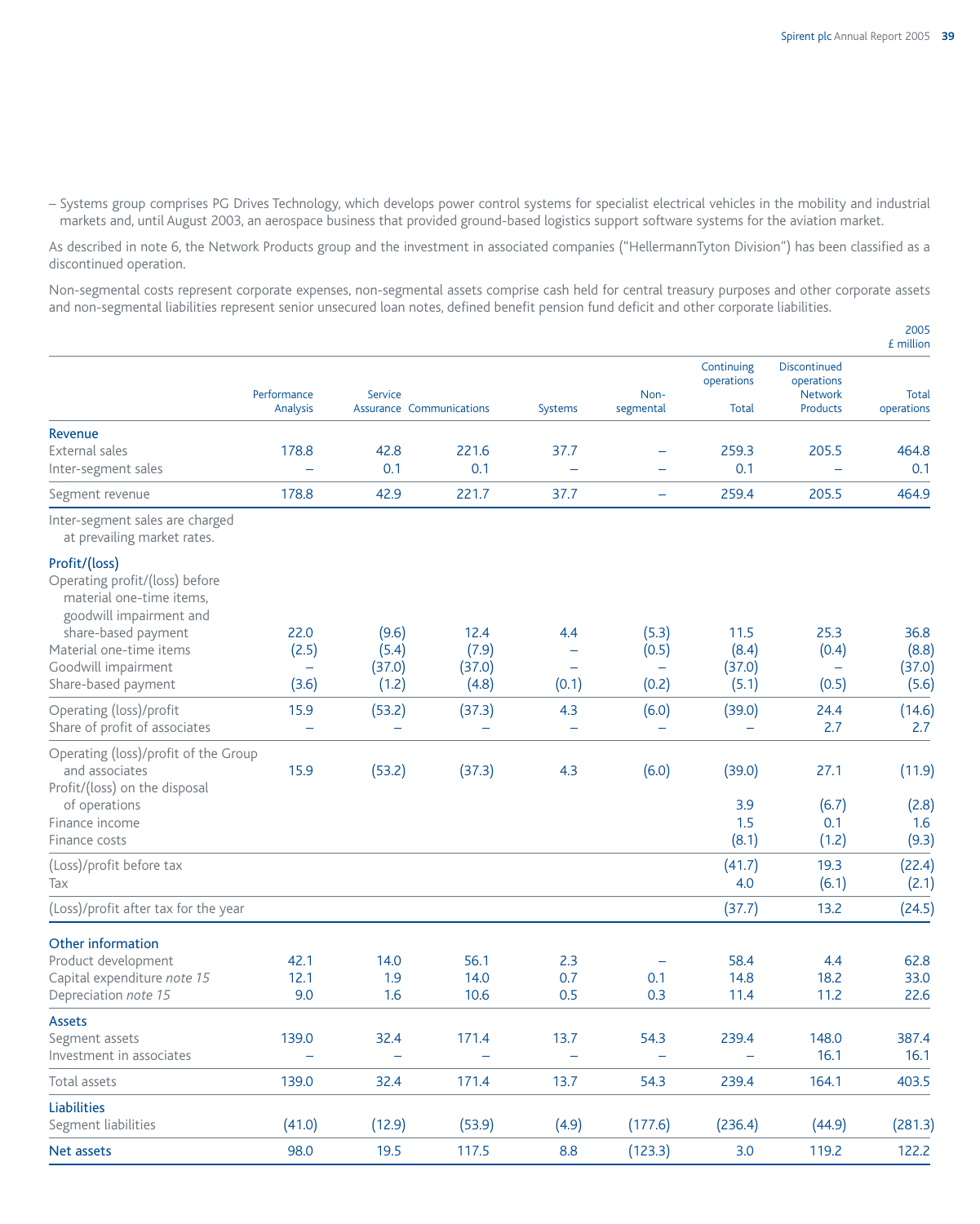## **4. Segmental analysis** continued

2004

|                                                                                                                                                                                                                |                                                              |                                     |                             |                                                             |                                                               |                                      |                                                   | £ million                            |
|----------------------------------------------------------------------------------------------------------------------------------------------------------------------------------------------------------------|--------------------------------------------------------------|-------------------------------------|-----------------------------|-------------------------------------------------------------|---------------------------------------------------------------|--------------------------------------|---------------------------------------------------|--------------------------------------|
|                                                                                                                                                                                                                | Performance<br>Analysis                                      | Service<br>Assurance Communications |                             | Systems                                                     | Non-<br>segmental                                             | Continuing<br>operations<br>Total    | Discontinued<br>operations<br>Network<br>Products | Total<br>operations                  |
| Revenue<br>External sales<br>Inter-segment sales                                                                                                                                                               | 176.8                                                        | 74.7<br>0.1                         | 251.5<br>0.1                | 35.7                                                        |                                                               | 287.2<br>0.1                         | 187.8                                             | 475.0<br>0.1                         |
| Segment revenue                                                                                                                                                                                                | 176.8                                                        | 74.8                                | 251.6                       | 35.7                                                        | $\overline{\phantom{0}}$                                      | 287.3                                | 187.8                                             | 475.1                                |
| Inter-segment sales are charged<br>at prevailing market rates.                                                                                                                                                 |                                                              |                                     |                             |                                                             |                                                               |                                      |                                                   |                                      |
| Profit/(loss)<br>Operating profit/(loss) before<br>material one-time items and<br>share-based payment<br>Material one-time items<br>Share-based payment                                                        | 21.7<br>1.3<br>(3.2)                                         | 2.5<br>(1.9)<br>(1.4)               | 24.2<br>(0.6)<br>(4.6)      | 4.0<br>$\overline{\phantom{0}}$<br>(0.1)                    | (5.3)<br>(2.3)<br>(0.1)                                       | 22.9<br>(2.9)<br>(4.8)               | 21.3<br>(0.4)                                     | 44.2<br>(2.9)<br>(5.2)               |
| Operating profit/(loss)<br>Loss from interest in joint venture<br>Share of profit of associates                                                                                                                | 19.8<br>$\overline{\phantom{0}}$<br>$\overline{\phantom{0}}$ | (0.8)<br>(0.7)                      | 19.0<br>(0.7)               | 3.9<br>$\overline{\phantom{0}}$<br>$\overline{\phantom{0}}$ | (7.7)<br>$\overline{\phantom{0}}$<br>$\overline{\phantom{0}}$ | 15.2<br>(0.7)<br>$\frac{1}{2}$       | 20.9<br>$\overline{\phantom{0}}$<br>1.8           | 36.1<br>(0.7)<br>1.8                 |
| Operating profit/(loss) of the Group,<br>joint venture and associates<br>Profit on the disposal of operations<br>Finance income<br>Finance costs<br>Costs associated with the part<br>prepayment of loan notes | 19.8                                                         | (1.5)                               | 18.3                        | 3.9                                                         | (7.7)                                                         | 14.5<br>4.0<br>1.4<br>(8.2)<br>(0.5) | 22.7<br>0.2<br>(0.9)                              | 37.2<br>4.0<br>1.6<br>(9.1)<br>(0.5) |
| Profit before tax<br>Tax                                                                                                                                                                                       |                                                              |                                     |                             |                                                             |                                                               | 11.2<br>(2.0)                        | 22.0<br>(4.7)                                     | 33.2<br>(6.7)                        |
| Profit after tax for the year                                                                                                                                                                                  |                                                              |                                     |                             |                                                             |                                                               | 9.2                                  | 17.3                                              | 26.5                                 |
| Other information<br>Product development<br>Capital expenditure note 15<br>Depreciation note 15<br>Impairment of property, plant<br>and equipment                                                              | 43.2<br>10.0<br>11.9<br>0.6                                  | 17.2<br>1.4<br>2.0                  | 60.4<br>11.4<br>13.9<br>0.6 | 2.8<br>0.6<br>0.4                                           | 0.1<br>0.5                                                    | 63.2<br>12.1<br>14.8<br>0.6          | 4.1<br>13.5<br>10.6                               | 67.3<br>25.6<br>25.4<br>0.6          |
| <b>Assets</b><br>Assets<br>Investment in joint venture<br>and associates                                                                                                                                       | 118.2                                                        | 73.0<br>(0.3)                       | 191.2<br>(0.3)              | 11.8                                                        | 54.1<br>$\overline{\phantom{0}}$                              | 257.1<br>(0.3)                       | 142.4<br>14.6                                     | 399.5<br>14.3                        |
| Total assets                                                                                                                                                                                                   | 118.2                                                        | 72.7                                | 190.9                       | 11.8                                                        | 54.1                                                          | 256.8                                | 157.0                                             | 413.8                                |
| <b>Liabilities</b><br>Segment liabilities                                                                                                                                                                      | (44.8)                                                       | (11.5)                              | (56.3)                      | (4.9)                                                       | (149.7)                                                       | (210.9)                              | (42.5)                                            | (253.4)                              |
| Net assets                                                                                                                                                                                                     | 73.4                                                         | 61.2                                | 134.6                       | 6.9                                                         | (95.6)                                                        | 45.9                                 | 114.5                                             | 160.4                                |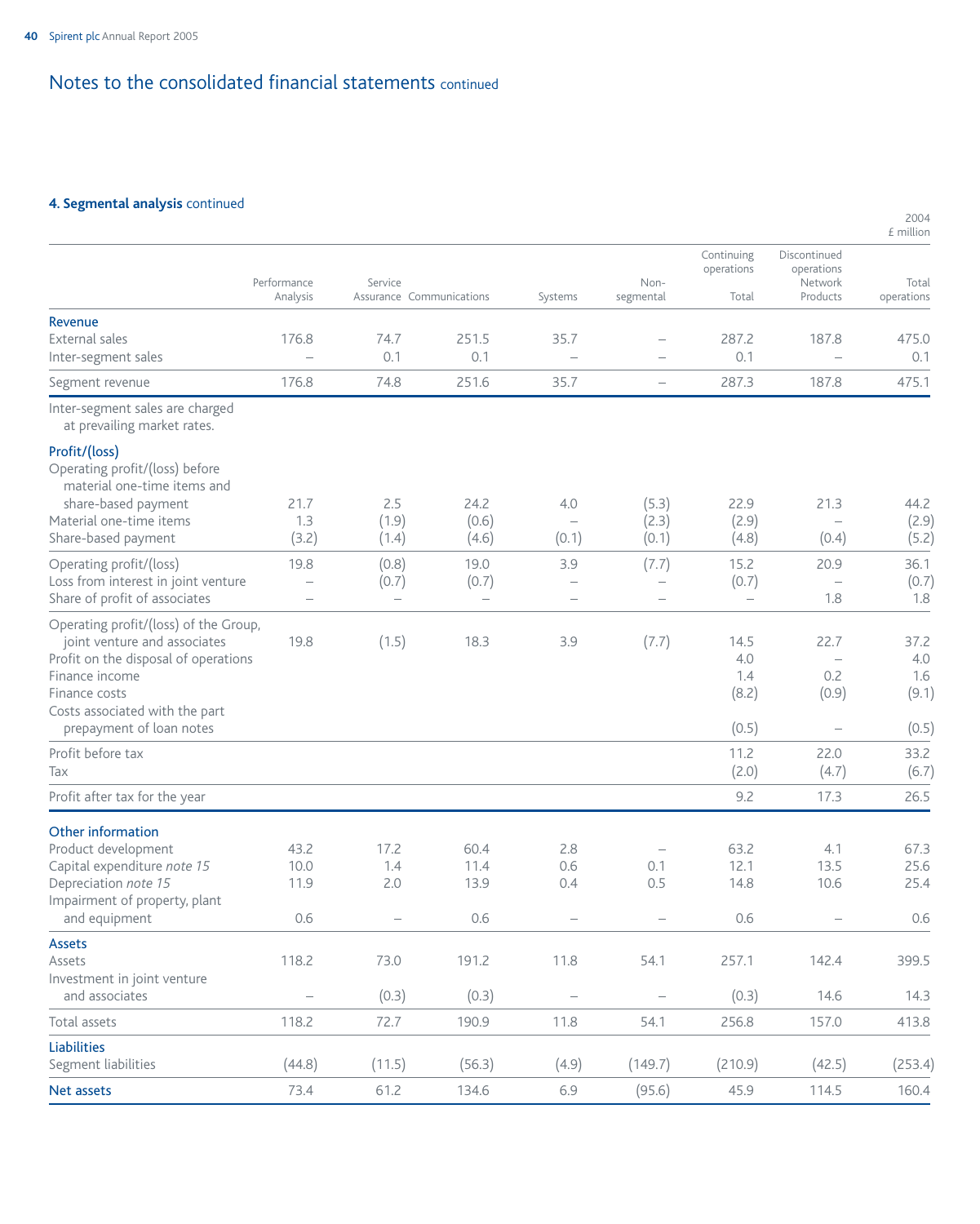|                                                                                                                                                   |                         |         |                          |                          |                          |                                   |                                                   | £ million                    |
|---------------------------------------------------------------------------------------------------------------------------------------------------|-------------------------|---------|--------------------------|--------------------------|--------------------------|-----------------------------------|---------------------------------------------------|------------------------------|
|                                                                                                                                                   | Performance<br>Analysis | Service | Assurance Communications | Systems                  | Non-<br>segmental        | Continuing<br>operations<br>Total | Discontinued<br>operations<br>Network<br>Products | Total<br>operations          |
| Revenue<br>External sales                                                                                                                         | 148.7                   | 91.7    | 240.4                    | 51.4                     |                          | 291.8                             | 174.4                                             | 466.2                        |
| Inter-segment sales                                                                                                                               |                         | 0.2     | 0.2                      |                          |                          | 0.2                               |                                                   | 0.2                          |
| Segment revenue                                                                                                                                   | 148.7                   | 91.9    | 240.6                    | 51.4                     |                          | 292.0                             | 174.4                                             | 466.4                        |
| Inter-segment sales are charged<br>at prevailing market rates.                                                                                    |                         |         |                          |                          |                          |                                   |                                                   |                              |
| Profit/(loss)<br>Operating profit/(loss) before<br>material one-time items and<br>share-based payment                                             | 5.2                     | 13.4    | 18.6                     | 6.2                      | (5.1)                    | 19.7                              | 16.9                                              | 36.6                         |
| Material one-time items                                                                                                                           | (5.1)                   | (0.1)   | (5.2)                    | $\overline{\phantom{0}}$ | (2.3)                    | (7.5)                             |                                                   | (7.5)                        |
| Share-based payment                                                                                                                               | (0.8)                   | (0.1)   | (0.9)                    | $\overline{\phantom{0}}$ |                          | (0.9)                             | (0.1)                                             | (1.0)                        |
| Operating profit/(loss)<br>Income from interests in                                                                                               | (0.7)                   | 13.2    | 12.5                     | 6.2                      | (7.4)                    | 11.3                              | 16.8                                              | 28.1                         |
| joint ventures                                                                                                                                    |                         | (0.2)   | (0.2)                    | $\overline{\phantom{0}}$ | 1.6                      | 1.4                               | $\overline{\phantom{0}}$                          | 1.4                          |
| Share of profit of associates                                                                                                                     |                         |         |                          |                          |                          |                                   | 1.1                                               | 1.1                          |
| Operating profit/(loss) of the Group,<br>joint ventures and associates<br>Profit on the disposal of operations<br>Finance income<br>Finance costs | (0.7)                   | 13.0    | 12.3                     | 6.2                      | (5.8)                    | 12.7<br>8.6<br>2.9<br>(12.7)      | 17.9<br>$\overline{\phantom{a}}$<br>0.2<br>(1.0)  | 30.6<br>8.6<br>3.1<br>(13.7) |
| Costs associated with the part<br>prepayment of loan notes                                                                                        |                         |         |                          |                          |                          | (16.1)                            | $\overline{\phantom{a}}$                          | (16.1)                       |
| (Loss)/profit before tax<br>Tax                                                                                                                   |                         |         |                          |                          |                          | (4.6)<br>4.2                      | 17.1<br>(2.9)                                     | 12.5<br>1.3                  |
| (Loss)/profit after tax for the year                                                                                                              |                         |         |                          |                          |                          | (0.4)                             | 14.2                                              | 13.8                         |
| Other information                                                                                                                                 |                         |         |                          |                          |                          |                                   |                                                   |                              |
| Product development                                                                                                                               | 39.4                    | 18.4    | 57.8                     | 4.4                      |                          | 62.2                              | 3.8                                               | 66.0                         |
| Capital expenditure note 15                                                                                                                       | 6.1                     | 1.0     | 7.1                      | 0.5                      | 0.1                      | 7.7                               | 9.3                                               | 17.0                         |
| Depreciation note 15                                                                                                                              | 12.9                    | 3.0     | 15.9                     | 0.7                      | 0.9                      | 17.5                              | 11.8                                              | 29.3                         |
| Impairment of property, plant<br>and equipment note 15                                                                                            | 3.2                     |         | 3.2                      | $\qquad \qquad -$        | $\overline{\phantom{0}}$ | 3.2                               |                                                   | 3.2                          |
| Assets                                                                                                                                            |                         |         |                          |                          |                          |                                   |                                                   |                              |
| Assets<br>Investment in joint venture                                                                                                             | 121.4                   | 76.0    | 197.4                    | 18.0                     | 43.8                     | 259.2                             | 134.4                                             | 393.6                        |
| and associates                                                                                                                                    |                         | (0.2)   | (0.2)                    |                          |                          | (0.2)                             | 13.6                                              | 13.4                         |
| Total assets                                                                                                                                      | 121.4                   | 75.8    | 197.2                    | 18.0                     | 43.8                     | 259.0                             | 148.0                                             | 407.0                        |
| <b>Liabilities</b><br>Segment liabilities                                                                                                         | (40.0)                  | (10.7)  | (50.7)                   | (11.3)                   | (177.2)                  | (239.2)                           | (39.5)                                            | (278.7)                      |
| Net assets                                                                                                                                        | 81.4                    | 65.1    | 146.5                    | 6.7                      | (133.4)                  | 19.8                              | 108.5                                             | 128.3                        |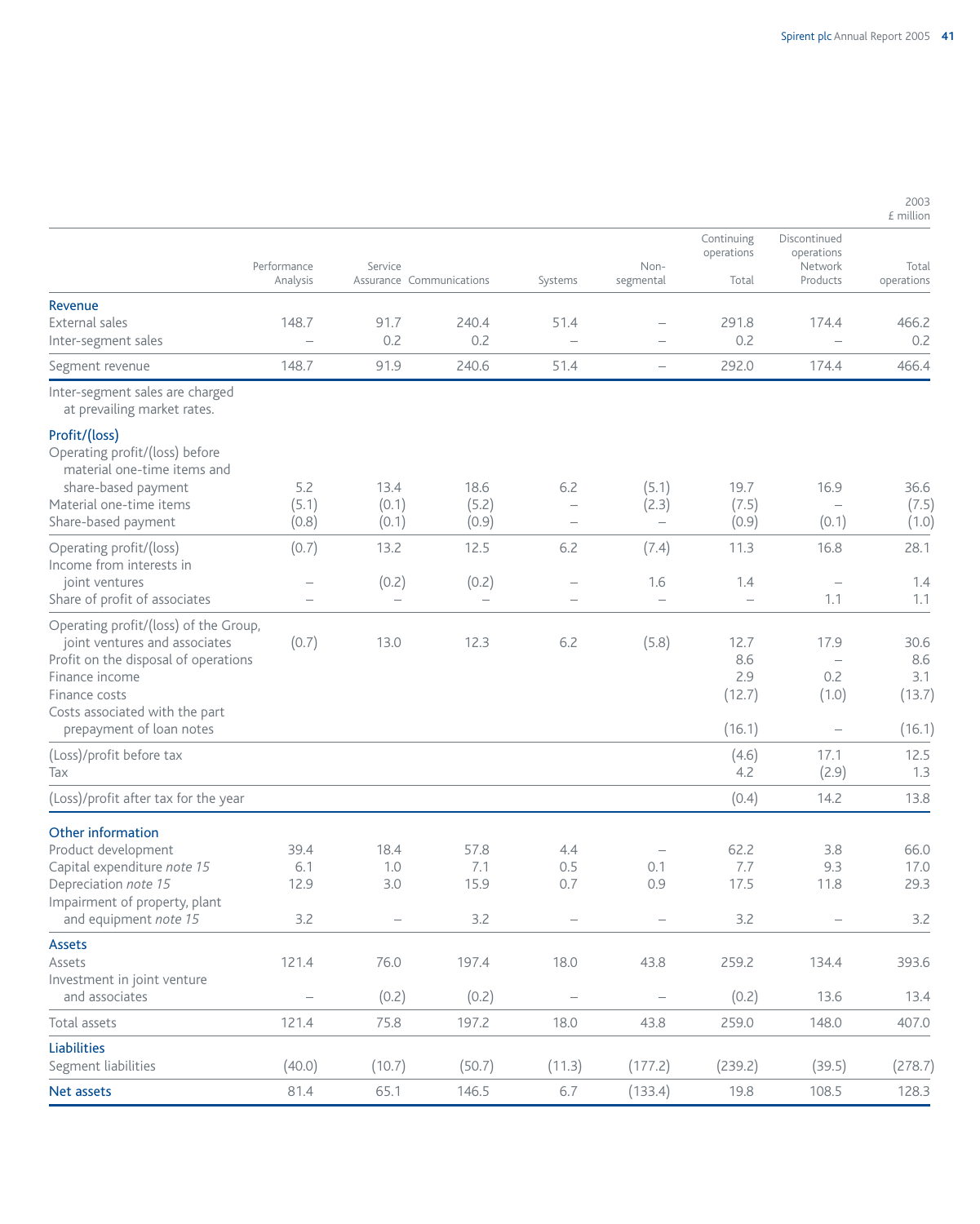#### **4. Segmental analysis** continued Geographical segments

The Group manages its business segments on a global basis and the operations are based in three main geographical areas. The following table presents revenue and other information regarding the Group's geographical segments and is based on the location of the customer and the geographical area in which the assets are located.

| 2005<br>£ million                                                        | 2004<br>£ million | 2003<br>£ million |
|--------------------------------------------------------------------------|-------------------|-------------------|
|                                                                          |                   |                   |
|                                                                          |                   |                   |
| 43.0                                                                     | 49.3              | 39.7              |
| 158.2                                                                    | 182.0             | 190.2             |
| Asia Pacific, Rest of Americas, Africa<br>58.1<br>55.9<br>259.3<br>287.2 | 61.9              |                   |
|                                                                          |                   | 291.8             |
|                                                                          |                   |                   |
| 122.8                                                                    | 118.1             | 109.9             |
| 42.0                                                                     | 35.0              | 33.6              |
| 40.7                                                                     | 34.7              | 30.9              |
| 187.8<br>205.5                                                           | 174.4             |                   |
| 464.8                                                                    | 475.0             | 466.2             |
|                                                                          |                   |                   |

2004 and 2003 comparatives have been restated to reflect the geographic location for the customer where sales are made through distributors and the end customer is known.

|                                        | 2005<br>£ million | 2004<br>£ million | 2003<br>£ million |
|----------------------------------------|-------------------|-------------------|-------------------|
| Revenue by source                      |                   |                   |                   |
| Continuing operations                  |                   |                   |                   |
| Europe                                 | 61.2              | 59.9              | 52.0              |
| North America                          | 180.9             | 209.7             | 230.0             |
| Asia Pacific, Rest of Americas, Africa | 17.2              | 17.6              | 9.8               |
|                                        | 259.3             | 287.2             | 291.8             |
| Discontinued operations                |                   |                   |                   |
| Europe                                 | 131.0             | 125.0             | 116.2             |
| North America                          | 40.3              | 33.7              | 32.1              |
| Asia Pacific, Rest of Americas, Africa | 34.2              | 29.1              | 26.1              |
|                                        | 205.5             | 187.8             | 174.4             |
|                                        | 464.8             | 475.0             | 466.2             |
| <b>Geographical assets</b>             |                   |                   |                   |
| Continuing operations                  |                   |                   |                   |
| Europe                                 | 76.6              | 75.1              | 49.6              |
| North America                          | 156.5             | 176.4             | 209.6             |
| Asia Pacific, Rest of Americas, Africa | 6.3               | 5.3               | (0.2)             |
|                                        | 239.4             | 256.8             | 259.0             |
| Discontinued operations                |                   |                   |                   |
| Europe                                 | 92.3              | 94.6              | 88.6              |
| North America                          | 32.1              | 25.5              | 25.4              |
| Asia Pacific, Rest of Americas, Africa | 39.7              | 36.9              | 34.0              |
|                                        | 164.1             | 157.0             | 148.0             |
|                                        | 403.5             | 413.8             | 407.0             |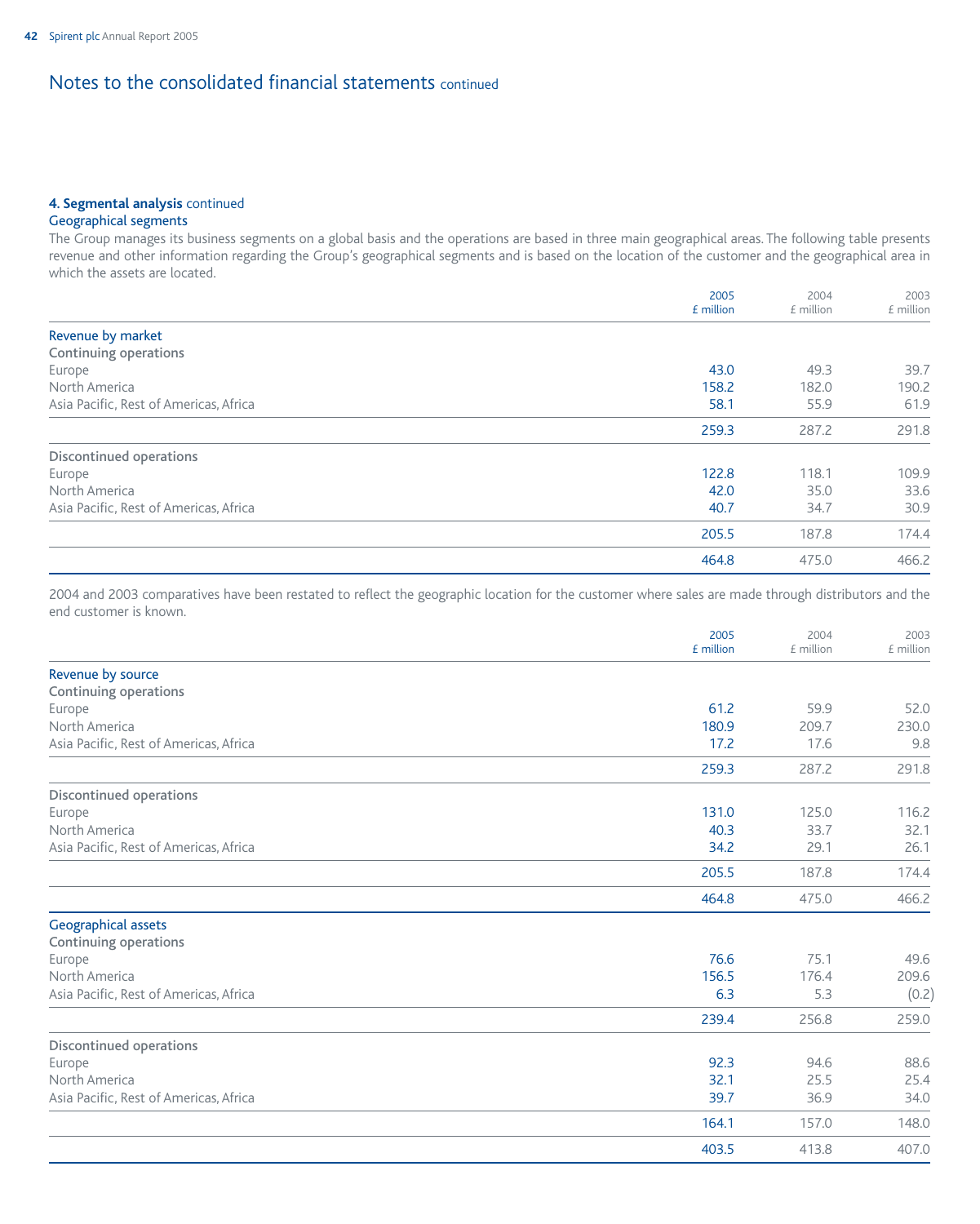|                                        | 2005      | 2004      | 2003      |
|----------------------------------------|-----------|-----------|-----------|
|                                        | £ million | £ million | £ million |
| Capital expenditure                    |           |           |           |
| Continuing operations                  |           |           |           |
| Europe                                 | 1.9       | 1.2       | 0.8       |
| North America                          | 12.6      | 10.4      | 6.9       |
| Asia Pacific, Rest of Americas, Africa | 0.3       | 0.5       |           |
|                                        | 14.8      | 12.1      | 7.7       |
| Discontinued operations                |           |           |           |
| Europe                                 | 11.1      | 7.9       | 5.7       |
| North America                          | 3.2       | 3.5       | 1.8       |
| Asia Pacific, Rest of Americas, Africa | 3.9       | 2.1       | 1.8       |
|                                        | 18.2      | 13.5      | 9.3       |
|                                        | 33.0      | 25.6      | 17.0      |

### **5. (Loss)/profit before tax**

The following items have been included in arriving at (loss)/profit before tax and are disclosed for continuing and discontinued operations:

|                                                            | 2005        | 2004      | 2003      |
|------------------------------------------------------------|-------------|-----------|-----------|
|                                                            | $E$ million | £ million | £ million |
| Employee benefit costs note 10                             | 176.7       | 188.4     | 179.2     |
| Costs of inventories recognised as an expense              | 133.9       | 129.7     | 139.2     |
| Write-down of inventories to net realisable value          | 2.8         | 0.4       | 0.1       |
| Depreciation of property, plant and equipment note 15      |             |           |           |
| Owned assets                                               | 22.3        | 25.2      | 29.0      |
| Under finance leases                                       | 0.3         | 0.2       | 0.3       |
| Loss/(profit) on disposal of property, plant and equipment |             | 0.4       | (0.1)     |
| Operating leases                                           |             |           |           |
| Minimum lease payments                                     | 8.5         | 11.6      | 11.7      |
| Sublease income                                            | 1.4         | 1.1       | 0.5       |
| Product development costs                                  | 62.8        | 67.3      | 66.0      |
| Net foreign exchange credit                                | (0.1)       | (0.3)     | (0.5)     |

## Services provided to all of the operations of the Group by the auditor, Ernst & Young LLP, and its associates

| Audit services<br>Statutory audit | 1.0 | 1.4 |     |
|-----------------------------------|-----|-----|-----|
| Non-audit services                |     |     |     |
| Further assurance services        | 0.5 | 0.2 | 0.1 |
| Tax services                      | 0.3 | 0.4 | 0.6 |
|                                   | 0.8 | 0.6 | 0.7 |
|                                   | 1.8 | 2.0 | 1.9 |

Fees for further assurance services principally comprise amounts in respect of SEC Compliance, the IFRS conversion project, the disposal of the HellermannTyton Division and other advice.

For 2005 Ernst and Young LLP were not the auditors of the Group's pension schemes. In 2004 Ernst and Young LLP received fees of £15,740 for the audit of the Group's pension schemes. A description of the work of the Audit Committee is set out in the Directors' statement on corporate governance and includes an explanation of how auditor objectivity and independence is safeguarded when non-audit services are provided by the auditors.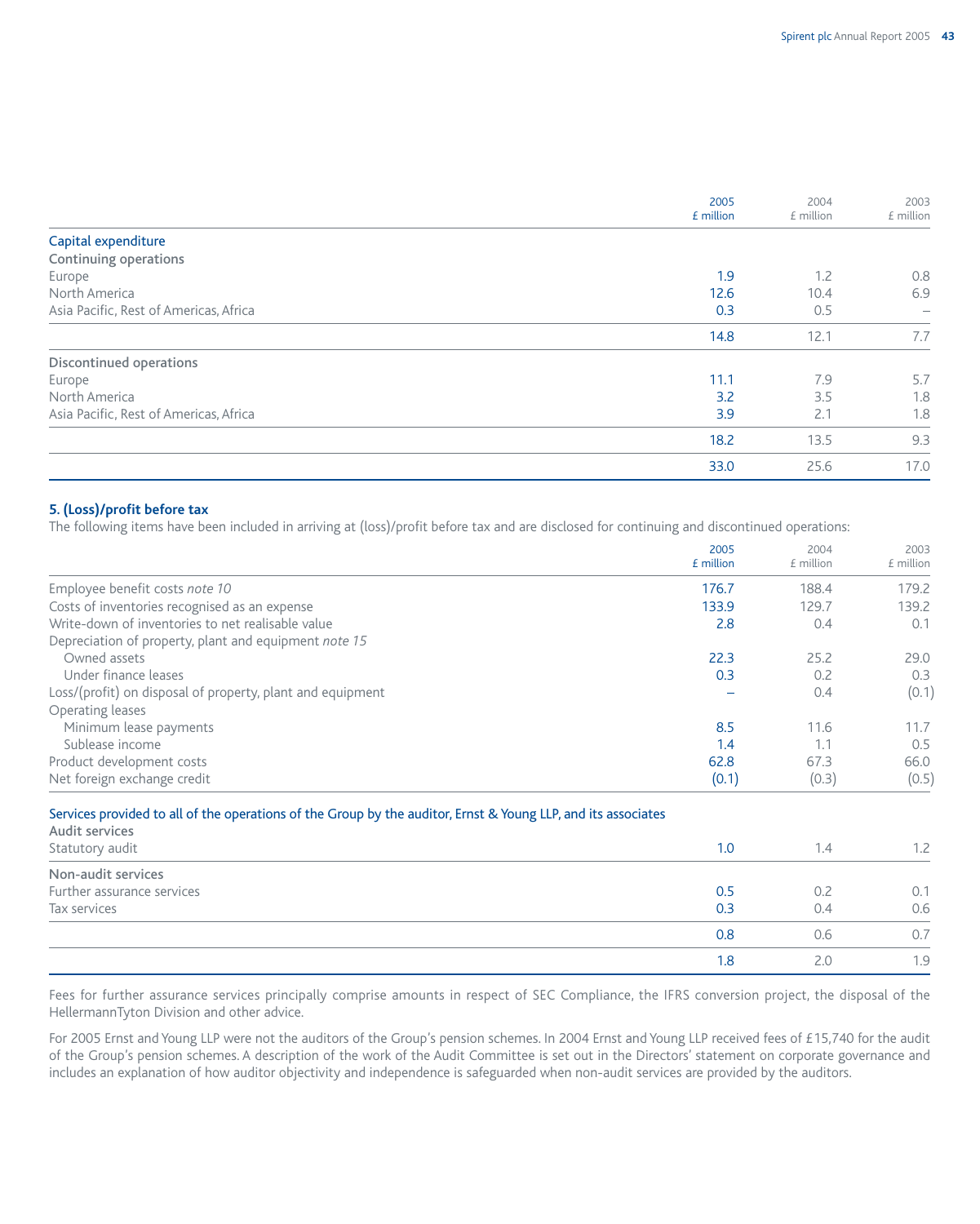#### **6. Discontinued operations**

On 19 September 2005, Spirent plc announced that it had commenced a formal process that was expected to result in the disposal of all of the HellermannTyton Division. This decision was consistent with the stated strategy of focusing on growing the Communications group. This process has progressed and on 15 December 2005 the Board accepted a formal offer from funds controlled by Doughty Hanson & Co Limited for this division for £288.9 million at a cash free/debt free equivalent value. This transaction was subject to shareholder approval at an Extraordinary General Meeting held on 24 January 2006 on which date the disposal was approved. The disposal was completed on 15 February 2006. At 31 December 2005 the HellermannTyton Division was classified as a disposal group and was held for sale.

The results for discontinued operations are presented below:

|                                                       | 2005<br>£ million | 2004<br>£ million | 2003<br>£ million |
|-------------------------------------------------------|-------------------|-------------------|-------------------|
| Revenue                                               | 205.5             | 187.8             | 174.4             |
| Cost of sales                                         | (120.7)           | (109.7)           | (105.5)           |
| Gross profit                                          | 84.8              | 78.1              | 68.9              |
| Expenses                                              | (60.4)            | (57.2)            | (52.1)            |
| Operating profit                                      | 24.4              | 20.9              | 16.8              |
| Share of profit of associates note 18                 | 2.7               | 1.8               | 1.1               |
| Expenses incurred in relation to the disposal note 37 | (6.7)             |                   |                   |
| Finance income note 8                                 | 0.1               | 0.2               | 0.2               |
| Finance costs note 9                                  | (1.2)             | (0.9)             | (1.0)             |
| Profit before tax from discontinued operations        | 19.3              | 22.0              | 17.1              |
| Tax note 12                                           | (6.1)             | (4.7)             | (2.9)             |
| Profit for the year from discontinued operations      | 13.2              | 17.3              | 14.2              |

Expenses include £0.4 million (2004 and 2003 nil) in respect of material one-time items for restructuring.

The major classes of assets and liabilities of the discontinued operations measured at the lower of carrying amount and fair value less costs to sell are as follows:

|                                                                                         | 2005<br>£ million | 2004<br>£ million | 2003<br>£ million |
|-----------------------------------------------------------------------------------------|-------------------|-------------------|-------------------|
| <b>Assets</b>                                                                           |                   |                   |                   |
| Goodwill note 14                                                                        | 5.5               |                   |                   |
| Property, plant and equipment note 15                                                   | 70.9              |                   |                   |
| Investment in associates note 18                                                        | 16.1              |                   |                   |
| Inventories                                                                             | 33.7              |                   |                   |
| Trade and other receivables                                                             | 37.9              |                   |                   |
| Assets held in disposal group held for sale                                             | 164.1             |                   |                   |
| <b>Liabilities</b>                                                                      |                   |                   |                   |
| Trade and other payables                                                                | (35.2)            |                   |                   |
| Current tax                                                                             | (1.9)             |                   |                   |
| Short term borrowings – finance lease obligations                                       | (0.9)             |                   |                   |
| Long term borrowings – finance lease obligations £8.1 million, other loans £0.7 million | (8.8)             |                   |                   |
| Deferred tax                                                                            | (1.9)             |                   |                   |
| Liabilities included in disposal group held for sale                                    | (48.7)            |                   |                   |
| Net assets attributable to discontinued operations                                      | 115.4             |                   |                   |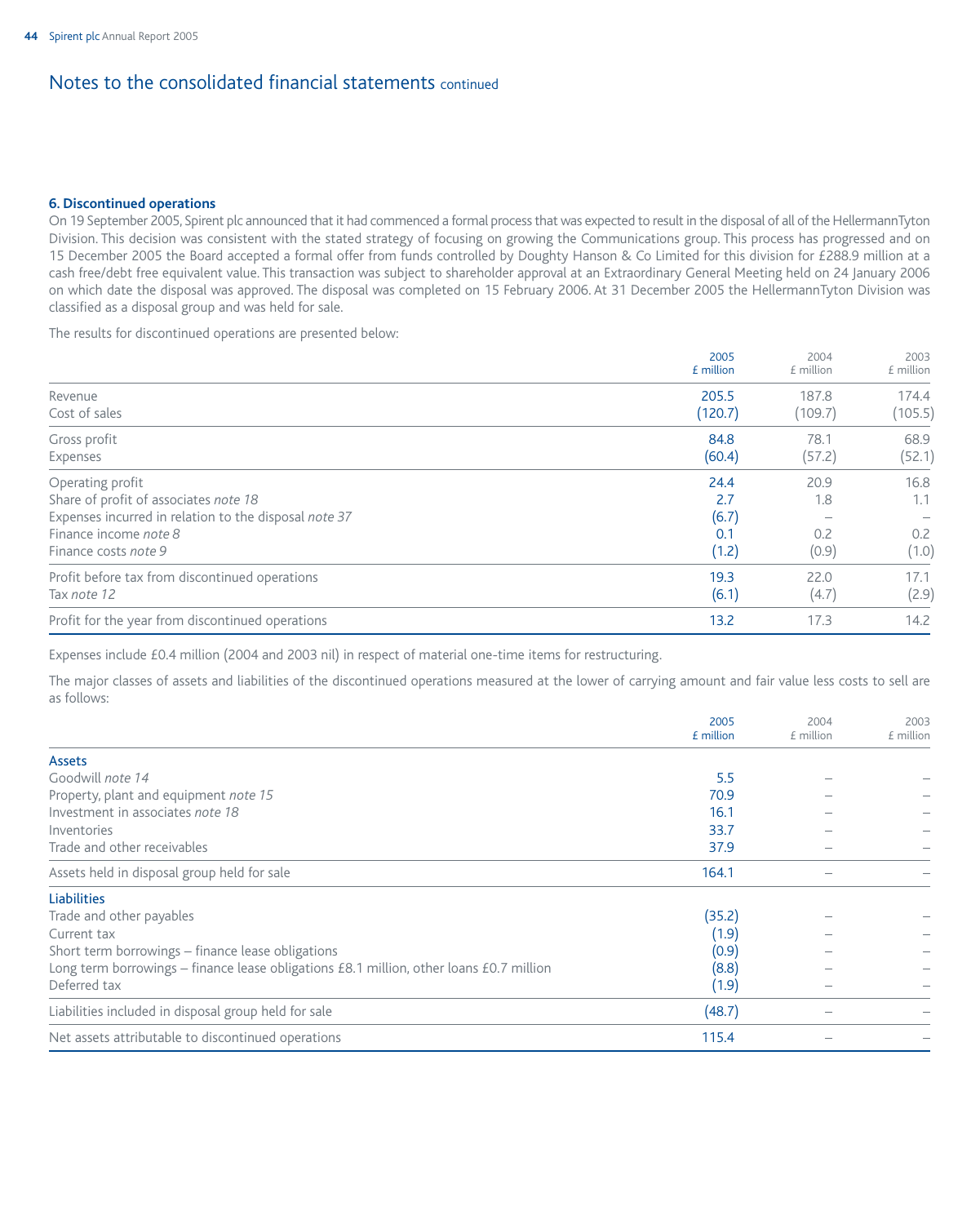The net cash flows after tax of the Network Products group are as follows:

|                 | 2005<br>£ million | 2004<br>£ million | 2003<br>£ million |
|-----------------|-------------------|-------------------|-------------------|
| Operating       | 31.2              | 26.2              | 28.5              |
| Investing       | (15.1)            | (13.6)            | (8.0)             |
| Financing       | (2.4)             | 1.7)              | (2.0)             |
| Net cash inflow | 13.7              | 10.9              | 18.5              |

## **7. Material one-time items**

|                                                                                                  | 2005<br>£ million | 2004<br>£ million | 2003<br>£ million |
|--------------------------------------------------------------------------------------------------|-------------------|-------------------|-------------------|
| Finance renegotiation costs                                                                      |                   |                   | 2.3               |
| Inventory provisions                                                                             | 1.4               |                   |                   |
| Restructuring costs (including impairment of property, plant and equipment and lease provisions) | 6.9               | 1.6               | 5.2               |
| Exit from joint venture                                                                          | 0.1               |                   |                   |
|                                                                                                  | 8.4               |                   |                   |

The Group defines material one-time items as those items which, by their size or nature, would distort the comparability of the Group's result from year to year.

Material one-time items relating to discontinued operations are shown in note 6.

## **8. Finance income**

|                                                                             | 2005<br>£ million | 2004<br>£ million | 2003<br>£ million        |
|-----------------------------------------------------------------------------|-------------------|-------------------|--------------------------|
| <b>Continuing operations</b>                                                |                   |                   |                          |
| Bank interest receivable                                                    | 1.5               | 1.4               | 2.9                      |
|                                                                             |                   |                   |                          |
| Discontinued operations note 6                                              |                   |                   |                          |
| Bank interest receivable                                                    | 0.1               | 0.2               | 0.2                      |
|                                                                             | 1.6               | 1.6               | 3.1                      |
| 9. Finance costs                                                            |                   |                   |                          |
|                                                                             | 2005              | 2004              | 2003                     |
|                                                                             | $E$ million       | £ million         | £ million                |
| <b>Continuing operations</b>                                                |                   |                   |                          |
| Bank loans and overdrafts                                                   | 0.1               | 0.6               | 2.4                      |
| Senior unsecured loan notes                                                 | 6.6               | 6.7               | 8.8                      |
| Defined benefit pension schemes                                             | 1.1               | 0.7               | 1.5                      |
| Leasehold provisions discount adjustment                                    | 0.3               | 0.2               |                          |
| Finance cost before costs associated with the part prepayment of loan notes | 8.1               | 8.2               | 12.7                     |
| Costs associated with the part prepayment of loan notes                     |                   | 0.5               | 16.1                     |
|                                                                             | 8.1               | 8.7               | 28.8                     |
| Discontinued operations note 6                                              |                   |                   |                          |
| Bank loans and overdrafts                                                   | 0.4               | 0.5               | 0.5                      |
| Finance leases                                                              | 0.5               | 0.4               | 0.5                      |
| Other                                                                       | 0.3               |                   | $\overline{\phantom{0}}$ |
|                                                                             | 9.3               | 9.6               | 29.8                     |

The costs associated with the part prepayment of loan notes in the amount of £0.5 million in 2004 and £16.1 million in 2003 comprised the make whole amount payable to the senior unsecured loan note holders, due on early repayment.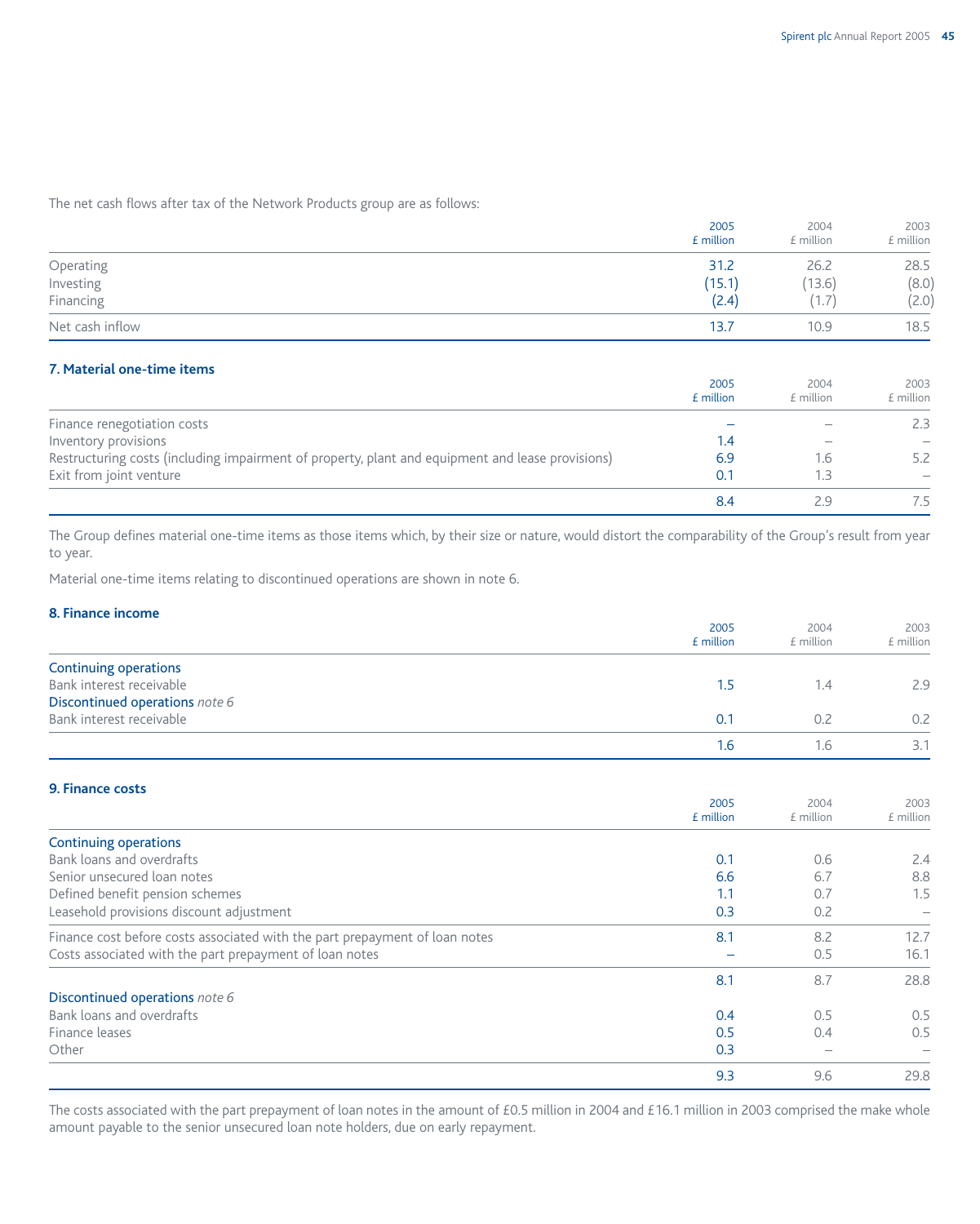#### **10. Employees**

The average number of people employed by the Group during the year was:

|                          | 2005<br><b>Number</b> | 2004<br>Number | 2003<br>Number |
|--------------------------|-----------------------|----------------|----------------|
| Manufacturing            | 2,504                 | 2.705          | 2,768          |
| Selling and distribution | 1,436                 | 1.394          | 1,310          |
| Administration           | 438                   | 422            | 420            |
|                          | 4.378                 | 4.521          | 4,498          |

Employee benefit costs were:

|                                        | £ million | $f$ million | £ million |
|----------------------------------------|-----------|-------------|-----------|
| Remuneration                           | 148.1     | 160.7       | 154.5     |
| Social security costs                  | 16.9      | 17.4        | 17.3      |
| Pension and other related costs        | 6.1       |             | 6.4       |
| Expense of share-based payment note 33 | 5.6       |             | 1.0       |
|                                        | 176.7     | 188.4       | 179.2     |

Employee numbers and costs include discontinued operations.

Please refer to the Report on directors' remuneration on pages 20 to 26 for disclosures relating to the emoluments, share option and long term incentive interests and pensions of the directors.

## **11. Pensions**

#### Defined benefit schemes

The only significant defined benefit pension schemes are in the United Kingdom and comprise the Staff Pension Plan and the Retirement Cash Plan.These schemes have been combined for the purposes of the following disclosures.

The most recent actuarial valuation of schemes' assets and the present value of the defined benefit schemes' obligations using the projected unit credit method at 1 April 2003 have been used and updated by our independent actuaries.

i) The key financial assumptions used were:

|                                                                           | 2005<br>% | 2004<br>% | 2003<br>$\%$ |
|---------------------------------------------------------------------------|-----------|-----------|--------------|
| Inflation                                                                 | 2.9       | 2.9       | 2.8          |
| Rate of increase in pensionable salaries                                  | 3.6       | 3.6       | 3.5          |
| Rate of increase for pensions in payment pre 2001 service                 | 3.5       | 3.0       | 3.0          |
| Rate of increase for pensions in payment post 2001 pre April 2005 service | 2.8       |           | 2.7          |
| Rate of increase for pensions post April 2005 service                     | 2.1       |           |              |
| Rate of increase in deferred pensions                                     | 2.9       | 2.9       | 2.8          |
| Rate used to discount scheme liabilities                                  | 4.7       | 5.3       | 5.4          |
| Expected rate of return on scheme assets                                  | 6.4       | 6.5       | 6.8          |

The expected long term rate of return on assets has been set reflecting the price inflation expectation, the expected real return on each major asset class and the long term asset allocation strategy adopted for the schemes.

The demographic assumptions are as follows:

– for future pensioners, that men and women aged 65 will live on average for a further 22 and 24 years, respectively; and

– for current pensioners, that men and women aged 65 will live on average for a further 21 and 24 years, respectively.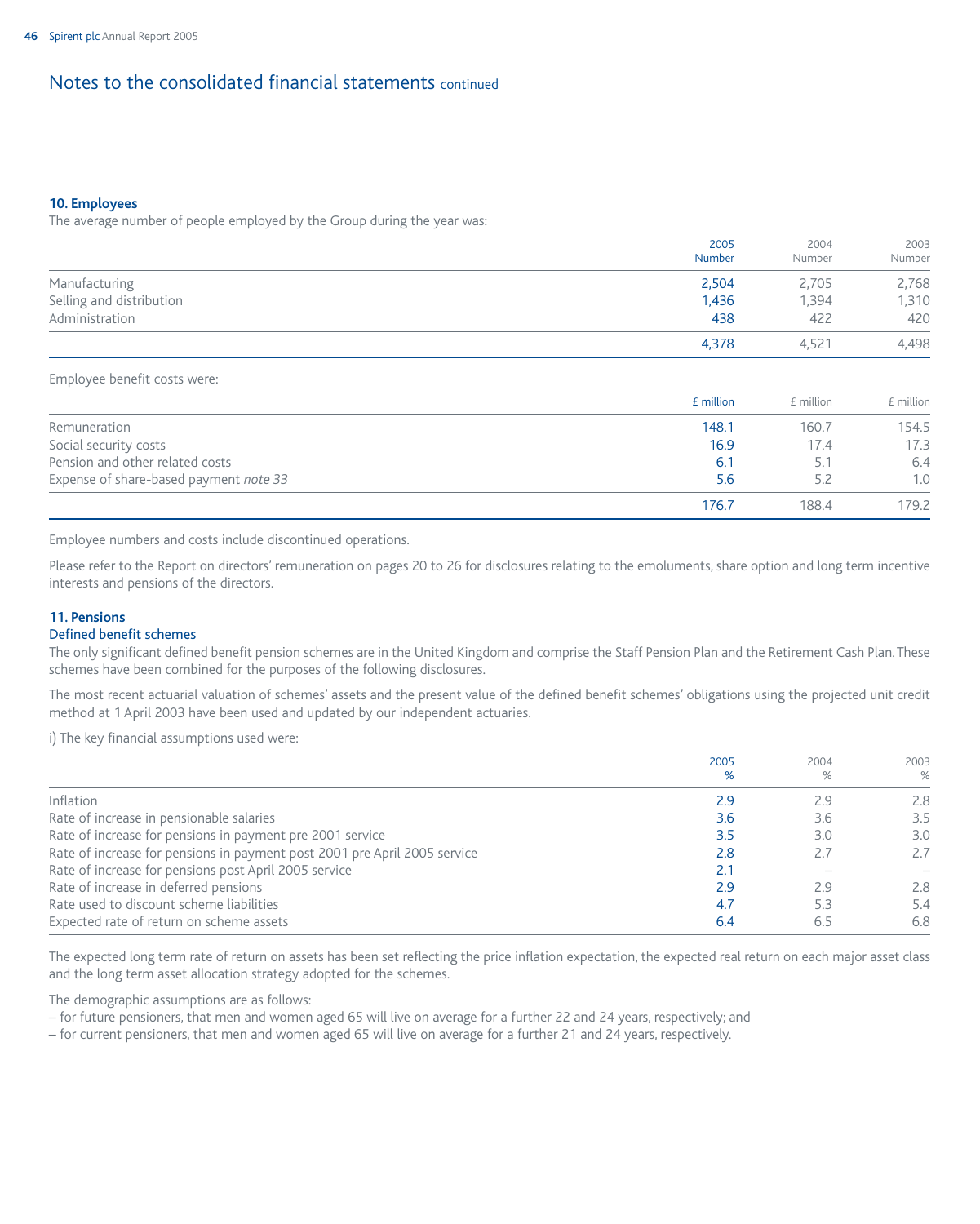ii) The assets and the liabilities in the schemes were as follows:

|                                                               | Long term<br>rate of return |                   | Long term<br>rate of return |                   | Long term<br>rate of return |                   |
|---------------------------------------------------------------|-----------------------------|-------------------|-----------------------------|-------------------|-----------------------------|-------------------|
|                                                               | expected<br>%               | 2005<br>£ million | expected<br>%               | 2004<br>£ million | expected<br>%               | 2003<br>£ million |
| Equities                                                      | 7.6                         | 77.2              | 7.5                         | 62.2              | 7.8                         | 61.3              |
| Government bonds                                              | 4.1                         | 22.1              | 4.5                         | 11.9              | 4.8                         | 15.3              |
| Corporate bonds                                               | 4.5                         | 13.4              | 5.0                         | 18.8              | 5.1                         | 9.6               |
| Cash                                                          | 4.8                         | 2.1               | 5.0                         | 2.6               | 4.3                         | 4.5               |
| Property                                                      | 6.6                         | 5.5               | 6.5                         | 4.6               | 6.8                         | 1.8               |
| Other                                                         | 5.2                         | 8.5               | 5.6                         | 6.8               | 5.6                         | 6.3               |
| Fair value of schemes' assets                                 | 6.4                         | 128.8             | 6.5                         | 106.9             | 6.8                         | 98.8              |
| Present value of defined benefit pension schemes' obligations |                             | (179.6)           |                             | (144.2)           |                             | (142.2)           |
| Net deficit in the schemes                                    |                             | (50.8)            |                             | (37.3)            |                             | (43.4)            |
| Present value of unfunded obligations                         |                             | (0.7)             |                             | (0.8)             |                             | (4.8)             |
| Defined benefit pension plan deficit                          |                             | (51.5)            |                             | (38.1)            |                             | (48.2)            |

No deferred tax asset has been recognised (2004 £11.1 million; 2003 £13.0 million) in respect of the net deficit in the schemes.The schemes are prohibited from investing in Spirent's own financial instruments.

iii) Analysis of the amounts charged to the income statement:

|                                                                                                                                                                                    | 2005<br>£ million     | 2004<br>£ million   | 2003<br>£ million    |
|------------------------------------------------------------------------------------------------------------------------------------------------------------------------------------|-----------------------|---------------------|----------------------|
| Analysis of amount charged to operating costs:                                                                                                                                     |                       |                     |                      |
| Current service cost                                                                                                                                                               | 2.0                   | 1.8                 | 2.2                  |
| Total operating charge                                                                                                                                                             | 2.0                   | 1.8                 | 2.2                  |
| Analysis of amount charged to finance costs:<br>Expected return on pension schemes' assets<br>Interest on pension schemes' liabilities                                             | (6.5)<br>7.6          | (6.6)<br>7.3        | (5.7)<br>7.2         |
| Finance costs                                                                                                                                                                      | 1.1                   | 0.7                 | 1.5                  |
| Net charge                                                                                                                                                                         | 3.1                   | 2.5                 | 3.7                  |
| iv) Analysis of amount recognised directly in the statement of recognised income and expense:                                                                                      |                       |                     |                      |
| Actual return on pension schemes' assets<br>Expected return on pension schemes' assets                                                                                             | 21.1<br>(6.5)         | 10.2<br>(6.6)       | 12.3<br>(5.7)        |
| Experience gains on the schemes' assets<br>Experience gains arising on the schemes' liabilities<br>Changes in assumptions underlying the present value of the schemes' liabilities | 14.6<br>4.8<br>(35.5) | 3.6<br>2.4<br>(3.0) | 6.6<br>6.8<br>(13.1) |
| Actuarial (loss)/gain recognised directly in equity                                                                                                                                | (16.1)                | 3.0                 | 0.3                  |

The cumulative amount of actuarial gains and losses recognised since 1 January 2003 in the Group's statement of recognised income and expense is £12.8 million loss (2004 £3.3 million gain; 2003 £0.3 million gain). The directors are unable to determine how much of the pension scheme deficit recognised on 1 January 2003 and taken directly to equity of £41.9 million in the Group is attributable to actuarial gains and losses since inception of those pension schemes. Consequently, the directors are unable to determine the amount of actuarial gains and losses that would have been recognised in the Group's statement of recognised income and expense before 1 January 2003.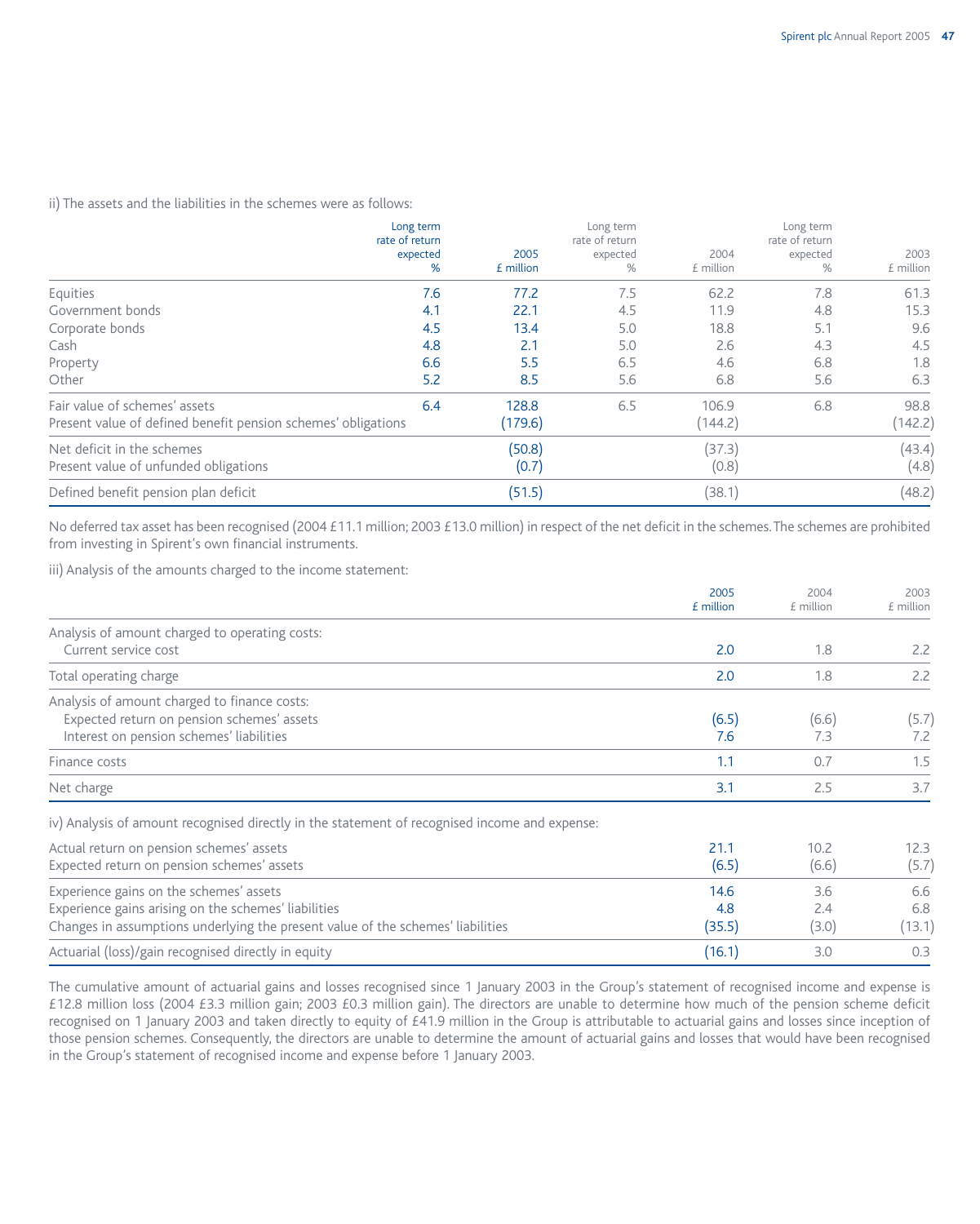## **11. Pensions** continued

v) Movements in the present value of defined benefit obligations in the current period were as follows:

|                                                                                                            |                   | 2005<br>$E$ million | 2004<br>£ million | 2003<br>£ million |
|------------------------------------------------------------------------------------------------------------|-------------------|---------------------|-------------------|-------------------|
| At 1 January                                                                                               |                   | 144.2               | 142.2             | 130.9             |
| Current service cost                                                                                       |                   | 2.0                 | 1.8               | 2.2               |
| Interest cost                                                                                              |                   | 7.6                 | 7.3               | 7.2               |
| Employee contributions                                                                                     |                   | 0.6                 | 0.5               | 0.6               |
| Benefit payments                                                                                           |                   | (5.5)               | (8.2)             | (5.0)             |
| Actuarial loss                                                                                             |                   | 30.7                | 0.6               | 6.3               |
| Present value of defined benefit pension schemes' obligations                                              |                   | 179.6               | 144.2             | 142.2             |
| vi) Movements in the present value of fair value of schemes' assets in the current period were as follows: |                   |                     |                   |                   |
| At 1 January                                                                                               |                   | 106.9               | 98.8              | 89.0              |
| Expected return on schemes' assets                                                                         |                   | 6.5                 | 6.6               | 5.7               |
| Employer contributions                                                                                     |                   | 5.7                 | 5.6               | 1.9               |
| Employee contributions                                                                                     |                   | 0.6                 | 0.5               | 0.6               |
| Benefit payments                                                                                           |                   | (5.5)               | (8.2)             | (5.0)             |
| Actuarial gain                                                                                             |                   | 14.6                | 3.6               | 6.6               |
| Fair value of schemes' assets                                                                              |                   | 128.8               | 106.9             | 98.8              |
| vii) History of experience gains and losses                                                                |                   |                     |                   |                   |
|                                                                                                            | 2005<br>£ million | 2004<br>£ million   | 2003<br>£ million | 2002<br>£ million |
| Present value of defined benefit pension schemes' obligations                                              | (179.6)           | (144.2)             | (142.2)           | (130.9)           |
| Fair value of schemes' assets                                                                              | 128.8             | 106.9               | 98.8              | 89.0              |
| Net deficit in schemes                                                                                     | (50.8)            | (37.3)              | (43.4)            | (41.9)            |
| Experience gains and losses on schemes' liabilities                                                        |                   |                     |                   |                   |
| Amount (£ million)                                                                                         | 4.8               | 2.4                 | 6.8               | (0.9)             |
| Percentage of schemes' liabilities (%)                                                                     | 2.7               | 1.7                 | 4.8               | (0.7)             |
| Experience gains and losses on schemes' assets                                                             |                   |                     |                   |                   |
| Amount (£ million)                                                                                         | 14.6              | 3.6                 | 6.6               | (20.3)            |
| Percentage of schemes' assets (%)                                                                          | 11.3              | 3.4                 | 6.7               | (22.8)            |
|                                                                                                            |                   |                     |                   |                   |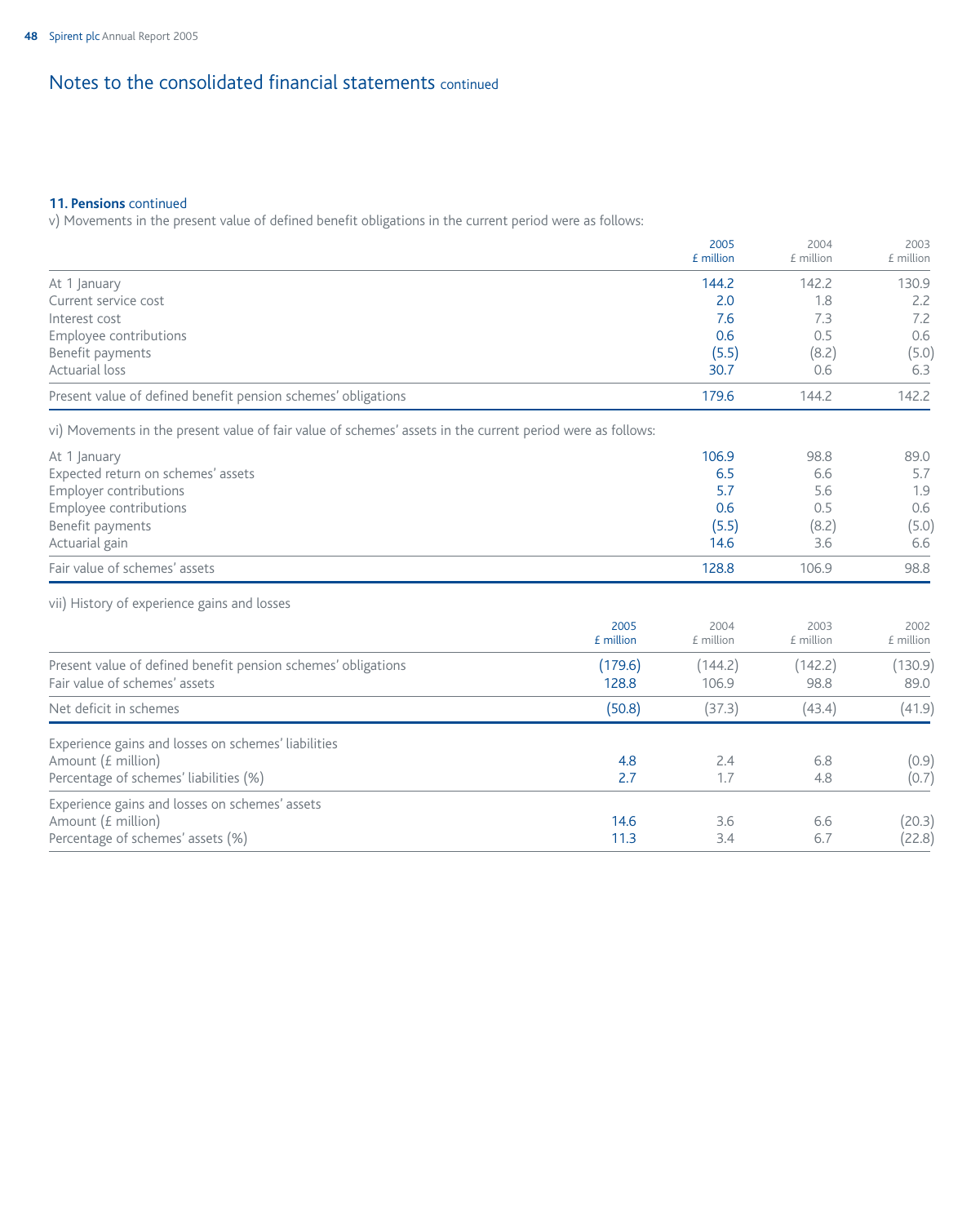The above schemes are funded and have full UK HM Revenue & Customs tax-exempt approval by which benefits are limited due to the statutory earnings cap (a HM Revenue & Customs limit on the amount of earnings that can be made pensionable under the schemes for members who joined after May 1989). Certain members, whose salaries are in excess of this cap, have had their benefits increased through unapproved, unfunded arrangements, to the level that would otherwise have applied in respect of the basic salary only. The Group has contractually agreed to pay the additional retirement benefits itself and a provision is made in respect of this obligation in the balance sheet at 31 December 2005 of £0.7 million (2004 £0.8 million; 2003 £4.8 million). This represents the actuarial value as confirmed by the Group's pension advisers, of the unapproved benefit entitlements accrued at that date. The value is assessed and reviewed on a Market Value basis in line with the Main Plan Valuation and adjusted each year by the charge for the year (equivalent to a contribution to a funded scheme) of £0.1 million (2004 £0.1 million; 2003 £0.2 million) and interest of nil on the unfunded liability (2004 nil; 2003 £0.3 million). The additional death-in-service benefits over the statutory cap are separately insured by the Group under an unapproved scheme.

On 1 July 2004, Nicholas Brooks was paid a lump sum of £3.7 million to commute all of his unfunded unapproved pension entitlement which stood at £4.5 million at 31 December 2003.

The Group contributed £47.0 million to its UK final salary scheme in February 2006 from the proceeds of the sale of the HellermannTyton Division (see note 40).

### Defined contribution schemes

#### United Kingdom

The Group maintains defined contribution pension schemes for employees in the UK. These schemes are known as "Cash Builder", "Pension Builder" and "Executive Section". Employer contributions into these schemes for 2005 were £0.3 million (2004 £0.1 million; 2003 £0.1 million).

## United States

The Group maintains defined contribution pension benefit schemes for employees of its US subsidiaries. These schemes, also known as 401(k) Plans, allow employees to defer a percentage of their salary for retirement. There are four different 401(k) Plans within the US businesses and each of these schemes has different features regarding Group contributions, maximum deferral percentages and investment choices. The investment choices offered are among a selection of diversified mutual funds offering a broad mix of investment return potential with varying levels of risk.

In aggregate, the Group contributions to the various US schemes totalled \$4.6 million for 2005 (2004 \$4.6 million; 2003 \$4.4 million). Total assets in the defined contribution schemes at the end of 2005 were \$129.2 million (2004 \$116.8 million; 2003 \$103.1 million).There were no defined benefit schemes in the US as at 31 December 2005, 2004 or 2003.

#### Other jurisdictions

Outside the United Kingdom and the United States employees are provided with pension arrangements determined in accordance with approved local practice and regulations and these arrangements are defined contribution schemes. Total contributions for 2005, in respect of these schemes amounted to £0.3 million (2004 £0.3 million; 2003 £0.2 million).

Total contributions to defined contribution schemes were £3.1 million (2004 £2.9 million; 2003 £3.0 million).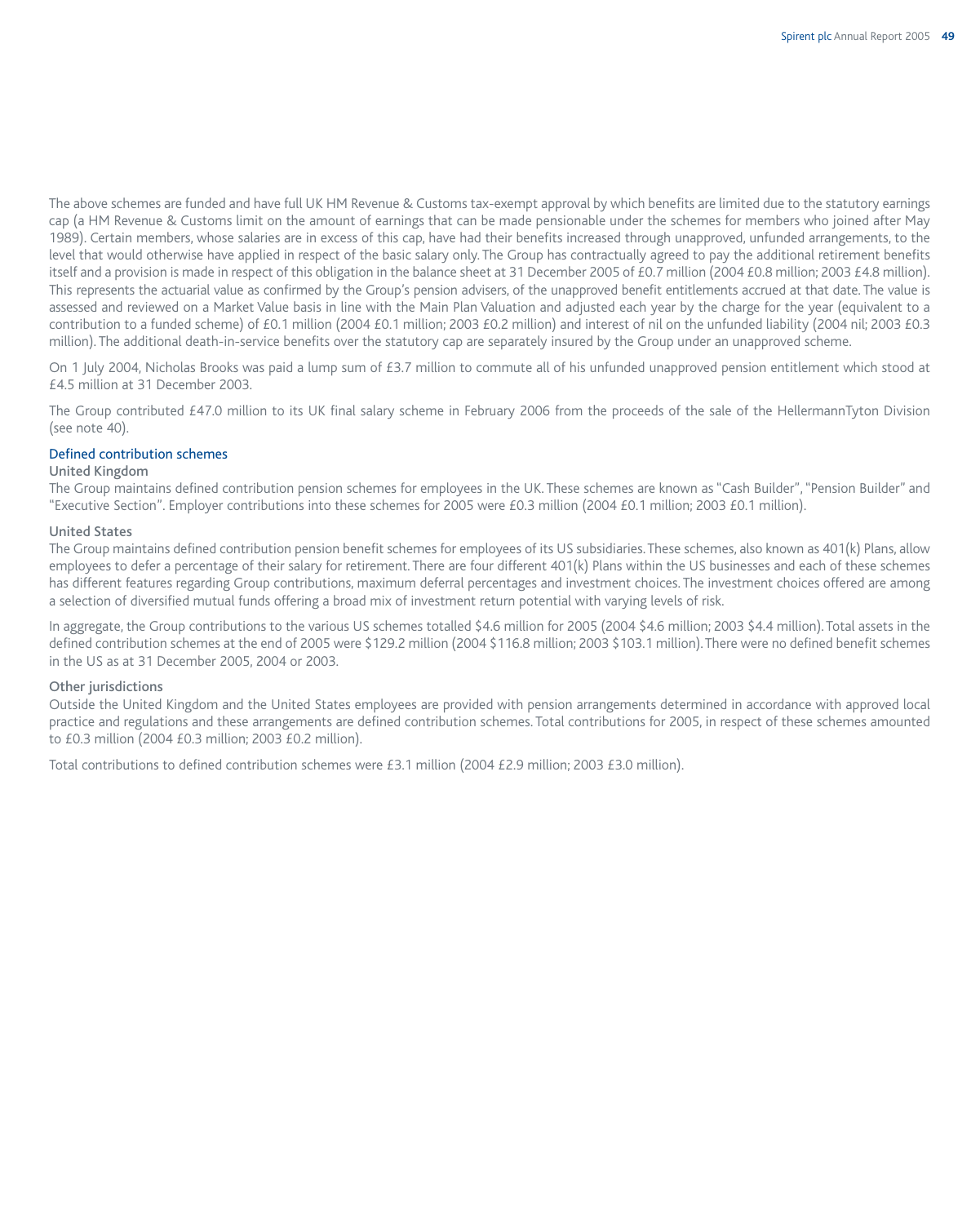#### **12. Tax** Tax on the profit on ordinary activities

|                                                                       | 2005<br>£ million | 2004<br>£ million | 2003<br>£ million |
|-----------------------------------------------------------------------|-------------------|-------------------|-------------------|
| Tax charge in the income statement<br>Current income tax              |                   |                   |                   |
| Foreign tax                                                           |                   |                   |                   |
| continuing operations                                                 | 1.9               | 2.8               | 2.3               |
| discontinued operations                                               | 6.5               | 4.6               | 2.6               |
| Current income tax charge                                             | 8.4               | 7.4               | 4.9               |
| Amounts overprovided in previous years                                |                   |                   |                   |
| UK tax                                                                | (1.6)             |                   | 1.1               |
| Foreign tax                                                           | (4.3)             | (1.3)             | (7.1)             |
| Total current income tax                                              | 2.5               | 6.1               | (1.1)             |
| Deferred tax                                                          |                   |                   |                   |
| Origination and reversal of timing differences                        | (0.4)             | 1.7               | (0.2)             |
| Reversal of deferred tax assets                                       |                   | (1.1)             |                   |
| Total deferred tax                                                    | (0.4)             | 0.6               | (0.2)             |
| Tax charge in the income statement                                    | 2.1               | 6.7               | (1.3)             |
| The tax charge in the income statement is disclosed as follows:       |                   |                   |                   |
| Income tax (credit)/expense on continuing operations                  | (4.0)             | 2.0               | (4.2)             |
| Income tax expense on discontinued operations note 6                  | 6.1               | 4.7               | 2.9               |
|                                                                       | 2.1               | 6.7               | (1.3)             |
| Tax relating to items charged or credited to equity                   |                   |                   |                   |
| Deferred tax                                                          |                   |                   |                   |
| Actuarial gains and losses on defined benefit pension plans           |                   | (0.9)             | (0.1)             |
| (Write off)/reinstatement of deferred tax asset on pension liability  | (11.1)            |                   | 12.6              |
| Tax on exchange differences                                           |                   |                   | (0.2)             |
| Tax (charge)/credit in the statement of recognised income and expense | (11.1)            | (0.9)             | 12.3              |

There was no tax effect in respect of material one-time items (2004 and 2003 nil).

A deferred tax asset has not been recognised in relation to the defined benefit pension fund deficit in 2005 as its future recovery is uncertain (2004 £11.1 million asset; 2003 £13.0 million asset).This results in a charge of £11.1 million to the statement of recognised income and expense (2004 nil; 2003 £12.6 million credit).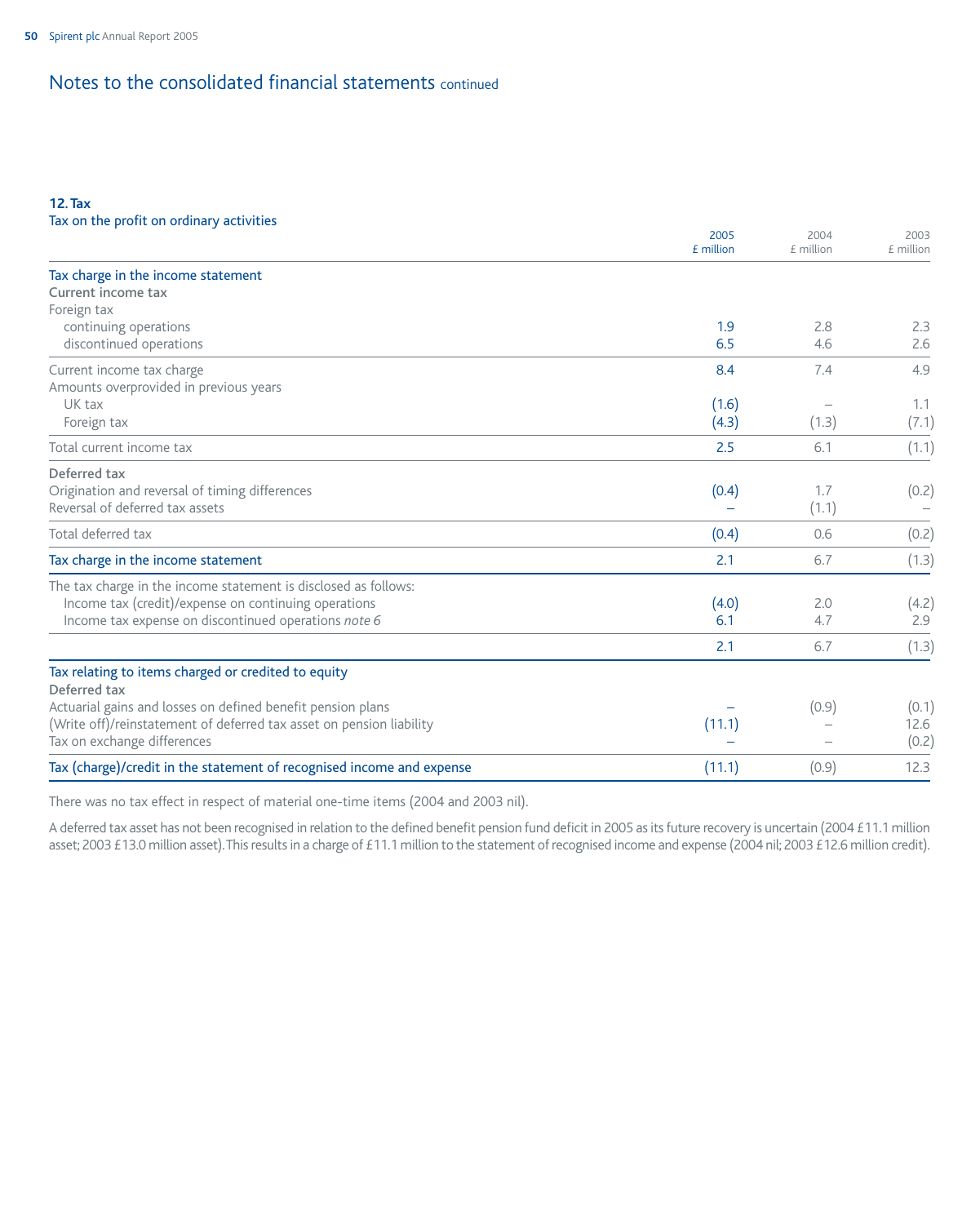2005

### Reconciliation of the total tax charge

The tax expense in the income statement for the year is higher than the standard rate of corporation tax in the UK of 30 per cent (2004 and 2003 30 per cent).

The differences are reconciled below:

|                                                                                | 2005<br>£ million | 2004<br>£ million | 2003<br>$E$ million |
|--------------------------------------------------------------------------------|-------------------|-------------------|---------------------|
| (Loss)/profit before tax from continuing operations                            | (41.7)            | 11.2              | (4.6)               |
| Profit before tax from discontinued operations note 6                          | 19.3              | 22.0              | 17.1                |
| Accounting (loss)/profit before tax                                            | (22.4)            | 33.2              | 12.5                |
| Accounting (loss)/profit multiplied by the UK standard rate of corporation tax |                   |                   |                     |
| of 30 per cent (2004 and 2003 30 per cent)                                     | (6.7)             | 10.0              | 3.7                 |
| Expenses not deductible for tax purposes:                                      |                   |                   |                     |
| Material one-time items not given credit                                       | 2.6               | 0.9               | 5.4                 |
| Intangible assets                                                              | 10.6              | (1.1)             |                     |
| Tax relief on share-based payment                                              | 1.2               | 1.6               | 0.3                 |
| <b>Disposals</b>                                                               | 0.8               | (1.2)             | (2.6)               |
| Differences in overseas rates and other adjustments                            | 0.2               | (1.7)             | (1.3)               |
| Tax overprovided in previous years                                             | (5.9)             | (1.3)             | (6.0)               |
| Other                                                                          | (0.7)             | (0.5)             | (0.8)               |
| Total tax expense/(credit) reported in the income statement                    | 2.1               | 6.7               | (1.3)               |

## **13. (Loss)/earnings per share**

|                                                              | 2005   | 2004  | 2003   |
|--------------------------------------------------------------|--------|-------|--------|
|                                                              | pence  | pence | pence  |
| Basic (loss)/earnings per share                              | (2.62) | 2.79  | 1.46   |
| Basic (loss)/earnings per share from continuing operations   | (3.97) | 0.98  | (0.04) |
| Basic earnings per share from discontinued operations        | 1.35   | 1.81  | 1.50   |
| Diluted (loss)/earnings per share                            | (2.62) | 2.74  | 1.44   |
| Diluted (loss)/earnings per share from continuing operations | (3.97) | 0.96  | (0.04) |
| Diluted earnings per share from discontinued operations      | 1.33   | 1.78  | 1.48   |
| Adjusted earnings per share                                  | 2.30   | 3.14  | 2.36   |
| Adjusted earnings per share from continuing operations       | 0.32   | 1.29  | 0.84   |
| Adjusted earnings per share from discontinued operations     | 1.98   | 1.85  | 1.52   |

The Group discloses adjusted earnings per share attributable to equity shareholders in order to provide a measure to enable period-on-period comparisons to be made of its performance.

(Loss)/earnings per share is calculated by reference to the (loss)/profit for the year and the number of Ordinary shares in issue during the year as follows:

|                                                                      |                          |                            | £ million           |
|----------------------------------------------------------------------|--------------------------|----------------------------|---------------------|
|                                                                      | Continuing<br>operations | Discontinued<br>operations | Total<br>operations |
| (Loss)/profit for the year<br>Less: minority shareholders' interests | (37.7)                   | 13.2<br>(0.4)              | (24.5)<br>(0.4)     |
| (Loss)/profit for the year attributable to equity holders of parent  | (37.7)                   | 12.8                       | (24.9)              |
| Material one-time items                                              | 8.4                      | 0.4                        | 8.8                 |
| Goodwill impairment                                                  | 37.0                     |                            | 37.0                |
| Share-based payment                                                  | 5.1                      | 0.5                        | 5.6                 |
| (Profit)/loss on the disposal of operations                          | (3.9)                    | 6.7                        | 2.8                 |
| Prior year tax credit                                                | (5.9)                    |                            | (5.9)               |
| Prior year tax credit on associate                                   |                          | (1.5)                      | (1.5)               |
| Adjusted earnings attributable to equity holders of parent           | 3.0                      | 18.9                       | 21.9                |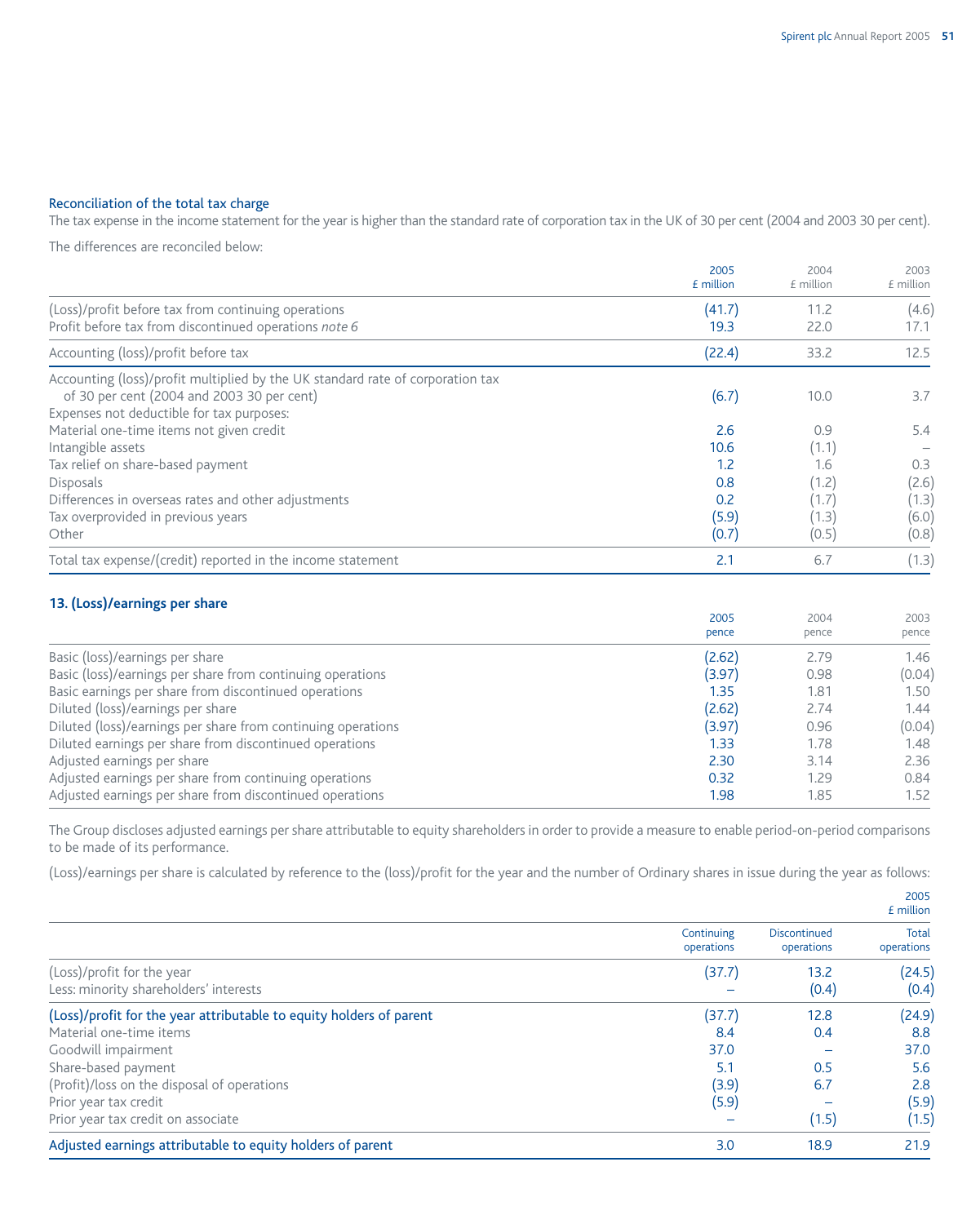## **13. (Loss)/earnings per share** continued

|                                                              |                          |                            | £ million           |
|--------------------------------------------------------------|--------------------------|----------------------------|---------------------|
|                                                              | Continuing<br>operations | Discontinued<br>operations | Total<br>operations |
| Profit for the year                                          | 9.2                      | 17.3                       | 26.5                |
| Less: minority shareholders' interests                       |                          | (0.3)                      | (0.3)               |
| Profit for the year attributable to equity holders of parent | 9.2                      | 17.0                       | 26.2                |
| Material one-time items                                      | 2.9                      |                            | 2.9                 |
| Share-based payment                                          | 4.8                      | 0.4                        | 5.2                 |
| Profit on the disposal of operations                         | (4.0)                    |                            | (4.0)               |
| Costs associated with the part prepayment of loan notes      | 0.5                      |                            | 0.5                 |
| Prior year tax credit                                        | (1.3)                    |                            | (1.3)               |
| Adjusted earnings attributable to equity holders of parent   | 12.1                     | 17.4                       |                     |
|                                                              |                          |                            | 29.5                |

2004

2003

|                                                                     |                           |                            | $E$ million               |
|---------------------------------------------------------------------|---------------------------|----------------------------|---------------------------|
|                                                                     | Continuing<br>operations  | Discontinued<br>operations | Total<br>operations       |
| Profit/(loss) for the year                                          | (0.4)                     | 14.2                       | 13.8                      |
| Less: minority shareholders' interests                              |                           | (0.2)                      | (0.2)                     |
| Profit/(loss) for the year attributable to equity holders of parent | (0.4)                     | 14.0                       | 13.6                      |
| Material one-time items                                             | 7.5                       |                            | 7.5                       |
| Share-based payment                                                 | 0.9                       | 0.1                        | 1.0                       |
| Profit on the disposal of operations                                | (8.6)                     |                            | (8.6)                     |
| Costs associated with the part prepayment of loan notes             | 16.1                      |                            | 16.1                      |
| Attributable tax on material one-time items                         | (1.7)                     |                            | (1.7)                     |
| Prior year tax credit                                               | (6.0)                     |                            | (6.0)                     |
| Adjusted earnings attributable to equity holders of parent          | 7.8                       | 14.1                       | 21.9                      |
|                                                                     | 2005<br>Number<br>million | 2004<br>Number<br>million  | 2003<br>Number<br>million |
| Weighted average number of shares in issue - basic and adjusted     | 950.4                     | 939.2                      | 929.3                     |
| Dilutive potential of employee share options                        | 10.2                      | 18.1                       | 17.1                      |
| Weighted average number of shares in issue - diluted                | 960.6                     | 957.3                      | 946.4                     |

The shares in issue used to calculate basic and adjusted (loss)/earnings per share exclude the shares held by Spirent Sharesave Trust and the Employee Share Ownership Trust in accordance with IAS 33 'Earnings per Share'.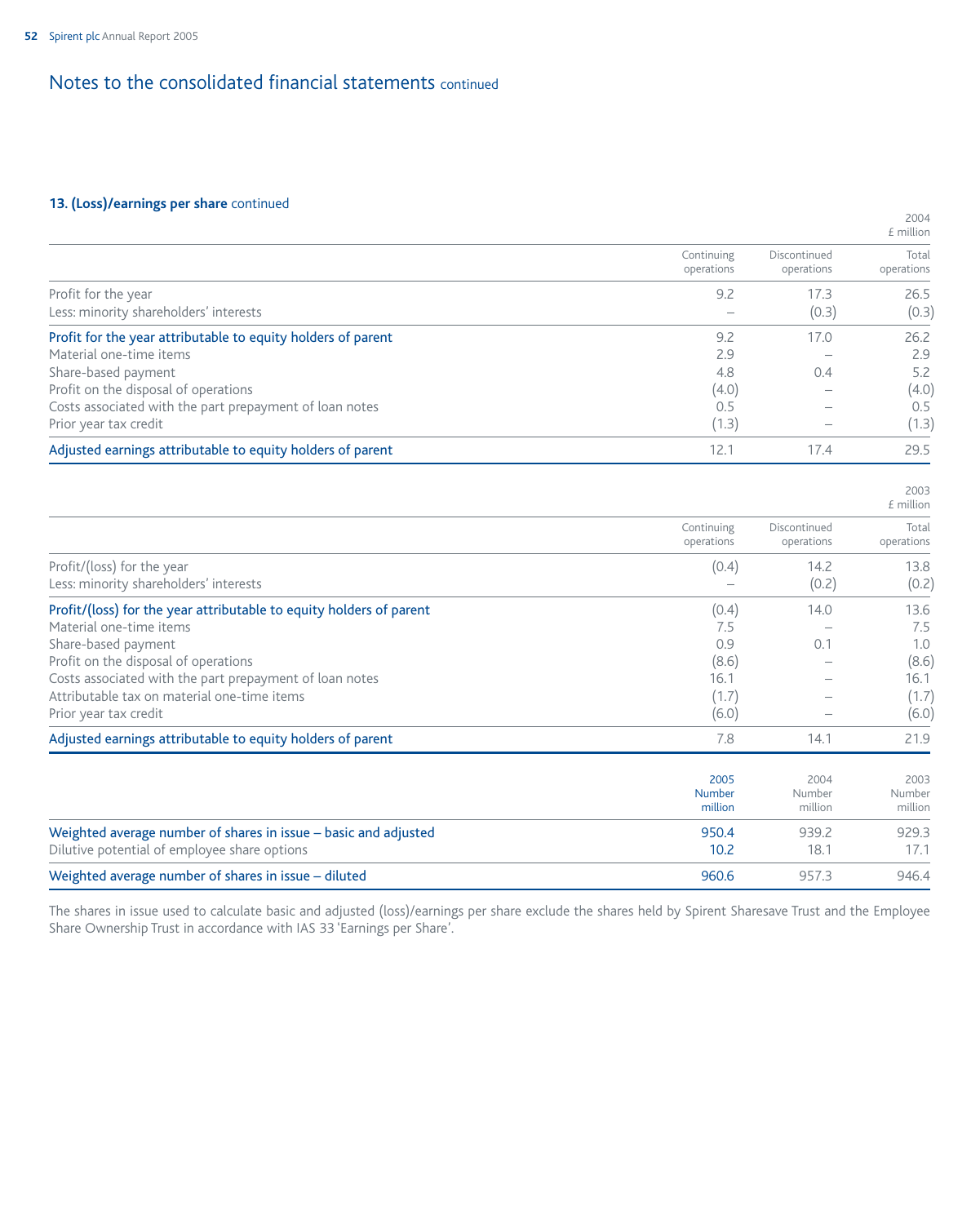## **14. Goodwill**

|                                                                                                                                                     | £ million                       |
|-----------------------------------------------------------------------------------------------------------------------------------------------------|---------------------------------|
| Cost net of accumulated impairment losses<br>At 1 January 2003<br>Increase during the year<br>Disposal of operations note 37<br>Exchange adjustment | 113.6<br>2.7<br>(0.6)<br>(4.8)  |
| At 31 December 2003<br>Exchange adjustment                                                                                                          | 110.9<br>(4.4)                  |
| At 31 December 2004<br>Attributable to discontinued operation note 6<br>Impairment<br>Exchange adjustment                                           | 106.5<br>(5.5)<br>(37.0)<br>7.5 |
| At 31 December 2005                                                                                                                                 | 71.5                            |
| At 31 December 2003<br>Cost (gross carrying amount)<br>Accumulated impairment losses                                                                | 1,785.5<br>(1,674.6)            |
| Net carrying amount                                                                                                                                 | 110.9                           |
| At 31 December 2004<br>Cost (gross carrying amount)<br>Accumulated impairment losses                                                                | 1,745.3<br>(1,638.8)            |
| Net carrying amount                                                                                                                                 | 106.5                           |
| At 31 December 2005<br>Cost (gross carrying amount)<br>Accumulated impairment losses                                                                | 1,777.3<br>(1,705.8)            |
| Net carrying amount                                                                                                                                 | 71.5                            |

Goodwill acquired through business combinations has been allocated for impairment testing purposes to two cash-generating units, Performance Analysis which is also a reportable segment and the Service Assurance Broadband business unit, which together with the Field Test business unit, constitutes the Service Assurance reportable segment.

The carrying amounts of goodwill at 31 December 2005 by cash-generating unit are as follows:

|                         |                         |                                   | £ million    |
|-------------------------|-------------------------|-----------------------------------|--------------|
|                         | Performance<br>Analysis | Service<br>Assurance<br>Broadband | <b>Total</b> |
|                         | 5.5                     |                                   | 5.5          |
| Europe<br>North America | 45.4                    | 20.6                              | 66.0         |
|                         | 50.9                    | 20.6                              | 71.5         |

### Impairment of Service Assurance Broadband

IAS 36 'Impairment of Assets' requires that a cash-generating unit to which goodwill has been allocated should be tested whenever there is an indication that the unit may be impaired. As a result of the substantial drop in activity levels in Service Assurance Broadband during the first half of 2005 this unit was tested for impairment. The recoverable amount of this unit was determined based on a value in use calculation using a pre-tax discount rate of 14.5 per cent. Following the impairment test, a goodwill charge of £37.0 million was recognised through administration expenses in the first half of 2005.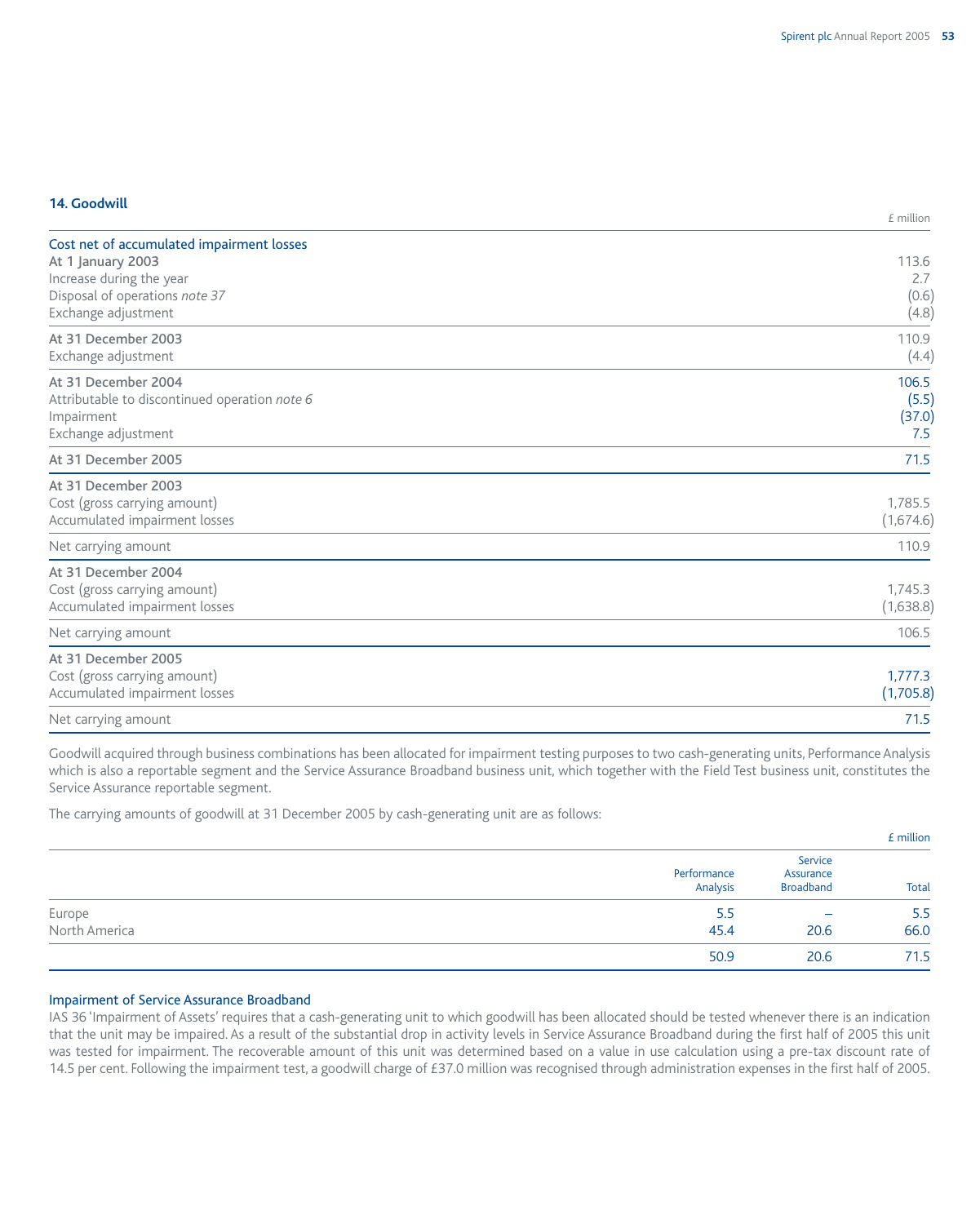## **14. Goodwill** continued Annual impairment test

The recoverable amounts of the Performance Analysis and Service Assurance Broadband cash-generating units at 30 November 2005, the annual impairment testing date, have been calculated based on a value in use calculation using cash flow projections over a five year period. These were based on financial budgets approved by the Board for the next year and on approved strategic plans for the following two years. Cash flows in years four and five have been extrapolated using a 4.0 per cent growth rate which approximates to the average long term growth rate for the industries in which these units operate. The cash flows were discounted using a pre-tax discount rate of 15.9 per cent (2004 16.9 per cent; 2003 18.4 per cent) and 17.2 per cent (2004 15.6 per cent; 2003 15.0 per cent) respectively. In both cases the recoverable amounts of these units were in excess of their carrying values and no further impairment arose in the second half of 2005.

The key assumptions in these value in use calculations were:

- Revenue growth rates used in the budget and strategic plans.
- Gross margin.
- Operating expenses.
- Discount rate.
- Growth rate used to extrapolate cash flows beyond the strategic plan period.

Revenue growth rates used in the budget and strategic plans are based on management's estimate of growth in the markets served, taking into account products yet to be launched and which are in the development pipeline. They are consistent with external sources of information including comparable companies operating in the same markets and analysts' forecasts.

Gross margins are based on historical values achieved by the respective cash-generating units.

Operating expenses are based upon historical levels suitably adjusted for increases in activity levels over the term of the cash flow projections.

The discount rates are based on the Group's weighted average cost of capital adjusted to reflect management's estimate of the specific risk profile associated with the cash flow projections for each cash-generating unit.

Long term growth rates are based upon industry analysis and are consistent with analysts' forecasts.

#### Sensitivity to changes in assumptions

With regard to the assessment of value in use of the Performance Analysis unit, management believes that no reasonable possible change in any of the above key assumptions would cause the carrying value of the unit to exceed its recoverable amount.

For the Service Assurance Broadband unit, there are reasonable possible changes in key assumptions which would cause the carrying value of the unit to exceed its recoverable amount. In particular, the revenue growth assumptions in the strategic plan are based upon the successful execution of a new strategy for growth to meet the needs of service providers for their new triple play networks and services.The strategic plan assumes a significant increase in revenues in 2007, being the full year effect of new products expected to be launched in the second half of 2006. Should management fail to execute this strategy, such that the anticipated increase in revenue is not realised by 50 per cent or more in that year, and assuming growth is maintained at planned rates thereafter, albeit off a lower base, then value in use would be reduced to a value equal to the carrying amount for this unit.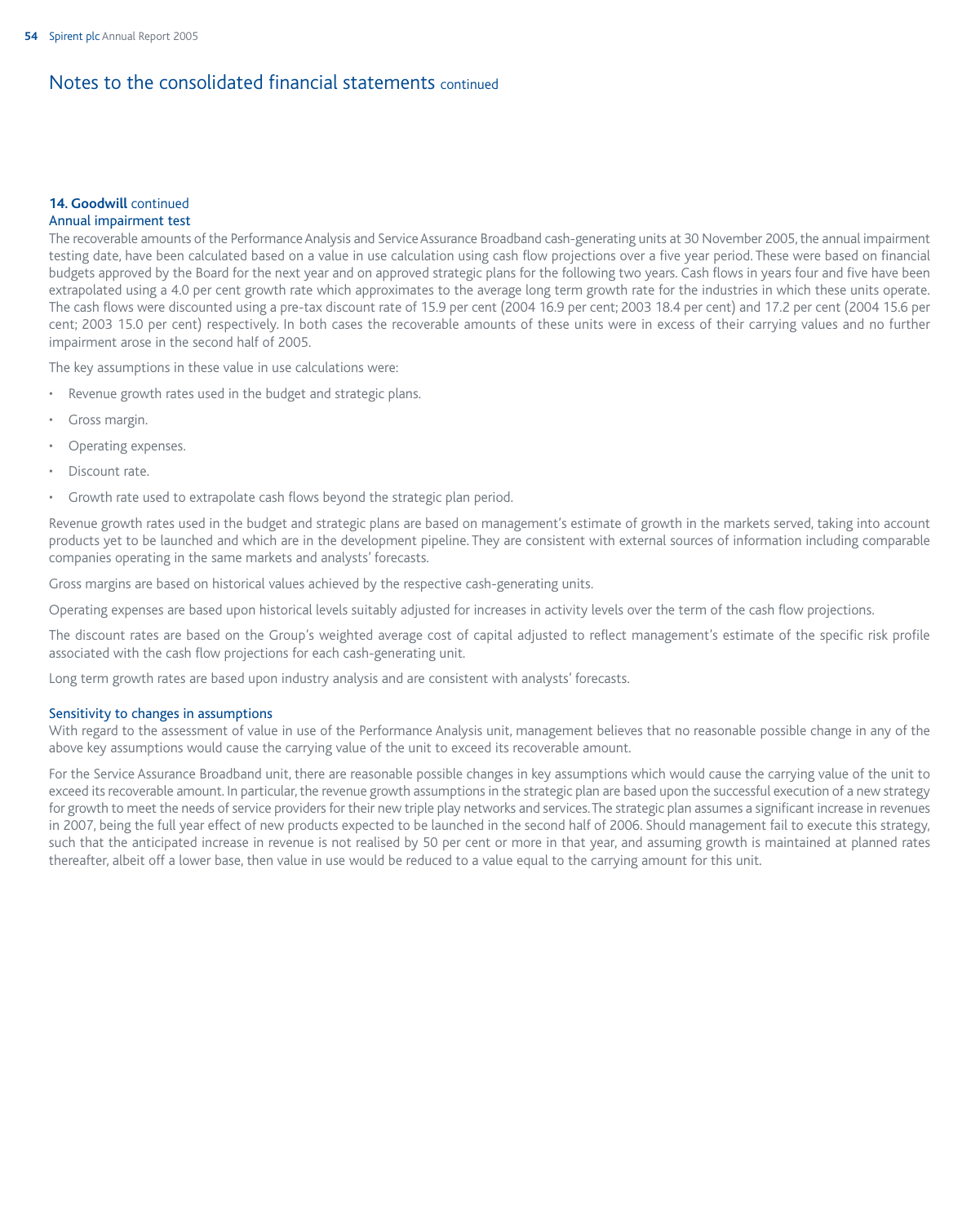## **15. Property, plant and equipment**

|                                                                  |                          |                          |                                       | £ million       |
|------------------------------------------------------------------|--------------------------|--------------------------|---------------------------------------|-----------------|
|                                                                  | Land and<br>buildings    | Plant and<br>machinery   | Fixtures<br>fittings and<br>equipment | Total           |
| Cost, net of accumulated depreciation and accumulated impairment |                          |                          |                                       |                 |
| At 1 January 2003                                                | 43.4                     | 37.0                     | 29.6                                  | 110.0           |
| Additions                                                        |                          |                          |                                       |                 |
| owned assets                                                     | 0.5                      | 11.6                     | 4.6                                   | 16.7            |
| leased assets                                                    | ÷.                       |                          | 0.3                                   | 0.3             |
| <b>Disposals</b>                                                 | (0.2)                    | (0.4)                    | (0.2)                                 | (0.8)           |
| Disposal of operations note 37                                   | (0.4)<br>(3.2)           | (0.1)                    | (0.2)                                 | (0.7)           |
| Impairment of property, plant and equipment                      | (2.7)                    | (14.6)                   | (12.0)                                | (3.2)<br>(29.3) |
| Depreciation charge for the year<br>Exchange adjustment          | (0.8)                    | (1.3)                    | (0.7)                                 | (2.8)           |
|                                                                  |                          |                          |                                       |                 |
| At 1 January 2004<br>Additions                                   | 36.6                     | 32.2                     | 21.4                                  | 90.2            |
| owned assets                                                     | 0.8                      | 16.5                     | 8.0                                   | 25.3            |
| leased assets                                                    |                          |                          | 0.3                                   | 0.3             |
| Inter-class transfers                                            |                          | (0.3)                    | 0.3                                   |                 |
| <b>Disposals</b>                                                 |                          | (0.6)                    | (0.3)                                 | (0.9)           |
| Disposal of operations note 37                                   | $\overline{\phantom{0}}$ |                          | (0.1)                                 | (0.1)           |
| Impairment of property, plant and equipment                      | (0.5)                    |                          | (0.1)                                 | (0.6)           |
| Depreciation charge for the year                                 | (2.3)                    | (14.0)                   | (9.1)                                 | (25.4)          |
| Exchange adjustment                                              | (0.8)                    | (1.1)                    | (0.6)                                 | (2.5)           |
| At 1 January 2005<br>Additions                                   | 33.8                     | 32.7                     | 19.8                                  | 86.3            |
| owned assets                                                     | 1.7                      | 16.3                     | 12.5                                  | 30.5            |
| leased assets                                                    | 2.2                      | $\overline{\phantom{a}}$ | 0.3                                   | 2.5             |
| Inter-class transfers                                            | 0.2                      | (0.8)                    | 0.6                                   |                 |
| <b>Disposals</b>                                                 | $\equiv$                 |                          | (0.6)                                 | (0.6)           |
| Attributable to discontinued operation note 6                    | (31.0)                   | (27.3)                   | (12.6)                                | (70.9)          |
| Depreciation charge for the year                                 | (2.1)                    | (12.3)                   | (8.2)                                 | (22.6)          |
| Exchange adjustment                                              | 1.4                      | 2.4                      | 1.1                                   | 4.9             |
| At 31 December 2005                                              | 6.2                      | 11.0                     | 12.9                                  | 30.1            |
| At 31 December 2003                                              |                          |                          |                                       |                 |
| Cost                                                             | 49.8                     | 120.7                    | 66.6                                  | 237.1           |
| Accumulated depreciation and accumulated impairment              | (13.2)                   | (88.5)                   | (45.2)                                | (146.9)         |
| Net carrying amount                                              | 36.6                     | 32.2                     | 21.4                                  | 90.2            |
| At 31 December 2004                                              |                          |                          |                                       |                 |
| Cost                                                             | 48.8                     | 129.3                    | 65.9                                  | 244.0           |
| Accumulated depreciation and accumulated impairment              | (15.0)                   | (96.6)                   | (46.1)                                | (157.7)         |
| Net carrying amount                                              | 33.8                     | 32.7                     | 19.8                                  | 86.3            |
| At 31 December 2005                                              |                          |                          |                                       |                 |
| Cost                                                             | 16.7                     | 41.0                     | 50.0                                  | 107.7           |
| Accumulated depreciation and accumulated impairment              | (10.5)                   | (30.0)                   | (37.1)                                | (77.6)          |
| Net carrying amount                                              | 6.2                      | 11.0                     | 12.9                                  | 30.1            |
|                                                                  |                          |                          |                                       |                 |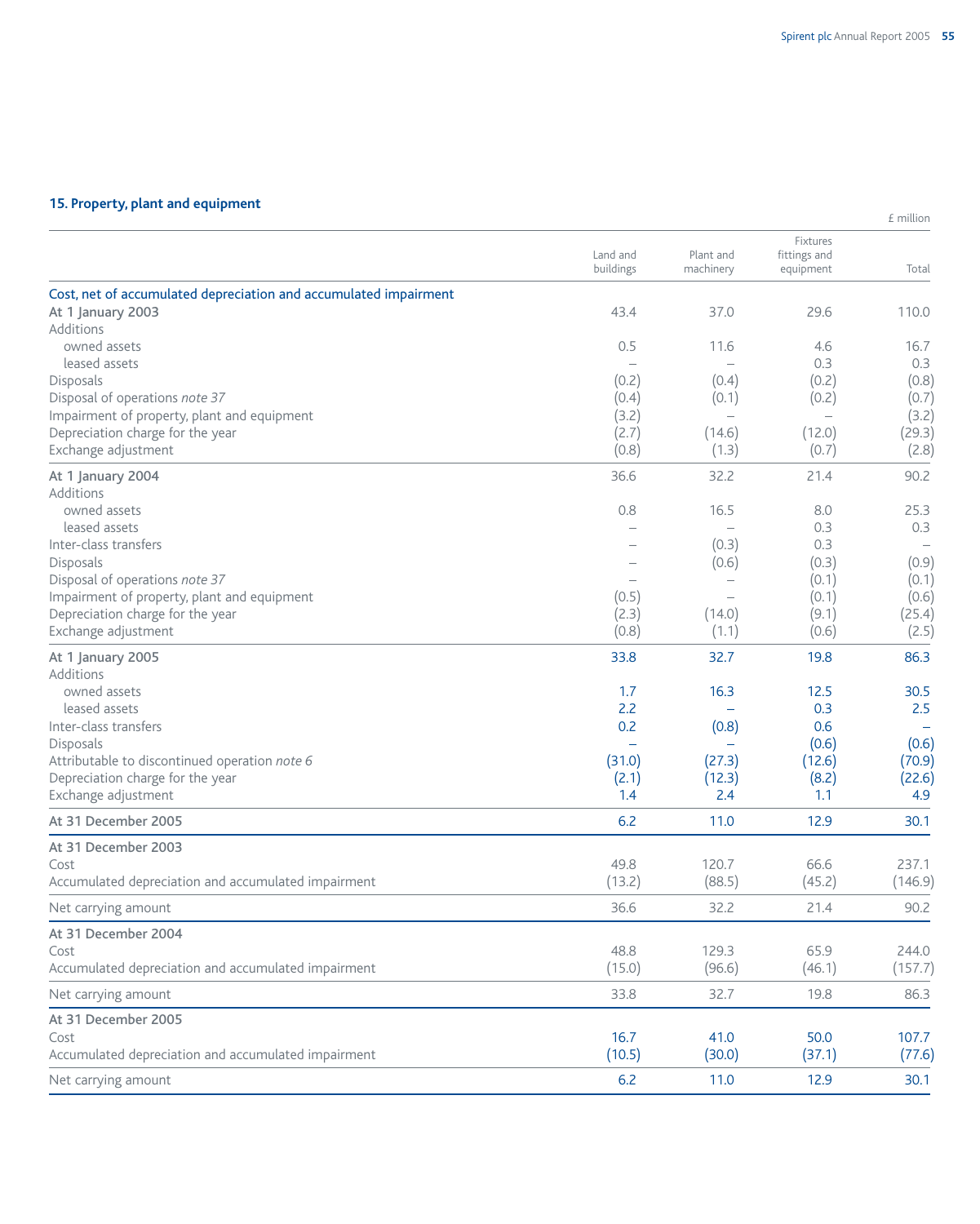## **15. Property, plant and equipment** continued

Property, plant and equipment include assets held under finance leases as follows:

|                                    | Plant and<br>machinery | Fixtures<br>fittings and<br>equipment | Total |
|------------------------------------|------------------------|---------------------------------------|-------|
| Net book value at 31 December 2003 | 0.4                    | 0.6                                   | 1.0   |
| Net book value at 31 December 2004 | 0.3                    | 0.5                                   | 0.8   |
| Net book value at 31 December 2005 | 0.3                    | -                                     | 0.3   |

£ million

## **16. Capital commitments and contingent liabilities**

|                                  | 2005<br>£ million | 2004<br>$f$ million | 2003<br>Emillion |
|----------------------------------|-------------------|---------------------|------------------|
| Capital expenditure commitments: |                   |                     |                  |
| Contracted but not provided      |                   |                     |                  |

For 2005 capital expenditure commitments are for the continuing Group.

The Group has provided indemnities of £1.0 million (2004 £0.5 million; 2003 £1.0 million) for certain ongoing business obligations under letters of credit for subsidiary companies.

#### **17. Subsidiaries**

A list of the significant investments in subsidiaries, including the name, country of incorporation and proportion of ownership interest is given on page 114 of these financial statements.

## **18. Investments in joint venture and associates**

|                                                   | 2005<br>£ million | 2004<br>£ million | 2003<br>£ million |
|---------------------------------------------------|-------------------|-------------------|-------------------|
| Investments in associates                         |                   | 14.3              | 13.1              |
| Investment in joint venture                       |                   |                   | 0.3               |
| Investments accounted for using the equity method |                   | 14.3              | 13.4              |
| Joint venture                                     |                   |                   |                   |
| At 1 January                                      |                   | 0.3               | 50.1              |
| Share of retained (loss)/profit                   |                   | (0.7)             | 1.4               |
| Additions                                         |                   | 0.2               | 0.5               |
| Disposal                                          |                   |                   | (54.3)            |
| Exchange adjustment                               |                   |                   | 2.6               |
| Accrued contribution to joint venture             |                   | 0.2               |                   |
| At 31 December                                    |                   |                   | 0.3               |
| Share of joint venture's revenue and profit       |                   |                   |                   |
| Revenue                                           |                   |                   | 22.4              |
| Expenses                                          |                   | (0.7)             | (19.9)            |
| (Loss)/profit before tax                          |                   | (0.7)             | 2.5               |
| Tax                                               |                   |                   | (1.1)             |
| Share of results from joint ventures after tax    |                   | (0.7)             | 1.4               |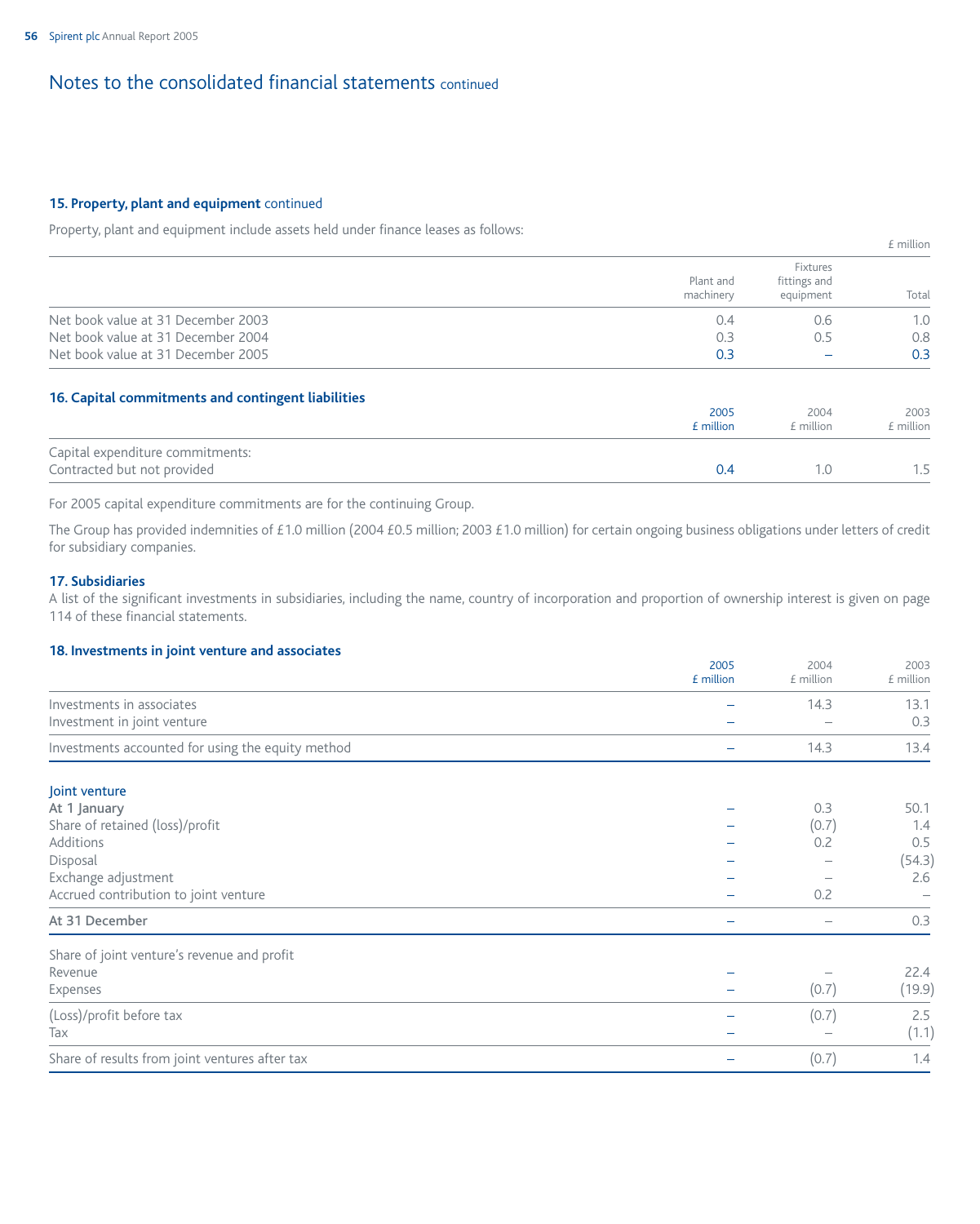The joint venture company as at 31 December 2004 and 2003 was:

|                |       | Location % holding Nature of business |
|----------------|-------|---------------------------------------|
| Spirent DM Ltd | China | 40% Communications                    |

During 2004, the Group exited from the Spirent DM joint venture. Until exit, the Group accounted for its interests in the joint venture using the equity method.

## Associates

|                                                                  | 2005<br>£ million | 2004<br>£ million | 2003<br>£ million |
|------------------------------------------------------------------|-------------------|-------------------|-------------------|
| At 1 January                                                     | 14.3              | 13.1              | 11.9              |
| Exchange adjustment                                              | (0.7)             | (0.5)             | 0.2               |
| Share of associates' net profit - discontinued operations note 6 | 2.7               | 1.8               | 1.1               |
| Dividend                                                         | (0.2)             | (0.1)             | (0.1)             |
| Attributable to discontinued operations note 6                   | (16.1)            |                   |                   |
| At 31 December                                                   |                   | 14.3              | 13.1              |
| Gross assets                                                     |                   | 16.2              | 14.7              |
| Gross liabilities                                                |                   | (1.9)             | (1.6)             |
|                                                                  |                   | 14.3              | 13.1              |

Gross assets and gross liabilities of the associates are estimated based on the latest audited financial statements.

The share of associates net profit includes a prior year tax credit of £1.5 million in 2005 in respect of tax on the unremitted earnings.

The associated companies at 31 December 2005, 2004 and 2003 were as follows:

|                                  | % holding | Nature of business                                           |
|----------------------------------|-----------|--------------------------------------------------------------|
| Tyton Company of Japan<br>3M/ECC |           | 49 Cable management products<br>20 Cable management products |

Tyton Company of Japan has a reporting date of 31 March being the date of preparation of statutory financial statements.

At 31 December 2005, the investment in associates has been included in assets held in disposal group held for sale, as these investments form part of the HellermannTyton Division (note 6).

## **19. Inventories** 2005 2004 2003  $E$  million  $E$  million  $E$  million Raw materials  $\sim$  12.6 12.1 12.6 12.1 12.6 12.1 12.5 12.1 12.6 12.1 12.5 12.1 12.1 12.6 Work in progress 2.2 6.2 5.0 Finished goods 19.0 35.7 37.4 27.0 54.0 55.0

An expense of £2.8 million (2004 £0.4 million; 2003 £0.1 million) has been recognised in the period for inventory write-downs.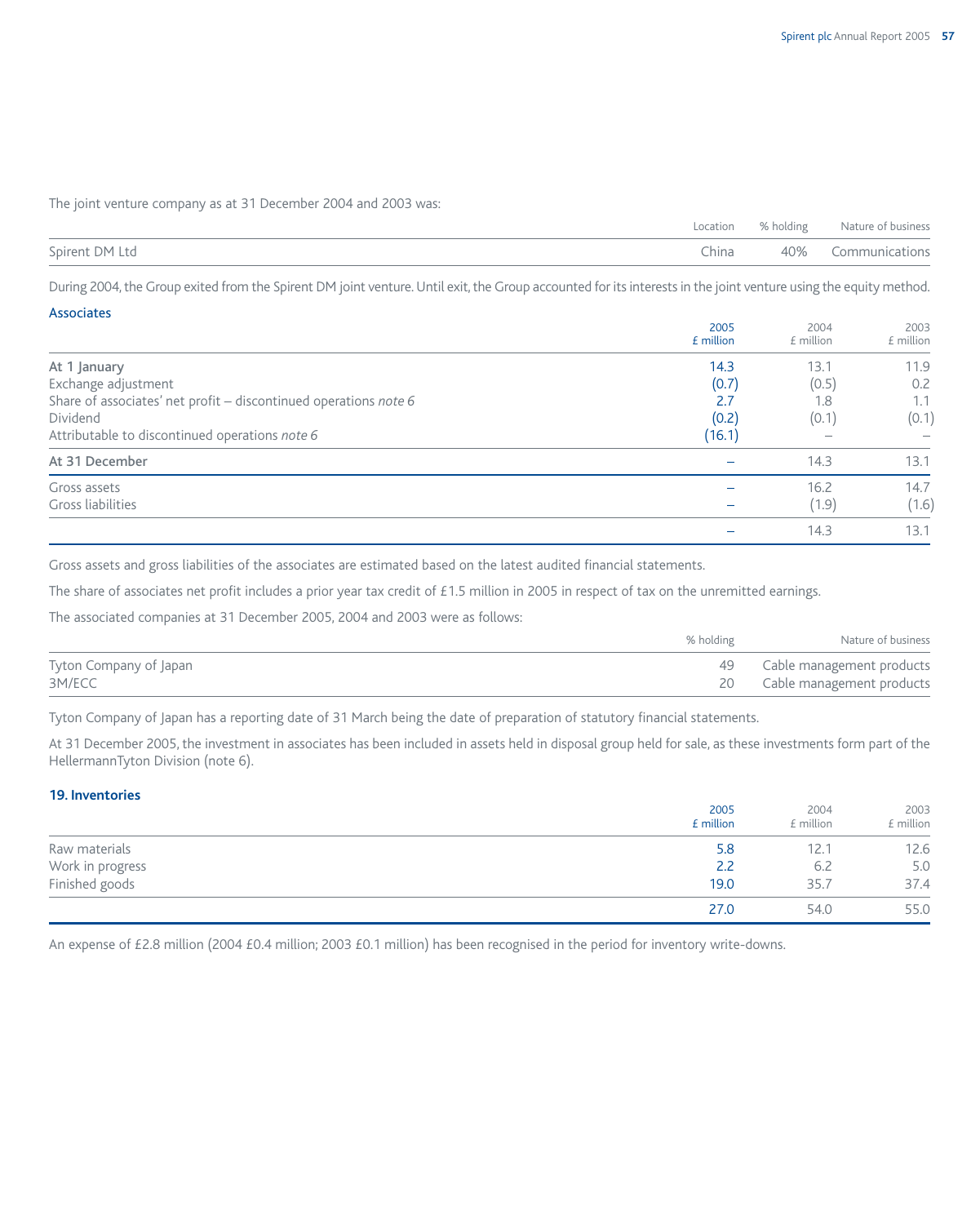### **20. Trade and other receivables**

|                                | 2005<br>£ million | 2004<br>£ million | 2003<br>£ million |
|--------------------------------|-------------------|-------------------|-------------------|
| Non-current assets             |                   |                   |                   |
| Other receivables              |                   | 0.2               | 0.2               |
| Prepayments                    | 1.7               | 1.3               | 1.5               |
|                                | 1.7               | 1.5               | 1.7               |
| <b>Current assets</b>          |                   |                   |                   |
| Trade receivables              | 45.8              | 74.6              | 69.5              |
| Owed by associates             |                   | 0.3               | 0.2               |
| Other receivables              | 2.3               | 6.3               | 8.2               |
| Prepayments and accrued income | 8.2               | 7.2               | 7.3               |
|                                | 56.3              | 88.4              | 85.2              |
|                                | 58.0              | 89.9              | 86.9              |

Trade and other receivables relating to discontinued operations are disclosed in note 6 for 2005.

Trade and other receivables are non-interest bearing and are generally on 60 day settlement terms. Trade receivables are presented net of allowances for estimated irrecoverable amounts of £0.5 million (2004 £1.3 million; 2003 £1.6 million), which have been estimated by the Group's management based on prior experience and their assessment of the current economic environment. Other receivables are non-interest bearing.

The directors consider that the carrying amount of trade and other receivables approximates to their fair value.

The Group's credit risk is primarily attributable to its trade receivables, although the Group has no significant concentration of credit risk with exposure spread over a large number of customers.

#### **21. Cash and cash equivalents**

|                          | 2005<br>£ million | 2004<br>£ million | 2003<br>million |
|--------------------------|-------------------|-------------------|-----------------|
| Cash at bank and in hand | 22.3              | 20.4              | 33.6            |
| Short term bank deposits | 26.9              |                   | 4.0             |
|                          | 49.2              |                   | 37.6            |

#### **22. Trade and other payables – current**

|                                       | 2005<br>£ million | 2004<br>£ million | 2003<br>£ million               |
|---------------------------------------|-------------------|-------------------|---------------------------------|
| Trade payables                        | 11.1              | 28.0              | 27.6                            |
| Payments received on account          | 6.9               | 0.1               | $\hspace{0.1mm}-\hspace{0.1mm}$ |
| Owed to associates                    |                   | 0.8               | 0.8                             |
| Other taxes and social security costs | 2.7               | 5.1               | 5.3                             |
| Other payables                        | 4.4               | 7.1               | 10.0                            |
| Accruals and deferred income          | 37.8              | 49.7              | 43.9                            |
|                                       | 62.9              | 90.8              | 87.6                            |

Trade and other payables relating to discontinued operations are disclosed in note 6 for 2005.

Trade payables are non-interest bearing and are normally settled on 60 day terms. Other payables are non-interest bearing.

The directors consider that the carrying amount of trade payables approximates to their fair value.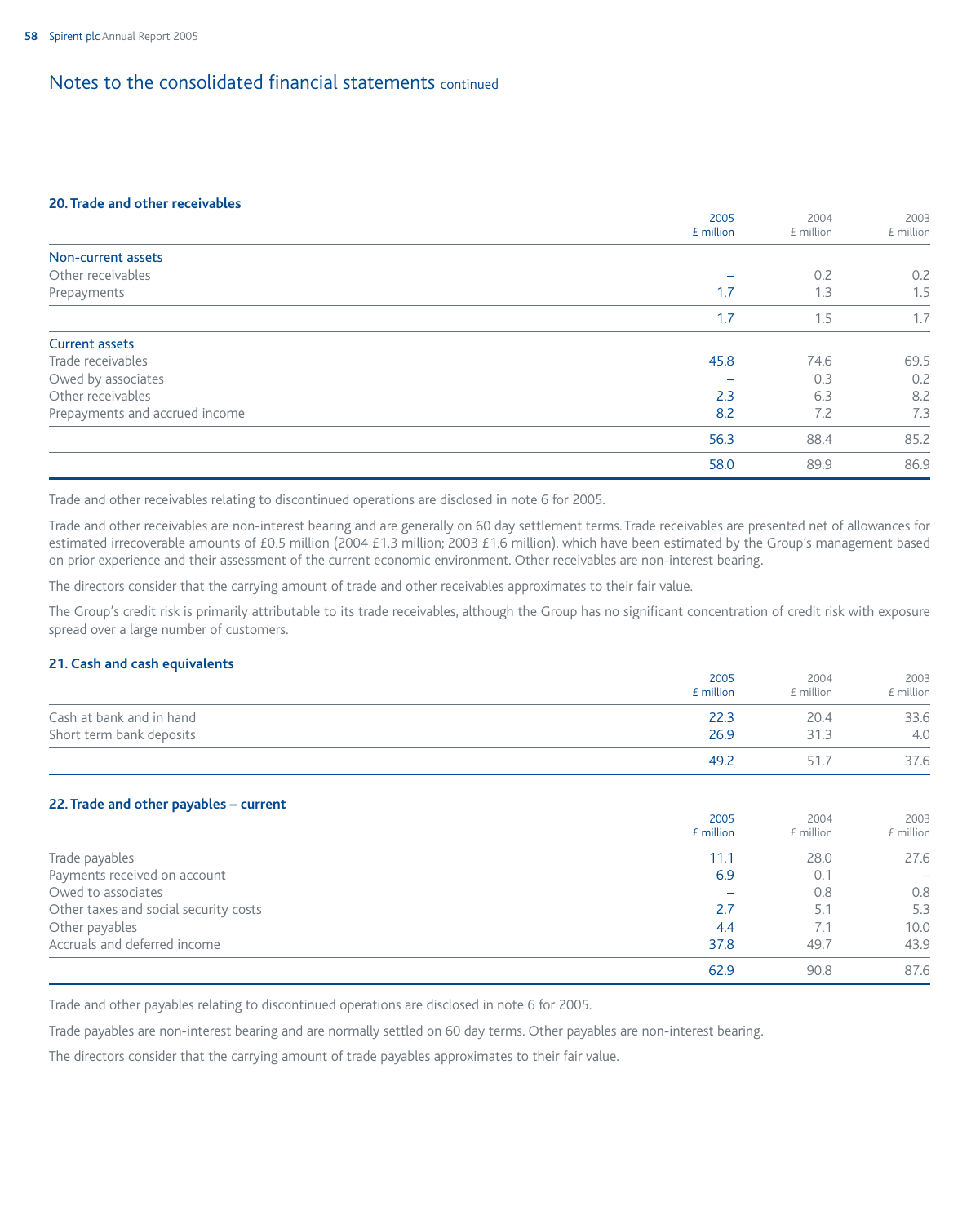## **23. Short term borrowings and overdrafts**

|                                                       | 2005<br>£ million | 2004<br>£ million | 2003<br>£ million |
|-------------------------------------------------------|-------------------|-------------------|-------------------|
| Senior unsecured loan notes note 28                   |                   |                   |                   |
| Bank overdrafts (secured)                             | 0.4               | 0.7               | 0.7               |
| Bank loans due within one year                        | 0.2               | 0.2               | 0.4               |
| Finance lease obligations due within one year note 27 | 0.1               | 0.9               | 0.7               |
|                                                       | 3.9               |                   | 1.8               |

Bank overdrafts are repayable on demand. Overdrafts are secured either by mortgages on the freehold properties or by floating charges on the assets of the borrowing subsidiaries.

#### **24. Deferred tax**

The movement in the deferred tax liabilities are as follows:

| At 31 December 2005                          | 0.8                                          |                                                           | 0.8                |
|----------------------------------------------|----------------------------------------------|-----------------------------------------------------------|--------------------|
| Charge during the year note 12               | 0.7                                          | (0.1)                                                     | 0.6                |
| Exchange adjustment                          |                                              | (0.4)                                                     | (0.4)              |
| Attributed to discontinued operations note 6 | (1.3)                                        | (0.6)                                                     | (1.9)              |
| At 1 January 2005                            | 1.4                                          | 1.1                                                       | 2.5                |
| Charge for the year note 12                  |                                              | 0.6                                                       | 0.6                |
| Movement in respect of pension liability     | $\overline{\phantom{m}}$                     | (1.0)                                                     | (1.0)              |
| At 1 January 2004                            | 1.4                                          | 1.5                                                       | 2.9                |
| Charge for the year note 12                  | (0.3)                                        | 0.1                                                       | (0.2)              |
| Movement in respect of pension liability     |                                              | 0.5                                                       | 0.5                |
| Exchange adjustment                          |                                              | (0.2)                                                     | (0.2)              |
| At 1 January 2003                            | 1.7                                          | 1.1                                                       | 2.8                |
|                                              | Accelerated tax<br>depreciation<br>£ million | Other short<br>term temporary<br>differences<br>£ million | Total<br>£ million |

The movement in the deferred tax assets are as follows:

|                                                               | Other<br>£ million | <b>Retirement</b><br>benefit<br>obligations<br>£ million | Total<br>£ million |
|---------------------------------------------------------------|--------------------|----------------------------------------------------------|--------------------|
| At 1 January 2003                                             |                    |                                                          |                    |
| Movement in respect of pension liability                      |                    | 0.5                                                      | 0.5                |
| Reinstatement of deferred tax asset on pension scheme note 12 |                    | 12.6                                                     | 12.6               |
| Tax on actuarial gain note 12                                 |                    | (0.1)                                                    | (0.1)              |
| At 1 January 2004                                             |                    | 13.0                                                     | 13.0               |
| Tax on actuarial gain note 12                                 |                    | (0.9)                                                    | (0.9)              |
| Movement in respect of pension liability                      |                    | (1.0)                                                    | (1.0)              |
| At 1 January 2005                                             |                    | 11.1                                                     | 11.1               |
| Write off of deferred tax asset note 12                       |                    | (11.1)                                                   | (11.1)             |
| Recognised during the year note 12                            | 1.0                |                                                          | 1.0                |
| At 31 December 2005                                           | 1.0                |                                                          | 1.0                |

Deferred tax assets of £13.3 million (2004 £13.3 million; 2003 £18.3 million) arising principally on timing differences in the US and UK have not been recognised. These assets can only be realised when they reverse against suitable taxable profits. Although the directors ultimately expect to realise these assets, there is currently insufficient evidence under IAS 12 'Income Taxes' to recognise a deferred tax asset in respect of these timing differences.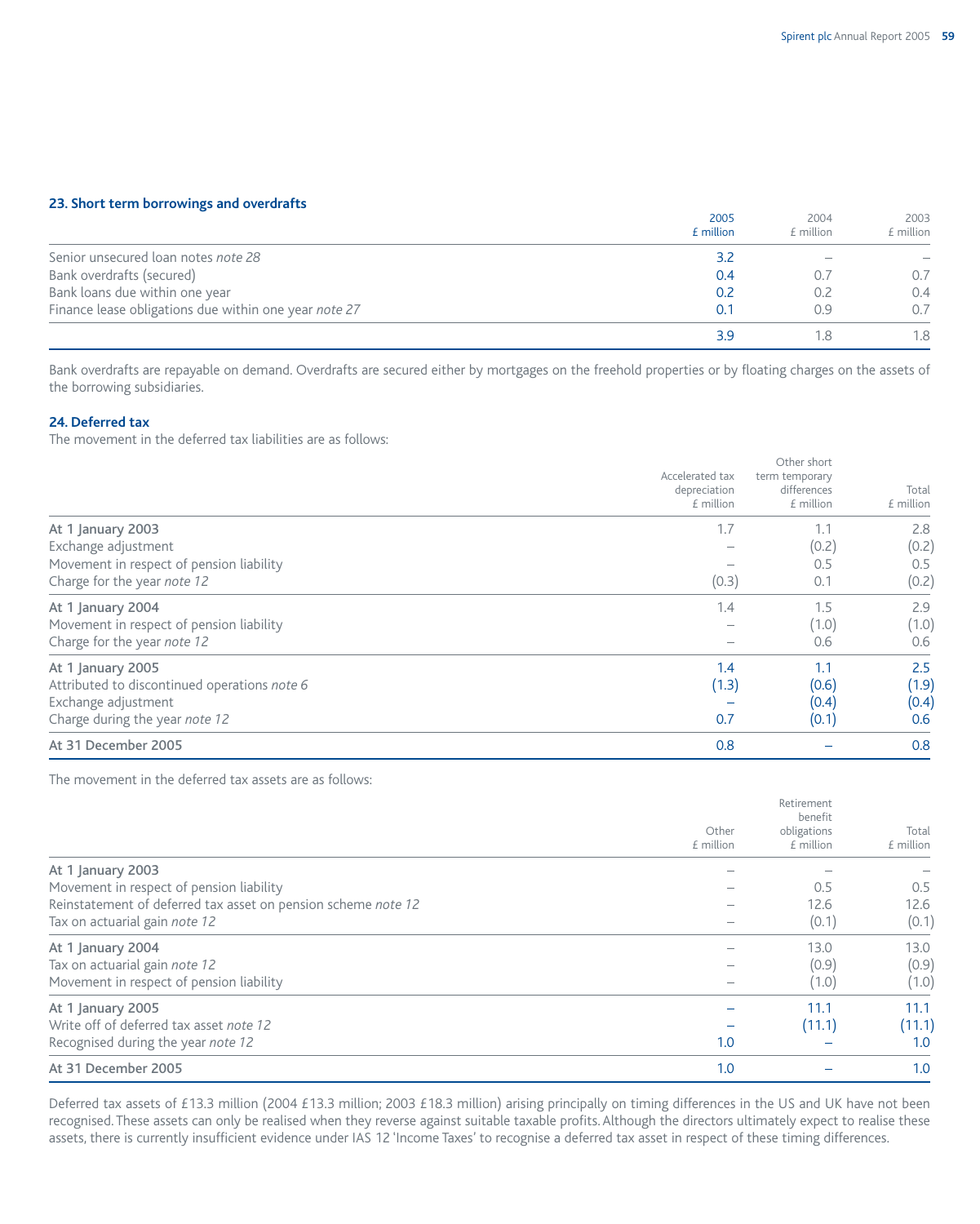### **24. Deferred tax** continued

A deferred tax asset of £15.2 million in respect of the UK final salary pension scheme has not been recognised in 2005. In 2004 and 2003 an asset was recognised.

In addition, the Group has tax losses arising in the US of £79.6 million (2004 £70.6 million; 2003 £70.1 million) and in the UK of £42.2 million (2004 £39.6 million; 2003 £24.8 million) that are available for offset against future taxable profits.A deferred tax asset has not been recognised in respect of these losses as their future recovery is uncertain. US tax losses can be carried forward for 20 years and UK losses can be carried forward indefinitely.

In total deferred taxes assets amounting to £74.2 million (2004 £52.6 million; 2003 £50.3 million) have not been recognised on unutilised losses and timing differences.

£0.1 million of deferred tax (2004 £2.1 million; 2003 £2.1 million) is recognised on the unremitted earnings of overseas subsidiaries, associates and the joint venture.

No deferred tax asset has been recognised in respect of the tax deduction which may be available on the future exercise of stock options.

Temporary differences arising in connection with interests in associates and joint ventures are insignificant.

#### **25. Trade and other payables – non-current**

|                                   | 2005<br>£ million | 2004<br>£ million | 2003<br>£ million |
|-----------------------------------|-------------------|-------------------|-------------------|
| Other payables<br>Deferred income |                   |                   | 1.3               |
|                                   | 0.4               | 2.5               | 0.4               |
| Pension                           | 0.1               | 0.3               | 0.6               |
|                                   |                   | 3 Q               | 2.3               |

## **26. Provisions and other liabilities**

|                                       |                             |                     | £ million |
|---------------------------------------|-----------------------------|---------------------|-----------|
|                                       | Restructuring<br>provisions | Lease<br>provisions | Total     |
| At 1 January 2005                     | 1.3                         | 12.5                | 13.8      |
| Charged during the year               | 4.0                         | 3.0                 | 7.0       |
| Discount on unwind of lease provision |                             | 0.3                 | 0.3       |
| Utilised in the year                  | (4.9)                       | (3.0)               | (7.9)     |
| Exchange adjustment                   | 0.1                         | 0.9                 | 1.0       |
| At 31 December 2005                   | 0.5                         | 13.7                | 14.2      |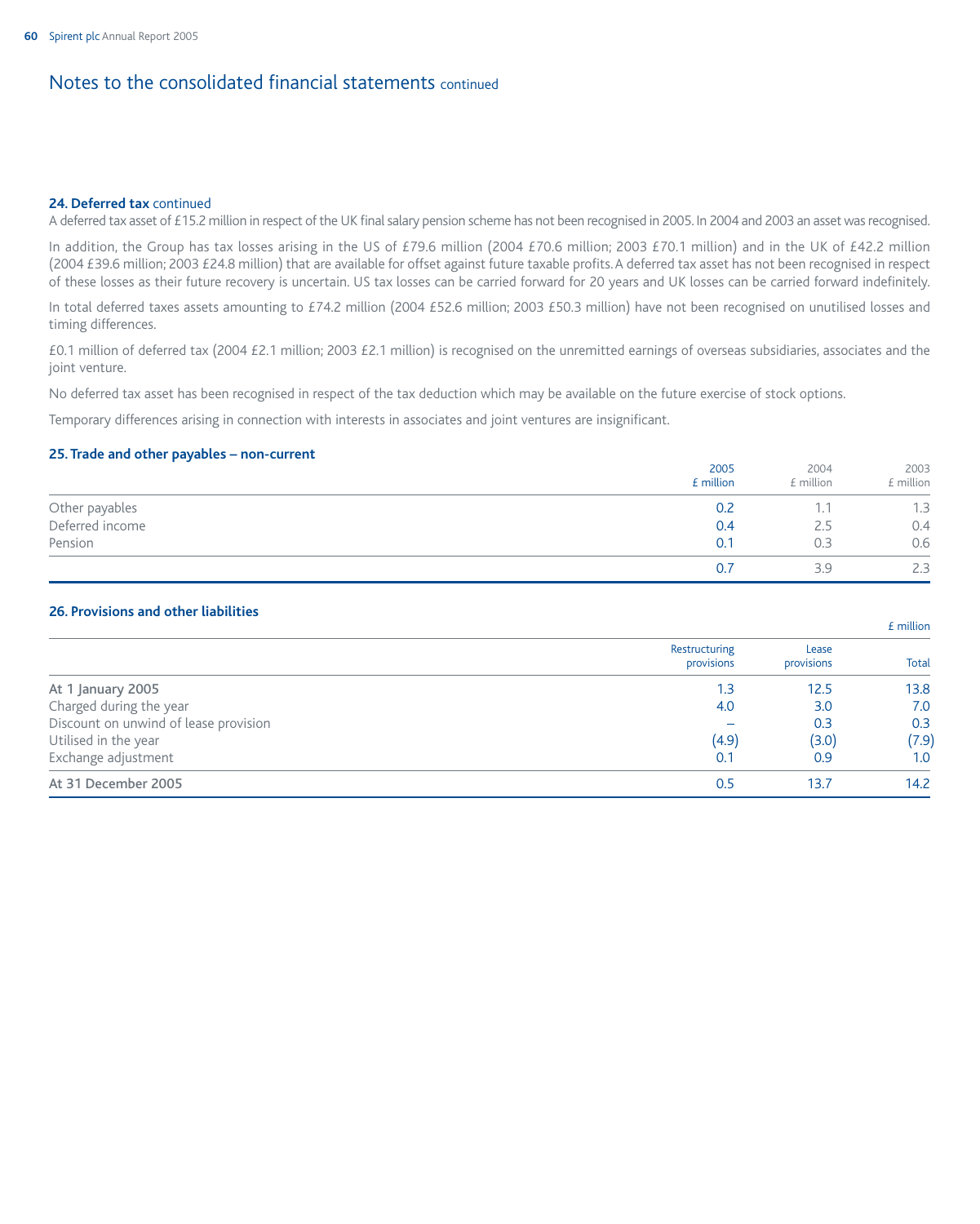Provisions have been analysed as follows:

|             | 2005<br>£ million | 2004<br>£ million | 2003<br>£ million |
|-------------|-------------------|-------------------|-------------------|
| Current     | 4.1               | 4.6               | 4.6               |
| Non-current | 10.1              | 9.6               | 13.3              |
|             | 14.2              | 13.8              | 17.9              |

The lease provisions are for the continuing obligations under leases in respect of properties which have been vacated by the Group.Where material, lease obligations are discounted. The Group expects these provisions to be utilised over the next ten years.

The restructuring costs relate to our exit from the Spirent DM joint venture.

## **27. Long term borrowings**

|                                     | 2005<br>£ million | 2004<br>£ million | 2003<br>£ million |
|-------------------------------------|-------------------|-------------------|-------------------|
| Senior unsecured loan notes note 28 | 67.7              | 64.8              | 80.8              |
| Bank loans                          | 2.2               | 2.2               | 3.3               |
| Other loans                         |                   | 0.6               | 0.7               |
| Finance lease obligations           | 1.3               | 8.7               | 8.5               |
|                                     | 71 2              | 76.3              | 93.3              |

## Finance lease obligations

|                                                   | 2005<br>£ million | 2004<br>£ million | 2003<br>£ million      | 2005<br>£ million | 2004<br>£ million | 2003<br>£ million                          |
|---------------------------------------------------|-------------------|-------------------|------------------------|-------------------|-------------------|--------------------------------------------|
|                                                   |                   |                   | Minimum lease payments |                   |                   | Present value of minimum<br>lease payments |
| Amounts payable under finance leases:             |                   |                   |                        |                   |                   |                                            |
| Within one year                                   | 0.2               | 1.4               | 1.2                    | 0.1               | 0.9               | 0.7                                        |
| Between one and five years                        | 0.7               | 4.0               | 3.8                    | 0.4               | 2.5               | 2.2                                        |
| After five years                                  | 1.0               | 7.0               | 7.2                    | 0.9               | 6.2               | 6.3                                        |
|                                                   | 1.9               | 12.4              | 12.2                   | 1.4               | 9.6               | 9.2                                        |
| Less: amounts representing future finance charges | (0.5)             | (2.8)             | (3.0)                  |                   |                   |                                            |
| Present value of lease obligations                | 1.4               | 9.6               | 9.2                    |                   |                   |                                            |

All leases are on a fixed repayment basis and no arrangements have been entered into for contingent rental payments.The Group's obligations under finance leases are secured by the lessors' charges over the leased assets.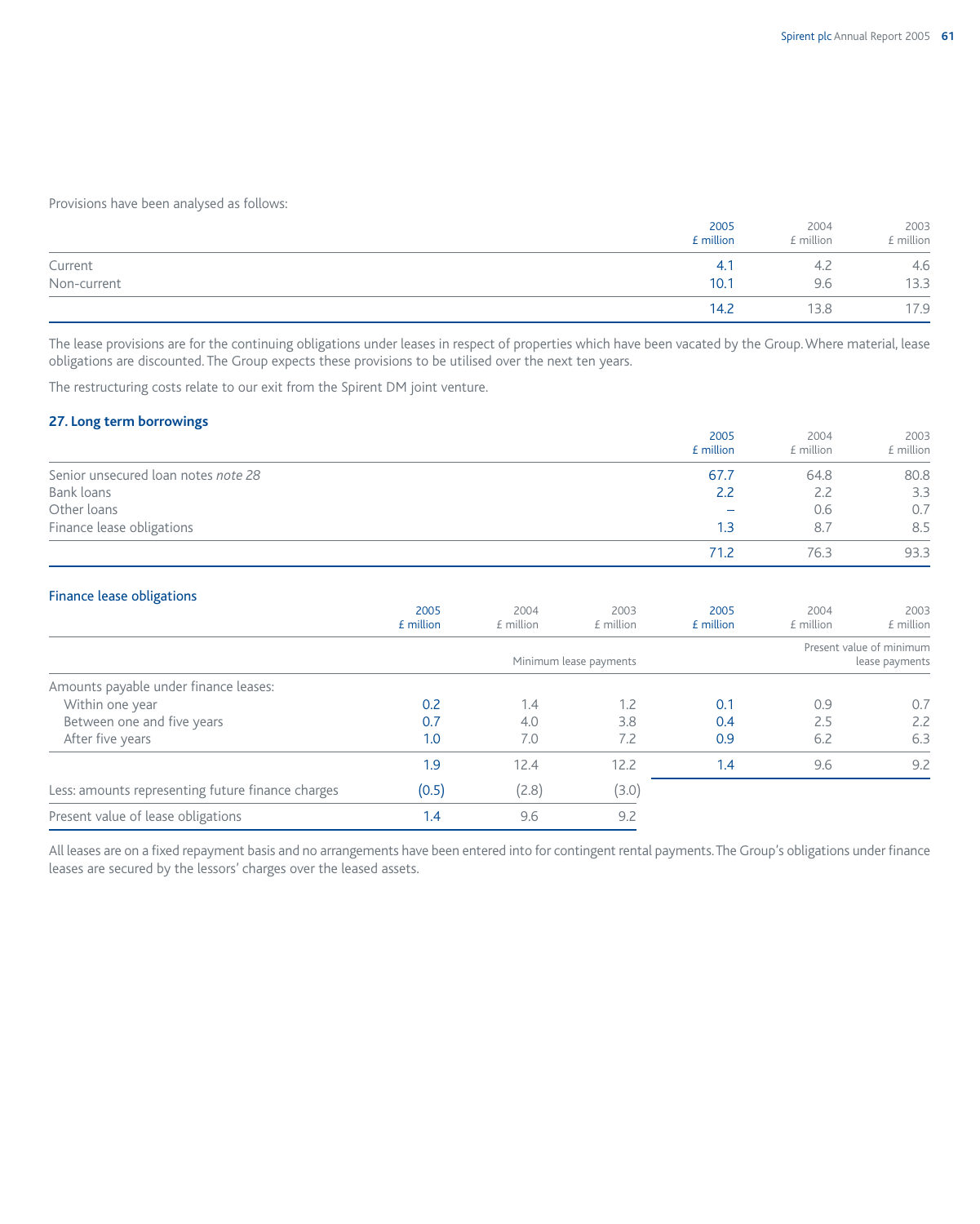## **28. Senior unsecured loan notes**

|                                                                 | 2005<br>£ million | 2004<br>$f$ million | 2003<br>£ million |
|-----------------------------------------------------------------|-------------------|---------------------|-------------------|
| Due within one year note 23<br>Senior unsecured loan notes 2006 | 3.2               |                     |                   |
| Due after more than one year note 27                            |                   |                     |                   |
| Senior unsecured loan notes 2006                                |                   | 2.8                 | 3.6               |
| Senior unsecured loan notes 2009                                | 67.7              | 62.0                | 77.2              |
|                                                                 | 67.7              | 64.8                | 80.8              |
|                                                                 | 70.9              | 64.8                | 80.8              |

At 31 December 2005, 2004 and 2003, the following loan notes were in issue:

a) \$5.5 million (2004 \$5.5 million; 2003 \$6.4 million) bearing interest at 8.94 per cent (2004 and 2003 9.19 per cent) repayable on 23 November 2006;

b) \$36.2 million (2004 \$36.2 million; 2003 \$41.9 million) bearing interest at 9.06 per cent (2004 and 2003 9.31 per cent) repayable on 23 November 2009;

c) \$65.9 million (2004 \$65.9 million; 2003 \$76.1 million) bearing interest at 9.16 per cent (2004 and 2003 9.41 per cent) repayable on 23 November 2009; and

d) \$17.2 million (2004 \$17.2 million; 2003 \$19.8 million) bearing interest at 9.75 per cent (2004 and 2003 10.00 per cent) repayable on 23 November 2009. An interest rate derivative was entered into in 1999 to reduce the effective interest rate to 9.28 per cent (2004 and 2003 9.53 per cent).

Loan notes are repayable:

i) at maturity; or

ii) at any time at the Company's option in an amount of not less than 5 per cent of the aggregate principal amount then outstanding plus a make whole amount.

The loan note agreement provides for half yearly covenant ratio testing. The covenants ratios are as follows:

- a) Net interest cover greater than or equal to 3.0 times;
- b) Net debt to earnings before interest, tax, depreciation and amortisation ("EBITDA") less than or equal to 3.0 times; and
- c) Net worth greater than  $£100$  million.

Covenant ratios are calculated using UK GAAP as applied at 31 December 2002. As the loan notes were repaid in February 2006 covenant testing is not required for 31 December 2005.

If the Group repaid at its option the total principal amount of the loan notes at 31 December 2005, a make whole amount of \$14.3 million (£8.3 million) would become payable.

On 15 February 2006 the loan notes were repaid out of the proceeds of sale of the HellermannTyton Division. A make whole amount of \$13.9 million (£7.4 million) was also paid (see note 40).

#### **29. Financial risk management**

The Group's principal financial instruments, other than derivatives, comprise trade receivables, trade payables, bank and other loans, loan notes, finance leases, bank overdrafts, cash and short term deposits. The main purpose of these financial instruments, other than trade receivables and trade payables, is to raise finance for the Group's operations.

The Group enters into derivative transactions, principally interest rate swaps and forward foreign exchange contracts, for the management of the Group's interest rate and currency risks and other exposures when deemed appropriate.

The key objective of the Group Treasury department is to manage the financial risks of the business and to ensure that sufficient liquidity is available to the Group. All treasury activity operates within a formal control framework. The Board has approved treasury policies and guidelines and periodically reviews treasury activities. Additionally, it is the Group's policy that speculative treasury transactions are expressly forbidden.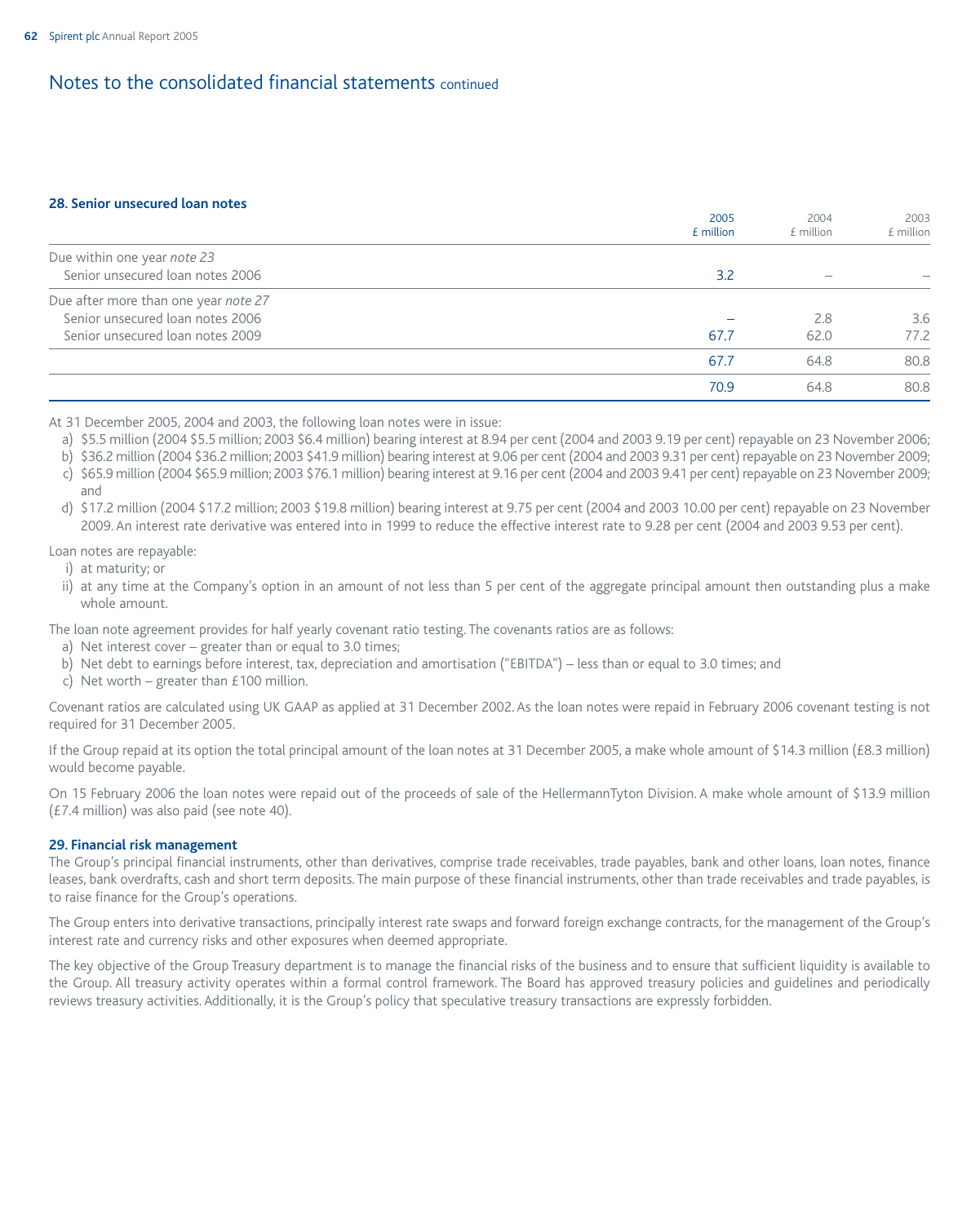#### Interest rate risk

The Group's exposure to market risk for changes in interest rates relates primarily to the Group's long term debt obligations. The objective of the Group's interest rate management policy is to reduce the volatility of the interest charge. Interest rate exposure is managed through an optimum mix of fixed and floating rate debt and the use of interest rate swaps. At 31 December 2005, after taking into account the effect of interest rate swaps, approximately 42 per cent (2004 51 per cent; 2003 57 per cent) of the Group's borrowings are at a fixed rate of interest.As discussed in note 40, Post balance sheet events, the Group's senior unsecured loan notes were repaid in February 2006.

#### Foreign currency risk

Currency exposures arise from trading transactions undertaken by the Group in foreign currencies and on the translation of the operating results and net assets of overseas subsidiaries. As a result of the Group having significant operations in the United States, its results can be affected significantly by movements in the US dollar exchange rate. During the year, sterling weakened against the US dollar.

Group Treasury, by means of forward foreign exchange contracts, carries out the majority of the transaction hedging activity. The Group does not enter into instruments to hedge the translation exposure of the operating results or net assets of its overseas subsidiaries since these are accounting and not cash exposures. However, to provide a partial hedge, net investment hedges are entered into to match, as far as possible, the currency of borrowings with the currency profile of the operating results and net assets.

#### Credit risk

The Group has no significant concentrations of credit risk.The Group has implemented policies that require appropriate credit checks on potential customers before sales commence. Financial instrument counterparties are subject to pre-approval by the Group Audit Committee and such approval is limited to financial institutions with a rating of Standard & Poors A or Moodys A-2 or better.The amount of exposure to any individual counterparty is subject to a limit.

#### Liquidity risk

The Group's objective is to ensure that there are sufficient sources of funding to meet projected requirements. Its operations are financed through a combination of retained earnings and external financing. Financing is raised principally by the the parent Company and lent to subsidiaries on commercial terms. Debt is largely sourced from the syndicated bank market and the US private placement market.

### **30. Financial instruments**

## a) Interest rate risk

The interest rate profile of the Group's financial assets and liabilities at 31 December was as follows:

|                         |                               |                         | 2005<br>£ million |
|-------------------------|-------------------------------|-------------------------|-------------------|
|                         | At floating<br>interest rates | Non-interest<br>bearing | <b>Total</b>      |
| <b>Financial assets</b> |                               |                         |                   |
| Sterling                | 21.4                          | 3.9                     | 25.3              |
| US dollar               | 10.6                          | 2.9                     | 13.5              |
| Euro                    | 4.4                           | 2.0                     | 6.4               |
| Other                   | 5.5                           | 1.1                     | 6.6               |
|                         | 41.9                          | 9.9                     | 51.8              |

Trade receivables for the continuing and discontinued operations have been excluded from the above table as they are all due in less than one year and are non-interest bearing.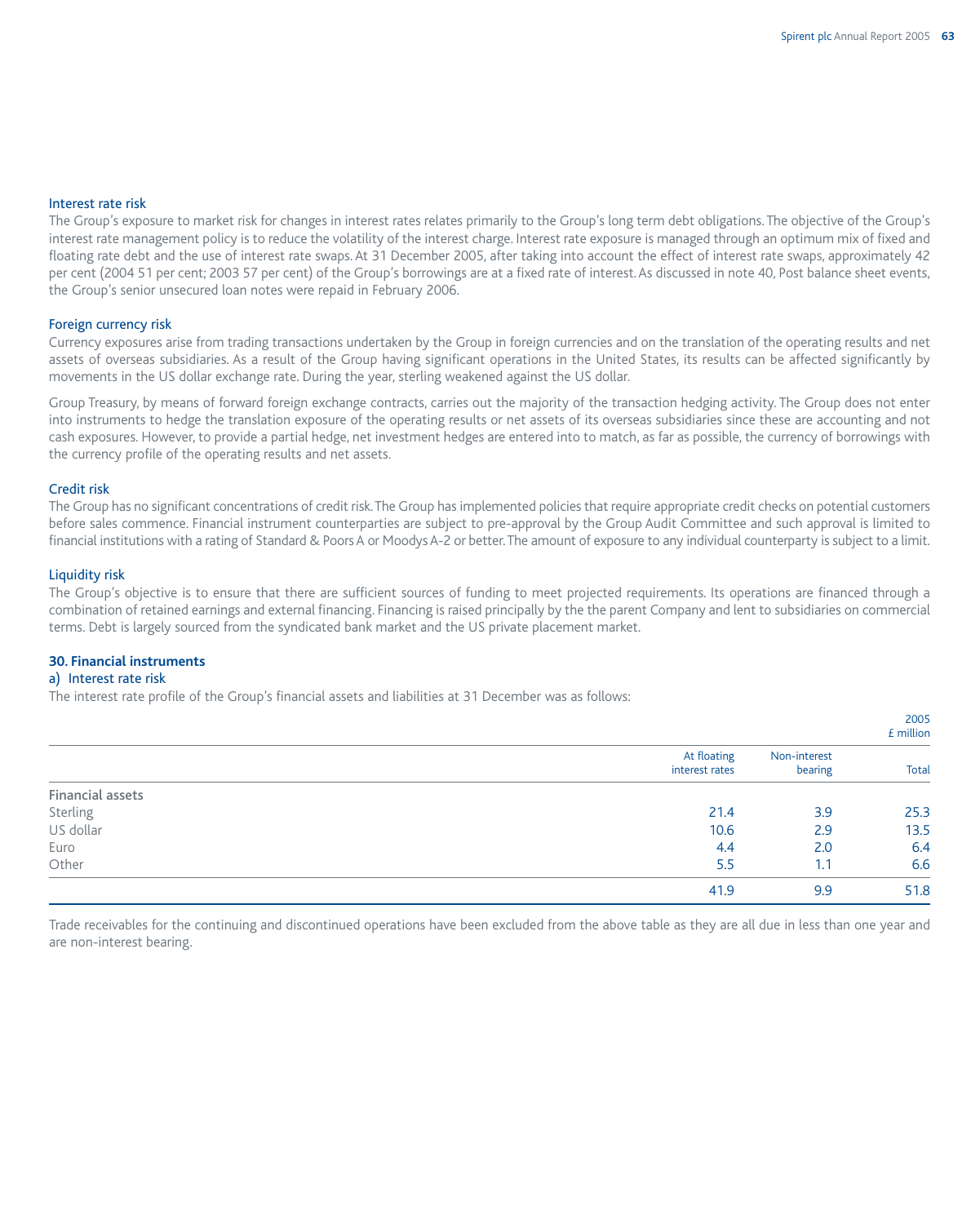## **30. Financial instruments** continued

|                                                                                 | £ million         |
|---------------------------------------------------------------------------------|-------------------|
| At floating<br>Non-interest<br>interest rates<br>bearing                        | Total             |
| <b>Financial assets</b>                                                         |                   |
| Sterling<br>29.1<br>0.2                                                         | 29.3              |
| US dollar<br>1.8<br>9.1                                                         | 10.9              |
| 5.8<br>0.4<br>Euro                                                              | 6.2               |
| Other<br>4.3<br>1.2                                                             | 5.5               |
| 48.3<br>3.6                                                                     | 51.9              |
|                                                                                 | 2003<br>£ million |
| At floating<br>Non-interest<br>interest rates<br>bearing                        | Total             |
| <b>Financial assets</b>                                                         |                   |
| Sterling<br>8.5<br>0.4                                                          | 8.9               |
| US dollar<br>17.2<br>1.1                                                        | 18.3              |
| Euro<br>4.0<br>0.6                                                              | 4.6               |
| Other<br>4.3<br>1.7                                                             | 6.0               |
| 34.0<br>3.8                                                                     | 37.8              |
| The financial assets of the Group comprise:                                     |                   |
| 2005<br>2004<br>£ million<br>£ million                                          | 2003<br>£ million |
| Receivables due after more than one year (excluding prepayments) note 20<br>0.2 | 0.2               |
| Cash and cash equivalents note 21<br>49.2<br>51.7                               | 37.6              |
| Derivative financial instruments see below<br>2.6                               |                   |
| 51.8<br>51.9                                                                    | 37.8              |

2004

Floating rate financial assets comprise cash deposits at call, seven day and monthly rates.

|                              |                            |                               |                         | 2005<br>£ million |
|------------------------------|----------------------------|-------------------------------|-------------------------|-------------------|
|                              | At fixed<br>interest rates | At floating<br>interest rates | Non-interest<br>bearing | <b>Total</b>      |
| <b>Financial liabilities</b> |                            |                               |                         |                   |
| Sterling                     |                            |                               | 2.8                     | 2.8               |
| US dollar                    | 31.4                       | 44.6                          | 6.0                     | 82.0              |
| Euro                         | 1.4                        | 0.4                           | 0.8                     | 2.6               |
| Other                        |                            |                               | 4.8                     | 4.8               |
|                              | 32.8                       | 45.0                          | 14.4                    | 92.2              |

Trade payables for the continuing and discontinued operations have been excluded from the above table as they are all due in less than one year and are non-interest bearing.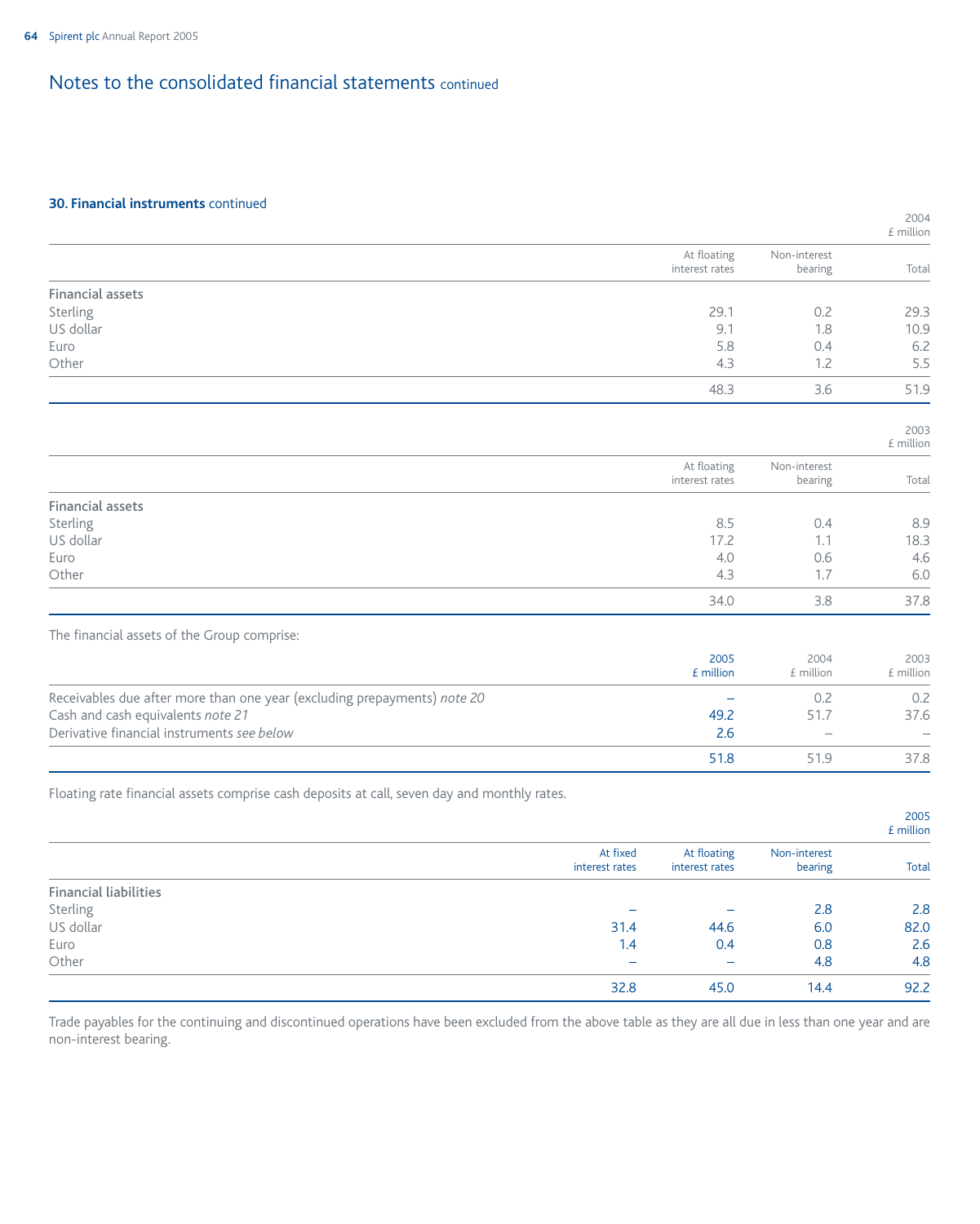53.9 41.2 19.2 114.3

| ____<br>M. |
|------------|
|            |

|                              |                            |                               |                         | $-$               |
|------------------------------|----------------------------|-------------------------------|-------------------------|-------------------|
|                              | At fixed<br>interest rates | At floating<br>interest rates | Non-interest<br>bearing | Total             |
| <b>Financial liabilities</b> |                            |                               |                         |                   |
| Sterling                     |                            |                               | 3.0                     | 3.0               |
| US dollar                    | 30.2                       | 37.5                          | 11.1                    | 78.8              |
| Euro                         | 9.7                        | 0.5                           | 0.8                     | 11.0              |
| Other                        |                            | 0.2                           |                         | 0.2               |
|                              | 39.9                       | 38.2                          | 14.9                    | 93.0              |
|                              |                            |                               |                         | 2003<br>£ million |
|                              | At fixed<br>interest rates | At floating<br>interest rates | Non-interest<br>bearing | Total             |
| <b>Financial liabilities</b> |                            |                               |                         |                   |
| Sterling                     |                            |                               | 1.3                     | 1.3               |
| US dollar                    | 43.7                       | 40.4                          | 16.1                    | 100.2             |

Euro 10.0 0.4 1.8 12.2 Other 0.2 0.4 – 0.6

The financial liabilities of the Group comprise:

|                                                             | 2005<br>£ million | 2004<br>$f$ million | 2003<br>£ million |
|-------------------------------------------------------------|-------------------|---------------------|-------------------|
| Short term borrowings and overdrafts note 23                | 3.9               | 1.8                 | 1.8               |
| Long term senior unsecured loan notes note 27               | 67.7              | 64.8                | 80.8              |
| Long term bank loans note 27                                | 2.2               | 2.2                 | 3.3               |
| Long term other loans and finance lease obligations note 27 | 1.3               | 9.3                 | 9.2               |
| Non-current other payables note 25                          | 0.2               | 1.1                 | 1.3               |
| Provisions note 26                                          | 14.2              | 13.8                | 17.9              |
| Derivative financial instruments see below                  | 2.7               |                     |                   |
|                                                             | 92.2              | 93.0                | 114.3             |

The floating rate liabilities at 31 December 2005 comprise primarily \$72.1 million (2004 and 2003 \$72.1 million) of the senior unsecured loan notes for which an interest rate swap is in place. Other floating rate liabilities bear interest at various rates set with reference to the prevailing LIBOR or equivalent for the time period and country.

Finance lease obligations of the discontinued operations of £9.0 million and other loans of £0.7 million have not been included in the tables for 2005, see note 6.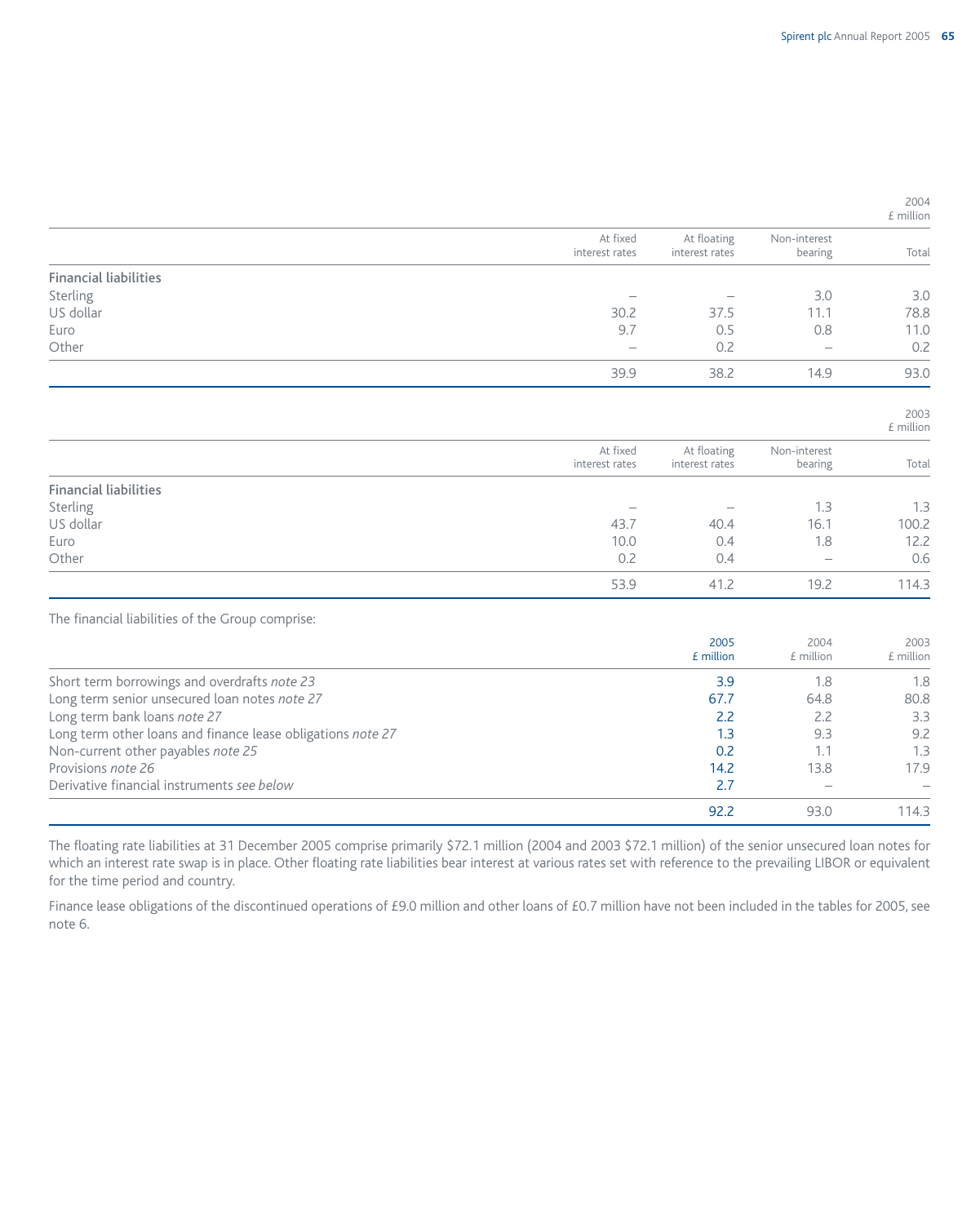#### **30. Financial instruments** continued

The interest rate risk profile at 31 December 2005 of financial assets and liabilities is as follows:

|                                                                                                         |                  |                  |                  |                  |                  |                         | 2005<br>£ million |
|---------------------------------------------------------------------------------------------------------|------------------|------------------|------------------|------------------|------------------|-------------------------|-------------------|
|                                                                                                         | Within<br>1 year | $1 - 2$<br>years | $2 - 3$<br>years | $3 - 4$<br>years | $4 - 5$<br>years | More<br>than 5<br>years | <b>Total</b>      |
| Fixed rate                                                                                              |                  |                  |                  |                  |                  |                         |                   |
| Senior unsecured loan notes                                                                             | (3.2)            |                  |                  | (25.8)           |                  |                         | (29.0)            |
| Obligations under finance leases and<br>hire purchase contracts<br>US dollar bank loan \$4.2 million at | (0.1)            | (0.1)            | (0.1)            | (0.1)            | (0.1)            | (0.9)                   | (1.4)             |
| 7 per cent interest                                                                                     | (0.2)            | (0.2)            | (2.0)            |                  |                  |                         | (2.4)             |
|                                                                                                         | (3.5)            | (0.3)            | (2.1)            | (25.9)           | (0.1)            | (0.9)                   | (32.8)            |
| <b>Floating rate</b>                                                                                    |                  |                  |                  |                  |                  |                         |                   |
| Cash at bank and in hand                                                                                | 39.3             |                  |                  |                  |                  |                         | 39.3              |
| <b>Bank overdrafts</b>                                                                                  | (0.4)            |                  |                  |                  |                  |                         | (0.4)             |
| Senior unsecured loan notes                                                                             |                  |                  |                  | (41.9)           |                  |                         | (41.9)            |
| Interest rate swap (see 30(e) below)                                                                    |                  |                  |                  | (2.0)            |                  |                         | (2.0)             |
| Foreign currency contracts                                                                              | 1.9              |                  |                  |                  |                  |                         | 1.9               |
|                                                                                                         | 40.8             |                  |                  | (43.9)           |                  |                         | (3.1)             |

Interest on financial instruments classified as floating rate is repriced at intervals of less than one year. Interest on financial instruments classified as fixed rate is fixed until the maturity of the instrument. The other financial instruments of the Group that are not included in the above tables are non-interest bearing and are therefore not subject to interest rate risk.

|                              |                                                     |                                                      | 2004                                                                                                    |                                             |                                                       | 2003           |
|------------------------------|-----------------------------------------------------|------------------------------------------------------|---------------------------------------------------------------------------------------------------------|---------------------------------------------|-------------------------------------------------------|----------------|
|                              |                                                     | Weighted                                             | Weighted                                                                                                |                                             | Weighted                                              | Weighted       |
|                              | Average                                             | average period                                       | average period                                                                                          | Average                                     | average period                                        | average period |
|                              | interest rates<br>of fixed rate<br>liabilities<br>% | to maturity<br>of fixed rate<br>liabilities<br>years | to maturity<br>interest rates<br>of fixed rate<br>of non-interest<br>liabilities<br>bearing liabilities | to maturity<br>of fixed rate<br>liabilities | to maturity<br>of non-interest<br>bearing liabilities |                |
|                              |                                                     |                                                      |                                                                                                         |                                             | years                                                 | %              |
| <b>Financial liabilities</b> |                                                     |                                                      |                                                                                                         |                                             |                                                       |                |
| Sterling                     |                                                     |                                                      | 5.0                                                                                                     | 11.5                                        | 2.3                                                   | 4.7            |
| US dollar                    | 9.2                                                 | 4.6                                                  | 2.9                                                                                                     | 9.2                                         | 5.6                                                   | 3.1            |
| Euro                         | 4.9                                                 | 12.1                                                 | 8.4                                                                                                     | 5.7                                         | 12.8                                                  | 6.5            |
| Other                        |                                                     |                                                      |                                                                                                         | 11.2                                        | 2.1                                                   |                |
| Group                        | 8.1                                                 | 6.4                                                  | 3.6                                                                                                     | 8.6                                         | 6.9                                                   | 3.5            |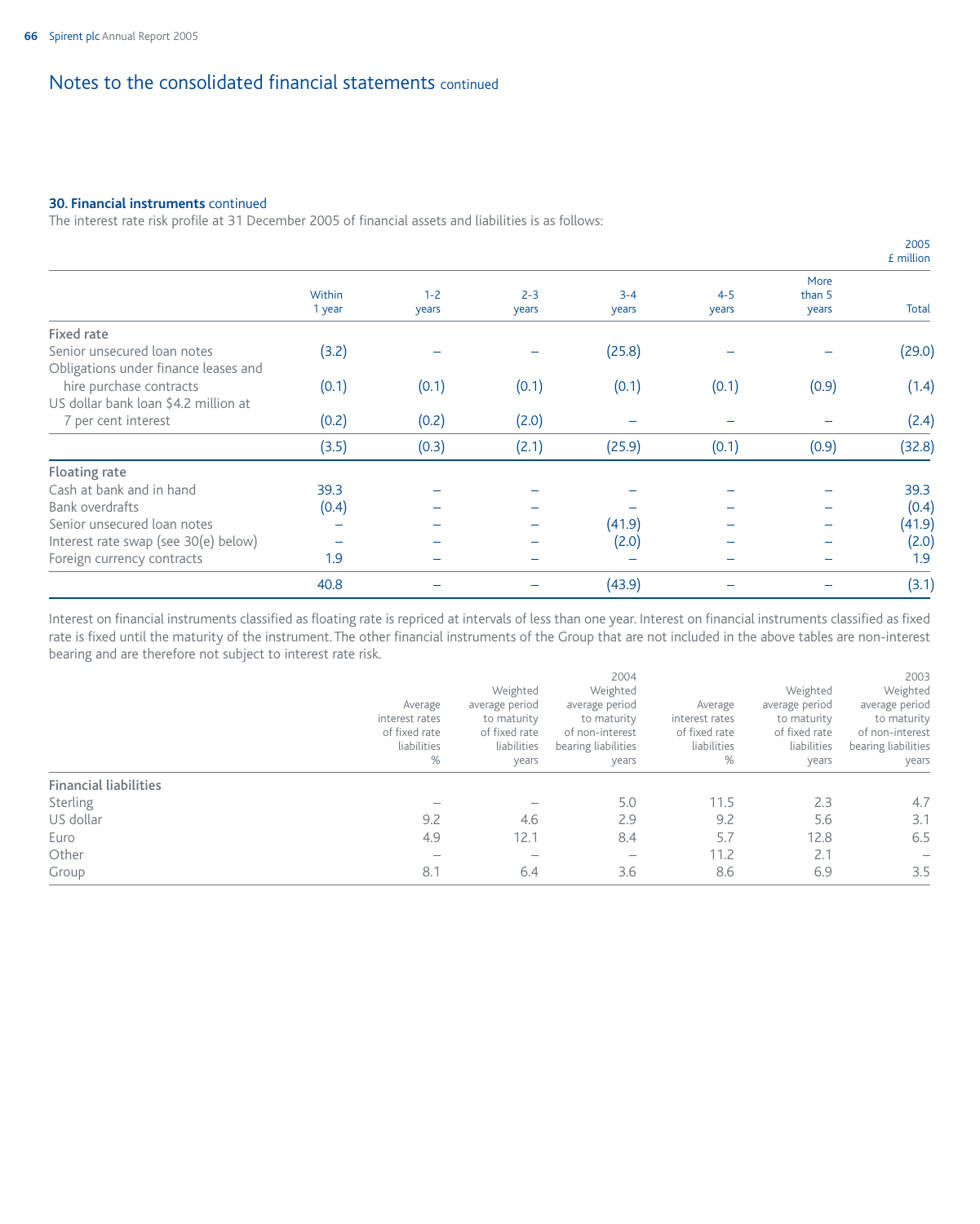## b) Undrawn committed borrowing facilities

The undrawn committed borrowing facilities at 31 December were as follows:

|                              | 2005      | 2004      | 2003    |
|------------------------------|-----------|-----------|---------|
|                              | £ million | £ million | million |
| Expiring in one year or less |           |           |         |

The committed borrowing facilities at 31 December 2005 comprise primarily of a £30 million working capital facility.This facility was cancelled in February 2006 on completion of the sale of the HellermannTyton Division.

### c) Currency exposure of financial assets and liabilities

The table shows the net unhedged monetary assets and liabilities of the Group at 31 December.These monetary assets and liabilities are not denominated in their functional currency and therefore give rise to exchange gains and losses in the income statement.

|                                        |                 |           | Net foreign currency monetary assets/(liabilities) |       | 2005<br>£ million |
|----------------------------------------|-----------------|-----------|----------------------------------------------------|-------|-------------------|
|                                        | <b>Sterling</b> | US dollar | Euro                                               | Other | <b>Total</b>      |
| Functional currency of Group operation |                 |           |                                                    |       |                   |
| Sterling                               |                 | 3.4       | 0.1                                                | 0.6   | 4.1               |
| US dollar                              | (0.6)           |           | (0.5)                                              |       | (1.1)             |
| Euro                                   | (0.5)           | 0.8       |                                                    | (0.4) | (0.1)             |
| Other                                  | (0.5)           | 0.5       | (1.2)                                              | (0.4) | (1.6)             |
|                                        | (1.6)           | 4.7       | (1.6)                                              | (0.2) | 1.3               |
|                                        |                 |           | Net foreign currency monetary assets/(liabilities) |       | 2004<br>£ million |
|                                        | Sterling        | US dollar | Euro                                               | Other | Total             |
| Functional currency of Group operation |                 |           |                                                    |       |                   |
| Sterling                               |                 | 0.1       | 1.6                                                | 0.3   | 2.0               |
| US dollar                              | (0.7)           |           | (0.3)                                              | (1.8) | (2.8)             |
| Euro                                   | (0.6)           | (0.9)     |                                                    |       | (1.5)             |
| Other                                  | (0.5)           | 2.0       |                                                    | 0.7   | 2.2               |
|                                        | (1.8)           | 1.2       | 1.3                                                | (0.8) | (0.1)             |

|                                        |          | 2003<br>£ million |       |       |       |
|----------------------------------------|----------|-------------------|-------|-------|-------|
|                                        | Sterling | US dollar         | Euro  | Other | Total |
| Functional currency of Group operation |          |                   |       |       |       |
| Sterling                               |          | (1.0)             | 0.6   |       | (0.4) |
| US dollar                              | (0.3)    |                   | (0.1) |       | (0.4) |
| Euro                                   | (0.8)    | (1.5)             |       | 0.2   | (2.1) |
| Other                                  | (1.9)    |                   | (0.9) | 0.6   | (0.5) |
|                                        | (3.0)    | (0.8)             | (0.4) | 0.8   | (3.4) |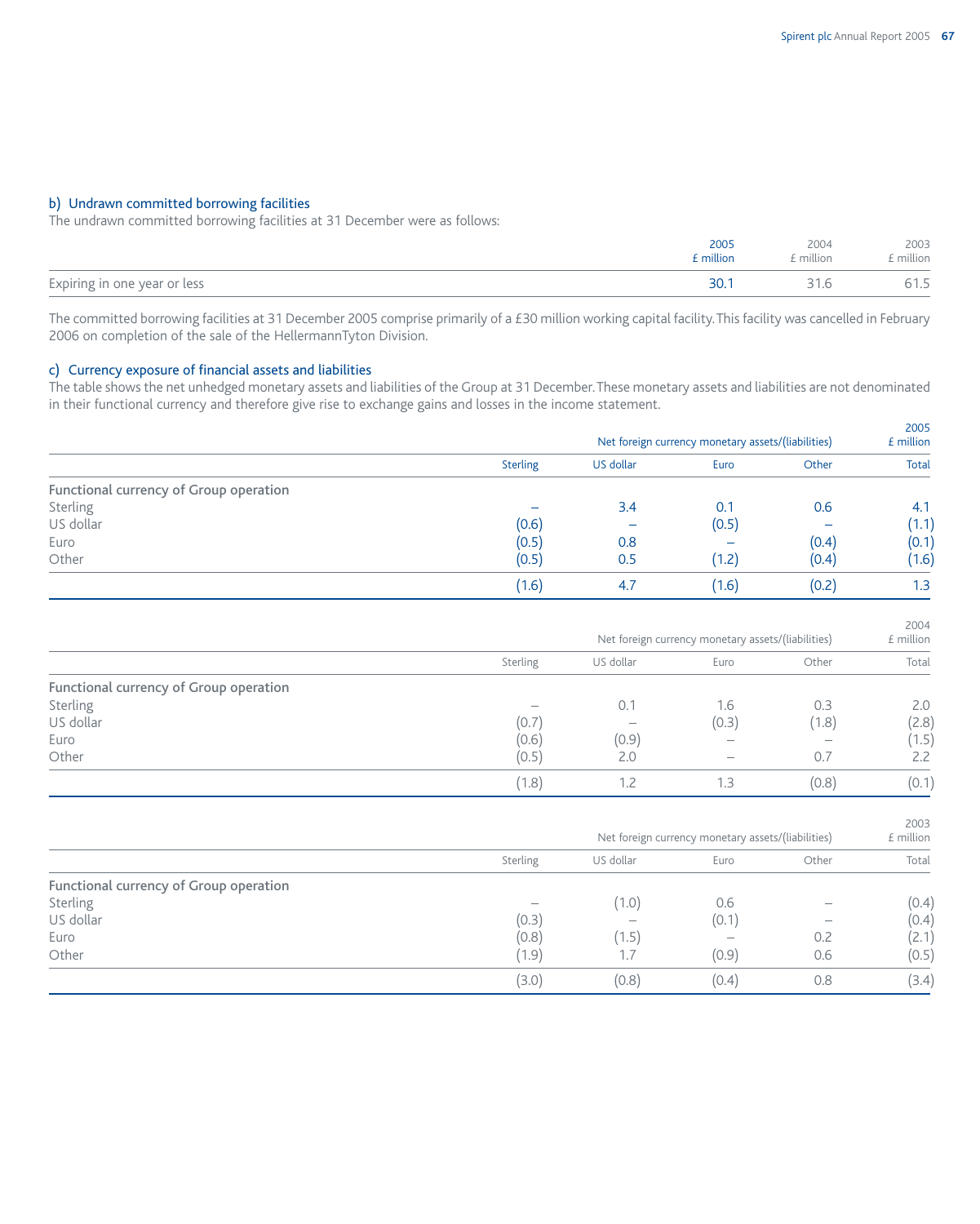## **30. Financial instruments** continued

#### d) Fair value of financial instruments

Set out below is a comparison by category of the carrying amounts and fair values of all of the Group's financial assets and liabilities (other than current trade and other receivables and current trade and other payables that approximate fair value) that are carried in the financial statements at other than fair values.

|                                               |                      | 2005<br>£ million |                      | 2004<br>£ million |                      | 2003<br>£ million |
|-----------------------------------------------|----------------------|-------------------|----------------------|-------------------|----------------------|-------------------|
|                                               | <b>Book</b><br>value | Fair<br>value     | <b>Book</b><br>value | Fair<br>value     | <b>Book</b><br>value | Fair<br>value     |
| <b>Financial assets</b>                       |                      |                   |                      |                   |                      |                   |
| Cash and cash equivalents note 21             | 49.2                 | 49.2              | 51.7                 | 51.7              | 37.6                 | 37.6              |
| Other debtors note 20                         |                      |                   | 0.2                  | 0.2               | 0.2                  | 0.2               |
| <b>Financial liabilities</b>                  |                      |                   |                      |                   |                      |                   |
| Short term borrowings and overdrafts note 23  | (3.9)                | (3.9)             | (1.8)                | (1.8)             | (1.8)                | (1.8)             |
| Other financial liabilities note 25           | (0.2)                | (0.2)             | (1.1)                | $^{\prime}$ 1.1   | (1.3)                | (1.3)             |
| Long term senior unsecured loan notes note 27 | (67.7)               | (76.1)            | (64.8)               | (75.3)            | (80.8)               | (97.0)            |
| Other long term borrowings note 27            | (3.5)                | (3.4)             | (11.5)               | (11.7)            | (12.5)               | (11.8)            |
| Provisions and other liabilities note 26      | (14.2)               | (14.2)            | (13.8)               | (13.8)            | (17.9)               | (17.9)            |
|                                               | (40.3)               | (48.6)            | (41.1)               | (51.8)            | (76.5)               | (92.0)            |
| Interest rate swaps                           | (2.0)                | (2.0)             |                      | (1.0)             |                      | (1.3)             |
| Currency derivatives                          | 1.9                  | 1.9               |                      | 0.5               |                      | 0.4               |
|                                               | (40.4)               | (48.7)            | (41.1)               | (52.3)            | (76.5)               | (92.9)            |

Market values have been used to determine the fair value of the long term senior unsecured loan notes. The fair value of derivatives and borrowings has been calculated by discounting the expected future cash flows at prevailing interest rates.

#### e) Derivative financial instruments

The fair value of the derivative financial instruments at 31 December 2005 is as follows:

|                      |        | £ million   |
|----------------------|--------|-------------|
|                      | Assets | Liabilities |
| Interest rate swaps  |        | (2.0)       |
| Currency derivatives | 2.6    | (0.7)       |
|                      | 2.6    | 2.7         |

The derivative financial instruments are as follows:

#### Interest rate swaps

Fixed to floating interest rate swaps were entered into on 23 May 2003 on \$72.1 million of the senior unsecured loan notes. The swaps terminate on 23 November 2009 and can be cancelled at the bank's option at six monthly intervals. The swaps have been transacted with two banks and are split \$48.0 million and \$24.1 million between them. The terms of the \$48.0 million swap allow for either party to exercise a break on 23 November 2008. Should a break take place a mark to market settlement would be due at fair value.

The interest rate swaps have been designated as hedges and following the adoption of IAS 39 on 1 January 2005 are included in the balance sheet as derivative financial instruments non-current liabilities at their fair value with movements in fair value being reflected through the income statement.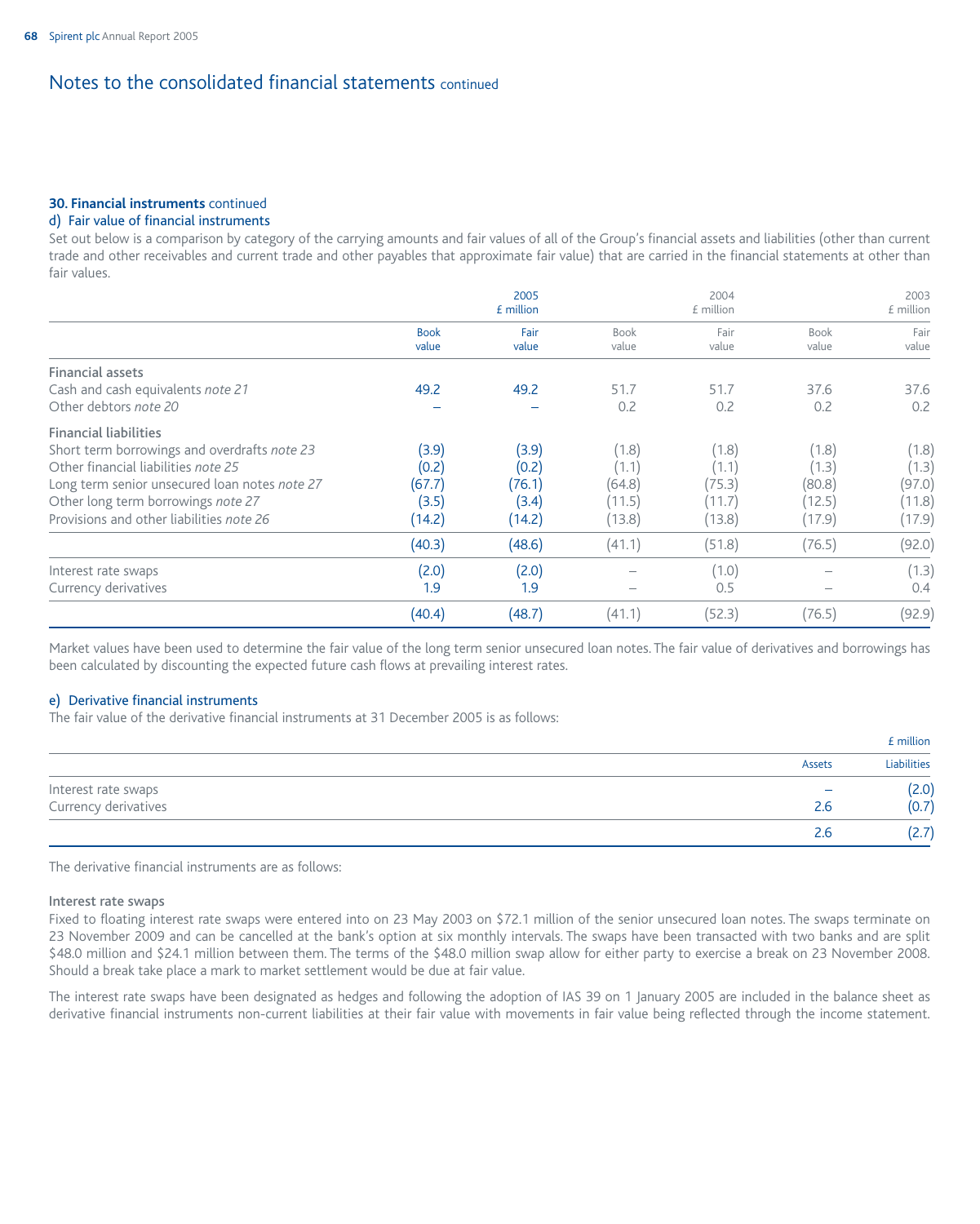#### Currency derivatives

The Group uses forward foreign exchange contracts in the management of transactional exchange rate exposures. These contracts are designated where possible as hedging instruments.

At 31 December 2005, the Group held foreign exchange contracts designated as hedges in respect of the forward purchase of dollars to establish the sterling value of the anticipated repayment of senior unsecured loan notes associated with the disposal of the HellermannTyton Division.The terms of this contract are as follows:

|                            | Maturity        | Exchange rate |
|----------------------------|-----------------|---------------|
| Buy US dollars 140,000,000 | 26 January 2006 | 1.77028       |

At 31 December 2005, the Group held foreign exchange contracts designated as hedges in respect of the forward purchase of Yen to establish the sterling value of the acquisition of the majority interest in the Tyton Company of Japan associated with the disposal of HellermannTyton Division. The terms of this contract are as follows:

|                       | Maturitv        | Exchange rate |
|-----------------------|-----------------|---------------|
| Buy Yen 5,252,360,000 | 26 January 2006 | 204.59        |

At 31 December 2005 the Group held various foreign exchange contracts designated as hedges in respect of the forward sale of US dollars and euro on trading transactions. These contracts total £30.6 million, are for various maturity dates over the period to December 2006 and are at exchange rates in the range 1.72 to 1.80 for US dollar contracts and 1.45 to 1.46 for euro contracts.

### Hedge of net investment in foreign entities

As at 31 December 2005 senior unsecured loan notes of \$124.8 million (2004 \$124.8 million; 2003 \$144.2 million) have been designated as a hedge of the net investments in the United States and are being used to reduce the exposure of the foreign exchange risk. Gains or losses on the retranslation of this borrowing are transferred to equity to offset any gains or losses on translation of the net investments in subsidiaries.

Unrealised gains and losses on instruments used for hedging are as follows:

|                                                                                                                                            |              |                | 2005<br>£ million                      | 2004<br>£ million               | 2003<br>£ million               |
|--------------------------------------------------------------------------------------------------------------------------------------------|--------------|----------------|----------------------------------------|---------------------------------|---------------------------------|
|                                                                                                                                            | Gains        | Losses         | <b>Total net</b><br>gains/<br>(losses) | Total net<br>gains/<br>(losses) | Total net<br>gains/<br>(losses) |
| Unrealised gains/(losses) at 1 January<br>Gains/(losses) arising in previous years realised in the year                                    | 0.5<br>(0.5) | (1.0)          | (0.5)<br>(0.5)                         | (0.9)<br>(0.4)                  | 0.9<br>(0.9)                    |
| Gains/(losses) arising before 1 January that were not<br>realised in the year<br>Gains/(losses) arising in the year that were not realised | 2.6          | (1.0)<br>(1.7) | (1.0)<br>0.9                           | (1.3)<br>0.8                    | (0.9)                           |
| Unrealised gains/(losses) on hedges at 31 December                                                                                         | 2.6          | (2.7)          | (0.1)                                  | (0.5)                           | (0.9)                           |
| Expected to be realised:<br>In one year or less<br>In later years                                                                          | 2.6          | (0.7)<br>(2.0) | 1.9<br>(2.0)                           | 0.5<br>(1.0)                    | 0.4<br>(1.3)                    |
|                                                                                                                                            | 2.6          | (2.7)          | (0.1)                                  | (0.5)                           | (0.9)                           |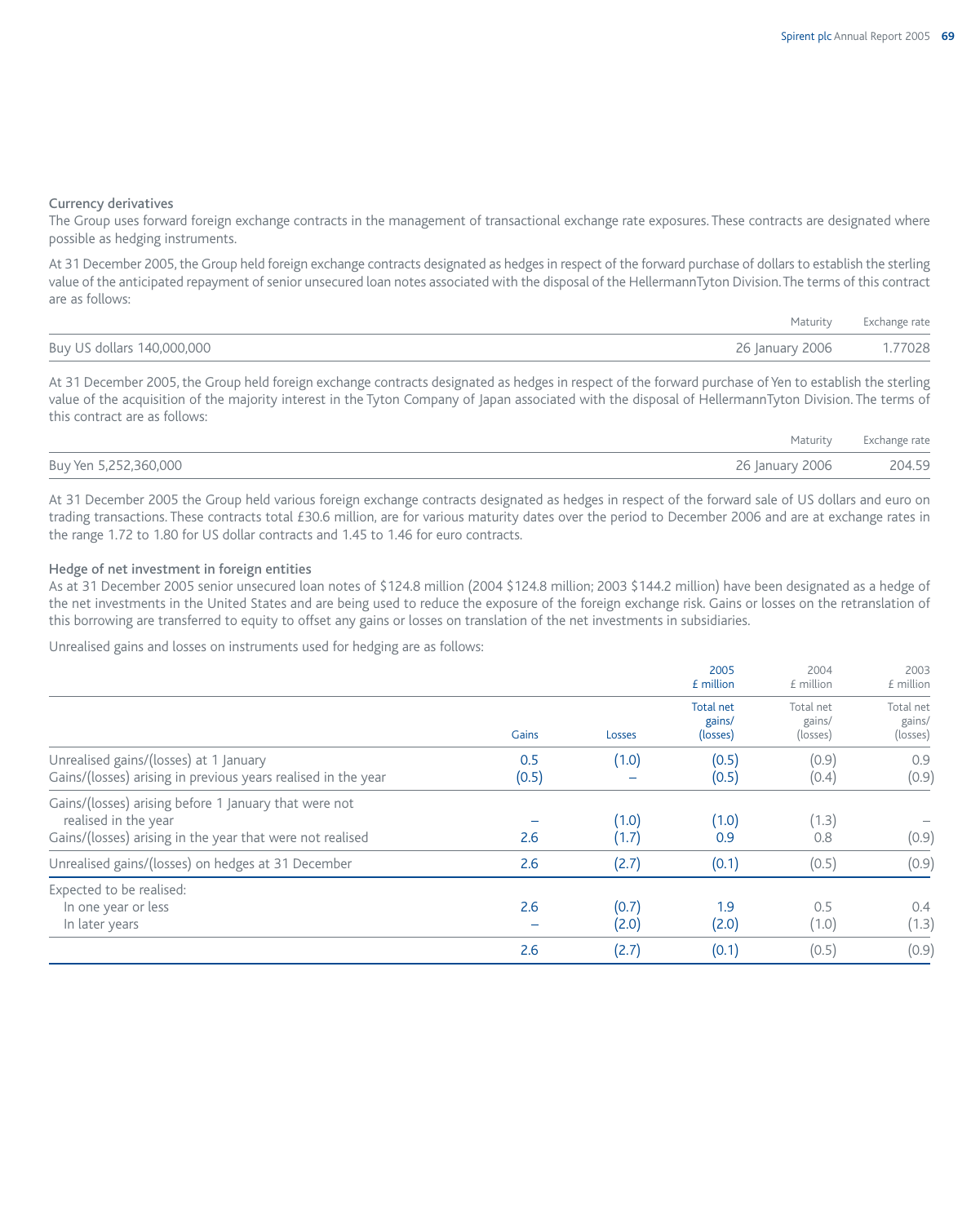#### **31. Operating lease commitments**

At 31 December, the Group had outstanding commitments for future minimum lease payments under non-cancellable operating leases, which fall due as follows:

|                                | 2005<br>$E$ million | 2004<br>£ million | 2003<br>£ million |
|--------------------------------|---------------------|-------------------|-------------------|
|                                |                     |                   |                   |
| Continuing operations          |                     |                   |                   |
| Within one year                | 7.6                 | 8.3               | 9.0               |
| In the second to fifth years   | 17.1                | 21.6              | 24.9              |
| Over five years                | 5.4                 | 10.0              | 10.4              |
|                                | 30.1                | 39.9              | 44.3              |
| <b>Discontinued operations</b> |                     |                   |                   |
| Within one year                | 1.6                 | 1.7               | 1.4               |
| In the second to fifth years   | 4.2                 | 4.7               | 3.9               |
| Over five years                | 9.0                 | 10.7              | 6.4               |
|                                | 14.8                | 17.1              | 11.7              |
|                                | 44.9                | 57.0              | 56.0              |

The Group leases certain land and buildings under non-cancellable operating lease agreements with a variety of terms.The Group also leases certain plant and equipment under non-cancellable operating lease agreements. Total future sub-lease payments receivable relating to the above leases amounted to £5.4 million (2004 £7.0 million; 2003 £8.0 million).

#### **32. Authorised and issued share capital** Authorised

| Authorised                                                                                              | 2005      | 2004      | 2003      |
|---------------------------------------------------------------------------------------------------------|-----------|-----------|-----------|
|                                                                                                         | £ million | £ million | £ million |
| 1,250 million (2004 and 2003 1,250 million) Ordinary shares of 3 <sup>1</sup> / <sub>3</sub> pence each | 41 7      | 417       |           |

### Issued and fully paid

|                                                                              | Number of<br>Ordinary shares<br>million | £ million |
|------------------------------------------------------------------------------|-----------------------------------------|-----------|
| At 1 January 2003                                                            | 939.4                                   | 31.3      |
| Allotted pursuant to share options and purchase rights exercised             | 4.6                                     | 0.2       |
| At 1 January 2004                                                            | 944.0                                   | 31.5      |
| Allotted as deferred consideration for the acquisition of Caw Networks, Inc. | 4.3                                     | 0.1       |
| Allotted pursuant to share options and purchase rights exercised             | 7.9                                     | 0.3       |
| At 1 January 2005                                                            | 956.2                                   | 31.9      |
| Allotted pursuant to share options and purchase rights exercised             | 9.6                                     | 0.3       |
| At 31 December 2005                                                          | 965.8                                   | 32.2      |

At the Annual General Meeting held on 4 May 2005, shareholders gave authority for the Company to purchase up to 48 million of its own Ordinary shares in the market subject to certain specified conditions.At 23 February 2006, no purchases have been made or are contracted to be made under such authority.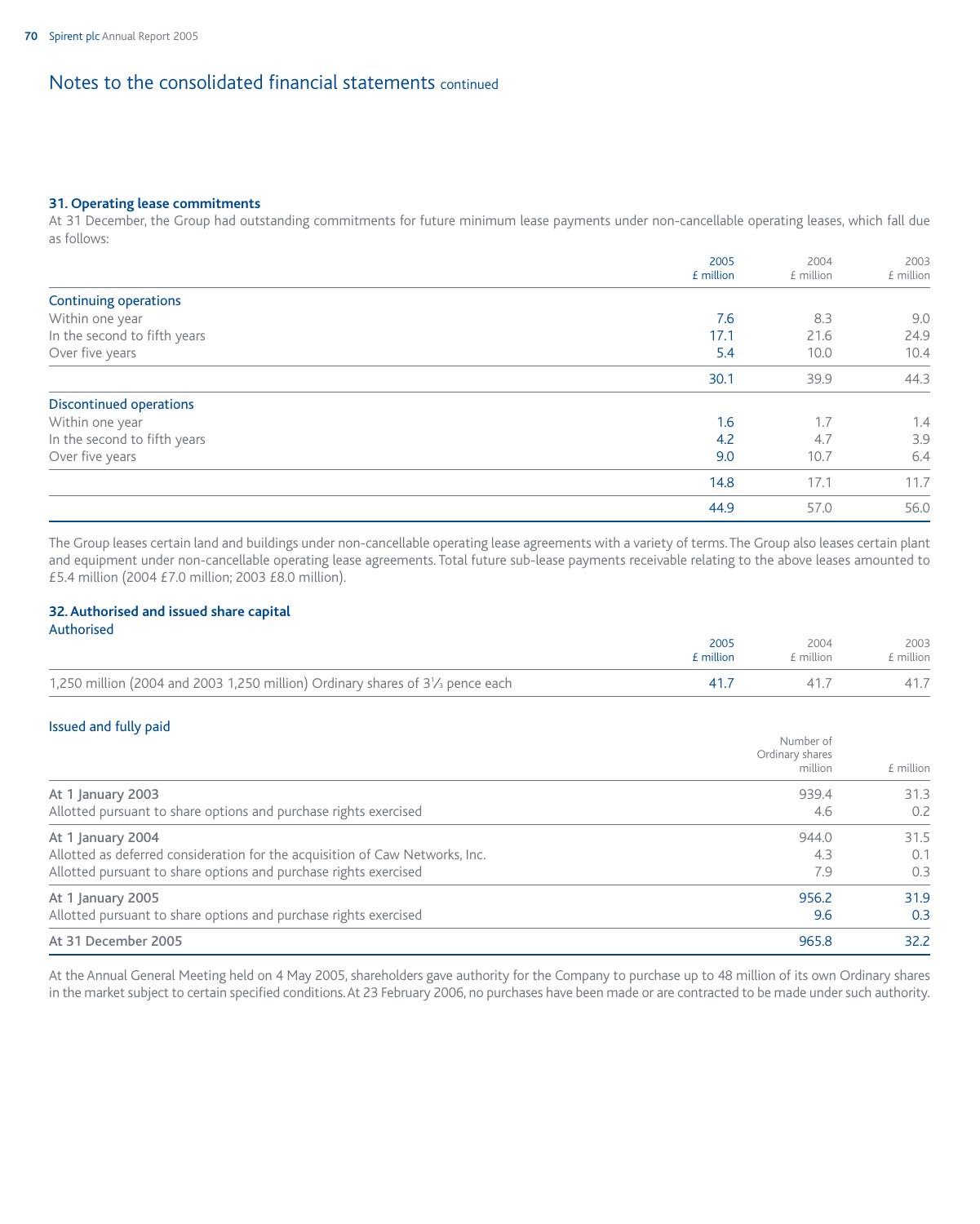In accordance with the rules of the following share schemes, options and purchase rights were exercised during the year which resulted in new Ordinary shares being allotted by the Company or existing shares being transferred from Spirent Sharesave Trust ("SST") as follows:

|                                | Number of<br>Ordinary shares<br>million | Consideration<br>received<br>£000 |
|--------------------------------|-----------------------------------------|-----------------------------------|
| Executive Share Option Schemes | 2.1                                     | 341.7                             |
| Spirent Stock Incentive Plan   | 4.2                                     | 833.8                             |
| Acquisition plans <sup>1</sup> | 0.6                                     | 108.6                             |
| All employee share schemes     | 3.1                                     | 1,498.9                           |
|                                | 10.0                                    | 2,783.0                           |

Note

1 The Acquisition Plans are the Netcom Amended and Restated Stock Option Plan, the Zarak Amended and Restated Stock Option Plan and the Caw Amended and Restated Stock Plan (see notes (d), (e) and (f) on pages 74 and 75).

During the year 276,196 shares were transferred from the SST to satisfy options exercised under the UK all employee share schemes, and 195,756 shares were transferred from the Employee Share Ownership Trust ("ESOT") to satisfy options exercised under the Spirent Stock Incentive Plan.

There has been no material increase in the issued share capital, whether by exercise of options, purchase rights or otherwise, between the end of the year and 23 February 2006, the date on which these financial statements have been signed.

A reconciliation of movements in share incentives over the three years to 31 December 2005 is shown below:

|                                                                                            |                                                           | <b>Executive Share</b><br>Option Schemes <sup>1</sup> |                                                   |                                                                                                                                          |                                          | 2005 Employee<br>Spirent Stock<br>Incentive Plan <sup>2</sup><br>Incentive Plan <sup>3</sup> |                                                            |                                                          | Acquisition Plans <sup>4</sup>                             |                                                   |                                                                             | UK Sharesave<br>Schemes <sup>5</sup>                                          |  | Employee Stock<br>Purchase Plans <sup>6</sup> |  |
|--------------------------------------------------------------------------------------------|-----------------------------------------------------------|-------------------------------------------------------|---------------------------------------------------|------------------------------------------------------------------------------------------------------------------------------------------|------------------------------------------|----------------------------------------------------------------------------------------------|------------------------------------------------------------|----------------------------------------------------------|------------------------------------------------------------|---------------------------------------------------|-----------------------------------------------------------------------------|-------------------------------------------------------------------------------|--|-----------------------------------------------|--|
|                                                                                            | Number<br>of shares<br>million                            | Weighted<br>average<br>exercise<br>price<br>pence     | Number<br>of shares<br>million                    | Weighted<br>average<br>exercise<br>price<br>pence                                                                                        | Number<br>of shares<br>million           | Weighted<br>average<br>exercise<br>price<br>pence                                            | Number<br>of shares<br>million                             | Weighted<br>average<br>exercise<br>price<br>pence        | Number<br>of shares<br>million                             | Weighted<br>average<br>exercise<br>price<br>pence | Number<br>of shares<br>million                                              | Weighted<br>average<br>exercise<br>price<br>pence                             |  |                                               |  |
| Options outstanding at<br>1 January 2003<br>Granted<br>Exercised<br>Forfeited<br>Expired   | 18.0<br>7.6<br>$\overline{\phantom{0}}$<br>(0.3)<br>(2.7) | 180<br>16<br>$\overline{\phantom{0}}$<br>220<br>180   |                                                   | $\overline{\phantom{m}}$<br>$\overline{\phantom{0}}$<br>$\overline{\phantom{m}}$                                                         | 79.6<br>21.1<br>(0.4)<br>(33.4)<br>(4.2) | 215<br>57<br>16<br>309<br>289                                                                | 15.1<br>(0.9)<br>(0.2)<br>(1.3)                            | 59<br>$\overbrace{\phantom{12322111}}$<br>17<br>47<br>79 | 5.3<br>3.4<br>$\overline{\phantom{0}}$<br>(0.8)<br>(0.8)   | 61<br>38<br>$\overline{\phantom{m}}$<br>50<br>88  | 3.3<br>3.3<br>(3.3)<br>$\overline{\phantom{0}}$<br>$\overline{\phantom{0}}$ | 14<br>50<br>14<br>$\overline{\phantom{0}}$<br>$\overbrace{\phantom{1232211}}$ |  |                                               |  |
| Options outstanding at<br>31 December 2003<br>Granted<br>Exercised<br>Forfeited<br>Expired | 22.6<br>6.2<br>(0.1)<br>(0.1)<br>(1.5)                    | 125<br>61<br>29<br>156<br>184                         |                                                   | $\overline{\phantom{m}}$<br>$\overline{\phantom{0}}$<br>$\overline{\phantom{m}}$<br>$\overline{\phantom{m}}$<br>$\overline{\phantom{m}}$ | 62.7<br>25.0<br>(2.6)<br>(5.9)<br>(2.5)  | 108<br>68<br>24<br>85<br>284                                                                 | 12.7<br>0.1<br>(1.8)<br>(0.2)<br>(1.1)                     | 59<br>9<br>20<br>17<br>126                               | 7.1<br>$\overline{\phantom{0}}$<br>(0.1)<br>(0.4)<br>(0.7) | 48<br>41<br>42<br>77                              | 3.3<br>2.7<br>(3.3)<br>$\overline{\phantom{0}}$<br>$\overline{\phantom{0}}$ | 50<br>50<br>50                                                                |  |                                               |  |
| Options outstanding at<br>31 December 2004<br>Granted<br>Exercised<br>Forfeited<br>Expired | 27.1<br>÷<br>(2.1)<br>(0.5)<br>(3.3)                      | 107<br>$\overline{\phantom{a}}$<br>16<br>141<br>175   | 3.2<br>$\overline{a}$<br>$\overline{\phantom{0}}$ | $\overline{\phantom{m}}$<br>40<br>$\overline{\phantom{0}}$<br>÷<br>$\overline{\phantom{m}}$                                              | 76.7<br>24.3<br>(4.2)<br>(7.9)<br>(7.3)  | 94<br>54<br>20<br>67<br>177                                                                  | 9.7<br>$\overline{\phantom{0}}$<br>(0.6)<br>(0.2)<br>(0.2) | 60<br>$\overline{\phantom{m}}$<br>18<br>10<br>123        | 5.9<br>$\overline{\phantom{m}}$<br>(0.4)<br>(0.3)<br>(0.6) | 45<br>$\overline{\phantom{0}}$<br>41<br>41<br>68  | 2.7<br>÷<br>(2.7)<br>÷<br>$\overline{\phantom{0}}$                          | 50<br>50                                                                      |  |                                               |  |
| Options outstanding at<br>31 December 2005                                                 | 21.2                                                      | 105                                                   | 3.2                                               | 40                                                                                                                                       | 81.6                                     | 81                                                                                           | 8.7                                                        | 62                                                       | 4.6                                                        | 43                                                |                                                                             |                                                                               |  |                                               |  |
| Options exercisable<br>At 31 December 2003<br>At 31 December 2004<br>At 31 December 2005   | 5.7<br>8.2<br>4.0                                         | 152<br>124<br>152                                     |                                                   | $\overline{\phantom{0}}$<br>$\overline{\phantom{0}}$<br>-                                                                                | 25.4<br>36.3<br>39.5                     | 118<br>118<br>103                                                                            | 12.7<br>9.7<br>8.7                                         | 59<br>60<br>62                                           | 0.2<br>0.8                                                 | 110<br>48                                         |                                                                             |                                                                               |  |                                               |  |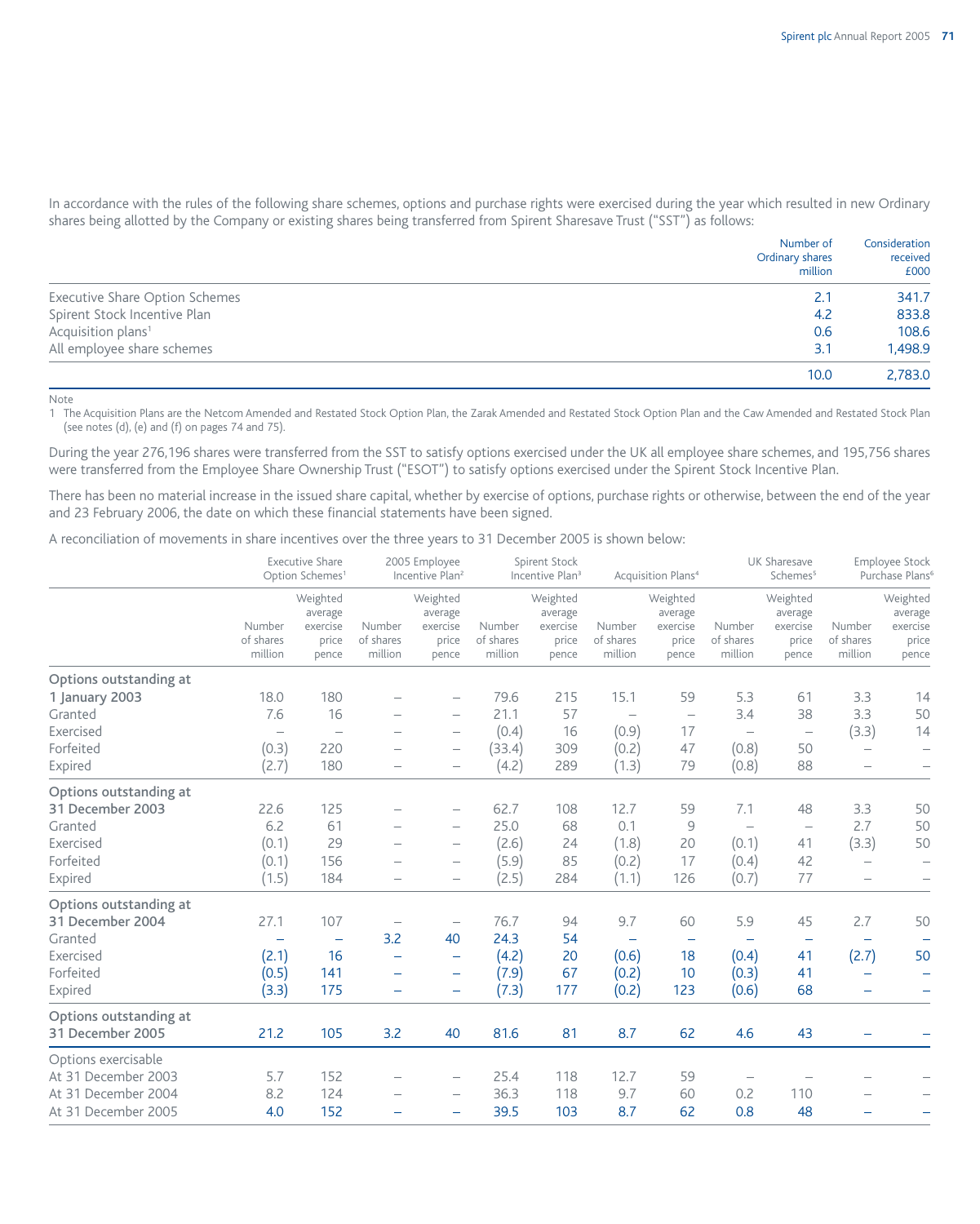#### **32. Authorised and issued share capital** continued

Notes

- 1 Includes options granted under the 1995, 1985 and International Executive Share Option Schemes. As at 31 December 2005, the 1985 and International Executive Share Option Schemes were closed and no options remained outstanding.
- 2 Figures for the 2005 Employee Incentive Plan include share options, stock appreciation rights and performance shares in aggregate.
- 3 Shows both traditional share options and share settled stock appreciation rights in aggregate. A grant of 12.1 million options with an exercise price of 60.75 pence per share awarded in December 2003 made under the Spirent Stock Incentive Plan was partially hedged by 6.1 million Ordinary shares held in trust. As at 31 December 2005, 195,756 Ordinary shares had been transferred out of the ESOT in respect of the exercise of options from this grant, leaving a balance of 5.9 million shares hedging this award.
- 4 The Acquisition Plans are share plans which originally granted options over other companies' shares which have been rolled over into Spirent shares when the said companies were acquired by Spirent plc. A description of the Acquisition Plans can be found in notes (d) to (f) on pages 74 and 75 of these financial statements.
- 5 276,196 Spirent Ordinary shares were transferred from the Spirent Sharesave Trust ("SST") to settle the exercise of UK Sharesave options in 2005.As at 31 December 2005, 3.2 million Ordinary shares remained in the SST hedging share option grants made under the Sharesave Schemes.
- 6 The Employee Stock Purchase Plans includes the US Employee Stock Purchase Plan, the Global All Employee Share Purchase Plan and the UK Employee Share Purchase Plan. No purchase rights were outstanding under these plans as at 31 December 2005.

The following information relates to the outstanding share options:

|                             |              |                                             |                                         |                                                   |                   | 2005                                                    |                                                   |                          | 2004                                                    |                                                   |                          | 2003                                                    |
|-----------------------------|--------------|---------------------------------------------|-----------------------------------------|---------------------------------------------------|-------------------|---------------------------------------------------------|---------------------------------------------------|--------------------------|---------------------------------------------------------|---------------------------------------------------|--------------------------|---------------------------------------------------------|
| Share scheme                | Notes        | Exercise period (as at<br>31 December 2005) | Range of<br>exercise<br>prices<br>pence | Weighted<br>average<br>exercise<br>price<br>pence | Number<br>million | Weighted<br>average<br>remaining<br>contractual<br>life | Weighted<br>average<br>exercise<br>price<br>pence | Number<br>million        | Weighted<br>average<br>remaining<br>contractual<br>life | Weighted<br>average<br>exercise<br>price<br>pence | Number<br>million        | Weighted<br>average<br>remaining<br>contractual<br>life |
| <b>Executive Share</b>      | a            | 25.03.06-24.03.13                           | 16                                      | 16                                                | 5.2               | 7.2                                                     | 16                                                | 7.5                      | 8.2                                                     | 16                                                | 7.6                      | 9.2                                                     |
| Option Schemes <sup>1</sup> |              | 03.10.04-04.08.14                           | $56 - 72$                               | 62                                                | 6.8               | 8.2                                                     | 62                                                | 7.0                      | 9.2                                                     | 72                                                | 0.9                      | 7.8                                                     |
|                             |              | 11.04.98-01.05.12                           | $91 - 163$                              | 125                                               | 6.6               | 4.6                                                     | 133                                               | 9.0                      | 5.5                                                     | 132                                               | 10.2                     | 6.3                                                     |
|                             |              | 11.05.03-08.04.11                           | 305-598                                 | 318                                               | 2.6               | 4.9                                                     | 320                                               | 3.6                      | 5.9                                                     | 320                                               | 4.0                      | 6.9                                                     |
| Employee                    |              |                                             |                                         |                                                   |                   |                                                         |                                                   |                          |                                                         |                                                   |                          |                                                         |
| Incentive Plan              | b.           | 25.08.08-24.08.15                           | $0 - 53^2$                              | 40                                                | 3.2               | 8.0                                                     |                                                   | $\overline{\phantom{a}}$ | $\overline{\phantom{0}}$                                | $\overline{\phantom{0}}$                          | $\overline{\phantom{0}}$ |                                                         |
| Spirent Stock               | $\mathsf{C}$ | 10.10.03-09.10.09                           | 6                                       | 6                                                 | 0.2               | 3.8                                                     | 6                                                 | 0.2                      | 4.8                                                     | 6                                                 | 0.3                      | 5.8                                                     |
| Incentive Plan              |              | 14.11.03-09.04.10                           | $13 - 18$                               | 17                                                | 6.5               | 4.0                                                     | 17                                                | 10.4                     | 5.0                                                     | 17                                                | 13.5                     | 6.0                                                     |
|                             |              | 08.05.04-07.05.10                           | 22                                      | 22                                                | 0.1               | 4.3                                                     | 22                                                | 0.1                      | 5.4                                                     | 22                                                | 0.1                      | 6.4                                                     |
|                             |              | 12.09.03-07.12.12                           | 38-56                                   | 52                                                | 22.6              | 6.5                                                     | 46                                                | 2.3                      | 5.9                                                     | 55                                                | 1.8                      | 6.5                                                     |
|                             |              | 03.10.02-06.04.12                           | 61-87                                   | 67                                                | 39.4              | 4.9                                                     | 67                                                | 46.7                     | 5.8                                                     | 66                                                | 27.0                     | 6.2                                                     |
|                             |              | 30.08.02-12.06.09                           | 94-140                                  | 115                                               | 1.5               | 3.1                                                     | 119                                               | 2.2                      | 4.1                                                     | 121                                               | 2.5                      | 5.1                                                     |
|                             |              | 21.06.02-13.03.09                           | 141-190                                 | 143                                               | 8.3               | 3.2                                                     | 144                                               | 10.2                     | 4.2                                                     | 144                                               | 11.4                     | 5.2                                                     |
|                             |              | 11.05.01-06.06.08                           | 270-400                                 | 319                                               | 1.7               | 2.0                                                     | 321                                               | 2.4                      | 2.9                                                     | 321                                               | 3.0                      | 3.9                                                     |
|                             |              | 07.09.01-14.02.08                           | 488-617                                 | 583                                               | 1.3               | 2.0                                                     | 585                                               | 2.2                      | 3.0                                                     | 583                                               | 3.1                      | 4.0                                                     |
| Acquisition Plans d, e, f   |              | 15.08.02-25.06.12                           | $8 - 113$                               | 9                                                 | 0.1               | 6.0                                                     | 9                                                 | 0.3                      | 6.9                                                     | 11                                                | 0.7                      | 7.9                                                     |
|                             |              | 23.07.99-12.11.07                           | $15 - 18$                               | 18                                                | 2.9               | 1.4                                                     | 18                                                | 3.5                      | 2.3                                                     | 18                                                | 4.0                      | 3.3                                                     |
|                             |              | 23.07.99-18.01.08                           | 24-36                                   | 24                                                | 2.2               | 1.9                                                     | 24                                                | 2.2                      | 2.9                                                     | 24                                                | 3.2                      | 3.9                                                     |
|                             |              | 14.11.00-22.03.08                           | 54-79                                   | 54                                                | 0.1               | 2.2                                                     | 54                                                | 0.1                      | 3.2                                                     | 54                                                | 0.2                      | 4.2                                                     |
|                             |              | 14.11.00-12.10.10                           | $90 - 127$                              | 103                                               | 2.9               | 3.2                                                     | 103                                               | 3.0                      | 4.2                                                     | 101                                               | 3.9                      | 5.0                                                     |
|                             |              | 17.05.00-19.07.09                           | 151                                     | 151                                               | 0.4               | 3.5                                                     | 151                                               | 0.5                      | 4.5                                                     | 151                                               | 0.5                      | 5.5                                                     |
|                             |              | 14.11.00-12.11.10                           | 350-572                                 | 523                                               | 0.1               | 4.8                                                     | 519                                               | 0.1                      | 5.8                                                     | 535                                               | 0.2                      | 6.8                                                     |
| Sharesave Schemes           | g            | 01.12.05-31.05.11                           | 38-41                                   | 39                                                | 4.4               | 2.2                                                     | 39                                                | 5.5                      | 3.1                                                     | 39                                                | 6.2                      | 4.1                                                     |
|                             |              | 01.01.06-31.05.09                           | 83-103                                  | 89                                                | 0.1               | 1.4                                                     | 93                                                | 0.3                      | 1.3                                                     | 89                                                | 0.8                      | 1.5                                                     |
|                             |              | 01.12.05-30.11.08                           | 142-518                                 | 314                                               | 0.1               | 1.0                                                     | 214                                               | 0.1                      | 1.2                                                     | 142                                               | 0.1                      | 1.7                                                     |
| Employee Stock              |              |                                             |                                         |                                                   |                   |                                                         |                                                   |                          |                                                         |                                                   |                          |                                                         |
| Purchase Plans              | h, i, j      |                                             |                                         |                                                   |                   |                                                         | 50                                                | 2.7                      | 0.1                                                     | 50                                                | 3.3                      | 0.1                                                     |
| Total                       |              |                                             |                                         |                                                   | 119.3             |                                                         |                                                   | 122.1                    |                                                         |                                                   | 108.5                    |                                                         |

Notes

1 Includes options granted under the 1995, 1985, and International Executive Share Option Schemes.As of 31 December 2005, the 1985 and International Executive Share Option Schemes were closed and no options remained outstanding.

2 Figures for the 2005 Employee Incentive Plan include share options, stock appreciation rights and performance shares in aggregate. No exercise price is payable on the vesting of a performance share.

3 These exercise prices relate to the Caw Amended and Restated Stock Plan and are expressed in this table in sterling using the average exchange rate between pounds sterling and US dollars for the year. The actual exercise price of these options are priced in US dollars at either 15.03 US cents or 20.03 US cents per share.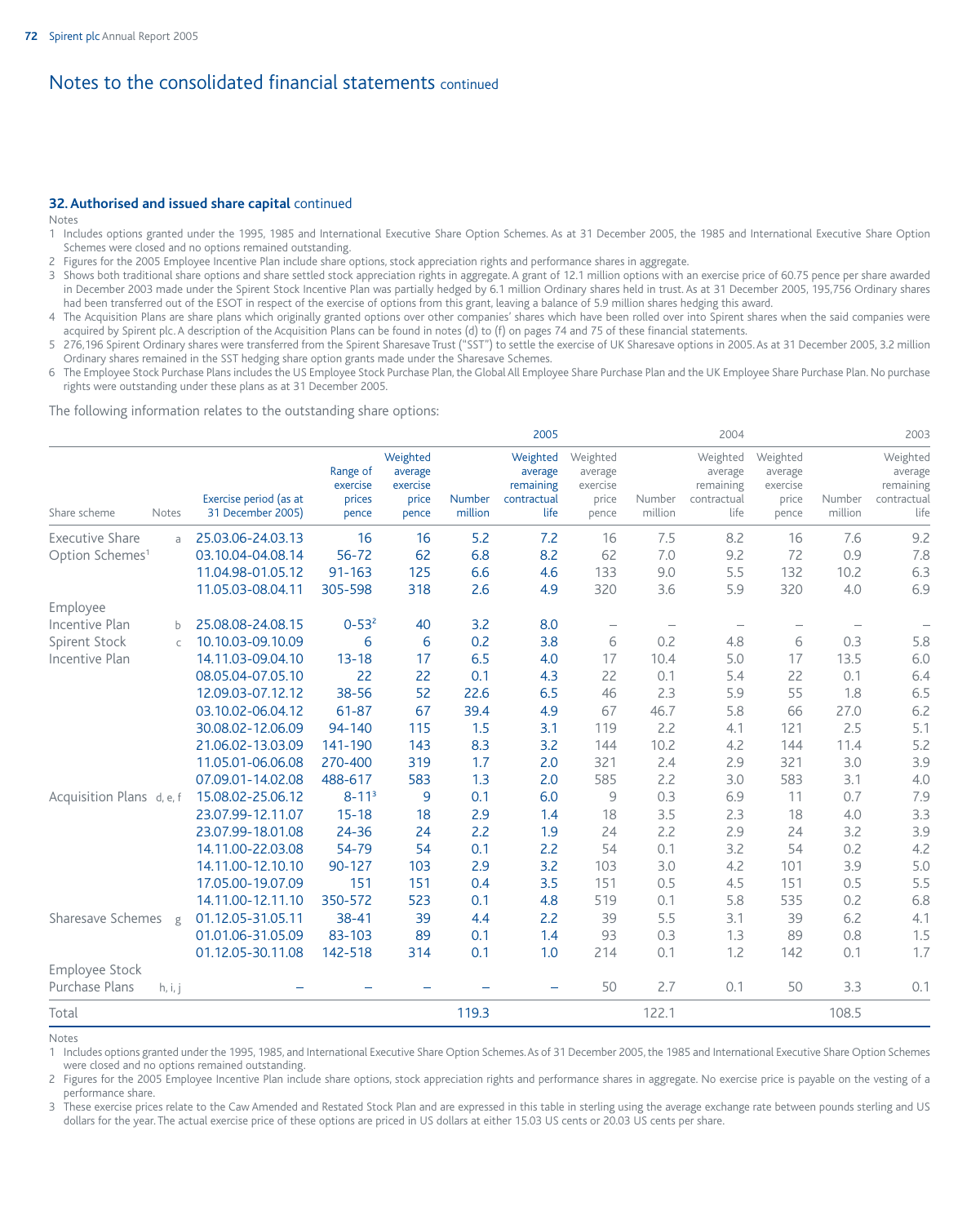$A + 31 B + 1 = 3005$ 

#### Potential dilution of issued share capital arising from employee share schemes

In accordance with guidelines issued by the Association of British Insurers, the following information is provided in respect of possible future dilution of the Company's issued share capital arising from the exercise of awards under the Group's employee share schemes. The issued share capital at 31 December 2005 was 965.8 million. The closing price for a Spirent Ordinary share was 49.5 pence.

|                                        |                                           |                                                                     |                                                                                   |                                                                |                                                                                                                     |                                                                     |                                                                                   | AL 31 DECEMBER 2003                                                                                                     |
|----------------------------------------|-------------------------------------------|---------------------------------------------------------------------|-----------------------------------------------------------------------------------|----------------------------------------------------------------|---------------------------------------------------------------------------------------------------------------------|---------------------------------------------------------------------|-----------------------------------------------------------------------------------|-------------------------------------------------------------------------------------------------------------------------|
|                                        | Total<br>number<br>exercisable<br>million | Total <sup>1</sup><br>exercisable<br>below<br>49.5 pence<br>million | Weighted<br>average<br>exercise price<br>of all<br>exercisable<br>awards<br>pence | Shares held <sup>2</sup><br>in trust<br>or treasury<br>million | Maximum <sup>3</sup><br>number of new<br>issue shares<br>required to<br>satisfy<br>exercisable<br>awards<br>million | Total <sup>4</sup><br>outstanding<br>below<br>49.5 pence<br>million | Weighted<br>average<br>exercise price<br>of all<br>outstanding<br>awards<br>pence | Maximum <sup>5</sup><br>number of new<br>issue shares<br>required to<br>satisfy all<br>outstanding<br>awards<br>million |
| Discretionary share                    |                                           |                                                                     |                                                                                   |                                                                |                                                                                                                     |                                                                     |                                                                                   |                                                                                                                         |
| options                                | 37.4                                      | 6.9                                                                 | 114                                                                               | 5.9                                                            | 6.9                                                                                                                 | 12.5                                                                | 101                                                                               | 12.5                                                                                                                    |
| Options arising from                   |                                           |                                                                     |                                                                                   |                                                                |                                                                                                                     |                                                                     |                                                                                   |                                                                                                                         |
| <b>Acquisition Plans</b>               | 8.7                                       | 5.1                                                                 | 62                                                                                |                                                                | 5.1                                                                                                                 | 5.2                                                                 | 62                                                                                | 5.2                                                                                                                     |
| Stock appreciation rights <sup>6</sup> | 6.2                                       | 0.1                                                                 | 68                                                                                |                                                                | 0.1                                                                                                                 | 3.0                                                                 | 59                                                                                | 0.2                                                                                                                     |
| Conditional shares                     |                                           |                                                                     |                                                                                   |                                                                |                                                                                                                     | 0.8                                                                 |                                                                                   | 0.8                                                                                                                     |
| Stock purchase rights                  |                                           |                                                                     |                                                                                   |                                                                |                                                                                                                     |                                                                     |                                                                                   |                                                                                                                         |
| Sharesave options                      | 0.8                                       | 0.8                                                                 | 48                                                                                | 3.2                                                            |                                                                                                                     | 4.5                                                                 | 43                                                                                | 1.3                                                                                                                     |
| Total                                  | 53.1                                      | 12.9                                                                |                                                                                   | 9.1                                                            | 12.1                                                                                                                | 26.0                                                                |                                                                                   | 20.0                                                                                                                    |

Notes

1 This is the number of exercisable awards which have an exercise price less than 49.5 pence per share, being the Spirent plc closing share price on 31 December 2005.

2 Shares held in trust are in relation to shares held by the Employee Share Ownership Trust and the Spirent Sharesave Trust. These shares were purchased in the market and are held to satisfy exercises under various employee share schemes. Market purchased shares have been excluded for the purposes of calculating dilution.

3 This is the number of shares which would need to be issued to satisfy the exercise of all exercisable awards with an exercise price of less than 49.5 pence, being the Spirent plc closing share price on 31 December 2005.

4 Total number outstanding relates to outstanding awards (whether exercisable or not) which have an exercise price less than 49.5 pence per share, being the Spirent plc closing share price on 31 December 2005.

5 This is the number of shares which would need to be issued to satisfy the exercise of outstanding awards (whether exercisable or not) with an exercise price of less than 49.5 pence, being the Spirent plc closing share price on 31 December 2005.

6 This includes stock appreciation rights awarded under the Spirent Stock Incentive Plan and Employee Incentive Plan. Stock appreciation rights awarded under the Netcom Stock Appreciation Rights Plan (see note (k) below for details on this plan) are not included in the above figure and are fully hedged by shares in the Employee Share Ownership Trust.

## Description of employee share schemes

#### a) 1995 Executive Share Option Scheme ("ESOS")

The ESOS is now closed (however outstanding options may still be exercised) and has been replaced by the Employee Incentive Plan referred to in (b) below.

The HM Revenue & Customs ("HMRC") approved ESOS incorporates the guidelines issued by the Association of British Insurers ("ABI") at that time. It was subsequently amended by the Board to facilitate the award of unapproved share options both in the UK and overseas.

Awards under the ESOS, normally determined annually, were at the sole discretion of the Remuneration Committee after considering recommendations made to it by the Chief Executive. No price was payable on the grant of an option and no options have been, or could be, granted at a discount to the market price.

The normal exercise period for options granted under the ESOS is between the third and tenth anniversary of the date of grant. Options awarded under the ESOS are subject to the achievement of an earnings per share ("EPS") performance condition before they can be exercised. The condition is that over a period of three consecutive financial years, there has been an increase in the Company's adjusted EPS which is at least 6 per cent more than the increase in the Retail Price Index over the same period. The performance condition is tested on the third anniversary of grant and, if it has not been met at that time, at each subsequent anniversary of grant until the option expires (ie on the tenth anniversary of grant in normal circumstances).

All ESOS grants made after 11 May 2000 to executive directors are subject to enhanced performance conditions on exercise.The performance conditions require the Company's adjusted EPS to increase over a period of three consecutive financial years within a range of 9 per cent (minimum performance for 25 per cent option vesting) and 15 per cent (for 100 per cent option vesting), with a sliding scale between these points. In addition, performance testing over the ten year option term is measured from a base point fixed at the date of grant. Performance will be tested on the third anniversary of grant and, if the target conditions at that time have not yet been met in full, performance will be tested again on the fourth and fifth anniversaries of grant only, with the performance hurdle being increased in proportion to the extended period.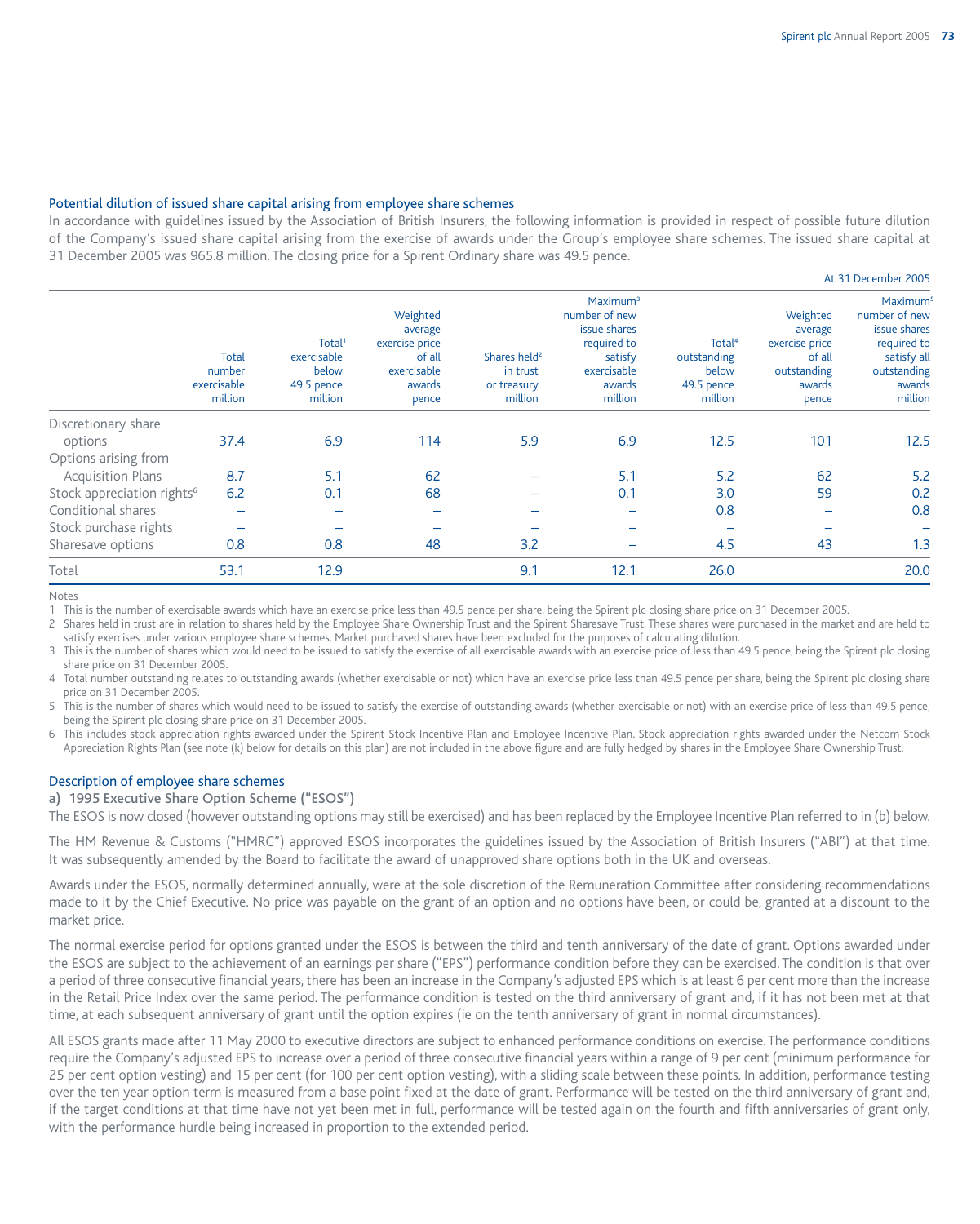## **32. Authorised and issued share capital** continued

## b) 2005 Employee Incentive Plan ("EIP")

On 4 May 2005, Spirent shareholders approved the EIP to replace the now closed ESOS. The EIP is currently available for selected employees (including executive directors) on a similar discretionary basis as the ESOS and any awards will be subject to prior satisfactory individual performance. No price is payable on the grant of an award and no award has been granted at a discount to the market price. The Company is able to grant share options, including HMRC approved options, share settled stock appreciation rights ("SARs") and performance shares under the EIP.

In normal circumstances, options or SARs under the EIP will vest three years following grant provided the Company's EPS growth targets (after excluding inflation) have been met over a three year performance period.The growth targets in respect of the initial award require that the Company's EPS increases within a range of 6 per cent per annum (for 25 per cent vesting) and 15 per cent per annum (for 100 per cent vesting) over the performance period, with a sliding scale between these points.

In normal circumstances, performance shares under the EIP will vest three years following grant provided the Company's total shareholder return ("TSR") targets have been met over a three year performance period.The performance conditions require Spirent's TSR to be between the median of a comparator group (for 30 per cent vesting) and the upper quartile of a comparator group (for 100 per cent vesting) over the performance period, with a sliding scale between these points. The comparator group consists of the 30 largest companies by market capitalisation in the FTSE TechMARK 100 Index, excluding those TechMARK companies who are also constituents of the FTSE100 Index at the commencement of the performance period.

All EIP awards will be tested once on or shortly following the third anniversary of grant. Any part of an award which does not vest shall, lapse (ie there is no opportunity for retesting).

SARs granted under the EIP will deliver the appreciation value (ie the aggregated increase in market value of an Ordinary share over the base price of the SAR) in the form of new issue Ordinary shares. This SARs approach, which is also being utilised for the Spirent Stock Incentive Plan (see note (c) below) will help the Company manage its dilution headroom more efficiently as only the SAR gain and not the entire share value needs to be funded. Using a SARs based approach, it is not possible to determine the precise level of dilution until the SARs are exercised. 2.2 million SARs with a base price of 53 pence were outstanding in respect of the EIP as at 31 December 2005, however, no SARs have been exercised.

Options and SARs granted under the EIP expire on the tenth anniversary of their grant unless they have previously lapsed or been exercised.

## c) Spirent Stock Incentive Plan ("SSIP")

The SSIP (formerly the Spirent Stock Option Plan) was introduced in 2000. This discretionary plan is primarily targeted at selected employees in the Communications group with grants normally determined annually by reference to the seniority and contribution of the individual, together with the performance of the relevant business and prevailing local market practice. Under the SSIP, grants are also permitted to selected newly hired and promoted employees on a monthly basis.

Following an Extraordinary General Meeting held in June 2004, shareholders approved the renewal of the SSIP until the Company's 2007 Annual General Meeting along with several amendments including the ability to award SARs as well as stock options. The Company is mindful of the need to continue to manage shareholder dilution in a responsible manner. The current shareholder approved mandate regarding annual dilution rates includes an annual allowance of 2.5 per cent of shares outstanding for the SSIP and 0.6 per cent of shares outstanding for the EIP (see (b) above).The Remuneration Committee does not propose any change to the aggregate of 3.1 per cent of shares outstanding that could be granted annually under both the SSIP and EIP, but believes it would be helpful to allow flexibility in the mix to reflect future operational requirements. 38.5 million SARs with a base price of between 42 pence and 71 pence were outstanding in respect of the SSIP at 31 December 2005, however, no SARs have been exercised.

Awards made pursuant to the SSIP normally vest over four years, provided that the employee remains in employment. Awards normally become 25 per cent exercisable on the first anniversary of the date of grant and thereafter in equal proportions on a monthly basis over a further 36 months. Any award not exercised by the seventh anniversary of grant will lapse.

SSIP awards granted from June 2004 to certain senior managers will only become exercisable subject to the achievement of applicable EPS performance conditions.

No price is payable on the grant of options or SARs and no options or SARs have been, or can be, granted at a discount to the market price.

## d) Netcom Amended and Restated Stock Option Plan ("NARSOP")

Spirent completed the acquisition of Netcom Systems, Inc. ("Netcom") in 1999. \$44.5 million of the total consideration was satisfied through the roll-over of outstanding options over Netcom shares, primarily held by Netcom employees, into options over approximately 23.8 million Ordinary shares (as adjusted) on substantially similar terms as previously existed under the NARSOP. All remaining outstanding options are fully vested and exercisable until they expire.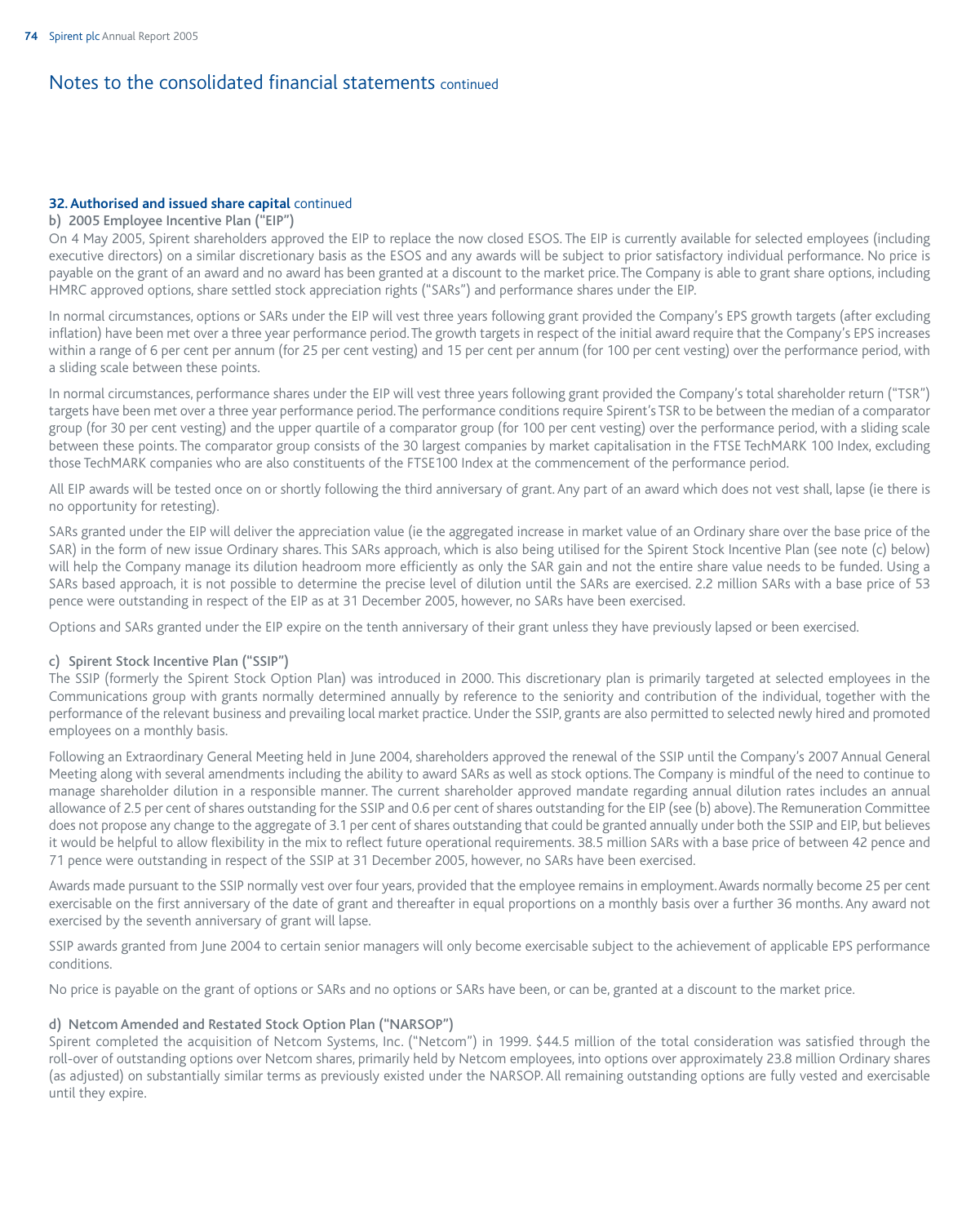## e) Zarak Amended and Restated Stock Option Plan ("ZARSOP")

Out of a total consideration of approximately 44.9 million Ordinary shares issued for the acquisition of Zarak Systems Corporation ("Zarak") in 2000, approximately 3.8 million shares arose in connection with the roll-over of outstanding options over Zarak shares into options over Spirent Ordinary shares on substantially similar terms as previously existed under the ZARSOP. These options are primarily held by Zarak employees and have either a five or ten year life from the original date of grant.

Unvested rolled-over options were capable of immediate exercise (ie prior to their respective vesting date) and any shares arising from such an event were held in the ESOT until the relevant vesting date. The option holder was entitled to the beneficial (but not legal) interest in the shares whilst they were held in trust but they remained subject to forfeiture (with the original option exercise prices being refunded to the participant) if the participant's employment was terminated prior to the vesting date. All ZARSOP options and resulting shares held in the ESOT have now fully vested.

## f) Caw Amended and Restated Stock Plan ("CARSP")

Out of a total initial consideration for the acquisition of Caw Networks, Inc. ("Caw") in 2002 of \$49 million, approximately \$4 million was in respect of Spirent Ordinary shares and options which arose on the roll-over of outstanding options and shares under the previous Caw employee stock plan. The options and shares will vest over a period expiring in 2006 on substantially similar terms as previously existed under the CARSP. The options are held by Caw employees and have a ten year life from the original date of grant. Pursuant to the terms of the Merger Agreement for Caw, an additional cash payment of 78.8 US cents was payable as each share vested or upon the exercise of a vested option.

Any Ordinary shares issued under the CARSP are restricted until they have vested or are not at risk from forfeiture under the plan rules. Unvested rolledover options are capable of immediate exercise (ie prior to their respective vesting date) and any shares arising from such an event are held in the ESOT until the relevant vesting date. The option holder is entitled to the beneficial (but not legal) interest in the shares whilst they are held in the ESOT but they remain subject to forfeiture (with the original option exercise prices being refunded to the participant) if the participant's employment is terminated prior to the vesting date.

In accordance with the original terms for acquiring Caw, in March 2004, Spirent allotted 4.3 million Ordinary shares and issued 75,000 options following the achievement by Caw of certain technical and financial earn out targets. Participation in the CARSP entitled the participants to a share in the earn out. Any earn out payment for an outstanding CARSP option was made by increasing the number of shares subject to the option and decreasing the per share exercise price so as to preserve the existing aggregate total exercise price. Of the 4.3 million shares, 54,000 shares were issued to the ESOT in respect of unvested restricted shares, which remained subject to forfeiture prior to vesting.As a result of the earn out, the additional cash payment referred to above was adjusted to 66.9 US cents as each share vests or upon the exercise of a vested option.

The Ordinary shares subject to rolled-over options from the acquisition of Netcom, Zarak and Caw, or granted under the SSIP, do not count toward ABI scheme limits. The plans mentioned in (a) and (d) to (f) above are closed to new entrants and no further awards of options can be made under them.

## g) UK Savings Related Share Option Scheme ("SRSOS") and 2005 Sharesave Scheme

The SRSOS closed in 2005 and was replaced by the 2005 Sharesave Scheme. SRSOS options which remain outstanding may still be exercised prior to expiry, however no further grants can be made. Both schemes operate as HMRC approved Save-As-You-Earn schemes and are open to all UK employees, subject to a qualifying service period. Any future sharesave invitations will be made under the 2005 Sharesave Scheme, which is broadly similar to the SRSOS.

The employee enters into a Save-As-You-Earn contract with the Company's savings carrier to save a regular sum of between £5 and £250 per month for a fixed period of either three or five years.

No price is payable on the grant of an option. The option exercise price is calculated by reference to the middle market price of an Ordinary share on the business day prior to the beginning of the invitation period, discounted by up to 20 per cent, at the Board's discretion. Options are normally exercisable within six months of the third, fifth or seventh anniversary of the contract commencement date, as elected by the option holder at the start of the contract.

The Company operates the SST to honour the contractual commitment to deliver Ordinary shares against the valid exercise of outstanding options under the SRSOS. The SST, a wholly-owned subsidiary of Spirent plc, acts as sole trustee. During the year, 276,196 shares were transferred to participants. SST has waived all rights to receive dividends payable on its registered shareholding except for 0.01 pence per annum in aggregate and accordingly such shareholding is not included in the Company's EPS calculation as referred to in note 13.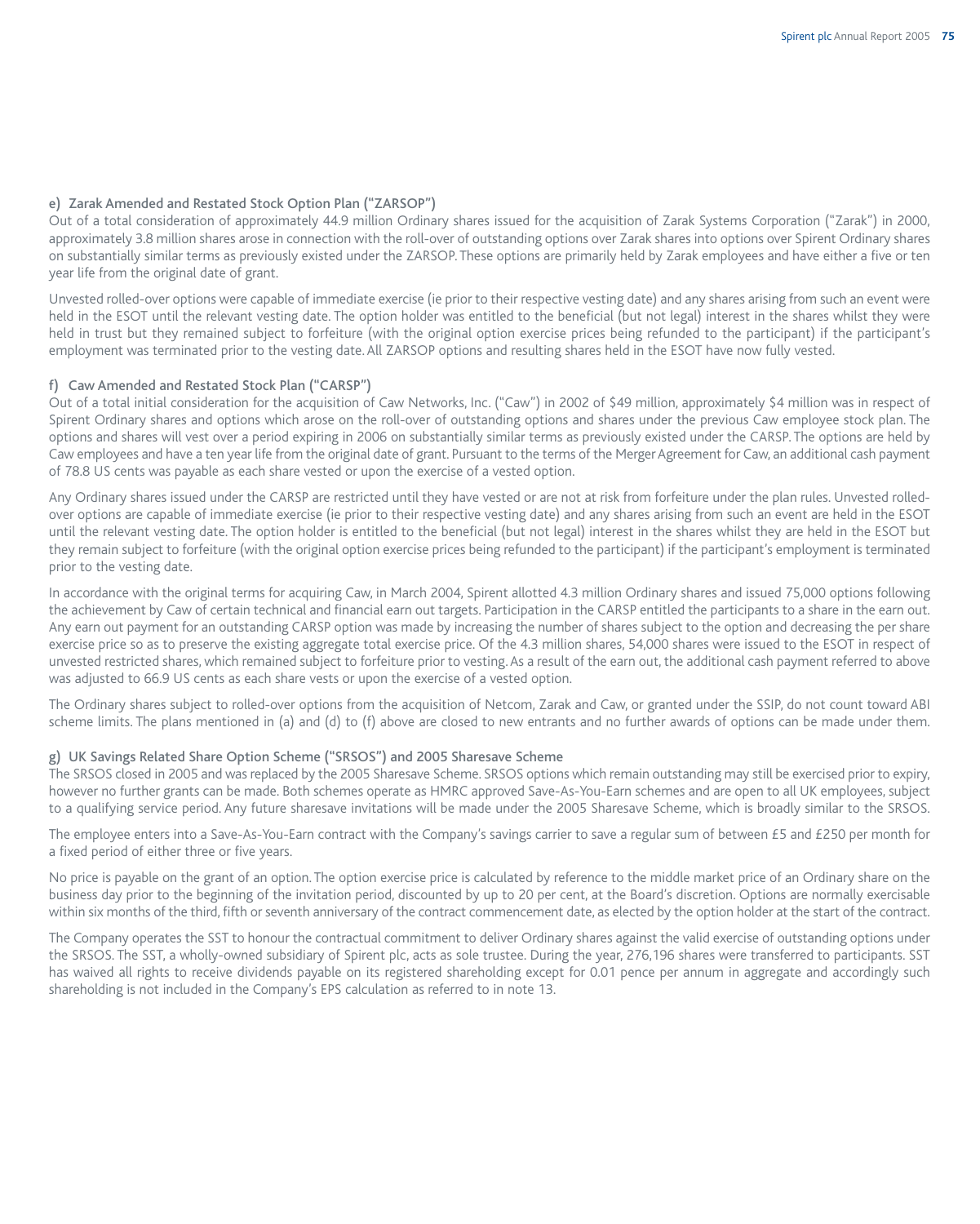## **32. Authorised and issued share capital** continued

## h) US Employee Stock Purchase Plan ("ESPP")

The ESPP operates on a broadly similar basis to the Sharesave Scheme. It enables the Company to grant eligible US employees the right to acquire Spirent American Depositary Shares using proceeds of a savings contract. When joining the ESPP, participants enter into a contract to save up to 15 per cent of basic salary (gross), subject to an individual maximum of \$1,000 (net) per month, over a contract period of 12 months by way of regular payroll deductions.

No price is payable on the grant of a purchase right. The purchase price will be based on the market value of an Ordinary share either on the first day of the offering period or on the last day of the offering period, whichever price is lower, less a 15 per cent discount or, where shares are to be subscribed, their nominal value (if greater).

## i) Global All Employee Share Purchase Plan ("GAESPP")

The GAESPP was approved by shareholders in 2001 and offers employees in countries other than the UK or US an opportunity to share in the Company's performance through share ownership. The GAESPP was implemented in Canada in January 2002 and operates on similar terms to the ESPP above, with participants entering into a 12 month contract to save up to 15 per cent of basic salary (gross), subject to an individual maximum of Cdn \$1,000 (net) per month.

## j) UK Employee Share Purchase Plan ("UK ESPP")

On 4 May 2005, shareholders approved the UK ESPP, which is an HMRC approved share incentive plan, available to all UK employees (subject to a qualifying service period).The UK ESPP offers three ways to provide Ordinary shares to employees: free shares, partnership shares and matching shares.The UK ESPP will operate in conjunction with a trust, which will hold the shares on the behalf of participants.

Each year awards of free shares may be made to eligible employees up to a value of £3,000. Awards may be made subject to performance targets determined by the directors. In normal circumstances, free shares must be held in trust for between three and five years and normally become free of income tax and national insurance if held for five years.

Employees may be offered the opportunity to purchase partnership shares out of monthly contributions taken from pre-tax salary (up to £1,500 or 10 per cent of salary, if less). The directors determine a savings period of between one and 12 months following which the shares are purchased. Where the savings period is longer than one month, the purchase price will be the lesser of the price at the beginning of the accumulation period or the price at the end. Participants can withdraw partnership shares from the trust at anytime, however, doing so before five years may trigger a tax liability.

If partnership shares have been offered to employees, the Company may also offer matching shares up to a maximum of two matching shares for each partnership share. In normal circumstances, matching shares must be held in trust for a period of at least three years and may be subject to forfeiture if the participant leaves employment prior to the end of this period.

No awards have been made so far under this plan.

## k) Stock Appreciation Rights Plan ("SARP")

The SARP was introduced in September 1999 as an interim incentive arrangement for the employees of Netcom following the closure of the NARSOP described in (d) above and subsequently for certain other employees in the Communications group. Under the SARP, recruitment, promotion and recognition awards over Ordinary shares have been made in line with historic and local competitive market practice on a quarterly basis at the discretion of a committee of senior executives. The operation of the SARP reflects as far as practicable the now closed NARSOP. Accordingly, rights under the SARP vest over four years, 25 per cent vesting one year after the date of grant and the remainder vesting on a monthly basis over a further 36 months. Rights granted are not subject to the fulfilment of any pre-exercise performance conditions.

The SARP will deliver the appreciation value (ie the aggregated increase in the market value of an Ordinary share over the rights price) in the form of existing Ordinary shares which have been purchased in the market by the Company's ESOT.The maximum number of shares over which SARP awards can be made is 5.25 million.

At 31 December 2005, the following rights were outstanding under the SARP:

|                       |                              | Number of<br>rights    |
|-----------------------|------------------------------|------------------------|
| Rights exercise dates | <b>Rights price</b><br>pence | outstanding<br>million |
| 10.09.00-29.06.10     | 182-400                      | 2.4                    |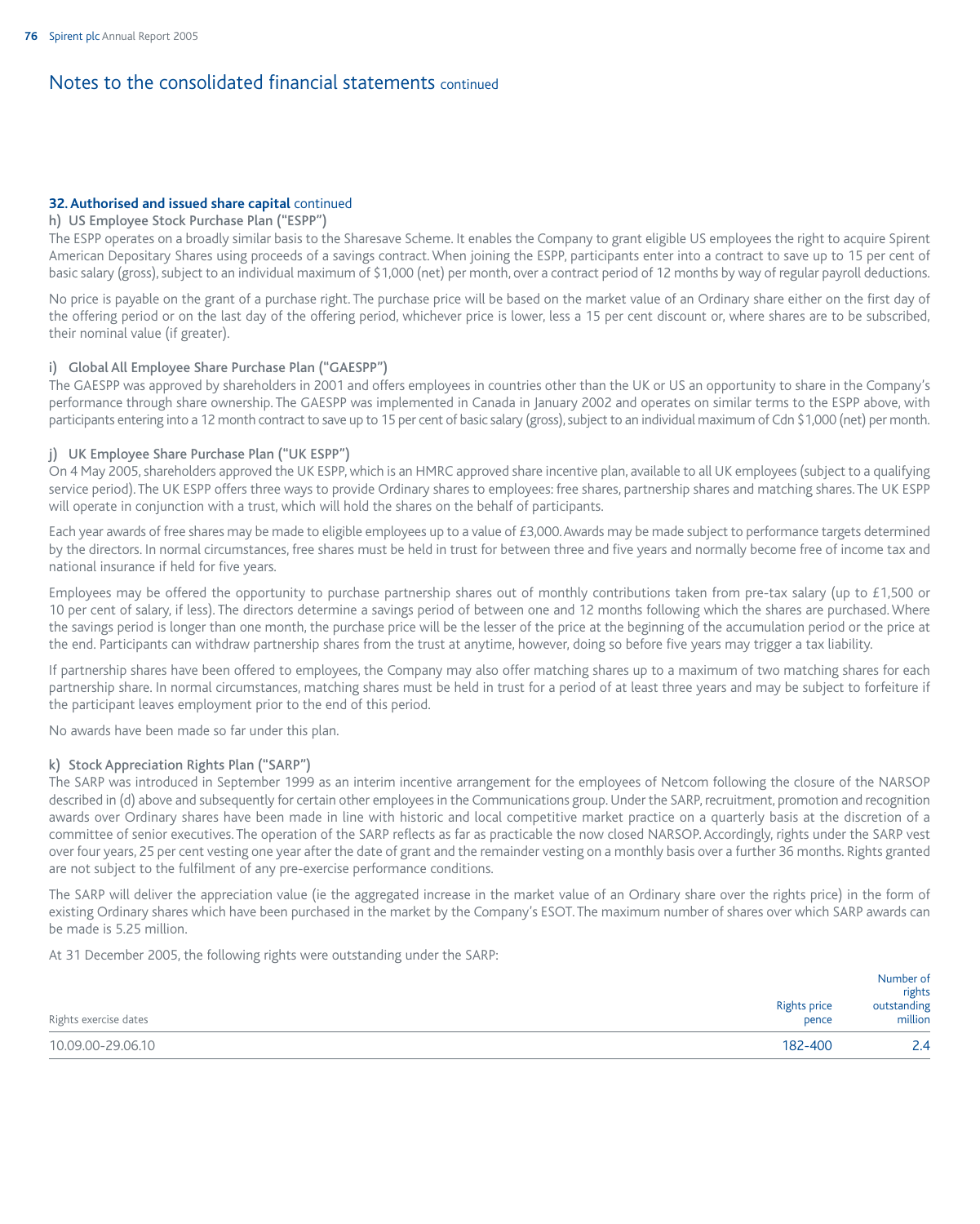#### **33. Share-based payment**

The total charge for the year relating to employee share-based payment plans is as follows:

|                                    | 2005<br>£ million | 2004<br>£ million | 2003<br>£ million |
|------------------------------------|-------------------|-------------------|-------------------|
|                                    |                   |                   |                   |
| Continuing operations              |                   |                   |                   |
| 1995 Executive Share Option Scheme | 0.4               | 0.3               | 0.1               |
| 2005 Employee Incentive Plan       | 0.1               |                   |                   |
| Spirent Stock Incentive Plan       | 4.4               | 3.6               | 0.2               |
| <b>Acquisition Plans</b>           | 0.2               | 0.4               | 0.5               |
| Employee Sharesave Schemes         |                   | 0.5               | 0.1               |
|                                    | 5.1               | 4.8               | 0.9               |
| Discontinued operations            |                   |                   |                   |
| 1995 Executive Share Option Scheme | 0.4               | 0.2               | 0.1               |
| Employee Sharesave Schemes         | 0.1               | 0.2               |                   |
|                                    | 0.5               | 0.4               | 0.1               |
|                                    | 5.6               | 5.2               | 1.0               |

The fair value of the options and purchase rights over Ordinary shares is estimated as at the date of grant using a binomial model. The following table gives the assumptions made in arriving at the share-based payments charge:

|                                      | 2005    | 2004        | 2003        |
|--------------------------------------|---------|-------------|-------------|
| Weighted average share price (pence) | 53      | 65          | 36          |
| Weighted average fair value (pence)  | 24      | 36          | 19          |
| Expected volatility (%)              | 50-55   | 70          | 70          |
| Expected life (years)                | 4.5     | 4.5         | 4.5         |
| Risk free rate (%)                   | 4.2     | $4.0 - 5.1$ | $3.6 - 4.9$ |
| Dividend yield (%)                   | nil-1.0 |             | 1.0         |

The expected volatility was determined by calculating the historical volatility of the Company's share price over the previous two years which management considers to be the period which is likely to be most representative of future volatility. The expected life used in the model has been adjusted, based on management's best estimate for the effects of non-transferability, exercise restrictions and behavioural considerations. For performance shares granted under the 2005 Employee Incentive Plan, which have a market based performance condition, it has been assumed that there will be 50 per cent vesting for valuation purposes.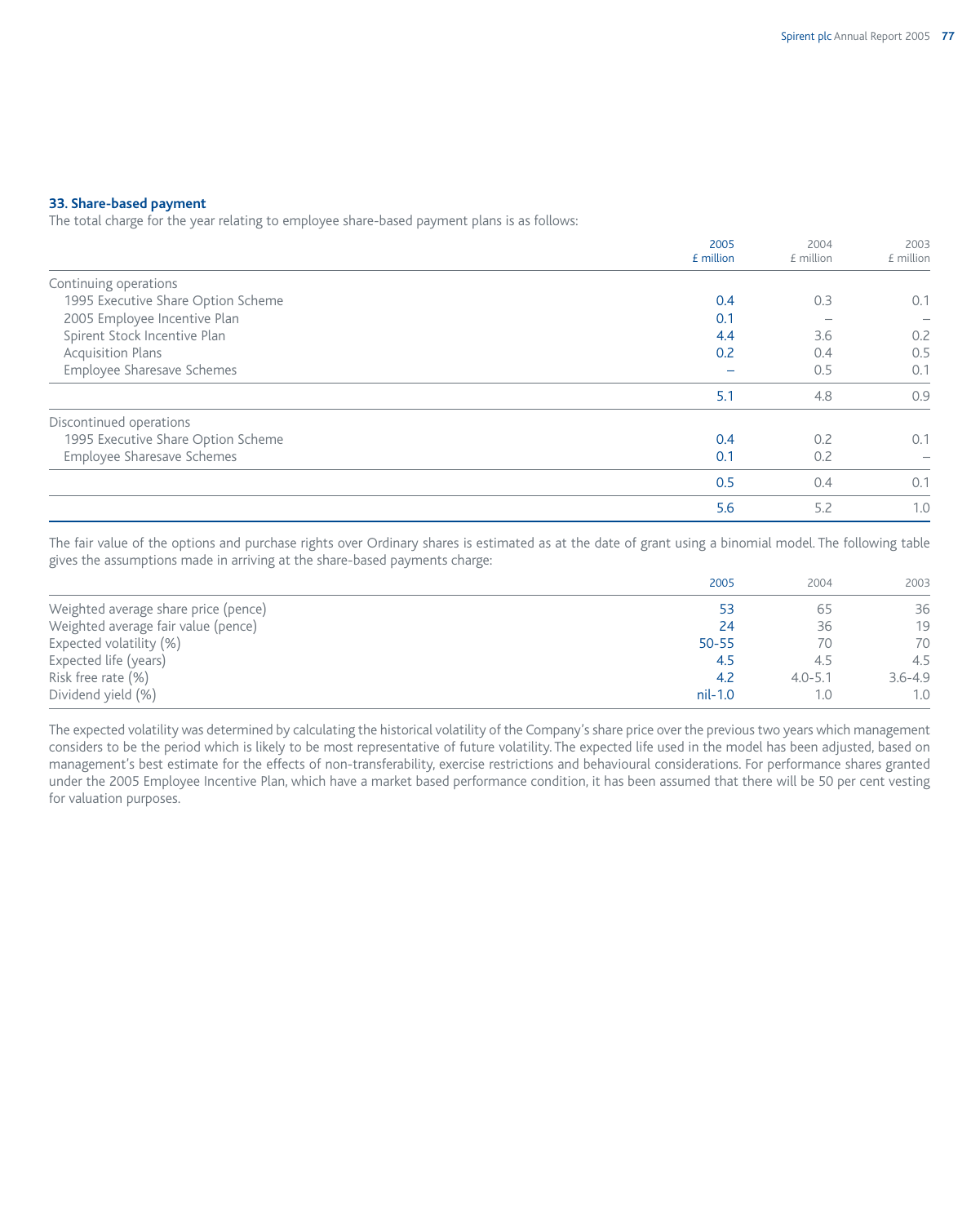# **34. Reconciliation of movements in equity**

|                                                                                                                     |                          |                             |                          |                                  |                          |                            |                                       |                                          |                          | £ million       |
|---------------------------------------------------------------------------------------------------------------------|--------------------------|-----------------------------|--------------------------|----------------------------------|--------------------------|----------------------------|---------------------------------------|------------------------------------------|--------------------------|-----------------|
|                                                                                                                     | Share<br>capital         | Share<br>premium<br>account | Capital<br>reserve       | Capital<br>redemption<br>reserve | Translation<br>reserve   | Net unrealised<br>(losses) | gains and Investment in<br>own shares | Retained<br>earnings/<br>$(\text{loss})$ | Minority<br>interests    | Total<br>equity |
| At 1 January 2003 as originally stated<br>Changes in accounting policy relating                                     | 31.3                     | 696.1                       | 17.6                     | 0.7                              |                          |                            | (2.1)                                 | (648.5)                                  | 2.1                      | 97.2            |
| to first-time application of IFRS                                                                                   |                          |                             |                          |                                  |                          |                            | 2.1                                   | (4.9)                                    | $\overline{\phantom{m}}$ | (2.8)           |
| At 1 January 2003 as restated note 39                                                                               | 31.3                     | 696.1                       | 17.6                     | 0.7                              | $\overline{\phantom{0}}$ | $\overline{\phantom{0}}$   | $\qquad \qquad -$                     | (653.4)                                  | 2.1                      | 94.4            |
| Changes in equity for 2003<br>Total recognised income and expense                                                   |                          |                             |                          |                                  |                          |                            |                                       |                                          |                          |                 |
| for the year                                                                                                        |                          |                             | (1.2)                    |                                  | 3.0                      |                            |                                       | 27.6                                     | 0.1                      | 29.5            |
| Share-based payment                                                                                                 |                          |                             | $\overline{\phantom{0}}$ |                                  | $\overline{\phantom{a}}$ |                            |                                       | 0.4                                      | $\overline{\phantom{a}}$ | 0.4             |
| New shares issued<br>Obligation to issue share capital                                                              | 0.2                      | 1.4                         | (0.9)                    |                                  |                          |                            |                                       | $\overline{\phantom{0}}$                 | $\overline{\phantom{0}}$ | 0.7             |
| Caw Networks Inc.                                                                                                   |                          |                             | 2.7                      | $\overline{\phantom{0}}$         |                          |                            |                                       |                                          |                          | 2.7             |
| Other movements                                                                                                     |                          | $\overline{\phantom{0}}$    | (0.5)                    | $\overline{\phantom{a}}$         | $\overline{\phantom{a}}$ |                            |                                       | 1.1                                      | $\overline{\phantom{0}}$ | 0.6             |
| At 31 December 2003                                                                                                 | 31.5                     | 697.5                       | 17.7                     | 0.7                              | 3.0                      |                            | $\qquad \qquad -$                     | (624.3)                                  | 2.2                      | 128.3           |
| Changes in equity for 2004<br>Total recognised income and expense                                                   |                          |                             |                          |                                  |                          |                            |                                       |                                          |                          |                 |
| for the year                                                                                                        |                          | -                           | (1.2)                    |                                  | (1.4)                    |                            |                                       | 29.5                                     | 0.2                      | 27.1            |
| Share-based payment                                                                                                 | $\overline{\phantom{0}}$ |                             | $\overline{\phantom{0}}$ |                                  | $\overline{\phantom{0}}$ |                            |                                       | 4.8                                      | $\overline{\phantom{0}}$ | 4.8             |
| New shares issued                                                                                                   | 0.3                      | 3.3                         | (2.1)                    |                                  |                          |                            |                                       |                                          |                          | 1.5             |
| New shares issued - Caw Networks Inc.<br>Cancellation of share premium and                                          | 0.1                      | 3.2                         | (2.7)                    |                                  |                          |                            |                                       |                                          |                          | 0.6             |
| capital redemption reserve                                                                                          |                          | (702.7)                     | $\overline{\phantom{0}}$ | (0.7)                            |                          |                            |                                       | 703.4                                    | $\overline{\phantom{0}}$ |                 |
| Minority acquired                                                                                                   |                          |                             |                          | $\overline{\phantom{0}}$         |                          |                            |                                       | $\overline{\phantom{0}}$                 | (1.1)                    | (1.1)           |
| Other movements                                                                                                     |                          | $\overline{\phantom{0}}$    | (0.8)                    | $\overline{\phantom{0}}$         |                          |                            |                                       |                                          | $\overline{\phantom{0}}$ | (0.8)           |
| At 31 December 2004                                                                                                 | 31.9                     | 1.3                         | 10.9                     | $\overline{\phantom{0}}$         | 1.6                      |                            | $\overline{\phantom{0}}$              | 113.4                                    | 1.3                      | 160.4           |
| Changes in accounting policy relating<br>to first-time application of IAS 39<br>'Financial Instruments: Recognition |                          |                             |                          |                                  |                          |                            |                                       |                                          |                          |                 |
| and Measurement' note 39                                                                                            |                          |                             |                          |                                  |                          | 0.5                        |                                       | (0.6)                                    |                          | (0.1)           |
| At 1 January 2005 as restated                                                                                       | 31.9                     | 1.3                         | 10.9                     | $\equiv$                         | 1.6                      | 0.5                        | $\overline{\phantom{0}}$              | 112.8                                    | 1.3                      | 160.3           |
| Changes in equity for 2005<br>Total recognised income and expense                                                   |                          |                             |                          |                                  |                          |                            |                                       |                                          |                          |                 |
| for the year                                                                                                        |                          |                             |                          |                                  | 3.9                      | 1.4                        |                                       | (52.1)                                   | 0.6                      | (46.2)          |
| Share-based payment                                                                                                 |                          |                             |                          | $\overline{\phantom{0}}$         | $\equiv$                 |                            | $\overline{\phantom{0}}$              | 5.4                                      | $\overline{\phantom{a}}$ | 5.4             |
| New shares issued                                                                                                   | 0.3                      | 3.1                         | (0.7)                    |                                  |                          |                            |                                       |                                          |                          | 2.7             |
| At 31 December 2005                                                                                                 | 32.2                     | 4.4                         | 10.2                     | $\equiv$                         | 5.5                      | 1.9                        | $\overline{\phantom{0}}$              | 66.1                                     | 1.9                      | 122.2           |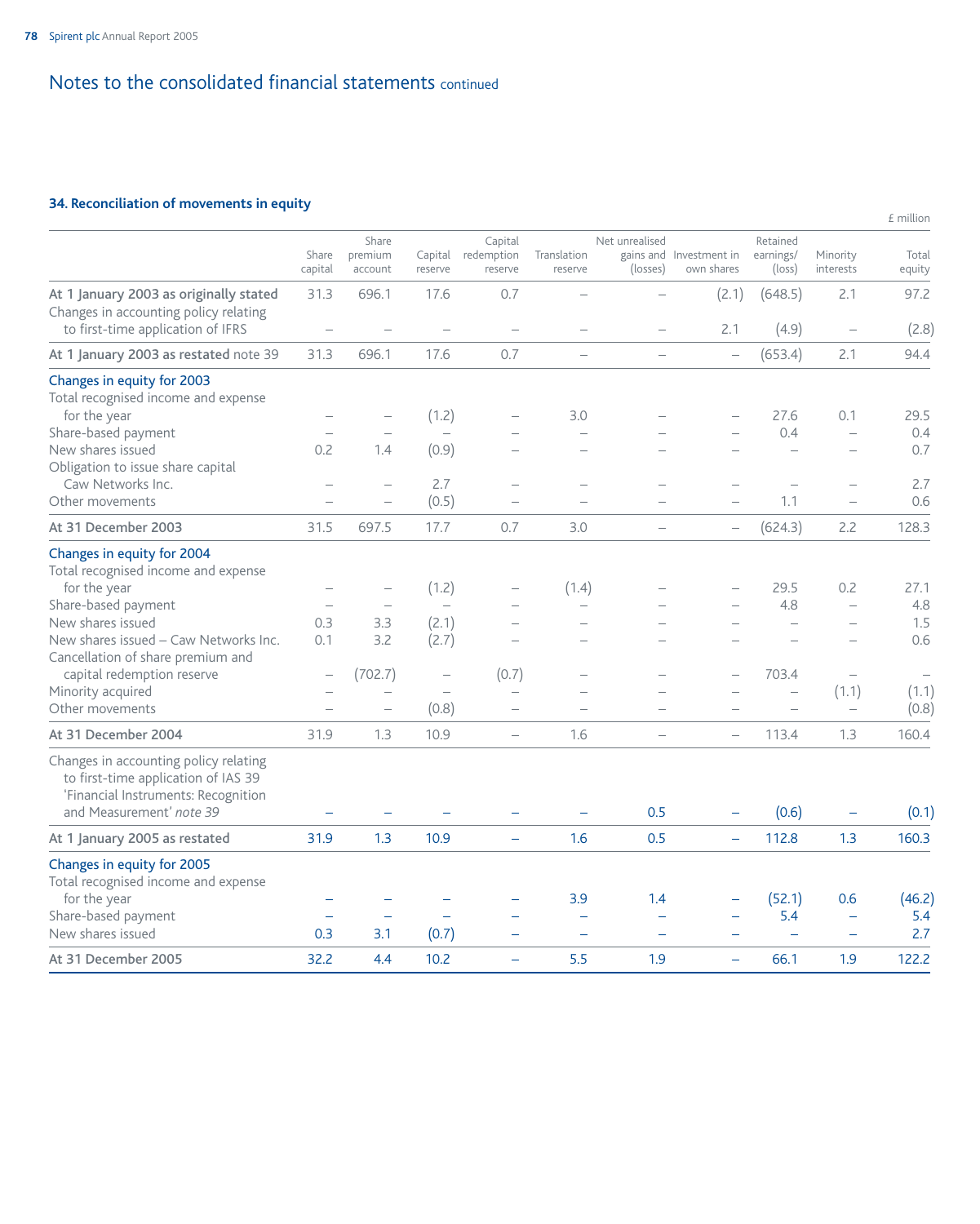#### Nature and purpose of reserves

A reconciliation of the opening and closing balance on each reserve is shown in the Reconciliation of movements in equity. The nature and purpose of each reserve within equity is as follows:

- i) Share premium account: this reserve records the consideration premium for shares issued at a value that exceeds their nominal value;
- ii) Capital reserve: this reserve arises in relation to share option plans in acquired companies;
- iii) Capital redemption reserve: this reserve has been eliminated as described below;
- iv) Translation reserve: this reserve is used to record exchange differences arising from the translation of the financial statements of foreign subsidiaries. It is also used to record the net investments hedged in these subsidiaries; and
- v) Net unrealised gains and losses: this reserve records movements in fair value of forward currency contracts.

At 31 December 2005, the cumulative amount of goodwill charged to retained earnings as a result of UK GAAP accounting policies prior to 1998, is £43.9 million (2004 and 2003 £43.9 million).

#### Investment in own shares

At 31 December 2005, an amount of £2.6 million (2004 £2.6 million; 2003 £2.6 million) is deducted from retained earnings in relation to the cost of investment in own shares.The investment in own shares relates to 3.2 million Ordinary shares (2004 and 2003 3.5 million) held by the Spirent Sharesave Trust ("SST") and 9.4 million Ordinary shares (2004 and 2003 9.5 million) held by the Spirent Employee Share Ownership Trust ("ESOT"). Shares held by the SST will be used to satisfy options under the Company's Savings Related Share Option Schemes. Shares held in the ESOT are primarily held to hedge awards under various discretionary employee share schemes. The market value of own shares held in trust at 31 December 2005 was £6.2 million (2004 £9.6 million; 2003 £7.6 million).

#### Cancellation of share premium and capital redemption reserves

On 24 November 2004, Spirent plc was granted an order of the High Court for the approval of the cancellation of the share premium account and capital redemption reserve ("the Cancellation") which stood at that date at £702.7 million and £0.7 million, respectively. The Cancellation created a reserve in the financial statements of the Company which was applied to eliminate the deficit in distributable reserves. The balance of this reserve created after the deficit in distributable reserves had been eliminated was transferred to a special non-distributable reserve. The special non-distributable reserve at 31 December 2005 is £11.1 million (2004 £61.6 million; 2003 nil) and will be increased in future years to the extent that the Company subsequently realises any value from its assets in excess of the value at which those assets were recorded in the Company's financial statements at the time of the Cancellation.

The special non-distributable reserve will have a maximum value equal to the aggregate of the share premium account and capital redemption reserve at the time of the Cancellation, being £703.4 million. The special non-distributable reserve will be used to eliminate deficits arising in future years and is only capable of being distributed to the shareholders of the Company once all the creditors of the Company, which existed at the date of the Cancellation, have consented to the Cancellation or have been satisfied in full or on transferring to a blocked trust account a sum equal to the aggregate amount due to any creditors of Spirent plc who were creditors on 24 November 2004 and who remain creditors on the date of release of the special non-distributable reserve.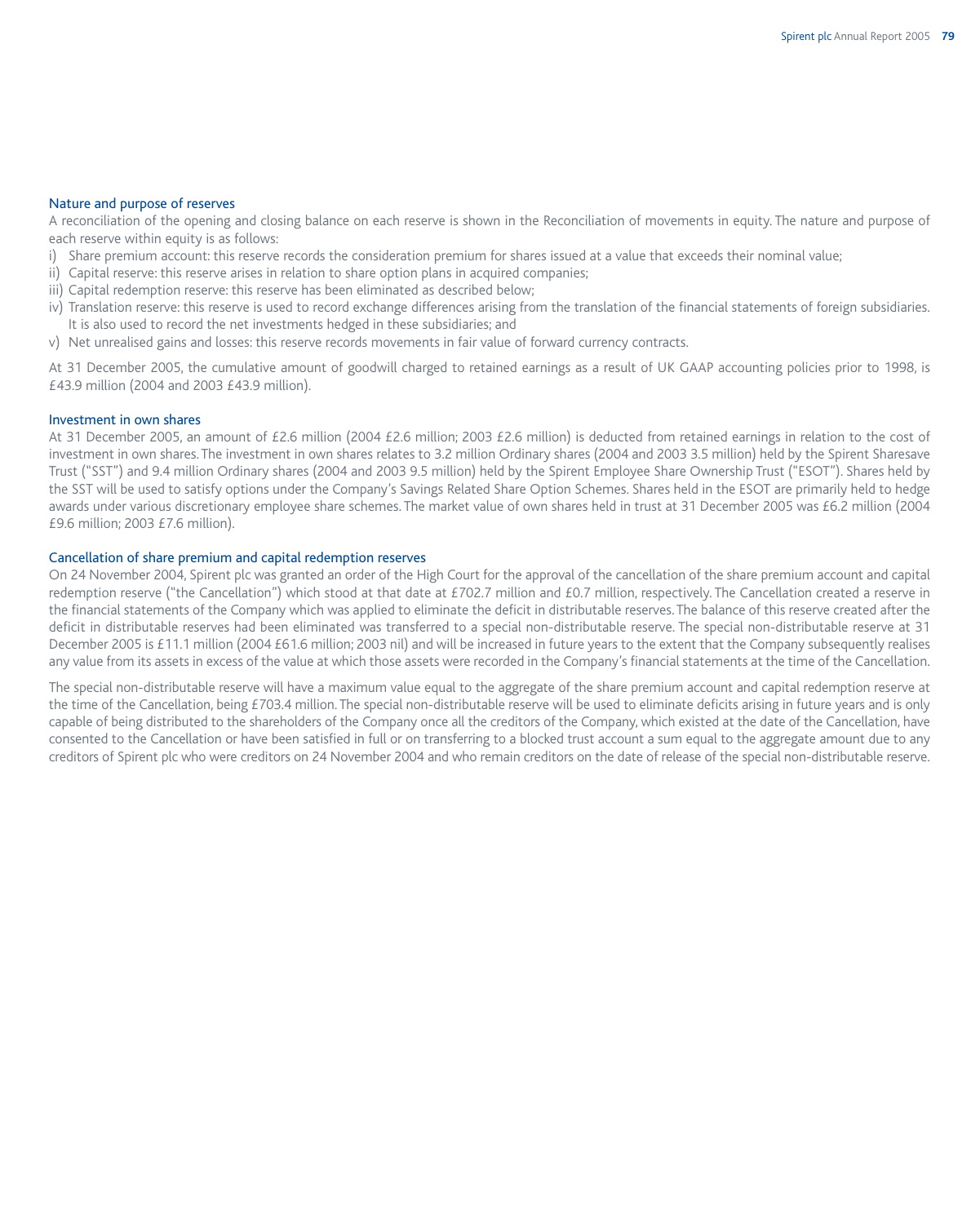## **35. Reconciliation of operating (loss)/profit to cash generated from operations**

| 33. Reconciliation or operating (toss)/pront to cash generated from operations | 2005<br>$E$ million | 2004<br>£ million | 2003<br>£ million |
|--------------------------------------------------------------------------------|---------------------|-------------------|-------------------|
| <b>Continuing operations</b>                                                   |                     |                   |                   |
| Operating (loss)/profit                                                        | (39.0)              | 15.2              | 11.3              |
| Adjustments for:                                                               |                     |                   |                   |
| Goodwill impairment                                                            | 37.0                |                   |                   |
| Depreciation of property, plant and equipment                                  | 11.4                | 14.8              | 17.5              |
| Loss on the disposal of property, plant and equipment                          | 0.1                 | 0.5               |                   |
| Impairment of property, plant and equipment                                    |                     | 0.6               | 2.2               |
| Share-based payment                                                            | 5.1                 | 4.8               | 0.9               |
| Changes in working capital:                                                    |                     |                   |                   |
| Deferred income received                                                       | 5.8                 | 4.9               | 0.2               |
| Decrease/(increase) in receivables                                             | 0.4                 | (7.1)             | 6.7               |
| (Increase)/decrease in inventories                                             | (0.4)               | 3.5               | 1.8               |
| (Decrease)/increase in payables                                                | (16.8)              | 4.5               | 2.1               |
| Decrease in provisions                                                         | (0.9)               | (2.9)             | (5.9)             |
| Defined benefit pension plan                                                   | (3.8)               | (7.8)             | 0.8               |
| Cash (outflow)/generated from continuing operations                            | (1.1)               | 31.0              | 37.6              |
| <b>Discontinued operations</b>                                                 |                     |                   |                   |
| Operating profit                                                               | 24.4                | 20.9              | 16.8              |
| Adjustments for:                                                               |                     |                   |                   |
| Depreciation of property, plant and equipment                                  | 11.2                | 10.6              | 11.8              |
| Profit on the disposal of property, plant and equipment                        | (0.1)               | (0.1)             | (0.1)             |
| Share-based payment                                                            | 0.5                 | 0.4               | 0.1               |
| Changes in working capital:                                                    |                     |                   |                   |
| Increase in receivables                                                        | (1.7)               | (2.0)             | (2.9)             |
| (Increase)/decrease in inventories                                             | (3.0)               | (4.5)             | 1.3               |
| Increase in payables                                                           | 3.8                 | 4.0               | 3.6               |
| Cash generated from discontinued operations                                    | 35.1                | 29.3              | 30.6              |
| Cash generated from operations                                                 | 34.0                | 60.3              | 68.2              |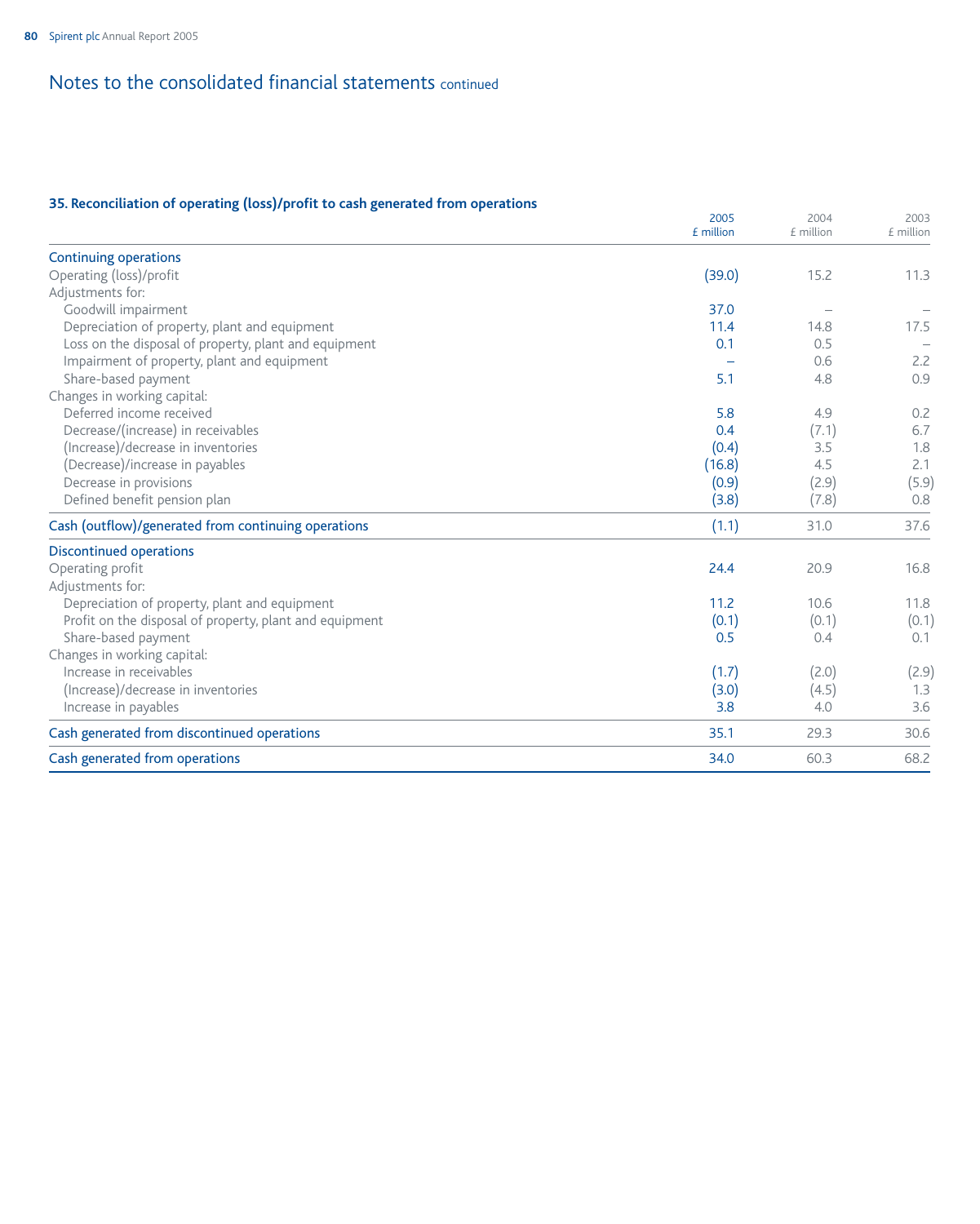### **36. Acquisition of subsidiaries**

| <b>30. Acquisition of subsidiaries</b>                                       | 2005<br>£ million | 2004<br>£ million | 2003<br>£ million |
|------------------------------------------------------------------------------|-------------------|-------------------|-------------------|
| Net assets – minority interest acquired                                      |                   | 1.1               |                   |
| Goodwill                                                                     |                   |                   | 2.7               |
|                                                                              |                   | 1.1               | 2.7               |
| Consideration                                                                |                   |                   |                   |
| Issue of Ordinary shares - Caw Networks, Inc.                                |                   | 0.6               | 2.7               |
| Cash (including expenses)                                                    |                   | 1.1               |                   |
| Adjustment to consideration – prior year acquisitions                        |                   | (0.6)             |                   |
|                                                                              |                   | 1.1               | 2.7               |
| The cash flows in respect of the acquisition of subsidiaries are as follows: |                   |                   |                   |
| Cash (including expenses)                                                    |                   | (1.1)             |                   |
| Cash (accrued in prior years)                                                |                   |                   | (1.1)             |
| Net cash outflow on acquisitions                                             |                   | (1.1)             | (1.1)             |

The issue of Ordinary shares related to deferred consideration pursuant to the acquisition agreement with Caw Networks, Inc. 4.3 million Ordinary shares were issued on 31 March 2004 when the Spirent Ordinary share price was 75.5 pence. The consideration had been estimated in 2003 and provided at £2.7 million and adjusted in 2004 when the actual share price and exchange rate were known.

During 2004, the minority shareholdings in two of the Network Products group's subsidiaries were acquired for a cash consideration of £1.1 million.

## **37. Disposal of operations**

|                                                  | 2005<br>$E$ million | 2004<br>£ million | 2003<br>£ million |
|--------------------------------------------------|---------------------|-------------------|-------------------|
| Net assets disposed of                           |                     |                   |                   |
| Goodwill note 14                                 |                     |                   | 0.6               |
| Property, plant and equipment note 15            |                     | 0.1               | 0.7               |
| Inventories                                      |                     | 0.2               | 2.3               |
| Trade and other receivables                      |                     | 1.8               | 2.4               |
| Trade and other payables                         |                     | (2.4)             | (4.5)             |
| Provisions                                       |                     | (1.2)             |                   |
| Investment in joint venture                      |                     |                   | 54.3              |
| Net (liabilities)/ assets                        |                     | (1.5)             | 55.8              |
| Exchange gain transferred to profit on sale      |                     |                   | (2.4)             |
| Profit on disposal of operations                 | 3.9                 | 4.0               | 8.6               |
| Disposal costs - HellermannTyton Division note 6 | (6.7)               |                   |                   |
|                                                  | (2.8)               | 2.5               | 62.0              |

During 2005, the Group disposed of certain non-trading companies for £3.9 million and incurred costs amounting to £6.7 million in relation to the disposal of the HellermannTyton Division. The sale of the HellermannTyton Division was completed on 15 February 2006.

During 2004, the Group disposed of its aerospace maintenance, repair and overhaul software business from within the Systems group.

During 2003, the Group disposed of its Aviation Information Solutions businesses from within the Systems group and its interests in the WAGO joint venture.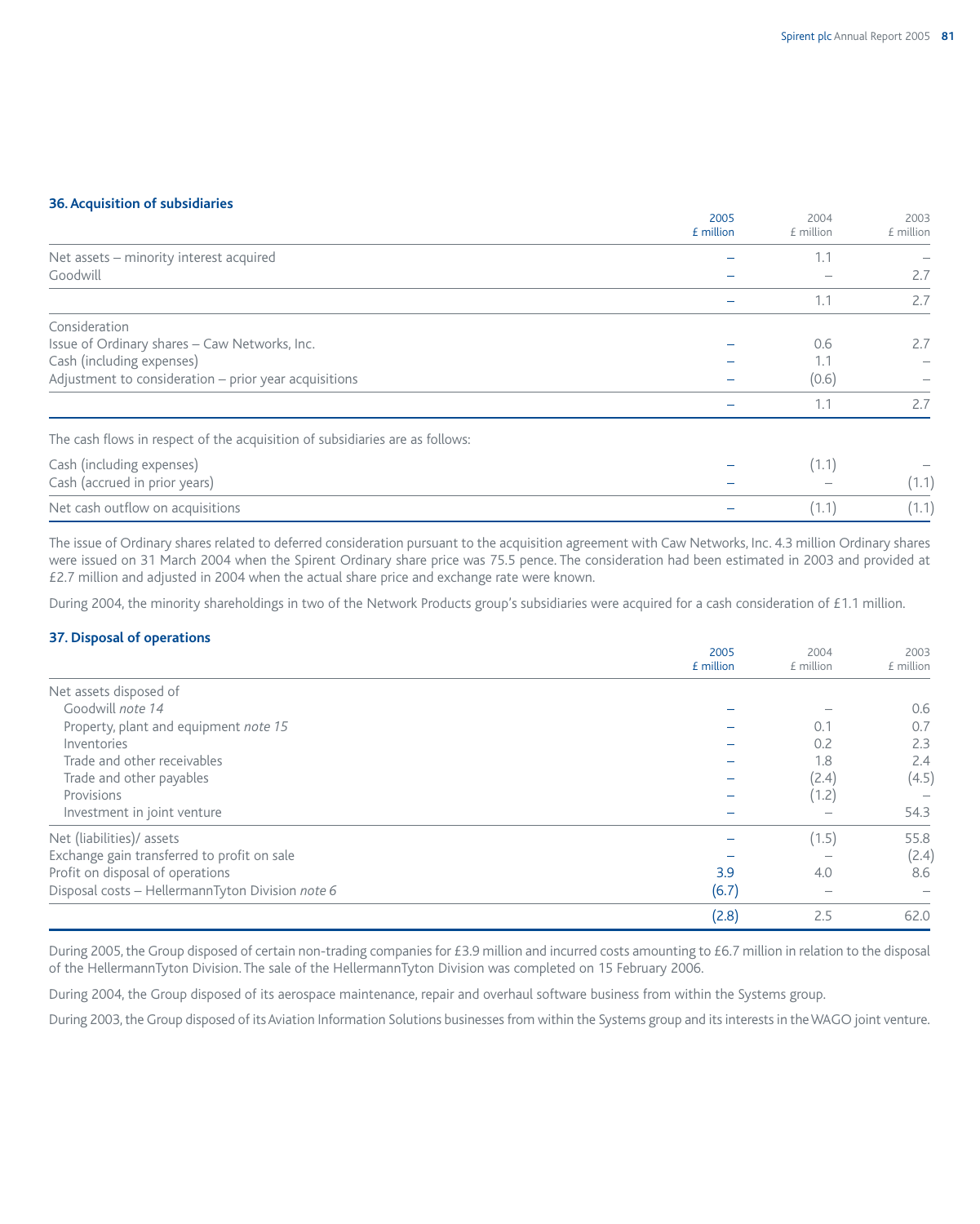## **37. Disposal of operations** continued

Cash flows in respect of the disposal of operations are as follows:

|                                                                    | 2005<br>£ million | 2004<br>$f$ million      | 2003<br>£ million |
|--------------------------------------------------------------------|-------------------|--------------------------|-------------------|
| Cash received on disposal of operations                            | 3.9               | 2.5                      | 62.0              |
| Cash expenses paid on the disposal of the HellermannTyton Division | (1.5)             |                          |                   |
| Net cash flow                                                      | 2.4               | 2.5                      | 62.0              |
| Expenses accrued on the disposal of the HellermannTyton Division   | (5.2)             | $\overline{\phantom{a}}$ |                   |
|                                                                    | (2.8)             |                          | 62.0              |

## **38. Related party transactions**

Transactions between the Company and its subsidiaries, which are related parties, have been eliminated on consolidation and are not disclosed in this note. Transactions between the Group and its associates are disclosed below.

## Trading transactions

During the year, Group companies entered into the following transactions with related parties who are not members of the Group:

|            |      | Sales of goods |      |      | Purchases of goods |      |      | Amounts owed<br>by related parties |      |      | £ million<br>Amounts owed<br>to related parties |      |
|------------|------|----------------|------|------|--------------------|------|------|------------------------------------|------|------|-------------------------------------------------|------|
|            | 2005 | 2004           | 2003 | 2005 | 2004               | 2003 | 2005 | 2004                               | 2003 | 2005 | 2004                                            | 2003 |
| Associates |      | 1.3            | 1.0  | 3.0  | 2.3                | 2.1  | 0.5  | 0.3                                | 0.2  | 1.3  | 0.8                                             | 0.8  |

Sales to and purchases from related parties are made at normal market prices.

The amounts outstanding are unsecured and will be settled in cash. No guarantees have been given or received. No provisions have been made in respect of the amounts owed by related parties. The amounts owed by and to related parties for 2005 are included in discontinued operations.

#### Remuneration of key management personnel

The remuneration of the executive directors, who are the key management personnel of the Group, is set out below in aggregate for each of the categories specified in IAS 24 'Related Party Disclosures'.

|                              | 2005<br>£000 | 2004<br>£000 | 2003<br>£000 |
|------------------------------|--------------|--------------|--------------|
| Short term employee benefits | 1.078        | .920         | 1,431        |
| Share-based payment          | 504          |              | 61           |
|                              | 1.582        | 2.142        | 1.492        |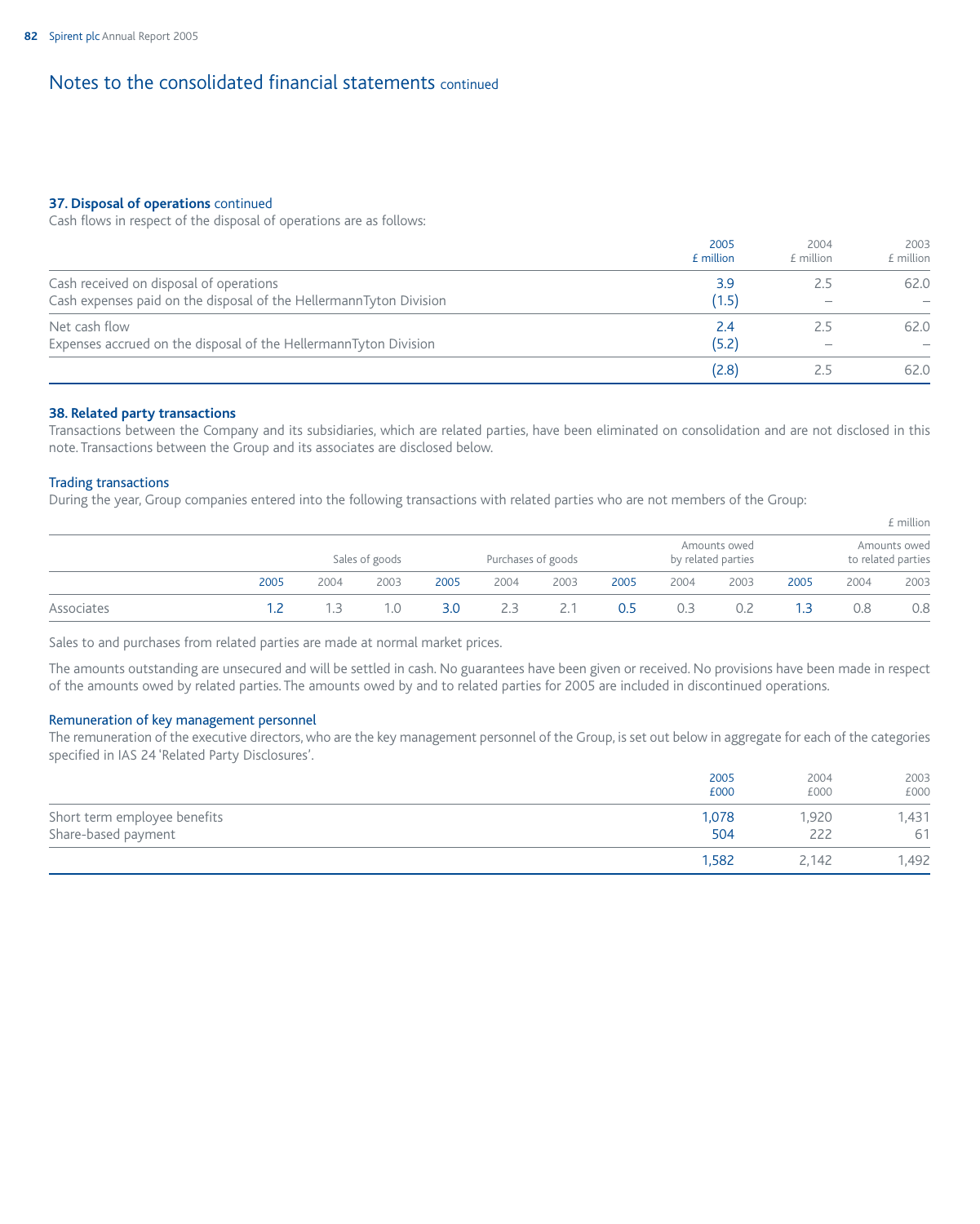### **39. Transition to IFRS**

For all periods up to and including the year ended 31 December 2004, the Group prepared its financial statements in accordance with UK Generally Accepted Accounting Practice ("UK GAAP").As described in notes 1 and 2 above, these financial statements, for the year ended 31 December 2005, are the first the Group is required to prepare in accordance with International Financial Reporting Standards ("IFRS") as adopted by the European Union ("EU").

Accordingly, the Group has prepared financial statements which comply with IFRS applicable for periods beginning on or after 1 January 2005 and the significant accounting policies meeting those requirements are described in note 2. In preparing these financial statements, the Group has started from an opening balance sheet as at 1 January 2003, the Group's date of transition to IFRS, and made those changes in accounting policies and other restatements required by IFRS 1 for the first-time adoption of IFRS. This note explains the principal adjustments made by the Group in restating its UK GAAP balance sheet as at 1 January 2003 and its previously published UK GAAP financial statements for the two years ended 31 December 2003 and 31 December 2004.

#### Exemptions applied

IFRS 1 allows first-time adopters certain exemptions from the general requirement to apply IFRS as effective for December 2005 year ends retrospectively. The Group has taken the following exemptions:

- Comparative information on financial instruments is prepared in accordance with UK GAAP and the Group has adopted IAS 32 'Financial Instruments: Disclosure and Presentation' and IAS 39 'Financial Instruments: Recognition and Measurement' from 1 January 2005.
- IFRS 5 'Non-current Assets Held for Sale and Discontinued Operations' has been applied prospectively from 1 January 2005, in accordance with the requirements of that standard and IFRS 1. Accordingly, the comparative balance sheets have not been adjusted for assets and liabilities classified in 2005 as held for sale.
- IFRS 3 'Business Combinations' has not been applied to acquisitions of subsidiaries or interests in associates and joint ventures that occurred before 1 January 2003.
- The Group has recognised all cumulative actuarial gains and losses on pensions and other post-retirement benefits as at 1 January 2003, directly in equity. Accordingly, the Group discloses prospectively from 1 January 2003 the information required by IAS 19 'Employee Benefits' on scheme obligations, scheme assets and experience adjustments on scheme assets and liabilities, as those amounts are determined.
- Cumulative currency translation differences for all foreign operations are deemed to be zero as at 1 January 2003.
- IFRS 2 'Share-based Payment' has not been applied to any equity instruments that were granted on or before 7 November 2002, nor has it been applied to equity instruments granted after 7 November 2002 that vested before 1 January 2005.

#### Accounting policies applied in the two years ended 31 December 2003 and 31 December 2004

As noted above, the Group adopted IAS 32 and IAS 39 with effect from 1 January 2005 and as permitted under IFRS 1 the Group has not restated comparative information. The new accounting policies as applied for the year ended 31 December 2005 are set out in note 2. For accounting periods up to the year ended 31 December 2004 the following accounting policies were applied in respect of financial instruments in the financial statements of Group:

#### Derivative instruments

The Group uses forward foreign currency contracts to reduce exposure to foreign exchange rates.The Group also uses interest rate swaps to adjust interest rate exposures.

The Group considers its derivative instruments qualify for hedge accounting when certain criteria are met.

#### Forward foreign currency contracts

The rates under such contracts are used to record the hedged item. As a result, gains and losses are offset against the foreign exchange gains and losses on the related financial assets and liabilities, or where the instrument is used to hedge a committed future transaction, the gains and losses are not recognised until the transaction occurs.

#### Interest rate swaps

Interest differentials are recognised by accruing with net interest payable. Interest rate swaps are not revalued to fair value or shown on the Group balance sheet at the year end. If they are terminated early, the gain or loss is spread over the remaining maturity of the original instrument.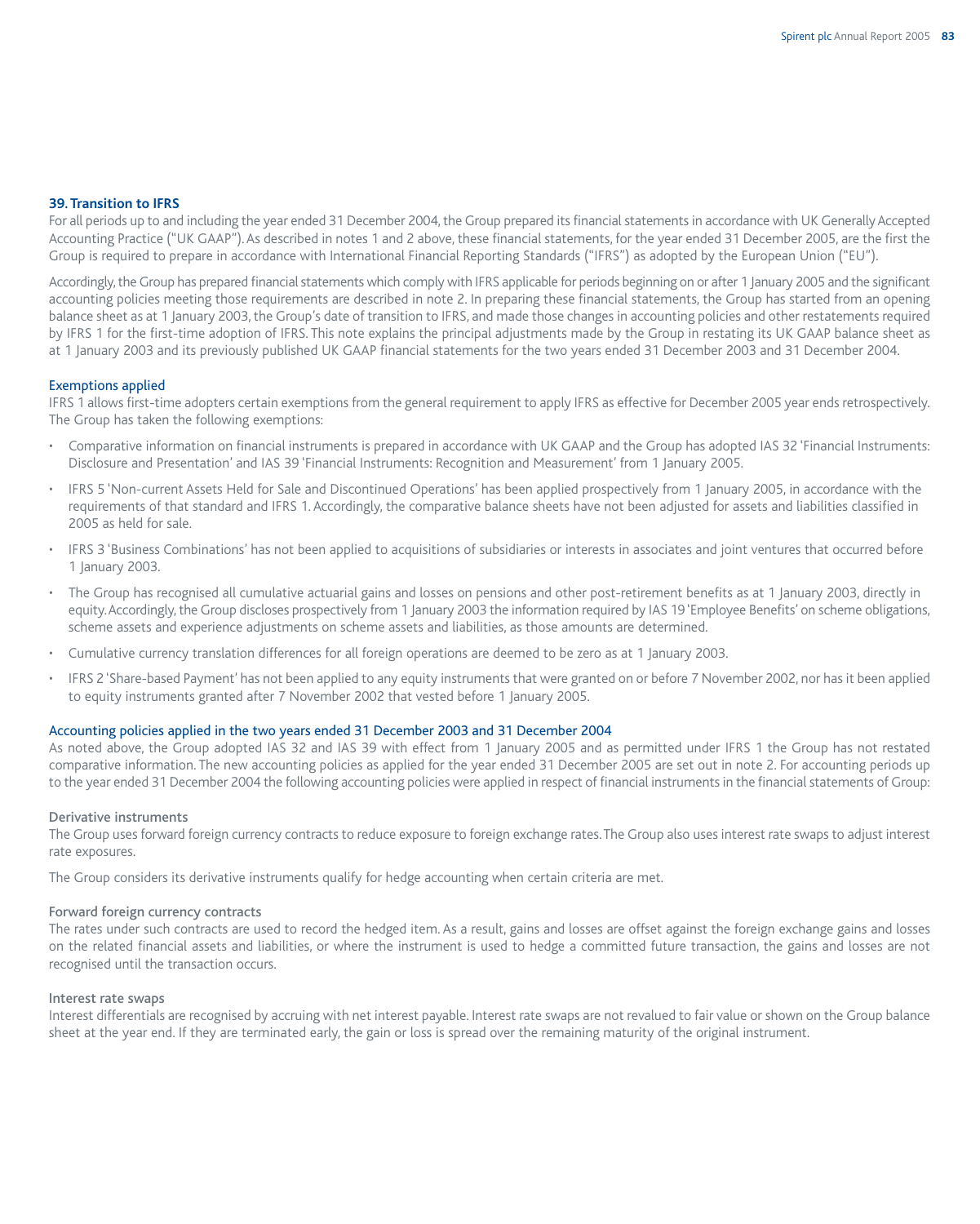## **39. Transition to IFRS** continued

### Nature of the main adjustments to comply with IAS 32 and IAS 39

Had IAS 32 and IAS 39 been applied from 1 January 2003 all the Group's derivative instruments would have been brought onto the balance sheet at fair value.

Available-for-sale investments and investments held at fair value through profit and loss would have been carried at fair value rather than at cost.

Following adoption of IAS 32 and 39 by the Group, forward currency contracts with a positive fair value of £0.5 million and interest rate swaps with negative fair value of £1.0 million have been recognised in the Group balance sheet at 1 January 2005.

#### Restatement on the first-time application of IAS 32 and IAS 39

|                                                 | £ million |
|-------------------------------------------------|-----------|
| Current assets - Financial assets               | 0.5       |
| Non-current liabilities - Financial liabilities | (1.0)     |
| Long term borrowings                            | 0.4       |
| Total change in equity note 34                  | (0.1)     |

#### Explanation of IFRS adjustments to the income statements and balance sheets

The most significant adjustments arising from the Group's transition to IFRS are described below and their financial effect is set out in the reconciliations on pages 89 to 93.

#### a) IFRS 2 'Share-based Payment'

IFRS 2 requires an expense to be recognised where the Group buys goods or services in exchange for shares or rights over shares (equity-settled transactions), or in exchange for other assets equivalent in value to a given number of shares or rights over shares (cash-settled transactions). The main impact of IFRS 2 on the Group is the measurement of the expense for employees' and directors' share options and other share-based incentives by using an option-pricing model.

#### *Effect on the income statement*

This change has resulted in an increase in the reported charge for share-based payment of £4.6 million for 2004 and £0.4 million for 2003.

The effect of this revised policy on the basic and diluted EPS is as follows:

• For 2004 a decrease in basic earnings per share of 0.49 pence (2003 0.04 pence).

• For 2004 a decrease in diluted earnings per share of 0.48 pence (2003 0.04 pence).

*Effect on equity* There is no net effect on equity.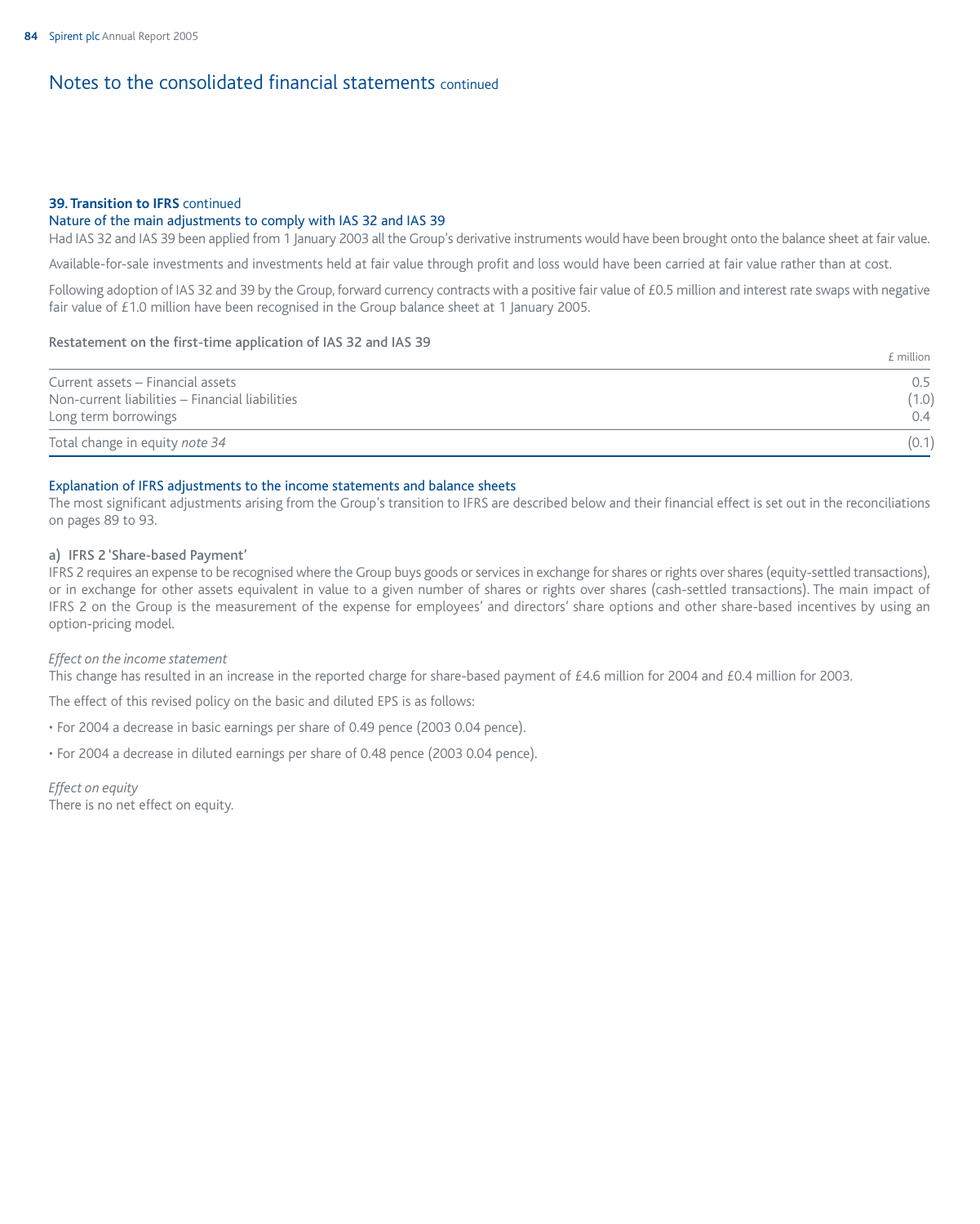#### b) IAS 19 'Employee Benefits'

IAS 19 permits two different approaches for the recognition of actuarial gains and losses. The Group is adopting the approach which is similar to the UK Standard, Financial Reporting Standard ("FRS") 17 'Retirement Benefits'. Spirent adopted FRS 17 for UK GAAP reporting in 2003 and restated the consolidated balance sheet at 1 January 2003 for the adoption of this standard. The implementation of IAS 19 in respect of defined benefit pension schemes has had no effect on the reported results of the Group compared with the results reported under UK GAAP.

Under UK GAAP a deferred tax asset arose in respect of the retirement benefit obligation on the defined benefit pension schemes and this was set off against the obligation for disclosure purposes. IAS 19 requires that the deferred tax asset be separately disclosed as a non-current asset.

IAS 19 also requires companies to make an accrual for holiday pay; under UK GAAP this was not mandatory.

#### *Effect on the income statement*

The requirement to accrue holiday pay has resulted in a credit to the income statement of £0.8 million for 2004 and no adjustment for 2003.

The effect of this revised policy in respect of the requirement to accrue holiday pay on the basic and diluted EPS is as follows:

• For 2004 an increase in basic earnings per share of 0.09 pence (2003 nil).

• For 2004 an increase in diluted earnings per share of 0.08 pence (2003 nil).

#### *Effect on equity*

At 31 December 2004, a deferred tax asset of £11.1 million has been reclassified from the defined benefit pension plan deficit to non-current assets. A similar reclassification was made of £13.0 million at 31 December 2003. No deferred tax asset was recognised at the transition date 1 January 2003.

An additional accrual of £0.2 million for holiday pay has been reported and included in trade and other payables at 31 December 2004.A similar adjustment of £1.0 million was made at 31 December 2003 and £1.0 million at 1 January 2003.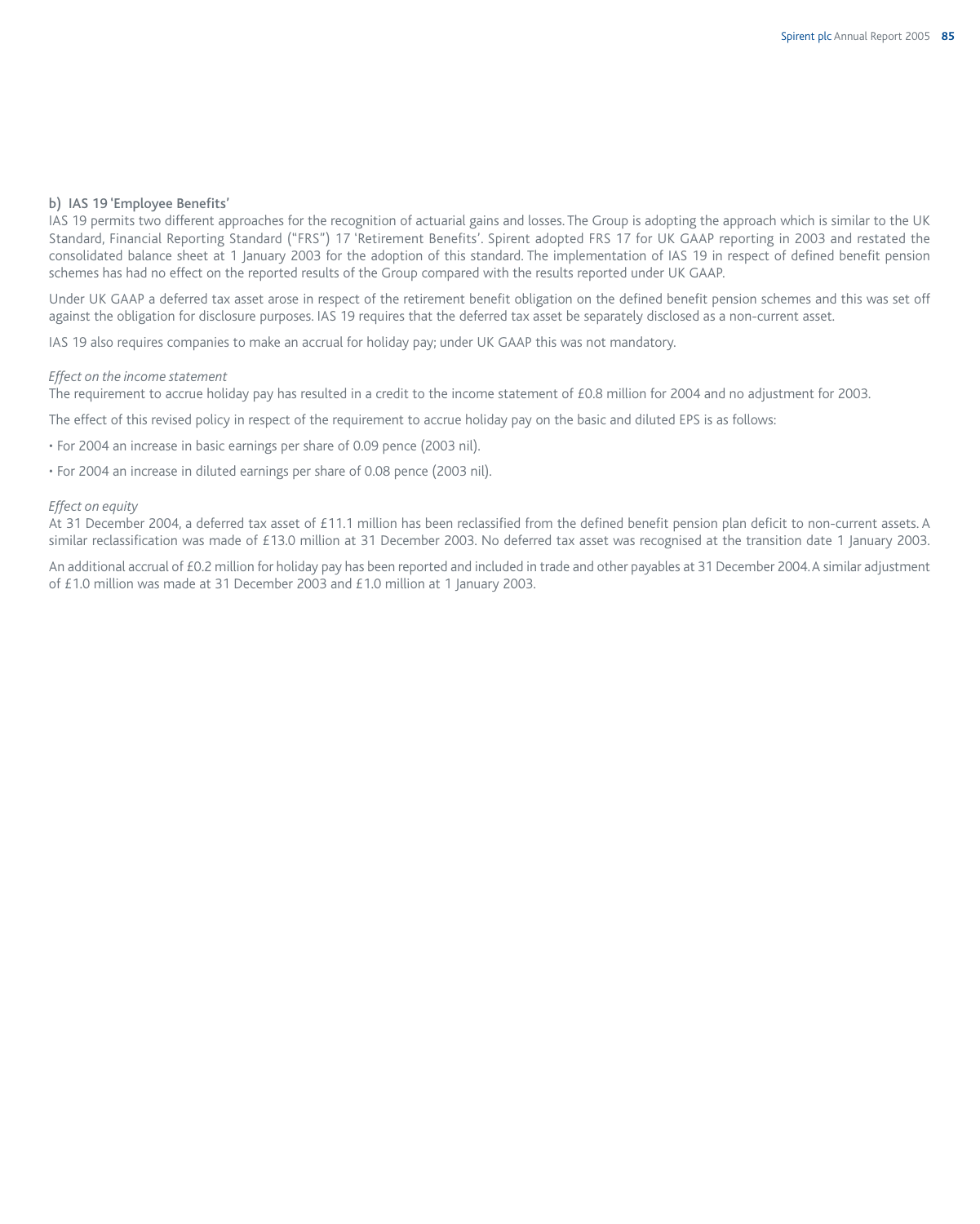## **39. Transition to IFRS** continued

#### c) IFRS 3 'Business Combinations'

## *i) Goodwill amortisation*

The Group made no acquisitions in 2003 or 2004 and has elected not to restate business combinations prior to the transition date of 1 January 2003.The effect of the adoption of IFRS 3 on the Group's accounting policies has therefore had no impact on the book value of assets and liabilities acquired for prior period acquisitions.

The adoption of IFRS 3 and IAS 36 'Impairment of Assets' has resulted in the Group ceasing annual goodwill amortisation from 1 January 2003 and introduced the requirement to test for impairment annually at the level of the cash-generating unit or cash-generating units to which goodwill has been allocated (unless an event occurs during the year which requires the goodwill to be tested more frequently).

In addition, the reversal of goodwill amortisation has resulted in a higher goodwill balance denominated in foreign currencies and hence has adjusted the exchange difference on retranslation of goodwill into sterling at each reporting date.

#### *Effect on the income statement*

Goodwill amortisation of £9.1 million charged in 2004 and £9.7 million charged in 2003 under UK GAAP has been reversed in the restatements under IFRS.

The effect of this revised policy due to the adoption of IFRS 3 on the basic and diluted EPS is as follows:

• For 2004 an increase in basic earnings per share of 0.97 pence (2003 1.04 pence).

• For 2004 an increase in diluted earnings per share of 0.96 pence (2003 1.03 pence).

#### *Effect on equity*

A cumulative exchange difference of £1.1 million arises on the retranslation of the adjusted goodwill balance at 31 December 2004. The equivalent cumulative exchange difference was £0.4 million at 31 December 2003.

The reversal of the cumulative goodwill amortisation from transition date together with the exchange effects outlined above have increased the carrying value of goodwill at 31 December 2004 by £17.7 million. The cumulative adjustment at 31 December 2003 was £9.3 million.

## *ii) Profit or loss on disposal*

Goodwill written off to reserves under UK GAAP prior to 1998 has not been reinstated and will not be included in the calculation of any profit or loss on any subsequent disposal under IFRS.

## *Effect on the income statement*

Goodwill written off to reserves arising prior to 1998 and reinstated under UK GAAP on the disposal of operations has been reversed in the amount of £4.9 million and £2.6 million in 2004 and 2003, respectively.

The effect of this revised policy due to the adoption of IFRS 3 on the basic and diluted EPS is as follows:

• For 2004 an increase in basic earnings per share of 0.52 pence (2003 0.28 pence).

• For 2004 an increase in diluted earnings per share of 0.51 pence (2003 0.27 pence).

*Effect on equity* There is no net effect on equity.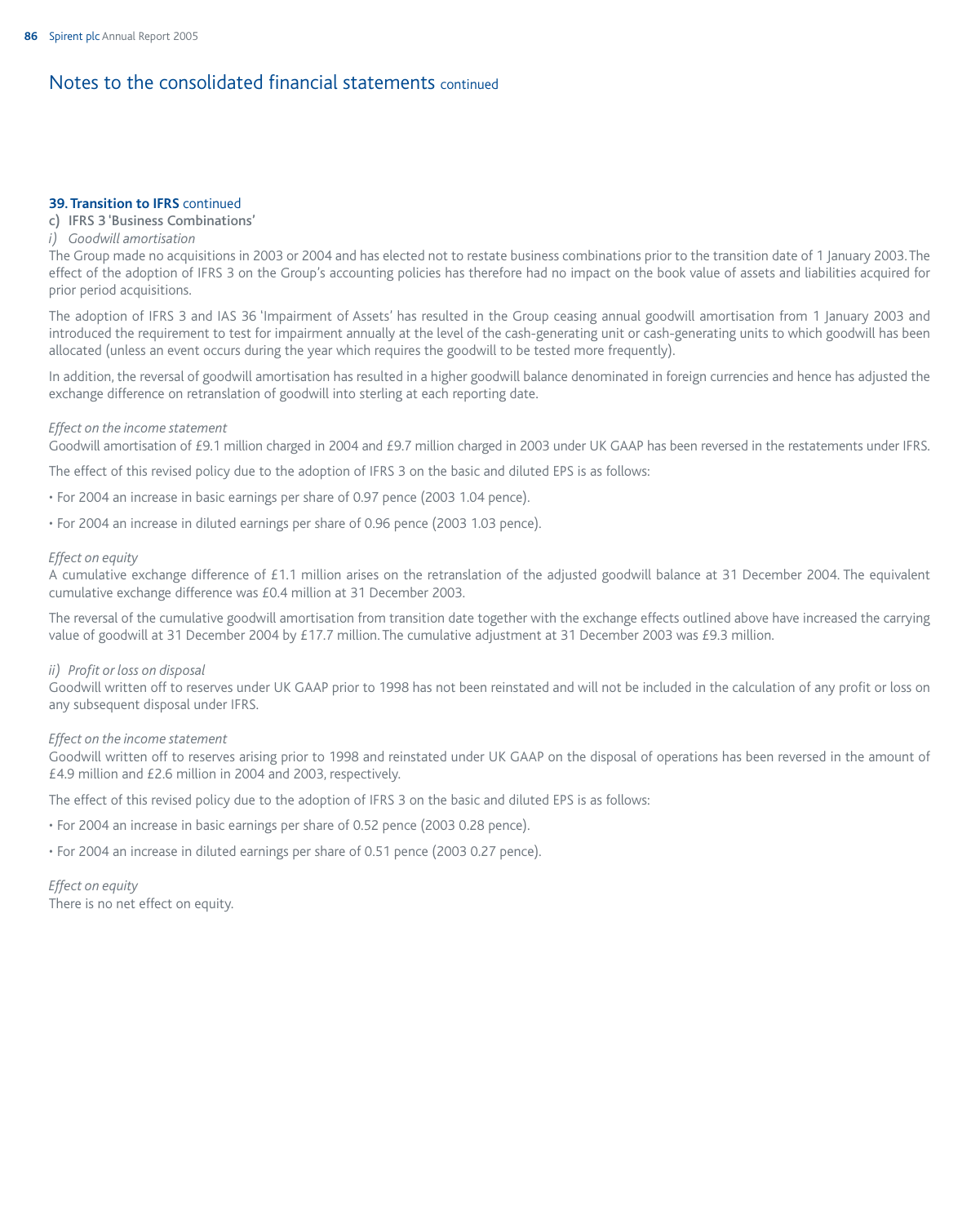## d) IAS 12 'Income Taxes'

IAS 12 requires that deferred tax liabilities are recognised for taxable temporary differences arising on investments in subsidiaries, associates and joint ventures, except where the Group is able to control the reversal of the temporary difference and it is probable that the temporary difference will not reverse in the foreseeable future. These deferred tax liabilities were not required to be recognised under UK GAAP.

## *Effect on the income statement*

The tax charge for the Group has increased by £0.1 million and that for the associate by £0.1 million for 2003 under IFRS.There is no effect on the income statement in 2004 and therefore there is no effect on basic or diluted earnings per share (2003 basic and diluted 0.02 pence decrease).

## *Effect on equity*

Under IFRS additional deferred tax liabilities for subsidiaries have been recognised of £0.6 million and for associates of £1.5 million at 31 December 2004 and at 31 December 2003. At the transition date, 1 January 2003, tax liabilities of £0.4 million for subsidiaries and £1.4 million for associates have been recognised under IFRS.

## e) IAS 28 'Investments in Associates' and IAS 31 'Interests in Joint Ventures'

IAS 28 and IAS 31 require that the Group's share of the associates' or joint ventures' net profit or loss be disclosed in the income statement as one line after charging or crediting the Group's share of the associates' or joint ventures' interest and tax. Under UK GAAP the Group's share of interest and tax of the associates and joint ventures were disclosed within the interest or tax lines in the income statement.

## *Effect on the income statement*

An amount of £1.0 million of tax has been reclassified to the associates' result from the tax charge in 2004 under IFRS. In 2003, £0.2 million of interest and £1.1 million of tax have been reclassified to the joint ventures' result and £0.9 million of tax to the associates' result.

*Effect on equity* There is no effect on equity.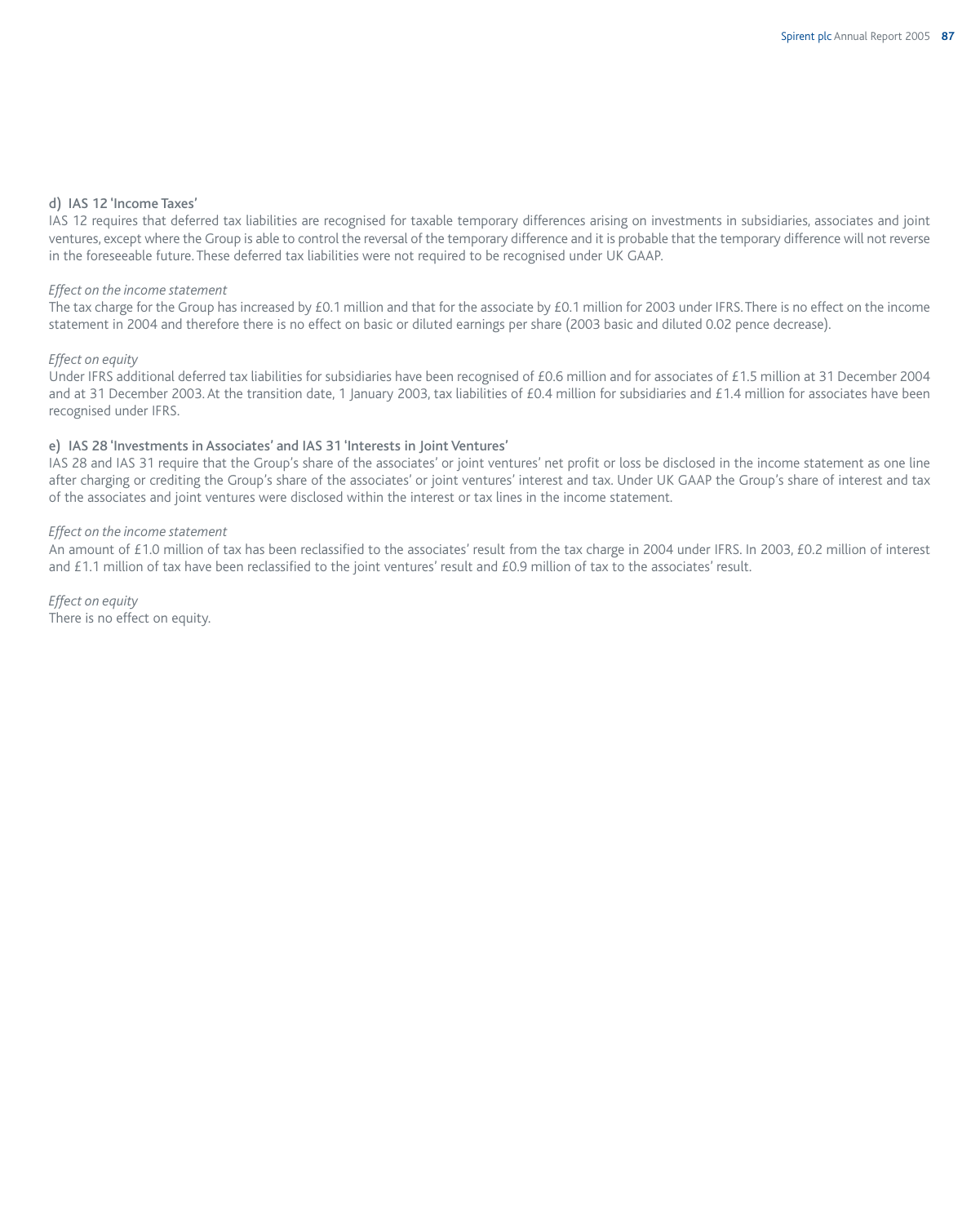## **39. Transition to IFRS** continued

### f) IAS 21 'The Effects of Changes in Foreign Exchange Rates'

The Group has elected to adopt IAS 21 from the transition date, 1 January 2003. As a result any goodwill arising on the acquisition of a foreign subsidiary and any fair value adjustments to the carrying amounts of assets and liabilities arising on the acquisition are now treated as assets and liabilities of the foreign operation and translated at the closing rate. Goodwill acquired prior to 1 January 2003 that has been treated as an asset of the parent is reported in pounds sterling at the date of transition.

Exchange differences arising from the retranslation of opening net assets of overseas subsidiaries and exchange adjustments arising from the translation of the results of overseas subsidiaries, joint ventures and associates, are classified as equity and transferred to the Group's translation reserve. Such translation differences are recognised as part of the profit or loss on disposal should an operation be disposed of. The Group has elected to apply the exemption that allows the cumulative translation differences for all foreign operations to be deemed to be zero at the date of transition to IFRS, 1 January 2003. The Group has similarly elected that the gain or loss on the subsequent disposal of any foreign operation shall exclude translation differences that arose before the transition date.

For disposals in 2003 and 2004 that occurred after the transition date, the profit or loss on disposal has been restated so as to include the effect of any post-transition translation differences.

#### *Effect on the income statement*

There is no effect on the income statement in 2004. In 2003, exchange gains of £2.4 million on foreign operations disposed of have been credited to the income statement.

The effect of this revised policy on the basic and diluted earnings per share is as follows:

• For 2004 there is no effect on basic earnings per share (2003 0.25 pence increase).

• For 2004 there is no effect on diluted earnings per share (2003 0.25 pence increase).

### *Effect on equity*

At 31 December 2004, cumulative translation adjustments of £2.8 million have been transferred to a separate translation reserve in accordance with IAS 21. These, together with the translation effects of other IFRS adjustments, result in a closing balance of £1.6 million on the translation reserve at this date. The translation reserve at 31 December 2003 was a credit balance of £3.0 million.

## g) Reclassifications

Some reclassifications are required in the restatements under IFRS.

#### *Effect on the income statement*

For the defined benefit pension schemes a credit for the expected return on the schemes' assets and a charge for the increase during the period in the present value of the schemes' liabilities, because the benefits are one year closer to settlement, were included in other finance expense or income in the income statement under UK GAAP. Under IFRS this charge or credit has been reclassified as finance costs.

## *Effect on equity*

Under IFRS it is necessary to classify provisions into short term provisions and non-current provisions.

Under IFRS the investment in own shares has been reclassified to retained earnings in the transition date balance sheet and at 31 December 2003. The investment in own shares was deducted from retained earnings at 31 December 2004 for UK GAAP so no adjustment is required.

For UK GAAP purposes in the following reconciliations the defined benefit pension plan deficit has been reclassified as a non-current liability.

#### *Other*

The Group has applied IAS 39 prospectively, that is with effect from 1 January 2005, and hence no adjustments for financial instruments are required in the income statement restatements for 2003 or 2004.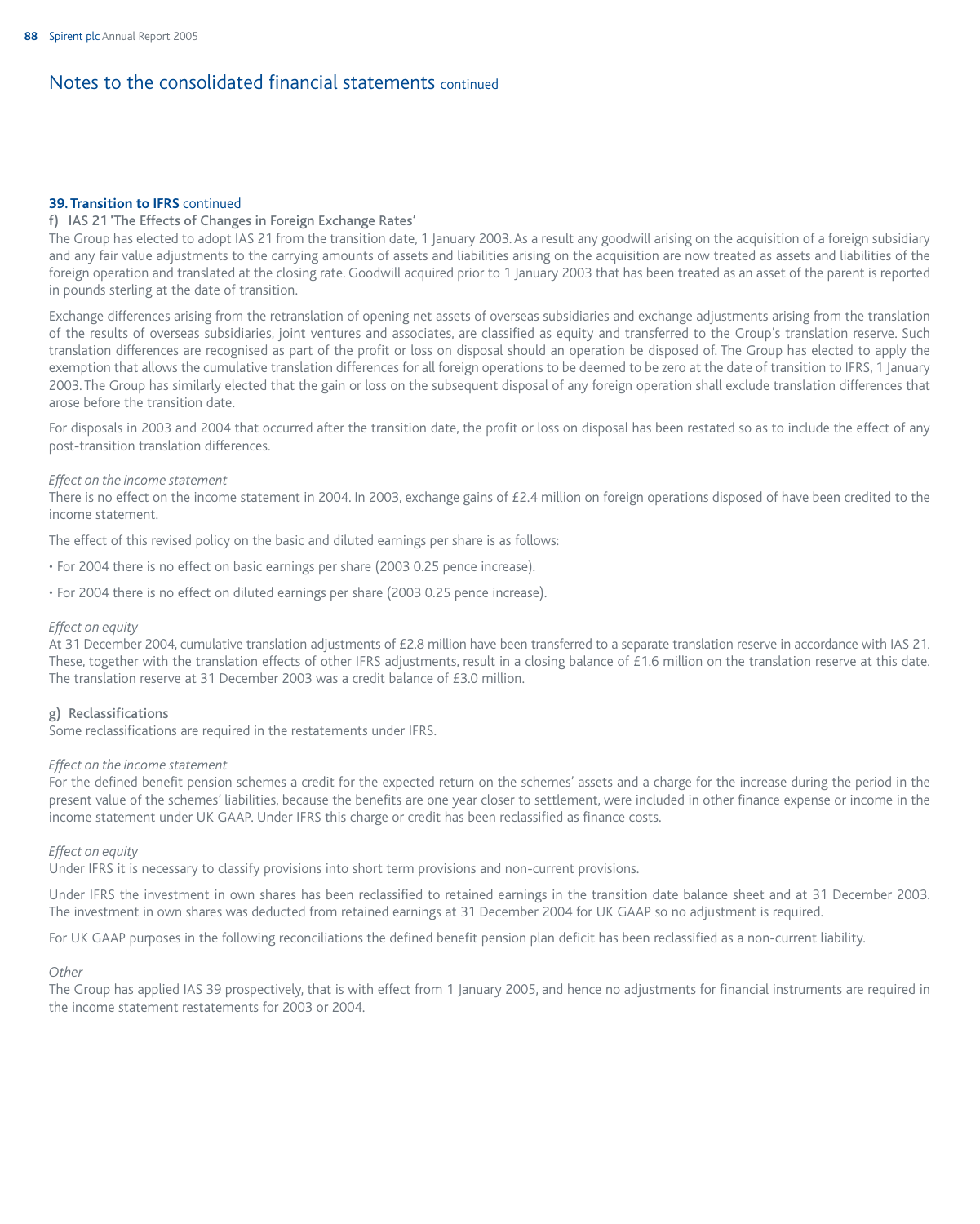$\mathcal{L} = 0.01$ 

## Reconciliation of equity at 1 January 2003

|                                      |               |                          |                                         | <b>E</b> <i>ITIILION</i> |
|--------------------------------------|---------------|--------------------------|-----------------------------------------|--------------------------|
|                                      | Notes         |                          | Effect of<br>UK GAAP transition to IFRS | <b>IFRS</b>              |
| Non-current assets                   |               |                          |                                         |                          |
| Goodwill                             |               | 113.6                    |                                         | 113.6                    |
| Property, plant and equipment        |               | 110.0                    |                                         | 110.0                    |
| Investment in joint venture          |               | 50.1                     |                                         | 50.1                     |
| Investment in associates             | $\rm{a}$      | 13.3                     | (1.4)                                   | 11.9                     |
| Trade and other receivables          |               | 2.0                      | $\overline{\phantom{0}}$                | 2.0                      |
|                                      |               | 289.0                    | (1.4)                                   | 287.6                    |
| Current assets                       |               |                          |                                         |                          |
| Inventories                          |               | 61.5                     |                                         | 61.5                     |
| Trade and other receivables          |               | 95.3                     |                                         | 95.3                     |
| Cash and cash equivalents            |               | 83.6                     | $\overline{\phantom{0}}$                | 83.6                     |
|                                      |               | 240.4                    | $\overline{\phantom{0}}$                | 240.4                    |
| <b>Total assets</b>                  |               | 529.4                    | (1.4)                                   | 528.0                    |
| <b>Current liabilities</b>           |               |                          |                                         |                          |
| Trade and other payables             | $\mathsf C$   | (88.0)                   | (1.0)                                   | (89.0)                   |
| Current tax                          |               | (19.5)                   |                                         | (19.5)                   |
| Short term borrowings and overdrafts |               | (1.8)                    |                                         | (1.8)                    |
| Provisions and other liabilities     | d             | $\overline{\phantom{0}}$ | (5.7)                                   | (5.7)                    |
|                                      |               | (109.3)                  | (6.7)                                   | (116.0)                  |
| Non-current liabilities              |               |                          |                                         |                          |
| Trade and other payables             |               | (4.7)                    |                                         | (4.7)                    |
| Long term borrowings                 |               | (243.6)                  |                                         | (243.6)                  |
| Defined benefit pension plan deficit |               | (46.2)                   |                                         | (46.2)                   |
| Deferred tax                         | e             | (2.4)                    | (0.4)                                   | (2.8)                    |
| Provisions and other liabilities     | d             | (26.0)                   | 5.7                                     | (20.3)                   |
|                                      |               | (322.9)                  | 5.3                                     | (317.6)                  |
| <b>Total liabilities</b>             |               | (432.2)                  | (1.4)                                   | (433.6)                  |
| Net assets                           |               | 97.2                     | (2.8)                                   | 94.4                     |
| Share capital                        |               | 31.3                     |                                         | 31.3                     |
| Share premium account                |               | 696.1                    | $\overline{\phantom{0}}$                | 696.1                    |
| Capital reserve                      |               | 17.6                     |                                         | 17.6                     |
| Capital redemption reserve           |               | 0.7                      | $\overline{\phantom{a}}$                | 0.7                      |
| Retained loss                        | $^\mathrm{f}$ | (648.5)                  | (4.9)                                   | (653.4)                  |
| Investment in own shares             | $\mathsf b$   | (2.1)                    | 2.1                                     |                          |
| Minority interests                   |               | 2.1                      | $\overline{\phantom{a}}$                | 2.1                      |
| Total equity                         |               | 97.2                     | (2.8)                                   | 94.4                     |

Notes to the reconciliation of equity at 1 January 2003

a Additional deferred tax liabilities recognised in relation to associates.

b Investment in own shares reclassified as treasury stock and shown as a deduction from equity.

c Accrual for vacation earned but not taken at the year end extended to include all subsidiaries within the Group.

d Reclassification of the current portion of lease provisions from provisions under UK GAAP to short term provisions under IFRS.

e Additional deferred tax liabilities recognised in relation to subsidiaries.

f Net adjustment to retained earnings.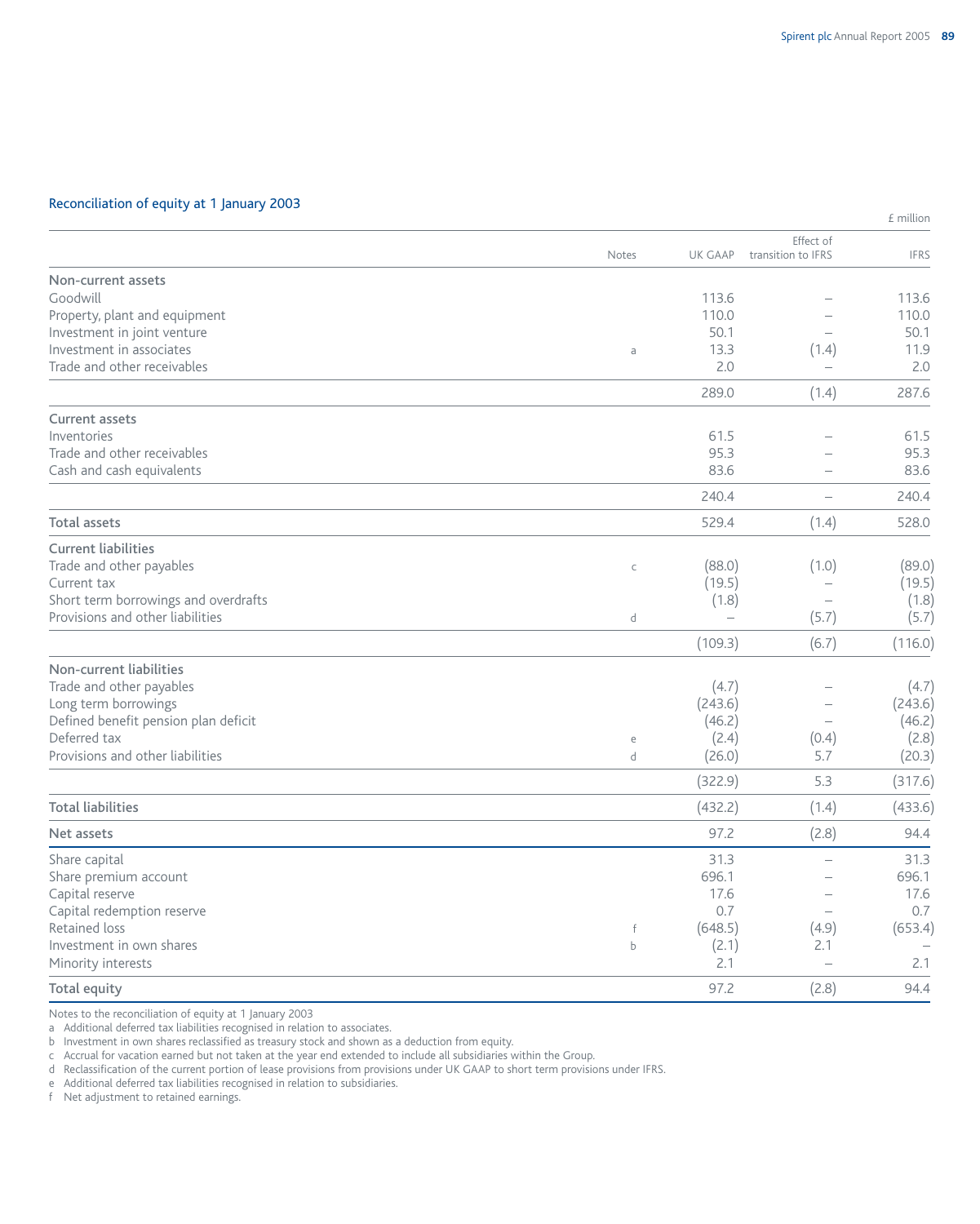## **39. Transition to IFRS** continued Reconciliation of equity at 31 December 2003

| reconciliation or equity at 5 r Becomber 20 |             |                          |                                 | £ million   |
|---------------------------------------------|-------------|--------------------------|---------------------------------|-------------|
|                                             | Notes       | <b>UK GAAP</b>           | Effect of<br>transition to IFRS | <b>IFRS</b> |
| Non-current assets                          |             |                          |                                 |             |
| Goodwill                                    | a           | 101.6                    | 9.3                             | 110.9       |
| Property, plant and equipment               |             | 90.2                     |                                 | 90.2        |
| Investment in joint venture                 |             | 0.3                      |                                 | 0.3         |
| Investment in associates                    | b           | 14.6                     | (1.5)                           | 13.1        |
| Trade and other receivables                 |             | 1.7                      |                                 | 1.7         |
| Deferred tax                                | $\mathsf C$ | ÷                        | 13.0                            | 13.0        |
|                                             |             | 208.4                    | 20.8                            | 229.2       |
| Current assets                              |             |                          |                                 |             |
| Inventories                                 |             | 55.0                     |                                 | 55.0        |
| Trade and other receivables                 |             | 85.2                     |                                 | 85.2        |
| Cash and cash equivalents                   |             | 37.6                     |                                 | 37.6        |
|                                             |             | 177.8                    |                                 | 177.8       |
| Total assets                                |             | 386.2                    | 20.8                            | 407.0       |
| <b>Current liabilities</b>                  |             |                          |                                 |             |
| Trade and other payables                    | d           | (86.6)                   | (1.0)                           | (87.6)      |
| Current tax                                 |             | (24.7)                   |                                 | (24.7)      |
| Short term borrowings and overdrafts        |             | (1.8)                    |                                 | (1.8)       |
| Provisions and other liabilities            | e           |                          | (4.6)                           | (4.6)       |
|                                             |             | (113.1)                  | (5.6)                           | (118.7)     |
| Non-current liabilities                     |             |                          |                                 |             |
| Trade and other payables                    |             | (2.3)                    |                                 | (2.3)       |
| Long term borrowings                        |             | (93.3)                   |                                 | (93.3)      |
| Defined benefit pension plan deficit        | $\mathsf C$ | (35.2)                   | (13.0)                          | (48.2)      |
| Deferred tax                                | f           | (2.3)                    | (0.6)                           | (2.9)       |
| Provisions and other liabilities            | e           | (17.9)                   | 4.6                             | (13.3)      |
|                                             |             | (151.0)                  | (9.0)                           | (160.0)     |
| <b>Total liabilities</b>                    |             | (264.1)                  | (14.6)                          | (278.7)     |
| Net assets                                  |             | 122.1                    | 6.2                             | 128.3       |
| Share capital                               |             | 31.5                     | $\overline{\phantom{0}}$        | 31.5        |
| Share premium account                       |             | 697.5                    |                                 | 697.5       |
| Capital reserve                             |             | 17.7                     |                                 | 17.7        |
| Capital redemption reserve                  |             | 0.7                      | $\overline{\phantom{a}}$        | 0.7         |
| Translation reserve                         | g           | $\overline{\phantom{0}}$ | 3.0                             | 3.0         |
| Investment in own shares                    | h           | (2.6)                    | 2.6                             |             |
| Retained loss                               | Ť           | (624.9)                  | 0.6                             | (624.3)     |
| Minority Interests                          |             | 2.2                      | $\overline{\phantom{0}}$        | 2.2         |
| Total equity                                |             | 122.1                    | 6.2                             | 128.3       |

Notes to the reconciliation of equity at 31 December 2003

a Elimination of goodwill amortisation from 1 January 2003.

b Additional deferred tax liabilities recognised in relation to associates.

c Deferred tax asset on pension scheme is required to be shown separately.

d Accrual for vacation earned but not taken at the year end extended to include all subsidiaries within the Group.

e Reclassification of the current portion of lease provisions from provisions under UK GAAP to short term provisions under IFRS.

f Additional deferred tax liabilities recognised in relation to subsidiaries.

g Separate translation reserve required.

h Reclassify own shares within retained earnings.

i Net adjustment to retained earnings.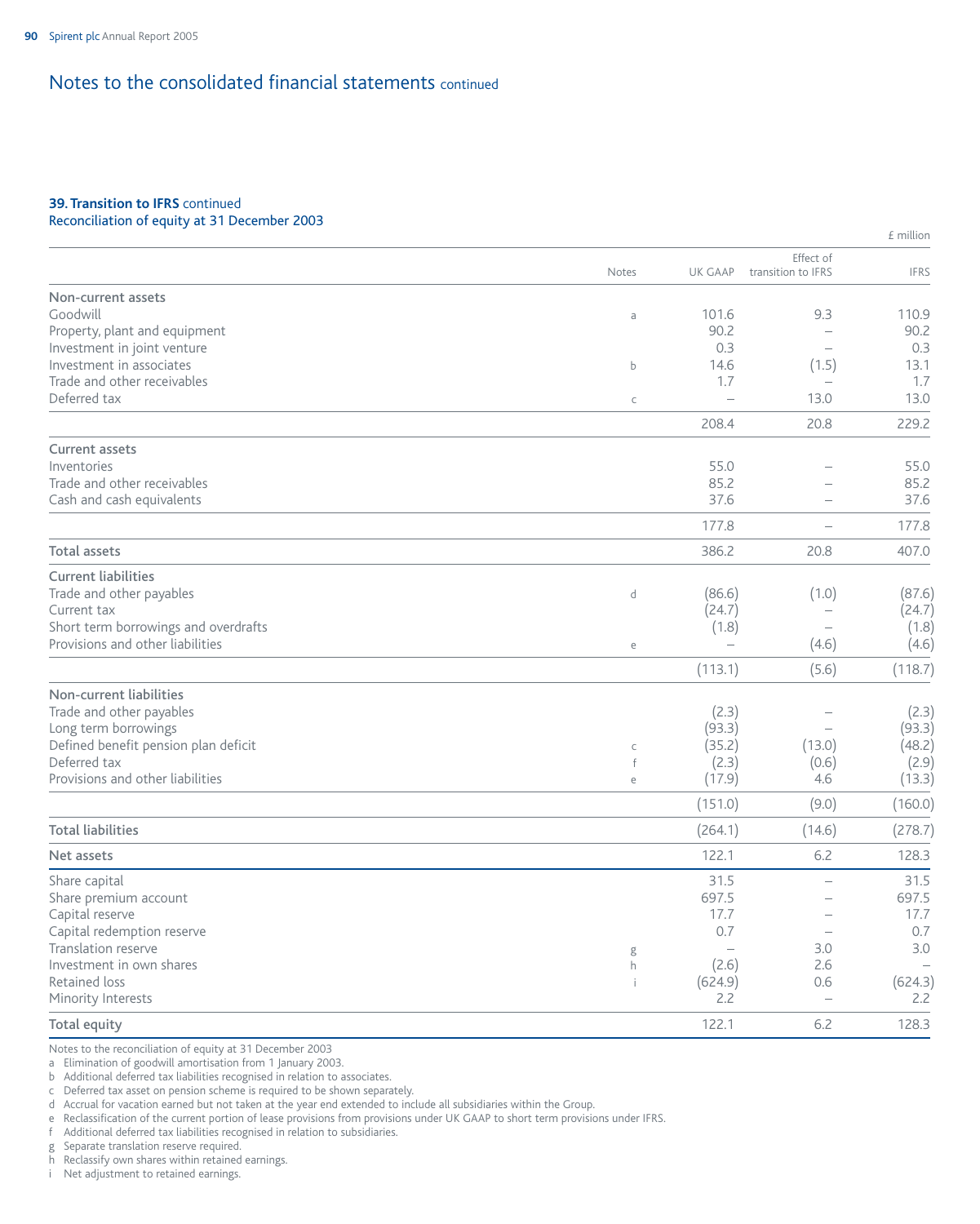## Reconciliation of equity at 31 December 2004

|                                      |               |                          |                                 | £ million   |
|--------------------------------------|---------------|--------------------------|---------------------------------|-------------|
|                                      | Notes         | <b>UK GAAP</b>           | Effect of<br>transition to IFRS | <b>IFRS</b> |
| Non-current assets                   |               |                          |                                 |             |
| Goodwill                             | $\rm{a}$      | 88.8                     | 17.7                            | 106.5       |
| Property, plant and equipment        |               | 86.3                     |                                 | 86.3        |
| Investment in associates             |               | 15.8                     | (1.5)                           | 14.3        |
| Trade and other receivables          |               | 1.5                      |                                 | 1.5         |
| Deferred tax                         | $\mathsf b$   | $\overline{\phantom{a}}$ | 11.1                            | 11.1        |
|                                      |               | 192.4                    | 27.3                            | 219.7       |
| <b>Current assets</b>                |               |                          |                                 |             |
| Inventories                          |               | 54.0                     |                                 | 54.0        |
| Trade and other receivables          |               | 88.4                     |                                 | 88.4        |
| Cash and cash equivalents            |               | 51.7                     |                                 | 51.7        |
|                                      |               | 194.1                    | $\overline{\phantom{0}}$        | 194.1       |
| Total assets                         |               | 386.5                    | 27.3                            | 413.8       |
| <b>Current liabilities</b>           |               |                          |                                 |             |
| Trade and other payables             | C             | (90.6)                   | (0.2)                           | (90.8)      |
| Current tax                          |               | (26.2)                   |                                 | (26.2)      |
| Short term borrowings and overdrafts |               | (1.8)                    |                                 | (1.8)       |
| Provisions and other liabilities     | e             |                          | (4.2)                           | (4.2)       |
|                                      |               | (118.6)                  | (4.4)                           | (123.0)     |
| Non-current liabilities              |               |                          |                                 |             |
| Trade and other payables             |               | (3.9)                    |                                 | (3.9)       |
| Long term borrowings                 |               | (76.3)                   |                                 | (76.3)      |
| Defined benefit pension plan deficit | $\mathsf b$   | (27.0)                   | (11.1)                          | (38.1)      |
| Deferred tax                         | $\mathsf{d}$  | (1.9)                    | (0.6)                           | (2.5)       |
| Provisions and other liabilities     | e             | (13.8)                   | 4.2                             | (9.6)       |
|                                      |               | (122.9)                  | (7.5)                           | (130.4)     |
| <b>Total liabilities</b>             |               | (241.5)                  | (11.9)                          | (253.4)     |
| Net assets                           |               | 145.0                    | 15.4                            | 160.4       |
| Share capital                        |               | 31.9                     | $\overline{\phantom{0}}$        | 31.9        |
| Share premium account                |               | 1.3                      |                                 | 1.3         |
| Capital reserve                      |               | 10.9                     |                                 | 10.9        |
| Capital redemption reserve           |               | $\overline{\phantom{0}}$ |                                 |             |
| Translation reserve                  | $^\mathrm{f}$ |                          | 1.6                             | 1.6         |
| Retained earnings                    | g             | 99.6                     | 13.8                            | 113.4       |
| Minority Interests                   |               | 1.3                      | $\overline{\phantom{0}}$        | 1.3         |
| Total equity                         |               | 145.0                    | 15.4                            | 160.4       |

Notes to the reconciliation of equity at 31 December 2004

a Elimination of goodwill amortisation from 1 January 2003.

b Deferred tax asset on pension scheme is required to be shown separately.

c Accrual for vacation earned but not taken at the year end extended to include all subsidiaries within the Group.

d Additional deferred tax liabilities recognised in relation to subsidiaries.

e Reclassification of the current portion of lease provisions from provisions under UK GAAP to short term provisions under IFRS.

f Separate translation reserve required under IFRS.

g Net adjustment to retained earnings.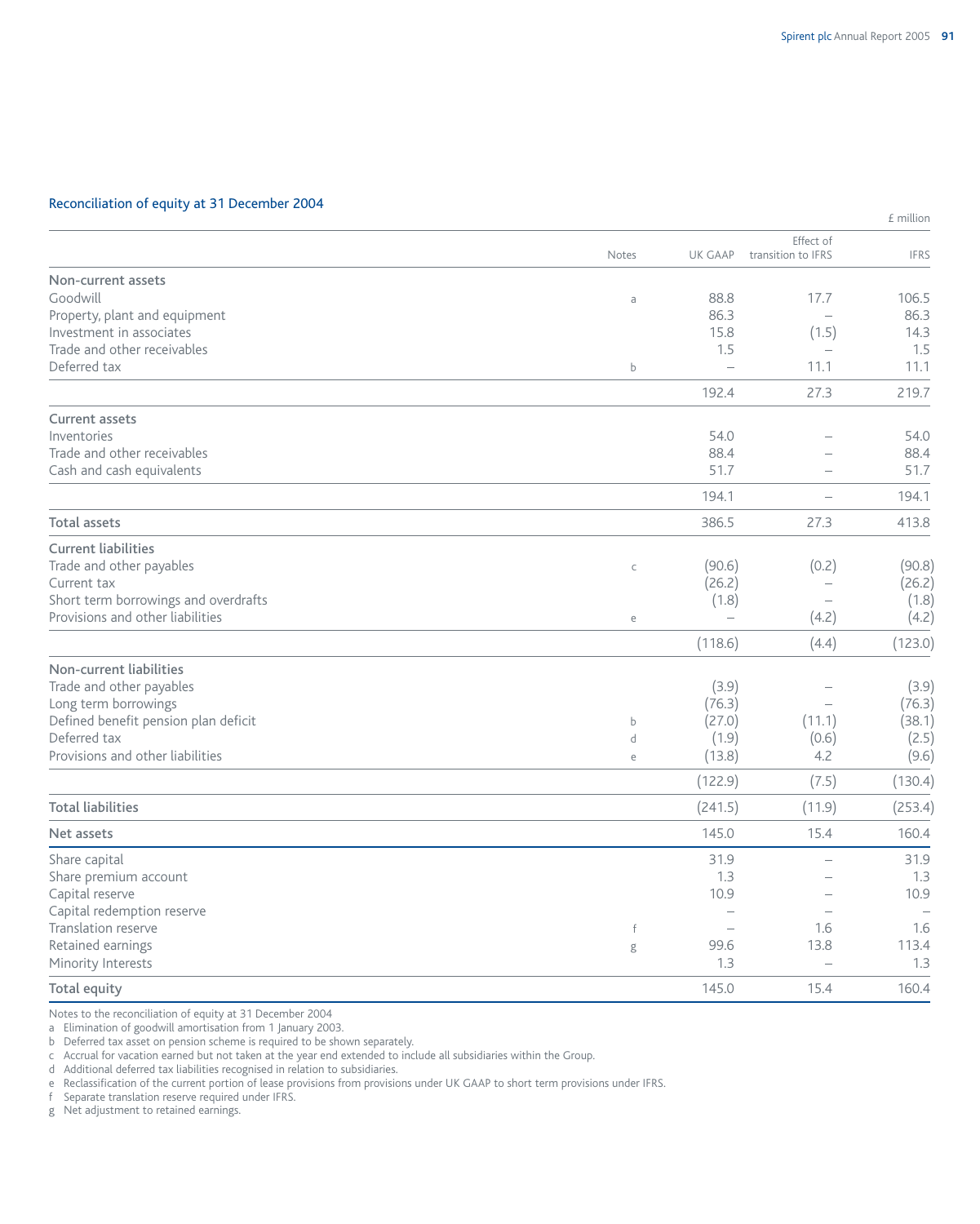#### **39. Transition to IFRS** continued Reconciliation of the income statement for 2003

|                                                                                                                                                                   |                   |                  |                                    |                                                                      | £ million        |
|-------------------------------------------------------------------------------------------------------------------------------------------------------------------|-------------------|------------------|------------------------------------|----------------------------------------------------------------------|------------------|
|                                                                                                                                                                   | Notes             | UK GAAP          | Effect of<br>transition<br>to IFRS | Effect of<br>proposed<br>disposal of<br>HellermannTyton <sup>8</sup> | <b>IFRS</b>      |
| Continuing operations<br>Revenue                                                                                                                                  |                   | 466.2            |                                    | (174.4)                                                              | 291.8            |
| Cost of sales                                                                                                                                                     |                   | (279.8)          |                                    | 105.5                                                                | (174.3)          |
| Gross profit<br>Operating expenses                                                                                                                                | $\rm{a}$          | 186.4<br>(167.6) | 9.3                                | (68.9)<br>52.1                                                       | 117.5<br>(106.2) |
| Operating profit                                                                                                                                                  |                   | 18.8             | 9.3                                | (16.8)                                                               | 11.3             |
| Profit from interests in joint ventures<br>Share of profit of associates                                                                                          | b<br>$\mathsf{C}$ | 2.7<br>2.1       | (1.3)<br>(1.0)                     | (1.1)                                                                | 1.4              |
| Operating profit of the Group, joint venture and associates<br>Profit on the disposal of operations                                                               | d                 | 23.6<br>3.6      | 7.0<br>5.0                         | (17.9)                                                               | 12.7<br>8.6      |
| Profit before interest<br>Finance income                                                                                                                          |                   | 27.2<br>3.1      | 12.0                               | (17.9)<br>(0.2)                                                      | 21.3<br>2.9      |
| Finance costs<br>Other finance expense                                                                                                                            | e<br>e            | (28.5)<br>(1.5)  | (1.3)<br>1.5                       | 1.0                                                                  | (28.8)           |
| Profit/(loss) before tax<br>Tax                                                                                                                                   | f                 | 0.3<br>(0.6)     | 12.2<br>1.9                        | (17.1)<br>2.9                                                        | (4.6)<br>4.2     |
| Loss for the year from continuing operations after tax<br>Discontinued operations                                                                                 |                   | (0.3)            | 14.1                               | (14.2)                                                               | (0.4)            |
| Profit for the year from discontinued operations                                                                                                                  | g                 |                  |                                    | 14.2                                                                 | 14.2             |
| (Loss)/profit for the year                                                                                                                                        |                   | (0.3)            | 14.1                               | $\overline{\phantom{0}}$                                             | 13.8             |
| Attributable to<br>Equity holders of the parent                                                                                                                   |                   |                  | 14.1                               |                                                                      | 13.6             |
| Minority shareholders' interests - discontinued operations                                                                                                        |                   | (0.5)<br>0.2     |                                    |                                                                      | 0.2              |
| (Loss)/profit for the year                                                                                                                                        |                   | (0.3)            | 14.1                               | $\overline{\phantom{0}}$                                             | 13.8             |
| Notes to the reconciliation of the consolidated income statement for 2003<br>a The adjustment to operating expenses under IFRS is made up of the following items: |                   |                  |                                    |                                                                      |                  |

|                                                                                                        | £ million |
|--------------------------------------------------------------------------------------------------------|-----------|
| Reversal of UK GAAP goodwill amortisation charge<br>Additional share-based payment charge under IFRS 2 | (0.4)     |
|                                                                                                        |           |

b Under IAS 31 income from interests in joint ventures is shown net of taxation (£1.1 million) and finance costs (£0.2 million).

c Under IAS 28 share of profit of associates is shown net of tax (£0.9 million) and an adjustment of £0.1 million in relation to deferred tax liabilities under IAS 12.

d Under IFRS goodwill previously written off to reserves of £2.6 million is not reinstated on the disposal of operations. In addition, there are exchange gains on foreign operations of £2.4 million that under IAS 21 were taken to equity and on disposal of those operations have now been transferred to the income statement.

e The adjustment to finance costs under IFRS relates to the reclassification of the finance expense arising on defined benefit pension schemes of £1.5 million to other finance expense and a reduction of £0.2 million for finance costs of the joint venture.

f The adjustment to tax relates to the tax charge for the associates and joint venture (see (b) and (c) above) and a deferred tax charge which arises in relation to temporary differences for investments in subsidiaries under IAS 12.

g The income statement has been adjusted to reflect the effect of the proposed disposal of the HellermannTyton Division which is a discontinued operation under IFRS but not under UK GAAP in 2005.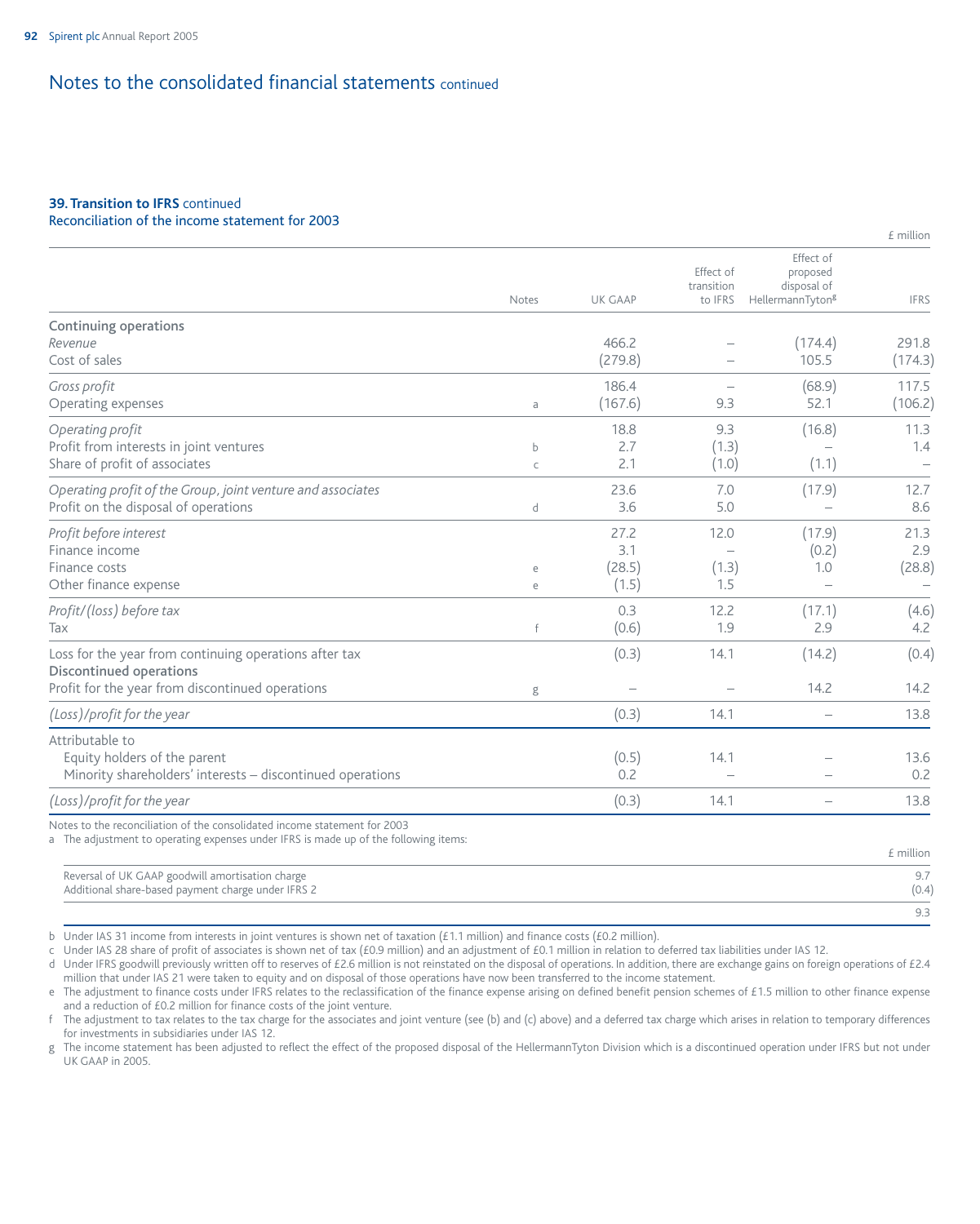## Reconciliation of the income statement for 2004

|                                                                                                                                                                                                                                   |           |                               |                                    |                                                                      | £ million            |
|-----------------------------------------------------------------------------------------------------------------------------------------------------------------------------------------------------------------------------------|-----------|-------------------------------|------------------------------------|----------------------------------------------------------------------|----------------------|
|                                                                                                                                                                                                                                   | Notes     | UK GAAP                       | Effect of<br>transition<br>to IFRS | Effect of<br>proposed<br>disposal of<br>HellermannTyton <sup>f</sup> | <b>IFRS</b>          |
| Continuing operations<br>Revenue<br>Cost of sales                                                                                                                                                                                 |           | 475.0<br>(274.9)              |                                    | (187.8)<br>109.7                                                     | 287.2<br>(165.2)     |
| Gross profit<br>Operating expenses                                                                                                                                                                                                | a         | 200.1<br>(169.3)              | 5.3                                | (78.1)<br>57.2                                                       | 122.0<br>(106.8)     |
| Operating profit<br>(Loss) from interest in joint venture<br>Share of profit of associates                                                                                                                                        | b         | 30.8<br>(0.7)<br>2.8          | 5.3<br>(1.0)                       | (20.9)<br>(1.8)                                                      | 15.2<br>(0.7)        |
| Operating profit of the Group, joint venture and associates<br>(Loss)/profit on the disposal of operations                                                                                                                        | $\subset$ | 32.9<br>(0.9)                 | 4.3<br>4.9                         | (22.7)                                                               | 14.5<br>4.0          |
| Profit before interest<br>Finance income<br>Finance costs<br>Other finance expense                                                                                                                                                | d<br>d    | 32.0<br>1.6<br>(8.9)<br>(0.7) | 9.2<br>(0.7)<br>0.7                | (22.7)<br>(0.2)<br>0.9                                               | 18.5<br>1.4<br>(8.7) |
| Profit before tax<br>Tax                                                                                                                                                                                                          | e         | 24.0<br>(7.7)                 | 9.2<br>1.0                         | (22.0)<br>4.7                                                        | 11.2<br>(2.0)        |
| Profit for the year from continuing operations after tax<br>Discontinued operations<br>Profit for the year from discontinued operations                                                                                           | f         | 16.3                          | 10.2                               | (17.3)<br>17.3                                                       | 9.2<br>17.3          |
| Profit for the year                                                                                                                                                                                                               |           | 16.3                          | 10.2                               | $\overline{\phantom{0}}$                                             | 26.5                 |
| Attributable to<br>Equity holders of the parent<br>Minority shareholders' interests - discontinued operations                                                                                                                     |           | 16.0<br>0.3                   | 10.2                               |                                                                      | 26.2<br>0.3          |
| Profit for the year                                                                                                                                                                                                               |           | 16.3                          | 10.2                               | $\overline{\phantom{0}}$                                             | 26.5                 |
| Notes to the reconciliation of the consolidated income statement for 2004<br>a The adjustment to operating expenses under IFRS is made up of the following items:                                                                 |           |                               |                                    |                                                                      | £ million            |
| $\mathbf{r}$ . The contract of the contract of the contract of the contract of the contract of the contract of the contract of the contract of the contract of the contract of the contract of the contract of the contract of th |           |                               |                                    |                                                                      |                      |

| Reversal of UK GAAP goodwill amortisation charge   |       |
|----------------------------------------------------|-------|
| Decrease in vacation accrual                       |       |
| Additional share-based payment charge under IFRS 2 | (4.6) |
|                                                    |       |

b Under IAS 28 share of profit of associates is shown net of taxation (£1.0 million).

c Under IFRS goodwill previously written off to reserves is not reinstated on the disposal of operations.

d The adjustment to finance costs under IFRS relates to the reclassification of the finance expense arising on defined benefit pension schemes to other finance expense.

e The adjustment to tax under IFRS relates to the tax charge for the associates (see (b) above).

f The income statement has been adjusted to reflect the effect of the proposed disposal of the HellermannTyton Division which is a discontinued operation under IFRS but not under UK GAAP in 2005.

## Explanation of material adjustments to the cash flow statement for 2004 and 2003

Income taxes of £3.1 million paid during 2004 (2003 received £8.9 million) are classified as operating cash flows under IFRS, but were included in a separate category of tax cash flows under UK GAAP. There are no other material differences between the cash flow statements presented under IFRS and the cash flow statements presented under UK GAAP.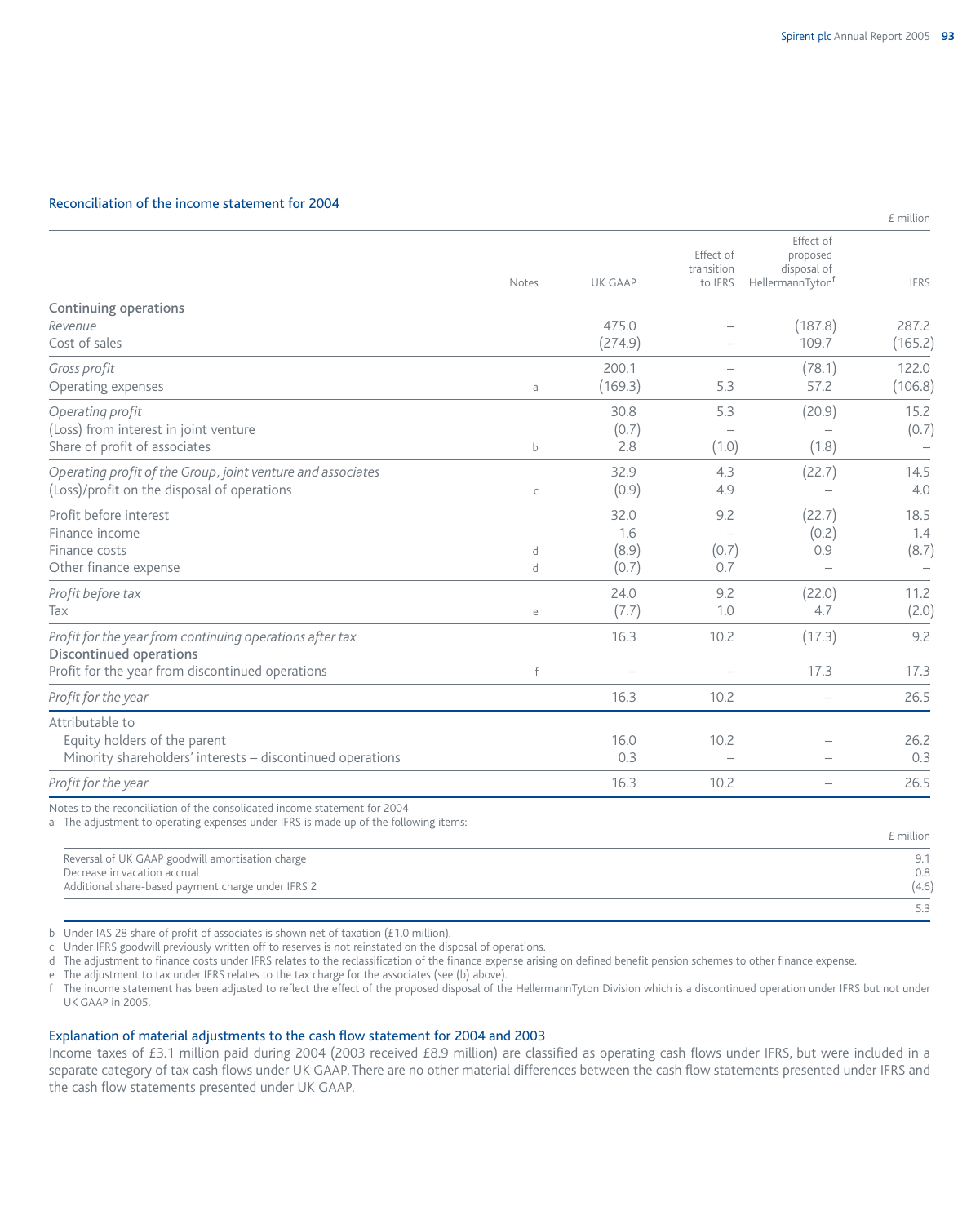#### **40. Post balance sheet events**

On 23 January 2006 the Group announced that it had entered into an agreement to acquire SwissQual Holding AG ("SwissQual") for an initial consideration of CHF 62.5 million (£27.7 million). The initial consideration was paid in cash on completion on 23 January 2006 out of cash resources and utilisation of a new bank facility that was set up specifically for the purpose. A further CHF 28.0 million (£12.4 million) is payable in 2007 depending on revenue growth and various technical milestones.

We also announced on 13 February 2006 the acquisition of QuadTex Systems, Inc for \$7.5 million (£4.2 million) payable in cash on completion with a further \$1.5 million (£0.9 million) payable depending on certain technical milestones and the retention of key employees.

The directors consider it impractical to provide further disclosures in relation to these acquisitions given their proximity to the date of the Annual Report.

The disposal of The HellermannTyton Division was completed on 15 February 2006 when proceeds of £288.9 million were received at a cash free/ debt free equivalent value. These proceeds have been applied as follows:

- Repayment of the senior loan notes of \$124.8 million (£71.5 million).
- Payment of the make whole amount (an amount which becomes payable on the early redemption of the senior loan notes) of \$12.9 million (£7.4 million).
- Break fees of £2.3 million in respect of interest rate swaps taken out in connection with the senior loan notes.
- Special contribution of £47.0 million to the UK final salary pension scheme.
- Repayment and cancellation of the bank facility in connection with the acquisition of SwissQual.

Taking these transactions into account the pro forma cash balance is approximately £150 million, of this, £50 million has been earmarked to fund the onmarket share repurchase programme.The programme is expected to begin in the second quarter, following the completion of certain actions: establishing distributable reserves in the parent Company, clearance from the Pension Regulator and the approval from shareholders to make on-market share repurchases of up to 14.99 per cent of the Company's issued share capital.

Following the disposal of the HellermannTyton Division the Company issued notices of cancellation in respect of all its borrowing facilities.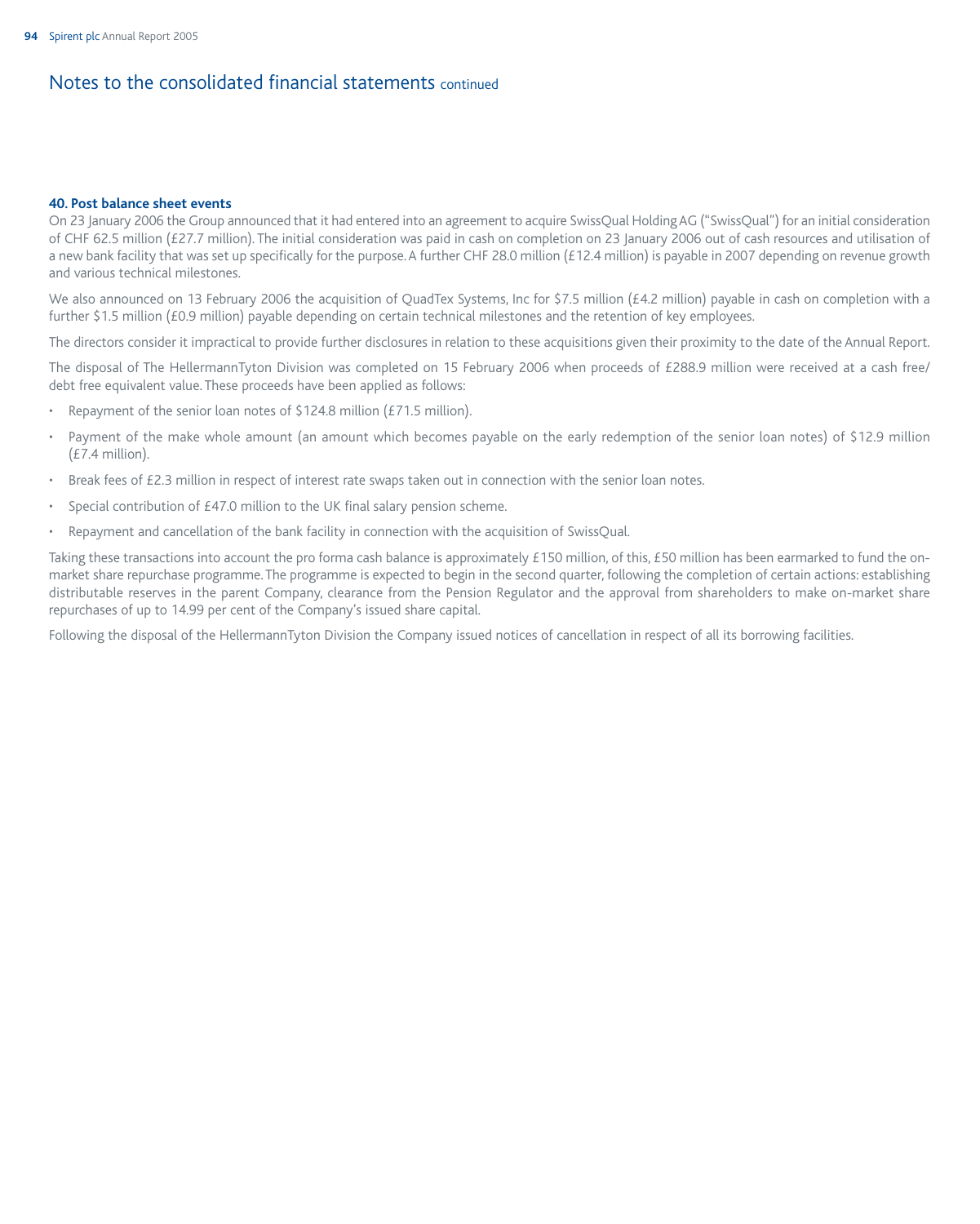# Independent auditors' report to the shareholders of Spirent plc

We have audited the parent Company financial statements of Spirent plc for the year ended 31 December 2005 which comprise the Company balance sheet and the related notes 1 to 23.These parent Company financial statements have been prepared under the accounting policies set out therein.We have also audited the information in the Directors' remuneration report that is described as having been audited.

We have reported separately on the Group financial statements of Spirent plc for the year ended 31 December 2005.

This report is made solely to the Company's members, as a body, in accordance with Section 235 of the Companies Act 1985. Our audit work has been undertaken so that we might state to the Company's members those matters we are required to state to them in an auditors' report and for no other purpose. To the fullest extent permitted by law, we do not accept or assume responsibility to anyone other than the Company and the Company's members as a body, for our audit work, for this report, or for the opinions we have formed.

#### **Respective responsibilities of directors and auditors**

The directors are responsible for preparing the Annual Report, the Directors' remuneration report and the parent Company financial statements in accordance with applicable United Kingdom law and Accounting Standards (United Kingdom Generally Accepted Accounting Practice) as set out in the Statement of directors' responsibilities.

Our responsibility is to audit the parent Company financial statements and the part of the Directors' remuneration report to be audited in accordance with relevant legal and regulatory requirements and International Standards on Auditing (UK and Ireland).

We report to you our opinion as to whether the parent Company financial statements give a true and fair view and whether the parent Company financial statements and the part of the Directors' remuneration report to be audited have been properly prepared in accordance with the Companies Act 1985.We also report to you if, in our opinion, the Directors' report is not consistent with the parent Company financial statements, if the Company has not kept proper accounting records, if we have not received all the information and explanations we require for our audit, or if information specified by law regarding directors' remuneration and other transactions is not disclosed.

We read other information contained in the Annual Report and consider whether it is consistent with the audited parent Company financial statements.The other information comprises only the Directors' report, the unaudited part of the Directors' remuneration report, the Chairman's statement, Chief Executive's overview, the Operating review and Financial review. We consider the implications for our report if we become aware of any apparent misstatements or material inconsistencies with the parent Company financial statements. Our responsibilities do not extend to any other information.

#### **Basis of audit opinion**

We conducted our audit in accordance with International Standards on Auditing (UK and Ireland) issued by the Auditing Practices Board. An audit includes examination, on a test basis, of evidence relevant to the amounts and disclosures in the parent Company financial statements and the part of the Directors' remuneration report to be audited. It also includes an assessment of the significant estimates and judgments made by the directors in the preparation of the parent Company financial statements, and of whether the accounting policies are appropriate to the Company's circumstances, consistently applied and adequately disclosed.

We planned and performed our audit so as to obtain all the information and explanations which we considered necessary in order to provide us with sufficient evidence to give reasonable assurance that the parent Company financial statements and the part of the Directors' remuneration report to be audited are free from material misstatement, whether caused by fraud or other irregularity or error. In forming our opinion we also evaluated the overall adequacy of the presentation of information in the parent Company financial statements and the part of the Directors' remuneration report to be audited.

#### **Opinion**

In our opinion:

- the parent Company financial statements give a true and fair view, in accordance with United Kingdom Generally Accepted Accounting Practice, of the state of the Company's affairs as at 31 December 2005; and
- the parent Company financial statements and the part of the Directors' remuneration report to be audited have been properly prepared in accordance with the Companies Act 1985.

#### **Ernst & Young LLP**

Registered auditor London

23 February 2006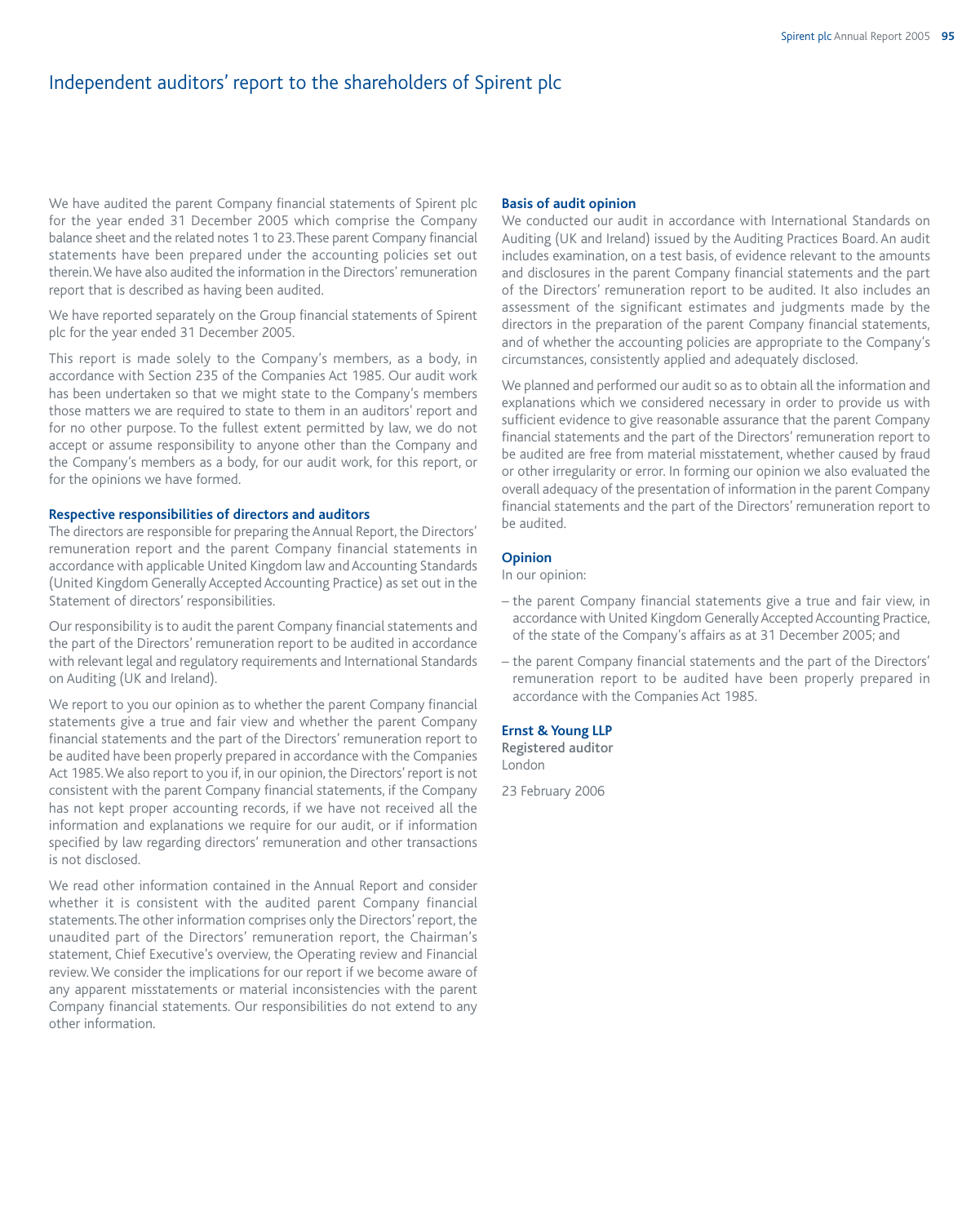# Company balance sheet

| At 31 December                                        | Notes          |        | 2005<br>£ million | 2004<br>£ million        |
|-------------------------------------------------------|----------------|--------|-------------------|--------------------------|
| <b>Fixed assets</b>                                   |                |        |                   |                          |
| Tangible assets                                       | $\overline{4}$ |        | 15.9              | 15.8                     |
| Fixed asset investments                               |                |        |                   |                          |
| Shares in subsidiaries                                | 5              |        | 233.2             | 263.3                    |
| Loans to subsidiaries                                 | 6              |        | 119.1             | 175.3                    |
| Investment in associate                               | $\overline{7}$ |        | 0.1               | 0.1                      |
| <b>Total fixed assets</b>                             |                |        | 368.3             | 454.5                    |
| <b>Current assets</b>                                 |                |        |                   |                          |
| <b>Stocks</b>                                         | 8              | 9.3    |                   | 8.6                      |
| Trade and other debtors                               | $\mathsf{9}$   | 21.9   |                   | 25.3                     |
| Derivative financial instruments                      | 16             | 2.6    |                   | $\overline{\phantom{a}}$ |
| Cash at bank and in hand                              |                | 26.4   |                   | 28.9                     |
|                                                       |                | 60.2   |                   | 62.8                     |
| <b>Current liabilities</b>                            |                |        |                   |                          |
| Creditors due within one year                         | 10             | (23.4) |                   | (19.7)                   |
| Derivative financial instruments                      | 16             | (0.6)  |                   |                          |
| Loans due within one year                             | 14             | (3.2)  |                   |                          |
|                                                       |                | (27.2) |                   | (19.7)                   |
| Net current assets                                    |                |        | 33.0              | 43.1                     |
| Assets less current liabilities                       |                |        | 401.3             | 497.6                    |
| Long term liabilities                                 |                |        |                   |                          |
| Creditors due after more than one year                | 11             |        | (234.3)           | (309.3)                  |
| Derivative financial instruments                      | 16             |        | (2.0)             |                          |
| Provisions for liabilities and charges                |                |        |                   |                          |
| Deferred tax                                          | 12             |        | (0.8)             |                          |
| Provisions                                            | 13             |        | (1.7)             | (2.0)                    |
| Assets less liabilities (excluding pension liability) |                |        | 162.5             | 186.3                    |
| Pension liability                                     | 3              |        | (51.5)            | (27.0)                   |
| Assets less liabilities (including pension liability) |                |        | 111.0             | 159.3                    |
| Capital and reserves                                  | 17             |        |                   |                          |
| Called up share capital                               |                |        | 32.2              | 31.9                     |
| Share premium account                                 |                |        | 4.4               | 1.3                      |
| Capital reserve                                       |                |        | 10.2              | 10.9                     |
| Merger reserve                                        |                |        |                   | 1.2                      |
| Net unrealised gains and losses                       |                |        | 2.0               |                          |
| Profit and loss account                               |                |        | 62.2              | 114.0                    |
| Shareholders' funds - equity                          |                |        | 111.0             | 159.3                    |

The notes on pages 97 to 114 form part of these financial statements.

Signed on behalf of the Board

## **Anders Gustafsson**

Director 23 February 2006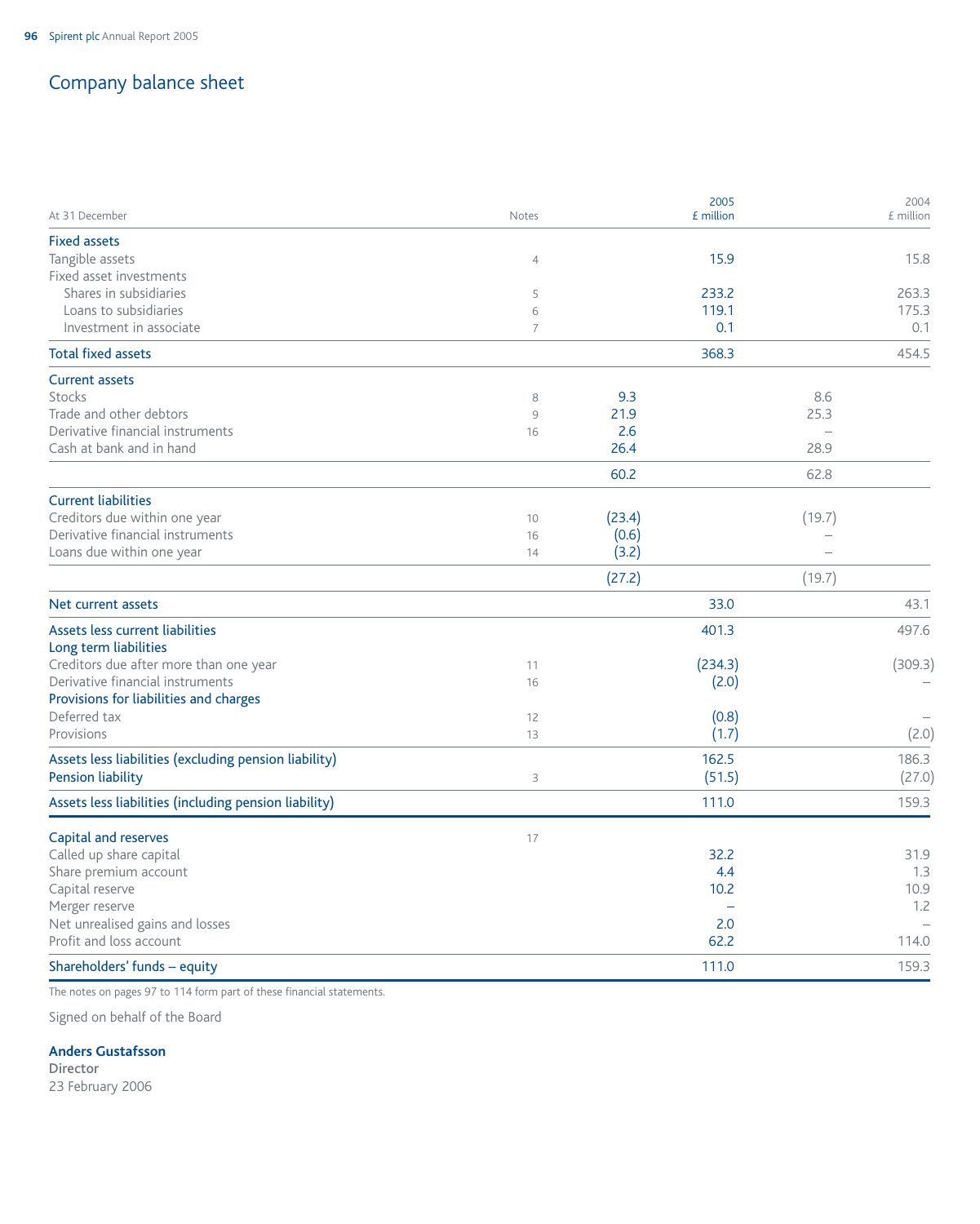## Notes to the parent Company financial statements

## **1. Significant accounting policies**

## Basis of accounting

The financial statements have been prepared under the historical cost convention and in accordance with applicable accounting standards.

As the Company is included in the consolidated financial statements, made up to 31 December each year, it is not required to present a separate profit and loss account as provided by Section 230 of the Companies Act 1985.

### Changes in accounting policies

The accounting policies adopted are consistent with those of the previous financial year except that the Company has adopted the following standards for which the principal effects of this decision are discussed below.

## Financial Reporting Standard ("FRS") 20 'Share-based Payment'

Employees (including directors) of the Company receive remuneration in the form of share-based payment transactions, whereby employees render services in exchange for shares or rights over shares (equity-settled transactions).

The cost of equity-settled transactions with employees is measured by reference to the fair value at the date at which they are granted. The fair value is determined using a binomial model.

The Company has applied FRS 20 from 1 January 2005, as allowed by the standard, and only to equity-settled awards granted after 7 November 2002 which were unvested at 1 January 2005.

## FRS 25 'Financial Instruments: Disclosure and Presentation' and FRS 26 'Financial Instruments: Measurement'

From 1 January 2005, the Company is required to adopt the provisions of the above standards.

The Company uses derivative financial instruments to hedge its exposures to fluctuations in interest and foreign exchange rates and 'fixed to floating' interest rate swaps to hedge its fixed interest rate borrowings.The Company's policy is not to undertake any trading activity in financial instruments. From 1 January 2005, the Company accounts for these instruments in accordance with FRS 26 (see below).

#### Tangible assets

Depreciation is not provided on freehold land. Depreciation is provided to write off all other assets over their estimated useful lives at rates which take into account commercial conditions at their location. Usual asset lives are as follows:

| Freehold buildings               | 50 years                         |
|----------------------------------|----------------------------------|
| Leasehold properties             | Over the lease period            |
| Plant and machinery              | 3 to 8 years                     |
| Fixtures, fittings and equipment |                                  |
| <b>Building installations</b>    | 20 years or lease period if less |
| Fittings and equipment           | 3 to 8 years                     |
| Motor vehicles                   | 3 to 5 years                     |
| Business systems software        | 4 years                          |

The carrying values of tangible fixed assets are reviewed for impairment in periods if events or changes in circumstances indicate the carrying value may not be recoverable.

#### Leases

Finance leases, which transfer substantially all the risks and rewards of ownership of the assets concerned, are capitalised on the balance sheet at net present value. The corresponding liabilities are recorded as long term or current liabilities depending on the period when they are due. The interest elements of the rental obligations are charged to the profit and loss account over the periods of the leases as a finance cost. Capitalised leased assets are depreciated over their useful life.

Operating lease rentals are charged to profit and loss account over the period of the lease.

#### Inventories

Inventories are valued at the lower of cost and estimated net realisable value. Cost includes all costs in bringing each product to its present location and condition, being the full manufacturing cost on a first-in-first-out basis, including all attributable overheads based on a normal level of activity. Net realisable value represents the selling price less further costs to be incurred to completion and on sale.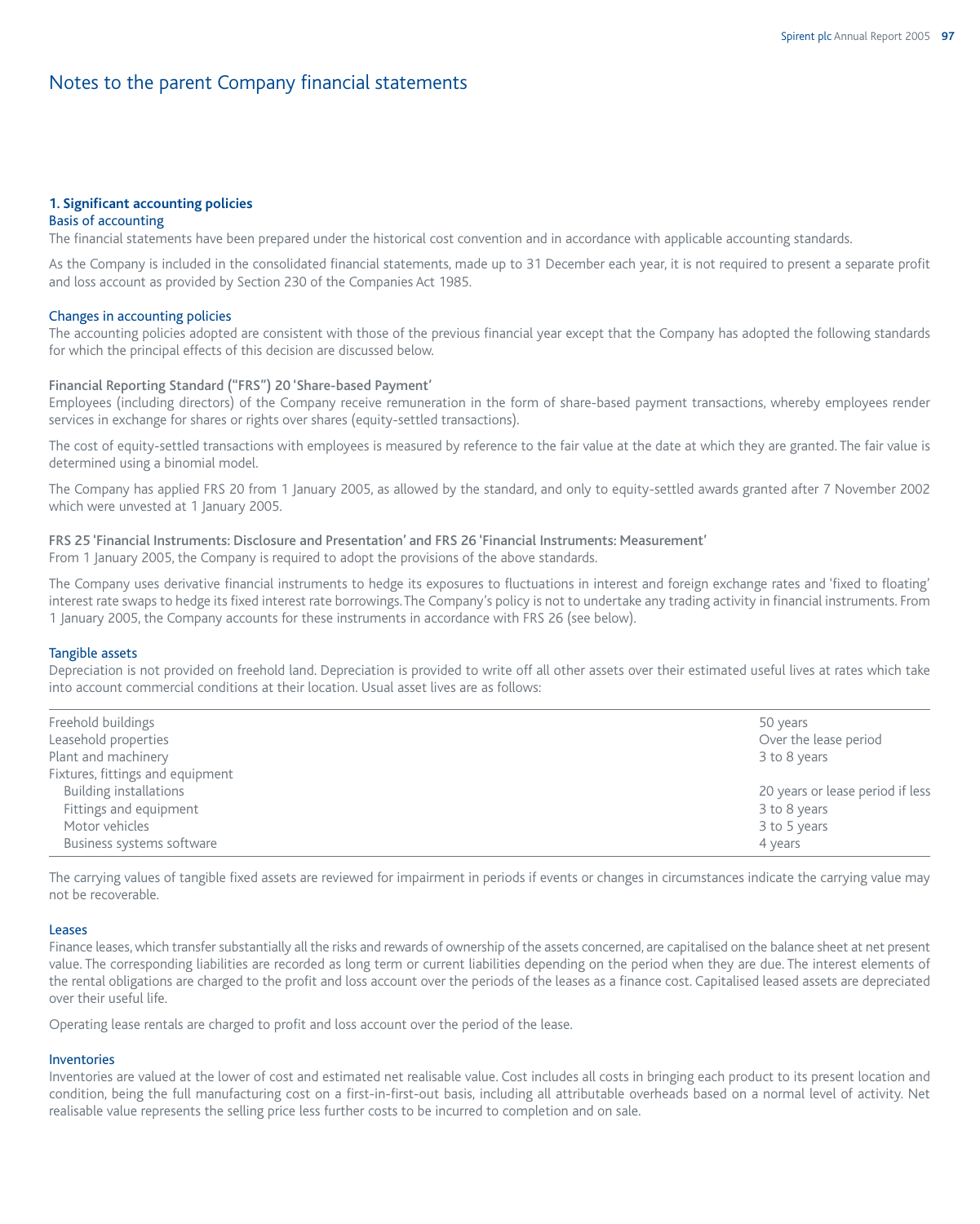## Notes to the parent Company financial statements continued

#### **1. Significant accounting policies** continued Trade and other debtors

Trade debtors, which generally have 30 to 90 day terms, are recognised and carried at original invoice amount less an allowance for any uncollectible amounts. An estimate for doubtful debts is made when collection of the full amount is no longer probable. Bad debts are written off when identified.

#### **Provisions**

Provisions are recorded when the Company has a present, legal or constructive obligation as a result of a past event which it is probable that it will be required to settle by an outflow of resources and for which a reliable estimate of the amount of the obligation can be made. Provisions are reviewed at each balance sheet date and adjusted to reflect the current best estimate.

Where the effect of the time value of money is material, the amount of the provision shall be the present value of the expenditures expected to be required to settle the obligation.

#### Revenue recognition

Revenue is recognised when it is probable that the economic benefits will flow to the Company, the revenue can be reliably measured and when the Company has transferred to the buyer the significant risks and rewards of ownership. In addition, revenue is only recognised when collectibility is probable.

For the sale of services, revenue is recognised in accounting periods in which the service is rendered.

#### Foreign currencies

Transactions in foreign currencies are recorded at the rate ruling at the date of transaction.

Monetary assets and liabilities denominated in foreign currencies are translated at the rates ruling at the balance sheet date.All exchange profits and losses are taken to the profit and loss account.

#### Product development

Expenditure is charged to the profit and loss account in the year in which it is incurred.

#### Financial instruments

Financial assets and liabilities are recognised on the Company's balance sheet when it becomes a party to the contractual provisions of the instrument.

#### Interest-bearing loans and borrowings

Loans and overdrafts are initially recognised at fair value of the consideration received, net of issue costs. Issue costs are amortised over the expected life of the instrument.

After initial recognition, interest-bearing loans and borrowings are subsequently measured at amortised cost using the effective interest method.Amortised cost is calculated by taking into account any issue costs and any discount or premium on settlement.

From 1 January 2005, hedge accounting is adopted where derivatives such as 'fixed to floating' interest rate swaps are held as fair value hedges against fixed interest rate borrowings. Under fair value hedge accounting, fixed interest rate borrowings are revalued at each balance sheet date by the change in the fair value attributable to the interest rate risk being hedged.

#### Equity instruments

Equity instruments are recorded at the proceeds received, net of direct issue costs.

#### Derivative financial instruments

With effect from 1 January 2005 the Company uses derivative financial instruments to hedge its exposures to fluctuations in interest and foreign exchange rates. The Company's policy is not to undertake any trading activity in financial instruments. Such derivative financial instruments are stated at fair value with effect from 1 January 2005.

From 1 January 2005, such derivative financial instruments are initially recognised at fair value on the date on which a derivative contract is entered into and are subsequently remeasured at fair value. Derivatives are carried as assets when the fair value is positive and as liabilities when the fair value is negative.

For those derivatives designated as hedges and for which hedge accounting is desired, the hedging relationship is documented at its inception. This documentation identifies the hedging instrument, the hedged item or transaction, the nature of the risk being hedged and how effectiveness will be measured throughout its duration. Such hedges are expected at inception to be highly effective.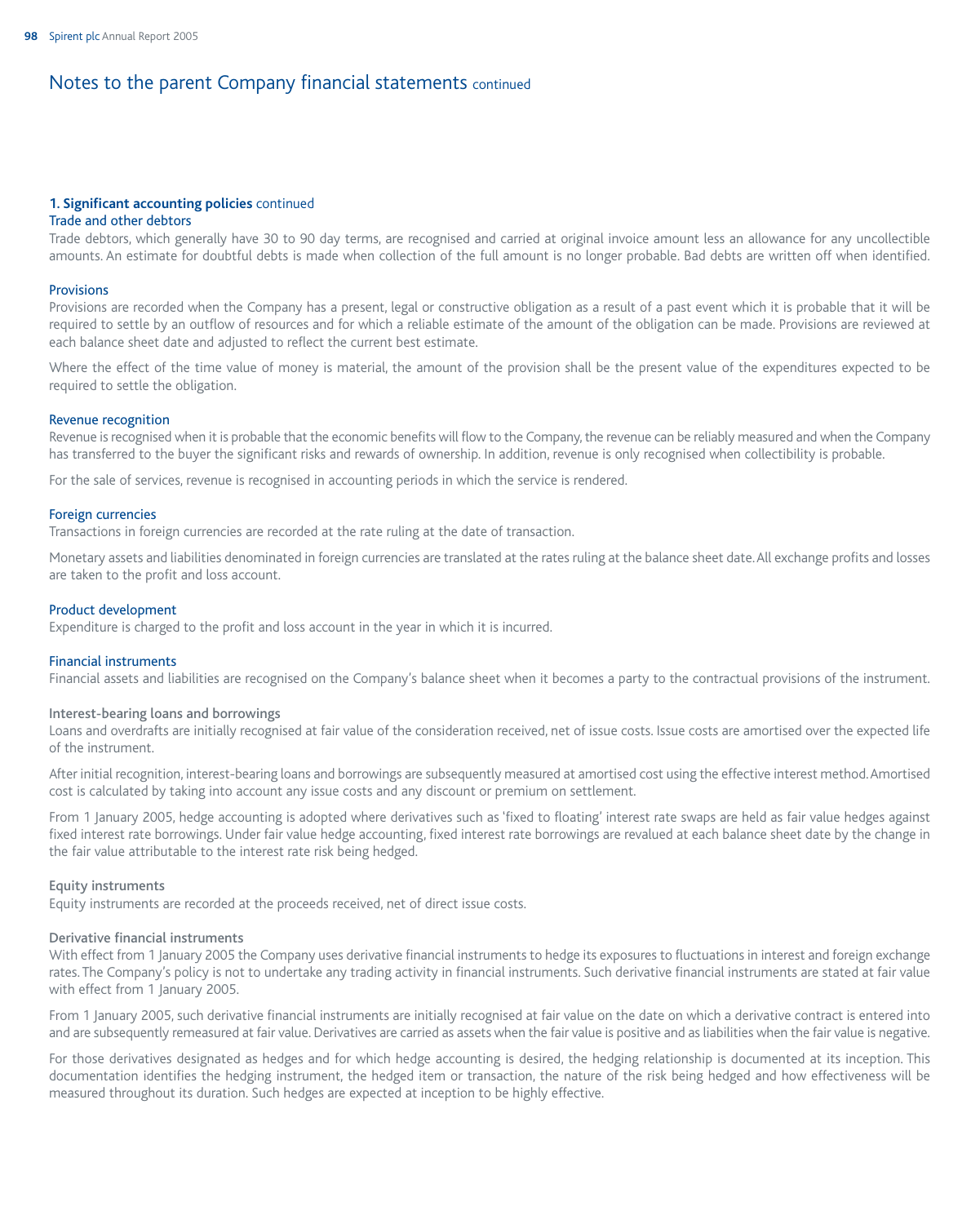Forward exchange contracts are used to hedge foreign exchange exposures arising on forecast receipts and payments in foreign currencies. The fair value of forward exchange contracts is calculated by reference to current forward exchange rates for contracts with similar maturity profiles. Interest rate swaps are used to hedge the Company's exposure to movements in interest rates.The fair value of interest rate swaps is determined by reference to market rates for similar instruments.

For the purpose of hedge accounting, hedges are classified as fair value hedges when they hedge the exposure to changes in the fair value of a recognised asset or liability; or cash flow hedges where they hedge exposure to the variability in cash flows that is due to the risk associated with a recognised asset or liability or a forecast transaction.

In relation to these fair value hedges (interest rate swaps) which meet the conditions for hedge accounting, any gain or loss from remeasuring the hedging instrument is recognised in the profit and loss account and any gain or loss on the item that is being hedged is adjusted against its carrying amount and recognised in the profit and loss account.

In relation to cash flow hedges (forward foreign exchange contracts) to hedge firm commitments or highly probable forecast transactions and which meet the conditions for hedge accounting, the proportion of the gain or loss on the remeasurement of the fair value of the hedging instrument that is deemed to be effective is recognised in equity and the ineffective portion is recognised in the profit and loss account.

When the firm commitment or highly probable forecast transaction results in the recognition of an asset or liability, the associated gains and losses that have previously been recognised in equity are included in the initial measurement of the carrying amount of the asset or liability at the time the asset or liability is recognised.

For derivatives that do not qualify for hedge accounting, any gains or losses arising from changes in fair value are taken to the profit and loss account.

Gains or losses arising on hedging instruments, which are cancelled due to termination of the underlying exposure, are taken to the profit and loss account immediately.

Derivatives embedded in other financial instruments or other host contracts are treated as separate derivatives when their risks and characteristics are not closely related to those of the host contracts.

## Policy prior to 1 January 2005

#### *Foreign exchange contracts*

The rates under foreign currency contracts are used to record the hedged item and as such gains and losses are offset against the foreign exchange gains and losses on the related financial assets and liabilities. Where the contract is a hedge against future transactions, gains and losses are deferred until the transaction occurs.

#### *Interest rate swaps*

Receipts and payments on interest rate swaps are recognised on an accruals basis over the life of the underlying financial instrument. Interest rate swaps are not revalued to fair value or shown in the Company's balance sheet.

#### Pensions

The Company operates two defined benefit pension schemes for the benefit of employees.These schemes require contributions to be made to separately administered funds, based on triennial actuarial valuations. Other schemes are defined contribution in nature.

The assets of the defined benefit schemes are measured at their market value at the balance sheet date and the liabilities of the schemes measured using the projected unit credit method. The discount rate used to measure the schemes' liabilities is the current rate of return on an AA corporate bond of equivalent term and currency to the liabilities.The extent to which the schemes' assets exceed or fall short of the schemes' liabilities is shown as a surplus or deficit in the balance sheet net of deferred tax.

The regular service cost of providing retirement benefits to employees in defined benefit schemes is charged to operating profit in the year together with the cost of providing benefit improvements in respect of past service and gains or losses arising on settlements and curtailments.

A credit for the expected return on the schemes' assets and a charge for the increase during the period in the present value of the schemes' liabilities because the benefits are one year closer to settlement, are included in other finance expense in the profit and loss account. Differences arising between the actual and expected returns on the schemes' assets together with changes in the actuarial assumptions are included in the statement of recognised gains and losses.

Contributions payable to the other defined contribution schemes are charged to the profit and loss account in the year for which they are due.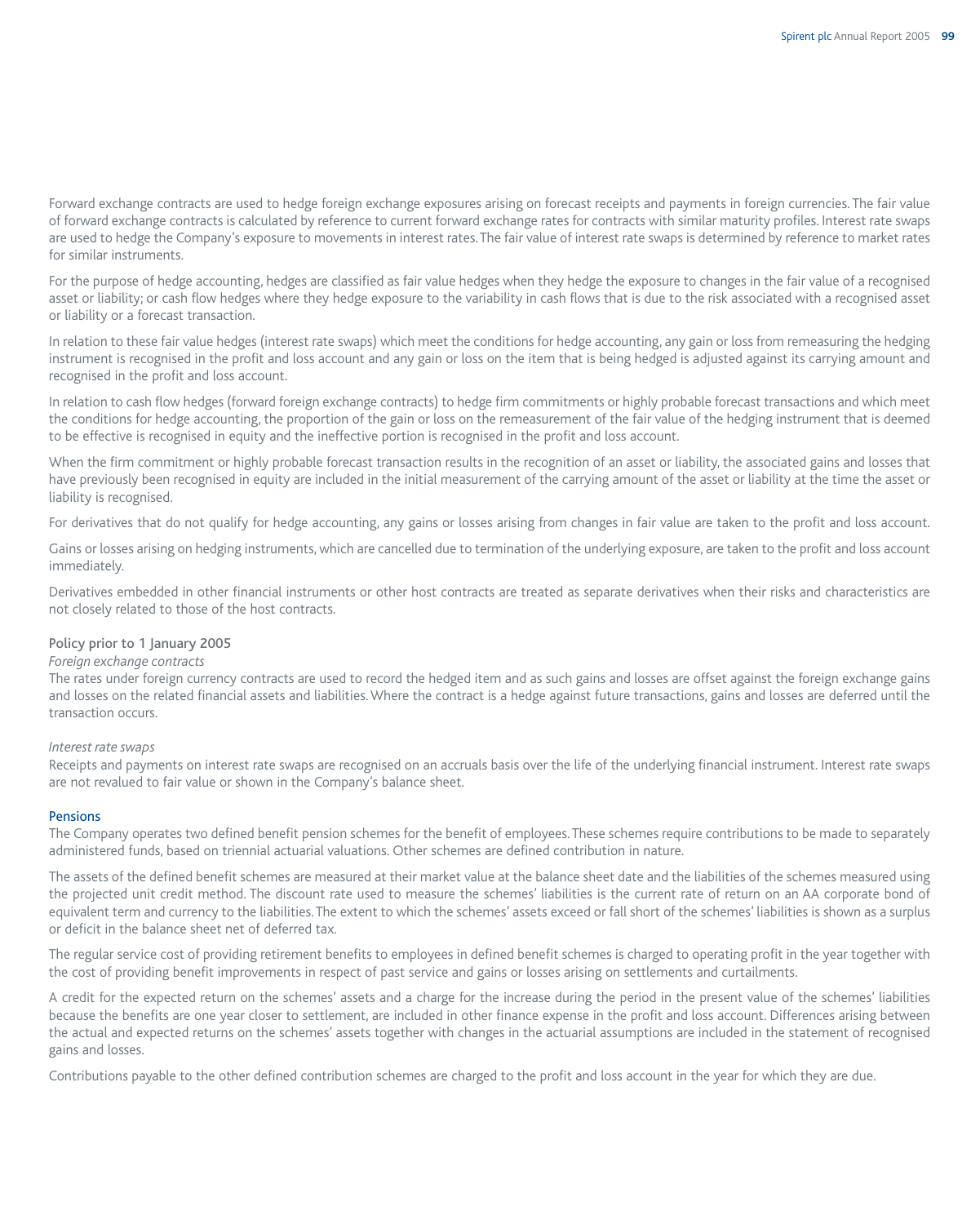## Notes to the parent Company financial statements continued

#### **1. Significant accounting policies** continued Employee benefits

When an employee has rendered service to the Company during an accounting period, short term benefits expected to be paid in exchange for that service are recognised in the same accounting period.

#### Share-based payment

The cost of equity-settled transactions with employees is measured by reference to the fair value at the date at which they are granted. The fair value is determined using a binomial model.

The cost of equity-settled transactions is recognised, together with a corresponding increase in equity, over the period in which the performance conditions are fulfilled, ending on the date on which the relevant employees become fully entitled to the award (vesting date). The cumulative expense recognised for equity-settled transactions at each reporting date, until the vesting date, reflects the extent to which the vesting period has expired and the number of awards that will ultimately vest, in the opinion of the directors of the Company at that date and based on the best available estimates.

No expense is recognised for awards that do not ultimately vest, except for awards where vesting is conditional upon a market condition, which are treated as vesting irrespective of whether or not the market condition is satisfied, provided that all other performance conditions are satisfied.

Where the terms of an equity-settled award are modified, as a minimum an expense is recognised as if the terms had not been modified. In addition, an expense is recognised for any increase in the value of the transaction as a result of the modification, as measured at the date of modification.

Where an equity-settled award is cancelled, it is treated as if it had vested on the date of cancellation and any expense not yet recognised for the award is recognised immediately. However, if a new award is substituted for the cancelled award and designated as a replacement award on the date that it is granted, the cancelled and new awards are treated as if they were a modification of the original award, as described in the previous paragraph.

The Company has an employee share trust for the granting of certain options to employees. Shares are held by the employee share trust, treated as treasury shares and presented in the balance sheet as a deduction from equity.

## Tax

The tax expense represents the sum of the tax currently payable and deferred tax.

The tax currently payable represents the amount expected to be paid or recovered in respect of taxable profit for the year and is calculated using tax rates that have been enacted or substantially enacted at the balance sheet date.

Deferred tax is provided on an undiscounted basis on all timing differences that have originated but not reversed at the balance sheet date except as referred to below.Amounts provided are calculated with reference to tax rates that are expected to apply in the periods in which the timing differences are expected to reverse, based on tax rates and laws that have been enacted or substantively enacted by the balance sheet date.

Deferred tax assets are recognised only to the extent that it is considered more likely than not that there will be suitable taxable profits from which the future reversal of the underlying timing differences can be deducted.

Deferred tax is not provided on gains on the disposal of fixed assets that have been rolled over into replacement assets, unless there is a binding agreement to dispose of the assets concerned. Provision will not be made where it is considered more likely than not that the taxable gain will be rolled over into replacement assets and charged to tax only when the replacement assets are sold.

## **2. Employees**

Please refer to the Report on directors' remuneration on pages 20 to 26 for disclosures relating to the emoluments, share options and long term incentive interests and pensions of the directors.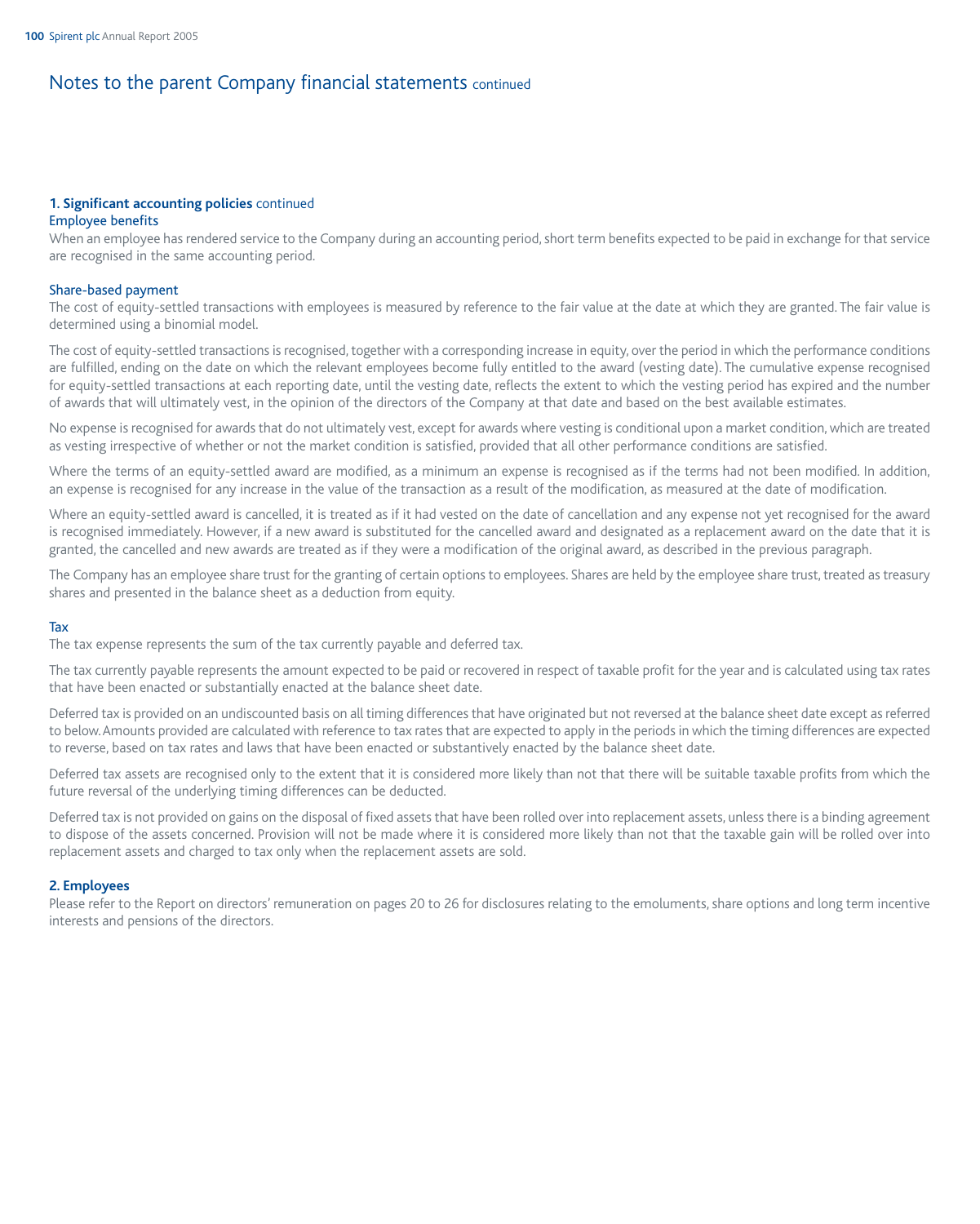## **3. Pensions** Defined benefit schemes

The defined benefit schemes are in the United Kingdom and comprise the Staff Pension Plan and the Retirement Cash Plan. These schemes have been combined for the purposes of the following disclosures.

The most recent actuarial valuation of the schemes' assets and the present value of the defined benefit schemes' obligations using the project unit credit method at 1 April 2003 have been used and updated by our independent actuaries.

i) The key financial assumptions used were:

|                                                                           | 2005 | 2004<br>$\%$ | 2003<br>$\%$ |
|---------------------------------------------------------------------------|------|--------------|--------------|
|                                                                           |      |              |              |
| Inflation                                                                 | 2.9  | 2.9          | 2.8          |
| Rate of increase in pensionable salaries                                  | 3.6  | 3.6          | 3.5          |
| Rate of increase for pensions in payment pre 2001 service                 | 3.5  | 3.0          | 3.0          |
| Rate of increase for pensions in payment post 2001 pre April 2005 service | 2.8  | 27           | 2.7          |
| Rate of increase for pensions post April 2005 service                     | 2.1  |              |              |
| Rate of increase in deferred pensions                                     | 2.9  | 2.9          | 2.8          |
| Rate used to discount scheme liabilities                                  |      | 53           | 5.4          |

The expected long term rate of return on assets has been set reflecting the price inflation expectation, the expected real return on each major asset class and the long term asset allocation strategy adopted for the plans.

The demographic assumptions are as follows:

– for future pensioners, that men and women aged 65 will live on average for a further 22 and 24 years, respectively; and

– for current pensioners, that men and women aged 65 will live on average for a further 21 and 24 years, respectively.

ii) The assets and the liabilities in the scheme were as follows:

|                                                                         | Long term<br>rate of return<br>expected<br>% | 2005<br>£ million | Long term<br>rate of return<br>expected<br>% | 2004<br>£ million | Long term<br>rate of return<br>expected<br>% | 2003<br>£ million |
|-------------------------------------------------------------------------|----------------------------------------------|-------------------|----------------------------------------------|-------------------|----------------------------------------------|-------------------|
| Equities                                                                | 7.6                                          | 77.2              | 7.5                                          | 62.2              | 7.8                                          | 61.3              |
| Government bonds                                                        | 4.1                                          | 22.1              | 4.5                                          | 11.9              | 4.8                                          | 15.3              |
| Corporate bonds                                                         | 4.5                                          | 13.4              | 5.0                                          | 18.8              | 5.1                                          | 9.6               |
| Cash                                                                    | 4.8                                          | 2.1               | 5.0                                          | 2.6               | 4.3                                          | 4.5               |
| Property                                                                | 6.6                                          | 5.5               | 6.5                                          | 4.6               | 6.8                                          | 1.8               |
| Other                                                                   | 5.2                                          | 8.5               | 5.6                                          | 6.8               | 5.6                                          | 6.3               |
| Fair value of scheme assets<br>Present value of funded obligations      | 6.4                                          | 128.8<br>(179.6)  | 6.5                                          | 106.9<br>(144.2)  | 6.8                                          | 98.8<br>142.2)    |
| Net deficit in the schemes<br>Related deferred tax asset                |                                              | (50.8)            |                                              | (37.3)<br>11.1    |                                              | (43.4)<br>13.0    |
| Deficit in schemes, net of tax<br>Present value of unfunded obligations |                                              | (50.8)<br>(0.7)   |                                              | (26.2)<br>(0.8)   |                                              | (30.4)<br>(4.8)   |
| Net pension liability                                                   |                                              | (51.5)            |                                              | (27.0)            |                                              | (35.2)            |

No deferred tax asset has been recognised in 2005 in respect of the net deficit in the schemes.The schemes are prohibited from investing in Spirent's own financial instruments.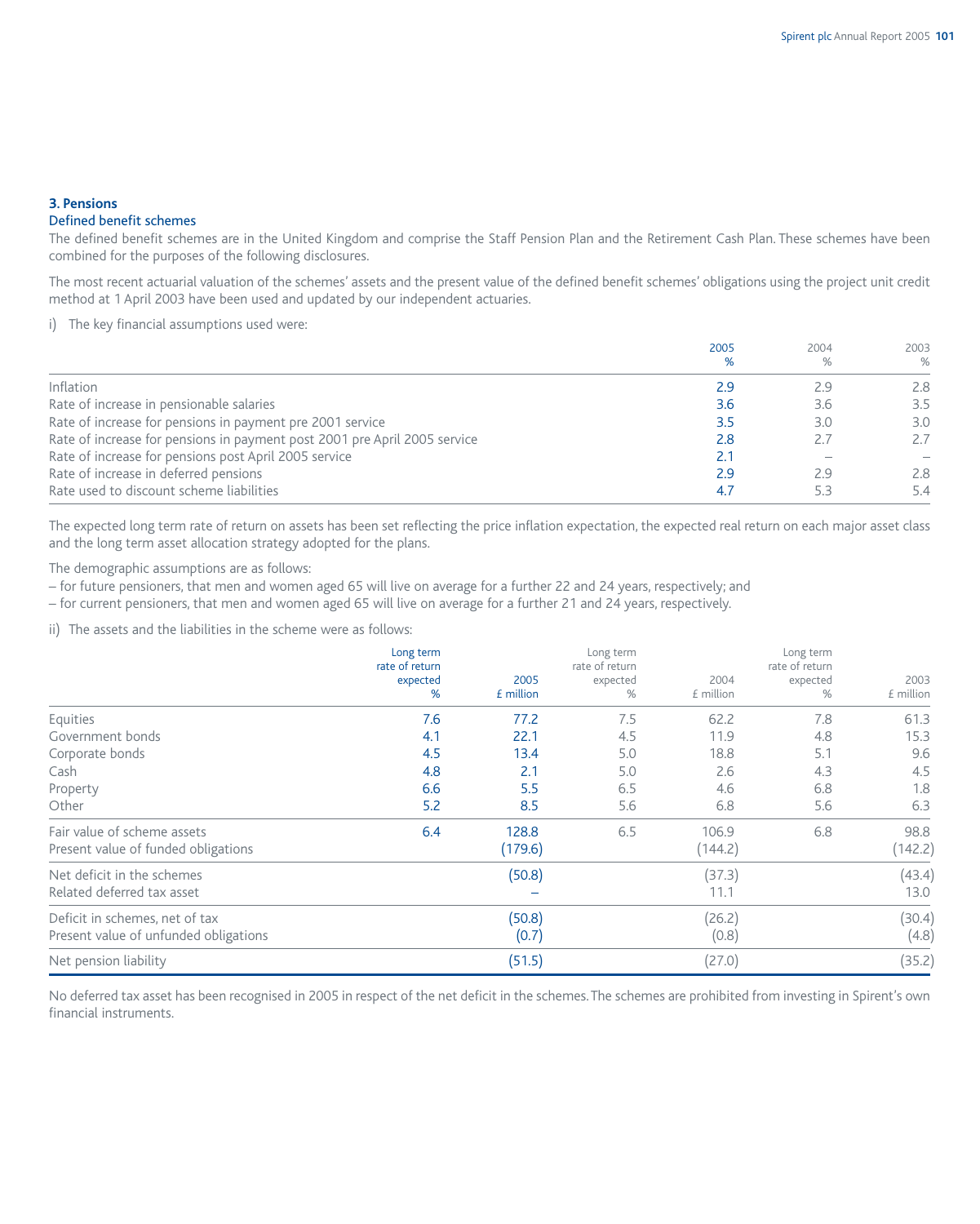# Notes to the parent Company financial statements continued

## **3. Pensions** continued

iii) Analysis of the amounts charged to the profit and loss account

|                                                                                                                                                                                                          |                      |                   | 2005<br>£ million                         | 2004<br>£ million                      |
|----------------------------------------------------------------------------------------------------------------------------------------------------------------------------------------------------------|----------------------|-------------------|-------------------------------------------|----------------------------------------|
| Analysis of amount charged to operating costs:<br>Current service cost                                                                                                                                   |                      |                   | 2.4                                       | 1.8                                    |
| Analysis of amount charged to finance costs:<br>Expected return on pension schemes' assets<br>Interest on pension schemes' liabilities                                                                   |                      |                   | (6.9)<br>7.6                              | (6.6)<br>7.3                           |
| Finance costs                                                                                                                                                                                            |                      |                   | 0.7                                       | 0.7                                    |
| Net profit and loss charge                                                                                                                                                                               |                      |                   | 3.1                                       | 2.5                                    |
| iv) Analysis of amount recognised directly in equity                                                                                                                                                     |                      |                   |                                           |                                        |
| Actual return less expected return on pension schemes' assets<br>Experience gains arising on the schemes' liabilities<br>Changes in assumptions underlying the present value of the schemes' liabilities |                      |                   | 14.6<br>4.8<br>(35.5)                     | 3.6<br>2.4<br>(3.0)                    |
| Actuarial (loss)/gain recognised directly in equity                                                                                                                                                      |                      |                   | (16.1)                                    | 3.0                                    |
| v) Movement in deficit in the year                                                                                                                                                                       |                      |                   |                                           |                                        |
| Deficit in schemes at the beginning of year<br>Current service cost<br>Employer contributions paid<br>Other finance expense<br>Actuarial (loss)/gain                                                     |                      |                   | (37.3)<br>(2.4)<br>5.7<br>(0.7)<br>(16.1) | (43.4)<br>(1.8)<br>5.6<br>(0.7)<br>3.0 |
| Net deficit in the schemes at 31 December                                                                                                                                                                |                      |                   | (50.8)                                    | (37.3)                                 |
| vi) History of experience gains and losses                                                                                                                                                               | 2005<br>£ million    | 2004<br>£ million | 2003<br>£ million                         | 2002<br>£ million                      |
| Difference between the expected and actual return on the schemes' assets<br>Amount (£ million)<br>Percentage of the schemes' assets (%)<br>Experience gains and losses on scheme liabilities             | 14.6<br>11.3         | 3.6<br>3.4        | 6.6<br>6.7                                | (20.3)<br>(22.8)                       |
| Amount (£ million)<br>Percentage of the present value of the schemes' liabilities (%)<br>Total amount recognised in the statement of recognised gains and losses<br>Amount (£ million)                   | 4.8<br>2.7<br>(16.1) | 2.4<br>1.7<br>3.0 | 6.8<br>4.8<br>0.3                         | (0.9)<br>(0.7)<br>(23.6)               |
| Percentage of the present value of the schemes' liabilities (%)                                                                                                                                          | (9.0)                | 2.1               | 0.2                                       | (18.0)                                 |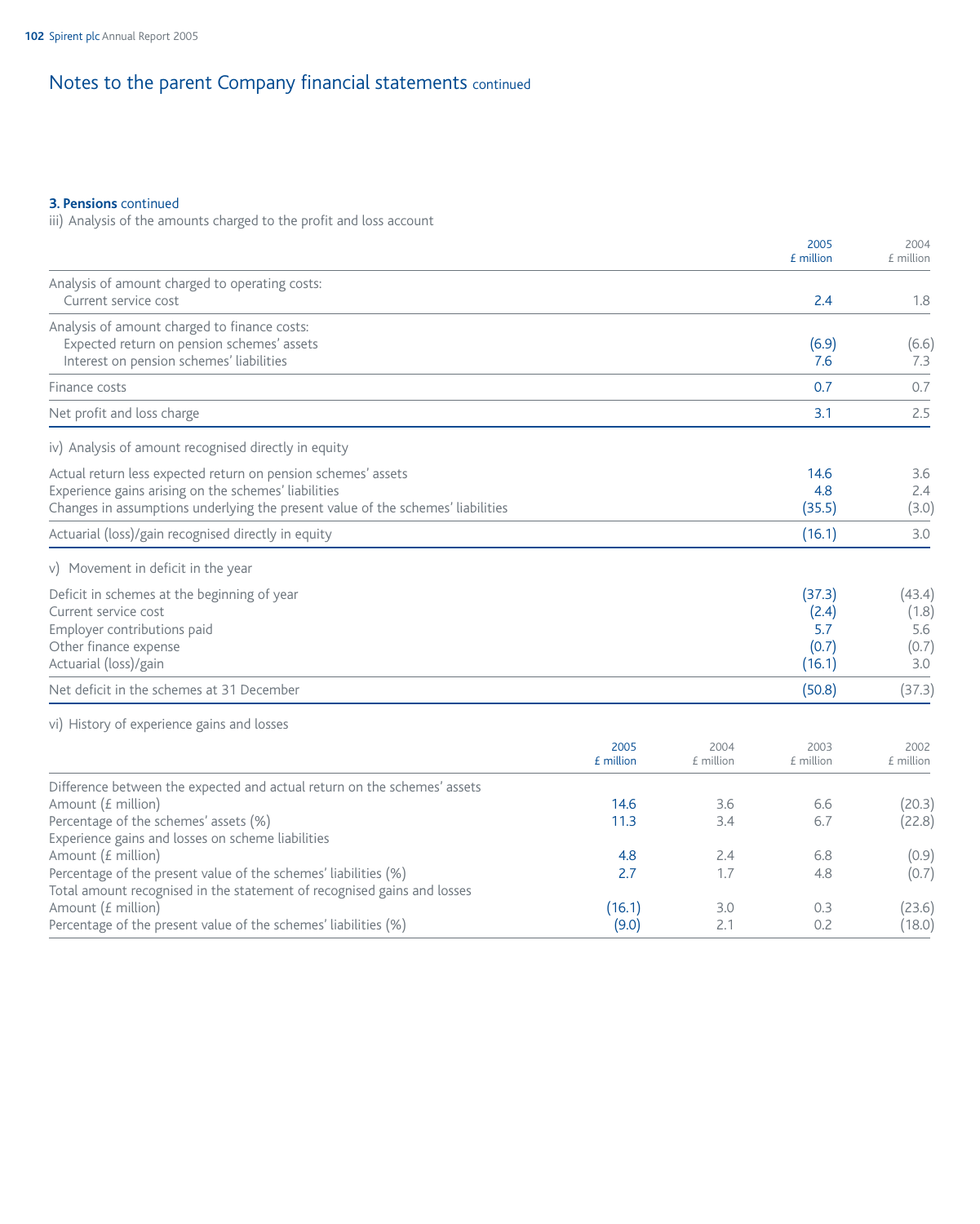£ million

The above schemes are funded and have full UK HM Revenue & Customs tax-exempt approval by which benefits are limited due to the statutory earnings cap (a HM Revenue & Customs limit on the amount of earnings that can be made pensionable under the schemes for members who joined after May 1989). Certain members, whose salaries are in excess of this cap, have had their benefits increased through unapproved, unfunded arrangements, to the level that would otherwise have applied in respect of the basic salary only.The Company has contractually agreed to pay the additional retirement benefits itself and a provision is made in respect of this obligation in the balance sheet at 31 December 2005 of £0.7 million (2004 £0.8 million). This represents the actuarial value as confirmed by the Company's pension advisers, of the unapproved benefit entitlements accrued at that date. The value is assessed and reviewed on a Market Value basis in line with the Main Plan Valuation and adjusted each year by the charge for the year (equivalent to a contribution to a funded plan) of £0.1 million (2004 £0.1 million).The additional death-in-service benefits over the statutory cap are separately insured by the Company under an unapproved scheme.

The Company made a special contribution of £47.0 million into the UK final salary pension scheme in February 2006 (see note 23).

## Defined contribution schemes

#### United Kingdom

The Company maintains defined contribution pension schemes for employees in the UK. These schemes are known as "Cash Builder", "Pension Builder" and "Executive Section". Employer contributions into these schemes for 2005 were £0.3 million (2004 £0.1 million).

## **4. Tangible assets**

|                                    |          |                    |                          |                        |                           | L IIIIIIIUII |
|------------------------------------|----------|--------------------|--------------------------|------------------------|---------------------------|--------------|
|                                    |          | Land and buildings |                          |                        | <b>Fixtures</b>           |              |
|                                    | Freehold | Long lease         | Short lease              | Plant and<br>machinery | fittings and<br>equipment | <b>Total</b> |
| Cost                               |          |                    |                          |                        |                           |              |
| At 1 January 2005                  | 1.0      | 9.1                | 0.4                      | 32.3                   | 8.9                       | 51.7         |
| Additions                          |          |                    |                          |                        |                           |              |
| owned assets                       | 0.2      |                    |                          | 2.6                    | 0.4                       | 3.2          |
| <b>Disposals</b>                   |          |                    |                          | (0.3)                  | (0.2)                     | (0.5)        |
| At 31 December 2005                | 1.2      | 9.1                | 0.4                      | 34.6                   | 9.1                       | 54.4         |
| Depreciation and impairment        |          |                    |                          |                        |                           |              |
| At 1 January 2005                  | 0.5      | 2.1                | 0.2                      | 25.8                   | 7.3                       | 35.9         |
| Provided during the year           |          | 0.3                |                          | 2.2                    | 0.6                       | 3.1          |
| <b>Disposals</b>                   |          |                    | $\overline{\phantom{0}}$ | (0.3)                  | (0.2)                     | (0.5)        |
| At 31 December 2005                | 0.5      | 2.4                | 0.2                      | 27.7                   | 7.7                       | 38.5         |
| Net book value at 31 December 2004 | 0.5      | 7.0                | 0.2                      | 6.5                    | 1.6                       | 15.8         |
| Net book value at 31 December 2005 | 0.7      | 6.7                | 0.2                      | 6.9                    | 1.4                       | 15.9         |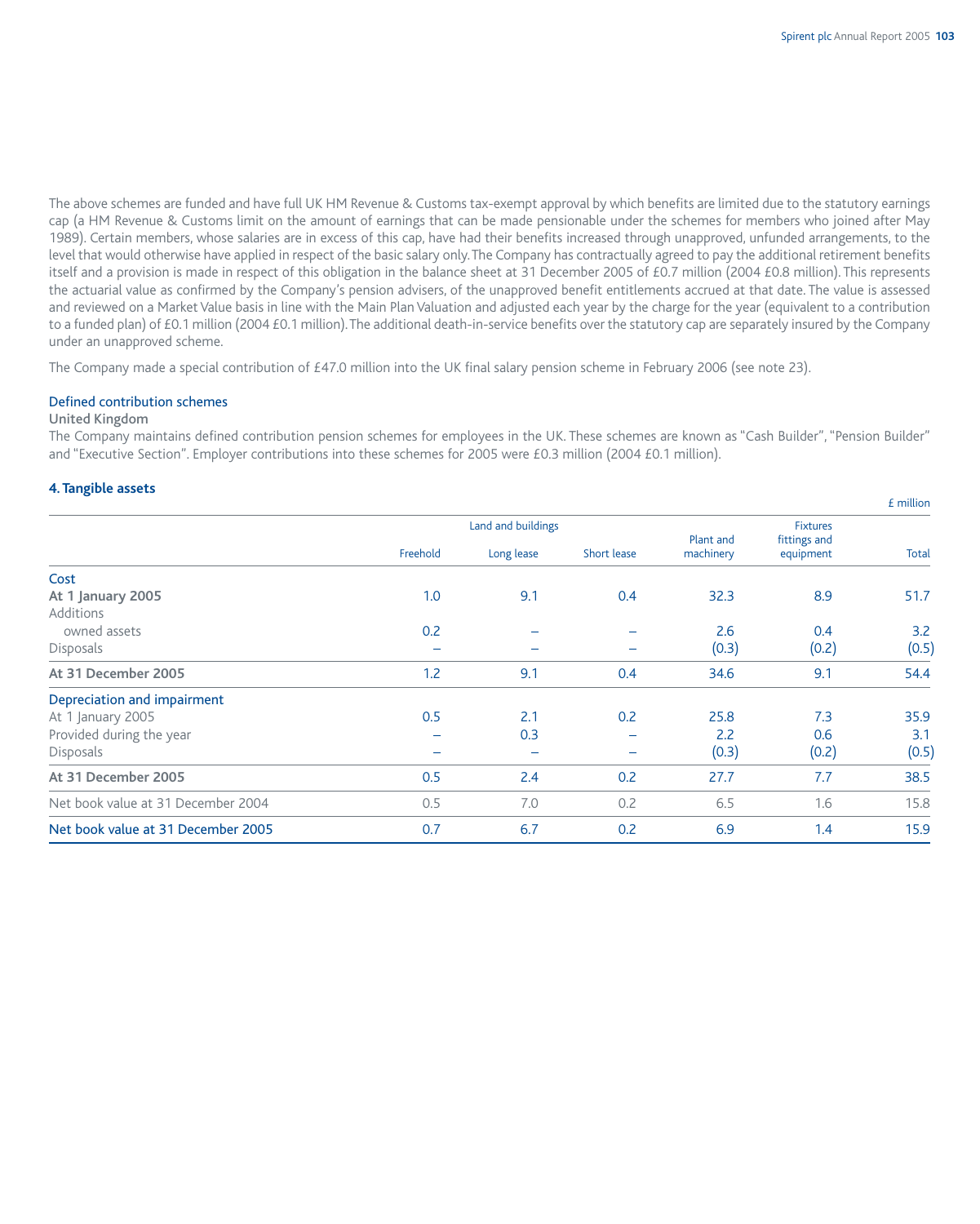# Notes to the parent Company financial statements continued

## **5. Shares in subsidiaries**

|                                    | £ million |
|------------------------------------|-----------|
| Cost                               |           |
| At 1 January 2005                  | 1,717.4   |
| Additions                          | 0.2       |
| Transfers to subsidiaries          | (896.2)   |
| Disposals                          | (1.3)     |
| At 31 December 2005                | 820.1     |
| <b>Provisions</b>                  |           |
| At 1 January 2005                  | 1,454.1   |
| Increases in provisions            | 29.0      |
| Transfers                          | (896.2)   |
| At 31 December 2005                | 586.9     |
| Net book value at 31 December 2005 | 233.2     |

## **6. Loans to subsidiaries**

|                     | £ million |
|---------------------|-----------|
| At 1 January 2005   | 175.3     |
| Advances            | 6.6       |
| Repayments          | (71.8)    |
| Exchange adjustment | 9.0       |
| At 31 December 2005 | 119.1     |

## **7. Investments in Associates**

|                                   | million |
|-----------------------------------|---------|
| Cost                              |         |
| At 1 January and 31 December 2005 |         |

The associated company as at 31 December 2005 and 31 December 2004 was:

|                        | .ocation | % holding | Nature of business        |
|------------------------|----------|-----------|---------------------------|
| Tyton Company of Japan | lapan    | 49%       | Cable management products |

## **8. Stocks**

|                  | 2005<br>£ million | 2004<br>£ million |
|------------------|-------------------|-------------------|
| Raw materials    | 3.1               | 2.6               |
| Work in progress | 0.7               | 0.7               |
| Finished goods   | 5.5               | 5.3               |
|                  | 9.3               | 8.6               |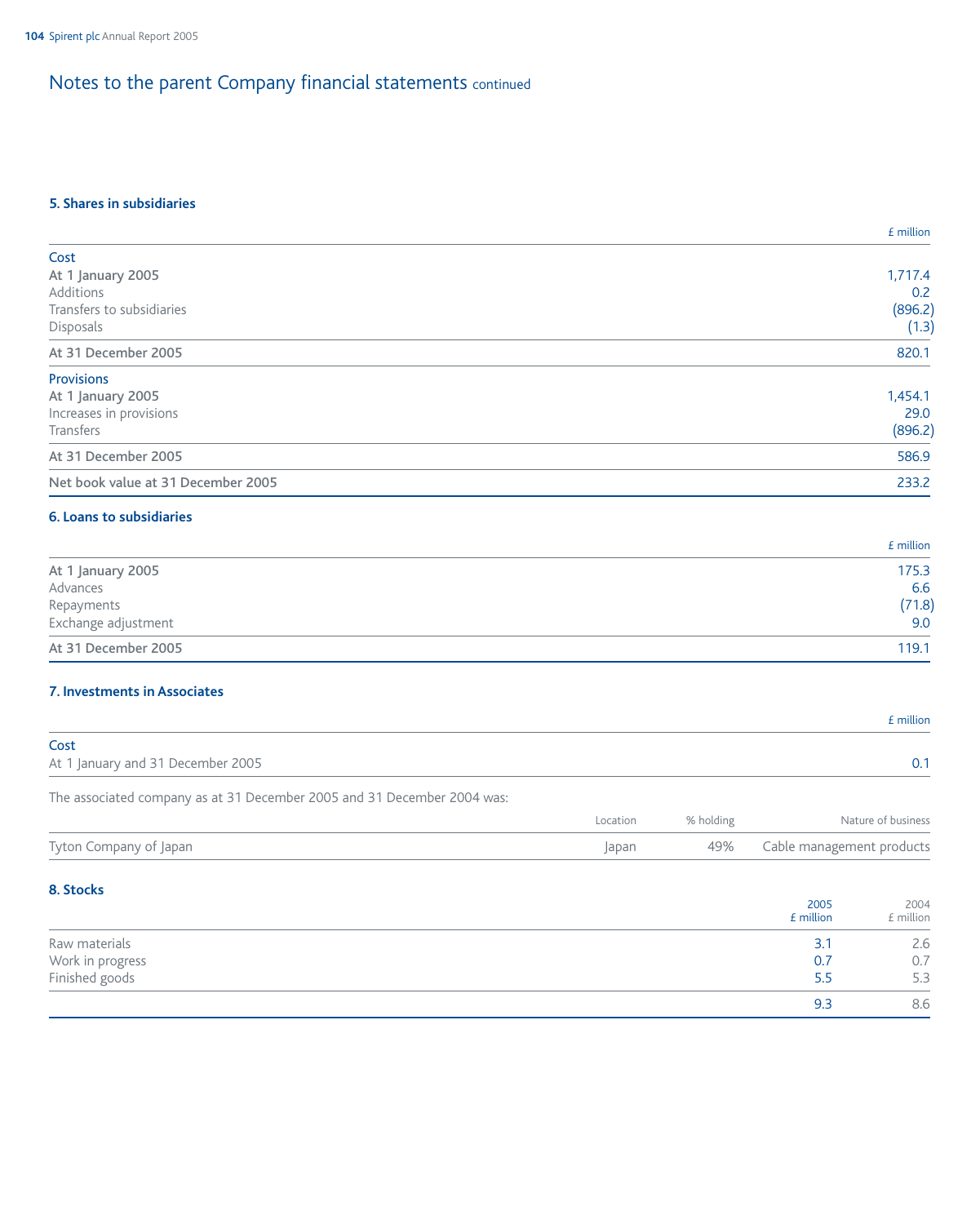## **9. Trade and other debtors**

| 3. Have and Other deptois      | 2005<br>£ million | 2004<br>£ million |
|--------------------------------|-------------------|-------------------|
| Due within one year            |                   |                   |
| Trade debtors                  | 8.7               | 9.0               |
| Owed by subsidiaries           | 8.5               | 9.2               |
| Owed by associates             | 0.1               | 0.1               |
| Other debtors                  | 1.9               | 2.0               |
| Tax recoverable                | 1.3               | 3.6               |
| Prepayments and accrued income | 1.4               | 1.4               |
|                                | 21.9              | 25.3              |

# **10. Creditors due within one year**

| <b>10. Creditors due within one year</b> | 2005<br>£ million | 2004<br>£ million |
|------------------------------------------|-------------------|-------------------|
| Trade creditors                          | 9.0               | 8.9               |
| Owed to subsidiaries                     | 1.5               | 2.0               |
| Other creditors                          | 3.9               | 1.3               |
| Accruals and deferred income             | 7.8               | 6.4               |
| Other taxes and social security costs    | 1.2               | 1.1               |
|                                          | 23.4              | 19.7              |

# **11. Creditors due after more than one year**

|                                     | 2005<br>£ million | 2004<br>£ million |
|-------------------------------------|-------------------|-------------------|
| Senior unsecured loan notes note 14 | 67.7              | 64.8              |
| Owed to subsidiaries                | 166.4             | 244.1             |
| Deferred income                     |                   | 0.3               |
| Pension                             | 0.2               | 0.1               |
|                                     | 234.3             | 309.3             |

## **12. Deferred tax**

|                                                                                                      |                   | £ million           |
|------------------------------------------------------------------------------------------------------|-------------------|---------------------|
| At 1 January 2005                                                                                    |                   |                     |
| Charge for the year                                                                                  |                   | 0.8                 |
| At 31 December 2005                                                                                  |                   | 0.8                 |
|                                                                                                      | 2005<br>£ million | 2004<br>$E$ million |
| Deferred tax provided<br>Capital allowances in advance of the corresponding charges for depreciation | 0.8               |                     |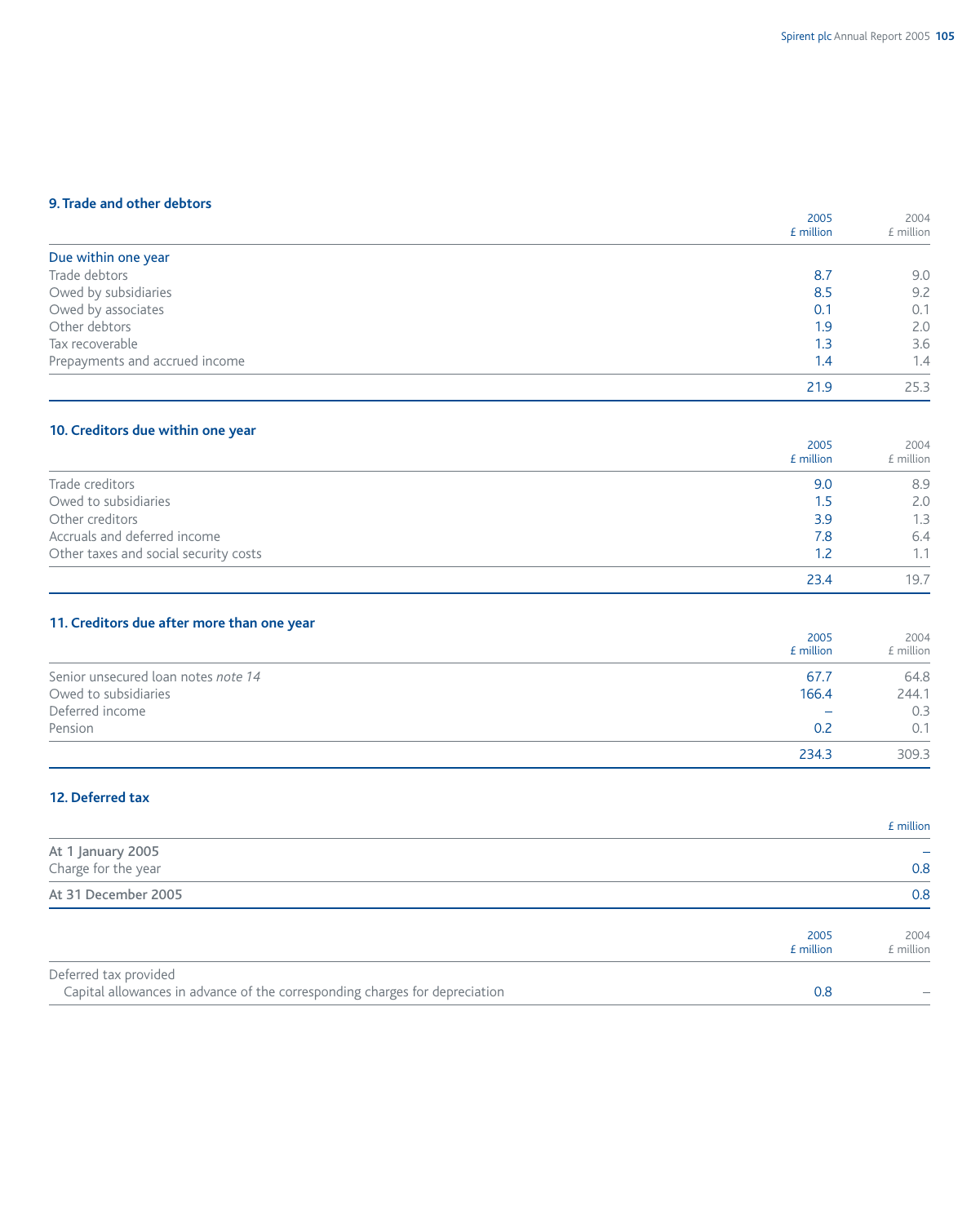## Notes to the parent Company financial statements continued

## **13. Provisions**

|                                           | £ million |
|-------------------------------------------|-----------|
| Lease provisions<br>At 1 January 2005     | 2.0       |
| Utilised in the year                      | (0.3)     |
| At 31 December 2005                       | 1.7       |
| Provisions have been analysed as follows: |           |
| Current                                   | 0.3       |
| Non-current                               | 1.4       |
|                                           | 1.7       |

These provisions are in respect of obligations for properties which have been vacated under operating leases.

## **14. Senior unsecured loan notes**

|                                                         | 2005<br>£ million | 2004<br>£ million |
|---------------------------------------------------------|-------------------|-------------------|
| Due within one year<br>Senior unsecured loan notes 2006 | 3.2               |                   |
| Due after more than one year note 11                    |                   |                   |
| Senior unsecured loan notes 2006                        |                   | 2.8               |
| Senior unsecured loan notes 2009                        | 67.7              | 62.0              |
|                                                         | 67.7              | 64.8              |
|                                                         | 70.9              | 64.8              |

At 31 December 2005 and 2004, the following loan notes were in issue:

a) \$5.5 million bearing interest at 8.94 per cent (2004 9.19 per cent) repayable on 23 November 2006;

b) \$36.2 million bearing interest at 9.06 per cent (2004 9.31 per cent) repayable on 23 November 2009;

c) \$65.9 million bearing interest at 9.16 per cent (2004 9.41 per cent) repayable on 23 November 2009; and

d) \$17.2 million bearing interest at 9.75 per cent (2004 10.00 per cent) repayable on 23 November 2009. An interest rate derivative was entered into in 1999 to reduce the effective interest rate to 9.28 per cent (2004 9.53 per cent).

Loan notes are repayable:

- i) at maturity; or
- ii) at any time at the Company's option in an amount of not less than 5 per cent of the aggregate principal amount then outstanding plus a make whole amount.

The loan note agreement provides for half yearly covenant ratio testing. The covenant ratios are as follows:

- a) Net interest cover greater than or equal to 3.0 times;
- b) Net debt to earnings before interest, tax, depreciation and amortisation ("EBITDA") less than or equal to 3.0 times; and
- c) Net worth greater than  $£100$  million.

Covenant ratios are calculated using UK GAAP as applied at 31 December 2002. As the loan notes were repaid in February 2006 testing is not required for 31 December 2005.

If the Company repaid at its option the total principal amount of the loan notes at 31 December 2005 then a make whole amount of \$14.3 million (£8.3 million) would become payable.

On 15 February 2006 the loan notes were repaid out of the proceeds of sale of the HellermannTyton Division. A make whole amount of \$13.9 million (£7.4 million) was also paid (see note 23).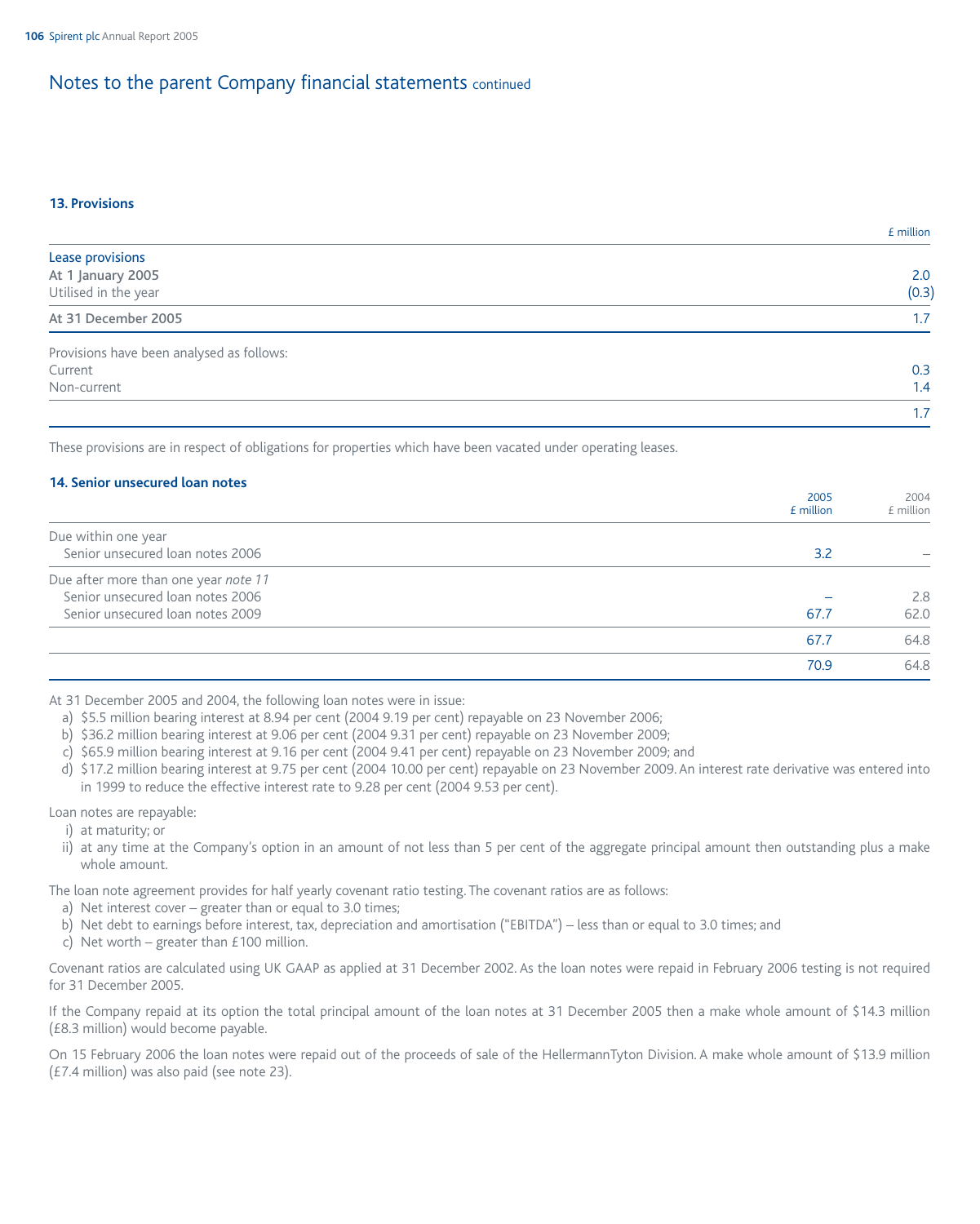#### **15. Operating lease commitments**

At the balance sheet date, the Company had annual commitments which expire as follows:

|                              | 2005<br>£ million | 2004<br>£ million |
|------------------------------|-------------------|-------------------|
| In the second to fifth years | U.Z               | 0.2               |
| Over five years              |                   | 11<br>.           |
|                              |                   | 1.3               |

#### **16. Derivative financial instruments**

The Company has taken advantage of the exemption under FRS 25 'Financial Instruments: Disclosure and Presentation' for parent company financial statements. The disclosures in respect of the Company are included in the consolidated financial statements.

The fair value of derivative financial instruments at 31 December 2005 is as follows:

|                            |        | £ million          |
|----------------------------|--------|--------------------|
|                            | Assets | <b>Liabilities</b> |
| Interest rate swaps        |        | (2.0)              |
| Currency derivatives       | 2.6    | (0.6)              |
|                            | 2.6    | (2.6)              |
| Expected to be recognised: |        |                    |
| In one year or less        | 2.6    |                    |
| More than one year         |        | $(0.6)$<br>$(2.0)$ |
|                            | 2.6    | (2.6)              |

#### Interest rate swaps

Fixed to floating interest rate swaps were entered into on 23 May 2003 on \$72.1 million of the senior unsecured loan notes. The swaps terminate on 23 November 2009 and can be cancelled at the bank's option at six monthly intervals. The swaps have been transacted with two banks and are split \$48.0 million and \$24.1 million between them. The terms of the \$48.0 million swap allow for either party to exercise a break on 23 November 2008. Should a break take place a mark to market settlement is due at fair value.

The interest rate swaps have been designated as hedges and following the adoption of IAS 39 on 1 January 2005 are included in the balance sheet as derivative financial instruments non-current liabilities at fair value with movements in the fair value being reflected through the profit and loss account.

#### Currency derivatives

The Company uses forward foreign exchange contracts in the management of transactional exchange rate exposures. These contracts are designated where possible as hedging instruments.

At 31 December 2005, the Company held foreign exchange contracts designated as hedges in respect of the forward purchase of US dollars to establish the sterling value of the anticipated repayment of senior unsecured loan notes associated with the disposal of the HellermannTyton Division. The terms of this contract are as follows:

|                            | Maturity        | Exchange rate |
|----------------------------|-----------------|---------------|
| Buy US dollars 140,000,000 | 26 January 2006 | 1.77028       |

At 31 December the Company held foreign exchange contracts designated as hedges in respect of the forward purchase of Yen to establish the sterling value of the acquisition of the majority interest in the Tyton Company of Japan associated with the disposal of the HellermannTyton Division. The terms of this contract are as follows:

|                       | Maturity        | Exchange rate |
|-----------------------|-----------------|---------------|
| Buy Yen 5,232,360,000 | 26 January 2006 | 204.59        |

At 31 December the Company held various foreign exchange contracts designated as hedges for various transactional exchange expenses.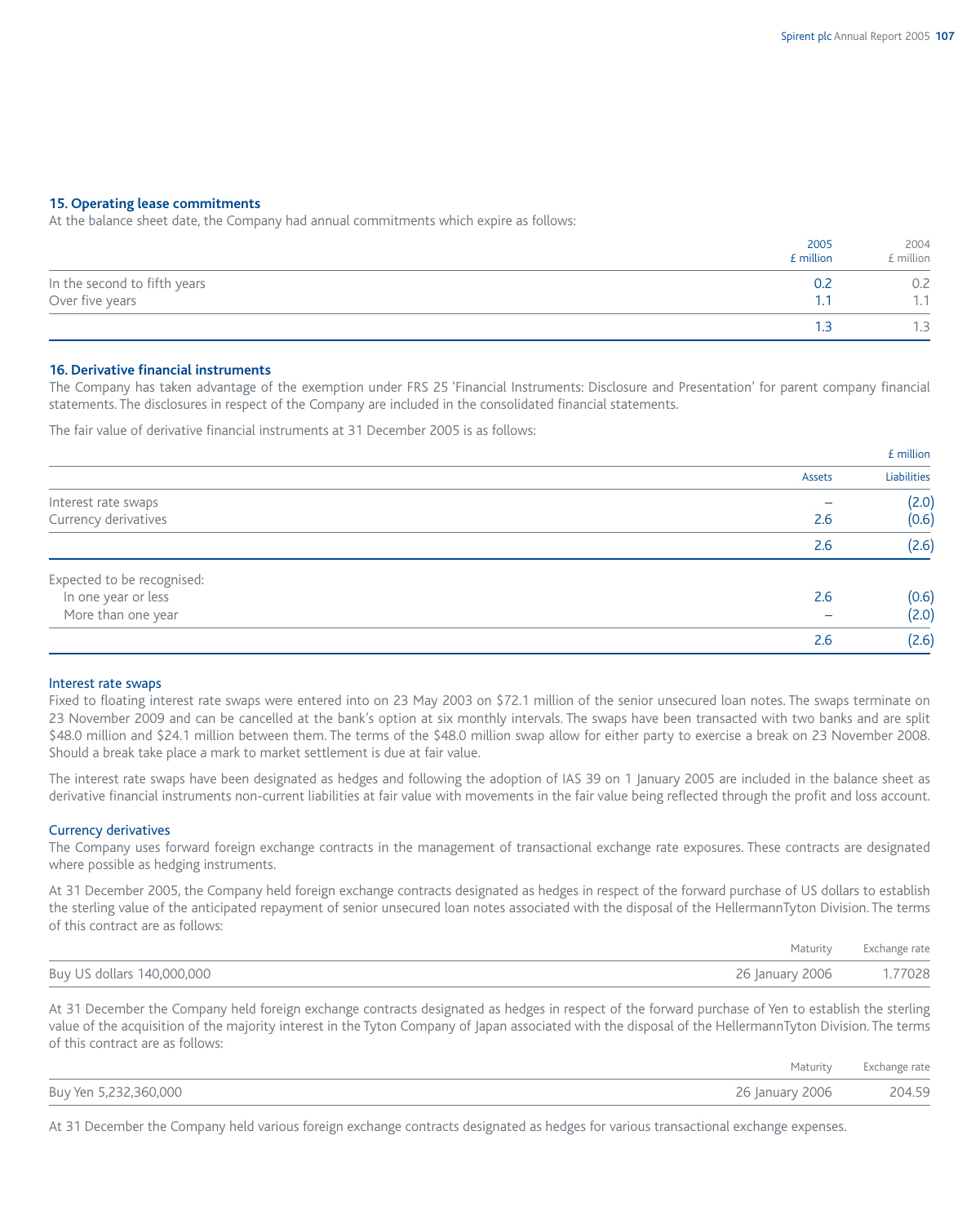# Notes to the parent Company financial statements continued

#### **17. Capital and reserves**

|                                                                                         |                               |                             |                    |                   |                                    | £ million                                  |
|-----------------------------------------------------------------------------------------|-------------------------------|-----------------------------|--------------------|-------------------|------------------------------------|--------------------------------------------|
|                                                                                         | Called up<br>share<br>capital | Share<br>premium<br>account | Capital<br>reserve | Merger<br>reserve | Net unrealised<br>gains and losses | Profit<br>and loss<br>account <sup>2</sup> |
| At 1 January 2005 as originally stated                                                  | 31.9                          | 1.3                         | 10.9               | 1.2               |                                    | 114.0                                      |
| Changes in accounting policy on adopting<br>FRS 26 'Financial Instruments: Measurement' |                               |                             |                    |                   | 0.4                                | (0.6)                                      |
| At 1 January 2005 as restated                                                           | 31.9                          | 1.3                         | 10.9               | 1.2               | 0.4                                | 113.4                                      |
| New shares issued                                                                       | 0.3                           | 3.1                         | (0.7)              |                   |                                    |                                            |
| Loss for the year $3$                                                                   |                               |                             |                    |                   |                                    | (25.9)                                     |
| Share-based payment                                                                     |                               |                             |                    |                   |                                    | 0.7                                        |
| Actuarial loss recognised on the pension schemes                                        |                               |                             |                    |                   |                                    | (16.1)                                     |
| Unrealised gains and losses                                                             |                               |                             |                    |                   | 1.6                                |                                            |
| Deferred tax written off on pension schemes                                             |                               |                             |                    |                   |                                    | (11.1)                                     |
| Transfer <sup>4</sup>                                                                   |                               |                             |                    | (1.2)             |                                    | 1.2                                        |
| At 31 December 2005                                                                     | 32.2                          | 4.4                         | 10.2               |                   | 2.0                                | 62.2                                       |

Notes

1 The Company has taken advantage of the exemption given in section 230 of the Companies Act 1985 not to publish its profit and loss account.

2 The Company's profit and loss account of £62.2 million (2004 £114.0 million) includes non-distributable reserves of £51.1 million (2004 £51.1 million) and a special non-distributable reserve of £11.1 million (2004 £61.6 million).

3 The loss for the year dealt with in the financial statements of the Company was £25.9 million (2004 £6.8 million).

4 A transfer has been made between merger reserve and the profit and loss account.

#### Defined benefit pension schemes

Amounts included within reserves in respect of the defined benefit pension schemes are as follows:

|                                                                                       | 2005<br>£ million | 2004<br>£ million |
|---------------------------------------------------------------------------------------|-------------------|-------------------|
| Profit and loss account excluding pension fund deficit<br>Pension fund deficit note 3 | 113.0<br>(50.8)   | 140.2<br>(26.2)   |
| Profit and loss account including pension fund deficit                                | 62.2              | 114.0             |

#### Restatement on the adoption of FRS 25 'Financial Instruments: Disclosure and Presentation' and FRS 26 'Financial Instruments: Measurement'

Under previous UK GAAP, gains and losses from derivative financial instruments used for hedging purposes are not recognised in earnings or as adjustments to carrying amounts until the underlying hedged transaction matures or occurs. FRS 26 requires all derivatives to be recognised at fair value on the balance sheet.

Following the adoption of FRS 25 and FRS 26, forward currency contracts with a positive fair value of £0.4 million and interest rate swaps with a negative fair value of £1.0 million have been recognised on the Company balance sheet at 1 January 2005.

|                                               | £ million |
|-----------------------------------------------|-----------|
| Current assets - Financial assets             | 0.4       |
| Long term liabilities - Financial liabilities | (1.0)     |
| Long term borrowings                          | 0.4       |
| Total change in equity                        | (0.2)     |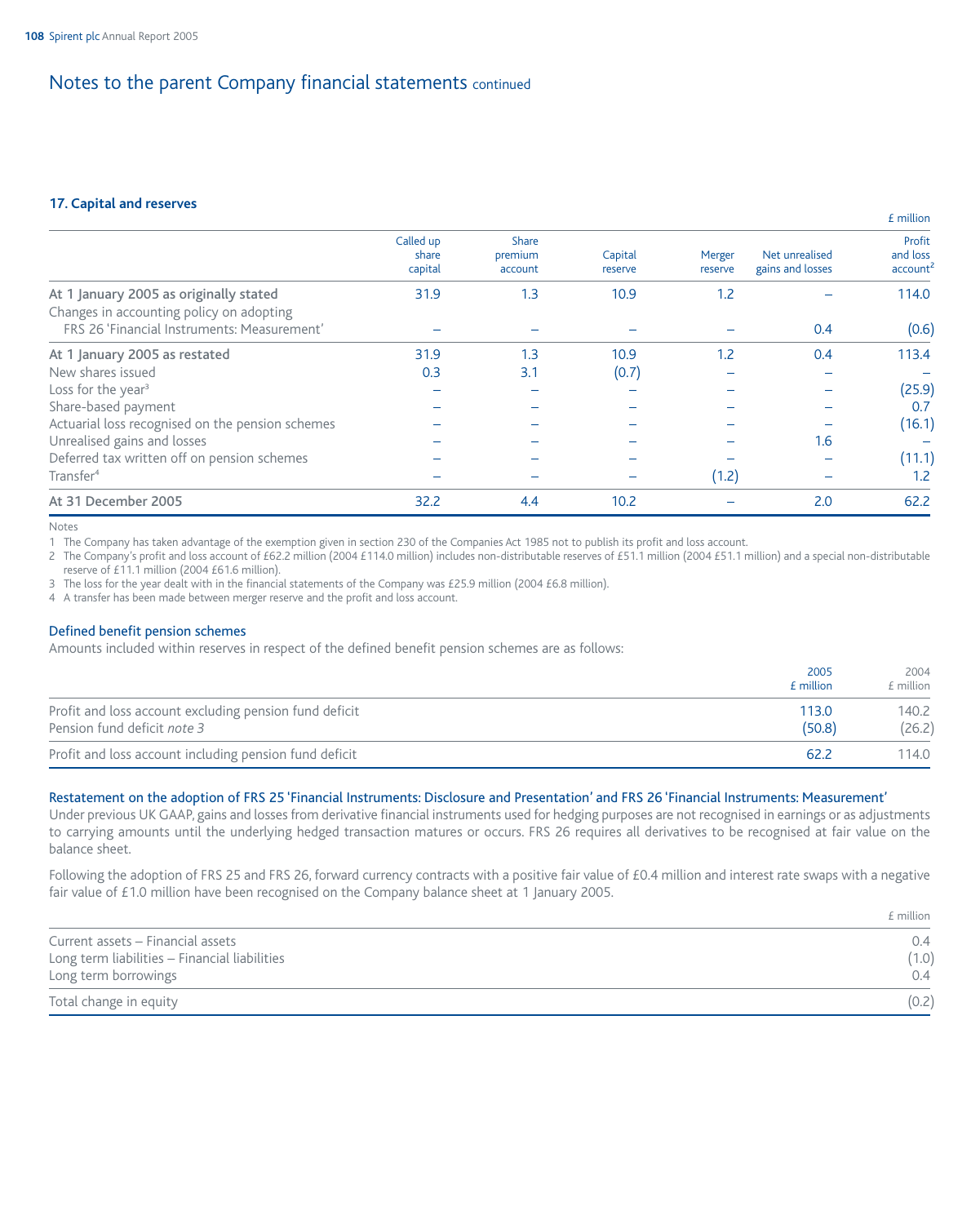#### Share capital

|                                                                        |                   | Authorised        | Issued and fully paid |                   |  |
|------------------------------------------------------------------------|-------------------|-------------------|-----------------------|-------------------|--|
|                                                                        | 2005<br>£ million | 2004<br>£ million | 2005<br>£ million     | 2004<br>E million |  |
| Called up share capital – Ordinary shares of $3\frac{1}{3}$ pence each |                   | Δ.                |                       | 31.9              |  |

Changes during the year in the Ordinary share capital were as follows:

|                                                                  | Number of<br>Ordinary shares<br>million |
|------------------------------------------------------------------|-----------------------------------------|
| Issued and fully paid at 1 January 2005                          | 956.2                                   |
| Allotted pursuant to share options and purchase rights exercised | 9.6                                     |
| Issued and fully paid at 31 December 2005                        | 965.8                                   |

At the Annual General Meeting held on 4 May 2005, shareholders gave authority for the Company to purchase up to 48 million of its own Ordinary shares in the market subject to certain specified conditions.At 23 February 2006, no purchases have been made or are contracted to be made under such authority.

In accordance with the rules of the following share schemes, options and purchase rights were exercised during the year which resulted in new Ordinary shares being allotted by the Company or existing shares being transferred from Spirent Sharesave Trust ("SST") as follows:

|                                | Number of<br>Ordinary shares<br>million | Consideration<br>received<br>£000 |
|--------------------------------|-----------------------------------------|-----------------------------------|
| Executive Share Option Schemes | 2.1                                     | 341.7                             |
| Spirent Stock Incentive Plan   | 4.2                                     | 833.8                             |
| <b>Acquisition Plans</b>       | 0.6                                     | 108.6                             |
| All employee share schemes     | 3.1                                     | 1,498.9                           |
|                                | 10.0                                    | 2,783.0                           |

During the year, 276,196 shares were transferred from the SST. There has been no material increase in the issued share capital, whether by exercise of options, purchase rights or otherwise, between the end of the year and 23 February 2006, the date on which these financial statements have been signed.

#### Investment in own shares

At 31 December 2005, the Spirent Employee Share Ownership Trust held 9.5 million Ordinary shares (2004 10.3 million Ordinary shares) to satisfy awards under various share-based incentive schemes. Of this number, 0.4 million Ordinary shares were unconditionally vested at 31 December 2005 (2004 0.6 million Ordinary shares). At 31 December 2005, the SST held 3.2 million Ordinary shares (2004 3.5 million Ordinary shares) to satisfy awards made to UK based employees under an all employee share scheme. The market value of own shares held in trust at 31 December 2005 was £6.2 millon (2004 £9.6 millon).

#### Employee share schemes

The Company operates a number of employee option schemes as described below. The following options and purchase rights over Ordinary shares under these schemes have been granted and remain outstanding.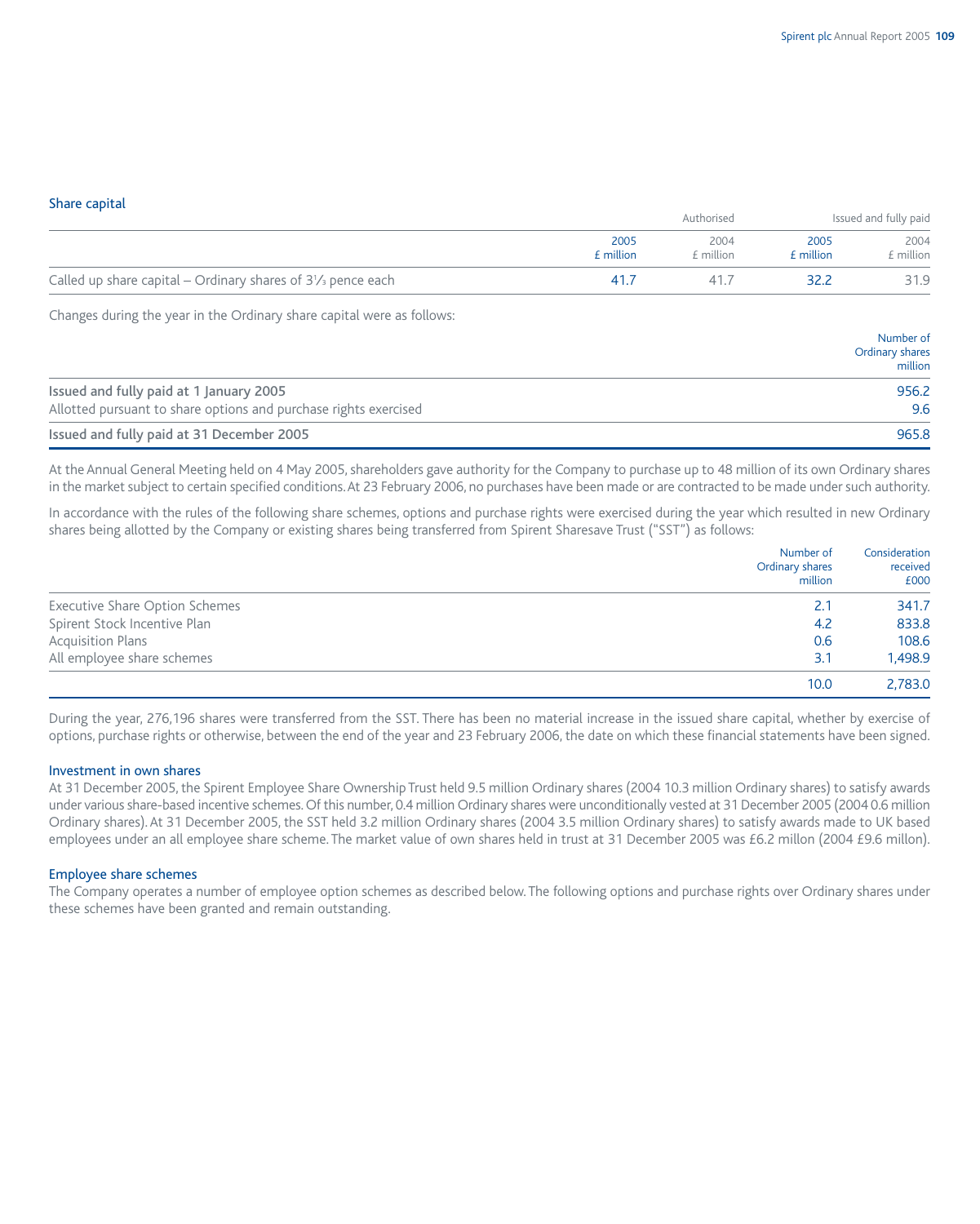## Notes to the parent Company financial statements continued

#### **17. Capital and reserves** continued

A reconciliation of option movements over the year to 31 December 2005 is shown below:

|                                         | <b>Executive Share</b><br><b>Option Schemes</b> |                                                |                                        | 2005 Employee<br><b>Incentive Plan</b>         |                                        | <b>UK Sharesave Schemes</b>                    |  |
|-----------------------------------------|-------------------------------------------------|------------------------------------------------|----------------------------------------|------------------------------------------------|----------------------------------------|------------------------------------------------|--|
|                                         | Number<br>of shares<br>millions                 | Weighted<br>average<br>exercise price<br>pence | <b>Number</b><br>of shares<br>millions | Weighted<br>average<br>exercise price<br>pence | <b>Number</b><br>of shares<br>millions | Weighted<br>average<br>exercise price<br>pence |  |
| Options outstanding at 31 December 2004 | 16.2                                            | 90                                             |                                        |                                                | 4.5                                    | 45                                             |  |
| Granted                                 |                                                 |                                                | 3.1                                    | 41                                             |                                        |                                                |  |
| Exercised                               | (1.8)                                           | 16                                             |                                        |                                                | (0.3)                                  | 41                                             |  |
| Forfeited                               | (0.3)                                           | 172                                            |                                        |                                                | (0.2)                                  | 41                                             |  |
| Expired                                 | (1.9)                                           | 160                                            |                                        |                                                | (0.5)                                  | 68                                             |  |
| Options outstanding at 31 December 2005 | 12.2                                            | 88                                             | 3.1                                    | 41                                             | 3.5                                    | 42                                             |  |
| Options exercisable at 31 December 2005 | 1.5                                             | 143                                            |                                        |                                                | 0.5                                    | 46                                             |  |

The following information relates to the outstanding share options at 31 December 2005:

|                                       |       |                                             |                                      |                                                |                          | <b>LUUS</b>                                          |
|---------------------------------------|-------|---------------------------------------------|--------------------------------------|------------------------------------------------|--------------------------|------------------------------------------------------|
| Share scheme                          | Notes | Exercise period (as at<br>31 December 2005) | Range of<br>exercise prices<br>pence | Weighted<br>average<br>exercise price<br>pence | <b>Number</b><br>million | Weighted<br>average<br>remaining<br>contractual life |
| <b>Executive Share Option Schemes</b> | a     | 25.03.06-24.03.13                           | 16                                   | 16                                             | 3.2                      | 7.2                                                  |
|                                       |       | 03.10.04-04.08.14                           | 56-72                                | 60                                             | 4.8                      | 8.4                                                  |
|                                       |       | 29.04.99-01.05.12                           | 113-152                              | 131                                            | 3.2                      | 5.0                                                  |
|                                       |       | 11.05.03-08.04.11                           | 305-334                              | 316                                            | 1.0                      | 4.9                                                  |
| Employee Incentive Plan               | b.    | 25.08.08-24.08.15                           | $0 - 53$ <sup>1</sup>                | 41                                             | 3.1                      | 8.0                                                  |
| Sharesave Schemes                     |       | 01.12.05-31.05.11                           | $38 - 41$                            | 39                                             | 3.4                      | 2.3                                                  |
|                                       |       | 01.12.06-31.05.07                           | 93-142                               | 100                                            | 0.1                      | 1.4                                                  |
| Total                                 |       |                                             |                                      |                                                | 18.8                     |                                                      |

Note

1 Figures for the 2005 Employee Incentive Plan include share options, stock appreciation rights and performance shares in aggregate. No exercise price is payable on the vesting of a performance share.

#### a) 1995 Executive Share Option Scheme ("ESOS")

The ESOS is now closed (however outstanding options may still be exercised) and has been replaced by the Employee Incentive Plan referred to in (b) below.

The HM Revenue & Customs ("HMRC") approved ESOS incorporates the guidelines issued by the Association of British Insurers at that time. It was subsequently amended by the Board to facilitate the award of unapproved share options both in the UK and overseas.

Awards under the ESOS, normally determined annually, were at the sole discretion of the Remuneration Committee after considering recommendations made to it by the Chief Executive. No price was payable on the grant of an option and no options have been, or could be, granted at a discount to the market price.

The normal exercise period for options granted under the ESOS is between the third and tenth anniversary of the date of grant. Options awarded under the ESOS are subject to the achievement of an earnings per share ("EPS") performance condition before they can be exercised. The condition is that over a period of three consecutive financial years, there has been an increase in the Company's adjusted EPS which is at least 6 per cent more than the increase in the Retail Price Index over the same period. The performance condition is tested on the third anniversary of grant and, if it has not been met at that time, at each subsequent anniversary of grant until the option expires (ie on the tenth anniversary of grant in normal circumstances).

2005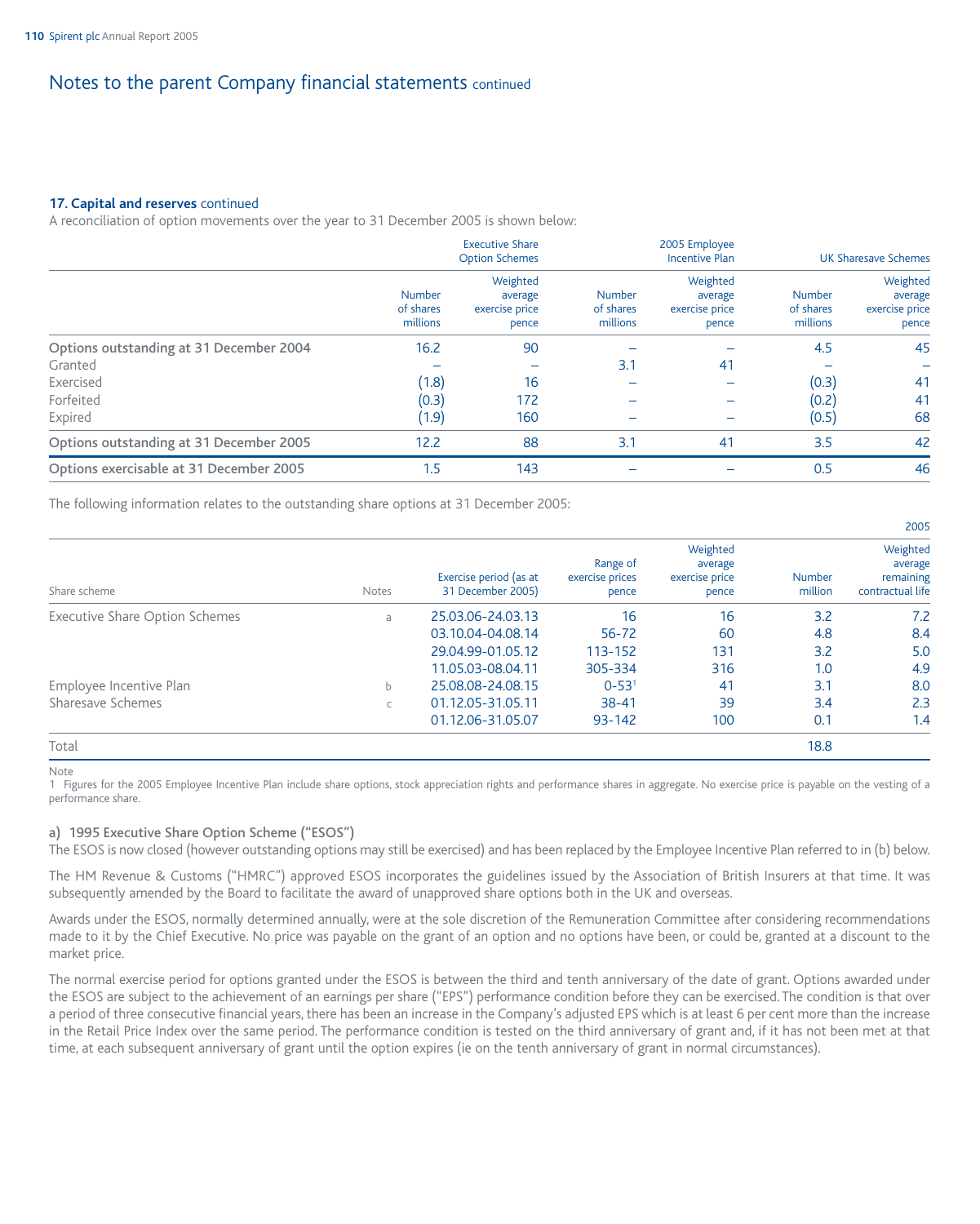All ESOS grants made after 11 May 2000 to executive directors are subject to enhanced performance conditions on exercise.The performance conditions require the Company's adjusted EPS to increase over a period of three consecutive financial years within a range of 9 per cent (minimum performance for 25 per cent option vesting) and 15 per cent (for 100 per cent option vesting), with a sliding scale between these points. In addition, performance testing over the ten year option term is measured from a base point fixed at the date of grant. Performance will be tested on the third anniversary of grant and, if the target conditions at that time have not yet been met in full, performance will be tested again on the fourth and fifth anniversaries of grant only, with the performance hurdle being increased in proportion to the extended period.

#### b) 2005 Employee Incentive Plan ("EIP")

On 4 May 2005, Spirent shareholders approved the EIP to replace the now closed ESOS scheme. The EIP is currently available for selected employees (including executive directors) on a similar discretionary basis as the ESOS and any awards will be subject to prior satisfactory individual performance. No price is payable on the grant of an award and no award has been granted at a discount to the market price. The Company is able to grant share options, including HMRC approved options, share settled stock appreciation rights ("SARs") and performance shares under the EIP.

In normal circumstances, options or SARs under the EIP will vest three years following grant provided the Company's EPS growth targets (after excluding inflation) have been met over a three year performance period.The growth targets in respect of the initial award require that the Company's EPS increases within a range of 6 per cent per annum (for 25 per cent vesting) and 15 per cent per annum (for 100 per cent vesting) over the performance period, with a sliding scale between these points.

In normal circumstances, performance shares under the EIP will vest three years following grant provided the Company's total shareholder return ("TSR") targets have been met over a three year performance period.The performance conditions require Spirent's TSR to be between the median of a comparator group (for 30 per cent vesting) and the upper quartile of a comparator group (for 100 per cent vesting) over the performance period, with a sliding scale between these points. The comparator group consists of the 30 largest companies by market capitalisation in the FTSE TechMARK 100 Index, excluding those TechMARK companies who are also constituents of the FTSE100 Index at the commencement of the performance period.

All EIP awards will be tested once on or shortly following the third anniversary of grant. Any part of an award which does not vest shall lapse (ie there is no opportunity for retesting).

SARs granted under the EIP will deliver the appreciation value (ie the aggregated increase in market value of an Ordinary share over the base price of the SAR) in the form of new issue Ordinary shares.This SARs approach will help the Company manage its dilution headroom more efficiently as only the SAR gain and not the entire share value needs to be funded. Using a SARs based approach, it is not possible to determine the precise level of dilution until the SARs are exercised.

Options and SARs granted under the EIP expire on the tenth anniversary of their grant unless they have previously lapsed.

#### c) UK Savings Related Share Option Scheme ("SRSOS") and 2005 Sharesave Scheme

The SRSOS closed in 2005 and was replaced by the 2005 Sharesave Scheme. SRSOS options which remain outstanding may still be exercised prior to expiry, however no further grants can be made. Both schemes operate as HMRC approved Save-As-You Earn schemes and are open to all UK employees, subject to a qualifying service period. Any future sharesave invitations will be made under the 2005 Sharesave Scheme, which is broadly similar to the SRSOS.

The employee enters into a Save-As-You-Earn contract with the Company's savings carrier to save a regular sum of between £5 and £250 per month for a fixed period of either three or five years.

No price is payable on the grant of an option. The option exercise price is calculated by reference to the middle market price of an Ordinary share on the business day prior to the beginning of the invitation period, discounted by up to 20 per cent at the Board's discretion. Options are normally exercisable within six months of the third, fifth or seventh anniversary of the contract commencement date, as elected by the option holder at the start of the contract.

The Company operates the SST to honour the contractual commitment to deliver Ordinary shares against the valid exercise of outstanding options under the SRSOS and the SST, a wholly-owned subsidiary of Spirent plc, acts as sole trustee. During the year, 276,196 shares were transferred to participants. SST has waived all rights to receive dividends payable on its registered shareholding except for 0.01 pence per annum in aggregate and accordingly such shareholding is not included in the Company's EPS calculation as referred to in note 13 to the consolidated financial statements.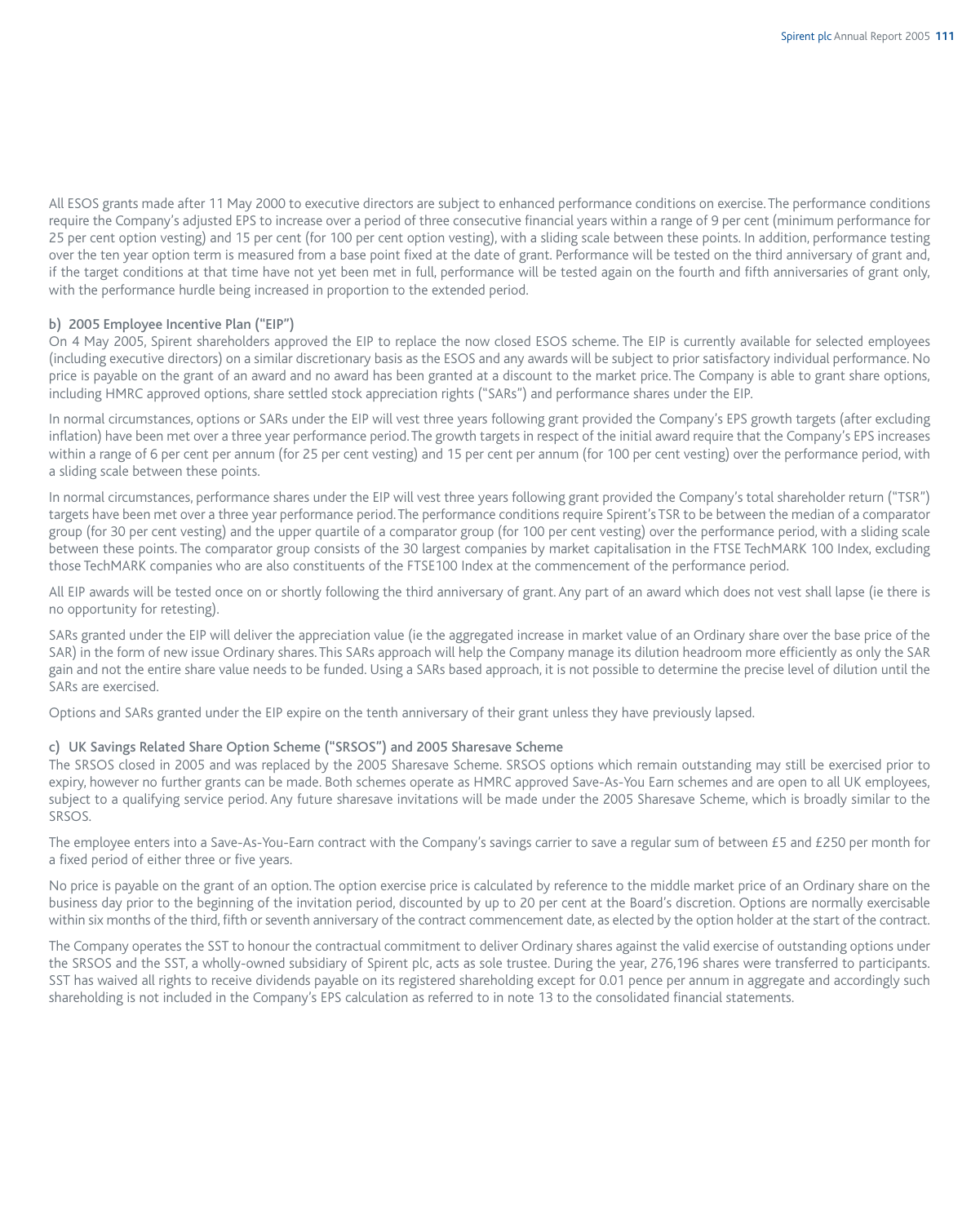# Notes to the parent Company financial statements continued

#### **18. Share-based payment**

The total charge for the year relating to employee share-based payment plans was £0.7 million, all of which related to equity-settled share-based payment transactions.The Company has applied FRS 20 from 1 January 2005 as allowed by the standard and only to equity-settled awards granted after 7 November 2002 which were unvested at 1 January 2005. The charge relates to the following schemes:

|                                    | 2005<br>£ million |
|------------------------------------|-------------------|
| 1995 Executive Share Option Scheme | 0.4               |
| 2005 Employee Incentive Plan       | 0.2               |
| All Employee Share Plans           | 0.1               |
| Total                              | 0.7               |

The fair value of the options and purchase rights over Ordinary shares is estimated as at the date of grant using a binomial model. The following table gives the assumptions made in arriving at the share-based payments charge:

|                                      | 2005 |
|--------------------------------------|------|
| Weighted average share price (pence) | 53   |
| Weighted average fair value (pence)  | 24   |
| Expected volatility (%)              | 50   |
| Expected life (years)                | 4.5  |
| Risk free rate (%)                   | 4.2  |
| Dividend yield (%)                   | nil  |

The expected volatility was determined by calculating the historical volatility of the Company's share price over the previous two years which management considers to be the period which is likely to be most representative of future volatility. The expected life used in the model has been adjusted, based on management's best estimate, for the effects of non-transferability, exercise restrictions and behavioural considerations. For performance shares granted under the 2005 Employee Incentive Plan, which have a market based performance condition, it has been assumed that there will be 50 per cent vesting for valuation purposes.

#### **19. Related party transactions**

The Company has taken advantage of the exemption under FRS 8 'Related Party Disclosures' and as such disclosures are provided in the consolidated financial statements.

#### **20. Subsidiaries**

A list of the significant investments in subsidiaries, including the name, country of incorporation and proportion of ownership interest is given on page 114 of this Annual Report.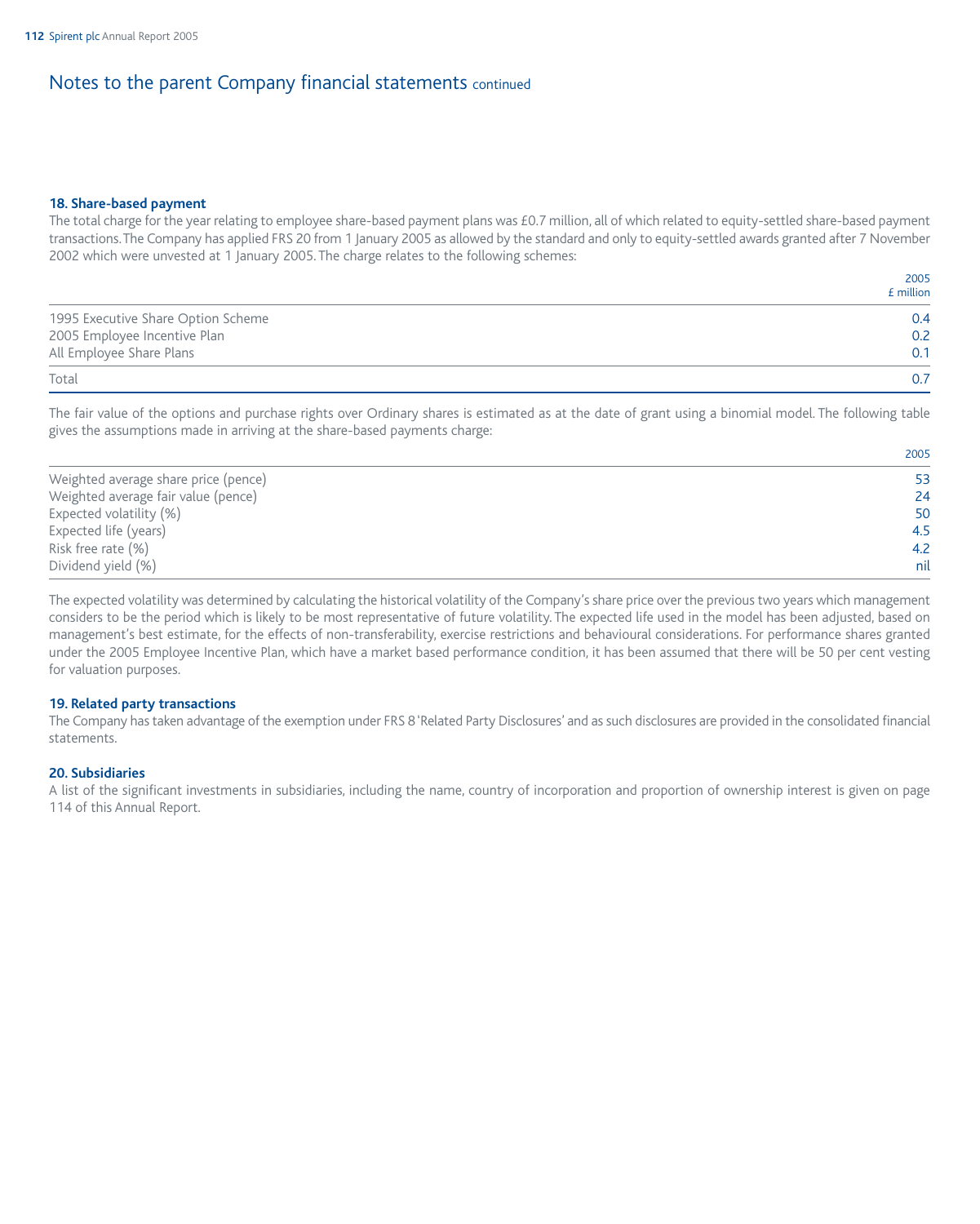#### **21. Capital commitments and contingent liabilities**

|                                 | 2005<br>£ million | 2004<br>£ million |
|---------------------------------|-------------------|-------------------|
| Capital expenditure commitments |                   |                   |
| Contracted but not provided     |                   |                   |
| Contingent liabilities          |                   |                   |
| Bank guarantees                 |                   | 1.6               |

Spirent plc has provided indemnities of £1.0 million (2004 £0.5 million) for certain ongoing business obligations under letters of credit for subsidiary companies.

#### **22. Directors emoluments and transactions with directors**

Please refer to the Report on directors' remuneration on pages 20 to 26 for disclosures relating to the remuneration, share options and long term incentives and pensions of the directors.

#### **23. Post balance sheet events**

On 23 January 2006 Spirent announced that it had entered into an agreement to acquire SwissQual Holding AG ("SwissQual") for an initial consideration of CHF 62.5 million (£27.7 million). The initial consideration was paid in cash on completion on 23 January 2006 out of cash resources and utilisation of a new bank facility that was set up specifically for the purpose. A further CHF 28.0 million (£12.4 million) is payable in 2007 depending on revenue growth and various technical milestones.

We also announced on 13 February 2006 the acquisition of QuadTex Systems, Inc for \$7.5 million (£4.2 million) payable in cash on completion with a further \$1.5 million (£0.9 million) payable depending on certain technical milestones and the retention of key employees.

The directors consider it impractical to provide further disclosures in relation to these acquisitions given their proximity to the date of the Annual Report.

The disposal of The HellermannTyton Division was completed on 15 February 2006 when proceeds of £288.9 million (for a cash free/debt free equivalent value) were received. These proceeds have been applied as follows:

- Repayment of the senior loan notes of \$124.8 million (£71.5 million).
- Payment of the make whole amount (an amount which becomes payable on the early redemption of the senior loan notes) of \$12.9 million (£7.4 million).
- Break fees of £2.3 million in respect of interest rate swaps taken out in connection with the senior loan notes.
- Special contribution of £47.0 million to the UK final salary pension scheme.
- Repayment and cancellation of the bank facility in connection with the acquisition of SwissQual.

Taking these transactions into account the pro forma cash balance is approximately £150 million, of this, up to £50 million has been earmarked to fund the on-market share repurchase programme. The programme is expected to begin in the second quarter, following the completion of certain actions: establishing distributable reserves in the parent Company, clearance from the Pension Regulator and the approval from shareholders to make on-market share repurchases of up to 14.99 per cent of the Company's issued share capital.

Following the disposal of the HellermannTyton Division the Company issued notices of cancellation in respect of all its borrowing facilities.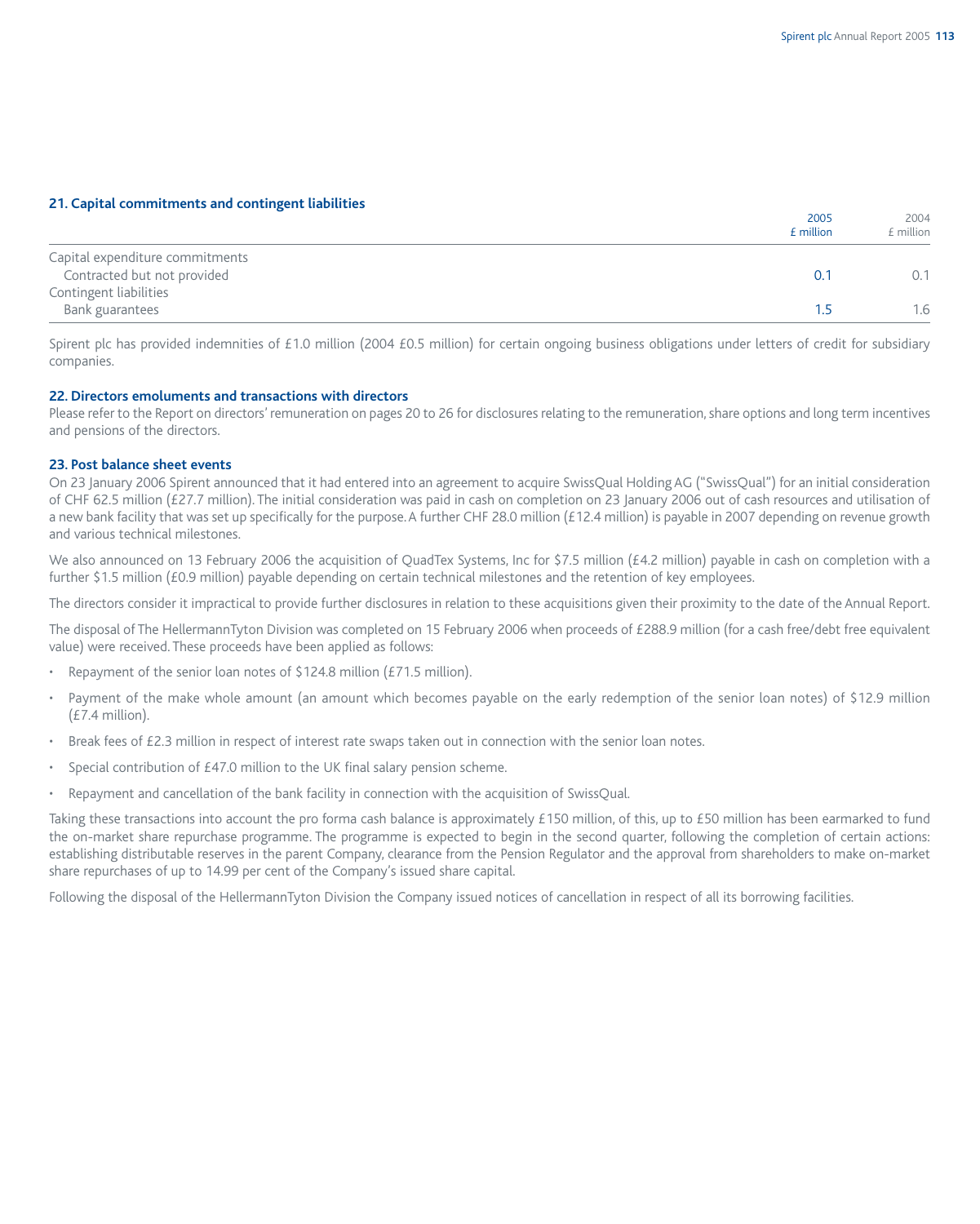# Principal divisions, subsidiaries and associates

|                                                                                                                 | % held at<br>31 December 2005 |
|-----------------------------------------------------------------------------------------------------------------|-------------------------------|
| <b>Communications</b>                                                                                           |                               |
| Communications performance analysis and service assurance systems<br><b>Spirent Communications Inc</b>          | 100                           |
| Calabasas, California, USA<br>Eatontown, New Jersey, USA<br>Honolulu, Hawaii, USA<br>Sunnyvale, California, USA |                               |
| Spirent Communications of Ottawa Ltd<br>Nepean, Ontario, Canada                                                 | 100                           |
| Spirent Communications (SW) Ltd*<br>Paignton, Devon, UK                                                         | 100                           |
| Spirent Communications of Rockville, Inc.<br>Rockville, Maryland, USA                                           | 100                           |
| Spirent Communications (Scotland) Ltd*<br>Hamilton, Glasgow, UK                                                 | 100                           |
| Spirent Communications Ltd*<br>Crawley, West Sussex, UK                                                         | 100                           |
| Spirent Communications (India) Pvt Limited<br>Bangalore, India                                                  | 100                           |
| Spirent Communications (Asia) Limited<br>Hong Kong                                                              | 100                           |
| Spirent Communications Technology (Beijing) Limited*<br>Beijing, PRC                                            | 100                           |
| <b>Systems</b><br>Control systems for the mobility and industrial markets                                       |                               |
| PG Drives Technology Ltd<br>Christchurch, Dorset, UK                                                            | 100                           |
| PG Drives Technology Inc<br>Anaheim, California, USA                                                            | 100                           |
|                                                                                                                 |                               |

| % held at        |  |
|------------------|--|
| 31 December 2005 |  |

#### **Network Products#**

Electrical and data network cable management and connectivity products and systems

| Trading divisions of Spirent plc<br>HellermannTyton<br>Aldridge, West Midlands, UK<br>Plymouth, Devon, UK<br>Wythenshawe, Manchester, UK | 100 |
|------------------------------------------------------------------------------------------------------------------------------------------|-----|
| HellermannTyton (Pty) Ltd<br>Johannesburg, South Africa                                                                                  | 100 |
| HellermannTyton SA<br>Trappes, France                                                                                                    | 100 |
| HellermannTyton AB<br>Järfälla, Sweden                                                                                                   | 100 |
| HellermannTyton GmbH<br>Vienna, Austria                                                                                                  | 100 |
| HellermannTyton GmbH<br>Tornesch, Germany                                                                                                | 100 |
| HellermannTyton Ltda<br>Jundaí, Brazil                                                                                                   | 100 |
| HellermannTyton Pte Ltd<br>Yishun, Singapore                                                                                             | 75  |
| HellermannTyton Data Ltd*<br>Northampton, UK                                                                                             | 100 |
| <b>HellermannTyton Corporation</b><br>Milwaukee, Wisconsin, USA                                                                          | 100 |
| Tyton Company of Japan Ltd*‡<br>Tokyo, Japan                                                                                             | 49  |

The above companies operate and are incorporated in the countries listed.All shareholdings in the companies are held indirectly by Spirent plc, except where indicated by an asterisk (\*) where the shareholding is held directly by Spirent plc.The activity mentioned is indicative and not comprehensive.

The percentage held reflects the proportion of shares controlled and not the beneficial interest. ‡Associate.

#On 15 February 2006 Spirent plc disposed of the HellermannTyton Division which included all the companies and divisions listed in this section.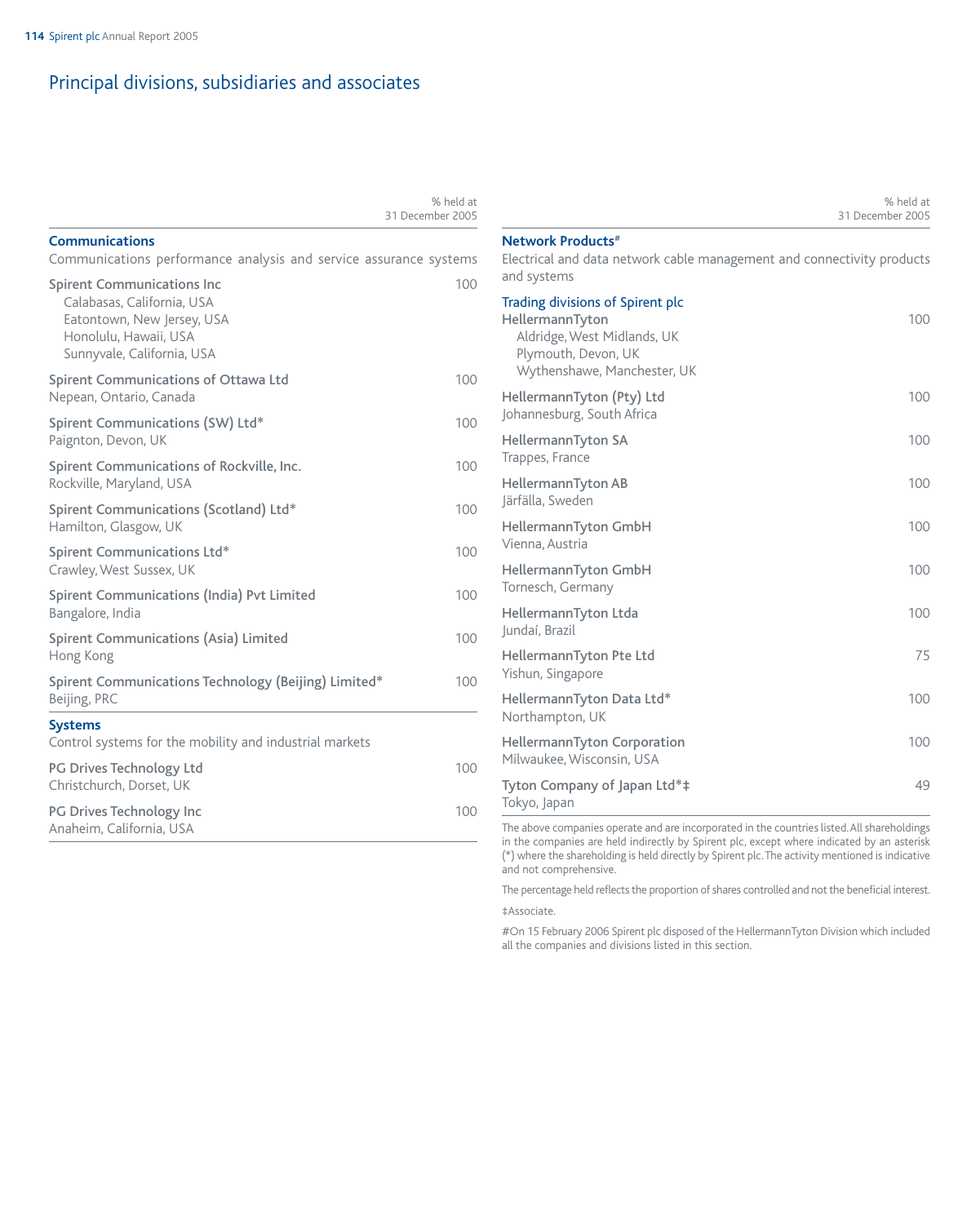|                                                                                  |               |                          |                          |                | £ million      |
|----------------------------------------------------------------------------------|---------------|--------------------------|--------------------------|----------------|----------------|
|                                                                                  | 2005          | 2004                     | 2003                     | 2002+          | 2001           |
|                                                                                  | <b>IFRS</b>   | <b>IFRS</b>              | <b>IFRS</b>              | <b>UK GAAP</b> | <b>UK GAAP</b> |
| <b>Consolidated income statement</b>                                             |               |                          |                          |                |                |
| <b>Continuing operations</b>                                                     |               |                          |                          |                |                |
| Revenue                                                                          | 259.3         | 287.2                    | 291.8                    | 394.2          | 554.6          |
| Operating (loss)/profit                                                          | (39.0)        | 15.2                     | 11.3                     | (959.1)        | (751.7)        |
| Add back:                                                                        |               |                          |                          |                |                |
| Material one-time items                                                          | 8.4           | 2.9                      | 7.5                      | 38.3           | 32.0           |
| Goodwill impairment                                                              | 37.0          |                          | $\overline{\phantom{0}}$ | 901.6          | 724.6          |
| Goodwill amortisation                                                            |               | $\overline{\phantom{0}}$ | $\overline{\phantom{0}}$ | 54.6<br>0.5    | 83.9           |
| Share-based payment<br>Operating profit before material one-time items, goodwill | 5.1           | 4.8                      | 0.9                      |                |                |
| impairment and amortisation and share-based payment                              | 11.5          | 22.9                     | 19.7                     | 35.9           | 88.8           |
| Joint venture's (loss)/profit                                                    |               | (0.7)                    | 1.4                      | 7.4            | 9.6            |
| Share of loss of associate                                                       |               |                          | $\overline{\phantom{a}}$ | (1.0)          | (0.2)          |
| Profit/(loss) on disposal of operations                                          | 3.9           | 4.0                      | 8.6                      | (48.4)         | (2.8)          |
| (Loss)/profit before interest                                                    | (35.1)        | 18.5                     | 21.3                     | (1,001.1)      | (745.1)        |
| Net finance expense                                                              | (6.6)         | (6.8)                    | (9.8)                    | (11.8)         | (21.2)         |
| Costs associated with the part prepayment of loan notes                          |               | (0.5)                    | (16.1)                   |                |                |
| (Loss)/profit before tax                                                         | (41.7)        | 11.2                     | (4.6)                    | (1,012.9)      | (766.3)        |
| Tax                                                                              | 4.0           | (2.0)                    | 4.2                      | (24.0)         | (26.8)         |
| (Loss)/profit from continuing operations after tax                               | (37.7)        | 9.2                      | (0.4)                    | (1,036.9)      | (793.1)        |
| <b>Discontinued operations</b>                                                   | 13.2          | 17.3                     | 14.2                     | (13.4)         | 29.3           |
| (Loss)/profit for the year                                                       | (24.5)        | 26.5                     | 13.8                     | (1,050.3)      | (763.8)        |
| Minority interest                                                                | (0.4)         | (0.3)                    | (0.2)                    | (0.4)          | (0.2)          |
| (Loss)/profit attributable to equity holders of parent                           | (24.9)        | 26.2                     | 13.6                     | (1,050.7)      | (764.0)        |
| <b>Consolidated balance sheet</b>                                                |               |                          |                          |                |                |
| Goodwill                                                                         | 71.5          | 106.5                    | 110.9                    | 113.6          | 987.7          |
| Property, plant and equipment                                                    | 30.1          | 86.3                     | 90.2                     | 110.0          | 137.6          |
| Investments                                                                      |               | 14.3                     | 13.4                     | 63.4           | 62.6           |
| Working capital (excluding cash, overdrafts and deferred tax)                    | (3.3)         | 23.0                     | 27.3                     | 46.6           | 32.7           |
| <b>Operating assets</b>                                                          | 98.3          | 230.1                    | 241.8                    | 333.6          | 1,220.6        |
| Net assets classified as held for sale                                           | 115.4         |                          |                          |                |                |
| Derivative financial instruments (net)                                           | (0.1)         |                          |                          |                |                |
| Net borrowings<br>Provisions and other liabilities                               | (25.9)        | (26.4)                   | (57.5)                   | (161.8)        | (179.1)        |
| Deferred tax                                                                     | (14.2)<br>0.2 | (13.8)<br>8.6            | (17.9)<br>10.1           | (28.4)         | (1.5)<br>25.8  |
| Defined benefit pension plan deficit                                             | (51.5)        | (38.1)                   | (48.2)                   | (46.2)         | (15.6)         |
| <b>Net assets</b>                                                                | 122.2         | 160.4                    | 128.3                    | 97.2           | 1,050.2        |
| Equity holders of parent                                                         | 120.3         | 159.1                    | 126.1                    | 95.1           | 1.047.8        |
| Minority interests                                                               | 1.9           | 1.3                      | 2.2                      | 2.1            | 2.4            |
| <b>Total equity</b>                                                              | 122.2         | 160.4                    | 128.3                    | 97.2           | 1,050.2        |

† 2001 and 2002 have been restated to present the HellermannTyton Division, and in 2001 the Sensing Solutions group, as discontinued operations.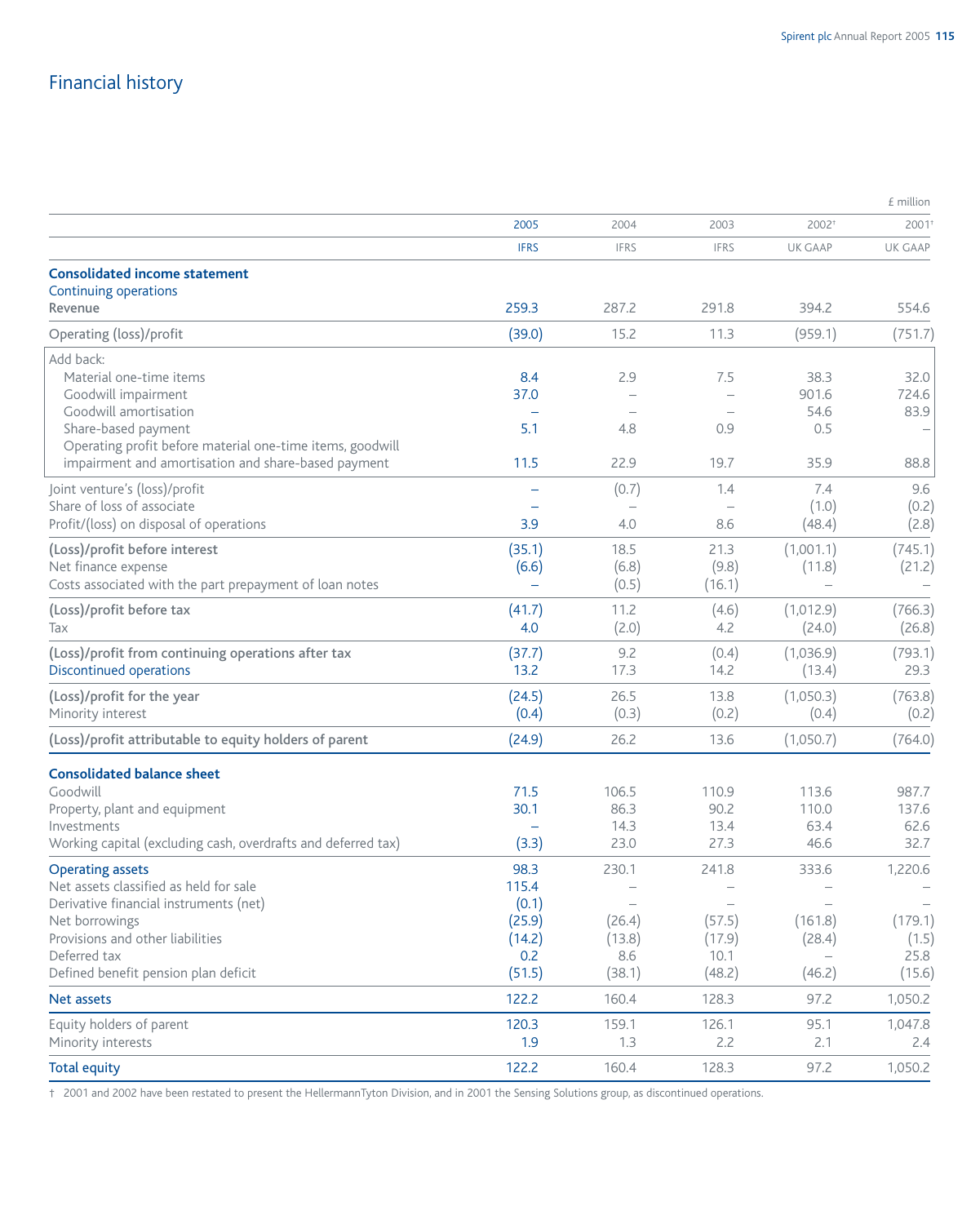# Financial history continued

|                                                                                          |             |                          |                          |                | £ million      |
|------------------------------------------------------------------------------------------|-------------|--------------------------|--------------------------|----------------|----------------|
|                                                                                          | 2005        | 2004                     | 2003                     | 2002           | 2001           |
|                                                                                          | <b>IFRS</b> | <b>IFRS</b>              | <b>IFRS</b>              | <b>UK GAAP</b> | <b>UK GAAP</b> |
| <b>Investment</b>                                                                        |             |                          |                          |                |                |
| Capital expenditure - owned assets                                                       | 30.5        | 25.3                     | 16.7                     | 27.6           | 59.4           |
| - leased assets                                                                          | 2.5         | 0.3                      | 0.3                      | 0.2            | 0.8            |
| Depreciation                                                                             | 22.6        | 25.4                     | 29.3                     | 33.6           | 37.2           |
| Product development                                                                      | 62.8        | 67.3                     | 66.0                     | 77.7           | 95.9           |
| <b>Share information</b>                                                                 |             |                          |                          |                |                |
| Basic (loss)/earnings per share (pence)                                                  | (2.62)      | 2.79                     | 1.46                     | (113.90)       | (83.49)        |
| Basic (loss)/earnings per share from continuing operations (pence)                       | (3.97)      | 0.98                     | (0.04)                   | (112.40)       | (86.67)        |
| Adjusted earnings per share (pence)                                                      | 2.30        | 3.14                     | 2.36                     | 3.41           | 7.70           |
| Adjusted earnings per share from continuing operations (pence)                           | 0.32        | 1.29                     | 0.84                     | 2.07           | 4.45           |
| Diluted (loss)/earnings per share (pence)                                                | (2.62)      | 2.74                     | 1.44                     | (113.90)       | (83.49)        |
| Diluted (loss)/earnings per share from continuing operations (pence)                     | (3.97)      | 0.96                     | (0.04)                   | (112.40)       | (86.67)        |
| Fully paid Ordinary shares in issue at year end (million)                                | 965.8       | 956.2                    | 944.0                    | 939.4          | 933.2          |
| <b>Segmental analysis</b><br><b>Business segments</b><br>Revenue<br>Performance Analysis | 178.8       | 176.8                    | 148.7                    | 184.0          | 241.4          |
| Service Assurance                                                                        | 42.8        | 74.7                     | 91.7                     | 131.4          | 189.2          |
| Communications                                                                           | 221.6       | 251.5                    | 240.4                    | 315.4          | 430.6          |
| Systems                                                                                  | 37.7        | 31.3                     | 37.9                     | 34.3           | 29.1           |
| On-going operations                                                                      | 259.3       | 282.8                    | 278.3                    | 349.7          | 459.7          |
| Other disposals <sup>2</sup>                                                             |             | 4.4                      | 13.5                     | 44.5           | 94.9           |
| Continuing operations                                                                    | 259.3       | 287.2                    | 291.8                    | 394.2          | 554.6          |
| Network Products                                                                         | 205.5       | 187.8                    | 174.4                    | 164.7          | 170.4          |
| Sensing Solutions                                                                        | $\equiv$    | $\overline{\phantom{0}}$ | $\overline{\phantom{0}}$ | $\overline{a}$ | 76.8           |
|                                                                                          | 464.8       | 475.0                    | 466.2                    | 558.9          | 801.8          |
| Operating profit <sup>1</sup>                                                            |             |                          |                          |                |                |
| Performance Analysis                                                                     | 22.0        | 21.7                     | 5.2                      | 10.5           | 38.6           |
| Service Assurance                                                                        | (9.6)       | 2.5                      | 13.4                     | 20.8           | 44.8           |
| Communications                                                                           | 12.4        | 24.2                     | 18.6                     | 31.3           | 83.4           |
| Systems                                                                                  | 4.4         | 3.4                      | 6.8                      | 3.8            | 4.2            |
| Non-segmental                                                                            | (5.3)       | (5.3)                    | (5.1)                    |                |                |
| On-going operations                                                                      | 11.5        | 22.3                     | 20.3                     | 35.1           | 87.6           |
| Other disposals <sup>2</sup>                                                             |             | 0.6                      | (0.6)                    | 0.8            | 1.2            |
| Continuing operations                                                                    | 11.5        | 22.9                     | 19.7                     | 35.9           | 88.8           |
| <b>Network Products</b>                                                                  | 25.3        | 21.3                     | 16.9                     | 15.0           | 14.9           |
| Sensing Solutions                                                                        |             |                          | $\overline{\phantom{0}}$ |                | 8.1            |
|                                                                                          | 36.8        | 44.2                     | 36.6                     | 50.9           | 111.8          |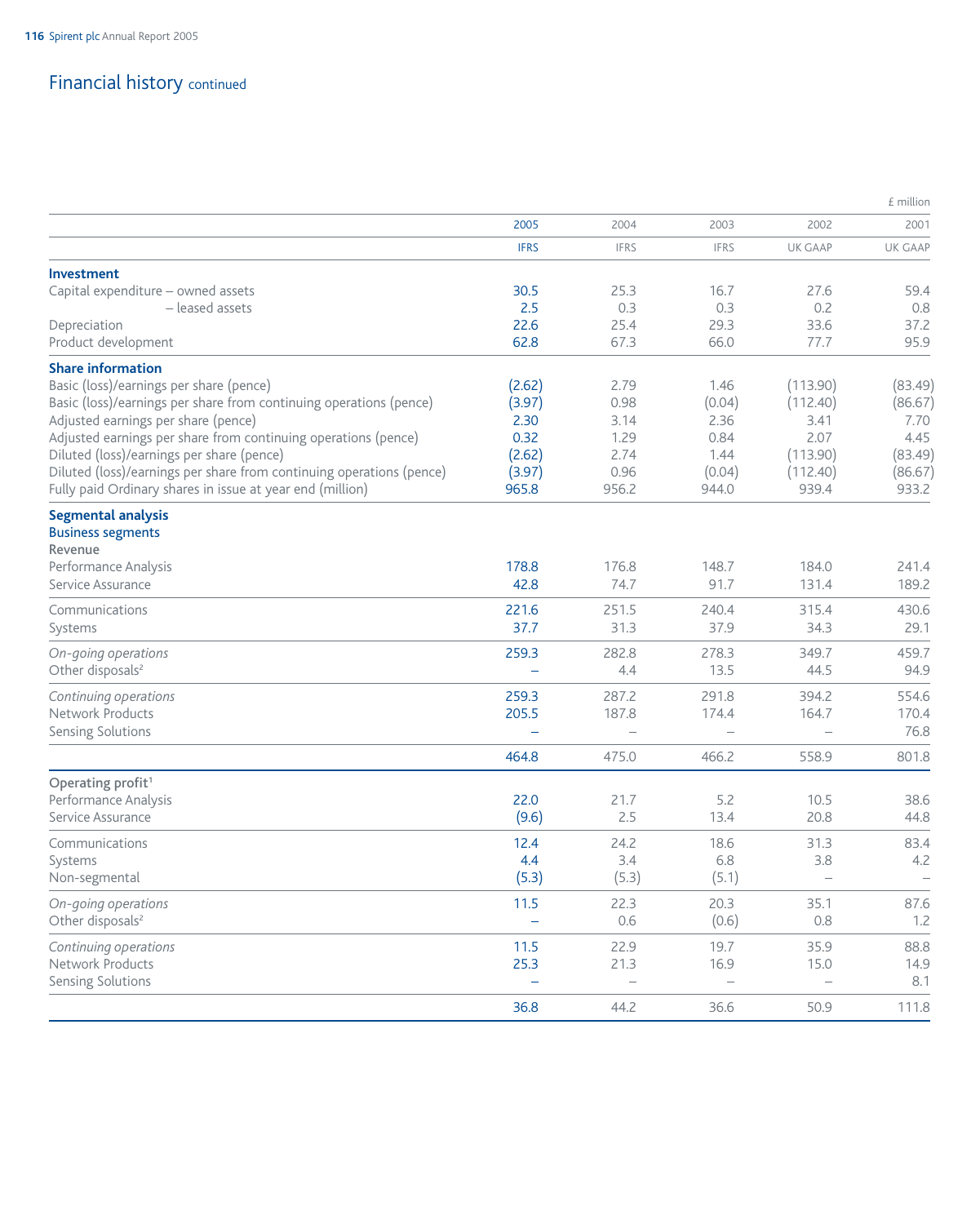|                                             |             |             |             |                | £ million              |
|---------------------------------------------|-------------|-------------|-------------|----------------|------------------------|
|                                             | 2005        | 2004        | 2003        | 2002           | 2001                   |
|                                             | <b>IFRS</b> | <b>IFRS</b> | <b>IFRS</b> | <b>UK GAAP</b> | <b>UK GAAP</b>         |
| Geographical segments<br>Revenue            |             |             |             |                |                        |
| Europe                                      | 61.2        | 59.0        | 49.4        | 39.8           | 38.4                   |
| North America                               | 180.9       | 206.2       | 219.1       | 300.4          | 421.0                  |
| Asia Pacific, Rest of Americas, Africa      | 17.2        | 17.6        | 9.8         | 9.5            | 0.3                    |
| On-going operations                         | 259.3       | 282.8       | 278.3       | 349.7          | 459.7                  |
| Other disposals <sup>2</sup>                |             | 4.4         | 13.5        | 44.5           | 94.9                   |
| Continuing operations                       | 259.3       | 287.2       | 291.8       | 394.2          | 554.6                  |
| <b>Network Products</b>                     | 205.5       | 187.8       | 174.4       | 164.7          | 170.4                  |
| Sensing Solutions                           |             |             |             |                | 76.8                   |
|                                             | 464.8       | 475.0       | 466.2       | 558.9          | 801.8                  |
|                                             |             |             |             |                | Rates against sterling |
| Average exchange rates for major currencies |             |             |             |                |                        |
| US dollar                                   | 1.82        | 1.83        | 1.64        | 1.51           | 1.44                   |
| Euro                                        | 1.46        | 1.47        | 1.45        | 1.59           | 1.61                   |
|                                             |             |             |             |                | Number                 |
| Average employment by geographical area     |             |             |             |                |                        |
| Europe                                      | 1,771       | 1,742       | 1,722       | 1,909          | 2,730                  |
| North America                               | 1,813       | 1,988       | 2,071       | 2,622          | 3,608                  |
| Asia Pacific, Rest of Americas, Africa      | 794         | 791         | 705         | 648            | 1,474                  |
|                                             | 4,378       | 4,521       | 4,498       | 5,179          | 7,812                  |

Notes

1 Before goodwill amortisation and impairment, material one-time items and share-based payment.

2 Other disposals includes other less significant disposals and closures which do not qualify as discontinued operations.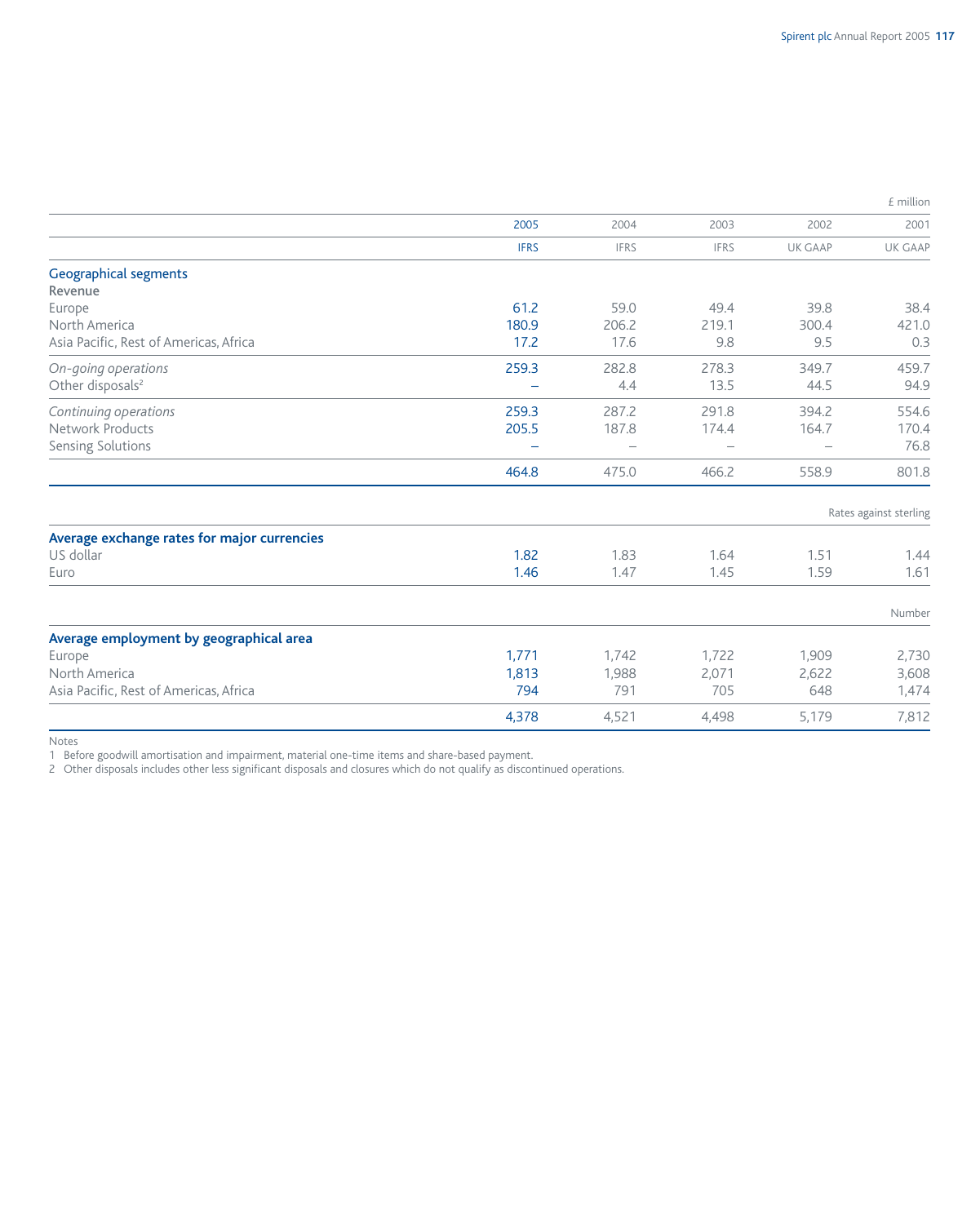# Shareholder information

#### **Shareholder analysis**

At 23 February 2006, the number of registered shareholders was 6,335 and the number of Ordinary shares in issue was 966.4 million.

|                    | Number<br>of holdings | Percentage<br>of total<br>shareholders | <b>Number</b><br>of shares<br>million | Percentage<br>of share<br>capital |
|--------------------|-----------------------|----------------------------------------|---------------------------------------|-----------------------------------|
| Range of holdings: |                       |                                        |                                       |                                   |
| $1 - 5,000$        | 4,375                 | 69.06                                  | 6.7                                   | 0.69                              |
| 5.001-10.000       | 769                   | 12.14                                  | 5.8                                   | 0.60                              |
| 10,001-50,000      | 774                   | 12.22                                  | 16.3                                  | 1.69                              |
| 50,001-100,000     | 96                    | 1.52                                   | 6.8                                   | 0.70                              |
| 100.001-250.000    | 81                    | 1.28                                   | 13.6                                  | 1.41                              |
| 250,001-500,000    | 68                    | 1.07                                   | 25.1                                  | 2.60                              |
| 500,001-1,000,000  | 45                    | 0.71                                   | 32.1                                  | 3.32                              |
| 1,000,001-Highest  | 127                   | 2.00                                   | 860.0                                 | 88.99                             |
| <b>Total</b>       | 6,335                 | 100.00                                 | 966.4                                 | 100.00                            |
| Held by:           |                       |                                        |                                       |                                   |
| Individuals        | 5,009                 | 79.07                                  | 29.7                                  | 3.07                              |
| Institutions       | 1,326                 | 20.93                                  | 936.7                                 | 96.93                             |
| Total              | 6,335                 | 100.00                                 | 966.4                                 | 100.00                            |

#### **Lloyds TSB Registrars\***

Enquiries concerning shareholdings, change of address or other particulars should be directed in the first instance to the Company's Registrar, Lloyds TSB Registrars on 0870 600 3964. They also provide a range of online shareholder information services at www.shareview.co.uk, where shareholders can check their holdings and find practical help on transferring shares or updating their details.

#### **Spirent Single Company ISA**

Lloyds TSB Registrars (a division of Lloyds TSB Bank plc, which is authorised and regulated by the Financial Services Authority) operate a Single Company Individual Savings Account ("ISA") in which Spirent Ordinary shares can be held in a tax efficient manner. Full details and an application form can be obtained from Lloyds TSB Registrars on 0870 242 4244.

#### **Internet, telephone and postal share dealing services**

Lloyds TSB Registrars Shareview Dealing is a telephone and Internet service that provides a simple and convenient way of buying and selling Spirent Ordinary shares. For telephone services call 0870 850 0852 between 8.30am and 4.30pm, Monday to Friday and for Internet services visit www.shareview.co.uk/dealing.

A postal dealing service for buying and selling Ordinary shares is also available and a dealing form can be obtained by calling 0870 606 0302.

#### **Share price information**

The Spirent share price is available via the Company's website (www.spirent.com) and also in various newspapers published in the UK.

#### **UK capital gains tax**

For the purposes of capital gains tax, the market value of an Ordinary share on 31 March 1982, as adjusted for subsequent capitalisation issues, was 97.233 pence per share.

#### **American Depositary Receipts – The Bank of New York\***

The Company's shares are traded on the New York Stock Exchange (ticker: SPM) in the form of American Depositary Shares ("ADS") and these are evidenced by American Depositary Receipts ("ADRs"), each one of which represents four Ordinary shares. The Bank of New York is the authorised Depositary bank for the Company's ADR programme. The Company's ADS price is quoted daily in the Wall Street Journal and can be obtained from either the Spirent website or via the New York Stock Exchange website at www.nyse.com.

#### **Spirent website at www.spirent.com**

The Spirent website provides further information about Spirent and its operating groups and also provides access to annual and interim reports, company news and share price information.

#### **Unsolicited mail**

The Company is obliged by law to make its share register available upon request to the public and to other organisations, which may use it as a mailing list, resulting in shareholders receiving unsolicited mail. Shareholders wishing to limit the receipt of such mail should write to the Mailing Preference Service, DMA House, 70 Margaret Street, London W1W 8SS, United Kingdom or call +44 (0)20 7291 3310 for an application form or visit www.mpsonline.org.uk.

#### **ShareGIFT**

Shareholders who hold only a small number of shares, where dealing costs may make it uneconomical to sell them, may wish to consider donating them to charity through ShareGIFT, a registered charity administered by The Orr Mackintosh Foundation. The relevant share transfer form can be obtained from Lloyds TSB Registrars. Further information is available at www.sharegift.org or telephone +44 (0)20 7337 0501.

#### **Annual General Meeting**

The Company's Annual General Meeting will be held at 10.30am on Wednesday 3 May 2006 at the Copthorne Hotel (London Gatwick), Copthorne Way, Copthorne, Crawley, West Sussex RH10 3PG, United Kingdom. Shareholders who are not attending the AGM may appoint a proxy and vote their shares electronically by using www.sharevote.co.uk or CREST and following the instructions on the enclosed Form of Proxy.

#### **Advisers**

#### Auditor

Ernst & Young LLP\*

#### **Brokers**

JPMorgan Cazenove Limited Citigroup

#### Financial Adviser

N M Rothschild & Sons Limited

\*Contact details appear on page 120.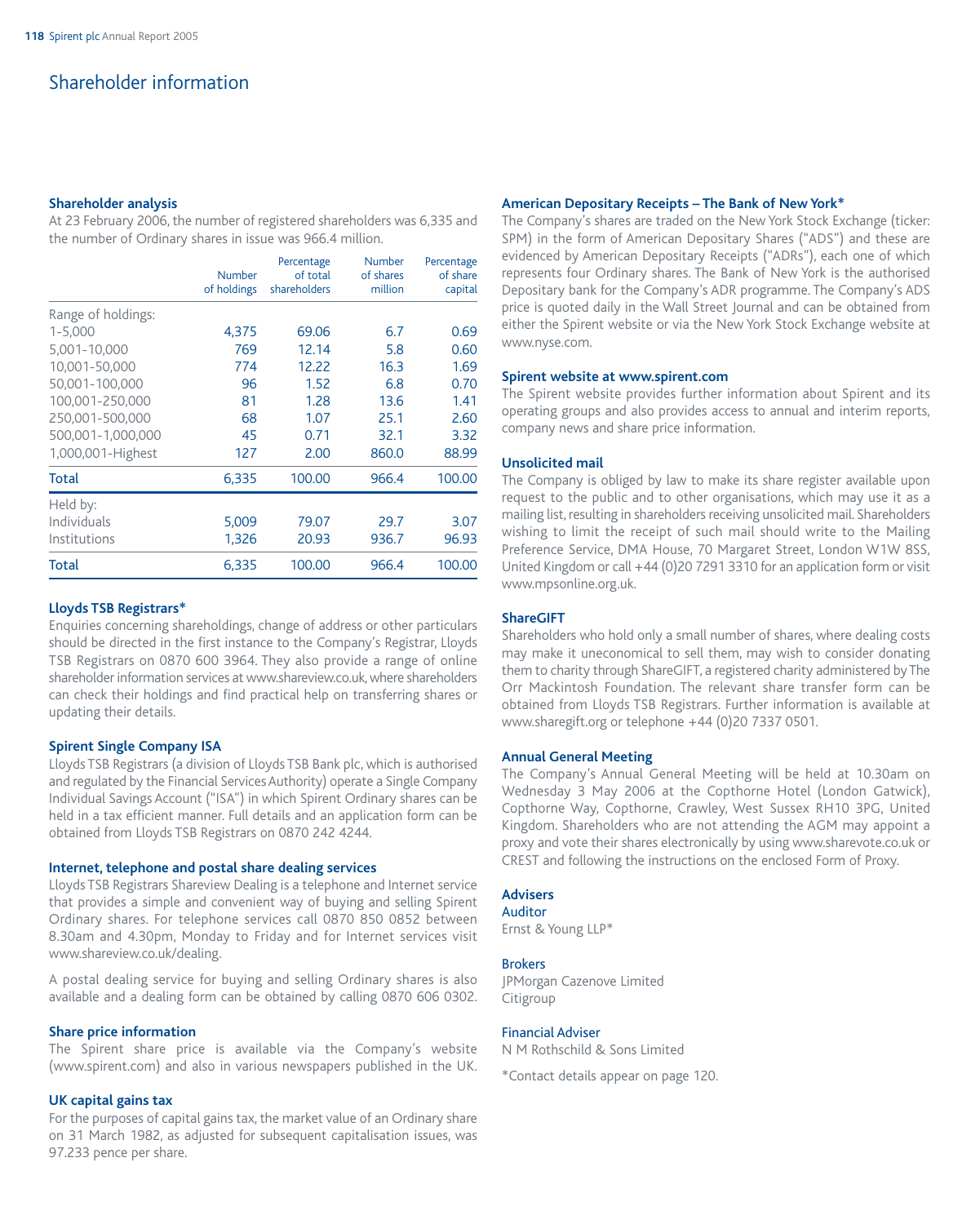# Glossary

| 3G (Third Generation)                                 | Future generation of mobile communications following first generation (analogue) and second (digital).                                                                                                                                |
|-------------------------------------------------------|---------------------------------------------------------------------------------------------------------------------------------------------------------------------------------------------------------------------------------------|
| 10 Gig E (10-gigabit Ethernet)                        | Networking technology enabling Ethernet data to be transported at 10 gigabits per second.                                                                                                                                             |
| <b>Access</b>                                         | The connection between the local exchange and the home/office, etc (also referred to as the Access Network or the<br>Local Loop).                                                                                                     |
| <b>ATM</b> (Asynchronous<br><b>Transfer Mode)</b>     | High-speed transmission technology used for transporting multiple simultaneous services (voice, data and<br>multimedia applications) with high quality of service levels.                                                             |
| <b>Broadband</b>                                      | Generic term for devices with a bandwidth greater than one megabit per second.                                                                                                                                                        |
| <b>CDMA</b> (Code Division<br><b>Multiple Access)</b> | Technology allowing communications circuits to carry multiple conversations simultaneously, thus increasing<br>its capacity.                                                                                                          |
| <b>DSL</b> (Digital Subscriber Line)                  | Technology that uses existing telephone/copper lines to transport high-bandwidth data such as multimedia and video<br>to service subscribers.                                                                                         |
| Ethernet                                              | A family of networking technologies developed for local area networks and now migrating to metro area networks.                                                                                                                       |
| Gig E (Gigabit Ethernet)                              | Transmission protocol over a local area network that operates at a speed of 10 billion bits (gigabit) per second.                                                                                                                     |
| <b>GPS (Global Positioning System)</b>                | A system for determining location and height at any point on the earth's surface. A receiver uses minute differences<br>in measured time signals from clocks on satellites to calculate these positions and altitudes.                |
| <b>HSDPA (High-speed Downlink</b><br>Packet Access)   | An evolution of W-CDMA.                                                                                                                                                                                                               |
| Internet protocol multimedia<br>subsystem (IMS)       | A standardised next-generation architecture for telecoms operators who want to provide mobile and fixed multimedia<br>services.                                                                                                       |
| Internet telephony                                    | Generic term used to describe various approaches to running voice telephony over IP (Internet Protocol).                                                                                                                              |
| IP (Internet Protocol)                                | Data protocol used by many networking devices to facilitate and control the flow of data.                                                                                                                                             |
| Metro                                                 | A metropolitan (city) area. Generally excludes suburban zones but can include university campuses.                                                                                                                                    |
| Triple play                                           | Voice, video and data transmitted over a single transport medium.                                                                                                                                                                     |
| VolP (voice over IP)                                  | The technology that makes it possible to have a telephone conversation where the signal is carried over the<br>Internet or a dedicated network in Internet Protocol (IP) packets, instead of over dedicated voice transmission lines. |
| W-CDMA (Wideband CDMA)                                | A global standard for mobile 3G.                                                                                                                                                                                                      |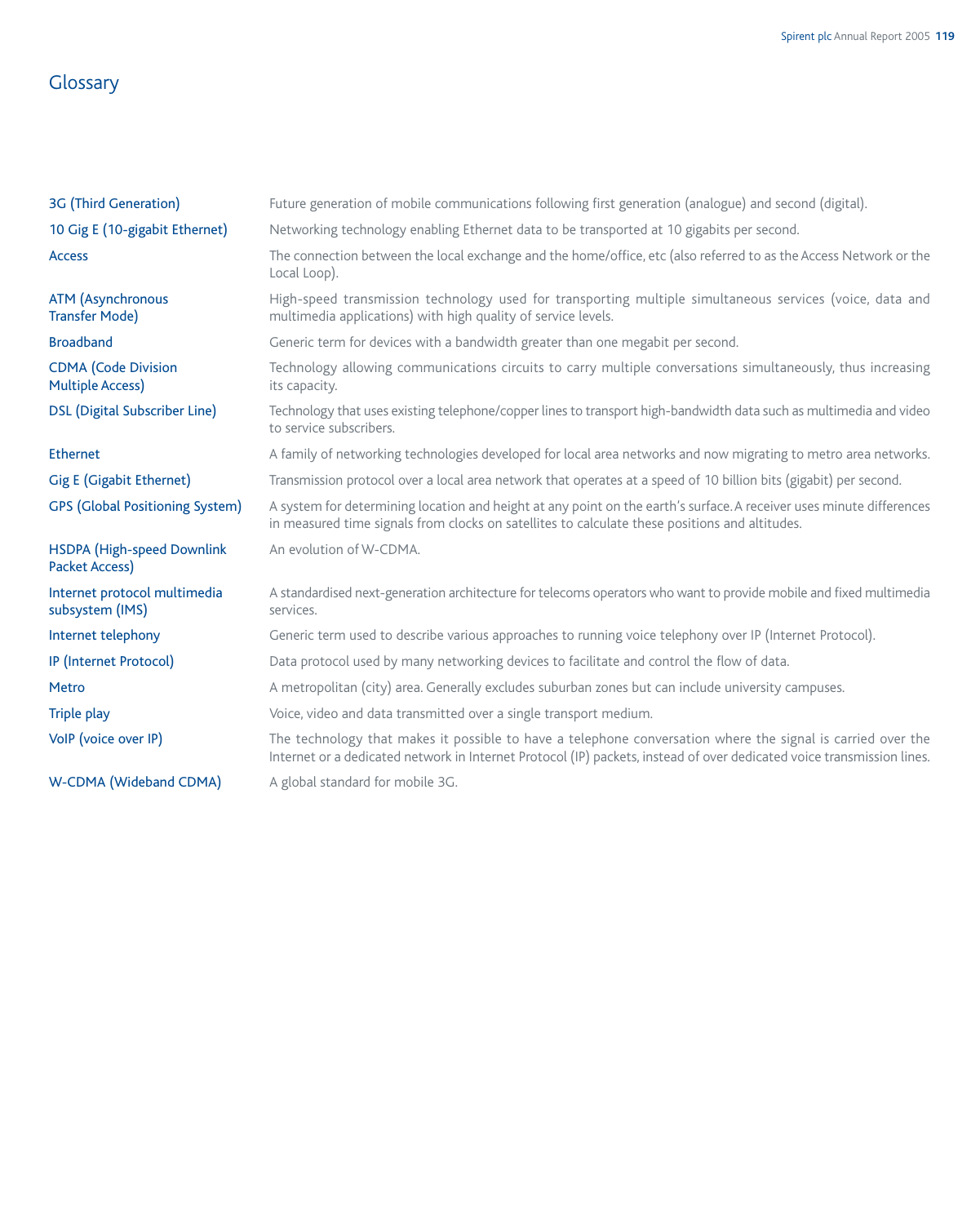## Contact details

#### **Head office and registered office**

Spirent plc Spirent House Crawley Business Quarter Fleming Way Crawley West Sussex RH10 9QL United Kingdom Tel: +44 (0)1293 767676 Fax: +44 (0)1293 767677 Email: plc@spirent.com Website: www.spirent.com

Spirent plc Registered in England No: 470893

#### **Auditor**

Ernst & Young LLP 1 More London Place London SE1 2AF United Kingdom Tel: +44 (0)20 7951 2000 Website: www.ey.com

#### **Registrar**

Lloyds TSB Registrars The Causeway Worthing West Sussex BN99 6DA United Kingdom Service Helplines: Tel: 0870 600 3964 (UK) Tel: +44 121 415 7047 (overseas) Website: www.shareview.co.uk

#### **ADR depositary**

The Bank of New York Investor Relations PO Box 11258 Church Street Station New York NY 10286-1258 USA Tel: 1 888 BNY ADRS (toll free – US) Tel: +1 (610) 382 7836 (outside US) Email: shareowners@bankofny.com Website: www.adrbny.com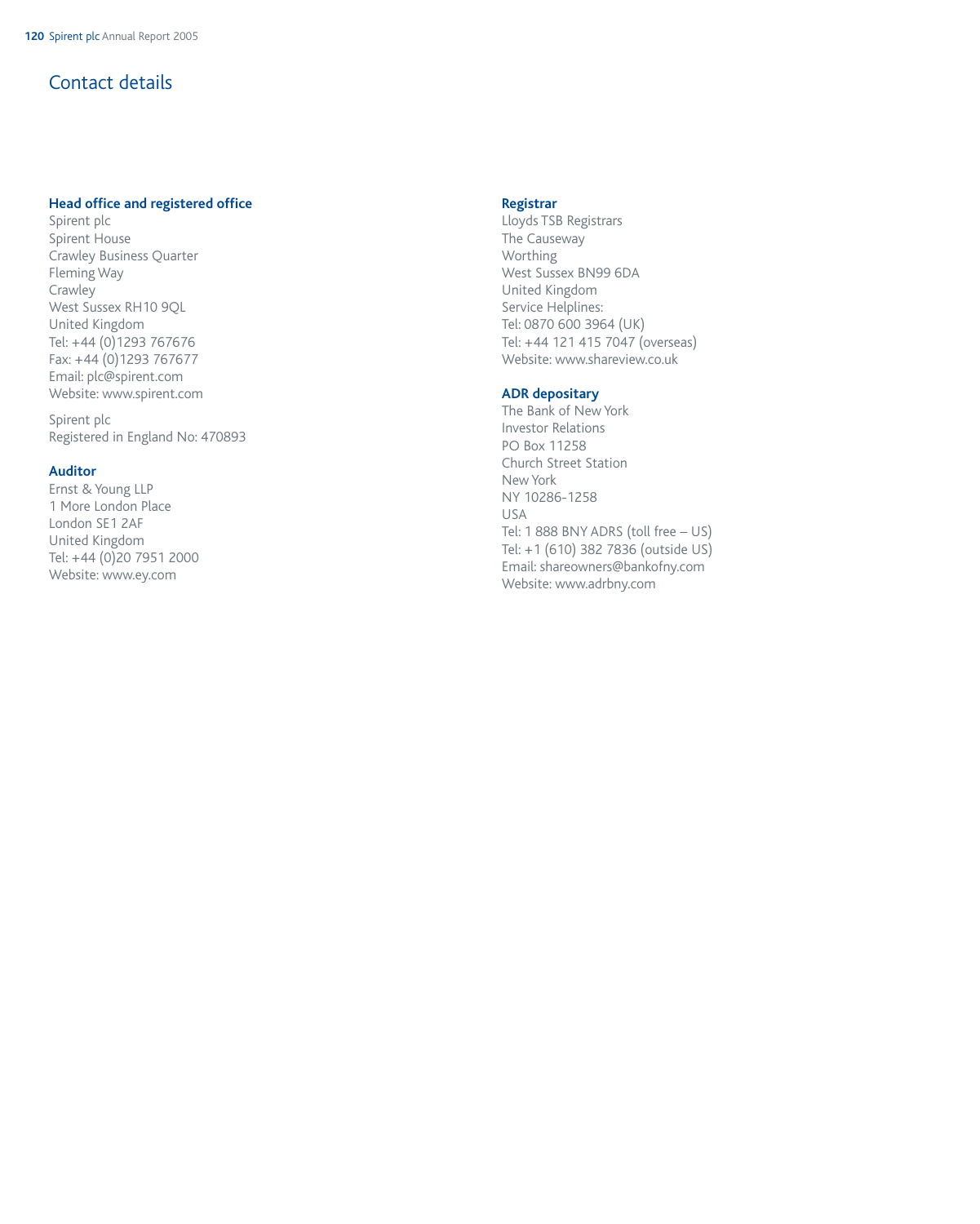#### **Cautionary statement regarding forward-looking statements**

This Annual Report may contain forward-looking statements (as that term is defined in the United States Private Securities Litigation Reform Act of 1995) based on current expectations or beliefs, as well as assumptions about future events.You can sometimes, but not always, identify these statements by the use of a date in the future or such words as "will", "anticipate", "estimate", "expect", "project", "intend", "plan", "should","may","assume" and other similar words. By their nature, forward-looking statements are inherently predictive and speculative and involve risk and uncertainty because they relate to events and depend on circumstances that will occur in the future. You should not place undue reliance on these forward-looking statements, which are not a guarantee of future performance and are subject to factors that could cause our actual results to differ materially from those expressed or implied by these statements. Such factors include, but are not limited to: the extent to which customers continue to invest in next-generation technology and deploy advanced IP-based services; our ability to successfully expand our customer base; our ability to continue to benefit from generally improving market conditions; the prevailing market

conditions and pace of economic recovery; our ability to improve efficiency, achieve the benefits of our cost reduction goals and adapt to economic changes and other changes in demand or market conditions; our ability to develop and commercialise new products and services, extend our existing capabilities in IP services and expand our product offering internationally; our ability to attract and retain qualified personnel; the effects of competition on our business; fluctuations in exchange rates and heavy exposure to a weak US dollar; changes in the business, financial condition or prospects of one or more of our major customers; risks of doing business internationally; risks relating to the acquisition or sale of businesses and our subsequent ability to integrate businesses; our reliance on proprietary technology; our exposure to liabilities for product defects; our reliance on third party manufacturers and suppliers; and other risks described from time to time in Spirent plc's Securities and Exchange Commission periodic reports and filings. The Company undertakes no obligation to update any forward-looking statements contained in this Annual Report, whether as a result of new information, future events or otherwise.